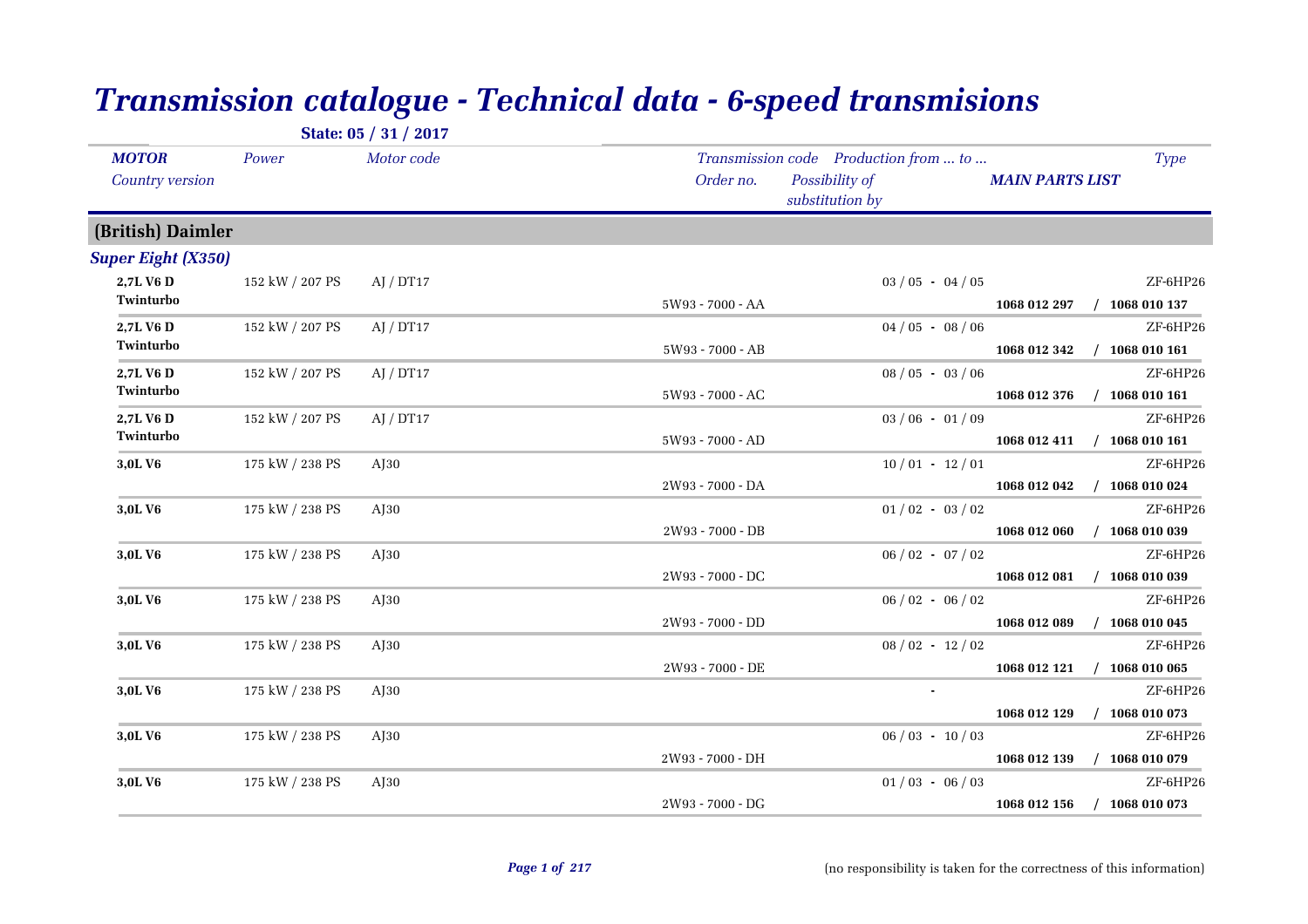| <b>MOTOR</b>                    | Power           | Motor code  |                   | Transmission code Production from  to | <b>Type</b>                      |
|---------------------------------|-----------------|-------------|-------------------|---------------------------------------|----------------------------------|
| Country version                 |                 | Order no.   |                   | Possibility of<br>substitution by     | <b>MAIN PARTS LIST</b>           |
| (British) Daimler               |                 |             |                   |                                       |                                  |
| <b>Super Eight (X350)</b>       |                 |             |                   |                                       |                                  |
| 3,0LV6                          | 175 kW / 238 PS | $A$ J $30$  |                   | $04/03 - 04/03$                       | ZF-6HP26                         |
|                                 |                 |             | 2R83 - 7000 - GJ1 |                                       | 1068 012 180 / 1068 010 079      |
| 3,0LV6                          | 175 kW / 238 PS | $A$ [30     |                   | $10/03 - 04/04$                       | ZF-6HP26                         |
|                                 |                 |             | 2W93 - 7000 - DJ  |                                       | 1068 012 213 / 1068 010 102      |
| 3,0L V6                         | 175 kW / 238 PS | $A$ J $30$  |                   | $02/05 - 06/05$                       | ZF-6HP26                         |
|                                 |                 |             | 2W93 - 7000 - DL  |                                       | $/$ 1068 010 115<br>1068 012 323 |
| 3,0LV6                          | 175 kW / 238 PS | AJ30        |                   | $10/05 - 11/08$                       | ZF-6HP26                         |
|                                 |                 |             | 6W93 - 7000 - DD  |                                       | 1068 012 391 / 1068 010 162      |
| 3,5LV8                          | 190 kW / 258 PS | AJ V8 3.5 L |                   | $12/01 - 12/01$                       | ZF-6HP26                         |
|                                 |                 |             | 2W93 - 7000 - B   |                                       | 1068 012 041 / 1068 010 023      |
| 3,5LV8                          | 190 kW / 258 PS | AJ V8 3.5 L |                   | $01/02 - 03/02$                       | ZF-6HP26                         |
|                                 |                 |             | 2W93 - 7000 - AC  |                                       | $/$ 1068 010 038<br>1068 012 059 |
| 3,5LV8                          | 190 kW / 258 PS | AJ V8 3.5 L |                   | $06/02 - 06/02$                       | ZF-6HP26                         |
|                                 |                 |             | 2W93 - 7000 - AD  |                                       | 1068 012 080<br>$/$ 1068 010 038 |
| 3,5LV8                          | 190 kW / 258 PS | AJ V8 3.5 L |                   | $06/02 - 06/02$                       | ZF-6HP26                         |
|                                 |                 |             | 2W93 - 7000 - AE  |                                       | $/$ 1068 010 049<br>1068 012 088 |
| 3,5LV8                          | 190 kW / 258 PS | AJ V8 3.5 L |                   | $08/02 - 12/02$                       | ZF-6HP26                         |
|                                 |                 |             | 2W93 - 7000 - AF  |                                       | $/$ 1068 010 066<br>1068 012 122 |
| 3,5LV8                          | 190 kW / 258 PS | AJ V8 3.5 L |                   | $03 / 03 - 07 / 03$                   | ZF-6HP26                         |
|                                 |                 |             | 2W93 - 7000 - AJ  |                                       | 1068 012 137 / 1068 010 077      |
| 3,5LV8                          | 190 kW / 258 PS | AJ V8 3.5 L |                   | $08 / 03 - 10 / 03$                   | ZF-6HP26                         |
|                                 |                 |             | 2W93 - 7000 - AK  |                                       | $/$ 1068 010 077<br>1068 012 196 |
| 3,5LV8                          | 190 kW / 258 PS | AJ V8 3.5 L |                   | $10/03 - 04/04$                       | ZF-6HP26                         |
|                                 |                 |             | 2W93 - 7000 - AL  |                                       | $/$ 1068 010 104<br>1068 012 214 |
| $3,\!5\mathrm{L}\, \mathrm{V}8$ | 190 kW / 258 PS | AJ V8 3.5 L |                   | $02/05 - 06/05$                       | ZF-6HP26                         |
|                                 |                 |             | 2W93 - 7000 - CN  |                                       | 1068 012 321 / 1068 010 114      |
| 3,5LV8                          | 190 kW / 258 PS | AJ V8 3.5 L |                   | $02/05 - 06/05$                       | ZF-6HP26                         |
|                                 |                 |             | 2W93 - 7000 - AN  |                                       | $/$ 1068 010 117<br>1068 012 322 |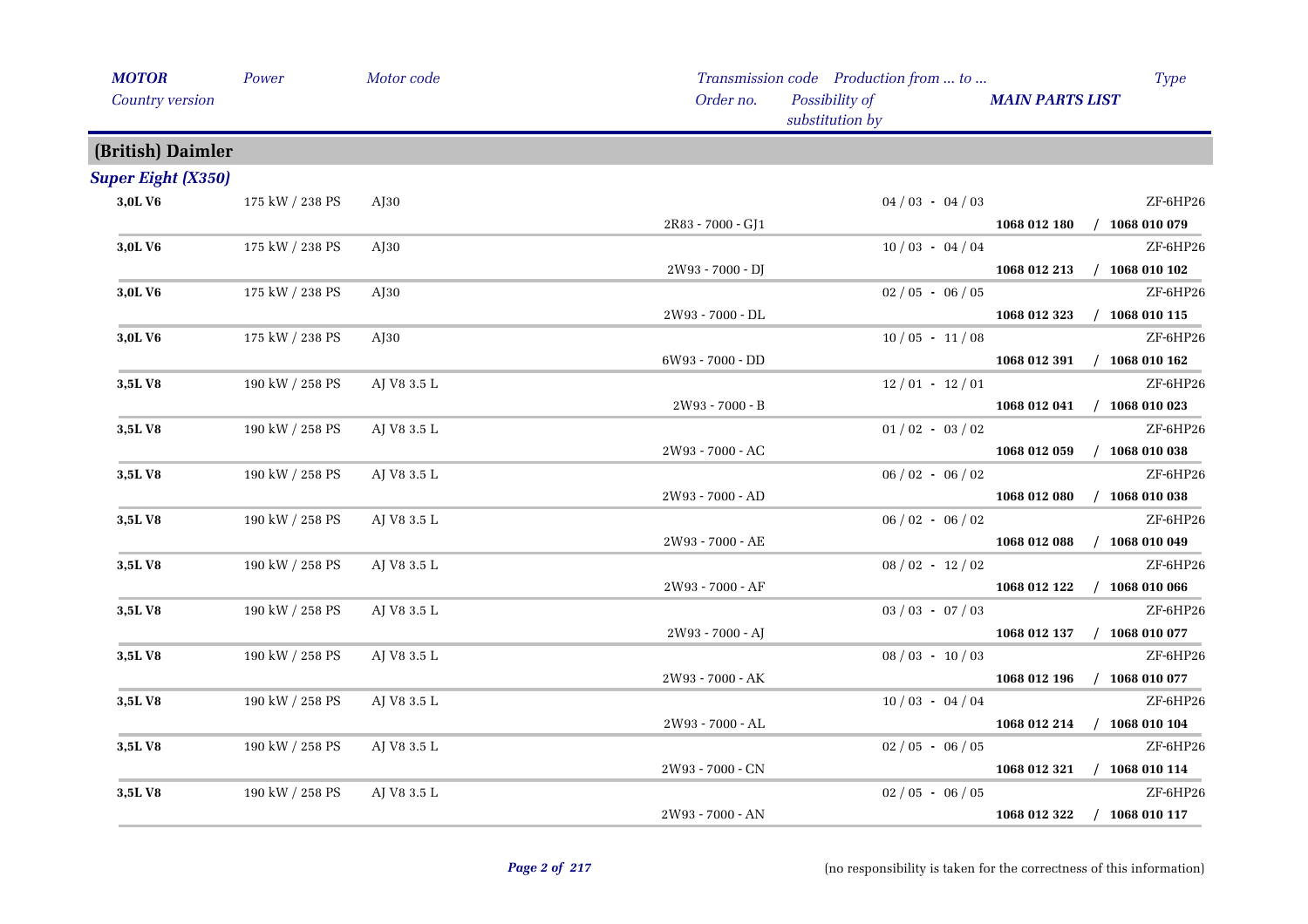| <b>MOTOR</b>              | Power           | Motor code       |                  | Transmission code Production from  to |                        | <b>Type</b>      |
|---------------------------|-----------------|------------------|------------------|---------------------------------------|------------------------|------------------|
| Country version           |                 |                  | Order no.        | Possibility of<br>substitution by     | <b>MAIN PARTS LIST</b> |                  |
| (British) Daimler         |                 |                  |                  |                                       |                        |                  |
| <b>Super Eight (X350)</b> |                 |                  |                  |                                       |                        |                  |
| 3,5LV8                    | 190 kW / 258 PS | AJ V8 3.5 L      |                  | $10/05 - 11/08$                       |                        | ZF-6HP26         |
|                           |                 |                  | 6W93 - 7000 - AC |                                       | 1068 012 383           | $/$ 1068 010 165 |
| 4,2LV8                    | 219 kW / 298 PS | A <sub>134</sub> |                  | $10/01 - 12/01$                       |                        | ZF-6HP26         |
|                           |                 |                  | 2W93 - 7000 - BB |                                       | 1068 012 039           | $/$ 1068 010 021 |
| 4,2LV8                    | 219 kW / 298 PS | $A$ [34          |                  | $10/01 - 12/01$                       |                        | ZF-6HP26         |
|                           |                 |                  | 2W93 - 7000 - B  |                                       | 1068 012 040           | $/$ 1068 010 022 |
| 4,2LV8                    | 219 kW / 298 PS | $A$ J $34$       |                  | $01/02 - 03/02$                       |                        | ZF-6HP26         |
|                           |                 |                  | 2W93 - 7000 - BC |                                       | 1068 012 057           | $/$ 1068 010 036 |
| 4,2LV8                    | 219 kW / 298 PS | AJ34             |                  | $01/02 - 03/02$                       |                        | ZF-6HP26         |
|                           |                 |                  | 2W93 - 7000 - CC |                                       | 1068 012 058           | $/$ 1068 010 037 |
| 4,2LV8                    | 219 kW / 298 PS | $A$ J $34$       |                  | $06 / 02 - 06 / 02$                   |                        | ZF-6HP26         |
|                           |                 |                  | 2W93 - 7000 - BD |                                       | 1068 012 078           | $/$ 1068 010 036 |
| 4,2LV8                    | 219 kW / 298 PS | $A$ [34          |                  | $06/02 - 06/02$                       |                        | ZF-6HP26         |
|                           |                 |                  | 2W93 - 7000 - CD |                                       | 1068 012 079           | $/$ 1068 010 037 |
| 4,2LV8                    | 219 kW / 298 PS | A <sub>134</sub> |                  | $06 / 02 - 07 / 02$                   |                        | ZF-6HP26         |
|                           |                 |                  | 2W93 - 7000 - BE |                                       | 1068 012 086           | $/$ 1068 010 043 |
| 4,2LV8                    | 219 kW / 298 PS | $A$ [34          |                  | $06/02 - 08/02$                       |                        | ZF-6HP26         |
|                           |                 |                  | 2W93 - 7000 - CE |                                       | 1068 012 087           | $/$ 1068 010 044 |
| 4,2LV8                    | 219 kW / 298 PS | $A$ J $34$       |                  | $08/02 - 12/02$                       |                        | ZF-6HP26         |
|                           |                 |                  | 2W93 - 7000 - BF |                                       | 1068 012 119           | $/$ 1068 010 063 |
| 4,2LV8                    | 219 kW / 298 PS | AJ34             |                  | $08 / 02 - 12 / 02$                   |                        | ZF-6HP26         |
|                           |                 |                  | 2W93 - 7000 - CF |                                       | 1068 012 120           | $/$ 1068 010 064 |
| 4,2LV8                    | 219 kW / 298 PS | $A$ [34          |                  | $\sim$                                |                        | ZF-6HP26         |
|                           |                 |                  |                  |                                       | 1068 012 127           | $/$ 1068 010 070 |
| 4,2LV8                    | 219 kW / 298 PS | $A$ [34          |                  |                                       |                        | ZF-6HP26         |
|                           |                 |                  |                  |                                       | 1068 012 128           | $/$ 1068 010 071 |
| 4,2LV8                    | 219 kW / 298 PS | AJ34             |                  | $06/03 - 10/03$                       |                        | ZF-6HP26         |
|                           |                 |                  | 2W93 - 7000 - BJ |                                       | 1068 012 135           | $/$ 1068 010 075 |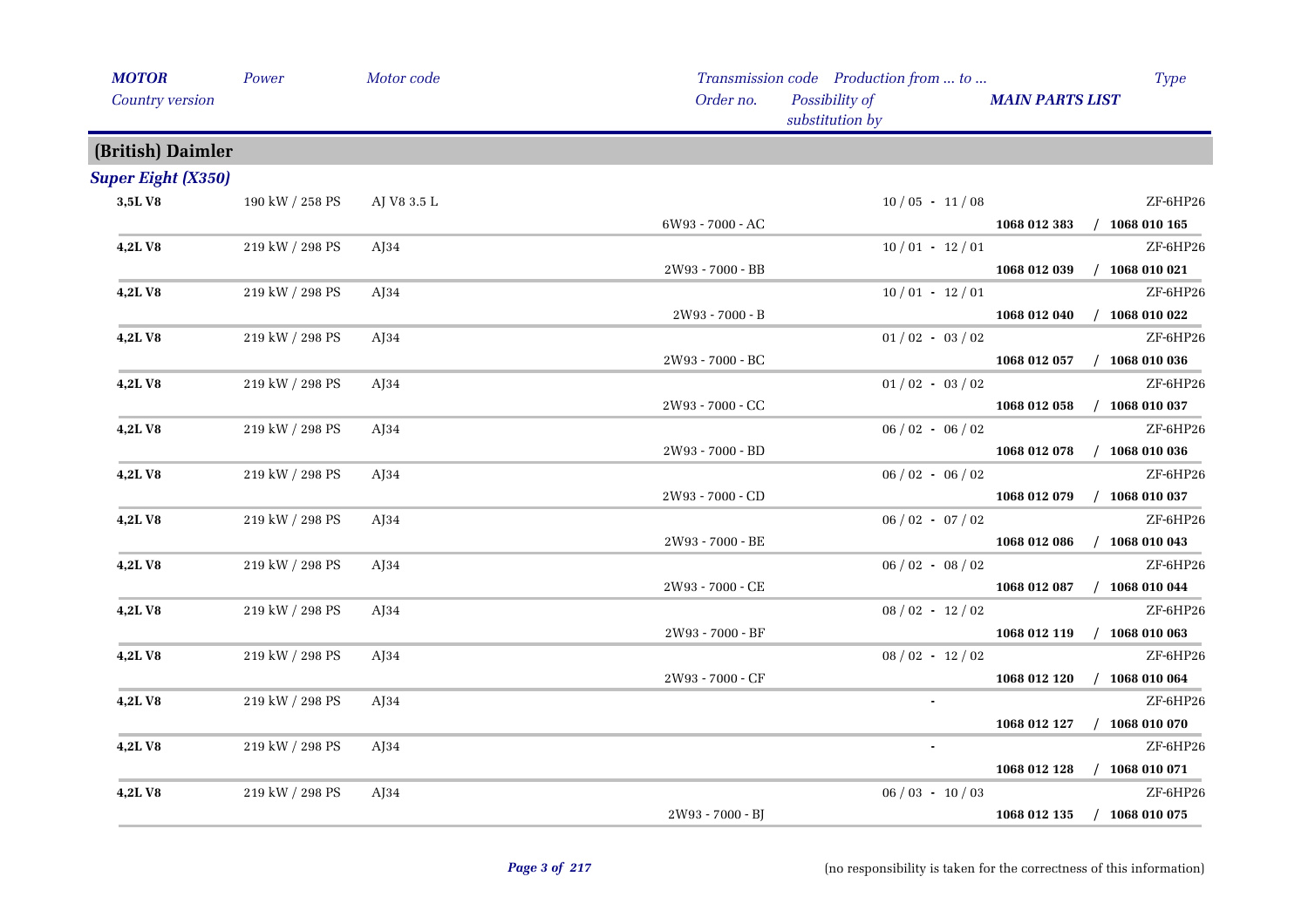| <b>MOTOR</b>              | Power           | Motor code       |                   | Transmission code Production from  to | Type                             |
|---------------------------|-----------------|------------------|-------------------|---------------------------------------|----------------------------------|
| Country version           |                 | Order no.        |                   | Possibility of<br>substitution by     | <b>MAIN PARTS LIST</b>           |
| (British) Daimler         |                 |                  |                   |                                       |                                  |
| <b>Super Eight (X350)</b> |                 |                  |                   |                                       |                                  |
| 4,2LV8                    | 219 kW / 298 PS | $A$ [34          |                   | $06/03 - 10/03$                       | ZF-6HP26                         |
|                           |                 |                  | 2W93 - 7000 - CJ  |                                       | 1068 012 136 / 1068 010 076      |
| 4,2LV8                    | 219 kW / 298 PS | A <sub>134</sub> |                   | $01/03 - 06/03$                       | ZF-6HP26                         |
|                           |                 |                  | 2W93 - 7000 - BH  |                                       | 1068 012 153 / 1068 010 070      |
| 4,2LV8                    | 219 kW / 298 PS | $A$ J $34$       |                   | $01/03 - 06/03$                       | ZF-6HP26                         |
|                           |                 |                  | 2W93 - 7000 - CH  |                                       | 1068 012 154 / 1068 010 071      |
| 4,2LV8                    | 219 kW / 298 PS | AJ34             |                   | $04/03 - 04/03$                       | ZF-6HP26                         |
|                           |                 |                  | 2R83 - 7000 - KG1 |                                       | 1068 012 178 / 1068 010 075      |
| 4,2LV8                    | 219 kW / 298 PS | $A$ [34          |                   | $04/03 - 04/03$                       | ZF-6HP26                         |
|                           |                 |                  | 2R83 - 7000 - LG1 |                                       | 1068 012 179 / 1068 010 076      |
| 4,2LV8                    | 219 kW / 298 PS | $A$ J $34$       |                   | $10/03 - 04/04$                       | ZF-6HP26                         |
|                           |                 |                  | 2W93 - 7000 - BK  |                                       | 1068 012 211 / 1068 010 100      |
| 4,2LV8                    | 219 kW / 298 PS | $A$ J $34$       |                   | $10/03 - 04/04$                       | ZF-6HP26                         |
|                           |                 |                  | 2W93 - 7000 - CK  |                                       | 1068 012 212 / 1068 010 101      |
| 4,2LV8                    | 219 kW / 298 PS | $A$ [34          |                   | $01/05 - 01/05$                       | ZF-6HP26                         |
|                           |                 |                  | 6W93 - 7000 - BA  |                                       | 1068 012 286 / 1068 010 139      |
| 4,2LV8                    | 219 kW / 298 PS | $A$ [34          |                   | $01/05 - 01/05$                       | ZF-6HP26                         |
|                           |                 |                  | 6W93 - 7000 - CA  |                                       | 1068 012 287 / 1068 010 140      |
| 4,2LV8                    | 219 kW / 298 PS | $A$ [34          |                   | $02/05 - 06/05$                       | ZF-6HP26                         |
|                           |                 |                  | 2W93 - 7000 - BN  |                                       | 1068 012 320 / 1068 010 113      |
| 4,2LV8                    | 219 kW / 298 PS | AJ34             |                   | $04/05 - 06/05$                       | ZF-6HP26                         |
|                           |                 |                  | 6W93 - 7000 - BB  |                                       | 1068 012 348<br>$/$ 1068 010 163 |
| 4,2LV8                    | 219 kW / 298 PS | $A$ [34          |                   | $04/05 - 06/05$                       | ZF-6HP26                         |
|                           |                 |                  | 6W93 - 7000 - CB  |                                       | $/$ 1068 010 164<br>1068 012 349 |
| 4,2LV8                    | 219 kW / 298 PS | $A$ J $34$       |                   | $06/05 - 10/05$                       | ZF-6HP26                         |
|                           |                 |                  | 6W93 - 7000 - BC  |                                       | 1068 012 381 / 1068 010 163      |
| 4,2LV8                    | 219 kW / 298 PS | $A$ J $34$       |                   | $06/05 - 09/05$                       | ZF-6HP26                         |
|                           |                 |                  | 6W93 - 7000 - CC  |                                       | 1068 012 382 / 1068 010 164      |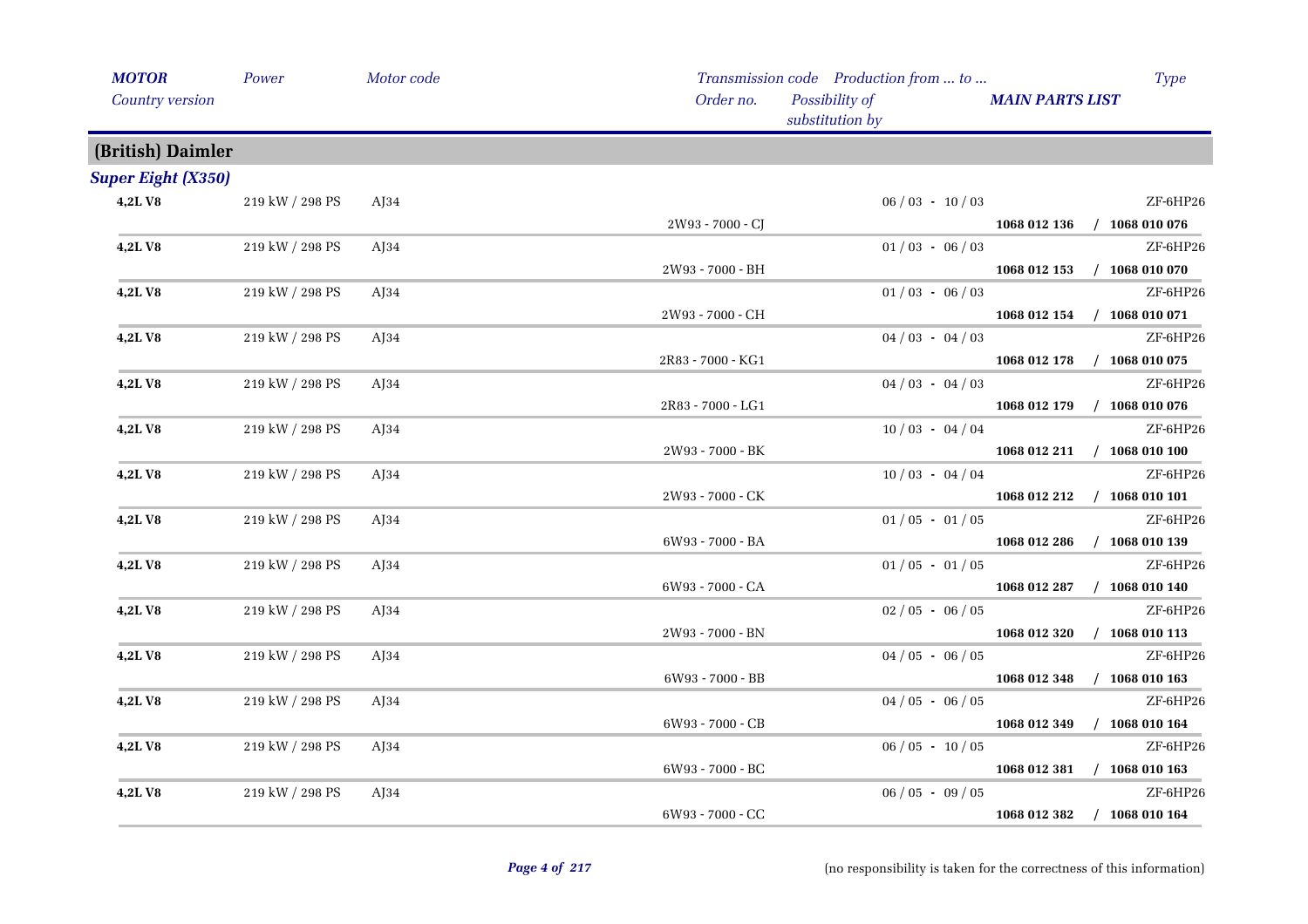| <b>MOTOR</b>              | Power           | Motor code       | Transmission code Production from  to                                    | <b>Type</b>  |
|---------------------------|-----------------|------------------|--------------------------------------------------------------------------|--------------|
| <b>Country version</b>    |                 |                  | Possibility of<br>Order no.<br><b>MAIN PARTS LIST</b><br>substitution by |              |
| (British) Daimler         |                 |                  |                                                                          |              |
| <b>Super Eight (X350)</b> |                 |                  |                                                                          |              |
| <b>4,2LV8</b>             | 219 kW / 298 PS | A <sub>134</sub> | $10/05 - 11/08$                                                          | ZF-6HP26     |
|                           |                 |                  | 6W93 - 7000 - BD<br>1068 012 389                                         | 1068 010 163 |
| <b>4,2LV8</b>             | 219 kW / 298 PS | $A$ [34          | $10/05 - 11/08$                                                          | $ZF$ -6HP26  |
|                           |                 |                  | 6W93 - 7000 - CD<br>1068 012 390                                         | 1068 010 164 |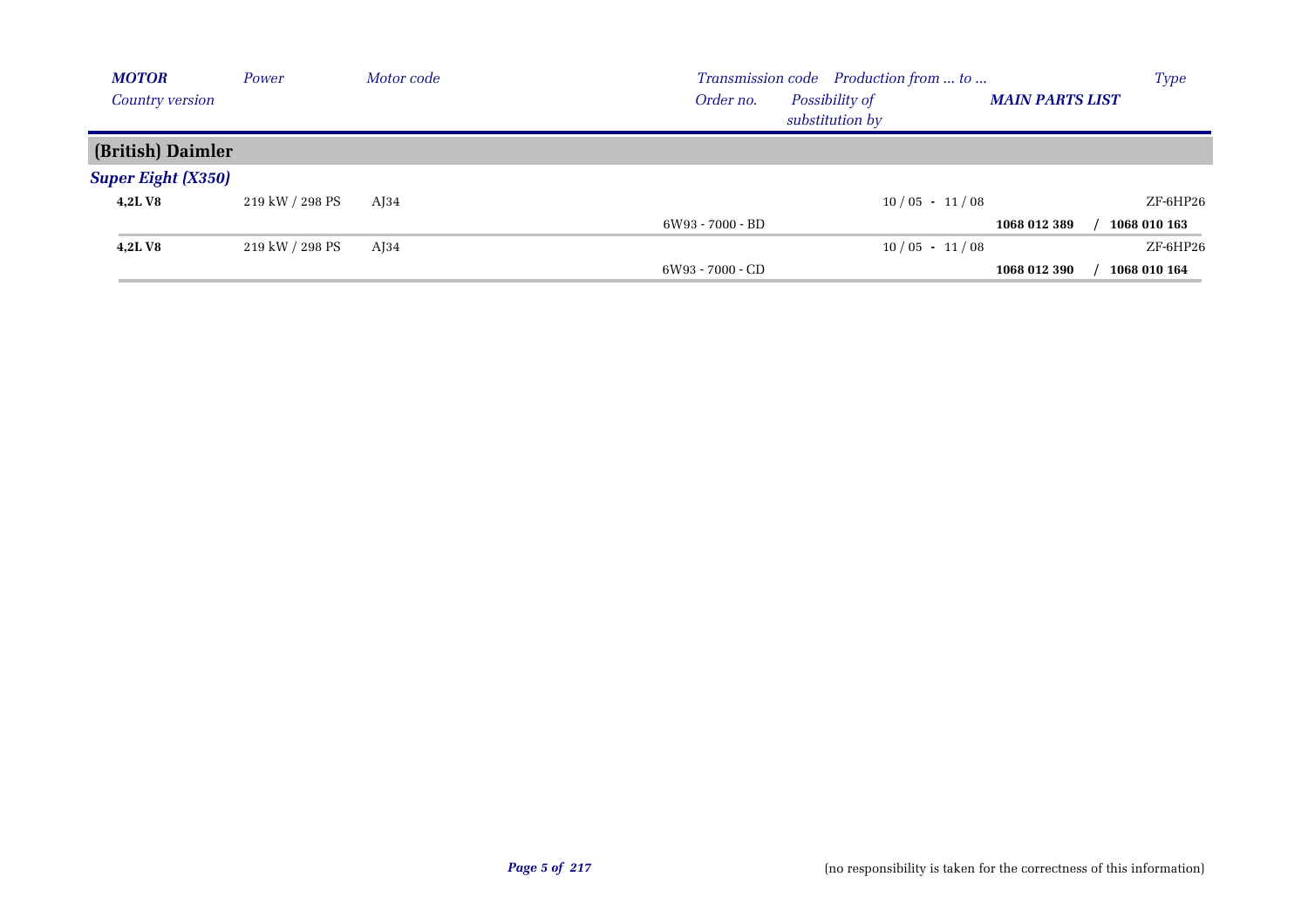| <b>MOTOR</b>                 | Power | Motor code | Transmission code Production from  to                 | <b>Type</b> |
|------------------------------|-------|------------|-------------------------------------------------------|-------------|
| Country version              |       |            | Possibility of<br>Order no.<br><b>MAIN PARTS LIST</b> |             |
|                              |       |            | substitution by                                       |             |
| Alfa Romeo                   |       |            |                                                       |             |
| Giulia (Tipo 952; "Giorgio") |       |            |                                                       |             |
|                              |       |            | $10/14 - 10/14$                                       | ZF-S653     |
|                              |       |            | 1067 081 159                                          |             |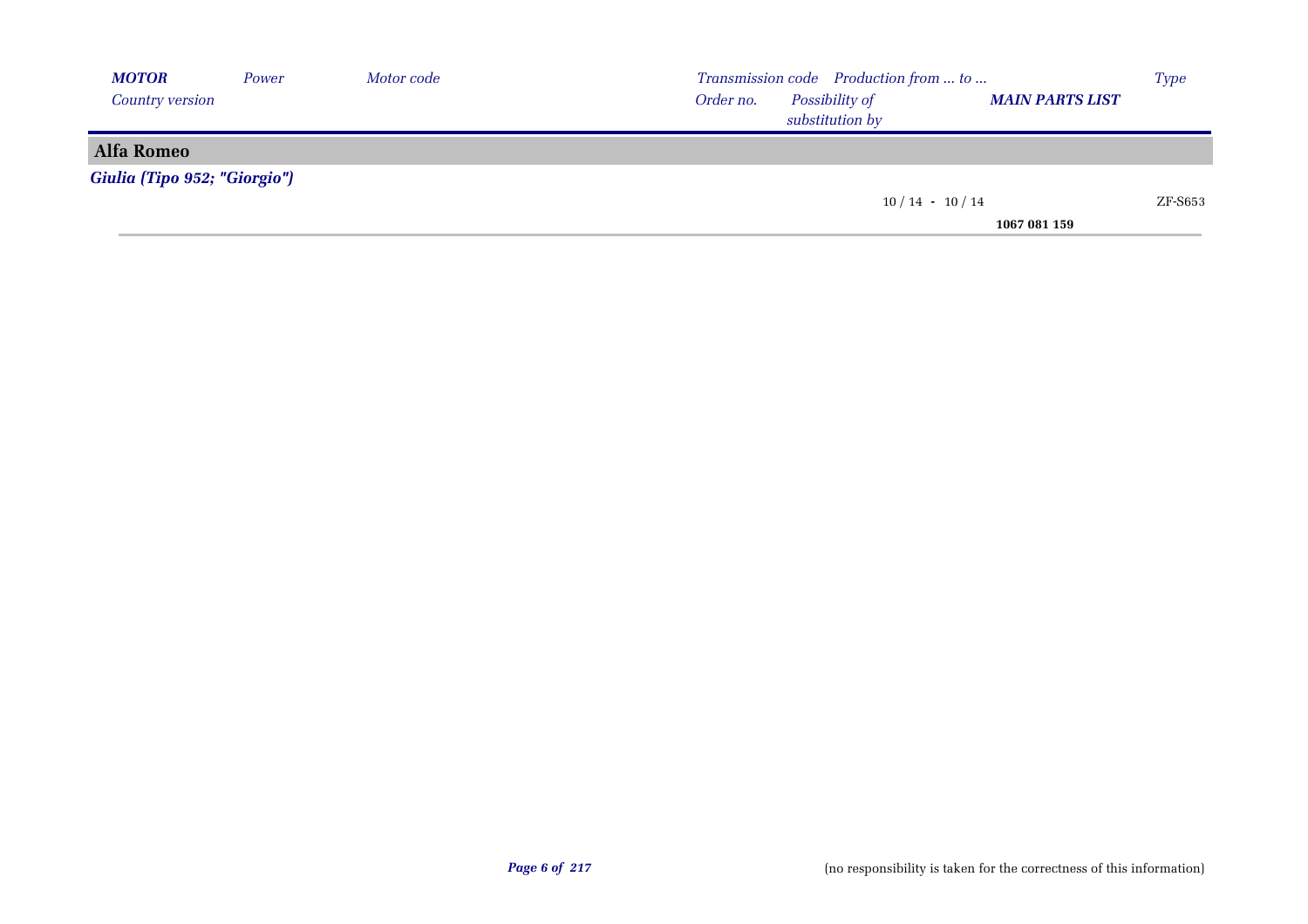| <b>MOTOR</b>               | Power           | Motor code   |                           | Transmission code Production from  to | <b>Type</b>                      |
|----------------------------|-----------------|--------------|---------------------------|---------------------------------------|----------------------------------|
| Country version            |                 |              | Order no.                 | Possibility of<br>substitution by     | <b>MAIN PARTS LIST</b>           |
| <b>Alpina</b>              |                 |              |                           |                                       |                                  |
| <b>B5 (E60)</b>            |                 |              |                           |                                       |                                  |
| 4,4LV8                     | 368 kW / 500 PS |              | $_{\rm{NX}}$              | $03 / 05 - 08 / 05$                   | ZF-6HP26                         |
|                            |                 |              | 2400 - 7961700            | 1068 012 405                          | 1068 012 324 / 1068 010 151      |
| 4,4L V8                    | 368 kW / 500 PS |              | VA                        | $08/05 - 02/06$                       | ZF-6HP26                         |
|                            |                 |              | 2400 - 7560936            | 1068 012 405                          | 1068 012 363<br>$/$ 1068 010 151 |
| 4,4LV8                     | 368 kW / 500 PS |              | VK                        | $01/06 - 03/07$                       | ZF-6HP26                         |
|                            |                 |              | 2400 - 7563431            |                                       | $/$ 1068 010 151<br>1068 012 405 |
| 4,4LV8                     | 368 kW / 500 PS |              | <b>WMK</b>                | $01/07 - 01/07$                       | ZF-6HP28                         |
|                            |                 |              | 2400 - 7575329            |                                       | 1068 042 037<br>$/$ 1068 040 016 |
| 4,4L V8                    | 368 kW / 500 PS |              | <b>WNA</b>                | $02/07 - 03/08$                       | ZF-6HP28                         |
|                            |                 |              | 2400 - 7576119            |                                       | $/$ 1068 040 016<br>1068 042 038 |
| 4,4L V8                    | 368 kW / 500 PS |              | W9E                       | $08/07 - 07/08$                       | ZF-6HP28                         |
|                            |                 |              | 2400 - 7581589            |                                       | $/$ 1068 040 016<br>1068 042 050 |
| 4,4L V8                    | 390 kW / 530 PS | N62B44Alpina | W6P                       | $09/08 - 06/10$                       | ZF-6HP28                         |
|                            |                 |              | 2400 - 7592431            |                                       | $/$ 1068 040 016<br>1068 042 083 |
| <b>B5 Touring (E61)</b>    |                 |              |                           |                                       |                                  |
| 4,4LV8                     | 368 kW / 500 PS |              | <b>WMK</b>                | $01/07 - 01/07$                       | ZF-6HP28                         |
|                            |                 |              | 2400 - 7575329            |                                       | $/$ 1068 040 016<br>1068 042 037 |
| <b>B6S Cabriolet (E64)</b> |                 |              |                           |                                       |                                  |
| 4,4LV8                     | 368 kW / 500 PS |              | <b>WMK</b>                | $01/07 - 01/07$                       | ZF-6HP28                         |
|                            |                 |              | 2400 - 7575329            |                                       | 1068 042 037 / 1068 040 016      |
| 4,4LV8                     | 368 kW / 500 PS |              | $\,$ W9E                  | $08 / 07 - 07 / 08$                   | ZF-6HP28                         |
|                            |                 |              | 2400 - 7581589            |                                       | 1068 042 050<br>$/$ 1068 040 016 |
| <b>4,4LV8</b>              | 390 kW / 530 PS | N62B44Alpina | W6P                       | $09/08 - 06/10$                       | ZF-6HP28                         |
|                            |                 |              | 2400 - 7592431            |                                       | $/$ 1068 040 013<br>1068 042 083 |
| <b>B6S Coupé (E63)</b>     |                 |              |                           |                                       |                                  |
| 4,4LV8                     | 368 kW / 500 PS |              | $\ensuremath{\text{WMK}}$ | $01/07 - 01/07$                       | ZF-6HP28                         |
| <b>Contract Contract</b>   |                 |              | 2400 - 7575329            |                                       | 1068 042 037<br>$/$ 1068 040 016 |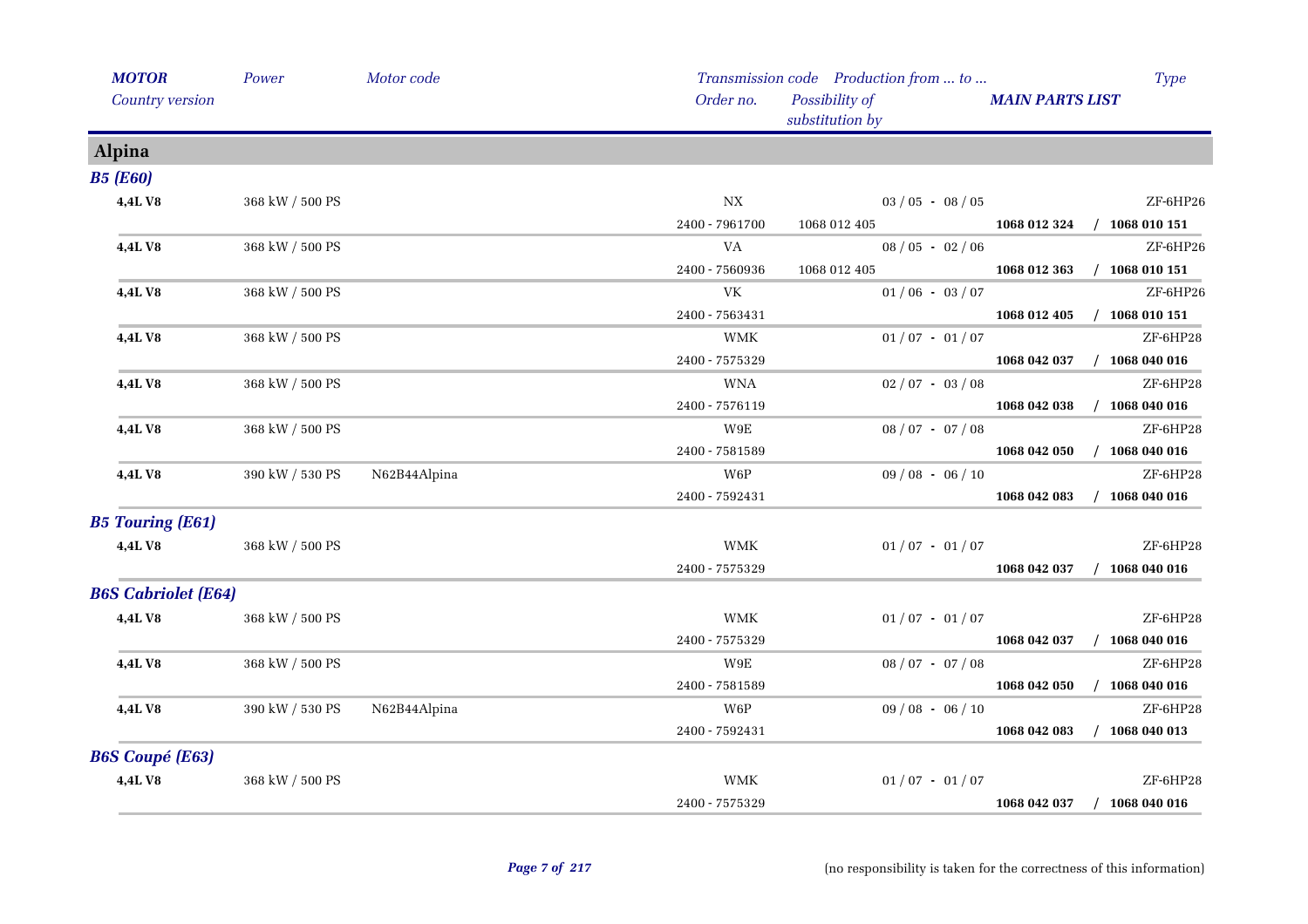| Country version         |                                              |              | Order no.                              | Possibility of      | <b>MAIN PARTS LIST</b>           |
|-------------------------|----------------------------------------------|--------------|----------------------------------------|---------------------|----------------------------------|
|                         |                                              |              |                                        | substitution by     |                                  |
| <b>Alpina</b>           |                                              |              |                                        |                     |                                  |
| <b>B6S Coupé (E63)</b>  |                                              |              |                                        |                     |                                  |
| 4,4LV8                  | 368 kW / 500 PS                              |              | $_{\rm W9E}$                           | $08 / 07 - 07 / 08$ | ZF-6HP28                         |
|                         |                                              |              | 2400 - 7581589                         |                     | $/$ 1068 040 016<br>1068 042 050 |
| <b>4,4L V8</b>          | 390 kW / 530 PS                              | N62B44Alpina | W6P                                    | $09/08 - 06/10$     | ZF-6HP28                         |
|                         |                                              |              | 2400 - 7592431                         |                     | 1068 042 083<br>$/$ 1068 040 016 |
|                         | B7 (E65, E66 - Langversion / Long wheelbase) |              |                                        |                     |                                  |
| 4,4L V8                 | 368 kW / 500 PS                              |              | KК                                     |                     | ZF-6HP26                         |
|                         |                                              |              | 2400 - 8029524                         | 1068 012 191        | $/$ 1068 010 082<br>1068 012 184 |
| 4,4LV8                  | 368 kW / 500 PS                              |              | KK                                     | $\sim$              | ZF-6HP26                         |
|                         |                                              |              | 2400 - 8029524                         | 1068 012 239        | $/$ 1068 010 082<br>1068 012 191 |
| 4,4LV8                  | 368 kW / 500 PS                              |              | KК                                     | $03 / 04 - 01 / 05$ | ZF-6HP26                         |
|                         |                                              |              | 2400 - 8029524                         |                     | 1068 012 239<br>$/$ 1068 010 082 |
| <b>4,4L V8</b>          | 368 kW / 500 PS                              |              | MO                                     | $09/04 - 10/04$     | ZF-6HP26                         |
|                         |                                              |              | 2400 - 8033200                         | 1068 012 325        | 1068 012 294<br>$/$ 1068 010 134 |
| 4,4LV8                  | $368$ kW $\!/$ 500 PS                        |              | MO                                     | $03 / 05 - 07 / 05$ | ZF-6HP26                         |
|                         |                                              |              | 2400 - 8033200                         |                     | $/$ 1068 010 134<br>1068 012 325 |
| 4,4L V8                 | 368 kW / 500 PS                              |              | UA                                     | $08/05 - 10/08$     | ZF-6HP26                         |
|                         |                                              |              | NT: 2400 - 7560935; AT: 2400 - 7544599 |                     | 1068 012 357<br>$/$ 1068 010 134 |
| <b>B7 (F01 - R3610)</b> |                                              |              |                                        |                     |                                  |
| 4,4L V8                 | 380 kW / 517 PS                              | N63B44Alpina | W9U                                    | $10/08 - 10/08$     | ZF-6HP28                         |
|                         |                                              |              | 2400 - 7595908                         |                     | 1068 042 106<br>$/$ 1068 040 040 |
| <b>B7 (F01 - R3800)</b> |                                              |              |                                        |                     |                                  |
| 3,0L R <sub>6</sub> D   | 220 kW / 299 PS                              | N57D30Alpina | W3V                                    | $01/09 - 01/09$     | ZF-6HP28                         |
|                         |                                              |              | 2400 - 7597013                         |                     | $/$ 1068 040 041<br>1068 042 109 |
| <b>4,4LV8</b>           | 380 kW / 517 PS                              | N63B44Alpina | W7U                                    | $11/08 - 01/10$     | ZF-6HP28                         |
|                         |                                              |              | 2400 - 7596755                         |                     | $/$ 1068 040 040<br>1068 042 107 |
| <b>B7 (F01 - R4000)</b> |                                              |              |                                        |                     |                                  |
| 4,4LV8                  | 380 kW / 517 PS                              | N63B44Alpina | W8U                                    | $05/09 - 01/10$     | ZF-6HP28                         |
|                         |                                              |              | 2400 - 7596762                         |                     | 1068 042 108<br>$/$ 1068 040 040 |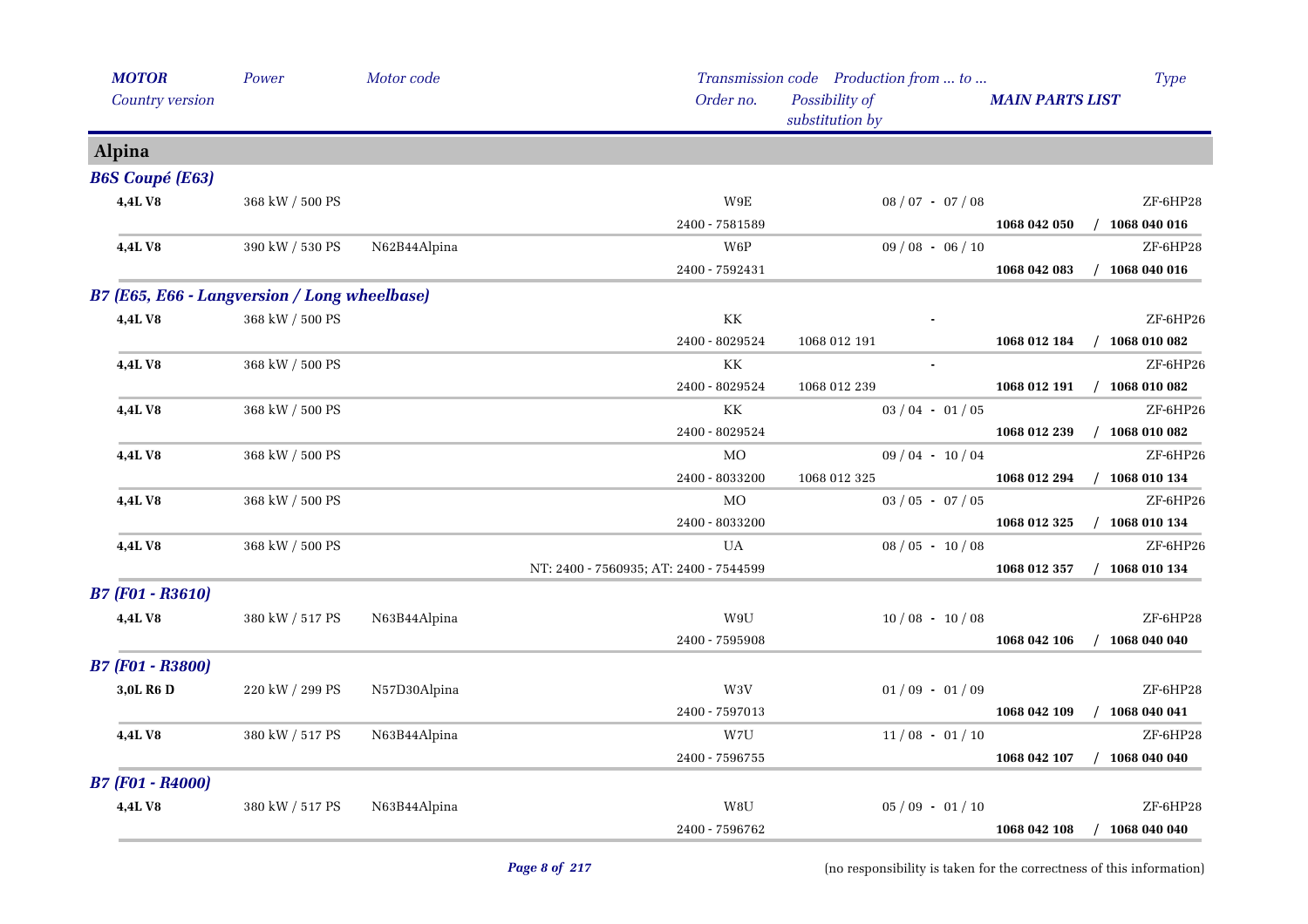| <b>MOTOR</b>             | Power           | Motor code   |                | Transmission code Production from  to |              | <b>Type</b>            |  |  |
|--------------------------|-----------------|--------------|----------------|---------------------------------------|--------------|------------------------|--|--|
| Country version          |                 |              | Order no.      | Possibility of<br>substitution by     |              | <b>MAIN PARTS LIST</b> |  |  |
| <b>Alpina</b>            |                 |              |                |                                       |              |                        |  |  |
| <b>B7 (F01 - R4600)</b>  |                 |              |                |                                       |              |                        |  |  |
| 4,4LV8                   | 380 kW / 517 PS | N63B44       | W2Z            | $09/09 - 03/10$                       |              | ZF-6HP28               |  |  |
|                          |                 |              | 2400 - 7600419 |                                       | 1068 042 117 | 1068 040 040           |  |  |
| <b>B7 (F01 - R4800)</b>  |                 |              |                |                                       |              |                        |  |  |
| 4,4L V8                  | 380 kW / 517 PS | N63B44Alpina | WK1            | $10/09 - 12/09$                       |              | ZF-6HP28               |  |  |
|                          |                 |              | 2400 - 7606197 |                                       | 1068 042 125 | 1068 040 040           |  |  |
| 4,4LV8                   | 380 kW / 517 PS | N63B44Alpina | WO7            | $03 / 10 - 10 / 10$                   |              | ZF-6HP28               |  |  |
|                          |                 |              | 2400 - 7610255 |                                       | 1068 042 129 | 1068 040 048           |  |  |
| <b>B7 (F01 - R5000)</b>  |                 |              |                |                                       |              |                        |  |  |
| 4,4LV8                   | 380 kW / 517 PS | N63B44Alpina |                | $09/10 - 05/11$                       |              | ZF-6HP28               |  |  |
|                          |                 |              | 2400 - 7612140 |                                       | 1068 042 133 | 1068 040 048           |  |  |
| 4,4LV8                   | 380 kW / 517 PS | N63B44       |                | $05/11 - 09/12$                       |              | $ZF-6HP28$             |  |  |
|                          |                 |              | 2400 - 7631084 |                                       | 1068 042 147 | 1068 040 058           |  |  |
| 4,4LV8                   | 380 kW / 517 PS | N63B44Alpina |                | $05/10 - 04/11$                       |              | ZF-6HP28X              |  |  |
|                          |                 |              | 2400 - 7612003 |                                       | 1068 052 123 | 1068 050 034           |  |  |
| <b>B7x (F01 - R5000)</b> |                 |              |                |                                       |              |                        |  |  |
| 4,4L V8                  | 380 kW / 517 PS | N63B44Alpina |                | $05/11 - 09/12$                       |              | ZF-6HP28X              |  |  |
|                          |                 |              | 2400 - 7631082 |                                       | 1068 052 135 | 1068 050 048           |  |  |
|                          |                 |              |                |                                       |              |                        |  |  |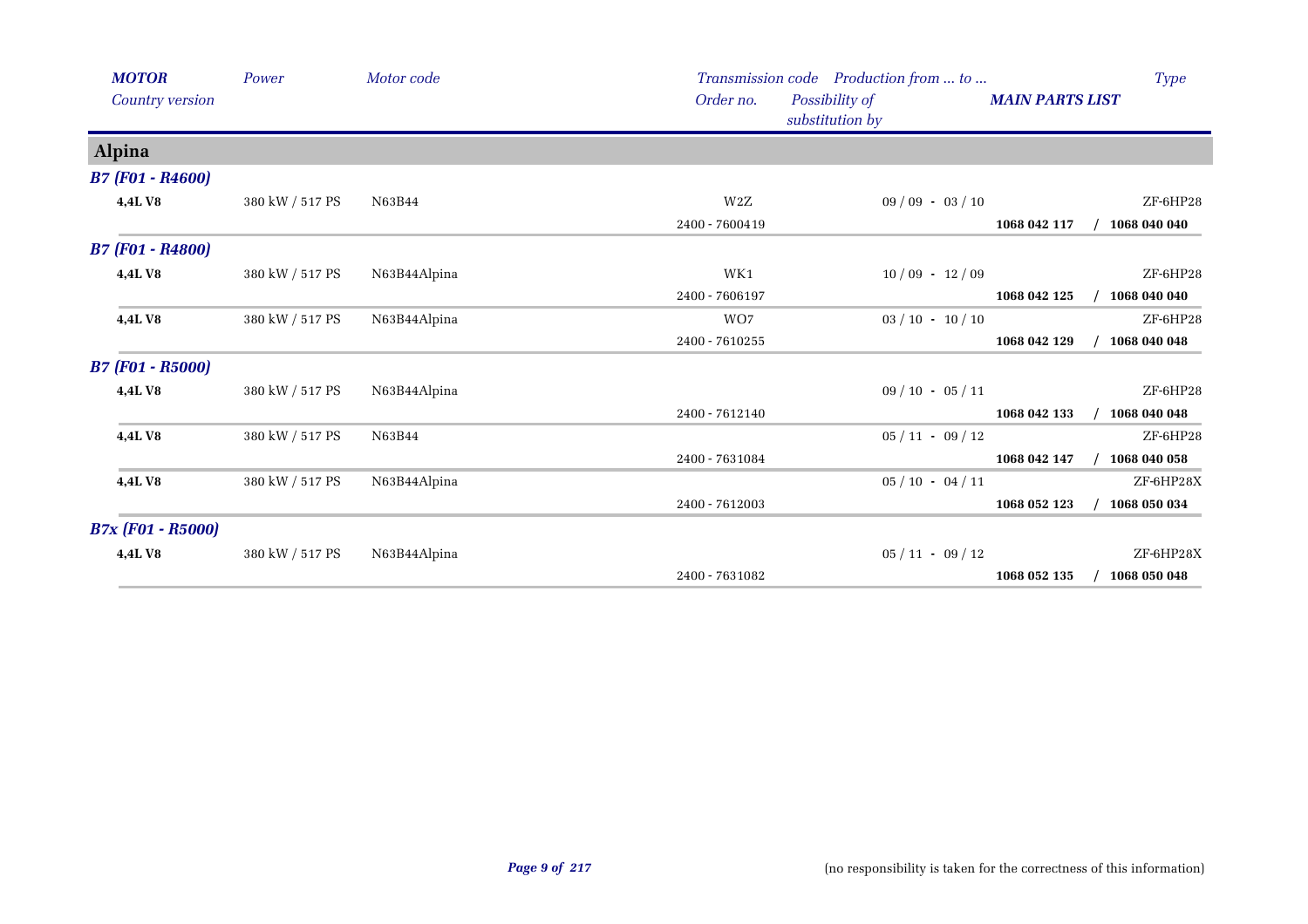| <b>MOTOR</b>                       | Power           | Motor code        |             | Transmission code Production from  to |                        | <b>Type</b>                 |
|------------------------------------|-----------------|-------------------|-------------|---------------------------------------|------------------------|-----------------------------|
| Country version                    |                 |                   | Order no.   | Possibility of<br>substitution by     | <b>MAIN PARTS LIST</b> |                             |
| <b>Aston Martin</b>                |                 |                   |             |                                       |                        |                             |
| <b>DB9 V12 Vantage (AML 106HP)</b> |                 |                   |             |                                       |                        |                             |
| 5,9L V12                           | 336 kW / 457 PS | <b>AML 106 HP</b> |             | $06/06 - 03/08$                       |                        | ZF-6HP26X                   |
|                                    |                 |                   | 4G4370041AG |                                       | 1068 022 109           | $/$ 1068 020 076            |
| 6,0L V12                           | 336 kW / 457 PS | <b>AML 106 HP</b> |             | $11/03 - 01/04$                       |                        | ZF-6HP26X                   |
|                                    |                 |                   | 4G4370041AC |                                       | 1068 022 044           | $/$ 1068 020 033            |
| 6,0L V12                           | 336 kW / 457 PS | <b>AML 106 HP</b> |             | $01/04 - 06/04$                       |                        | ZF-6HP26X                   |
|                                    |                 |                   | 4G4370041AD |                                       | 1068 022 048           | $/$ 1068 020 033            |
| 6,0L V12                           | 336 kW / 457 PS | <b>AML 106 HP</b> |             | $06/04 - 12/04$                       |                        | ZF-6HP26X                   |
|                                    |                 |                   | 4G4370041AE |                                       | 1068 022 049           | $/$ 1068 020 037            |
| 6,0L V12                           | 336 kW / 457 PS | <b>AML 106 HP</b> |             | $01/05 - 12/06$                       |                        | ZF-6HP26X                   |
|                                    |                 |                   | 4G4370041AF |                                       | 1068 022 073           | $/$ 1068 020 037            |
| 6,0L V12                           | 336 kW / 457 PS | <b>AML 106 HP</b> |             | $01/07 - 01/07$                       |                        | ZF-6HP26X                   |
|                                    |                 |                   | 8G4370041AA |                                       |                        | 1068 022 112 / 1068 020 078 |
| 6,0L V12                           | 336 kW / 457 PS | <b>AML 106 HP</b> |             | $11/07 - 05/08$                       |                        | ZF-6HP26X                   |
|                                    |                 |                   | 8G4370041AB |                                       |                        | 1068 022 119 / 1068 020 084 |
| 6,0L V12                           | 336 kW / 457 PS | <b>AML 106 HP</b> |             | $03 / 08 - 04 / 08$                   |                        | ZF-6HP26X                   |
|                                    |                 |                   | 9D3370041AA |                                       |                        | 1068 022 124 / 1068 020 084 |
| 6,0L V12                           | 346 kW / 471 PS | <b>AML 106 HP</b> |             | $05/08 - 09/08$                       |                        | ZF-6HP26X                   |
|                                    |                 |                   | 8G4370041AC |                                       | 1068 022 142           | $/$ 1068 020 084            |
| 6,0L V12                           | 346 kW / 471 PS | <b>AML 106 HP</b> |             | $08 / 08 - 05 / 11$                   |                        | ZF-6HP26X                   |
|                                    |                 |                   | 8G4370041AD |                                       | 1068 022 145           | $/$ 1068 020 084            |
| 6,0L V12                           | 346 kW / 471 PS | <b>AML 106 HP</b> |             | $05/11 - 08/12$                       |                        | ZF-6HP26X                   |
|                                    |                 |                   | 8G4370041AE |                                       | 1068 022 171           | $/$ 1068 020 093            |
| <b>DB9 V12 Volante</b>             |                 |                   |             |                                       |                        |                             |
| 5,9L V12                           | 336 kW / 457 PS |                   |             | $06/06 - 03/08$                       |                        | ZF-6HP26X                   |
|                                    |                 |                   | 4G4370041AG |                                       | 1068 022 109           | $/$ 1068 020 076            |
| 6,0L V12                           | 336 kW / 457 PS |                   |             | $11/03 - 01/04$                       |                        | ZF-6HP26X                   |
|                                    |                 |                   | 4G4370041AC |                                       | 1068 022 044           | $/$ 1068 020 033            |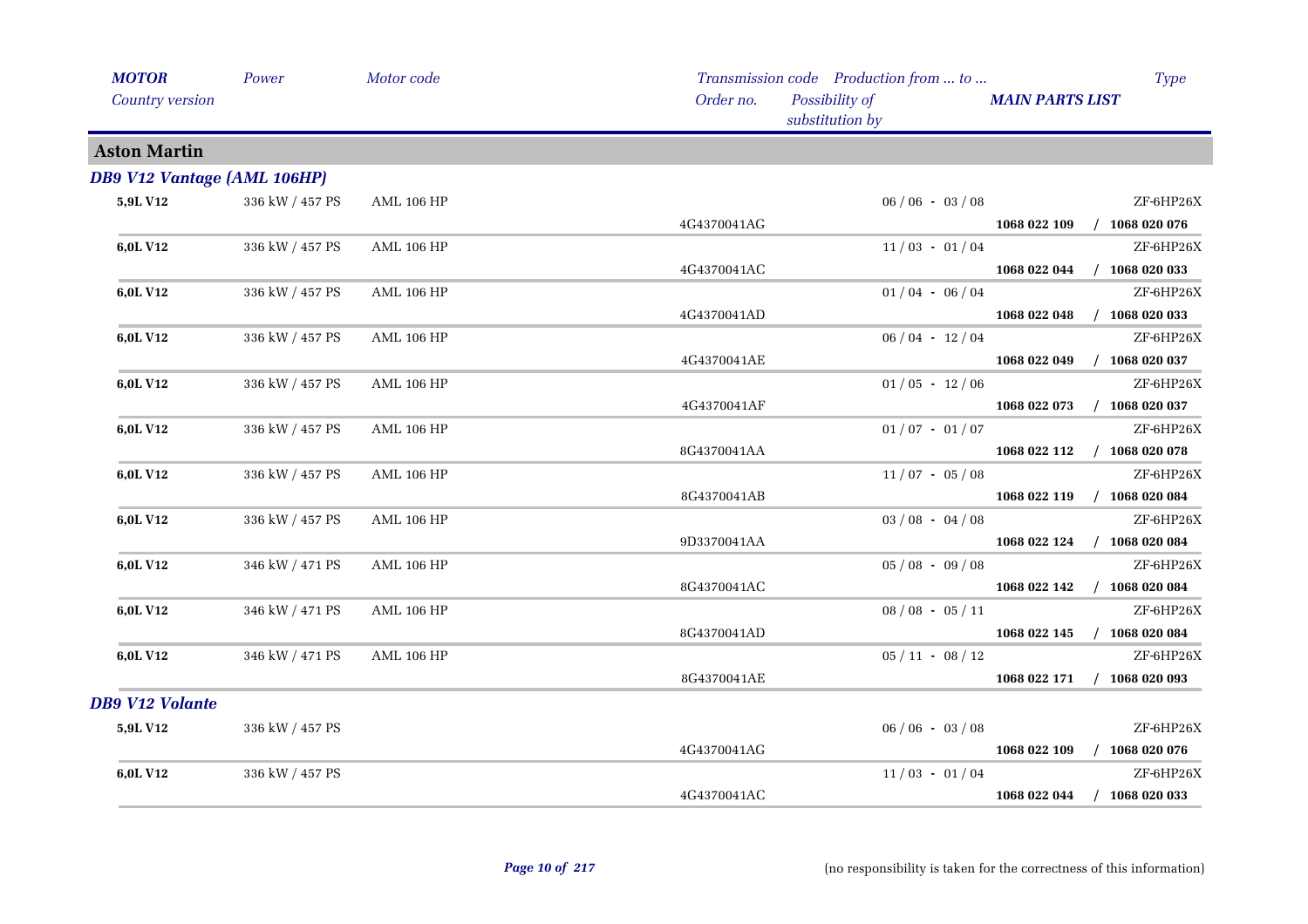| <b>MOTOR</b>               | Power           | Motor code        |                   | Transmission code Production from  to |                     |                        | <b>Type</b>  |
|----------------------------|-----------------|-------------------|-------------------|---------------------------------------|---------------------|------------------------|--------------|
| Country version            |                 |                   | Order no.         | Possibility of<br>substitution by     |                     | <b>MAIN PARTS LIST</b> |              |
| <b>Aston Martin</b>        |                 |                   |                   |                                       |                     |                        |              |
| <b>DB9 V12 Volante</b>     |                 |                   |                   |                                       |                     |                        |              |
| 6,0L V12                   | 336 kW / 457 PS |                   |                   |                                       | $01/04 - 06/04$     |                        | ZF-6HP26X    |
|                            |                 |                   | 4G4370041AD       |                                       |                     | 1068 022 048           | 1068 020 033 |
| 6,0L V12                   | 336 kW / 457 PS |                   |                   |                                       | $06/04 - 12/04$     |                        | ZF-6HP26X    |
|                            |                 |                   | 4G4370041AE       |                                       |                     | 1068 022 049           | 1068 020 037 |
| 6,0L V12                   | 336 kW / 457 PS |                   |                   |                                       | $01/05 - 12/06$     |                        | ZF-6HP26X    |
|                            |                 |                   | 4G4370041AF       |                                       |                     | 1068 022 073           | 1068 020 037 |
| 6,0L V12                   | 336 kW / 457 PS |                   |                   |                                       | $01/07 - 01/07$     |                        | ZF-6HP26X    |
|                            |                 |                   | 8G4370041AA       |                                       |                     | 1068 022 112           | 1068 020 078 |
| 6,0L V12                   | 336 kW / 457 PS |                   |                   |                                       | $03/08 - 04/08$     |                        | ZF-6HP26X    |
|                            |                 |                   | 9D3370041AA       |                                       |                     | 1068 022 124           | 1068 020 084 |
| Lagonda Rapide (AML VH400) |                 |                   |                   |                                       |                     |                        |              |
| 6,0L V12                   | 346 kW / 471 PS | <b>AML 106 HP</b> |                   |                                       | $04/09 - 05/11$     |                        | ZF-6HP26X    |
|                            |                 |                   | AD4370041AA       |                                       |                     | 1068 022 160           | 1068 020 089 |
| 6,0L V12                   | 346 kW / 471 PS | <b>AML 106 HP</b> |                   |                                       | $06 / 11 - 12 / 12$ |                        | ZF-6HP26X    |
|                            |                 |                   | AD4370041AB       |                                       |                     | 1068 022 172           | 1068 020 094 |
| 6,0L V12                   | 346 kW / 471 PS | <b>AML 106 HP</b> |                   |                                       | $07/12 - 05/14$     |                        | ZF-6HP26X    |
|                            |                 |                   | CD33 - 70041 - AA |                                       |                     | 1068 022 178           | 1068 020 097 |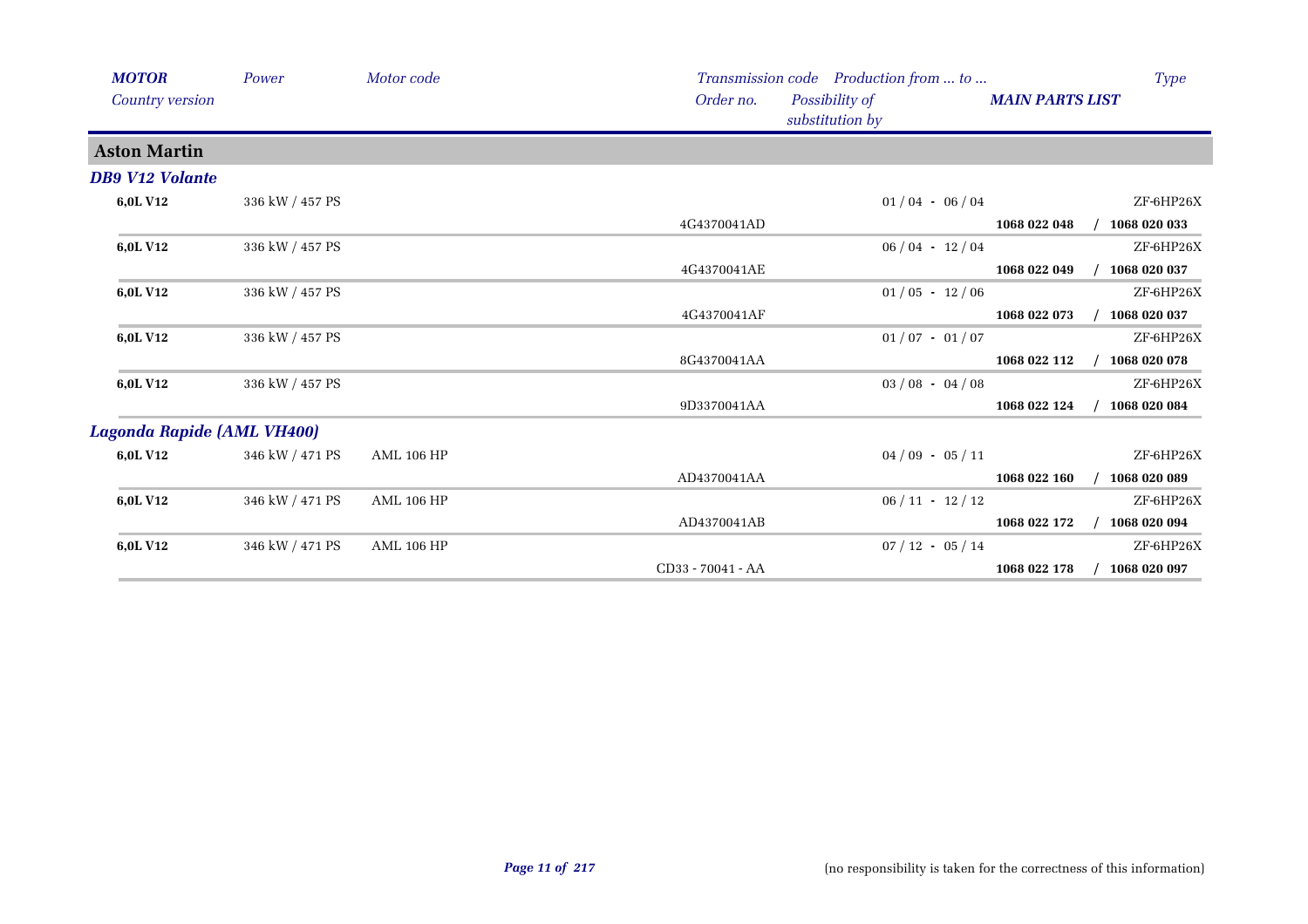| <b>MOTOR</b>                             | Power            | Motor code   |                                     | Transmission code Production from  to |                        | Type                        |
|------------------------------------------|------------------|--------------|-------------------------------------|---------------------------------------|------------------------|-----------------------------|
| <b>Country version</b>                   |                  |              | Order no.                           | Possibility of<br>substitution by     | <b>MAIN PARTS LIST</b> |                             |
| Audi                                     |                  |              |                                     |                                       |                        |                             |
| A4 Avant quattro (8ED, B7)               |                  |              |                                     |                                       |                        |                             |
| 2,0L R4 Turbo                            | 147 kW / 200 PS  | BWE          | JFN                                 | $07/05 - 11/05$                       |                        | ZF-6HP19A                   |
|                                          |                  |              | NT: 09L 300 039T; AT: 09L 300 039TX | 1071 042 339                          | 1071 042 234           | $/$ 1071 040 033            |
| 2,0L R4 Turbo                            | 147 kW / 200 PS  | <b>BWE</b>   | <b>JFN</b>                          |                                       |                        | ZF-6HP19A                   |
|                                          |                  |              | NT: 09L 300 039T; AT: 09L 300 039TX |                                       | 1071 042 339           | $/$ 1071 040 033            |
| <b>2,0L R4 Turbo FSI</b> 147 kW / 200 PS |                  | BWE; BWT     | HYH                                 | $09/05 - 04/11$                       |                        | ZF-6HP19A                   |
|                                          |                  |              | NT: 09L 300 038M; AT: 09L 300 038MX |                                       | 1071 042 172           | $/$ 1071 040 052            |
| 2,0L R4 Turbo FSI 147 kW / 200 PS        |                  | $_{\rm BGB}$ | HKC                                 | $07/05 - 11/05$                       |                        | ZF-6HP19A                   |
|                                          |                  |              | NT: 09L 300 037K; AT: 09L 300 037KX |                                       | 1071 042 212           | $/$ 1071 040 033            |
| 2,0L R4 Turbo FSI 147 kW / 200 PS        |                  | BWE; BWT     | <b>HYH</b>                          | $11/05 - 01/06$                       |                        | ZF-6HP19A                   |
|                                          |                  |              | NT: 09L 300 038M; AT: 09L 300 038MX | 1071 042 338                          | 1071 042 242           | $/$ 1071 040 052            |
| 2,0L R4 Turbo FSI 147 kW / 200 PS        |                  | BWE; BWT     | <b>HYH</b>                          | $01/06 - 09/06$                       |                        | ZF-6HP19A                   |
|                                          |                  |              | NT: 09L 300 038M; AT: 09L 300 038MX | 1071 042 338                          | 1071 042 262           | $/$ 1071 040 052            |
| 2,0L R4 Turbo FSI 147 kW / 200 PS        |                  | BWE; BWT     | HYH                                 | $08/06 - 12/06$                       |                        | ZF-6HP19A                   |
|                                          |                  |              | NT: 09L 300 038M; AT: 09L 300 038MX | 1071 042 338                          | 1071 042 315           | $/$ 1071 040 052            |
| 2,0L R4 Turbo FSI 147 kW / 200 PS        |                  | BWE; BWT     | <b>HYH</b>                          | $11/06 - 03/08$                       |                        | ZF-6HP19A                   |
|                                          |                  |              | NT: 09L 300 038M; AT: 09L 300 038MX |                                       | 1071 042 338           | $/$ 1071 040 052            |
| 2,0L R4 Turbo FSI B 147 kW / 200 PS      |                  | <b>BGB</b>   | HHL                                 | $11/04 - 01/05$                       |                        | ZF-6HP19A                   |
|                                          |                  |              | NT: 09L 300 037; AT: 09L 300 037X   |                                       |                        | 1071 042 141 / 1071 040 027 |
| 2,0L R4 Turbo FSI B 147 kW / 200 PS      |                  | <b>BGB</b>   | <b>HHL</b>                          | $02/05 - 05/05$                       |                        | ZF-6HP19A                   |
|                                          |                  |              | NT: 09L 300 037; AT: 09L 300 037X   |                                       | 1071 042 191           | $/$ 1071 040 027            |
| <b>3,0L V6 TDI</b>                       | 150 kW / 204 PS  | <b>BKN</b>   | <b>GCX</b>                          | $09/04 - 01/05$                       |                        | ZF-6HP19A                   |
|                                          |                  |              | NT: 09L 300 035E; AT: 09L 300 035EX |                                       | 1071 042 122           | $/$ 1071 040 026            |
| 3,0L V6 TDI                              | 150 kW / 204 PS  | <b>BKN</b>   | <b>HYJ</b>                          | $10/05 - 01/06$                       |                        | ZF-6HP19A                   |
|                                          |                  |              | NT: 09L 300 038N; AT: 09L 300 038NX |                                       | 1071 042 173           | $/$ 1071 040 063            |
| 3,0L V6 TDI                              | 171 kW / 233 PS; | ASB; BKN     | JAX                                 | $10/05 - 06/06$                       |                        | ZF-6HP19A                   |
|                                          | 150 kW / 204 PS  |              | NT: 09L 300 039L; AT: 09L 300 039LX |                                       |                        | 1071 042 174 / 1071 040 064 |
| 3,0L V6 TDI                              | 150 kW / 204 PS  | ${\rm BKN}$  | HKD                                 | $05/05 - 11/05$                       |                        | ZF-6HP19A                   |
|                                          |                  |              | NT: 09L 300 037L; AT: 09L 300 037LX |                                       | 1071 042 209           | $/$ 1071 040 034            |
|                                          |                  |              |                                     |                                       |                        |                             |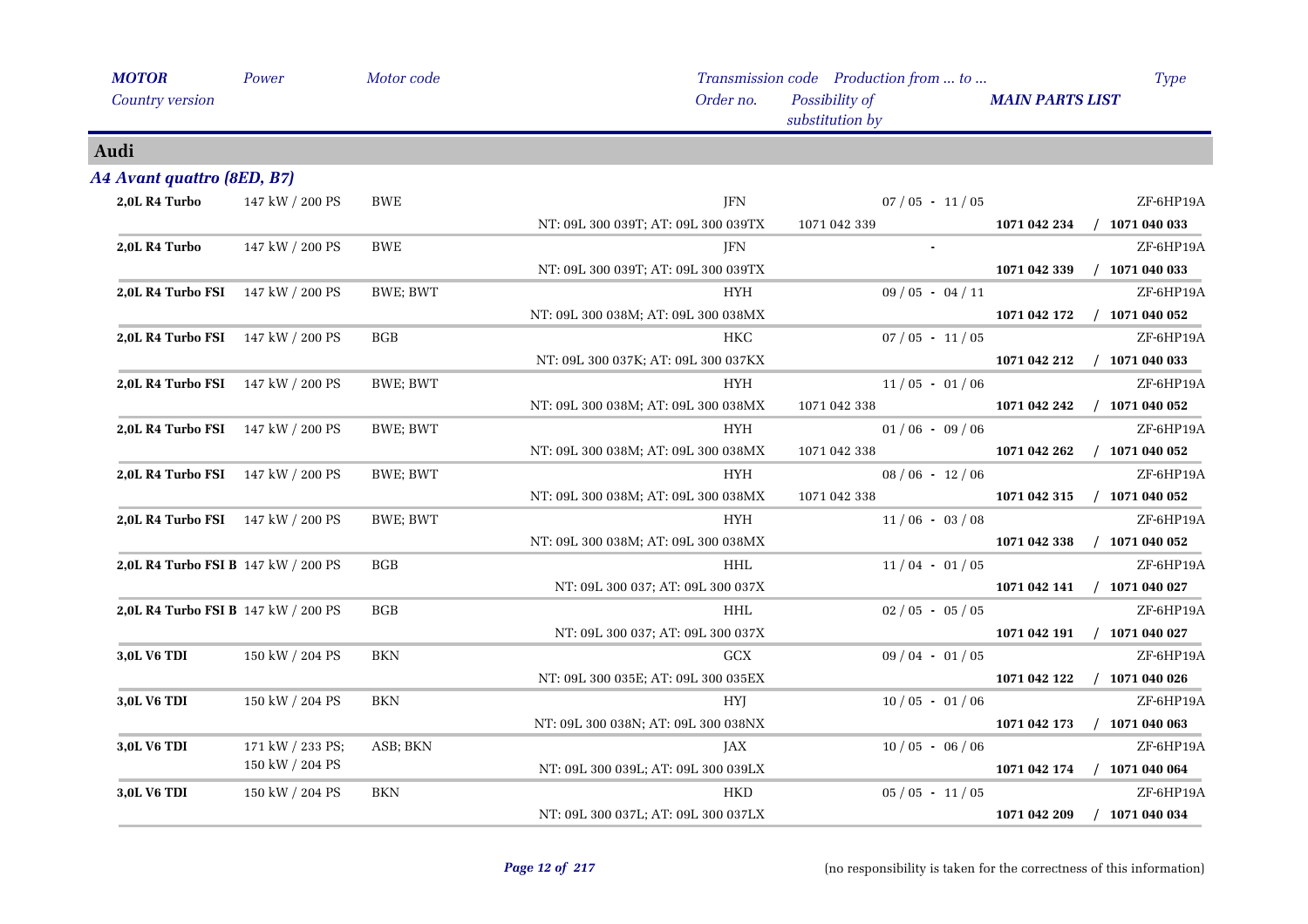| <b>MOTOR</b>                  | Power            | Motor code                       |                                     | Transmission code Production from  to | <b>Type</b>                      |
|-------------------------------|------------------|----------------------------------|-------------------------------------|---------------------------------------|----------------------------------|
| Country version               |                  |                                  | Order no.                           | Possibility of<br>substitution by     | <b>MAIN PARTS LIST</b>           |
| Audi                          |                  |                                  |                                     |                                       |                                  |
| A4 Avant quattro (8ED, B7)    |                  |                                  |                                     |                                       |                                  |
| 3,0L V6 TDI                   | 150 kW / 204 PS  | BKN                              | GCX                                 |                                       | ZF-6HP19A                        |
|                               |                  |                                  | NT: 09L 300 035E; AT: 09L 300 035EX |                                       | $/$ 1071 040 026<br>1071 042 216 |
| 3,0L V6 TDI                   | 171 kW / 233 PS; | ASB; BKN                         | JAX                                 | $06 / 06 - 08 / 06$                   | ZF-6HP19A                        |
|                               | 150 kW / 204 PS  |                                  | NT: 09L 300 039L; AT: 09L 300 039LX |                                       | $/$ 1071 040 064<br>1071 042 296 |
| 3,0L V6 TDI                   | 171 kW / 233 PS; | ASB; BKN                         | JAX                                 | $08/06 - 01/09$                       | ZF-6HP19A                        |
|                               | 150 kW / 204 PS  |                                  | NT: 09L 300 039L; AT: 09L 300 039LX |                                       | $/$ 1071 040 064<br>1071 042 309 |
| 3,2L V6 FSI                   | 188 kW / 255 PS  | $\mathbf{A}\mathbf{U}\mathbf{K}$ | $\rm HHM$                           | $11/04 - 01/05$                       | ZF-6HP19A                        |
|                               |                  |                                  | NT: 09L 300 037A; AT: 09L 300 037AX |                                       | 1071 042 139<br>$/$ 1071 040 028 |
| 3,2L V6 FSI                   | 188 kW / 255 PS  | <b>AUK</b>                       | <b>HYK</b>                          | $09/05 - 06/06$                       | ZF-6HP19A                        |
|                               |                  |                                  | NT: 09L 300 038P; AT: 09L 300 038PX |                                       | $/$ 1071 040 065<br>1071 042 175 |
| <b>3,2L V6 FSI</b>            | 188 kW / 255 PS  | <b>AUK</b>                       | HKE                                 | $07/05 - 11/05$                       | ZF-6HP19A                        |
|                               |                  |                                  | NT: 09L 300 037M; AT: 09L 300 037MX |                                       | $/$ 1071 040 035<br>1071 042 211 |
| 3,2L V6 FSI                   | 188 kW / 255 PS  | <b>AUK</b>                       | <b>HHM</b>                          |                                       | ZF-6HP19A                        |
|                               |                  |                                  | NT: 09L 300 037A; AT: 09L 300 037AX |                                       | $/$ 1071 040 028<br>1071 042 215 |
| 3,2L V6 FSI                   | 188 kW / 255 PS  | <b>AUK</b>                       | JNX                                 | $01/06 - 02/06$                       | ZF-6HP19A                        |
|                               |                  |                                  | NT: 09L 300 040M; AT: 09L 300 040MX |                                       | 1071 042 264<br>$/$ 1071 040 065 |
| 3,2L V6 FSI                   | 188 kW / 255 PS  | <b>AUK</b>                       | <b>JNX</b>                          | $03/06 - 03/09$                       | ZF-6HP19A                        |
|                               |                  |                                  | NT: 09L 300 040M; AT: 09L 300 040MX |                                       | $/$ 1071 040 065<br>1071 042 282 |
| A4 Avant S4 quattro (8E5, B6) |                  |                                  |                                     |                                       |                                  |
| 4,2LV8                        | 253 kW / 344 PS  | BBK                              | <b>GUR</b>                          | $07/03 - 09/03$                       | ZF-6HP19A                        |
|                               |                  |                                  | NT: 09L 300 035T; AT: 09L 300 035TX |                                       | $/$ 1071 040 009<br>1071 042 029 |
| 4,2LV8                        | 253 kW / 344 PS  | <b>BBK</b>                       | <b>GUR</b>                          | $09/03 - 05/04$                       | ZF-6HP19A                        |
|                               |                  |                                  | NT: 09L 300 035T; AT: 09L 300 035TX |                                       | $/$ 1071 040 009<br>1071 042 038 |
| 4,2LV8                        | 253 kW / 344 PS  | <b>BBK</b>                       | <b>HLB</b>                          | $11/04 - 01/05$                       | ZF-6HP19A                        |
|                               |                  |                                  | NT: 09L 300 038; AT: 09L 300 038X   |                                       | $/$ 1071 040 009<br>1071 042 140 |
| A4 Avant S4 quattro (8ED, B7) |                  |                                  |                                     |                                       |                                  |
| 4,2LV8                        | 253 kW / 344 PS  | $_{\rm BBK}$                     | <b>HHU</b>                          | $04/04 - 05/04$                       | ZF-6HP19A                        |
|                               |                  |                                  | NT: 09L 300 037B; AT: 09L 300 037BX |                                       | $/$ 1071 040 009<br>1071 042 077 |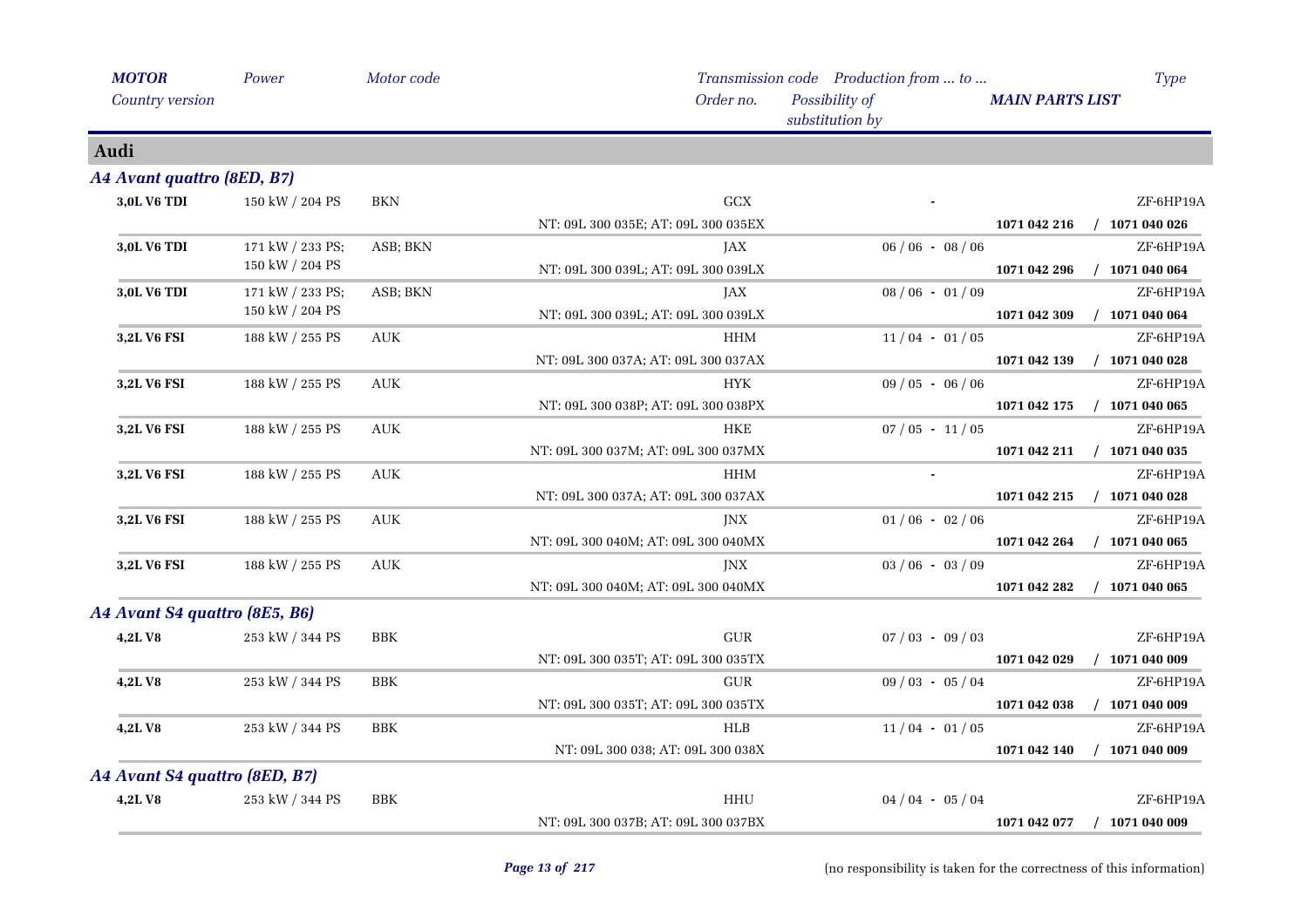| <b>MOTOR</b>                   | Power            | Motor code   |                                     | Transmission code Production from  to | <b>Type</b>                      |            |                 |           |
|--------------------------------|------------------|--------------|-------------------------------------|---------------------------------------|----------------------------------|------------|-----------------|-----------|
| Country version                |                  |              | Order no.                           | Possibility of<br>substitution by     | <b>MAIN PARTS LIST</b>           |            |                 |           |
| Audi                           |                  |              |                                     |                                       |                                  |            |                 |           |
| A4 Avant S4 quattro (8ED, B7)  |                  |              |                                     |                                       |                                  |            |                 |           |
| 4,2LV8                         | 253 kW / 344 PS  | $_{\rm BBK}$ | <b>HLB</b>                          | $06/04 - 10/04$                       | ZF-6HP19A                        |            |                 |           |
|                                |                  |              | NT: 09L 300 038; AT: 09L 300 038X   |                                       | $/$ 1071 040 009<br>1071 042 101 |            |                 |           |
| 4,2LV8                         | 253 kW / 344 PS  | <b>BBK</b>   | <b>HYL</b>                          | $09/05 - 06/06$                       | ZF-6HP19A                        |            |                 |           |
|                                |                  |              | NT: 09L 300 038Q; AT: 09L 300 038QX |                                       | $/$ 1071 040 066<br>1071 042 176 |            |                 |           |
| 4,2LV8                         | 253 kW / 344 PS  | <b>BBK</b>   | HKF                                 | $07/05 - 10/05$                       | ZF-6HP19A                        |            |                 |           |
|                                |                  |              | NT: 09L 300 037N; AT: 09L 300 037NX |                                       | $/$ 1071 040 040<br>1071 042 213 |            |                 |           |
| 4,2LV8                         | 253 kW / 344 PS  | <b>BBK</b>   | JTR                                 | $03/06 - 04/06$                       | ZF-6HP19A                        |            |                 |           |
|                                |                  |              | NT: 09L 300 040S; AT: 09L 300 040SX |                                       | 1071 042 276<br>$/$ 1071 040 066 |            |                 |           |
| 4,2LV8                         | 253 kW / 344 PS  |              |                                     |                                       | <b>BBK</b>                       | <b>JTR</b> | $05/06 - 01/09$ | ZF-6HP19A |
|                                |                  |              | NT: 09L 300 040S; AT: 09L 300 040SX |                                       | $/$ 1071 040 066<br>1071 042 301 |            |                 |           |
| A4 Cabriolet quattro (8HE, B7) |                  |              |                                     |                                       |                                  |            |                 |           |
| 3,0L V6 TDI                    | 171 kW / 233 PS; | ASB; BKN     | JAX                                 | $10/05 - 06/06$                       | ZF-6HP19A                        |            |                 |           |
|                                | 150 kW / 204 PS  |              | NT: 09L 300 039L; AT: 09L 300 039LX |                                       | $/$ 1071 040 064<br>1071 042 174 |            |                 |           |
| 3,0L V6 TDI                    | 171 kW / 233 PS; |              | ASB; BKN                            | JAX                                   | $06 / 06 - 08 / 06$              | ZF-6HP19A  |                 |           |
|                                | 150 kW / 204 PS  |              | NT: 09L 300 039L; AT: 09L 300 039LX |                                       | $/$ 1071 040 064<br>1071 042 296 |            |                 |           |
| 3,0L V6 TDI                    | 171 kW / 233 PS; |              | ASB; BKN                            | JAX                                   | $08/06 - 01/09$                  | ZF-6HP19A  |                 |           |
|                                | 150 kW / 204 PS  |              | NT: 09L 300 039L; AT: 09L 300 039LX |                                       | $/$ 1071 040 064<br>1071 042 309 |            |                 |           |
| 3,2L V6 FSI                    | 188 kW / 255 PS  | <b>AUK</b>   | <b>HYK</b>                          | $09/05 - 06/06$                       | ZF-6HP19A                        |            |                 |           |
|                                |                  |              | NT: 09L 300 038P; AT: 09L 300 038PX |                                       | 1071 042 175<br>$/$ 1071 040 065 |            |                 |           |
| 3,2L V6 FSI                    | 188 kW / 255 PS  | <b>AUK</b>   | <b>JNX</b>                          | $01/06 - 02/06$                       | ZF-6HP19A                        |            |                 |           |
|                                |                  |              | NT: 09L 300 040M; AT: 09L 300 040MX |                                       | $/$ 1071 040 065<br>1071 042 264 |            |                 |           |
| 3,2L V6 FSI                    | 188 kW / 255 PS  | <b>AUK</b>   | JNX                                 | $03/06 - 03/09$                       | ZF-6HP19A                        |            |                 |           |
|                                |                  |              | NT: 09L 300 040M; AT: 09L 300 040MX |                                       | 1071 042 282<br>$/$ 1071 040 065 |            |                 |           |
| A4 Cabriolet S4 quattro (8H7)  |                  |              |                                     |                                       |                                  |            |                 |           |
| 4,2LV8                         | 253 kW / 344 PS  | <b>BBK</b>   | ${\rm GUR}$                         | $09/03 - 05/04$                       | ZF-6HP19A                        |            |                 |           |
|                                |                  |              | NT: 09L 300 035T; AT: 09L 300 035TX |                                       | $/$ 1071 040 009<br>1071 042 038 |            |                 |           |
| 4,2LV8                         | 253 kW / 344 PS  | $_{\rm BBK}$ | HHU                                 | $05/04 - 10/05$                       | ZF-6HP19A                        |            |                 |           |
|                                |                  |              | NT: 09L 300 037B; AT: 09L 300 037BX |                                       | 1071 042 099<br>$/$ 1071 040 009 |            |                 |           |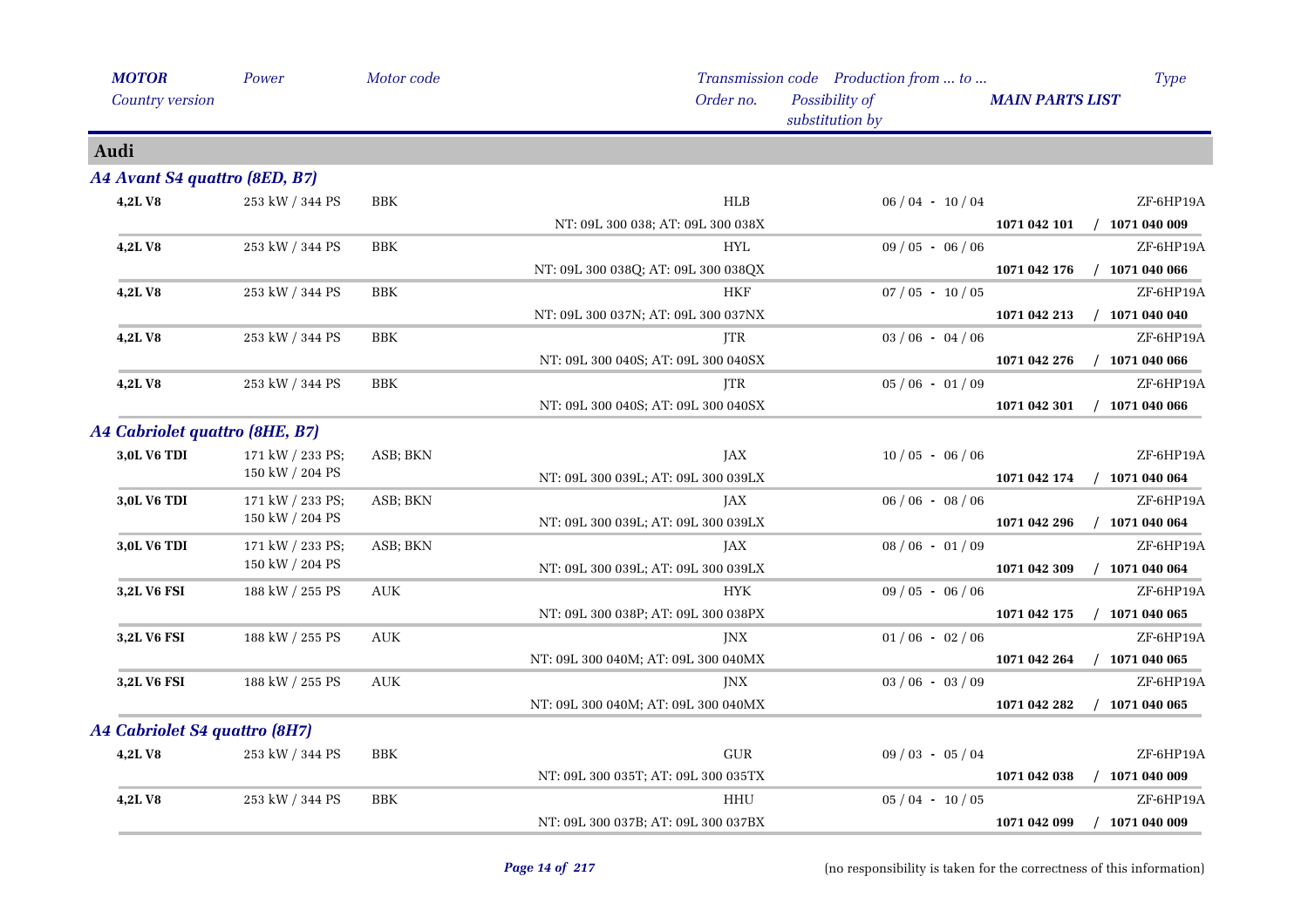| <b>MOTOR</b>                      | Power                             | Motor code |                                     | Transmission code Production from  to | Type                             |
|-----------------------------------|-----------------------------------|------------|-------------------------------------|---------------------------------------|----------------------------------|
| Country version                   |                                   |            | Order no.                           | Possibility of<br>substitution by     | <b>MAIN PARTS LIST</b>           |
| Audi                              |                                   |            |                                     |                                       |                                  |
| A4 Cabriolet S4 quattro (8HE, B7) |                                   |            |                                     |                                       |                                  |
| 4,2LV8                            | 253 kW / 344 PS                   | <b>BBK</b> | HYL                                 | $09/05 - 06/06$                       | ZF-6HP19A                        |
|                                   |                                   |            | NT: 09L 300 038Q; AT: 09L 300 038QX |                                       | $/$ 1071 040 066<br>1071 042 176 |
| 4,2LV8                            | 253 kW / 344 PS                   | <b>BBK</b> | <b>HYM</b>                          | $09/05 - 05/06$                       | ZF-6HP19A                        |
|                                   |                                   |            | NT: 09L 300 038R; AT: 09L 300 038RX |                                       | $/$ 1071 040 067<br>1071 042 177 |
| 4,2LV8                            | 253 kW / 344 PS                   | <b>BBK</b> | <b>ITR</b>                          | $03/06 - 04/06$                       | ZF-6HP19A                        |
|                                   |                                   |            | NT: 09L 300 040S; AT: 09L 300 040SX |                                       | 1071 042 276<br>$/$ 1071 040 066 |
| 4,2LV8                            | 253 kW / 344 PS                   | <b>BBK</b> | <b>JTR</b>                          | $05/06 - 01/09$                       | ZF-6HP19A                        |
|                                   |                                   |            | NT: 09L 300 040S; AT: 09L 300 040SX |                                       | $/$ 1071 040 066<br>1071 042 301 |
| A4 quattro (8EC, B7)              |                                   |            |                                     |                                       |                                  |
| 2,0L R4 Turbo                     | 147 kW / 200 PS                   | BWE        | JFN                                 | $07/05 - 11/05$                       | ZF-6HP19A                        |
|                                   |                                   |            | NT: 09L 300 039T; AT: 09L 300 039TX | 1071 042 339                          | $/$ 1071 040 033<br>1071 042 234 |
| 2,0L R4 Turbo                     | 147 kW / 200 PS                   | <b>BWE</b> | JJE                                 | $10/05 - 01/06$                       | ZF-6HP19A                        |
|                                   |                                   |            | NT: 09L 300 040B; AT: 09L 300 040BX | 1071 042 306                          | $/$ 1071 040 052<br>1071 042 238 |
| 2,0L R4 Turbo                     | 147 kW / 200 PS                   | <b>BWE</b> | JFN                                 |                                       | ZF-6HP19A                        |
|                                   |                                   |            | NT: 09L 300 039T; AT: 09L 300 039TX |                                       | $/$ 1071 040 033<br>1071 042 339 |
|                                   | 2,0L R4 Turbo FSI 147 kW / 200 PS | BGB        | HKC                                 | $03/05 - 04/05$                       | ZF-6HP19A                        |
|                                   |                                   |            | NT: 09L 300 037K; AT: 09L 300 037KX |                                       | 1071 042 069<br>$/$ 1071 040 033 |
|                                   | 2,0L R4 Turbo FSI 147 kW / 200 PS | BGB        | HKC                                 | $05/05 - 05/05$                       | ZF-6HP19A                        |
|                                   |                                   |            | NT: 09L 300 037K; AT: 09L 300 037KX |                                       | 1071 042 171 / 1071 040 033      |
|                                   | 2,0L R4 Turbo FSI 147 kW / 200 PS | BWE; BWT   | <b>HYH</b>                          | $09/05 - 04/11$                       | ZF-6HP19A                        |
|                                   |                                   |            | NT: 09L 300 038M; AT: 09L 300 038MX |                                       | $/$ 1071 040 052<br>1071 042 172 |
|                                   | 2,0L R4 Turbo FSI 147 kW / 200 PS | <b>BGB</b> | HKC                                 | $07/05 - 11/05$                       | ZF-6HP19A                        |
|                                   |                                   |            | NT: 09L 300 037K; AT: 09L 300 037KX |                                       | $/$ 1071 040 033<br>1071 042 212 |
|                                   | 2,0L R4 Turbo FSI 147 kW / 200 PS |            |                                     |                                       | ZF-6HP19A                        |
|                                   |                                   |            |                                     |                                       | 1071 042 214<br>$/$ 1071 040 027 |
|                                   | 2,0L R4 Turbo FSI 147 kW / 200 PS | BWE; BWT   | <b>HYH</b>                          | $11/05 - 01/06$                       | ZF-6HP19A                        |
|                                   |                                   |            | NT: 09L 300 038M; AT: 09L 300 038MX | 1071 042 338                          | 1071 042 242<br>$/$ 1071 040 052 |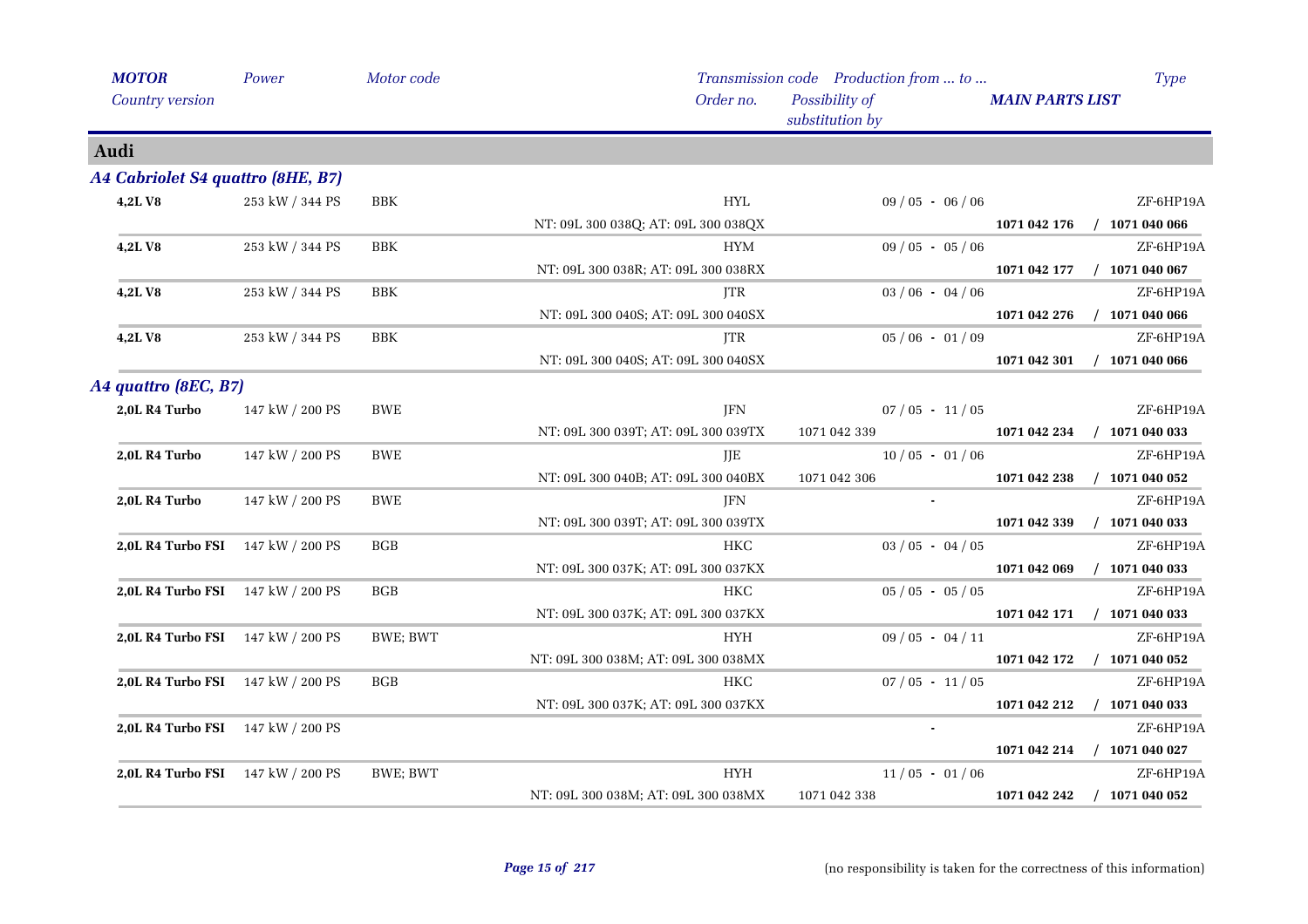| <b>MOTOR</b>                             | Power            | Motor code |                                     | Transmission code Production from  to | <b>Type</b>                      |
|------------------------------------------|------------------|------------|-------------------------------------|---------------------------------------|----------------------------------|
| Country version                          |                  |            | Order no.                           | Possibility of<br>substitution by     | <b>MAIN PARTS LIST</b>           |
| Audi                                     |                  |            |                                     |                                       |                                  |
| A4 quattro (8EC, B7)                     |                  |            |                                     |                                       |                                  |
| 2,0L R4 Turbo FSI 147 kW / 200 PS        |                  | BWE; BWT   | JJE                                 | $01/06 - 05/06$                       | ZF-6HP19A                        |
|                                          |                  |            | NT: 09L 300 040B; AT: 09L 300 040BX | 1071 042 306                          | $/$ 1071 040 052<br>1071 042 261 |
| <b>2,0L R4 Turbo FSI</b> 147 kW / 200 PS |                  | BWE; BWT   | <b>HYH</b>                          | $01/06 - 09/06$                       | ZF-6HP19A                        |
|                                          |                  |            | NT: 09L 300 038M; AT: 09L 300 038MX |                                       | 1071 042 262<br>$/$ 1071 040 052 |
| 2,0L R4 Turbo FSI 147 kW / 200 PS        |                  | BWE; BWT   | JJE                                 |                                       | ZF-6HP19A                        |
|                                          |                  |            | NT: 09L 300 040B; AT: 09L 300 040BX |                                       | $/$ 1071 040 052<br>1071 042 306 |
| 2,0L R4 Turbo FSI 147 kW / 200 PS        |                  |            |                                     |                                       | ZF-6HP19A                        |
|                                          |                  |            |                                     |                                       | 1071 042 312<br>$/$ 1071 040 027 |
| 2,0L R4 Turbo FSI 147 kW / 200 PS        |                  | BWE; BWT   | <b>HYH</b>                          | $08/06 - 12/06$                       | ZF-6HP19A                        |
|                                          |                  |            | NT: 09L 300 038M; AT: 09L 300 038MX | 1071 042 338                          | 1071 042 315<br>$/$ 1071 040 052 |
| 2,0L R4 Turbo FSI 147 kW / 200 PS        |                  | BWE; BWT   | <b>HYH</b>                          | $11/06 - 03/08$                       | ZF-6HP19A                        |
|                                          |                  |            | NT: 09L 300 038M; AT: 09L 300 038MX |                                       | $/$ 1071 040 052<br>1071 042 338 |
| <b>2,0L R4 Turbo FSI</b> 147 kW / 200 PS |                  |            |                                     |                                       | ZF-6HP19A                        |
|                                          |                  |            |                                     |                                       | $/$ 1071 040 027<br>1071 042 372 |
| 2,0L R4 Turbo FSI 147 kW / 200 PS        |                  | <b>BUL</b> | <b>HYH</b>                          | $09/07 - 07/09$                       | ZF-6HP19A                        |
|                                          |                  |            | NT: 09L 300 038M; AT: 09L 300 038MX |                                       | 1071 042 390<br>$/$ 1071 040 052 |
| 2,0L R4 Turbo FSI B 147 kW / 200 PS      |                  | <b>BGB</b> | <b>HHL</b>                          | $01/04 - 08/04$                       | ZF-6HP19A                        |
|                                          |                  |            | NT: 09L 300 037; AT: 09L 300 037X   |                                       | 1071 042 054<br>$/$ 1071 040 027 |
| 2,0L R4 Turbo FSI B 147 kW / 200 PS      |                  | <b>BGB</b> | <b>HHL</b>                          | $10/04 - 11/04$                       | ZF-6HP19A                        |
|                                          |                  |            | NT: 09L 300 037; AT: 09L 300 037X   |                                       | 1071 042 095<br>$/$ 1071 040 027 |
| 2,0L R4 Turbo FSI B 147 kW / 200 PS      |                  | BGB        | <b>HHL</b>                          | $11/04 - 01/05$                       | ZF-6HP19A                        |
|                                          |                  |            | NT: 09L 300 037; AT: 09L 300 037X   |                                       | $/$ 1071 040 027<br>1071 042 141 |
| 2,0L R4 Turbo FSI B 147 kW / 200 PS      |                  | <b>BGB</b> | <b>HHL</b>                          | $01/05 - 03/05$                       | ZF-6HP19A                        |
|                                          |                  |            | NT: 09L 300 037; AT: 09L 300 037X   |                                       | $/$ 1071 040 027<br>1071 042 150 |
| 2,0L R4 Turbo FSI B 147 kW / 200 PS      |                  | <b>BGB</b> | <b>HHL</b>                          | $02/05 - 05/05$                       | ZF-6HP19A                        |
|                                          |                  |            | NT: 09L 300 037; AT: 09L 300 037X   |                                       | 1071 042 191<br>$/$ 1071 040 027 |
| 3,0L V6 TDI                              | 171 kW / 233 PS; | ASB; BKN   | GCX                                 | $01/04 - 06/04$                       | ZF-6HP19A                        |
|                                          | 150 kW / 204 PS  |            | NT: 09L 300 035E; AT: 09L 300 035EX |                                       | 1071 042 050<br>$/$ 1071 040 026 |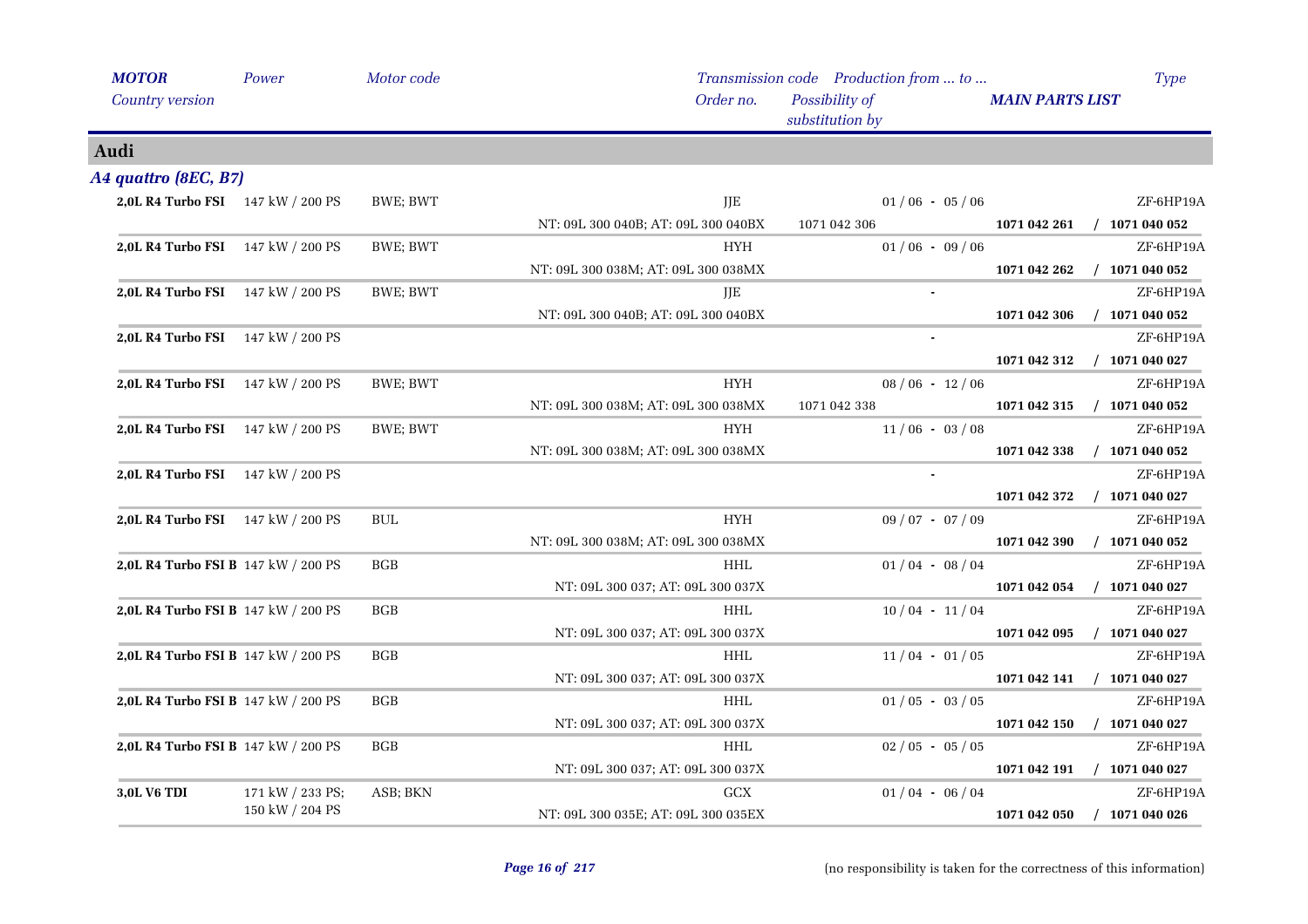| <b>MOTOR</b>           | Power            | Motor code |                                     | Transmission code Production from  to | Type                             |
|------------------------|------------------|------------|-------------------------------------|---------------------------------------|----------------------------------|
| <b>Country version</b> |                  |            | Order no.                           | Possibility of<br>substitution by     | <b>MAIN PARTS LIST</b>           |
| Audi                   |                  |            |                                     |                                       |                                  |
| A4 quattro (8EC, B7)   |                  |            |                                     |                                       |                                  |
| 3,0L V6 TDI            | 150 kW / 204 PS  | <b>BKN</b> | <b>HKD</b>                          | $09/04 - 03/05$                       | ZF-6HP19A                        |
|                        |                  |            | NT: 09L 300 037L; AT: 09L 300 037LX |                                       | 1071 042 070<br>$/$ 1071 040 034 |
| 3,0L V6 TDI            | 150 kW / 204 PS  | <b>BKN</b> | <b>GCX</b>                          | $08/04 - 08/04$                       | ZF-6HP19A                        |
|                        |                  |            | NT: 09L 300 035E; AT: 09L 300 035EX |                                       | $/$ 1071 040 026<br>1071 042 108 |
| 3,0L V6 TDI            | 150 kW / 204 PS  | <b>BKN</b> | <b>GCX</b>                          | $09/04 - 01/05$                       | ZF-6HP19A                        |
|                        |                  |            | NT: 09L 300 035E; AT: 09L 300 035EX |                                       | $/$ 1071 040 026<br>1071 042 122 |
| 3,0L V6 TDI            | 150 kW / 204 PS  | <b>BKN</b> | GCX                                 | $01/05 - 05/05$                       | ZF-6HP19A                        |
|                        |                  |            | NT: 09L 300 035E; AT: 09L 300 035EX |                                       | 1071 042 130<br>$/$ 1071 040 026 |
| 3,0L V6 TDI            | 150 kW / 204 PS  | BKN        | <b>HYI</b>                          | $10/05 - 01/06$                       | ZF-6HP19A                        |
|                        |                  |            | NT: 09L 300 038N; AT: 09L 300 038NX |                                       | 1071 042 173<br>$/$ 1071 040 063 |
| 3,0L V6 TDI            | 171 kW / 233 PS; | ASB; BKN   | JAX                                 | $10/05 - 06/06$                       | ZF-6HP19A                        |
|                        | 150 kW / 204 PS  |            | NT: 09L 300 039L; AT: 09L 300 039LX |                                       | $/$ 1071 040 064<br>1071 042 174 |
| 3,0L V6 TDI            | 150 kW / 204 PS  | BKN        | HKD                                 | $04/05 - 07/05$                       | ZF-6HP19A                        |
|                        |                  |            | NT: 09L 300 037L; AT: 09L 300 037LX |                                       | $/$ 1071 040 034<br>1071 042 199 |
| 3,0L V6 TDI            | 150 kW / 204 PS  | <b>BKN</b> | <b>HKD</b>                          | $05/05 - 11/05$                       | ZF-6HP19A                        |
|                        |                  |            | NT: 09L 300 037L; AT: 09L 300 037LX |                                       | $/$ 1071 040 034<br>1071 042 209 |
| 3,0L V6 TDI            | 150 kW / 204 PS  | <b>BKN</b> | <b>GCX</b>                          |                                       | ZF-6HP19A                        |
|                        |                  |            | NT: 09L 300 035E; AT: 09L 300 035EX |                                       | 1071 042 216<br>$/$ 1071 040 026 |
| 3,0L V6 TDI            | 171 kW / 233 PS; | ASB; BKN   | JAX                                 | $06/06 - 08/06$                       | ZF-6HP19A                        |
|                        | 150 kW / 204 PS  |            | NT: 09L 300 039L; AT: 09L 300 039LX |                                       | $/$ 1071 040 064<br>1071 042 296 |
| 3,0L V6 TDI            | 171 kW / 233 PS; | ASB; BKN   | JAX                                 | $08/06 - 01/09$                       | ZF-6HP19A                        |
|                        | 150 kW / 204 PS  |            | NT: 09L 300 039L; AT: 09L 300 039LX |                                       | 1071 042 309<br>$/$ 1071 040 064 |
| 3,0L V6 TDI            | 171 kW / 233 PS; |            |                                     | $\blacksquare$                        | ZF-6HP19A                        |
|                        | 150 kW / 204 PS  |            |                                     |                                       | 1071 042 346<br>$/$ 1071 040 034 |
| 3,0L V6 TDI            | 171 kW / 233 PS; |            |                                     |                                       | ZF-6HP19A                        |
|                        | 150 kW / 204 PS  |            |                                     |                                       | $/$ 1071 040 063<br>1071 042 347 |
| 3,2L V6 FSI            | 188 kW / 255 PS  | <b>AUK</b> | <b>HHM</b>                          | $02/04 - 06/04$                       | ZF-6HP19A                        |
|                        |                  |            | NT: 09L 300 037A; AT: 09L 300 037AX |                                       | 1071 042 055<br>$/$ 1071 040 028 |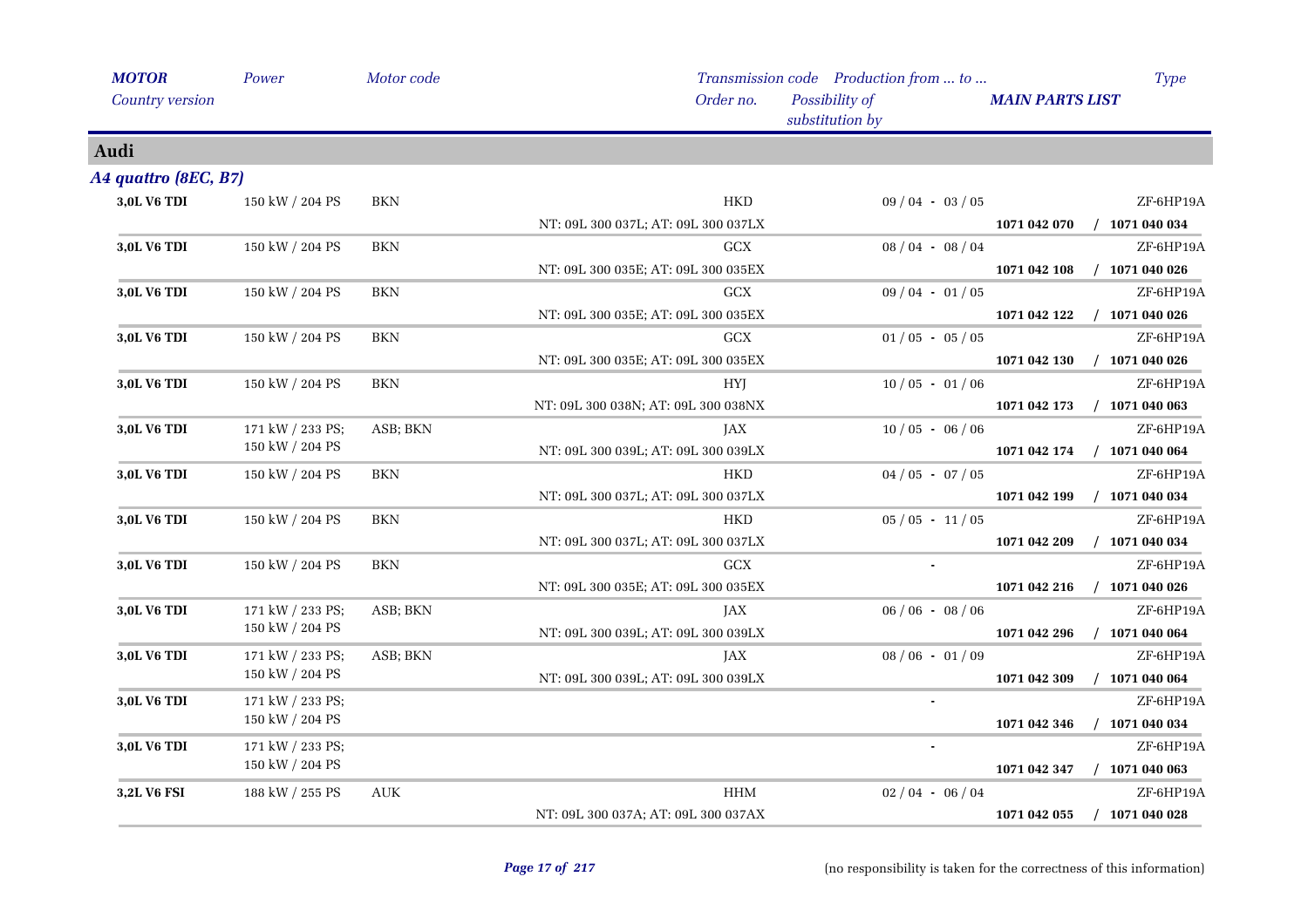| <b>MOTOR</b>         | Power           | Motor code                       |                                     | Transmission code Production from  to | <b>Type</b>                      |
|----------------------|-----------------|----------------------------------|-------------------------------------|---------------------------------------|----------------------------------|
| Country version      |                 |                                  | Order no.                           | Possibility of<br>substitution by     | <b>MAIN PARTS LIST</b>           |
| Audi                 |                 |                                  |                                     |                                       |                                  |
| A4 quattro (8EC, B7) |                 |                                  |                                     |                                       |                                  |
| 3,2L V6 FSI          | 188 kW / 255 PS | <b>AUK</b>                       | <b>HKE</b>                          | $08/04 - 11/04$                       | ZF-6HP19A                        |
|                      |                 |                                  | NT: 09L 300 037M; AT: 09L 300 037MX |                                       | $/$ 1071 040 035<br>1071 042 071 |
| 3,2L V6 FSI          | 188 kW / 255 PS | AUK                              | HHM                                 | $07/04 - 09/04$                       | ZF-6HP19A                        |
|                      |                 |                                  | NT: 09L 300 037A; AT: 09L 300 037AX |                                       | $/$ 1071 040 028<br>1071 042 094 |
| 3,2L V6 FSI          | 188 kW / 255 PS | <b>AUK</b>                       | <b>HKE</b>                          | $03 / 05 - 04 / 05$                   | ZF-6HP19A                        |
|                      |                 |                                  | NT: 09L 300 037M; AT: 09L 300 037MX |                                       | 1071 042 115<br>$/$ 1071 040 035 |
| 3,2L V6 FSI          | 188 kW / 255 PS | <b>AUK</b>                       | HHM                                 | $11/04 - 01/05$                       | ZF-6HP19A                        |
|                      |                 |                                  | NT: 09L 300 037A; AT: 09L 300 037AX |                                       | $/$ 1071 040 028<br>1071 042 139 |
| 3,2L V6 FSI          | 188 kW / 255 PS | AUK                              | <b>HHM</b>                          | $01/05 - 05/05$                       | ZF-6HP19A                        |
|                      |                 |                                  | NT: 09L 300 037A; AT: 09L 300 037AX |                                       | $/$ 1071 040 028<br>1071 042 155 |
| 3,2L V6 FSI          | 188 kW / 255 PS | AUK; BKH                         | <b>HYK</b>                          | $09/05 - 06/06$                       | ZF-6HP19A                        |
|                      |                 |                                  | NT: 09L 300 038P; AT: 09L 300 038PX |                                       | 1071 042 175<br>$/$ 1071 040 065 |
| 3,2L V6 FSI          | 188 kW / 255 PS | AUK                              | HKE                                 | $05 / 05 - 07 / 05$                   | ZF-6HP19A                        |
|                      |                 |                                  | NT: 09L 300 037M; AT: 09L 300 037MX |                                       | $/$ 1071 040 035<br>1071 042 197 |
| 3,2L V6 FSI          | 188 kW / 255 PS | $\mathbf{A}\mathbf{U}\mathbf{K}$ | <b>HKE</b>                          | $07/05 - 11/05$                       | ZF-6HP19A                        |
|                      |                 |                                  | NT: 09L 300 037M; AT: 09L 300 037MX |                                       | $/$ 1071 040 035<br>1071 042 211 |
| 3,2L V6 FSI          | 188 kW / 255 PS | AUK                              | <b>HHM</b>                          | $\bullet$                             | ZF-6HP19A                        |
|                      |                 |                                  | NT: 09L 300 037A; AT: 09L 300 037AX |                                       | 1071 042 215<br>$/$ 1071 040 028 |
| 3,2L V6 FSI          | 188 kW / 255 PS | AUK; BKH                         | <b>INX</b>                          | $01/06 - 02/06$                       | ZF-6HP19A                        |
|                      |                 |                                  | NT: 09L 300 040M; AT: 09L 300 040MX |                                       | $/$ 1071 040 065<br>1071 042 264 |
| 3,2L V6 FSI          | 188 kW / 255 PS | AUK; BKH                         | JNX                                 | $03/06 - 03/09$                       | ZF-6HP19A                        |
|                      |                 |                                  | NT: 09L 300 040M; AT: 09L 300 040MX |                                       | $/$ 1071 040 065<br>1071 042 282 |
| 3,2L V6 FSI          | 188 kW / 255 PS |                                  |                                     |                                       | ZF-6HP19A                        |
|                      |                 |                                  |                                     |                                       | $/$ 1071 040 028<br>1071 042 314 |
| A4 quattro (8K2, B8) |                 |                                  |                                     |                                       |                                  |
| <b>2,0L R4 TFSI</b>  | 155 kW / 211 PS | CAEB/CDNC                        | LML                                 | $05/09 - 05/10$                       | ZF-6HP28AF                       |
|                      |                 |                                  | 0B6 300 036E                        |                                       | $/$ 1084 030 022<br>1084 032 051 |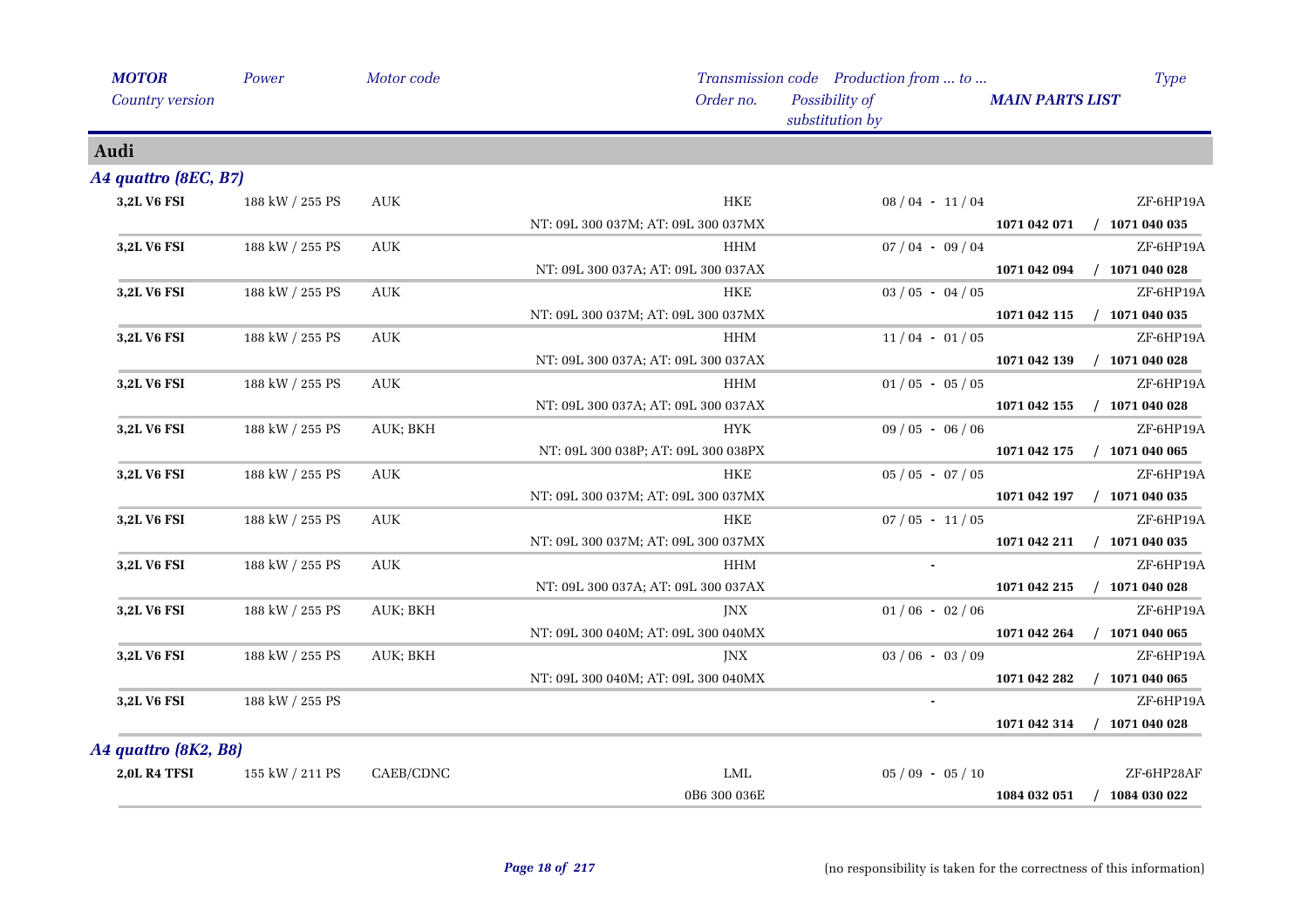| <b>MOTOR</b>                      | Power           | Motor code     |                                     | Transmission code Production from  to | <b>Type</b>                      |
|-----------------------------------|-----------------|----------------|-------------------------------------|---------------------------------------|----------------------------------|
| Country version                   |                 |                | Order no.                           | Possibility of<br>substitution by     | <b>MAIN PARTS LIST</b>           |
| Audi                              |                 |                |                                     |                                       |                                  |
| A4 quattro (8K2, B8)              |                 |                |                                     |                                       |                                  |
| 2,0L R4 Turbo FSI 147 kW / 200 PS |                 |                | KGD                                 |                                       | ZF-6HP28AF                       |
|                                   |                 |                | NT: 0B3 300 035F; AT: 0B3 300 035FX |                                       | 1084 032 004<br>$/$ 1084 030 006 |
| 2,0L R4 Turbo FSI 147 kW / 200 PS |                 | CAEB/CDNC      | <b>KXT</b>                          | $10/07 - 01/09$                       | ZF-6HP28AF                       |
|                                   |                 |                | NT: 0B6 300 035T                    |                                       | $/$ 1084 030 013<br>1084 032 013 |
| 2,0L R4 Turbo FSI 155 kW / 211 PS |                 | CAEB/CDNC      | LML                                 | $06/08 - 07/09$                       | ZF-6HP28AF                       |
|                                   |                 |                | 0B6 300 036E                        |                                       | $/$ 1084 030 022<br>1084 032 032 |
| 2,0L R4 Turbo FSI 147 kW / 200 PS |                 | CAEB/CDNC      | <b>KXT</b>                          | $05/08 - 10/08$                       | ZF-6HP28AF                       |
|                                   |                 |                | 0B6 300 035T                        |                                       | 1084 032 037<br>$/$ 1084 030 013 |
| 2,0L R4 Turbo FSI 147 kW / 200 PS |                 | CAEB/CDNC      | <b>KXT</b>                          | $08 / 08 - 02 / 09$                   | ZF-6HP28AF                       |
|                                   |                 |                | 0B6 300 035T                        |                                       | 1084 032 038<br>$/$ 1084 030 013 |
| 2,0L R4 Turbo FSI 155 kW / 211 PS |                 | CAEB/CDNC      | <b>KXT</b>                          | $06/08 - 03/09$                       | ZF-6HP28AF                       |
|                                   |                 |                | 0B6 300 035T                        |                                       | 1084 032 043<br>$/$ 1084 030 013 |
| 2,0L R4 Turbo FSI 155 kW / 211 PS |                 | CAEB/CDNC      | LML                                 | $01/09 - 05/09$                       | ZF-6HP28AF                       |
|                                   |                 |                | 0B6 300 036E                        |                                       | $/$ 1084 030 022<br>1084 032 046 |
| 3,0L V6 TDI                       | 176 kW / 239 PS | CAPA/CCWA/CCLA | KBH                                 | $06/07 - 09/09$                       | ZF-6HP28AF                       |
|                                   |                 |                | NT: 0B6 300 035A; AT: 0B6 300 035AX |                                       | $/$ 1084 030 003<br>1084 032 001 |
| 3,0L V6 TDI                       | 176 kW / 239 PS | CAPA/CCWA/CCLA | <b>KXS</b>                          | $09/07 - 06/10$                       | ZF-6HP28AF                       |
|                                   |                 |                | NT: 0B6 300 035S; AT: 0B6 300 035SX |                                       | $/$ 1084 030 011<br>1084 032 011 |
| 3,0L V6 TDI                       | 176 kW / 239 PS | CAPA/CCWA/CCLA | KXS                                 | $04/08 - 01/09$                       | ZF-6HP28AF                       |
|                                   |                 |                | 0B6 300 035S                        |                                       | 1084 032 028<br>$/$ 1084 030 011 |
| 3,0L V6 TDI                       | 175 kW / 238 PS | CAPA/CCWA/CCLA | LMK                                 | $06/08 - 08/09$                       | ZF-6HP28AF                       |
|                                   |                 |                | 0B6 300 036D                        |                                       | 1084 032 031<br>$/$ 1084 030 021 |
| 3,0L V6 TDI                       | 175 kW / 238 PS | CAPA/CCWA/CCLA | KXS                                 | $08/08 - 02/09$                       | ZF-6HP28AF                       |
|                                   |                 |                | 0B6 300 035S                        |                                       | 1084 032 039<br>$/$ 1084 030 011 |
| 3,0L V6 TDI                       | 175 kW / 238 PS | CAPA/CCWA/CCLA | LMK                                 | $01/09 - 05/10$                       | ZF-6HP28AF                       |
|                                   |                 |                | 0B6 300 036D                        |                                       | 1084 032 047<br>$/$ 1084 030 021 |
| 3,0L V6 TDI                       | 175 kW / 238 PS | CAPA/CCWA/CCLA | LMK                                 | $06/09 - 12/11$                       | ZF-6HP28AF                       |
|                                   |                 |                | 0B6 300 036D                        |                                       | $/$ 1084 030 021<br>1084 032 052 |
|                                   |                 |                |                                     |                                       |                                  |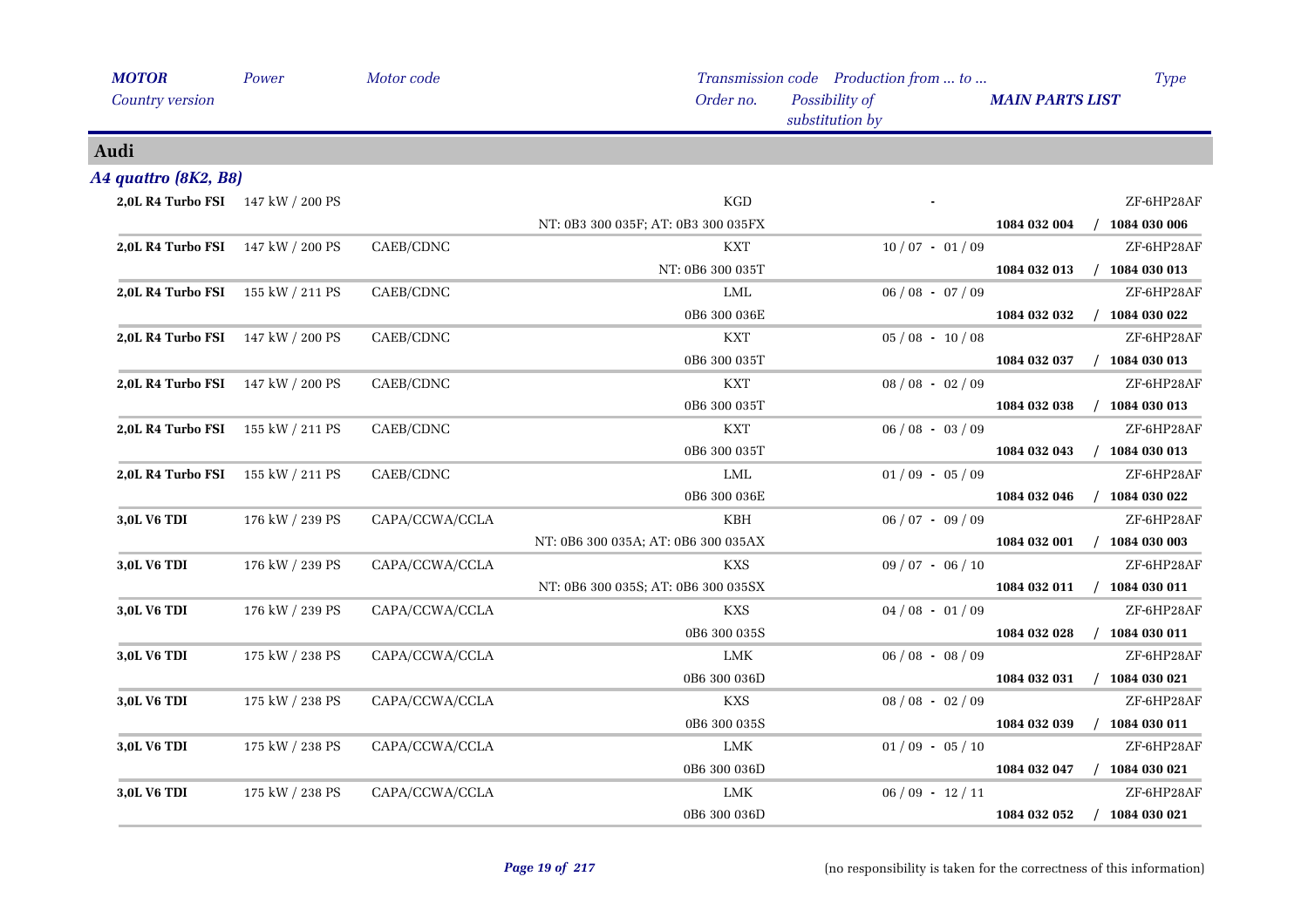| <b>MOTOR</b>         | Power           | Motor code  |                                     | Transmission code Production from  to | <b>Type</b>                      |
|----------------------|-----------------|-------------|-------------------------------------|---------------------------------------|----------------------------------|
| Country version      |                 |             | Order no.                           | Possibility of<br>substitution by     | <b>MAIN PARTS LIST</b>           |
| Audi                 |                 |             |                                     |                                       |                                  |
| A4 quattro (8K2, B8) |                 |             |                                     |                                       |                                  |
| 3,2L V6 FSI          | 191 kW / 260 PS | <b>CALA</b> | KBJ                                 | $06/07 - 06/07$                       | ZF-6HP28AF                       |
|                      |                 |             | NT: 0B6 300 035B; AT: 0B6 300 035BX |                                       | 1084 032 002<br>$/$ 1084 030 004 |
| 3,2L V6 FSI          | 191 kW / 260 PS |             |                                     |                                       | ZF-6HP28AF                       |
|                      |                 |             |                                     |                                       | $/$ -<br>1084 032 006            |
| 3,2L V6 FSI          | 195 kW / 265 PS | <b>CALA</b> | <b>KRL</b>                          | $06/07 - 01/08$                       | ZF-6HP28AF                       |
|                      |                 |             | NT: 0B6 300 035L; AT: 0B6 300 035LX |                                       | 1084 032 008 / 1084 030 010      |
| 3,2L V6 FSI          | 191 kW / 260 PS | <b>CALA</b> | KWM                                 | $09/07 - 11/07$                       | ZF-6HP28AF                       |
|                      |                 |             | NT: 0B6 300 035R; AT: 0B6 300 035RX |                                       | $/$ 1084 030 014<br>1084 032 014 |
| 3,2L V6 FSI          | 191 kW / 260 PS | CALA        | LEH                                 | $04/08 - 07/09$                       | ZF-6HP28AF                       |
|                      |                 |             | 0B6 300 036                         |                                       | 1084 032 017 / 1084 030 016      |
| 3,2L V6 FSI          | 195 kW / 265 PS | <b>CALA</b> | <b>KWM</b>                          | $11/07 - 02/08$                       | ZF-6HP28AF                       |
|                      |                 |             | 0B6 300 035R                        |                                       | 1084 032 018 / 1084 030 014      |
| 3,2L V6 FSI          | 195 kW / 265 PS | <b>CALA</b> | ZZW                                 | $01/08 - 02/08$                       | ZF-6HP28AF                       |
|                      |                 |             | 0B6 300 036                         |                                       | 1084 032 021 / 1084 030 018      |
| 3,2L V6 FSI          | 195 kW / 265 PS | <b>CALA</b> | LEH                                 | $02/08 - 05/08$                       | ZF-6HP28AF                       |
|                      |                 |             | 0B6 300 036                         |                                       | 1084 032 022<br>$/$ 1084 030 018 |
| 3,2L V6 FSI          | 195 kW / 265 PS | <b>CALA</b> | <b>KWP</b>                          | $04/08 - 01/09$                       | ZF-6HP28AF                       |
|                      |                 |             | 0B6 300 035M                        |                                       | $/$ 1084 030 016<br>1084 032 027 |
| 3,2L V6 FSI          | 195 kW / 265 PS | <b>CALA</b> | LMH                                 | $06/08 - 06/08$                       | ZF-6HP28AF                       |
|                      |                 |             | 0B6 300 036B                        |                                       | 1084 032 029<br>$/$ 1084 030 019 |
| 3,2L V6 FSI          | 195 kW / 265 PS | <b>CALA</b> | <b>KWP</b>                          | $06/08 - 01/09$                       | ZF-6HP28AF                       |
|                      |                 |             | 0B6 300 035M                        |                                       | 1084 032 036<br>$/$ 1084 030 016 |
| 3,2L V6 FSI          | 195 kW / 265 PS | CALA        | <b>KWP</b>                          | $08/08 - 05/09$                       | ZF-6HP28AF                       |
|                      |                 |             | 0B6 300 035M                        |                                       | $/$ 1084 030 016<br>1084 032 040 |
| 3,2L V6 FSI          | 195 kW / 265 PS | CALA        | LMH                                 | $01/09 - 06/09$                       | ZF-6HP28AF                       |
|                      |                 |             | 0B6 300 036B                        |                                       | 1084 032 048<br>$/$ 1084 030 019 |
| 3,2L V6 FSI          | 195 kW / 265 PS | <b>CALA</b> | LMH                                 | $05/09 - 03/16$                       | ZF-6HP28AF                       |
|                      |                 |             | 0B6 300 036B                        |                                       | 1084 032 053<br>$/$ 1084 030 019 |
|                      |                 |             |                                     |                                       |                                  |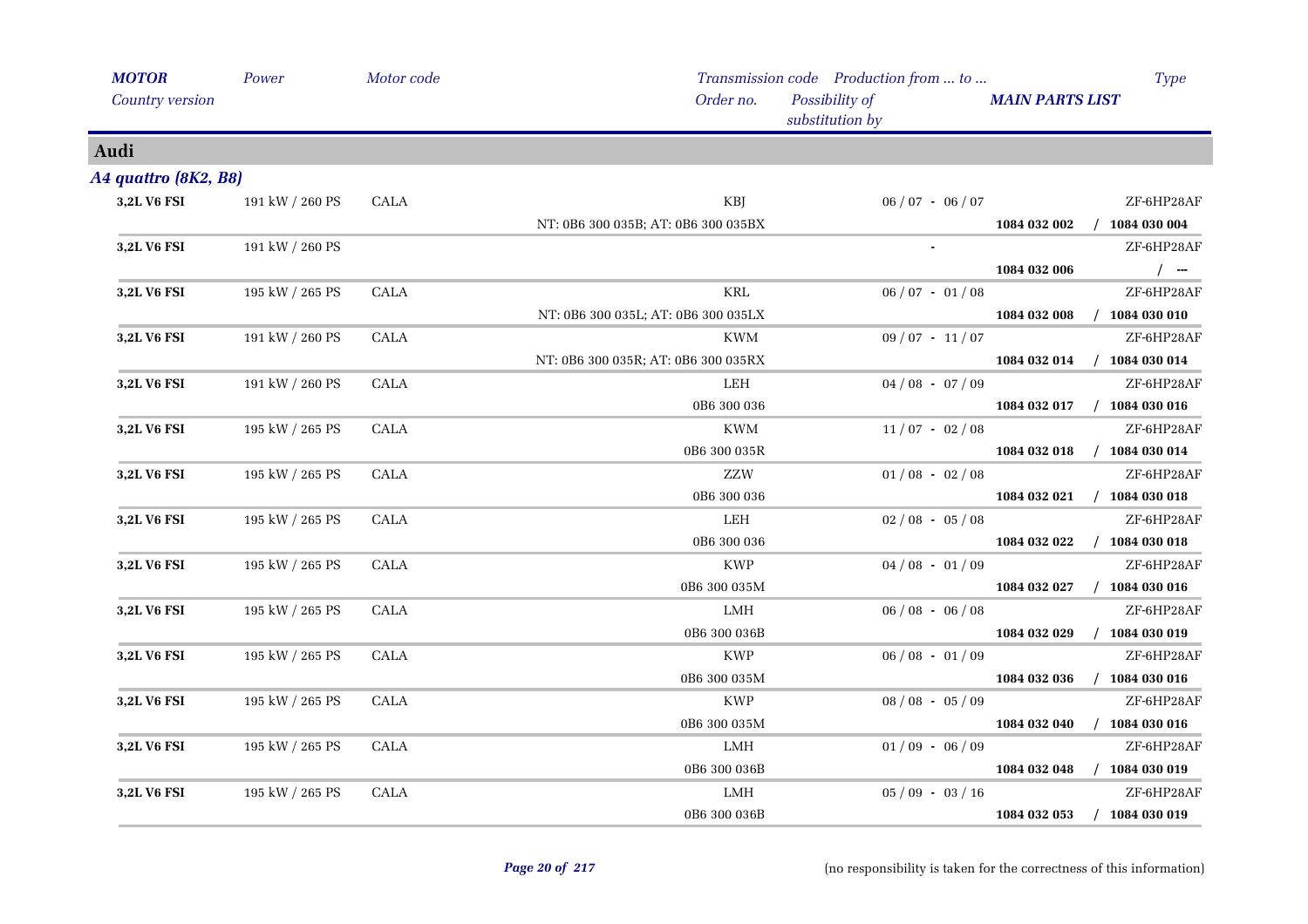| <b>MOTOR</b>            | Power           | Motor code   |                                     | Transmission code Production from  to | Type                                |
|-------------------------|-----------------|--------------|-------------------------------------|---------------------------------------|-------------------------------------|
| Country version         |                 |              | Order no.                           | Possibility of<br>substitution by     | <b>MAIN PARTS LIST</b>              |
| Audi                    |                 |              |                                     |                                       |                                     |
| A4 quattro (8K2, B8)    |                 |              |                                     |                                       |                                     |
| <b>4,2L V8 FSI</b>      | 247 kW / 336 PS |              |                                     |                                       | ZF-6HP28AF<br>1084 032 007<br>$/$ - |
| A4 S4 quattro (8E2, B6) |                 |              |                                     |                                       |                                     |
| 4,2LV8                  | 246 kW / 335 PS | BBK          | ${\rm GUR}$                         | $04/03 - 05/03$                       | ZF-6HP19A                           |
|                         |                 |              | NT: 09L 300 035T; AT: 09L 300 035TX |                                       | 1071 042 007<br>$/$ 1071 040 009    |
| 4,2LV8                  | 246 kW / 335 PS | BBK          | GUR                                 | $06 / 03 - 07 / 03$                   | ZF-6HP19A                           |
|                         |                 |              | NT: 09L 300 035T; AT: 09L 300 035TX |                                       | $/$ 1071 040 009<br>1071 042 016    |
| 4,2LV8                  | 253 kW / 344 PS | <b>BBK</b>   | <b>GUR</b>                          | $07/03 - 09/03$                       | ZF-6HP19A                           |
|                         |                 |              | NT: 09L 300 035T; AT: 09L 300 035TX |                                       | 1071 042 029<br>$/$ 1071 040 009    |
| 4,2LV8                  | 253 kW / 344 PS | ${\rm BBK}$  | ${\rm GUR}$                         | $09/03 - 05/04$                       | ZF-6HP19A                           |
|                         |                 |              | NT: 09L 300 035T; AT: 09L 300 035TX |                                       | 1071 042 038<br>$/$ 1071 040 009    |
| A4 S4 quattro (8EC, B7) |                 |              |                                     |                                       |                                     |
| 4,2LV8                  | 253 kW / 344 PS | BBK          | HHU                                 | $04/04 - 05/04$                       | ZF-6HP19A                           |
|                         |                 |              | NT: 09L 300 037B; AT: 09L 300 037BX |                                       | $/$ 1071 040 009<br>1071 042 077    |
| 4,2LV8                  | 246 kW / 335 PS | <b>BBK</b>   | <b>HKF</b>                          | $01/05 - 01/05$                       | ZF-6HP19A                           |
|                         |                 |              | NT: 09L 300 037N; AT: 09L 300 037NX | 1071 042 213                          | $/$ 1071 040 040<br>1071 042 078    |
| 4,2LV8                  | 253 kW / 344 PS | BBK          | HLB                                 | $06/04 - 10/04$                       | ZF-6HP19A                           |
|                         |                 |              | NT: 09L 300 038; AT: 09L 300 038X   |                                       | 1071 042 101 / 1071 040 009         |
| 4,2LV8                  | 246 kW / 335 PS | <b>BBK</b>   | <b>HKF</b>                          | $02/05 - 04/05$                       | ZF-6HP19A                           |
|                         |                 |              | NT: 09L 300 037N; AT: 09L 300 037NX |                                       | 1071 042 132 / 1071 040 040         |
| <b>4,2LV8</b>           | 253 kW / 344 PS | $_{\rm BBK}$ | <b>HLB</b>                          | $11/04 - 01/05$                       | ZF-6HP19A                           |
|                         |                 |              | NT: 09L 300 038; AT: 09L 300 038X   |                                       | $/$ 1071 040 009<br>1071 042 140    |
| 4,2LV8                  | 253 kW / 344 PS | <b>BBK</b>   | <b>HLB</b>                          | $01/05 - 06/05$                       | ZF-6HP19A                           |
|                         |                 |              | NT: 09L 300 038; AT: 09L 300 038X   |                                       | 1071 042 156<br>$/$ 1071 040 009    |
| 4,2LV8                  | 253 kW / 344 PS | BBK; BHF     | ${\rm HYL}$                         | $09/05 - 06/06$                       | ZF-6HP19A                           |
|                         |                 |              | NT: 09L 300 038Q; AT: 09L 300 038QX |                                       | $/$ 1071 040 066<br>1071 042 176    |
| 4,2LV8                  | 246 kW / 335 PS | BBK          | <b>HKF</b>                          | $05 / 05 - 07 / 05$                   | ZF-6HP19A                           |
|                         |                 |              | NT: 09L 300 037N; AT: 09L 300 037NX |                                       | 1071 042 205<br>$/$ 1071 040 040    |
|                         |                 |              |                                     |                                       |                                     |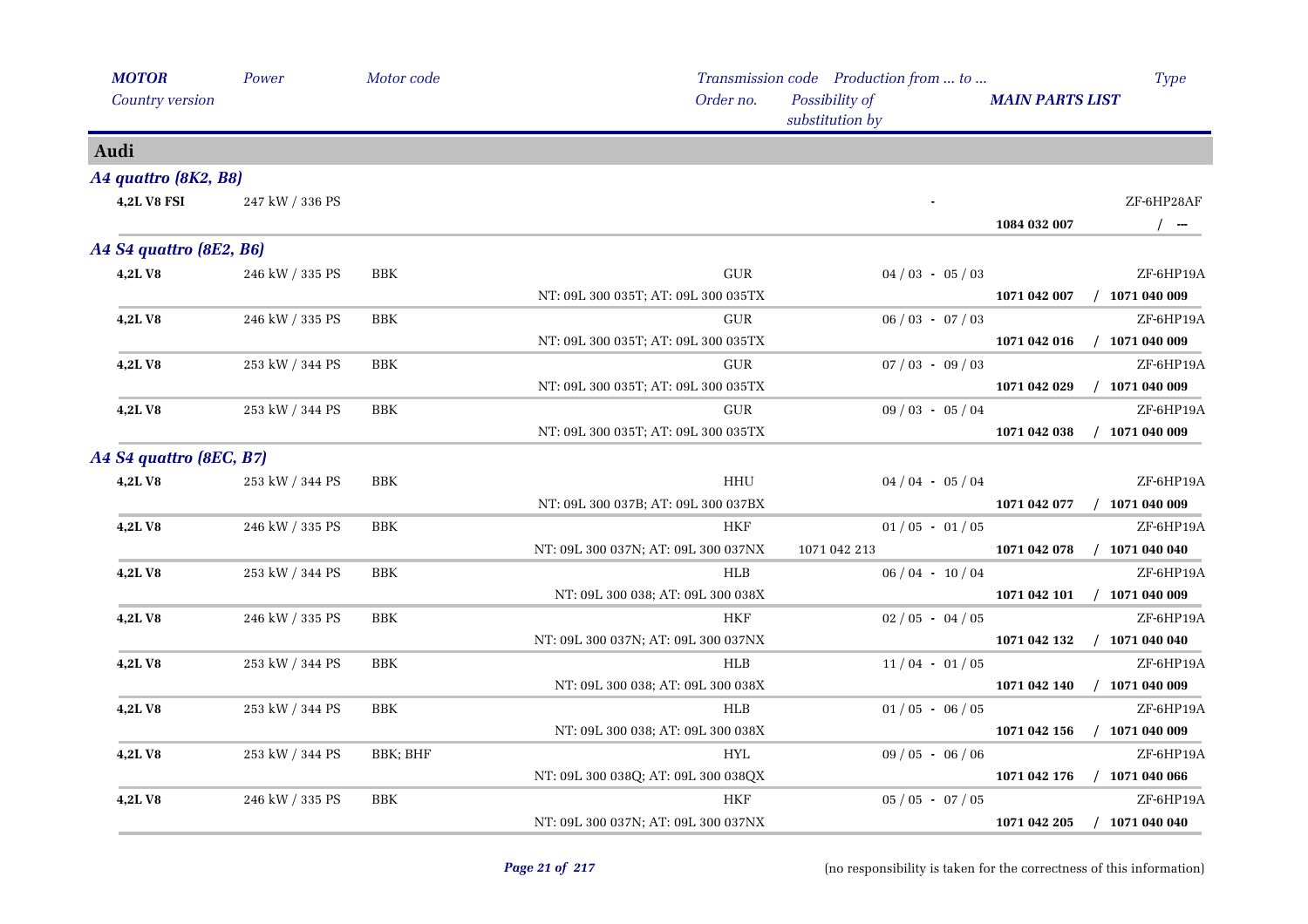| <b>MOTOR</b>             | Power           | Motor code   |                                     | Transmission code Production from  to | Type                             |
|--------------------------|-----------------|--------------|-------------------------------------|---------------------------------------|----------------------------------|
| Country version          |                 |              | Order no.                           | Possibility of<br>substitution by     | <b>MAIN PARTS LIST</b>           |
| Audi                     |                 |              |                                     |                                       |                                  |
| A4 S4 quattro (8EC, B7)  |                 |              |                                     |                                       |                                  |
| 4,2LV8                   | 253 kW / 344 PS | BBK          | <b>HKF</b>                          | $07/05 - 10/05$                       | ZF-6HP19A                        |
|                          |                 |              | NT: 09L 300 037N; AT: 09L 300 037NX |                                       | 1071 042 213<br>$/$ 1071 040 040 |
| 4,2LV8                   | 253 kW / 344 PS | BBK; BHF     | <b>ITR</b>                          | $03/06 - 04/06$                       | ZF-6HP19A                        |
|                          |                 |              | NT: 09L 300 040S; AT: 09L 300 040SX |                                       | 1071 042 276<br>$/$ 1071 040 066 |
| 4,2LV8                   | 253 kW / 344 PS | BBK; BHF     | <b>JTR</b>                          | $05/06 - 01/09$                       | ZF-6HP19A                        |
|                          |                 |              | NT: 09L 300 040S; AT: 09L 300 040SX |                                       | 1071 042 301<br>$/$ 1071 040 066 |
| <b>A5 Coupé S5 (8T3)</b> |                 |              |                                     |                                       |                                  |
| <b>4,2L V8 FSI</b>       | 247 kW / 336 PS | <b>CAUA</b>  | KBK                                 | $06 / 07 - 08 / 07$                   | ZF-6HP28AF                       |
|                          |                 |              | NT: 0B6 300 035C; AT: 0B6 300 035CX |                                       | 1084 032 003<br>$/$ 1084 030 005 |
| <b>4,2L V8 FSI</b>       | 247 kW / 336 PS | ${\rm CAUA}$ | <b>KWN</b>                          | $09/07 - 11/07$                       | ZF-6HP28AF                       |
|                          |                 |              | NT: 0B6 300 035Q; AT: 0B6 300 035QX |                                       | 1084 032 012<br>$/$ 1084 030 012 |
| 4,2L V8 FSI              | 247 kW / 336 PS | <b>CAUA</b>  | KBK                                 | $08 / 07 - 08 / 07$                   | ZF-6HP28AF                       |
|                          |                 |              | NT: 0B6 300 035C; AT: 0B6 300 035CX |                                       | 1084 032 015<br>$/$ 1084 030 005 |
| 4,2L V8 FSI              | 260 kW / 354 PS | <b>CAUA</b>  | LEJ                                 | $04/08 - 11/08$                       | ZF-6HP28AF                       |
|                          |                 |              | 0B6 300 036A                        |                                       | 1084 032 016<br>$/$ 1084 030 015 |
| <b>4,2L V8 FSI</b>       | 247 kW / 336 PS | <b>CAUA</b>  |                                     | $02/08 - 04/08$                       | ZF-6HP28AF                       |
|                          |                 |              | 0B6 300 036A                        |                                       | $/$ 1084 030 017<br>1084 032 023 |
| 4,2L V8 FSI              | 260 kW / 354 PS | <b>CAUA</b>  |                                     | $04/08 - 09/08$                       | ZF-6HP28AF                       |
|                          |                 |              | 0B6 300 035N                        |                                       | 1084 032 026<br>$/$ 1084 030 015 |
| 4,2L V8 FSI              | 260 kW / 354 PS | <b>CAUA</b>  | LEJ                                 | $07/08 - 09/08$                       | ZF-6HP28AF                       |
|                          |                 |              | 0B6 300 036A                        |                                       | 1084 032 034<br>$/$ 1084 030 015 |
| 4,2L V8 FSI              | 260 kW / 354 PS | <b>CAUA</b>  | <b>KWR</b>                          | $10/08 - 07/10$                       | ZF-6HP28AF                       |
|                          |                 |              | 0B6 300 035N                        |                                       | 1084 032 041<br>$/$ 1084 030 015 |
| <b>4,2L V8 FSI</b>       | 260 kW / 354 PS | <b>CAUA</b>  | LMJ                                 | $01/09 - 10/09$                       | ZF-6HP28AF                       |
|                          |                 |              | 0B6 300 036C                        |                                       | 1084 032 050<br>$/$ 1084 030 020 |
| 4,2L V8 FSI              | 260 kW / 354 PS | <b>CAUA</b>  | LMJ                                 | $06/09 - 04/12$                       | ZF-6HP28AF                       |
|                          |                 |              | 0B6 300 036C                        |                                       | $/$ 1084 030 020<br>1084 032 055 |
|                          |                 |              |                                     |                                       |                                  |

*A6 Allroad (4FH, C6)*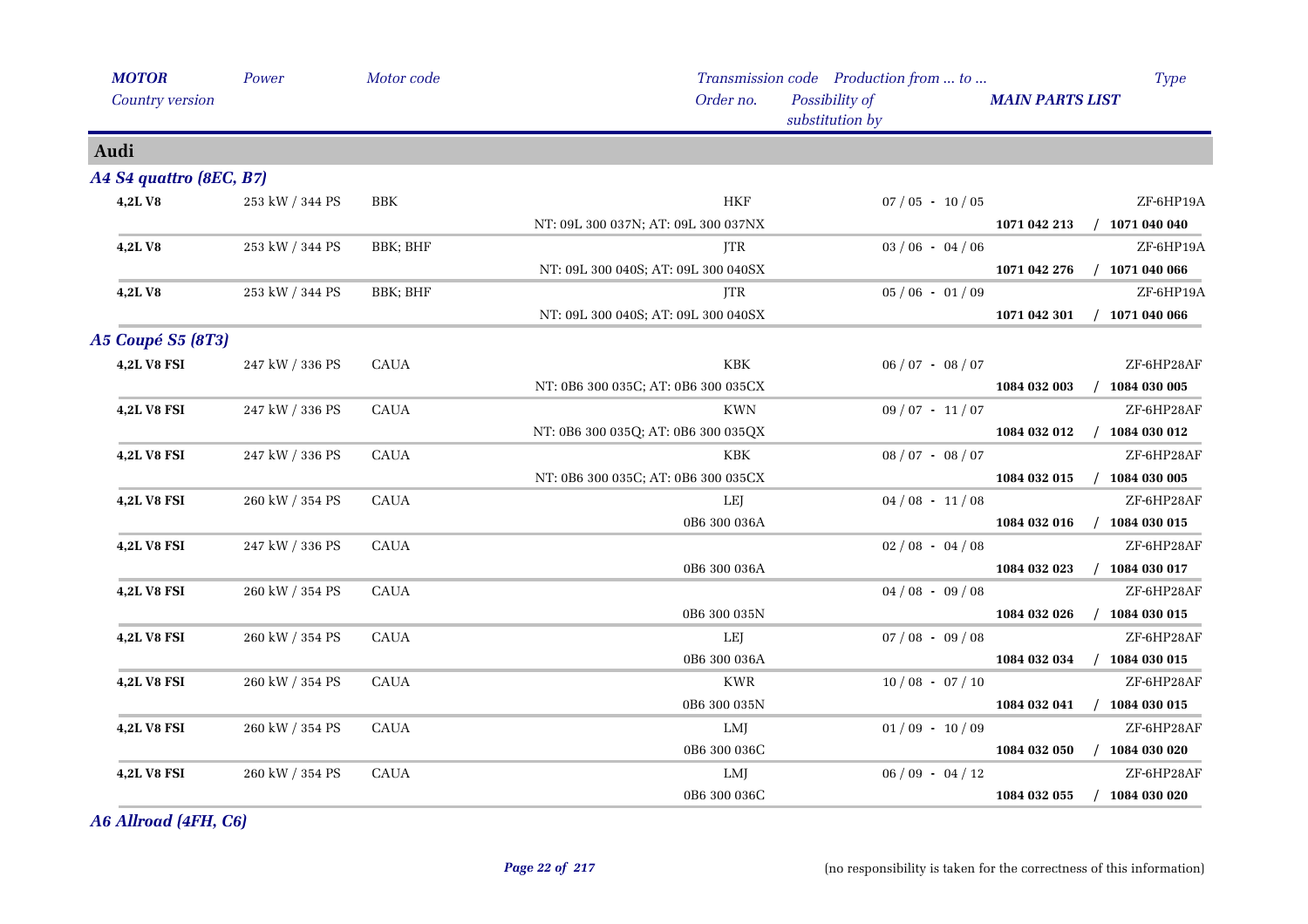| <b>MOTOR</b>         | Power            | Motor code     |                                     | Transmission code Production from  to | <b>Type</b>                      |
|----------------------|------------------|----------------|-------------------------------------|---------------------------------------|----------------------------------|
| Country version      |                  |                | Order no.                           | Possibility of<br>substitution by     | <b>MAIN PARTS LIST</b>           |
| Audi                 |                  |                |                                     |                                       |                                  |
| A6 Allroad (4FH, C6) |                  |                |                                     |                                       |                                  |
| 2,7L V6 TDI          | 120 kW / 163 PS; | BPP; BSG       | <b>HZQ</b>                          | $09/05 - 02/06$                       | ZF-6HP19A                        |
|                      | 132 kW / 180 PS  |                | NT: 09L 300 039N; AT: 09L 300 039NX |                                       | $/$ 1071 040 083<br>1071 042 201 |
| 2,7L V6 TDI          | 120 kW / 163 PS; | BPP; BSG       | JMP                                 | $02/06 - 02/06$                       | ZF-6HP19A                        |
|                      | 132 kW / 180 PS  |                | NT: 09L 300 040G; AT: 09L 300 040GX |                                       | $/$ 1071 040 086<br>1071 042 243 |
| <b>2,7L V6 TDI</b>   | 120 kW / 163 PS; | BPP; BSG       | HZQ                                 | $02/06 - 05/06$                       | ZF-6HP19A                        |
|                      | 132 kW / 180 PS  |                | NT: 09L 300 039N; AT: 09L 300 039NX |                                       | $/$ 1071 040 083<br>1071 042 258 |
| 2,7L V6 TDI          | 120 kW / 163 PS; | BPP; BSG       | JMP                                 | $03/06 - 03/08$                       | ZF-6HP19A                        |
|                      | 132 kW / 180 PS  |                | NT: 09L 300 040G; AT: 09L 300 040GX |                                       | $/$ 1071 040 086<br>1071 042 280 |
| 2,7L V6 TDI          | 120 kW / 163 PS; |                |                                     |                                       | ZF-6HP19A                        |
|                      | 132 kW / 180 PS  |                |                                     |                                       | 1071 042 333<br>$/$ 1071 040 086 |
| 2,7L V6 TDI          | 120 kW / 163 PS; |                |                                     | $\blacksquare$                        | ZF-6HP19A                        |
|                      | 132 kW / 180 PS  |                |                                     |                                       | 1071 042 345<br>$/$ 1071 040 083 |
| <b>2,7L V6 TDI</b>   | 136 kW / 185 PS  | BPP; BSG; CAND | <b>KPK</b>                          | $05 / 07 - 07 / 09$                   | ZF-6HP19A                        |
|                      |                  |                | NT: 09L 300 041Q; AT: 09L 300 041QX |                                       | $/$ 1071 040 105<br>1071 042 352 |
| 2,7L V6 TDI          | 120 kW / 163 PS; | BPP; BSG; CAND | $\mathbf{K}\mathbf{H}\mathbf{B}$    | $\blacksquare$                        | ZF-6HP19A                        |
|                      | 132 kW / 180 PS  |                | NT: 09L 300 041E; AT: 09L 300 041EX |                                       | $/$ 1071 040 086<br>1071 042 363 |
| 2,7L V6 TDI          | 120 kW / 163 PS; | BPP; BSG; CAND | <b>KHB</b>                          | $04/07 - 09/08$                       | ZF-6HP19A                        |
|                      | 132 kW / 180 PS  |                | NT: 09L 300 041E; AT: 09L 300 041EX |                                       | 1071 042 378<br>$/$ 1071 040 086 |
| 2,7L V6 TDI          | 136 kW / 185 PS  | <b>BPP</b>     | LWD                                 | $08/08 - 02/09$                       | ZF-6HP19A                        |
|                      |                  |                | 09L 300 042F                        |                                       | 1071 042 409<br>$/$ 1071 040 115 |
| 2,7L V6 TDI          | 136 kW / 185 PS  | CANC           | LWD                                 | $02/09 - 08/11$                       | ZF-6HP19A                        |
|                      |                  |                | 09L 300 042F                        |                                       | $/$ 1071 040 115<br>1071 042 420 |
| <b>3,0L V6 KFSI</b>  | 220 kW / 299 PS  | CAJA           | <b>KKT</b>                          | $05/07 - 09/08$                       | ZF-6HP19A                        |
|                      |                  |                | NT: 09L 300 038D; AT: 09L 300 038DX |                                       | $/$ 1071 040 102<br>1071 042 351 |
| <b>3,0L V6 KFSI</b>  | 220 kW / 299 PS  | CAJA           | <b>KKT</b>                          | $10/08 - 05/09$                       | ZF-6HP19A                        |
|                      |                  |                | 09L 300 038D                        |                                       | 1071 042 423<br>$/$ 1071 040 102 |
| <b>3,0L V6 KFSI</b>  | 220 kW / 299 PS  | CAJA           | <b>MCC</b>                          | $04/09 - 01/10$                       | ZF-6HP19A                        |
|                      |                  |                | 09L 300 042H                        |                                       | $/$ 1071 040 102<br>1071 042 433 |
|                      |                  |                |                                     |                                       |                                  |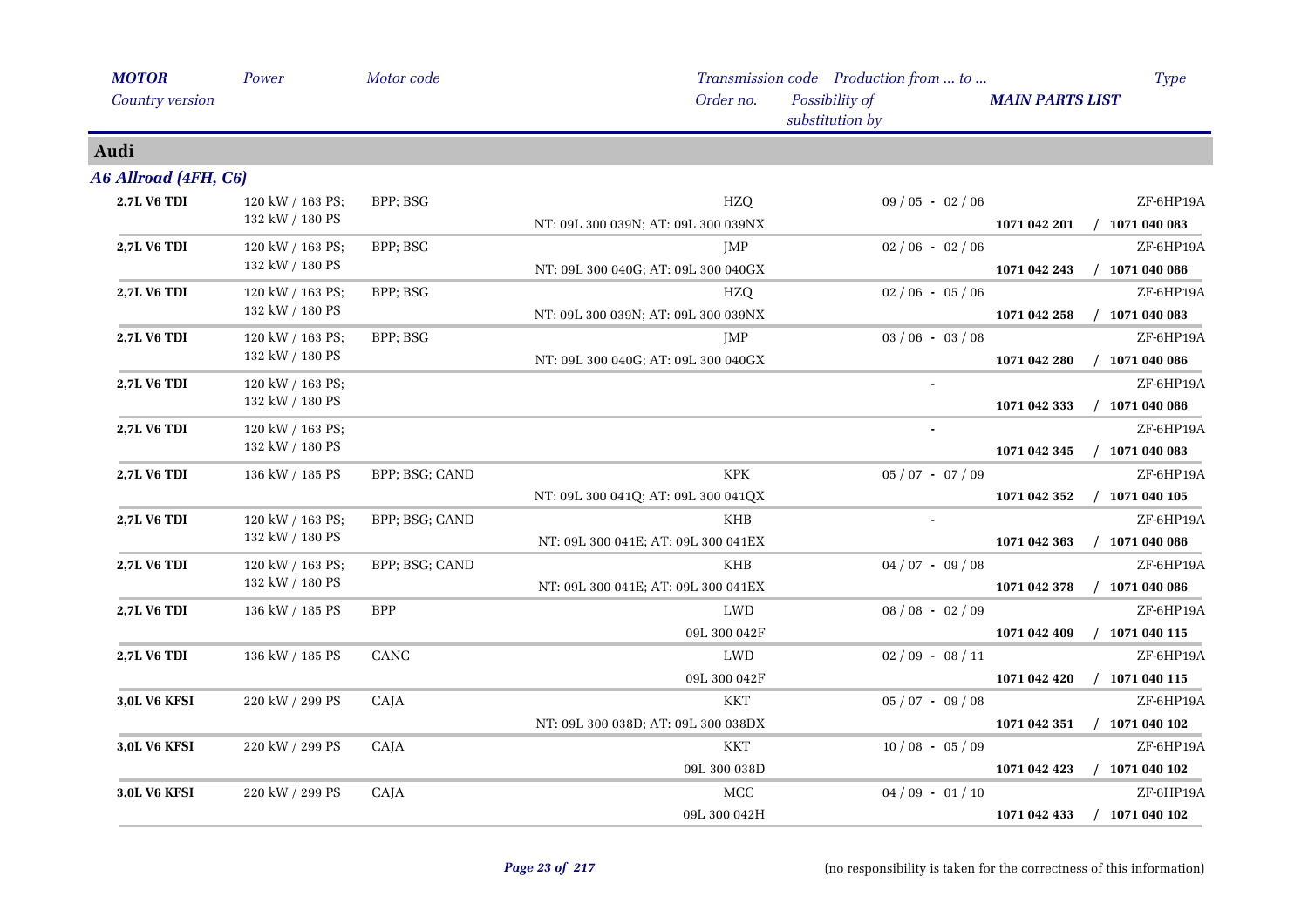| <b>MOTOR</b>         | Power            | Motor code                       |                                     | Transmission code Production from  to | <b>Type</b>                      |
|----------------------|------------------|----------------------------------|-------------------------------------|---------------------------------------|----------------------------------|
| Country version      |                  |                                  | Order no.                           | Possibility of<br>substitution by     | <b>MAIN PARTS LIST</b>           |
| Audi                 |                  |                                  |                                     |                                       |                                  |
| A6 Allroad (4FH, C6) |                  |                                  |                                     |                                       |                                  |
| 3,0L V6 TDI          | 155 kW / 211 PS; | ASB; BNG                         | <b>HZR</b>                          | $09/05 - 12/05$                       | ZF-6HP19A                        |
|                      | 171 kW / 233 PS  |                                  | NT: 09L 300 039P; AT: 09L 300 039PX |                                       | $/$ 1071 040 080<br>1071 042 202 |
| 3,0L V6 TDI          | 155 kW / 211 PS; | ASB; BNG                         | HZR                                 | $02/06 - 09/06$                       | ZF-6HP19A                        |
|                      | 171 kW / 233 PS  |                                  | NT: 09L 300 039P; AT: 09L 300 039PX |                                       | $/$ 1071 040 080<br>1071 042 237 |
| 3,0L V6 TDI          | 155 kW / 211 PS; | ASB; BNG                         | JMQ                                 | $02/06 - 02/06$                       | ZF-6HP19A                        |
|                      | 171 kW / 233 PS  |                                  | NT: 09L 300 040H; AT: 09L 300 040HX |                                       | $/$ 1071 040 092<br>1071 042 255 |
| 3,0L V6 TDI          | 155 kW / 211 PS; | ASB; BNG                         | JMQ.                                | $04/06 - 03/08$                       | ZF-6HP19A                        |
|                      | 171 kW / 233 PS  |                                  | NT: 09L 300 040H; AT: 09L 300 040HX |                                       | 1071 042 297<br>$/$ 1071 040 092 |
| 3,0L V6 TDI          | 155 kW / 211 PS; | ASB; BNG                         | <b>KHC</b>                          | $11/06 - 01/07$                       | ZF-6HP19A                        |
|                      | 171 kW / 233 PS  |                                  | NT: 09L 300 041F; AT: 09L 300 041FX |                                       | 1071 042 334<br>$/$ 1071 040 092 |
| 3,0L V6 TDI          | 171 kW / 233 PS; | $\mathbf{ASB}$                   | <b>KJD</b>                          | $10/07 - 07/08$                       | ZF-6HP19A                        |
|                      | 150 kW / 204 PS  |                                  | NT: 09L 300 041; AT: 09L 300 041X   |                                       | $/$ 1071 040 104<br>1071 042 357 |
| 3,0L V6 TDI          | 155 kW / 211 PS; | ASB; BNG; CDYB                   | <b>KHC</b>                          |                                       | ZF-6HP19A                        |
|                      | 171 kW / 233 PS  |                                  | NT: 09L 300 041F; AT: 09L 300 041FX |                                       | 1071 042 360<br>$/$ 1071 040 092 |
| 3,0L V6 TDI          | 171 kW / 233 PS; | ASB; BNG; CDYB                   | KHC                                 | $04/07 - 09/08$                       | ZF-6HP19A                        |
|                      | 155 kW / 211 PS  |                                  | NT: 09L 300 041F; AT: 09L 300 041FX |                                       | 1071 042 379<br>$/$ 1071 040 092 |
| 3,0L V6 TDI          | 171 kW / 233 PS  | ASB                              | KJD                                 | $09/08 - 09/08$                       | ZF-6HP19A                        |
|                      |                  |                                  | 09L 300 041                         |                                       | 1071 042 414 / 1071 040 104      |
| 3,0L V6 TDI          | 171 kW / 233 PS  | ASB                              | KJD                                 | $10/08 - 03/10$                       | ZF-6HP19A                        |
|                      |                  |                                  | 09L 300 041                         |                                       | 1071 042 419<br>$/$ 1071 040 104 |
| 3,0L V6 TDI          | 171 kW / 233 PS  | <b>CDYA</b>                      | KJD                                 | $03 / 10 - 10 / 10$                   | ZF-6HP19A                        |
|                      |                  |                                  | 09L 300 041                         |                                       | $/$ 1071 040 104<br>1071 042 444 |
| 3,0L V6 TDI          | 176 kW / 239 PS  | CDYA/CDYC                        | KJD                                 | $10/10 - 07/11$                       | ZF-6HP19A                        |
|                      |                  |                                  | 09L 300 041                         |                                       | $/$ 1071 040 104<br>1071 042 450 |
| 3,2L V6 FSI          | 188 kW / 255 PS  | <b>AUK</b>                       | <b>HZS</b>                          | $09/05 - 03/06$                       | ZF-6HP19A                        |
|                      |                  |                                  | NT: 09L 300 039Q; AT: 09L 300 039QX |                                       | $/$ 1071 040 081<br>1071 042 203 |
| 3,2L V6 FSI          | 188 kW / 255 PS  | $\mathbf{A}\mathbf{U}\mathbf{K}$ | JMR                                 | $02/06 - 04/06$                       | ZF-6HP19A                        |
|                      |                  |                                  | NT: 09L 300 040J; AT: 09L 300 040JX |                                       | 1071 042 247<br>$/$ 1071 040 088 |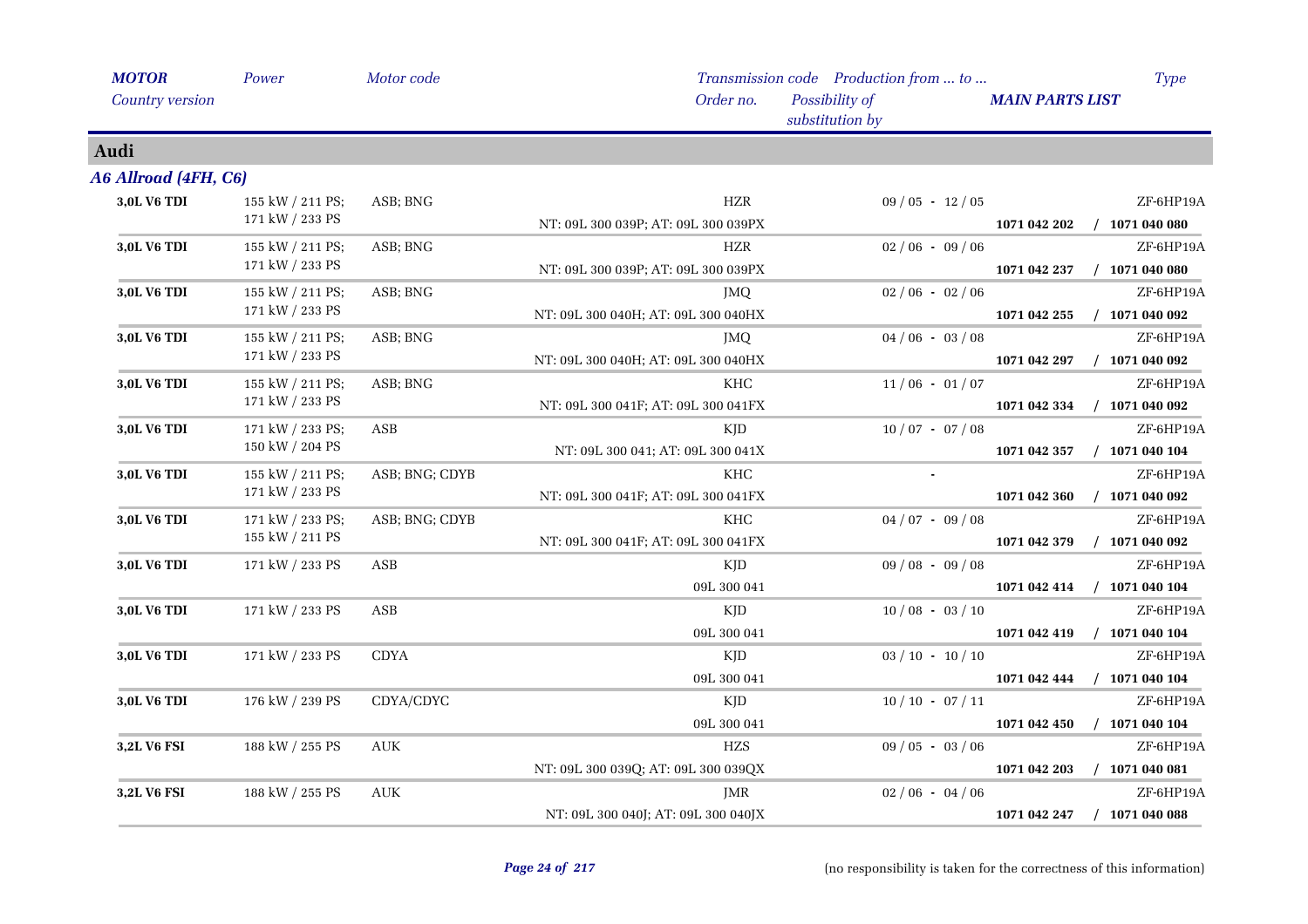| <b>MOTOR</b>         | Power           | Motor code                       |                                     | Transmission code Production from  to |                        | <b>Type</b>      |
|----------------------|-----------------|----------------------------------|-------------------------------------|---------------------------------------|------------------------|------------------|
| Country version      |                 |                                  | Order no.                           | Possibility of<br>substitution by     | <b>MAIN PARTS LIST</b> |                  |
| Audi                 |                 |                                  |                                     |                                       |                        |                  |
| A6 Allroad (4FH, C6) |                 |                                  |                                     |                                       |                        |                  |
| 3,2L V6 FSI          | 188 kW / 255 PS | <b>AUK</b>                       | JMR                                 | $04/06 - 03/08$                       |                        | ZF-6HP19A        |
|                      |                 |                                  | NT: 09L 300 040J; AT: 09L 300 040JX |                                       | 1071 042 252           | $/$ 1071 040 088 |
| 3,2L V6 FSI          | 188 kW / 255 PS | <b>AUK</b>                       | <b>HZS</b>                          | $02/06 - 05/06$                       |                        | ZF-6HP19A        |
|                      |                 |                                  | NT: 09L 300 039Q; AT: 09L 300 039QX |                                       | 1071 042 259           | $/$ 1071 040 081 |
| 3,2L V6 FSI          | 188 kW / 255 PS | <b>AUK</b>                       | JMR                                 |                                       |                        | ZF-6HP19A        |
|                      |                 |                                  | NT: 09L 300 040J; AT: 09L 300 040JX |                                       | 1071 042 350           | $/$ 1071 040 088 |
| 3,2L V6 FSI          | 188 kW / 255 PS | <b>AUK</b>                       | <b>KHA</b>                          |                                       |                        | ZF-6HP19A        |
|                      |                 |                                  | NT: 09L 300 041G; AT: 09L 300 041GX |                                       | 1071 042 377           | $/$ 1071 040 088 |
| 3,2L V6 FSI          | 188 kW / 255 PS | $\mathbf{A}\mathbf{U}\mathbf{K}$ | KHA                                 | $04/07 - 09/08$                       |                        | ZF-6HP19A        |
|                      |                 |                                  | NT: 09L 300 041G; AT: 09L 300 041GX |                                       | 1071 042 385           | $/$ 1071 040 088 |
| 4,2L V8 FSI          | 257 kW / 350 PS | <b>BVJ</b>                       | JAE                                 | $09/05 - 07/06$                       |                        | ZF-6HP19A        |
|                      |                 |                                  | NT: 09L 300 039R; AT: 09L 300 039RX |                                       | 1071 042 204           | $/$ 1071 040 082 |
| 4,2L V8 FSI          | 257 kW / 350 PS | <b>BVJ</b>                       | JMN                                 | $01/06 - 01/06$                       |                        | ZF-6HP19A        |
|                      |                 |                                  | NT: 09L 300 040F; AT: 09L 300 040FX |                                       | 1071 042 244           | $/$ 1071 040 087 |
| <b>4,2L V8 FSI</b>   | 257 kW / 350 PS | BVJ                              | JMN                                 | $04/06 - 11/06$                       |                        | ZF-6HP19A        |
|                      |                 |                                  | NT: 09L 300 040F; AT: 09L 300 040FX |                                       | 1071 042 277           | $/$ 1071 040 087 |
| 4,2L V8 FSI          | 257 kW / 350 PS | <b>BVJ</b>                       | JMN                                 | $02/06 - 04/06$                       |                        | ZF-6HP19A        |
|                      |                 |                                  | NT: 09L 300 040F; AT: 09L 300 040FX |                                       | 1071 042 278           | $/$ 1071 040 087 |
| 4,2L V8 FSI          | 257 kW / 350 PS | <b>BVJ</b>                       | JMN                                 | $11/06 - 03/08$                       |                        | ZF-6HP19A        |
|                      |                 |                                  | NT: 09L 300 040F; AT: 09L 300 040FX |                                       | 1071 042 324           | $/$ 1071 040 087 |
| 4,2L V8 FSI          | 257 kW / 350 PS | <b>BVJ</b>                       | KGZ                                 | $10/06 - 10/06$                       |                        | ZF-6HP19A        |
|                      |                 |                                  | NT: 09L 300 041D; AT: 09L 300 041DX |                                       | 1071 042 328           | $/$ 1071 040 087 |
| <b>4,2L V8 FSI</b>   | 257 kW / 350 PS | BVJ                              | <b>KKU</b>                          | $05/07 - 04/11$                       |                        | ZF-6HP19A        |
|                      |                 |                                  | NT: 09L 300 041K; AT: 09L 300 041KX |                                       | 1071 042 355           | $/$ 1071 040 101 |
| <b>4,2L V8 FSI</b>   | 247 kW / 336 PS | <b>BVJ</b>                       | KGZ                                 | $04/07 - 09/08$                       |                        | ZF-6HP19A        |
|                      |                 |                                  | NT: 09L 300 041D; AT: 09L 300 041DX |                                       | 1071 042 383           | $/$ 1071 040 087 |
| 4,2L V8 FSI          | 257 kW / 350 PS | BVJ                              | KKU                                 | $08/08 - 06/09$                       |                        | ZF-6HP19A        |
|                      |                 |                                  | 09L 300 041K                        |                                       | 1071 042 412           | $/$ 1071 040 101 |
|                      |                 |                                  |                                     |                                       |                        |                  |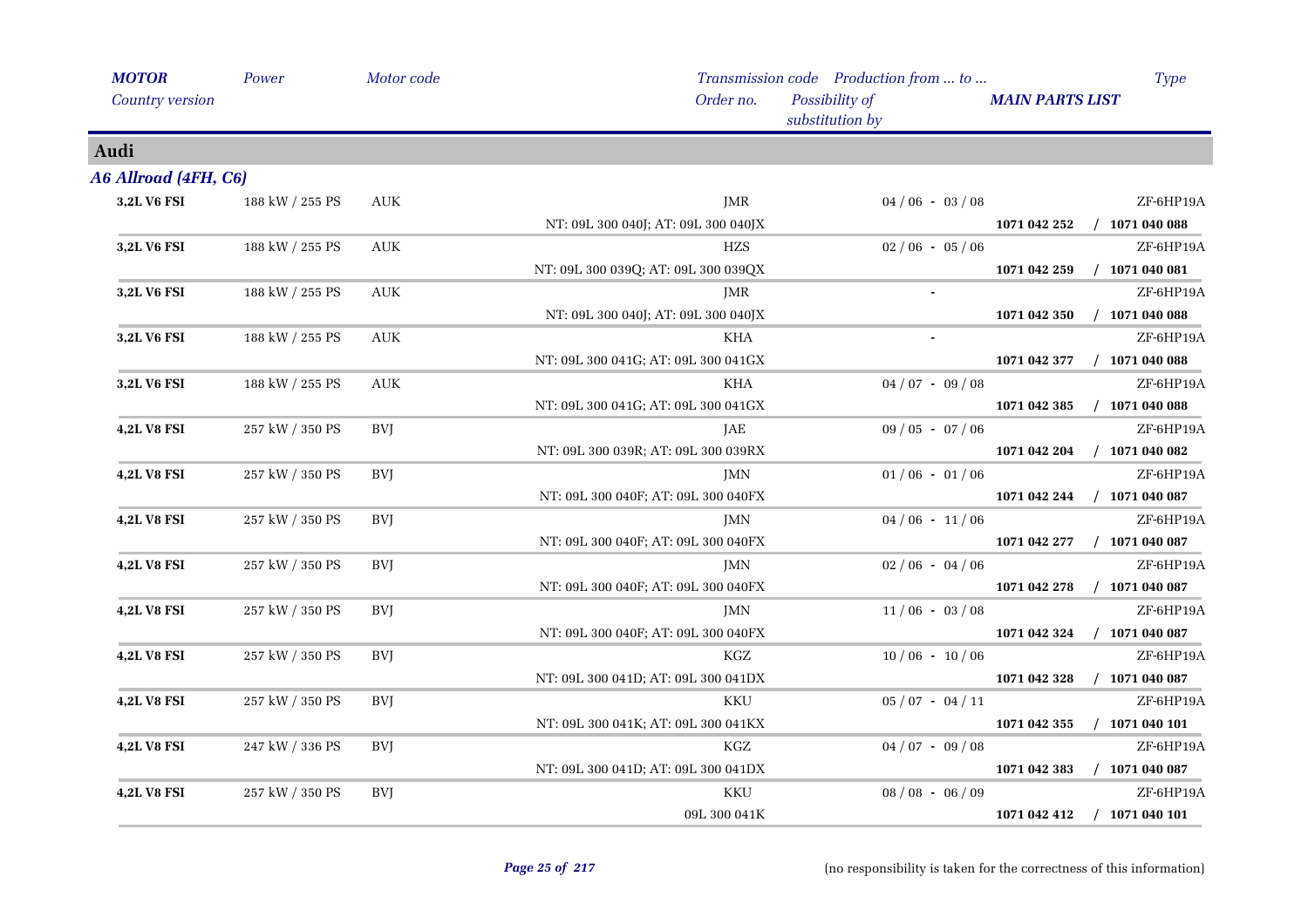| <b>MOTOR</b>               | Power            | Motor code           |                                     | Transmission code Production from  to |                                  | <b>Type</b> |
|----------------------------|------------------|----------------------|-------------------------------------|---------------------------------------|----------------------------------|-------------|
| <b>Country version</b>     |                  |                      | Order no.                           | Possibility of<br>substitution by     | <b>MAIN PARTS LIST</b>           |             |
| Audi                       |                  |                      |                                     |                                       |                                  |             |
| A6 Allroad (4FH, C6)       |                  |                      |                                     |                                       |                                  |             |
| <b>4,2L V8 FSI</b>         | 257 kW / 350 PS  | <b>BVJ</b>           | <b>MCD</b>                          | $04/09 - 12/10$                       |                                  | ZF-6HP19A   |
|                            |                  |                      | 09L 300 042J                        |                                       | 1071 042 434<br>$/$ 1071 040 101 |             |
| A6 Avant quattro (4F5, C6) |                  |                      |                                     |                                       |                                  |             |
| 2,7L V6 TDI                | 120 kW / 163 PS  | <b>BSG</b>           | ${\rm HYN}$                         | $09/05 - 05/06$                       |                                  | ZF-6HP19A   |
|                            |                  |                      | NT: 09L 300 038S; AT: 09L 300 038SX |                                       | $/$ 1071 040 068<br>1071 042 178 |             |
| 2,7L V6 TDI                | 120 kW / 163 PS; | BPP; BSG             | HXM                                 | $05 / 05 - 07 / 05$                   |                                  | ZF-6HP19A   |
|                            | 132 kW / 180 PS  |                      | NT: 09L 300 039J; AT: 09L 300 039JX |                                       | $/$ 1071 040 049<br>1071 042 220 |             |
| 2,7L V6 TDI                | 120 kW / 163 PS; | BPP; BSG             | JMK                                 | $04/06 - 03/08$                       |                                  | ZF-6HP19A   |
|                            | 132 kW / 180 PS  |                      | NT: 09L 300 040C; AT: 09L 300 040CX |                                       | $/$ 1071 040 089<br>1071 042 249 |             |
| 2,7L V6 TDI                | 120 kW / 163 PS; | BPP; BSG             | <b>HST</b>                          |                                       |                                  | ZF-6HP19A   |
|                            | 132 kW / 180 PS  |                      | NT: 09L 300 036E; AT: 09L 300 036EX |                                       | 1071 042 303<br>$/$ 1071 040 048 |             |
| 2,7L V6 TDI                | 120 kW / 163 PS; | <b>BPP</b>           | <b>KGW</b>                          | $12/06 - 12/06$                       |                                  | ZF-6HP19A   |
|                            | 132 kW / 180 PS  |                      | NT: 09L 300 041A; AT: 09L 300 041AX |                                       | $/$ 1071 040 089<br>1071 042 332 |             |
| 2,7L V6 TDI                | 120 kW / 163 PS; | BPP; BSG; CAND       | <b>KGW</b>                          |                                       |                                  | ZF-6HP19A   |
|                            | 132 kW / 180 PS  |                      | NT: 09L 300 041A; AT: 09L 300 041AX |                                       | $/$ 1071 040 089<br>1071 042 364 |             |
| 2,7L V6 TDI                | 120 kW / 163 PS; | BPP; BSG; CAND       | KGW                                 | $04/07 - 09/08$                       |                                  | ZF-6HP19A   |
|                            | 132 kW / 180 PS  |                      | NT: 09L 300 041A; AT: 09L 300 041AX |                                       | $/$ 1071 040 089<br>1071 042 375 |             |
| 2,8L V6 FSI                | 154 kW / 209 PS  | $\operatorname{BDX}$ | JKK                                 | $01/06 - 01/06$                       |                                  | ZF-6HP19A   |
|                            |                  |                      | NT: 09L 300 038C; AT: 09L 300 038CX |                                       | 1071 042 272<br>$/$ 1071 040 094 |             |
| 2,8L V6 FSI                | 154 kW / 209 PS  | BDX                  | JKK                                 | $06 / 06 - 06 / 06$                   |                                  | ZF-6HP19A   |
|                            |                  |                      | NT: 09L 300 038C; AT: 09L 300 038CX |                                       | $/$ 1071 040 094<br>1071 042 291 |             |
| <b>2,8L V6 FSI</b>         | 154 kW / 209 PS  | <b>BDX</b>           | JKK                                 | $08/06 - 09/06$                       |                                  | ZF-6HP19A   |
|                            |                  |                      | NT: 09L 300 038C; AT: 09L 300 038CX |                                       | 1071 042 319<br>$/$ 1071 040 094 |             |
| 2,8L V6 FSI                | 154 kW / 209 PS  | <b>BDX</b>           | JKK                                 |                                       |                                  | ZF-6HP19A   |
|                            |                  |                      | NT: 09L 300 038C; AT: 09L 300 038CX |                                       | 1071 042 335<br>$/$ 1071 040 094 |             |
| 2,8L V6 FSI                | 154 kW / 209 PS  | <b>BDX</b>           | JKK                                 |                                       |                                  | ZF-6HP19A   |
|                            |                  |                      | NT: 09L 300 038C; AT: 09L 300 038CX |                                       | 1071 042 365<br>$/$ 1071 040 094 |             |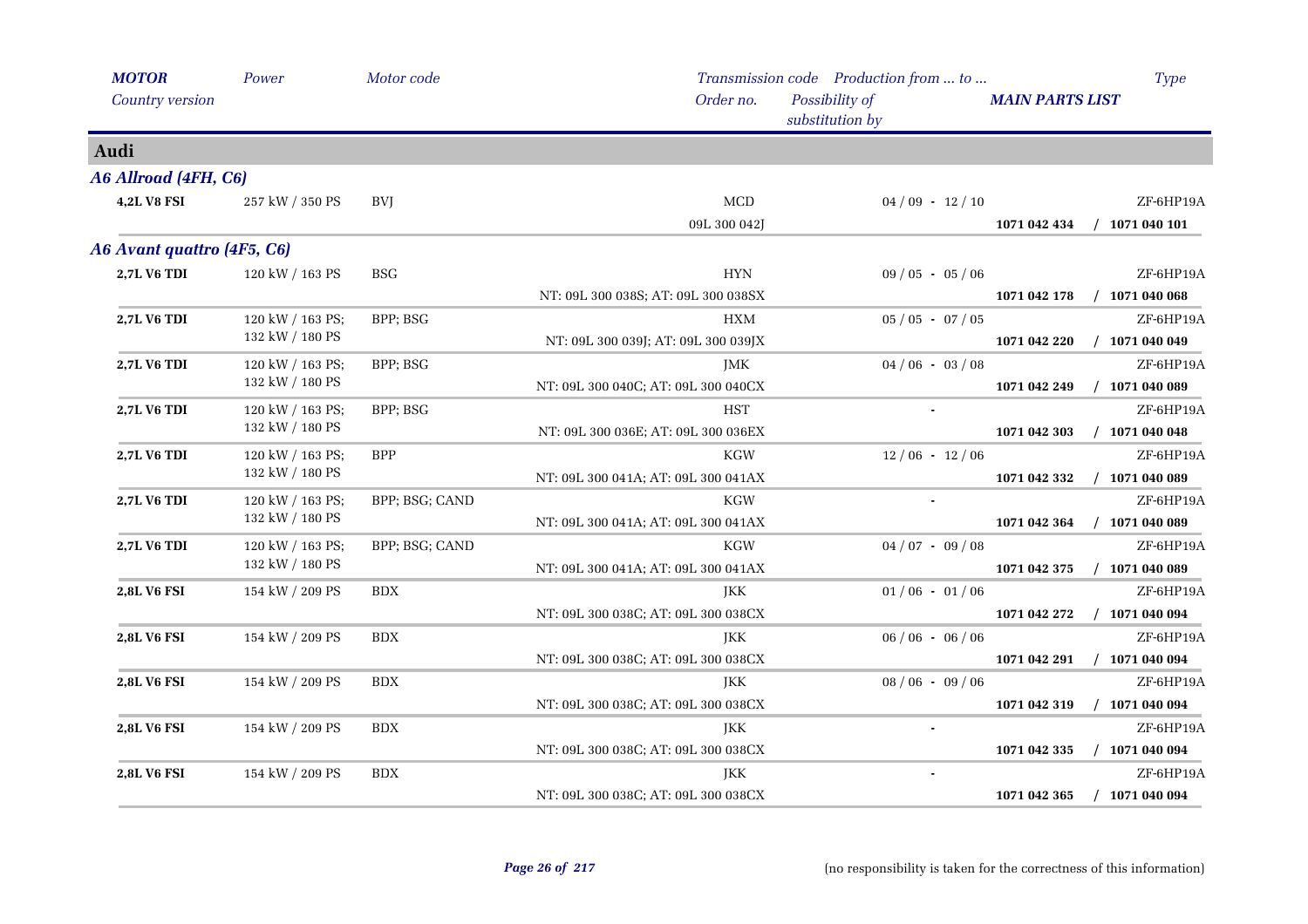| <b>MOTOR</b>               | Power            | Motor code     |                                     | Transmission code Production from  to | Type                             |
|----------------------------|------------------|----------------|-------------------------------------|---------------------------------------|----------------------------------|
| <b>Country version</b>     |                  |                | Order no.                           | Possibility of<br>substitution by     | <b>MAIN PARTS LIST</b>           |
| Audi                       |                  |                |                                     |                                       |                                  |
| A6 Avant quattro (4F5, C6) |                  |                |                                     |                                       |                                  |
| 2,8L V6 FSI                | 154 kW / 209 PS  | <b>BDX</b>     | JKK                                 | $04/07 - 06/08$                       | ZF-6HP19A                        |
|                            |                  |                | NT: 09L 300 038C; AT: 09L 300 038CX |                                       | 1071 042 380<br>$/$ 1071 040 094 |
| <b>3,0L V6 MPI</b>         | 160 kW / 218 PS  | <b>BBI</b>     | <b>HYQ</b>                          | $10/05 - 08/06$                       | ZF-6HP19A                        |
|                            |                  |                | NT: 09L 300 039; AT: 09L 300 039X   |                                       | 1071 042 181<br>$/$ 1071 040 071 |
| 3,0L V6 TDI                | 165 kW / 224 PS; | BMK; BNG       | ${\rm GZW}$                         | $01/05 - 05/05$                       | ZF-6HP19A                        |
|                            | 155 kW / 211 PS  |                | NT: 09L 300 036N; AT: 09L 300 036NX |                                       | 1071 042 128<br>$/$ 1071 040 020 |
| 3,0L V6 TDI                | 165 kW / 224 PS; | BMK; BNG       | <b>HKG</b>                          | $01/05 - 07/05$                       | ZF-6HP19A                        |
|                            | 155 kW / 211 PS  |                | NT: 09L 300 037C; AT: 09L 300 037CX |                                       | $/$ 1071 040 031<br>1071 042 147 |
| 3,0L V6 TDI                | 165 kW / 224 PS; | BMK; BNG       | <b>HYP</b>                          | $09/05 - 06/06$                       | ZF-6HP19A                        |
|                            | 155 kW / 211 PS  |                | NT: 09L 300 038T; AT: 09L 300 038TX |                                       | $/$ 1071 040 069<br>1071 042 179 |
| 3,0L V6 TDI                | 165 kW / 224 PS; | BMK; BNG       | <b>HKG</b>                          | $07/05 - 11/05$                       | ZF-6HP19A                        |
|                            | 155 kW / 211 PS  |                | NT: 09L 300 037C; AT: 09L 300 037CX |                                       | $/$ 1071 040 031<br>1071 042 195 |
| 3,0L V6 TDI                | 155 kW / 211 PS; | ASB; BNG       | JML                                 | $01/06 - 03/06$                       | ZF-6HP19A                        |
|                            | 171 kW / 233 PS  |                | NT: 09L 300 040D; AT: 09L 300 040DX |                                       | $/$ 1071 040 091<br>1071 042 254 |
| 3,0L V6 TDI                | 165 kW / 224 PS; | BMK; BNG       | <b>HXN</b>                          | $01/06 - 05/06$                       | ZF-6HP19A                        |
|                            | 155 kW / 211 PS  |                | NT: 09L 300 039K; AT: 09L 300 039KX |                                       | 1071 042 271<br>$/$ 1071 040 070 |
| 3,0L V6 TDI                | 155 kW / 211 PS; | ASB; BNG       | JML                                 | $04/06 - 06/07$                       | ZF-6HP19A                        |
|                            | 171 kW / 233 PS  |                | NT: 09L 300 040D; AT: 09L 300 040DX |                                       | 1071 042 294<br>$/$ 1071 040 091 |
| 3,0L V6 TDI                | 155 kW / 211 PS; | ASB; BNG       | <b>KGX</b>                          | $11/06 - 11/06$                       | ZF-6HP19A                        |
|                            | 171 kW / 233 PS  |                | NT: 09L 300 041B; AT: 09L 300 041BX |                                       | $/$ 1071 040 091<br>1071 042 331 |
| 3,0L V6 TDI                | 165 kW / 224 PS; | BMK; BNG       | <b>HYP</b>                          |                                       | ZF-6HP19A                        |
|                            | 155 kW / 211 PS  |                | NT: 09L 300 038T; AT: 09L 300 038TX |                                       | $/$ 1071 040 069<br>1071 042 342 |
| 3,0L V6 TDI                | 155 kW / 211 PS; | ASB; BNG; CDYB | <b>KGX</b>                          |                                       | ZF-6HP19A                        |
|                            | 171 kW / 233 PS  |                | NT: 09L 300 041B; AT: 09L 300 041BX |                                       | 1071 042 359<br>$/$ 1071 040 091 |
| 3,0L V6 TDI                | 171 kW / 233 PS; | ASB; BNG; CDYB | <b>KGX</b>                          | $04/07 - 02/10$                       | ZF-6HP19A                        |
|                            | 155 kW / 211 PS  |                | NT: 09L 300 041B; AT: 09L 300 041BX |                                       | $/$ 1071 040 091<br>1071 042 384 |
| 3,2L V6 FSI                | 188 kW / 255 PS  | <b>AUK</b>     | HKJ                                 | $01/05 - 05/05$                       | ZF-6HP19A                        |
|                            |                  |                | NT: 09L 300 037E; AT: 09L 300 037EX |                                       | $/$ 1071 040 032<br>1071 042 144 |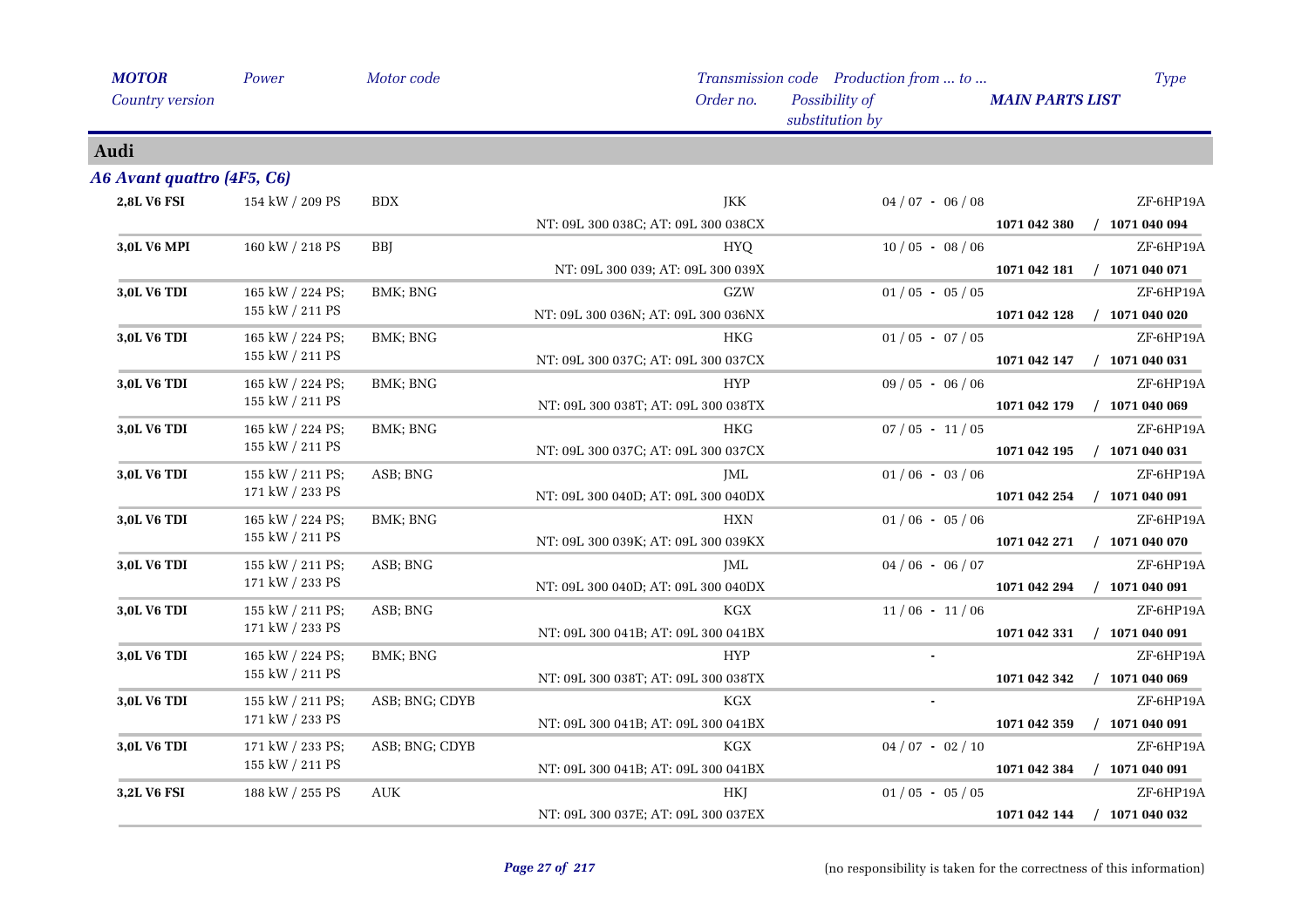| <b>MOTOR</b>               | Power           | Motor code                       |                                     | Transmission code Production from  to | Type                             |
|----------------------------|-----------------|----------------------------------|-------------------------------------|---------------------------------------|----------------------------------|
| Country version            |                 |                                  | Order no.                           | Possibility of<br>substitution by     | <b>MAIN PARTS LIST</b>           |
| Audi                       |                 |                                  |                                     |                                       |                                  |
| A6 Avant quattro (4F5, C6) |                 |                                  |                                     |                                       |                                  |
| 3,2L V6 FSI                | 188 kW / 255 PS | <b>AUK</b>                       | <b>HWD</b>                          | $04/05 - 07/05$                       | ZF-6HP19A                        |
|                            |                 |                                  | NT: 09L 300 038K; AT: 09L 300 038KX |                                       | 1071 042 168<br>$/$ 1071 040 050 |
| <b>3,2L V6 FSI</b>         | 188 kW / 255 PS | <b>AUK</b>                       | <b>HYR</b>                          | $09/05 - 02/06$                       | ZF-6HP19A                        |
|                            |                 |                                  | NT: 09L 300 039A; AT: 09L 300 039AX |                                       | 1071 042 182<br>$/$ 1071 040 072 |
| 3,2L V6 FSI                | 188 kW / 255 PS | <b>AUK</b>                       | HWD                                 | $07/05 - 10/08$                       | ZF-6HP19A                        |
|                            |                 |                                  | NT: 09L 300 038K; AT: 09L 300 038KX |                                       | $/$ 1071 040 050<br>1071 042 221 |
| 3,2L V6 FSI                | 188 kW / 255 PS | <b>AUK</b>                       | JER                                 | $07/05 - 07/07$                       | ZF-6HP19A                        |
|                            |                 |                                  | NT: 09L 300 040A; AT: 09L 300 040AX |                                       | 1071 042 231<br>$/$ 1071 040 050 |
| 3,2L V6 FSI                | 188 kW / 255 PS | AUK                              | <b>JMM</b>                          | $01/06 - 06/06$                       | ZF-6HP19A                        |
|                            |                 |                                  | NT: 09L 300 040E; AT: 09L 300 040EX |                                       | 1071 042 246<br>$/$ 1071 040 090 |
| 3,2L V6 FSI                | 188 kW / 255 PS | AUK                              | <b>JMM</b>                          | $04/06 - 03/08$                       | ZF-6HP19A                        |
|                            |                 |                                  | NT: 09L 300 040E; AT: 09L 300 040EX |                                       | $/$ 1071 040 090<br>1071 042 250 |
| 3,2L V6 FSI                | 188 kW / 255 PS | AUK                              | HYR                                 | $01/06 - 08/06$                       | ZF-6HP19A                        |
|                            |                 |                                  | NT: 09L 300 039A; AT: 09L 300 039AX |                                       | 1071 042 260<br>$/$ 1071 040 072 |
| 3,2L V6 FSI                | 188 kW / 255 PS | <b>AUK</b>                       | $\rm KGY$                           | $10/06 - 08/07$                       | ZF-6HP19A                        |
|                            |                 |                                  | NT: 09L 300 041C; AT: 09L 300 041CX |                                       | 1071 042 329<br>$/$ 1071 040 090 |
| 3,2L V6 FSI                | 188 kW / 255 PS | AUK                              | <b>JMM</b>                          |                                       | ZF-6HP19A                        |
|                            |                 |                                  | NT: 09L 300 040E; AT: 09L 300 040EX |                                       | $/$ 1071 040 090<br>1071 042 349 |
| 3,2L V6 FSI                | 188 kW / 255 PS | $\mathbf{A}\mathbf{U}\mathbf{K}$ | KGY                                 |                                       | ZF-6HP19A                        |
|                            |                 |                                  | NT: 09L 300 041C; AT: 09L 300 041CX |                                       | 1071 042 376<br>$/$ 1071 040 090 |
| 3,2L V6 FSI                | 188 kW / 255 PS | $\mathbf{A}\mathbf{U}\mathbf{K}$ | KGY                                 | $04/07 - 04/09$                       | ZF-6HP19A                        |
|                            |                 |                                  | NT: 09L 300 041C; AT: 09L 300 041CX |                                       | 1071 042 381<br>$/$ 1071 040 090 |
| 4,2L V8 5V                 | 246 kW / 335 PS | <b>BAT</b>                       | <b>HKK</b>                          | $09/04 - 10/04$                       | ZF-6HP19A                        |
|                            |                 |                                  | NT: 09L 300 037F; AT: 09L 300 037FX |                                       | 1071 042 063<br>$/$ 1071 040 029 |
| 4,2L V8 5V                 | 246 kW / 335 PS | <b>BAT</b>                       | <b>HKK</b>                          | $10/04 - 10/04$                       | ZF-6HP19A                        |
|                            |                 |                                  | NT: 09L 300 037F; AT: 09L 300 037FX |                                       | 1071 042 119<br>$/$ 1071 040 029 |
| 4,2L V8 5V                 | 246 kW / 335 PS | <b>BAT</b>                       | HKK                                 | $11/04 - 11/04$                       | ZF-6HP19A                        |
|                            |                 |                                  | NT: 09L 300 037F; AT: 09L 300 037FX |                                       | 1071 042 134<br>$/$ 1071 040 029 |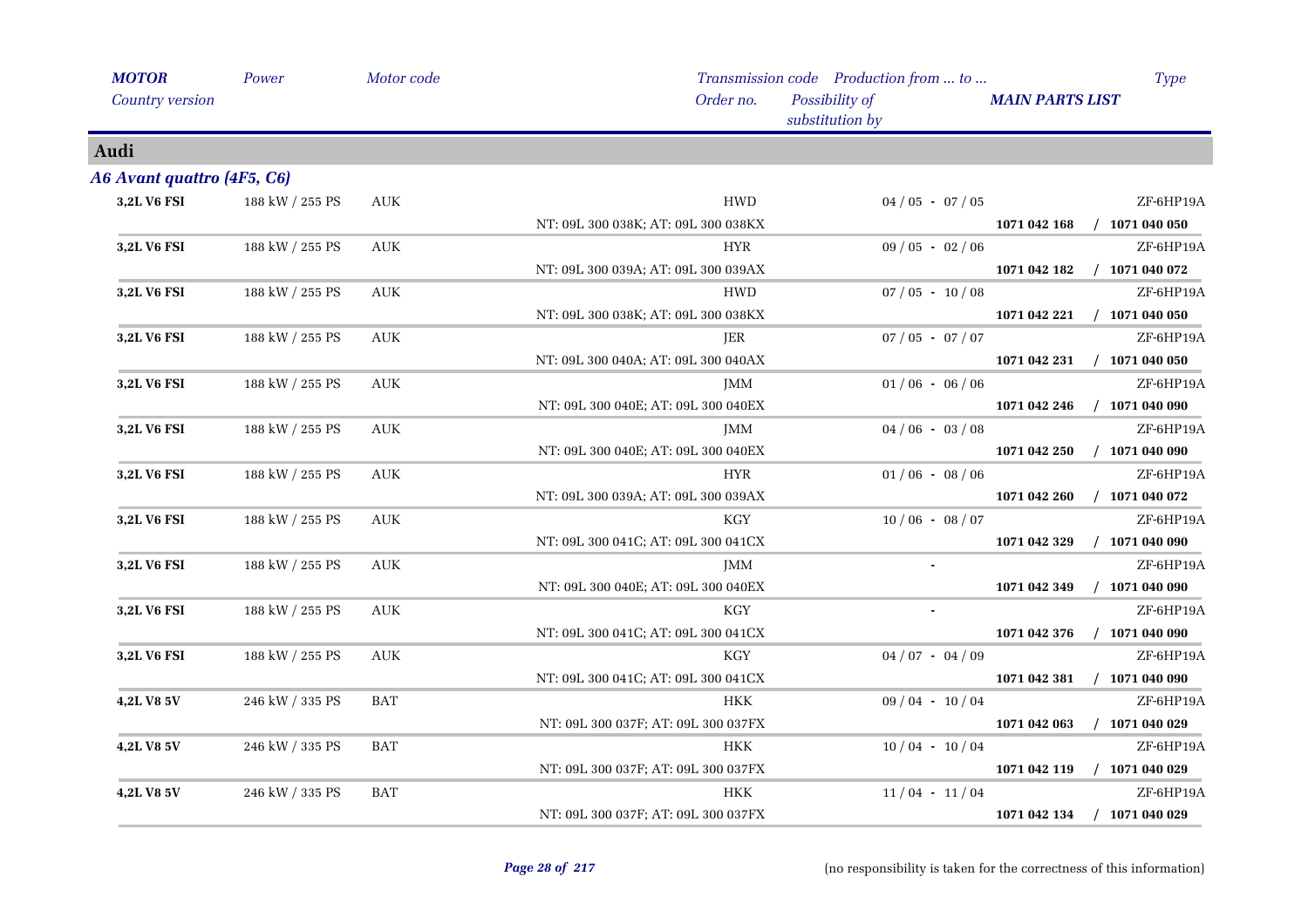| <b>MOTOR</b>                   | Power           | Motor code |                                     | Transmission code Production from  to | Type                             |
|--------------------------------|-----------------|------------|-------------------------------------|---------------------------------------|----------------------------------|
| Country version                |                 |            | Order no.                           | Possibility of<br>substitution by     | <b>MAIN PARTS LIST</b>           |
| Audi                           |                 |            |                                     |                                       |                                  |
| A6 Avant quattro (4F5, C6)     |                 |            |                                     |                                       |                                  |
| 4,2L V8 5V                     | 246 kW / 335 PS | BAT        | <b>HKK</b>                          | $11/04 - 12/04$                       | ZF-6HP19A                        |
|                                |                 |            | NT: 09L 300 037F; AT: 09L 300 037FX |                                       | $/$ 1071 040 029<br>1071 042 138 |
| 4,2L V8 5V                     | 246 kW / 335 PS | <b>BAT</b> | HKK                                 | $01/05 - 05/05$                       | ZF-6HP19A                        |
|                                |                 |            | NT: 09L 300 037F; AT: 09L 300 037FX |                                       | $/$ 1071 040 029<br>1071 042 145 |
| 4,2L V8 5V                     | 246 kW / 335 PS | <b>BAT</b> | <b>HWE</b>                          | $04/05 - 07/05$                       | ZF-6HP19A                        |
|                                |                 |            | NT: 09L 300 038L; AT: 09L 300 038LX |                                       | 1071 042 169<br>$/$ 1071 040 051 |
| <b>4,2L V8 5V</b>              | 246 kW / 335 PS | <b>BAT</b> | <b>HYS</b>                          | $09/05 - 05/06$                       | ZF-6HP19A                        |
|                                |                 |            | NT: 09L 300 039B; AT: 09L 300 039BX |                                       | 1071 042 183<br>$/$ 1071 040 073 |
| 4,2L V8 5V                     | 246 kW / 335 PS | <b>BAT</b> | HWE                                 | $07/05 - 11/05$                       | ZF-6HP19A                        |
|                                |                 |            | NT: 09L 300 038L; AT: 09L 300 038LX |                                       | $/$ 1071 040 051<br>1071 042 222 |
| <b>4,2L V8 FSI</b>             | 257 kW / 350 PS | <b>BVJ</b> | JMN                                 | $01/06 - 01/06$                       | ZF-6HP19A                        |
|                                |                 |            | NT: 09L 300 040F; AT: 09L 300 040FX |                                       | $/$ 1071 040 087<br>1071 042 244 |
| 4,2L V8 FSI                    | 257 kW / 350 PS | <b>BVI</b> | JMN                                 | $04/06 - 11/06$                       | ZF-6HP19A                        |
|                                |                 |            | NT: 09L 300 040F; AT: 09L 300 040FX |                                       | 1071 042 277<br>$/$ 1071 040 087 |
| <b>4,2L V8 FSI</b>             | 257 kW / 350 PS | <b>BVJ</b> | JMN                                 | $02/06 - 04/06$                       | ZF-6HP19A                        |
|                                |                 |            | NT: 09L 300 040F; AT: 09L 300 040FX |                                       | $/$ 1071 040 087<br>1071 042 278 |
| <b>4,2L V8 FSI</b>             | 257 kW / 350 PS | <b>BVJ</b> | JMN                                 | $11/06 - 03/08$                       | ZF-6HP19A                        |
|                                |                 |            | NT: 09L 300 040F; AT: 09L 300 040FX |                                       | $/$ 1071 040 087<br>1071 042 324 |
| <b>4,2L V8 FSI</b>             | 257 kW / 350 PS | BVJ        | KGZ                                 | $10/06 - 10/06$                       | ZF-6HP19A                        |
|                                |                 |            | NT: 09L 300 041D; AT: 09L 300 041DX |                                       | $/$ 1071 040 087<br>1071 042 328 |
| <b>4,2L V8 FSI</b>             | 247 kW / 336 PS | <b>BVJ</b> | KGZ                                 | $04/07 - 09/08$                       | ZF-6HP19A                        |
|                                |                 |            | NT: 09L 300 041D; AT: 09L 300 041DX |                                       | $/$ 1071 040 087<br>1071 042 383 |
| A6 Avant RS6 quattro (4F5, C6) |                 |            |                                     |                                       |                                  |
| <b>5,0L V10 TFSI</b>           | 426 kW / 580 PS |            | <b>KBD</b>                          | $04/07 - 03/08$                       | ZF-6HP28A61                      |
|                                |                 |            | NT: 09E 300 038Q; AT: 09E 300 038QX |                                       | 1068 092 001<br>$/$ 1068 090 001 |
| <b>5,0L V10 TFSI</b>           | 426 kW / 580 PS |            | <b>KUE</b>                          | $08/07 - 10/07$                       | ZF-6HP28A61                      |
|                                |                 |            |                                     |                                       | $/$ 1068 090 002<br>1068 092 002 |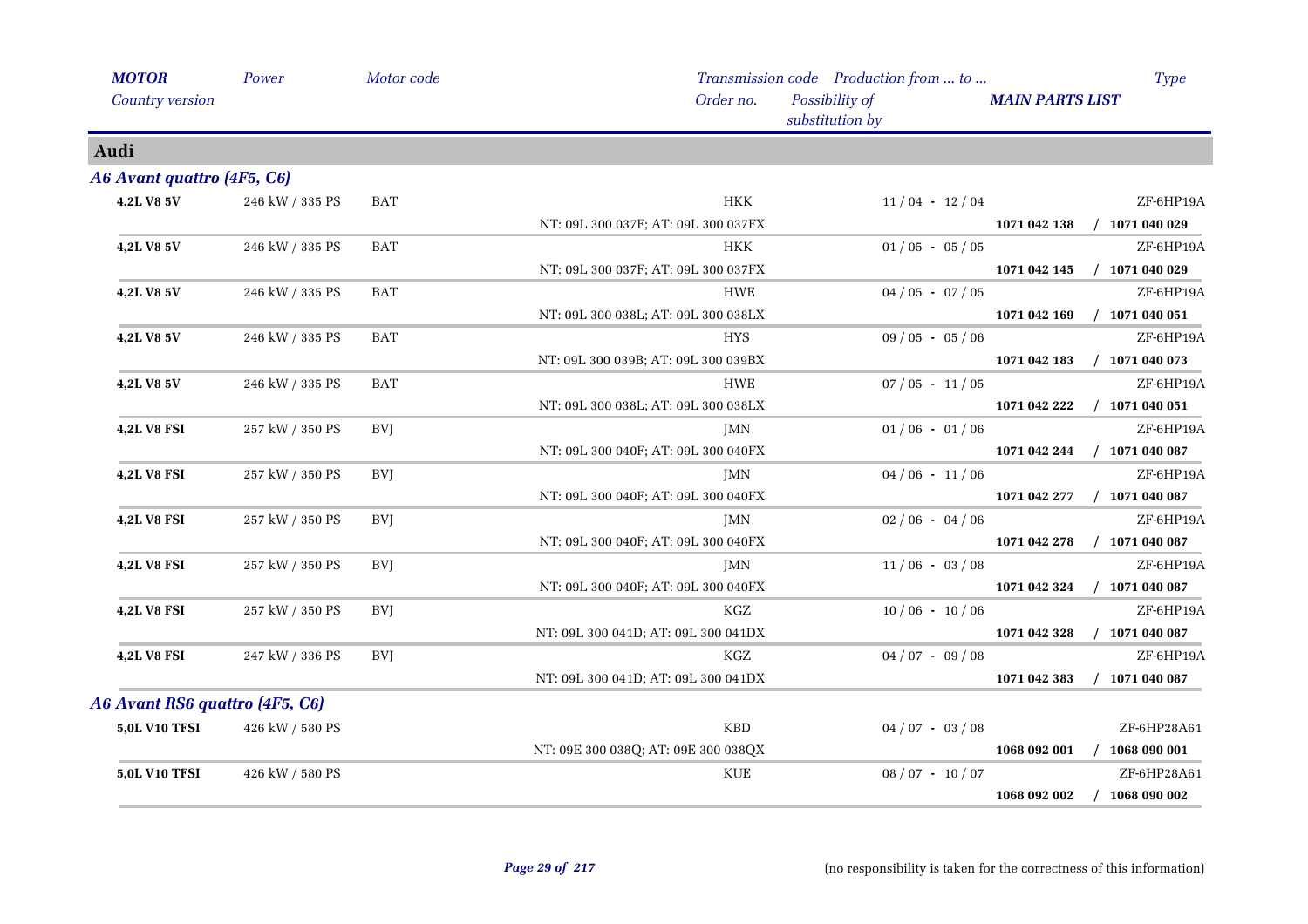| <b>MOTOR</b>                   | Power           | Motor code |                                     | Transmission code Production from  to | <b>Type</b>                      |
|--------------------------------|-----------------|------------|-------------------------------------|---------------------------------------|----------------------------------|
| <b>Country version</b>         |                 |            | Order no.                           | Possibility of<br>substitution by     | <b>MAIN PARTS LIST</b>           |
| Audi                           |                 |            |                                     |                                       |                                  |
| A6 Avant RS6 quattro (4F5, C6) |                 |            |                                     |                                       |                                  |
| <b>5,0L V10 TFSI</b>           | 426 kW / 580 PS |            | <b>KZQ</b>                          | $09/07 - 02/08$                       | ZF-6HP28A61                      |
|                                |                 |            | NT: 09E 300 039R; AT: 09E 300 039RX |                                       | 1068 092 003 / 1068 090 003      |
| <b>5,0L V10 TFSI</b>           | 426 kW / 580 PS |            | KZQ                                 | $01/08 - 10/08$                       | ZF-6HP28A61                      |
|                                |                 |            | 09E 300 039R                        |                                       | 1068 092 004 / 1068 090 003      |
| <b>5,0L V10 TFSI</b>           | 426 kW / 580 PS |            |                                     | $04/08 - 04/08$                       | ZF-6HP28A61                      |
|                                |                 |            | 09E 300 039M                        |                                       | $/$ 1068 090 004<br>1068 092 005 |
| <b>5,0L V10 TFSI</b>           | 426 kW / 580 PS |            |                                     | $04/08 - 04/08$                       | ZF-6HP28A61                      |
|                                |                 |            | 09E 300 039R                        |                                       | 1068 092 006 / 1068 090 003      |
| <b>5,0L V10 TFSI</b>           | 426 kW / 580 PS |            | LLJ                                 | $06/08 - 07/08$                       | ZF-6HP28A61                      |
|                                |                 |            | 09E 300 039T                        |                                       | 1068 092 007 / 1068 090 004      |
| <b>5,0L V10 TFSI</b>           | 426 kW / 580 PS |            | LLJ                                 | $09/08 - 12/09$                       | ZF-6HP28A61                      |
|                                |                 |            | 09E 300 039T                        |                                       | 1068 092 013 / 1068 090 004      |
| <b>5,0L V10 TFSI</b>           | 426 kW / 580 PS |            | LLJ                                 | $12/09 - 03/10$                       | ZF-6HP28A61                      |
|                                |                 |            | 09E 300 039T                        |                                       | 1068 092 014 / 1068 090 004      |
| <b>5,0L V10 TFSI</b>           | 426 kW / 580 PS |            | <b>MKT</b>                          | $11/09 - 10/10$                       | ZF-6HP28A61                      |
|                                |                 |            | 09E 300 040L                        |                                       | 1068 092 016<br>$/$ 1068 090 004 |
| A6 Avant S6 quattro (4F5, C6)  |                 |            |                                     |                                       |                                  |
| 5,2L V10 FSI                   | 320 kW / 435 PS | <b>BXA</b> | JBW                                 | $07/05 - 03/07$                       | $A61 (09E / AL 600-6Q)$          |
|                                |                 |            | NT: 09E 300 038B; AT: 09E 300 038BX | 1068 032 147                          | 1068 032 128 / 1068 030 059      |
| 5,2L V10 FSI                   | 320 kW / 435 PS | <b>BXA</b> | <b>IMS</b>                          | $\sim$                                | A61 (09E / AL 600-6Q)            |
|                                |                 |            | NT: 09E 300 038G; AT: 09E 300 038GX | 1068 032 188                          | 1068 032 146 / 1068 030 064      |
| <b>5,2L V10 FSI</b>            | 320 kW / 435 PS | <b>BXA</b> | JBW                                 | $04/06 - 05/06$                       | A61 (09E / AL 600-6Q)            |
|                                |                 |            | NT: 09E 300 038B; AT: 09E 300 038BX |                                       | 1068 032 147 / 1068 030 059      |
| 5,2L V10 FSI                   | 320 kW / 435 PS | <b>BXA</b> | JMS                                 | $02/06 - 09/08$                       | A61 (09E / AL 600-6Q)            |
|                                |                 |            | NT: 09E 300 038G; AT: 09E 300 038GX | 1068 032 180                          | 1068 032 163 / 1068 030 059      |
| 5,2L V10 FSI                   | 320 kW / 435 PS | <b>BXA</b> | JMS                                 | $05/06 - 08/06$                       | A61 (09E / AL 600-6Q)            |
|                                |                 |            | NT: 09E 300 038G; AT: 09E 300 038GX |                                       | 1068 032 180 / 1068 030 059      |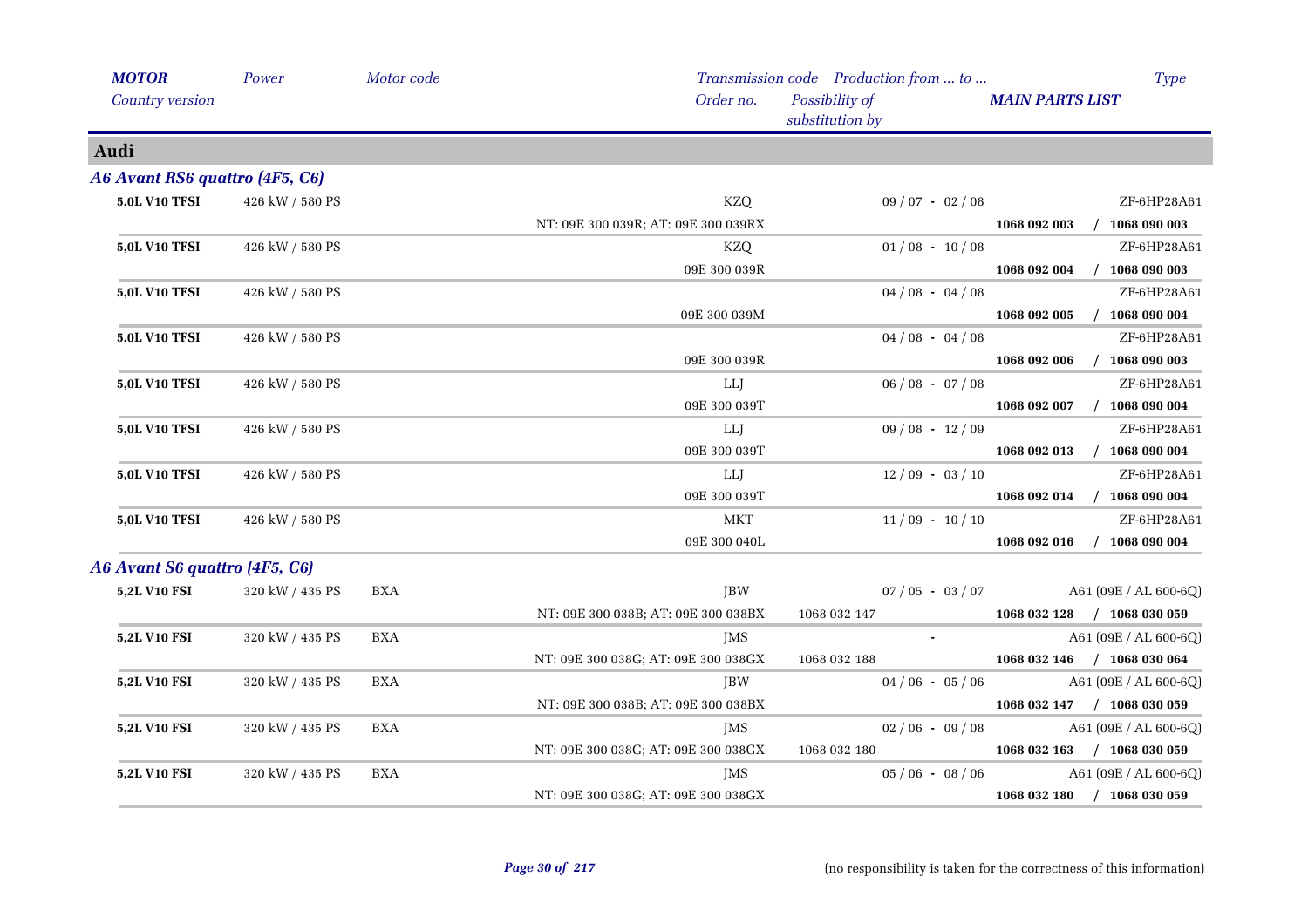| <b>MOTOR</b>                  | Power            | Motor code |                                     | Transmission code Production from  to | <b>Type</b>                 |
|-------------------------------|------------------|------------|-------------------------------------|---------------------------------------|-----------------------------|
| Country version               |                  |            | Order no.                           | Possibility of<br>substitution by     | <b>MAIN PARTS LIST</b>      |
| Audi                          |                  |            |                                     |                                       |                             |
| A6 Avant S6 quattro (4F5, C6) |                  |            |                                     |                                       |                             |
| 5,2L V10 FSI                  | 320 kW / 435 PS  | <b>BXA</b> | JMS                                 | $07/06 - 10/06$                       | A61 (09E / AL 600-6Q)       |
|                               |                  |            | NT: 09E 300 038G; AT: 09E 300 038GX | 1068 032 189                          | 1068 032 181 / 1068 030 064 |
| <b>5,2L V10 FSI</b>           | 320 kW / 435 PS  | BXA        | JMS                                 | $10/06 - 03/07$                       | A61 (09E / AL 600-6Q)       |
|                               |                  |            | NT: 09E 300 038G; AT: 09E 300 038GX | 1068 032 210                          | 1068 032 189 / 1068 030 064 |
| 5,2L V10 FSI                  | 320 kW / 435 PS  | <b>BXA</b> | <b>KHD</b>                          | $10/06 - 10/06$                       | A61 (09E / AL 600-6Q)       |
|                               |                  |            | NT: 09E 300 039C; AT: 09E 300 039CX | 1068 032 203                          | 1068 032 193 / 1068 030 064 |
| 5,2L V10 FSI                  | 320 kW / 435 PS  | <b>BXA</b> | JMS                                 | $05/07 - 03/08$                       | A61 (09E / AL 600-6Q)       |
|                               |                  |            | NT: 09E 300 038G; AT: 09E 300 038GX | 1068 032 210                          | 1068 032 198 / 1068 030 064 |
| <b>5,2L V10 FSI</b>           | 320 kW / 435 PS  | <b>BXA</b> | JLL                                 |                                       | A61 (09E / AL 600-6Q)       |
|                               |                  |            | NT: 09E 300 038E; AT: 09E 300 038EX | 1068 032 204                          | 1068 032 199 / 1068 030 074 |
| 5,2L V10 FSI                  | 320 kW / 435 PS  | <b>BXA</b> | <b>KHD</b>                          |                                       | A61 (09E / AL 600-6Q)       |
|                               |                  |            | NT: 09E 300 039C; AT: 09E 300 039CX | 1068 032 203                          | 1068 032 200 / 1068 030 077 |
| 5,2L V10 FSI                  | 320 kW / 435 PS  | <b>BXA</b> | <b>KHD</b>                          | $04/07 - 07/07$                       | A61 (09E / AL 600-6Q)       |
|                               |                  |            | NT: 09E 300 039C; AT: 09E 300 039CX |                                       | 1068 032 203 / 1068 030 077 |
| <b>5,2L V10 FSI</b>           | 320 kW / 435 PS  | <b>BXA</b> | JLL                                 |                                       | A61 (09E / AL 600-6Q)       |
|                               |                  |            | NT: 09E 300 038E; AT: 09E 300 038EX | 1068 032 206                          | 1068 032 204 / 1068 030 074 |
| 5,2L V10 FSI                  | 320 kW / 435 PS  | <b>BXA</b> | ILL                                 | $06/07 - 09/08$                       | A61 (09E / AL 600-6Q)       |
|                               |                  |            | NT: 09E 300 038E; AT: 09E 300 038EX |                                       | 1068 032 206 / 1068 030 074 |
| 5,2L V10 FSI                  | 320 kW / 435 PS  | <b>BXA</b> | <b>IMS</b>                          |                                       | A61 (09E / AL 600-6Q)       |
|                               |                  |            | NT: 09E 300 038G; AT: 09E 300 038GX |                                       | 1068 032 210 / 1068 030 064 |
| <b>5,2L V10 FSI</b>           | 320 kW / 435 PS  | <b>BXA</b> | <b>KKX</b>                          | $11/07 - 06/08$                       | A61 (09E / AL 600-6Q)       |
|                               |                  |            | 09E 300 039H                        |                                       | 1068 032 215 / 1068 030 038 |
| A6 quattro (4F2, C6)          |                  |            |                                     |                                       |                             |
| <b>2,7L V6 TDI</b>            | 120 kW / 163 PS; | BPP; BSG   | <b>HST</b>                          | $10/04 - 01/05$                       | ZF-6HP19A                   |
|                               | 132 kW / 180 PS  |            | NT: 09L 300 036E; AT: 09L 300 036EX |                                       | 1071 042 117 / 1071 040 047 |
| 2,7L V6 TDI                   | 120 kW / 163 PS; | BPP; BSG   | <b>HXM</b>                          | $04/05 - 04/05$                       | ZF-6HP19A                   |
|                               | 132 kW / 180 PS  |            | NT: 09L 300 039J; AT: 09L 300 039JX |                                       | 1071 042 164 / 1071 040 049 |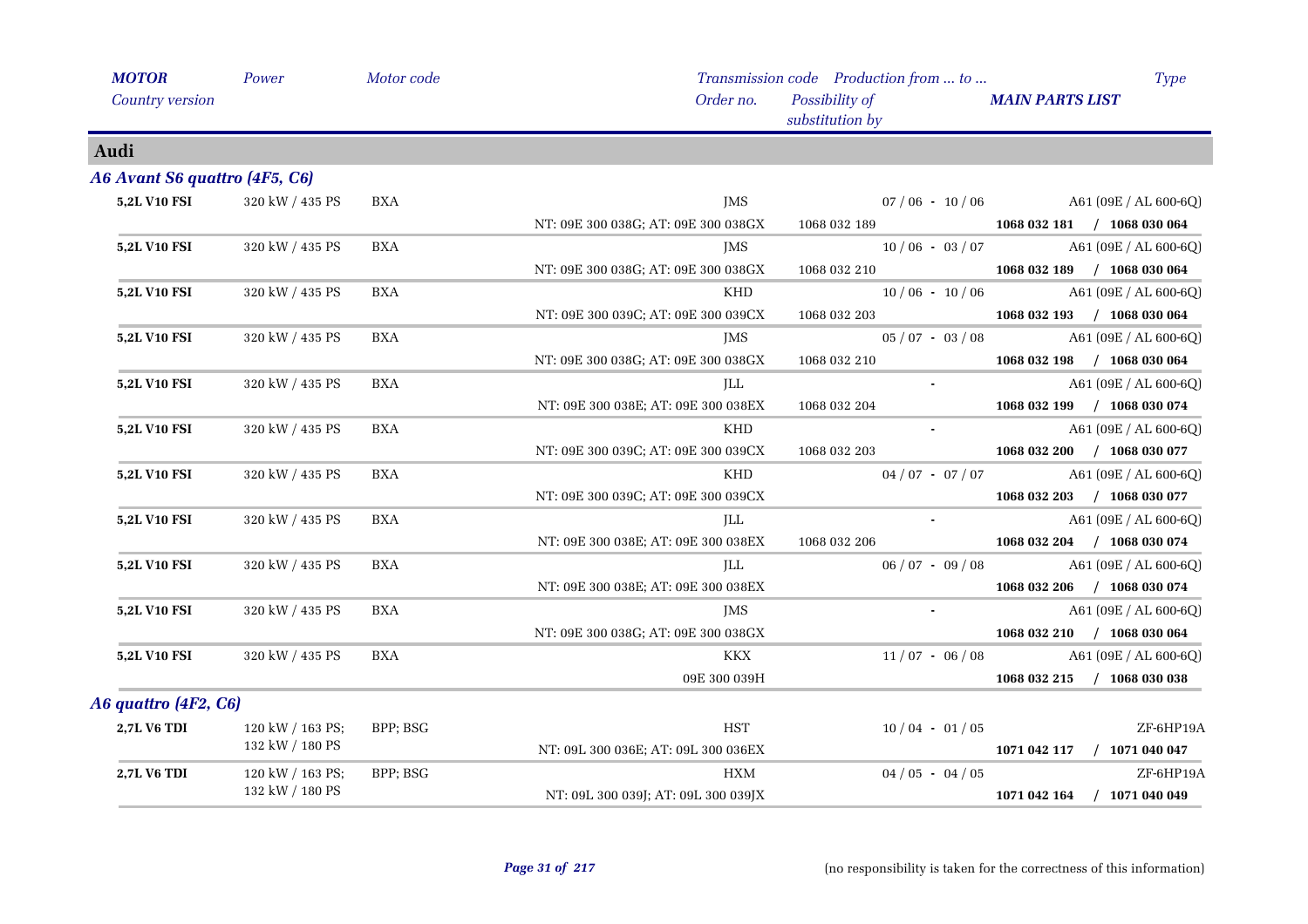| <b>MOTOR</b>         | Power            | Motor code     |                                     | Transmission code Production from  to | <b>Type</b>                      |
|----------------------|------------------|----------------|-------------------------------------|---------------------------------------|----------------------------------|
| Country version      |                  |                | Order no.                           | Possibility of<br>substitution by     | <b>MAIN PARTS LIST</b>           |
| Audi                 |                  |                |                                     |                                       |                                  |
| A6 quattro (4F2, C6) |                  |                |                                     |                                       |                                  |
| 2,7L V6 TDI          | 120 kW / 163 PS; | BPP; BSG       | <b>HYN</b>                          | $09/05 - 05/06$                       | ZF-6HP19A                        |
|                      | 132 kW / 180 PS  |                | NT: 09L 300 038S; AT: 09L 300 038SX |                                       | $/$ 1071 040 068<br>1071 042 178 |
| <b>2,7L V6 TDI</b>   | 120 kW / 163 PS; | BPP; BSG       | <b>HXM</b>                          | $05 / 05 - 07 / 05$                   | ZF-6HP19A                        |
|                      | 132 kW / 180 PS  |                | NT: 09L 300 039J; AT: 09L 300 039JX |                                       | 1071 042 220<br>$/$ 1071 040 049 |
| <b>2,7L V6 TDI</b>   | 120 kW / 163 PS; | BPP; BSG       | HXM                                 | $07/05 - 11/05$                       | ZF-6HP19A                        |
|                      | 132 kW / 180 PS  |                | NT: 09L 300 039J; AT: 09L 300 039JX |                                       | $/$ 1071 040 049<br>1071 042 224 |
| 2,7L V6 TDI          | 120 kW / 163 PS; |                |                                     |                                       | ZF-6HP19A                        |
|                      | 132 kW / 180 PS  |                |                                     |                                       | 1071 042 248<br>$/$ 1071 040 089 |
| 2,7L V6 TDI          | 120 kW / 163 PS; | BPP; BSG       | <b>JMK</b>                          | $04/06 - 03/08$                       | ZF-6HP19A                        |
|                      | 132 kW / 180 PS  |                | NT: 09L 300 040C; AT: 09L 300 040CX |                                       | $/$ 1071 040 089<br>1071 042 249 |
| 2,7L V6 TDI          | 120 kW / 163 PS; | BPP; BSG       | <b>HST</b>                          | $12/05 - 05/06$                       | ZF-6HP19A                        |
|                      | 132 kW / 180 PS  |                | NT: 09L 300 036E; AT: 09L 300 036EX |                                       | $/$ 1071 040 048<br>1071 042 256 |
| <b>2,7L V6 TDI</b>   | 120 kW / 163 PS; | BPP; BSG       | <b>HST</b>                          |                                       | ZF-6HP19A                        |
|                      | 132 kW / 180 PS  |                | NT: 09L 300 036E; AT: 09L 300 036EX |                                       | $/$ 1071 040 048<br>1071 042 303 |
| 2,7L V6 TDI          | 120 kW / 163 PS; |                | <b>HXM</b>                          | $\blacksquare$                        | ZF-6HP19A                        |
|                      | 132 kW / 180 PS  |                | NT: 09L 300 039J; AT: 09L 300 039JX |                                       | $/$ 1071 040 049<br>1071 042 322 |
| 2,7L V6 TDI          | 120 kW / 163 PS; |                | <b>HYN</b>                          |                                       | ZF-6HP19A                        |
|                      | 132 kW / 180 PS  |                | NT: 09L 300 038S; AT: 09L 300 038SX |                                       | $/$ 1071 040 068<br>1071 042 323 |
| 2,7L V6 TDI          | 120 kW / 163 PS; | BPP; BSG       | KGW                                 | $12/06 - 12/06$                       | ZF-6HP19A                        |
|                      | 132 kW / 180 PS  |                | NT: 09L 300 041A; AT: 09L 300 041AX |                                       | 1071 042 332<br>$/$ 1071 040 089 |
| 2,7L V6 TDI          | 136 kW / 185 PS  | BPP; BSG; CAND | KPJ                                 | $05/07 - 03/09$                       | ZF-6HP19A                        |
|                      |                  |                | NT: 09L 300 041P; AT: 09L 300 041PX |                                       | $/$ 1071 040 106<br>1071 042 353 |
| <b>2,7L V6 TDI</b>   | 120 kW / 163 PS; | BPP; BSG; CAND | KGW                                 |                                       | ZF-6HP19A                        |
|                      | 132 kW / 180 PS  |                | NT: 09L 300 041A; AT: 09L 300 041AX |                                       | 1071 042 364<br>$/$ 1071 040 089 |
| 2,7L V6 TDI          | 120 kW / 163 PS; | BPP; BSG; CAND | <b>KGW</b>                          | $04/07 - 09/08$                       | ZF-6HP19A                        |
|                      | 132 kW / 180 PS  |                | NT: 09L 300 041A; AT: 09L 300 041AX |                                       | $/$ 1071 040 089<br>1071 042 375 |
| 2,7L V6 TDI          | 136 kW / 185 PS  | <b>BPP</b>     | LWD                                 | $08/08 - 02/09$                       | ZF-6HP19A                        |
|                      |                  |                | 09L 300 042F                        |                                       | $/$ 1071 040 115<br>1071 042 409 |
|                      |                  |                |                                     |                                       |                                  |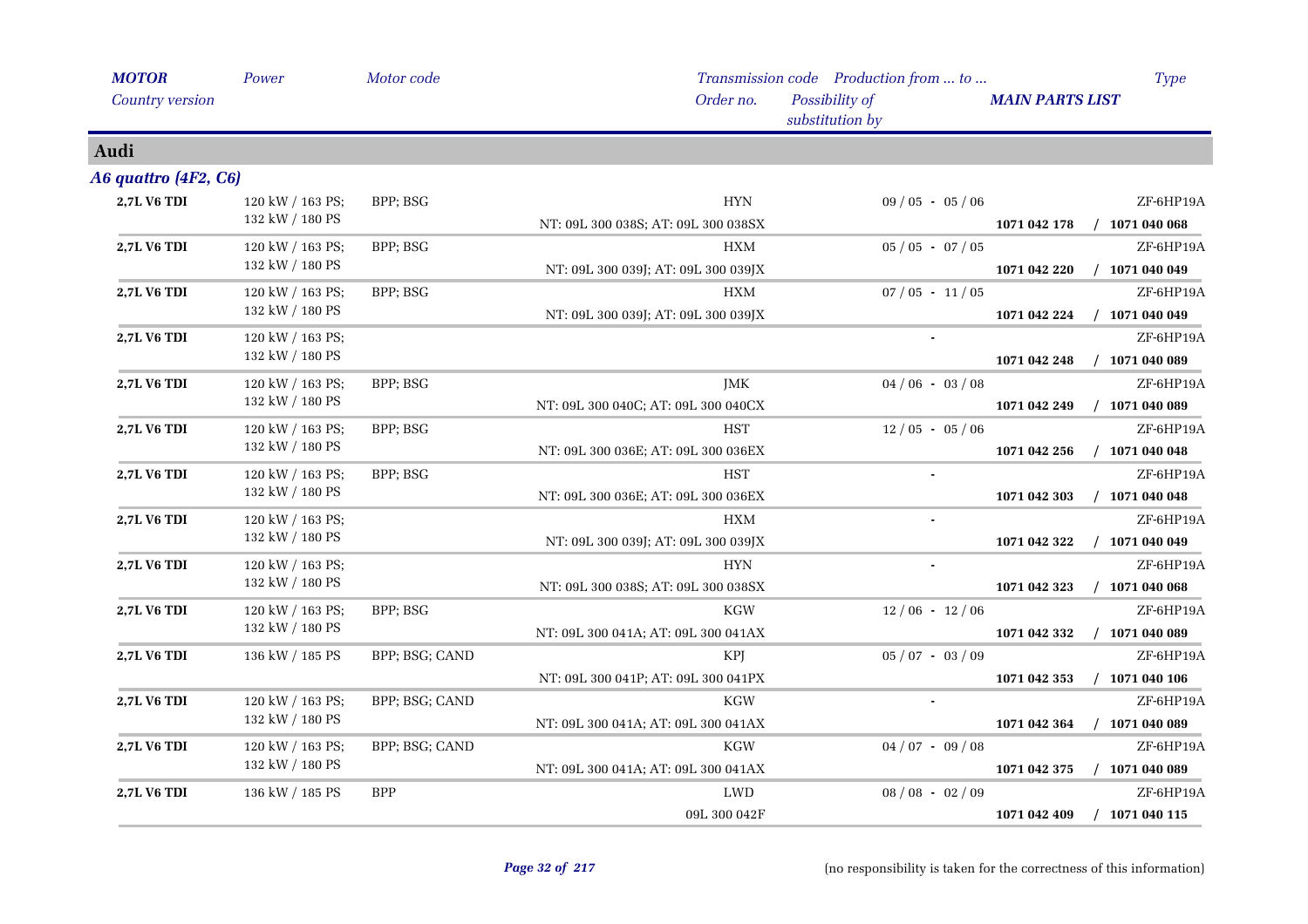| <b>MOTOR</b>         | Power           | Motor code |                                     | Transmission code Production from  to |                        | <b>Type</b>                 |
|----------------------|-----------------|------------|-------------------------------------|---------------------------------------|------------------------|-----------------------------|
| Country version      |                 |            | Order no.                           | Possibility of<br>substitution by     | <b>MAIN PARTS LIST</b> |                             |
| Audi                 |                 |            |                                     |                                       |                        |                             |
| A6 quattro (4F2, C6) |                 |            |                                     |                                       |                        |                             |
| 2,7L V6 TDI          | 136 kW / 185 PS | <b>BPP</b> | <b>LWC</b>                          | $08/08 - 02/09$                       |                        | ZF-6HP19A                   |
|                      |                 |            | 09L 300 042E                        |                                       |                        | 1071 042 410 / 1071 040 116 |
| 2,7L V6 TDI          | 136 kW / 185 PS | CANC       | LWD                                 | $02/09 - 08/11$                       |                        | ZF-6HP19A                   |
|                      |                 |            | 09L 300 042F                        |                                       | 1071 042 420           | $/$ 1071 040 115            |
| <b>2,7L V6 TDI</b>   | 136 kW / 185 PS | CANC       | LWC                                 | $02/09 - 08/11$                       |                        | ZF-6HP19A                   |
|                      |                 |            | 09L 300 042E                        |                                       |                        | 1071 042 421 / 1071 040 116 |
| 2,8L V6 FSI          | 154 kW / 209 PS | <b>BDX</b> | JKK                                 | $01/06 - 01/06$                       |                        | ZF-6HP19A                   |
|                      |                 |            | NT: 09L 300 038C; AT: 09L 300 038CX |                                       | 1071 042 272           | $/$ 1071 040 094            |
| 2,8L V6 FSI          | 154 kW / 209 PS | <b>BDX</b> | <b>JKK</b>                          | $06/06 - 06/06$                       |                        | ZF-6HP19A                   |
|                      |                 |            | NT: 09L 300 038C; AT: 09L 300 038CX |                                       |                        | 1071 042 291 / 1071 040 094 |
| 2,8L V6 FSI          | 154 kW / 209 PS | <b>BDX</b> | JKK                                 | $08/06 - 09/06$                       |                        | ZF-6HP19A                   |
|                      |                 |            | NT: 09L 300 038C; AT: 09L 300 038CX |                                       | 1071 042 319           | $/$ 1071 040 094            |
| 2,8L V6 FSI          | 154 kW / 209 PS | <b>BDX</b> | JKK                                 |                                       |                        | ZF-6HP19A                   |
|                      |                 |            | NT: 09L 300 038C; AT: 09L 300 038CX |                                       | 1071 042 335           | $/$ 1071 040 094            |
| <b>2,8L V6 FSI</b>   | 154 kW / 209 PS | <b>BDX</b> | <b>KKS</b>                          | $05/07 - 06/08$                       |                        | ZF-6HP19A                   |
|                      |                 |            | NT: 09L 300 041J; AT: 09L 300 041JX |                                       | 1071 042 354           | $/$ 1071 040 100            |
| 2,8L V6 FSI          | 154 kW / 209 PS | <b>BDX</b> | <b>JKK</b>                          |                                       |                        | ZF-6HP19A                   |
|                      |                 |            | NT: 09L 300 038C; AT: 09L 300 038CX |                                       | 1071 042 365           | $/$ 1071 040 094            |
| 2,8L V6 FSI          | 154 kW / 209 PS | <b>BDX</b> | JKK                                 | $04/07 - 06/08$                       |                        | ZF-6HP19A                   |
|                      |                 |            | NT: 09L 300 038C; AT: 09L 300 038CX |                                       | 1071 042 380           | $/$ 1071 040 094            |
| <b>2,8L V6 FSI</b>   | 154 kW / 209 PS | <b>BDX</b> | JKK                                 | $06/08 - 01/09$                       |                        | ZF-6HP19A                   |
|                      |                 |            | 09L 300 038C                        |                                       | 1071 042 407           | $/$ 1071 040 094            |
| 2,8L V6 FSI          | 154 kW / 209 PS | <b>BDX</b> | KKS                                 | $07/08 - 02/12$                       |                        | ZF-6HP19A                   |
|                      |                 |            | 09L 300 041J                        |                                       | 1071 042 411           | $/$ 1071 040 100            |
| 3,0L V6 5V           | 162 kW / 220 PS |            |                                     |                                       |                        | ZF-6HP19A                   |
|                      |                 |            |                                     |                                       |                        | 1071 042 121 / 1071 040 030 |
| 3,0L V6 KFSI         | 220 kW / 299 PS | CAJA       | <b>KKT</b>                          | $05/07 - 09/08$                       |                        | ZF-6HP19A                   |
|                      |                 |            | NT: 09L 300 038D; AT: 09L 300 038DX |                                       | 1071 042 351           | $/$ 1071 040 102            |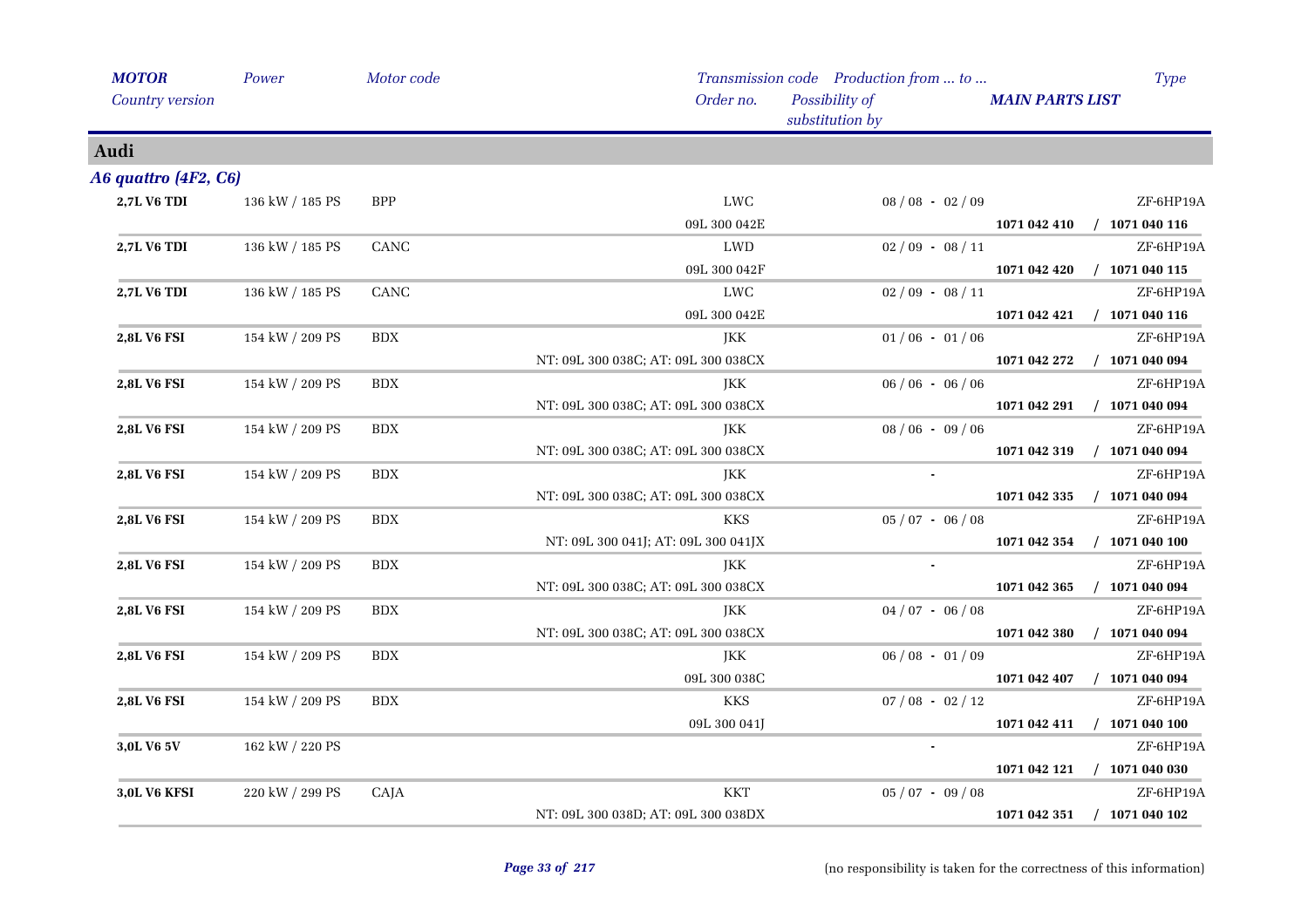| <b>MOTOR</b>         | Power            | Motor code |                                     | Transmission code Production from  to |                        | <b>Type</b>      |
|----------------------|------------------|------------|-------------------------------------|---------------------------------------|------------------------|------------------|
| Country version      |                  |            | Order no.                           | Possibility of<br>substitution by     | <b>MAIN PARTS LIST</b> |                  |
| Audi                 |                  |            |                                     |                                       |                        |                  |
| A6 quattro (4F2, C6) |                  |            |                                     |                                       |                        |                  |
| 3,0L V6 KFSI         | 220 kW / 299 PS  | CAJA       | <b>KKT</b>                          | $07/08 - 10/08$                       |                        | ZF-6HP19A        |
|                      |                  |            | 09L 300 038D                        |                                       | 1071 042 408           | $/$ 1071 040 102 |
| <b>3,0L V6 KFSI</b>  | 220 kW / 299 PS  | CAJA       | <b>KKT</b>                          | $10/08 - 05/09$                       |                        | ZF-6HP19A        |
|                      |                  |            | 09L 300 038D                        |                                       | 1071 042 423           | $/$ 1071 040 102 |
| <b>3,0L V6 KFSI</b>  | 220 kW / 299 PS  | CAJA       | MCC                                 | $04/09 - 01/10$                       |                        | ZF-6HP19A        |
|                      |                  |            | 09L 300 042H                        |                                       | 1071 042 433           | $/$ 1071 040 102 |
| 3,0L V6 KFSI         | 220 kW / 299 PS  | CAJA       | $\rm MCC$                           | $01/10 - 05/12$                       |                        | ZF-6HP19A        |
|                      |                  |            | 09L 300 042H                        |                                       | 1071 042 442           | $/$ 1071 040 102 |
| 3,0L V6 MPI          | 160 kW / 218 PS  | <b>BBJ</b> | <b>HFM</b>                          | $12/03 - 03/04$                       |                        | ZF-6HP19A        |
|                      |                  |            | NT: 09L 300 036S; AT: 09L 300 036SX |                                       | 1071 042 048           | $/$ 1071 040 024 |
| 3,0L V6 MPI          | 160 kW / 218 PS  | <b>BBJ</b> | <b>HKH</b>                          | $09/04 - 09/04$                       |                        | ZF-6HP19A        |
|                      |                  |            | NT: 09L 300 037D; AT: 09L 300 037DX |                                       | 1071 042 064           | $/$ 1071 040 030 |
| 3,0L V6 MPI          | 160 kW / 218 PS  | <b>BBJ</b> | HFM                                 | $04/04 - 04/04$                       |                        | ZF-6HP19A        |
|                      |                  |            | NT: 09L 300 036S; AT: 09L 300 036SX |                                       | 1071 042 068           | $/$ 1071 040 024 |
| 3,0L V6 MPI          | 160 kW / 218 PS  | <b>BBI</b> | <b>HFM</b>                          | $05/04 - 06/04$                       |                        | ZF-6HP19A        |
|                      |                  |            | NT: 09L 300 036S; AT: 09L 300 036SX |                                       | 1071 042 096           | $/$ 1071 040 024 |
| 3,0L V6 MPI          | 160 kW / 218 PS  | <b>BBJ</b> | <b>HFM</b>                          | $06/04 - 01/05$                       |                        | ZF-6HP19A        |
|                      |                  |            | NT: 09L 300 036S; AT: 09L 300 036SX |                                       | 1071 042 102           | $/$ 1071 040 024 |
| 3,0L V6 MPI          | 160 kW / 218 PS  | <b>BBJ</b> | <b>HFM</b>                          | $01/05 - 05/05$                       |                        | ZF-6HP19A        |
|                      |                  |            | NT: 09L 300 036S; AT: 09L 300 036SX |                                       | 1071 042 152           | $/$ 1071 040 024 |
| 3,0L V6 MPI          | 160 kW / 218 PS  | <b>BBJ</b> | HKH                                 | $02/05 - 07/05$                       |                        | ZF-6HP19A        |
|                      |                  |            | NT: 09L 300 037D; AT: 09L 300 037DX |                                       | 1071 042 157           | $/$ 1071 040 030 |
| 3,0L V6 MPI          | 160 kW / 218 PS  | <b>BBJ</b> | <b>HYQ</b>                          | $10/05 - 08/06$                       |                        | ZF-6HP19A        |
|                      |                  |            | NT: 09L 300 039; AT: 09L 300 039X   |                                       | 1071 042 181           | $/$ 1071 040 071 |
| 3,0L V6 MPI          | 160 kW / 218 PS  | BBJ        | HKH                                 | $07/05 - 11/05$                       |                        | ZF-6HP19A        |
|                      |                  |            | NT: 09L 300 037D; AT: 09L 300 037DX |                                       | 1071 042 225           | $/$ 1071 040 030 |
| 3,0L V6 TDI          | 165 kW / 224 PS; | BMK; BNG   | <b>GUS</b>                          | $05/03 - 07/03$                       |                        | ZF-6HP19A        |
|                      | 155 kW / 211 PS  |            | NT: 09L 300 036; AT: 09L 300 036X   |                                       | 1071 042 013           | $/$ 1071 040 014 |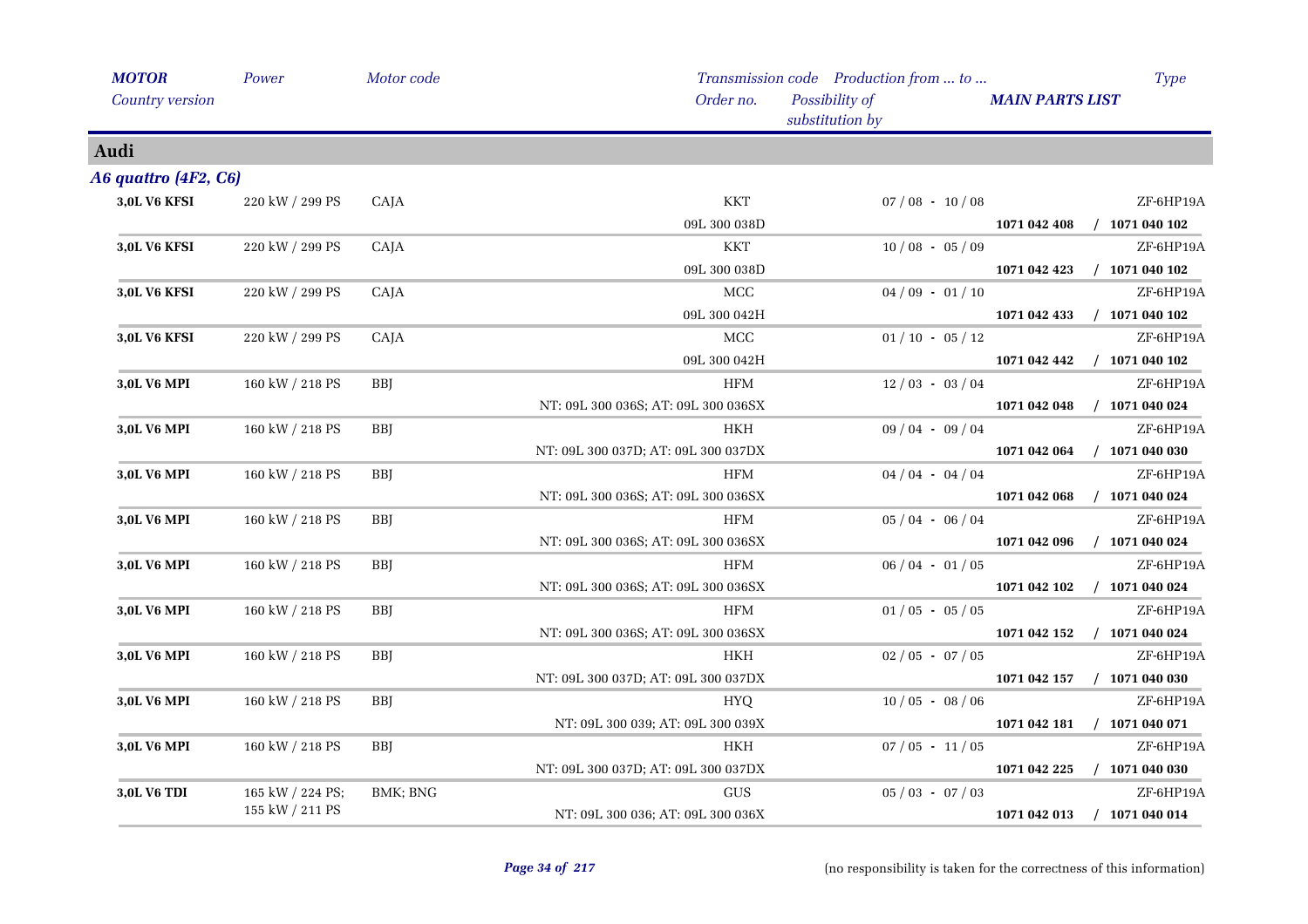| <b>MOTOR</b>           | Power                 | Motor code |                                     | Transmission code Production from  to | <b>Type</b>                      |
|------------------------|-----------------------|------------|-------------------------------------|---------------------------------------|----------------------------------|
| <b>Country version</b> |                       |            | Order no.                           | Possibility of<br>substitution by     | <b>MAIN PARTS LIST</b>           |
| Audi                   |                       |            |                                     |                                       |                                  |
| A6 quattro (4F2, C6)   |                       |            |                                     |                                       |                                  |
| 3,0L V6 TDI            | 165 kW / 224 PS;      | BMK; BNG   | ${\rm GZW}$                         | $07/03 - 07/03$                       | ZF-6HP19A                        |
|                        | 155 kW / 211 PS       |            | NT: 09L 300 036N; AT: 09L 300 036NX | 1071 042 058                          | $/$ 1071 040 020<br>1071 042 026 |
| 3,0L V6 TDI            | 165 kW / 224 PS;      | BMK; BNG   | GZW                                 | $08/03 - 09/03$                       | ZF-6HP19A                        |
|                        | 155 kW / 211 PS       |            | NT: 09L 300 036N; AT: 09L 300 036NX | 1071 042 058                          | $/$ 1071 040 020<br>1071 042 034 |
| 3,0L V6 TDI            | 165 kW / 224 PS;      | BMK; BNG   | GZW                                 | $10/03 - 01/04$                       | ZF-6HP19A                        |
|                        | 155 kW / 211 PS       |            | NT: 09L 300 036N; AT: 09L 300 036NX | 1071 042 058                          | $/$ 1071 040 020<br>1071 042 042 |
| 3,0L V6 TDI            | 165 kW / 224 PS;      | BMK; BNG   | GZW                                 | $01/04 - 01/04$                       | ZF-6HP19A                        |
|                        | 155 kW / 211 PS       |            | NT: 09L 300 036N; AT: 09L 300 036NX | 1071 042 058                          | $/$ 1071 040 020<br>1071 042 052 |
| 3,0L V6 TDI            | 165 kW / 224 PS;      | BMK; BNG   | GZW                                 | $01/04 - 02/04$                       | ZF-6HP19A                        |
|                        | 155 kW / 211 PS       |            | NT: 09L 300 036N; AT: 09L 300 036NX |                                       | $/$ 1071 040 020<br>1071 042 058 |
| 3,0L V6 TDI            | 165 kW / 224 PS;      | BMK; BNG   | GZW                                 | $02/04 - 03/04$                       | ZF-6HP19A                        |
|                        | 155 kW / 211 PS       |            | NT: 09L 300 036N; AT: 09L 300 036NX |                                       | $/$ 1071 040 020<br>1071 042 067 |
| 3,0L V6 TDI            | 165 kW / 224 PS;      | BMK; BNG   | GZW                                 | $03 / 04 - 03 / 04$                   | ZF-6HP19A                        |
|                        | 155 kW / 211 PS       |            | NT: 09L 300 036N; AT: 09L 300 036NX |                                       | $/$ 1071 040 020<br>1071 042 085 |
| 3,0L V6 TDI            | 165 kW / 224 PS;      | BMK; BNG   | GZW                                 | $03/04 - 04/04$                       | ZF-6HP19A                        |
|                        | 155 kW / 211 PS       |            | NT: 09L 300 036N; AT: 09L 300 036NX |                                       | $/$ 1071 040 020<br>1071 042 089 |
| 3,0L V6 TDI            | 165 kW / 224 PS;      | BMK; BNG   | GZW                                 | $04/04 - 05/04$                       | ZF-6HP19A                        |
|                        | $155$ kW $\!/$ 211 PS |            | NT: 09L 300 036N; AT: 09L 300 036NX |                                       | $/$ 1071 040 020<br>1071 042 091 |
| 3,0L V6 TDI            | 165 kW / 224 PS;      | BMK; BNG   | GZW                                 | $05/04 - 06/04$                       | ZF-6HP19A                        |
|                        | 155 kW / 211 PS       |            | NT: 09L 300 036N; AT: 09L 300 036NX |                                       | 1071 042 092<br>$/$ 1071 040 020 |
| <b>3,0L V6 TDI</b>     | 165 kW / 224 PS;      | BMK; BNG   | GZW                                 | $06/04 - 01/05$                       | ZF-6HP19A                        |
|                        | 155 kW / 211 PS       |            | NT: 09L 300 036N; AT: 09L 300 036NX |                                       | 1071 042 106<br>$/$ 1071 040 020 |
| 3,0L V6 TDI            | 165 kW / 224 PS;      | BMK; BNG   | <b>HKG</b>                          | $09/04 - 10/04$                       | ZF-6HP19A                        |
|                        | 155 kW / 211 PS       |            | NT: 09L 300 037C; AT: 09L 300 037CX |                                       | $/$ 1071 040 031<br>1071 042 118 |
| 3,0L V6 TDI            | 165 kW / 224 PS;      | BMK; BNG   | <b>HKG</b>                          | $11/04 - 12/04$                       | ZF-6HP19A                        |
|                        | 155 kW / 211 PS       |            | NT: 09L 300 037C; AT: 09L 300 037CX |                                       | 1071 042 124<br>$/$ 1071 040 031 |
| 3,0L V6 TDI            | 165 kW / 224 PS;      | BMK; BNG   | GZW                                 | $01/05 - 05/05$                       | ZF-6HP19A                        |
|                        | 155 kW / 211 PS       |            | NT: 09L 300 036N; AT: 09L 300 036NX |                                       | $/$ 1071 040 020<br>1071 042 128 |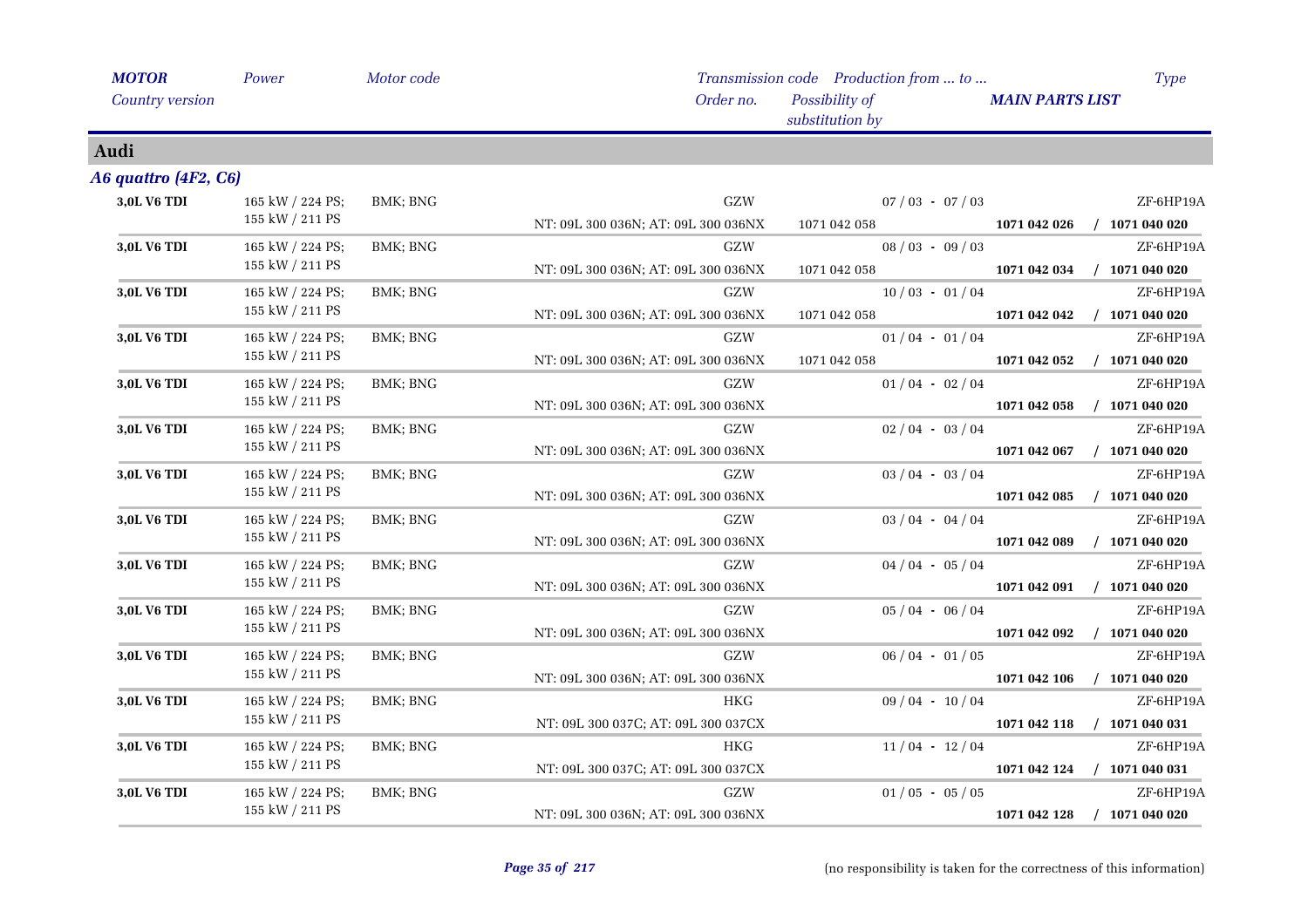| <b>MOTOR</b>           | Power            | Motor code          |                                     | Transmission code Production from  to | Type                             |
|------------------------|------------------|---------------------|-------------------------------------|---------------------------------------|----------------------------------|
| <b>Country version</b> |                  |                     | Order no.                           | Possibility of<br>substitution by     | <b>MAIN PARTS LIST</b>           |
| Audi                   |                  |                     |                                     |                                       |                                  |
| A6 quattro (4F2, C6)   |                  |                     |                                     |                                       |                                  |
| 3,0L V6 TDI            | 165 kW / 224 PS; | BMK; BNG            | <b>HKG</b>                          | $01/05 - 07/05$                       | ZF-6HP19A                        |
|                        | 155 kW / 211 PS  |                     | NT: 09L 300 037C; AT: 09L 300 037CX |                                       | 1071 042 147<br>$/$ 1071 040 031 |
| 3,0L V6 TDI            | 165 kW / 224 PS; | BMK; BNG            | <b>HYP</b>                          | $09/05 - 06/06$                       | ZF-6HP19A                        |
|                        | 155 kW / 211 PS  |                     | NT: 09L 300 038T; AT: 09L 300 038TX |                                       | 1071 042 179<br>$/$ 1071 040 069 |
| 3,0L V6 TDI            | 165 kW / 224 PS; | BMK; BNG            | HXN                                 | $09/05 - 09/05$                       | ZF-6HP19A                        |
|                        | 155 kW / 211 PS  |                     | NT: 09L 300 039K; AT: 09L 300 039KX |                                       | 1071 042 180<br>$/$ 1071 040 070 |
| 3,0L V6 TDI            | 165 kW / 224 PS; | BMK; BNG            | <b>HKG</b>                          | $07/05 - 11/05$                       | ZF-6HP19A                        |
|                        | 155 kW / 211 PS  |                     | NT: 09L 300 037C; AT: 09L 300 037CX |                                       | $/$ 1071 040 031<br>1071 042 195 |
| 3,0L V6 TDI            | 165 kW / 224 PS; | BMK; BNG            | <b>HXN</b>                          | $10/05 - 01/06$                       | ZF-6HP19A                        |
|                        | 155 kW / 211 PS  |                     | NT: 09L 300 039K; AT: 09L 300 039KX |                                       | $/$ 1071 040 070<br>1071 042 241 |
| 3,0L V6 TDI            | 155 kW / 211 PS; | ASB; BNG            | JAE                                 | $02/06 - 06/06$                       | ZF-6HP19A                        |
|                        | 171 kW / 233 PS  |                     | NT: 09L 300 039R; AT: 09L 300 039RX |                                       | 1071 042 253<br>$/$ 1071 040 093 |
| 3,0L V6 TDI            | 155 kW / 211 PS; | ASB; BNG            | JML                                 | $01/06 - 03/06$                       | ZF-6HP19A                        |
|                        | 171 kW / 233 PS  |                     | NT: 09L 300 040D; AT: 09L 300 040DX |                                       | $/$ 1071 040 091<br>1071 042 254 |
| 3,0L V6 TDI            | 165 kW / 224 PS; | BMK; BNG            | GZW                                 |                                       | ZF-6HP19A                        |
|                        | 155 kW / 211 PS  |                     | NT: 09L 300 036N; AT: 09L 300 036NX |                                       | 1071 042 266<br>$/$ 1071 040 020 |
| 3,0L V6 TDI            | 165 kW / 224 PS; | BMK; BNG            | <b>HXN</b>                          | $01/06 - 05/06$                       | ZF-6HP19A                        |
|                        | 155 kW / 211 PS  |                     | NT: 09L 300 039K; AT: 09L 300 039KX |                                       | 1071 042 271<br>$/$ 1071 040 070 |
| 3,0L V6 TDI            | 155 kW / 211 PS; | ASB; BNG            | JML                                 | $04/06 - 06/07$                       | ZF-6HP19A                        |
|                        | 171 kW / 233 PS  |                     | NT: 09L 300 040D; AT: 09L 300 040DX |                                       | $/$ 1071 040 091<br>1071 042 294 |
| 3,0L V6 TDI            | 155 kW / 211 PS; | ASB; BNG            | KGX                                 | $11/06 - 11/06$                       | ZF-6HP19A                        |
|                        | 171 kW / 233 PS  |                     | NT: 09L 300 041B; AT: 09L 300 041BX |                                       | $/$ 1071 040 091<br>1071 042 331 |
| 3,0L V6 TDI            | 165 kW / 224 PS; | BMK; BNG            | <b>HYP</b>                          |                                       | ZF-6HP19A                        |
|                        | 155 kW / 211 PS  |                     | NT: 09L 300 038T; AT: 09L 300 038TX |                                       | $/$ 1071 040 069<br>1071 042 342 |
| 3,0L V6 TDI            | 165 kW / 224 PS  | ASB; BMK; BNG; CDYB | KJC                                 | $05 / 07 - 07 / 08$                   | ZF-6HP19A                        |
|                        |                  |                     | NT: 09L 300 040T; AT: 09L 300 040TX |                                       | $/$ 1071 040 103<br>1071 042 356 |
| 3,0L V6 TDI            | 155 kW / 211 PS; | ASB; BNG; CDYB      | KGX                                 |                                       | ZF-6HP19A                        |
|                        | 171 kW / 233 PS  |                     | NT: 09L 300 041B; AT: 09L 300 041BX |                                       | $/$ 1071 040 091<br>1071 042 359 |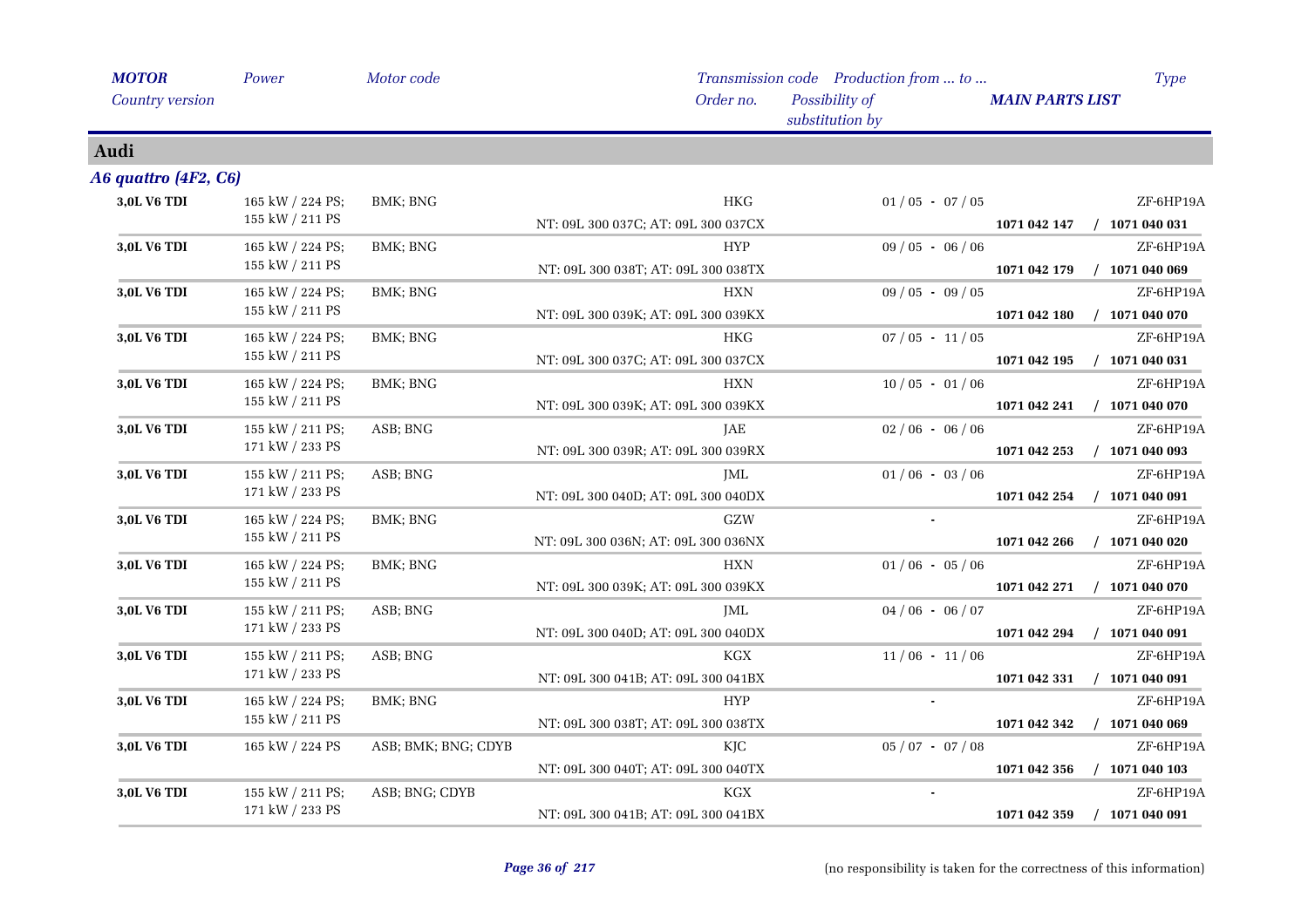| Power                               | Motor code     |                                            |                                                                                                                                                                                                                                         | <b>Type</b>                                                                                                                                                                                                                                                                             |
|-------------------------------------|----------------|--------------------------------------------|-----------------------------------------------------------------------------------------------------------------------------------------------------------------------------------------------------------------------------------------|-----------------------------------------------------------------------------------------------------------------------------------------------------------------------------------------------------------------------------------------------------------------------------------------|
|                                     |                | Order no.                                  | Possibility of<br>substitution by                                                                                                                                                                                                       | <b>MAIN PARTS LIST</b>                                                                                                                                                                                                                                                                  |
|                                     |                |                                            |                                                                                                                                                                                                                                         |                                                                                                                                                                                                                                                                                         |
| A6 quattro (4F2, C6)                |                |                                            |                                                                                                                                                                                                                                         |                                                                                                                                                                                                                                                                                         |
| 155 kW / 211 PS;<br>171 kW / 233 PS |                |                                            |                                                                                                                                                                                                                                         | ZF-6HP19A<br>$/$ 1071 040 080<br>1071 042 361                                                                                                                                                                                                                                           |
| 155 kW / 211 PS;<br>171 kW / 233 PS |                |                                            |                                                                                                                                                                                                                                         | ZF-6HP19A<br>$/$ 1071 040 070<br>1071 042 362                                                                                                                                                                                                                                           |
| 171 kW / 233 PS;<br>155 kW / 211 PS | ASB; BNG; CDYB | $\rm KGX$                                  |                                                                                                                                                                                                                                         | ZF-6HP19A<br>$/$ 1071 040 091<br>1071 042 384                                                                                                                                                                                                                                           |
| 171 kW / 233 PS;<br>155 kW / 211 PS |                |                                            |                                                                                                                                                                                                                                         | ZF-6HP19A<br>1071 042 389<br>$/$ 1071 040 091                                                                                                                                                                                                                                           |
| 171 kW / 233 PS                     | ASB            | KJC<br>09L 300 040T                        |                                                                                                                                                                                                                                         | ZF-6HP19A<br>$/$ 1071 040 103<br>1071 042 413                                                                                                                                                                                                                                           |
| 171 kW / 233 PS                     | ASB            | KJD                                        |                                                                                                                                                                                                                                         | ZF-6HP19A<br>1071 042 414<br>$/$ 1071 040 104                                                                                                                                                                                                                                           |
| 171 kW / 233 PS                     | ASB            | КJС                                        |                                                                                                                                                                                                                                         | ZF-6HP19A<br>$/$ 1071 040 103<br>1071 042 418                                                                                                                                                                                                                                           |
| 176 kW / 239 PS                     | CDYA/CDYC      | КJС                                        |                                                                                                                                                                                                                                         | ZF-6HP19A<br>1071 042 441<br>$/$ 1071 040 103                                                                                                                                                                                                                                           |
| 171 kW / 233 PS                     | CDYA/CDYC      | KJC                                        |                                                                                                                                                                                                                                         | ZF-6HP19A<br>$/$ 1071 040 103<br>1071 042 443                                                                                                                                                                                                                                           |
| 171 kW / 233 PS                     | ASB            | KJC                                        |                                                                                                                                                                                                                                         | ZF-6HP19A<br>$/$ 1071 040 103<br>1071 042 449                                                                                                                                                                                                                                           |
| 188 kW / 255 PS                     | <b>AUK</b>     | <b>HAV</b>                                 |                                                                                                                                                                                                                                         | ZF-6HP19A<br>$/$ 1071 040 021<br>1071 042 030                                                                                                                                                                                                                                           |
| 188 kW / 255 PS                     | <b>AUK</b>     | <b>HAV</b>                                 |                                                                                                                                                                                                                                         | ZF-6HP19A<br>$/$ 1071 040 021<br>1071 042 035                                                                                                                                                                                                                                           |
| 188 kW / 255 PS                     | AUK            | HAV                                        |                                                                                                                                                                                                                                         | ZF-6HP19A<br>$/$ 1071 040 021<br>1071 042 046                                                                                                                                                                                                                                           |
| 188 kW / 255 PS                     | <b>AUK</b>     | HAV<br>NT: 09L 300 036P; AT: 09L 300 036PX |                                                                                                                                                                                                                                         | ZF-6HP19A<br>$/$ 1071 040 021<br>1071 042 056                                                                                                                                                                                                                                           |
|                                     |                |                                            | NT: 09L 300 041B; AT: 09L 300 041BX<br>09L 300 041<br>09L 300 040T<br>09L 300 040T<br>09L 300 040T<br>09L 300 040T<br>NT: 09L 300 036P; AT: 09L 300 036PX<br>NT: 09L 300 036P; AT: 09L 300 036PX<br>NT: 09L 300 036P; AT: 09L 300 036PX | Transmission code Production from  to<br>$04/07 - 02/10$<br>$08/08 - 10/08$<br>$09/08 - 09/08$<br>$10/08 - 03/10$<br>$09/09 - 12/09$<br>$03 / 10 - 10 / 10$<br>$10/10 - 08/11$<br>$08/03 - 08/03$<br>1071 042 035<br>$08/03 - 12/03$<br>1071 042 046<br>1071 042 056<br>$01/04 - 02/04$ |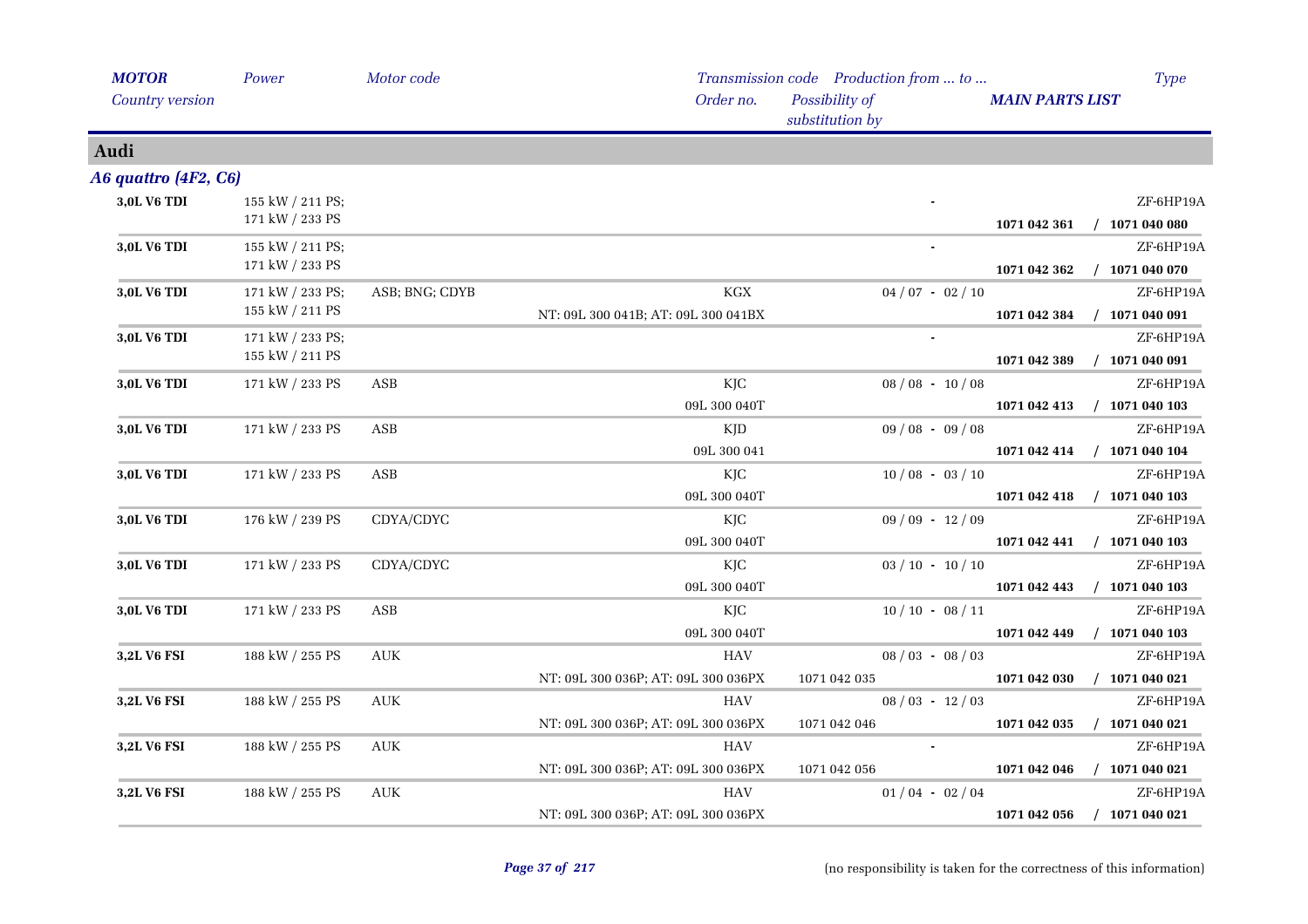| <b>MOTOR</b>         | Power            | Motor code                       |                                     | Transmission code Production from  to | <b>Type</b>                      |
|----------------------|------------------|----------------------------------|-------------------------------------|---------------------------------------|----------------------------------|
| Country version      |                  |                                  | Order no.                           | Possibility of<br>substitution by     | <b>MAIN PARTS LIST</b>           |
| Audi                 |                  |                                  |                                     |                                       |                                  |
| A6 quattro (4F2, C6) |                  |                                  |                                     |                                       |                                  |
| 3,2L V6 FSI          | 188 kW / 255 PS  | <b>AUK</b>                       | <b>HAV</b>                          | $02/04 - 03/04$                       | ZF-6HP19A                        |
|                      |                  |                                  | NT: 09L 300 036P; AT: 09L 300 036PX |                                       | $/$ 1071 040 021<br>1071 042 057 |
| <b>3,2L V6 FSI</b>   | 188 kW / 255 PS  | <b>AUK</b>                       | HLK                                 | $07/04 - 05/05$                       | ZF-6HP19A                        |
|                      |                  |                                  | NT: 09L 300 038A; AT: 09L 300 038AX |                                       | $/$ 1071 040 021<br>1071 042 079 |
| 3,2L V6 FSI          | 188 kW / 255 PS  | <b>AUK</b>                       | HAV                                 | $03/04 - 05/04$                       | ZF-6HP19A                        |
|                      |                  |                                  | NT: 09L 300 036P; AT: 09L 300 036PX |                                       | $/$ 1071 040 021<br>1071 042 083 |
| 3,2L V6 FSI          | 188 kW / 255 PS  | <b>AUK</b>                       | <b>HAV</b>                          | $05/04 - 06/04$                       | ZF-6HP19A                        |
|                      |                  |                                  | NT: 09L 300 036P; AT: 09L 300 036PX |                                       | 1071 042 098<br>$/$ 1071 040 021 |
| 3,2L V6 FSI          | 188 kW / 255 PS  | AUK                              | <b>HAV</b>                          | $06/04 - 08/04$                       | ZF-6HP19A                        |
|                      |                  |                                  | NT: 09L 300 036P; AT: 09L 300 036PX |                                       | 1071 042 105<br>$/$ 1071 040 021 |
| 3,2L V6 FSI          | 188 kW / 255 PS  | $\mathbf{A}\mathbf{U}\mathbf{K}$ | <b>HKJ</b>                          | $09/04 - 10/04$                       | ZF-6HP19A                        |
|                      |                  |                                  | NT: 09L 300 037E; AT: 09L 300 037EX |                                       | $/$ 1071 040 032<br>1071 042 116 |
| 3,2L V6 FSI          | 188 kW / 255 PS  | AUK                              | HKJ                                 | $11/04 - 12/04$                       | ZF-6HP19A                        |
|                      |                  |                                  | NT: 09L 300 037E; AT: 09L 300 037EX |                                       | $/$ 1071 040 032<br>1071 042 137 |
| 3,2L V6 FSI          | 188 kW / 255 PS  | <b>AUK</b>                       | <b>HWD</b>                          | $04/05 - 07/05$                       | ZF-6HP19A                        |
|                      |                  |                                  | NT: 09L 300 038K; AT: 09L 300 038KX |                                       | 1071 042 168<br>$/$ 1071 040 050 |
| 3,2L V6 FSI          | 188 kW / 255 PS  | $\mathbf{A}\mathbf{U}\mathbf{K}$ | <b>HYR</b>                          | $09/05 - 02/06$                       | ZF-6HP19A                        |
|                      |                  |                                  | NT: 09L 300 039A; AT: 09L 300 039AX |                                       | 1071 042 182<br>$/$ 1071 040 072 |
| 3,2L V6 FSI          | 188 kW / 255 PS  | $\mathbf{A}\mathbf{U}\mathbf{K}$ | <b>HWD</b>                          | $07/05 - 10/08$                       | ZF-6HP19A                        |
|                      |                  |                                  | NT: 09L 300 038K; AT: 09L 300 038KX |                                       | $/$ 1071 040 050<br>1071 042 221 |
| 3,2L V6 FSI          | 188 kW / 255 PS  | AUK                              | JER                                 | $07 / 05 - 07 / 07$                   | ZF-6HP19A                        |
|                      |                  |                                  | NT: 09L 300 040A; AT: 09L 300 040AX |                                       | 1071 042 231<br>$/$ 1071 040 050 |
| 3,2L V6 FSI          | 188 kW / 255 PS; | AUK; BKH; BYU                    | JMM                                 | $01/06 - 06/06$                       | ZF-6HP19A                        |
|                      | 183 kW / 249 PS  |                                  | NT: 09L 300 040E; AT: 09L 300 040EX |                                       | 1071 042 246<br>$/$ 1071 040 090 |
| 3,2L V6 FSI          | 188 kW / 255 PS; | AUK; BKH; BYU                    | JMM                                 | $04/06 - 03/08$                       | ZF-6HP19A                        |
|                      | 183 kW / 249 PS  |                                  | NT: 09L 300 040E; AT: 09L 300 040EX |                                       | $/$ 1071 040 090<br>1071 042 250 |
| 3,2L V6 FSI          | 188 kW / 255 PS  | <b>AUK</b>                       | <b>HYR</b>                          | $01/06 - 08/06$                       | ZF-6HP19A                        |
|                      |                  |                                  | NT: 09L 300 039A; AT: 09L 300 039AX |                                       | $/$ 1071 040 072<br>1071 042 260 |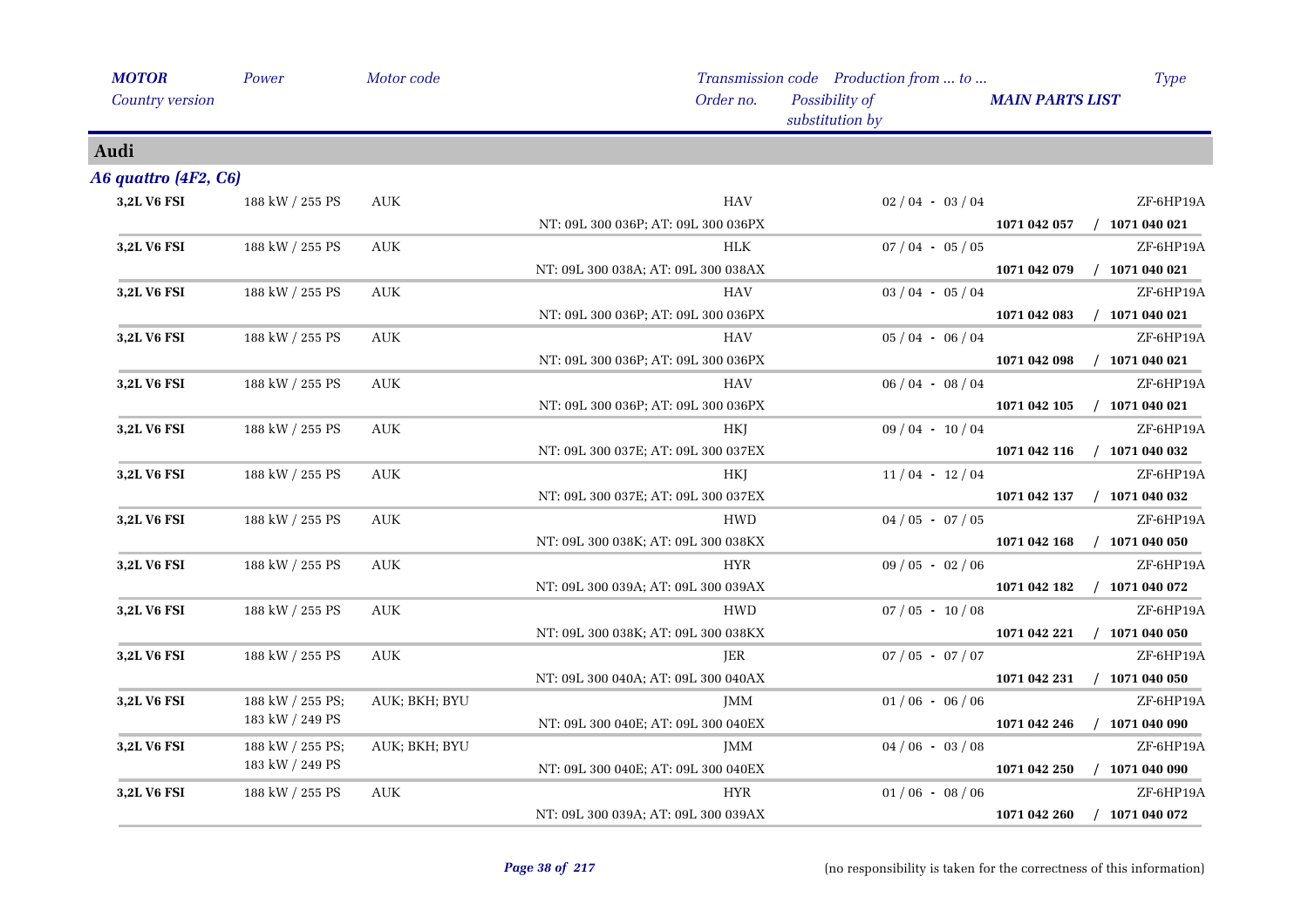| <b>MOTOR</b>         | Power                               | Motor code    |                                                                    | Transmission code Production from  to | <b>Type</b>                                   |
|----------------------|-------------------------------------|---------------|--------------------------------------------------------------------|---------------------------------------|-----------------------------------------------|
| Country version      |                                     |               | Order no.                                                          | Possibility of<br>substitution by     | <b>MAIN PARTS LIST</b>                        |
| Audi                 |                                     |               |                                                                    |                                       |                                               |
| A6 quattro (4F2, C6) |                                     |               |                                                                    |                                       |                                               |
| 3,2L V6 FSI          | 183 kW / 249 PS;<br>188 kW / 255 PS | AUK; BKH; BYU |                                                                    |                                       | ZF-6HP19A<br>$/$ 1071 040 021<br>1071 042 313 |
| 3,2L V6 FSI          | 183 kW / 249 PS;<br>188 kW / 255 PS | AUK; BKH; BYU | <b>KGY</b><br>NT: 09L 300 041C; AT: 09L 300 041CX                  | $10/06 - 08/07$                       | ZF-6HP19A<br>$/$ 1071 040 090<br>1071 042 329 |
| 3,2L V6 FSI          | 188 kW / 255 PS;<br>183 kW / 249 PS |               |                                                                    |                                       | ZF-6HP19A<br>1071 042 348<br>$/$ 1071 040 032 |
| 3,2L V6 FSI          | 188 kW / 255 PS;<br>183 kW / 249 PS | AUK; BKH; BYU | JMM<br>NT: 09L 300 040E; AT: 09L 300 040EX                         |                                       | ZF-6HP19A<br>1071 042 349<br>$/$ 1071 040 090 |
| 3,2L V6 FSI          | 188 kW / 255 PS;<br>183 kW / 249 PS |               |                                                                    |                                       | ZF-6HP19A<br>1071 042 366<br>$/$ 1071 040 072 |
| 3,2L V6 FSI          | 188 kW / 255 PS;<br>183 kW / 249 PS |               |                                                                    | $\blacksquare$                        | ZF-6HP19A<br>$/$ 1071 040 050<br>1071 042 367 |
| 3,2L V6 FSI          | 188 kW / 255 PS;<br>183 kW / 249 PS |               |                                                                    |                                       | ZF-6HP19A<br>$/$ 1071 040 050<br>1071 042 368 |
| 3,2L V6 FSI          | 188 kW / 255 PS;<br>183 kW / 249 PS |               |                                                                    | $\blacksquare$                        | ZF-6HP19A<br>1071 040 021<br>1071 042 374     |
| 3,2L V6 FSI          | 183 kW / 249 PS;<br>188 kW / 255 PS | AUK; BKH; BYU | KGY<br>NT: 09L 300 041C; AT: 09L 300 041CX                         |                                       | ZF-6HP19A<br>1071 042 376<br>$/$ 1071 040 090 |
| 3,2L V6 FSI          | 188 kW / 255 PS                     | AUK; BKH; BYU | <b>KGY</b><br>NT: 09L 300 041C; AT: 09L 300 041CX                  | $04/07 - 04/09$                       | ZF-6HP19A<br>$/$ 1071 040 090<br>1071 042 381 |
| 4,2L V8 5V           | 246 kW / 335 PS                     | <b>BAT</b>    | <b>GUT</b><br>NT: 09L 300 036A; AT: 09L 300 036AX                  | $05/03 - 07/03$                       | ZF-6HP19A<br>$/$ 1071 040 013<br>1071 042 022 |
| 4,2L V8 5V           | 246 kW / 335 PS                     | <b>BAT</b>    | $\ensuremath{\mathrm{GUT}}$<br>NT: 09L 300 036A; AT: 09L 300 036AX | $08/03 - 09/03$                       | ZF-6HP19A<br>$/$ 1071 040 013<br>1071 042 033 |
| <b>4,2L V8 5V</b>    | 246 kW / 335 PS                     | BAT           | <b>GUT</b><br>NT: 09L 300 036A; AT: 09L 300 036AX                  | $10/03 - 12/03$<br>1071 042 051       | ZF-6HP19A<br>$/$ 1071 040 013<br>1071 042 041 |
| 4,2L V8 5V           | 246 kW / 335 PS                     | <b>BAT</b>    | <b>GUT</b>                                                         | $01/04 - 02/04$                       | ZF-6HP19A                                     |
|                      |                                     |               | NT: 09L 300 036A; AT: 09L 300 036AX                                |                                       | $/$ 1071 040 013<br>1071 042 051              |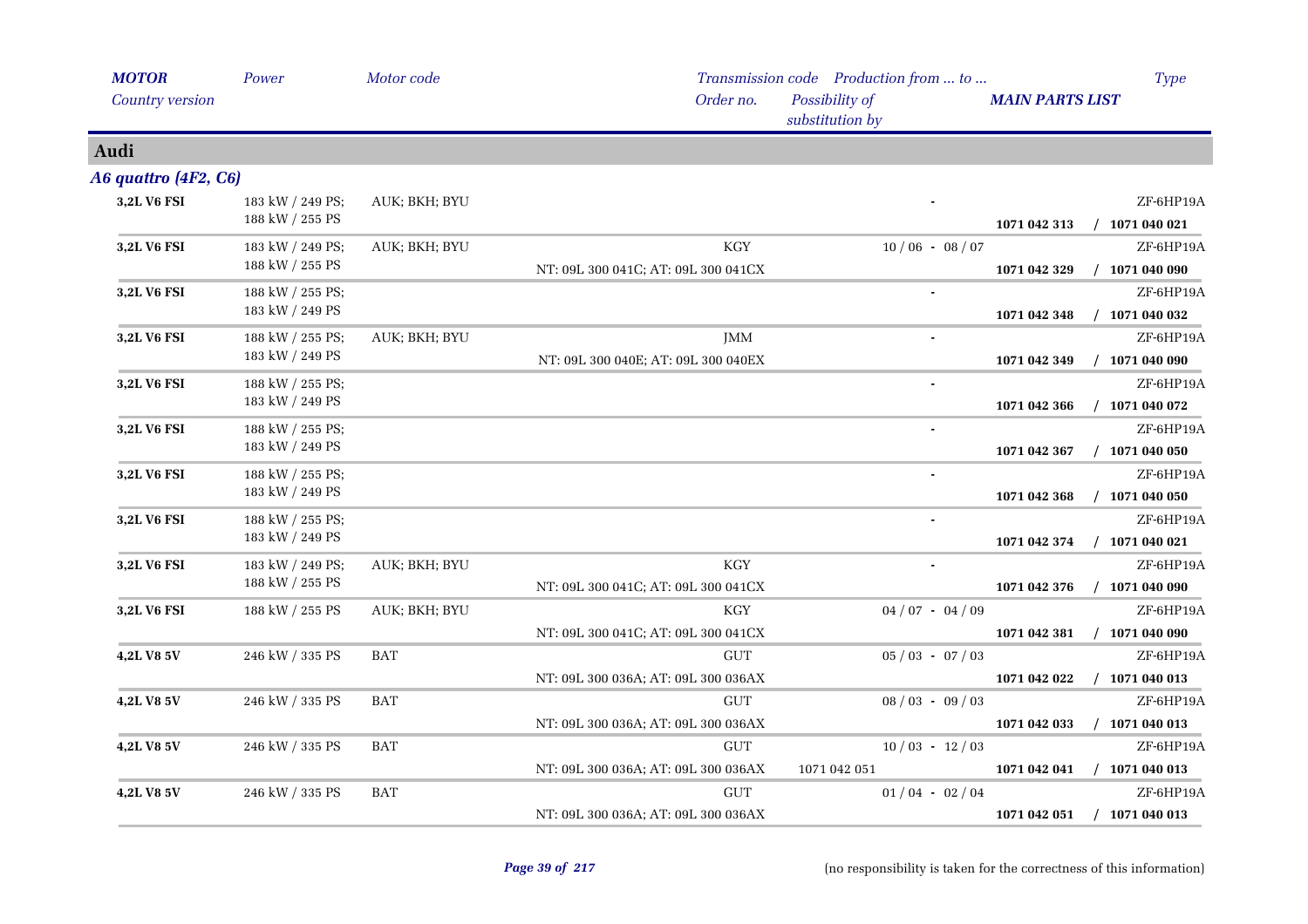| <b>MOTOR</b>         | Power           | Motor code |                                     | Transmission code Production from  to |                        | Type             |
|----------------------|-----------------|------------|-------------------------------------|---------------------------------------|------------------------|------------------|
| Country version      |                 |            | Order no.                           | Possibility of<br>substitution by     | <b>MAIN PARTS LIST</b> |                  |
| Audi                 |                 |            |                                     |                                       |                        |                  |
| A6 quattro (4F2, C6) |                 |            |                                     |                                       |                        |                  |
| 4,2L V8 5V           | 246 kW / 335 PS | BAT        | $\ensuremath{\mathrm{GUT}}$         | $02/04 - 03/04$                       |                        | ZF-6HP19A        |
|                      |                 |            | NT: 09L 300 036A; AT: 09L 300 036AX |                                       | 1071 042 059           | $/$ 1071 040 013 |
| 4,2L V8 5V           | 246 kW / 335 PS | <b>BAT</b> | HLL                                 | $05/04 - 05/05$                       |                        | ZF-6HP19A        |
|                      |                 |            | NT: 09L 300 038B; AT: 09L 300 038BX |                                       | 1071 042 080           | $/$ 1071 040 013 |
| 4,2L V8 5V           | 246 kW / 335 PS | <b>BAT</b> | <b>GUT</b>                          | $03 / 04 - 05 / 04$                   |                        | ZF-6HP19A        |
|                      |                 |            | NT: 09L 300 036A; AT: 09L 300 036AX |                                       | 1071 042 084           | $/$ 1071 040 013 |
| 4,2L V8 5V           | 246 kW / 335 PS | <b>BAT</b> | <b>GUT</b>                          | $05/04 - 06/04$                       |                        | ZF-6HP19A        |
|                      |                 |            | NT: 09L 300 036A; AT: 09L 300 036AX |                                       | 1071 042 100           | $/$ 1071 040 013 |
| 4,2L V8 5V           | 246 kW / 335 PS | <b>BAT</b> | <b>HWE</b>                          | $04/05 - 07/05$                       |                        | ZF-6HP19A        |
|                      |                 |            | NT: 09L 300 038L; AT: 09L 300 038LX |                                       | 1071 042 169           | $/$ 1071 040 051 |
| 4,2L V8 5V           | 246 kW / 335 PS | <b>BAT</b> | <b>HYS</b>                          | $09/05 - 05/06$                       |                        | ZF-6HP19A        |
|                      |                 |            | NT: 09L 300 039B; AT: 09L 300 039BX |                                       | 1071 042 183           | $/$ 1071 040 073 |
| 4,2L V8 5V           | 246 kW / 335 PS | <b>BAT</b> | HWE                                 | $07/05 - 11/05$                       |                        | ZF-6HP19A        |
|                      |                 |            | NT: 09L 300 038L; AT: 09L 300 038LX |                                       | 1071 042 222           | $/$ 1071 040 051 |
| 4,2L V8 FSI          | 257 kW / 350 PS | <b>BVI</b> | <b>HKY</b>                          | $09/05 - 12/05$                       |                        | ZF-6HP19A        |
|                      |                 |            | NT: 09L 300 037P; AT: 09L 300 037PX |                                       | 1071 042 228           | $/$ 1071 040 085 |
| <b>4,2L V8 FSI</b>   | 257 kW / 350 PS | BVJ        | JMN                                 | $01/06 - 01/06$                       |                        | ZF-6HP19A        |
|                      |                 |            | NT: 09L 300 040F; AT: 09L 300 040FX |                                       | 1071 042 244           | $/$ 1071 040 087 |
| 4,2L V8 FSI          | 257 kW / 350 PS | <b>BVJ</b> | JMN                                 | $04/06 - 11/06$                       |                        | ZF-6HP19A        |
|                      |                 |            | NT: 09L 300 040F; AT: 09L 300 040FX |                                       | 1071 042 277           | $/$ 1071 040 087 |
| <b>4,2L V8 FSI</b>   | 257 kW / 350 PS | BVJ        | JMN                                 | $02/06 - 04/06$                       |                        | ZF-6HP19A        |
|                      |                 |            | NT: 09L 300 040F; AT: 09L 300 040FX |                                       | 1071 042 278           | $/$ 1071 040 087 |
| <b>4,2L V8 FSI</b>   | 257 kW / 350 PS | BVJ        | JMN                                 | $11/06 - 03/08$                       |                        | ZF-6HP19A        |
|                      |                 |            | NT: 09L 300 040F; AT: 09L 300 040FX |                                       | 1071 042 324           | $/$ 1071 040 087 |
| <b>4,2L V8 FSI</b>   | 257 kW / 350 PS | BVJ        | KGZ                                 | $10/06 - 10/06$                       |                        | ZF-6HP19A        |
|                      |                 |            | NT: 09L 300 041D; AT: 09L 300 041DX |                                       | 1071 042 328           | $/$ 1071 040 087 |
| <b>4,2L V8 FSI</b>   | 257 kW / 350 PS | <b>BVJ</b> | KKU                                 | $05/07 - 04/11$                       |                        | ZF-6HP19A        |
|                      |                 |            | NT: 09L 300 041K; AT: 09L 300 041KX |                                       | 1071 042 355           | $/$ 1071 040 101 |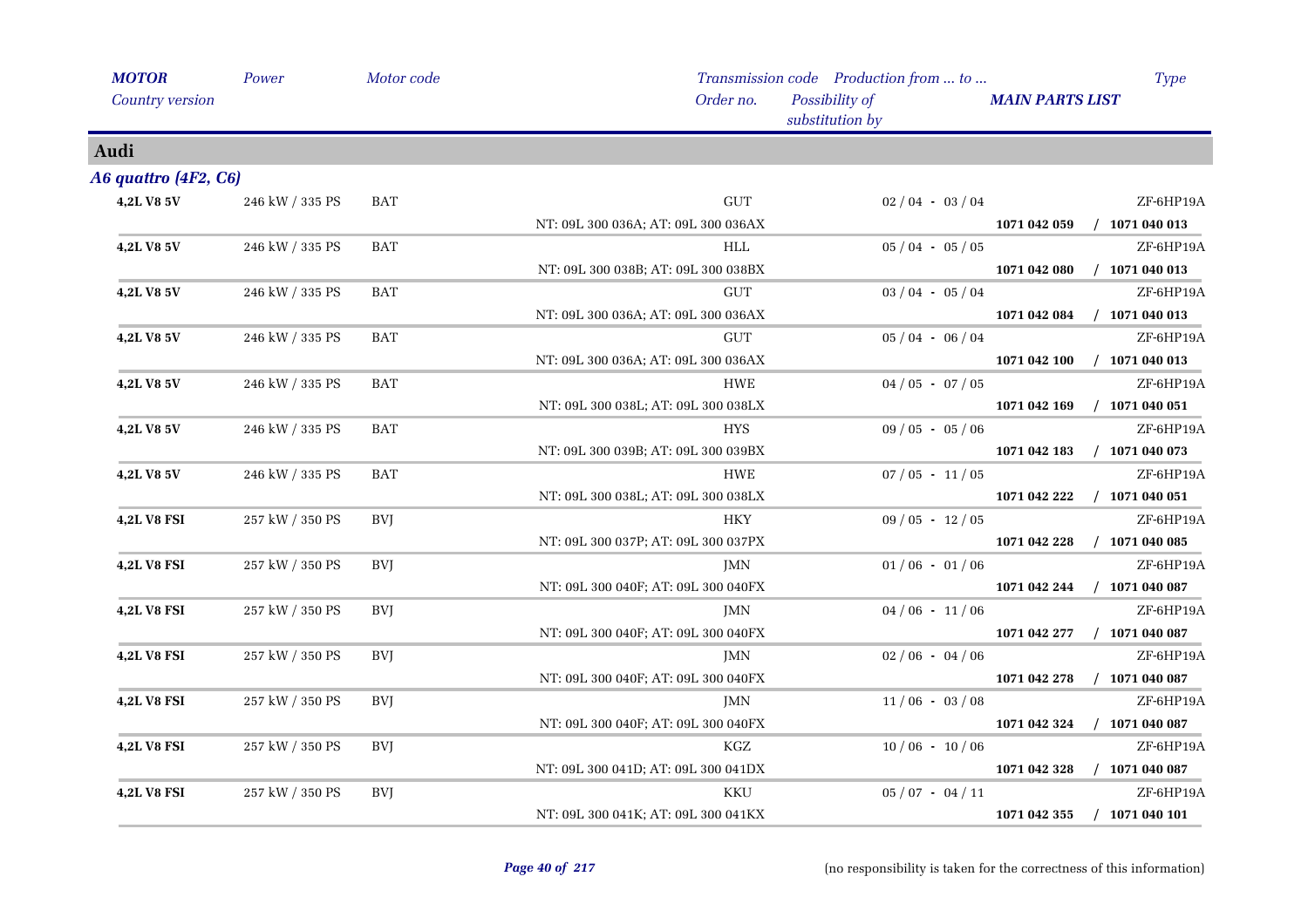| <b>MOTOR</b>            | Power           | Motor code |                                     | Transmission code Production from  to | <b>Type</b>                      |
|-------------------------|-----------------|------------|-------------------------------------|---------------------------------------|----------------------------------|
| Country version         |                 |            | Order no.                           | Possibility of<br>substitution by     | <b>MAIN PARTS LIST</b>           |
| Audi                    |                 |            |                                     |                                       |                                  |
| A6 quattro (4F2, C6)    |                 |            |                                     |                                       |                                  |
| <b>4,2L V8 FSI</b>      | 247 kW / 336 PS | BVJ        | $\rm KGZ$                           | $04/07 - 09/08$                       | ZF-6HP19A                        |
|                         |                 |            | NT: 09L 300 041D; AT: 09L 300 041DX |                                       | 1071 042 383 / 1071 040 087      |
| <b>4,2L V8 FSI</b>      | 257 kW / 350 PS | <b>BVI</b> | <b>KKU</b>                          | $08/08 - 06/09$                       | ZF-6HP19A                        |
|                         |                 |            | 09L 300 041K                        |                                       | 1071 042 412<br>$/$ 1071 040 101 |
| <b>4,2L V8 FSI</b>      | 257 kW / 350 PS | <b>BVI</b> | <b>MCD</b>                          | $04/09 - 12/10$                       | ZF-6HP19A                        |
|                         |                 |            | 09L 300 042J                        |                                       | 1071 042 434 / 1071 040 101      |
| A6 S6 quattro (4F2, C6) |                 |            |                                     |                                       |                                  |
| 5,2L V10 FSI            | 320 kW / 435 PS | <b>BXA</b> | JBW                                 | $07/05 - 03/07$                       | A61 (09E / AL 600-6Q)            |
|                         |                 |            | NT: 09E 300 038B; AT: 09E 300 038BX | 1068 032 147                          | 1068 032 128 / 1068 030 059      |
| 5,2L V10 FSI            | 320 kW / 435 PS | <b>BXA</b> | JMS                                 | $\sim$ 10 $\pm$                       | A61 (09E / AL 600-6Q)            |
|                         |                 |            | NT: 09E 300 038G; AT: 09E 300 038GX | 1068 032 188                          | 1068 032 146 / 1068 030 064      |
| 5,2L V10 FSI            | 320 kW / 435 PS | BXA        | <b>JBW</b>                          | $04/06 - 05/06$                       | A61 (09E / AL 600-6Q)            |
|                         |                 |            | NT: 09E 300 038B; AT: 09E 300 038BX |                                       | 1068 032 147 / 1068 030 059      |
| 5,2L V10 FSI            | 320 kW / 435 PS | <b>BXA</b> | <b>JMS</b>                          | $02/06 - 09/08$                       | A61 (09E / AL 600-6Q)            |
|                         |                 |            | NT: 09E 300 038G; AT: 09E 300 038GX | 1068 032 180                          | 1068 032 163 / 1068 030 059      |
| 5,2L V10 FSI            | 320 kW / 435 PS | <b>BXA</b> | JMS                                 | $05/06 - 08/06$                       | A61 (09E / AL 600-6Q)            |
|                         |                 |            | NT: 09E 300 038G; AT: 09E 300 038GX |                                       | 1068 032 180 / 1068 030 059      |
| 5,2L V10 FSI            | 320 kW / 435 PS | BXA        | JMS                                 | $07/06 - 10/06$                       | A61 (09E / AL 600-6Q)            |
|                         |                 |            | NT: 09E 300 038G; AT: 09E 300 038GX | 1068 032 189                          | 1068 032 181 / 1068 030 064      |
| 5,2L V10 FSI            | 320 kW / 435 PS | <b>BXA</b> | JMS                                 | $10/06 - 03/07$                       | A61 (09E / AL 600-6Q)            |
|                         |                 |            | NT: 09E 300 038G; AT: 09E 300 038GX | 1068 032 210                          | 1068 032 189 / 1068 030 064      |
| 5,2L V10 FSI            | 320 kW / 435 PS | <b>BXA</b> | KHD                                 | $10/06 - 10/06$                       | A61 (09E / AL 600-6Q)            |
|                         |                 |            | NT: 09E 300 039C; AT: 09E 300 039CX | 1068 032 203                          | 1068 032 193 / 1068 030 064      |
| 5,2L V10 FSI            | 320 kW / 435 PS | BXA        | <b>JMS</b>                          | $05/07 - 03/08$                       | A61 (09E / AL 600-6Q)            |
|                         |                 |            | NT: 09E 300 038G; AT: 09E 300 038GX | 1068 032 210                          | 1068 032 198 / 1068 030 064      |
| 5,2L V10 FSI            | 320 kW / 435 PS | <b>BXA</b> | JLL                                 |                                       | A61 (09E / AL 600-6Q)            |
|                         |                 |            | NT: 09E 300 038E; AT: 09E 300 038EX | 1068 032 204                          | 1068 032 199 / 1068 030 074      |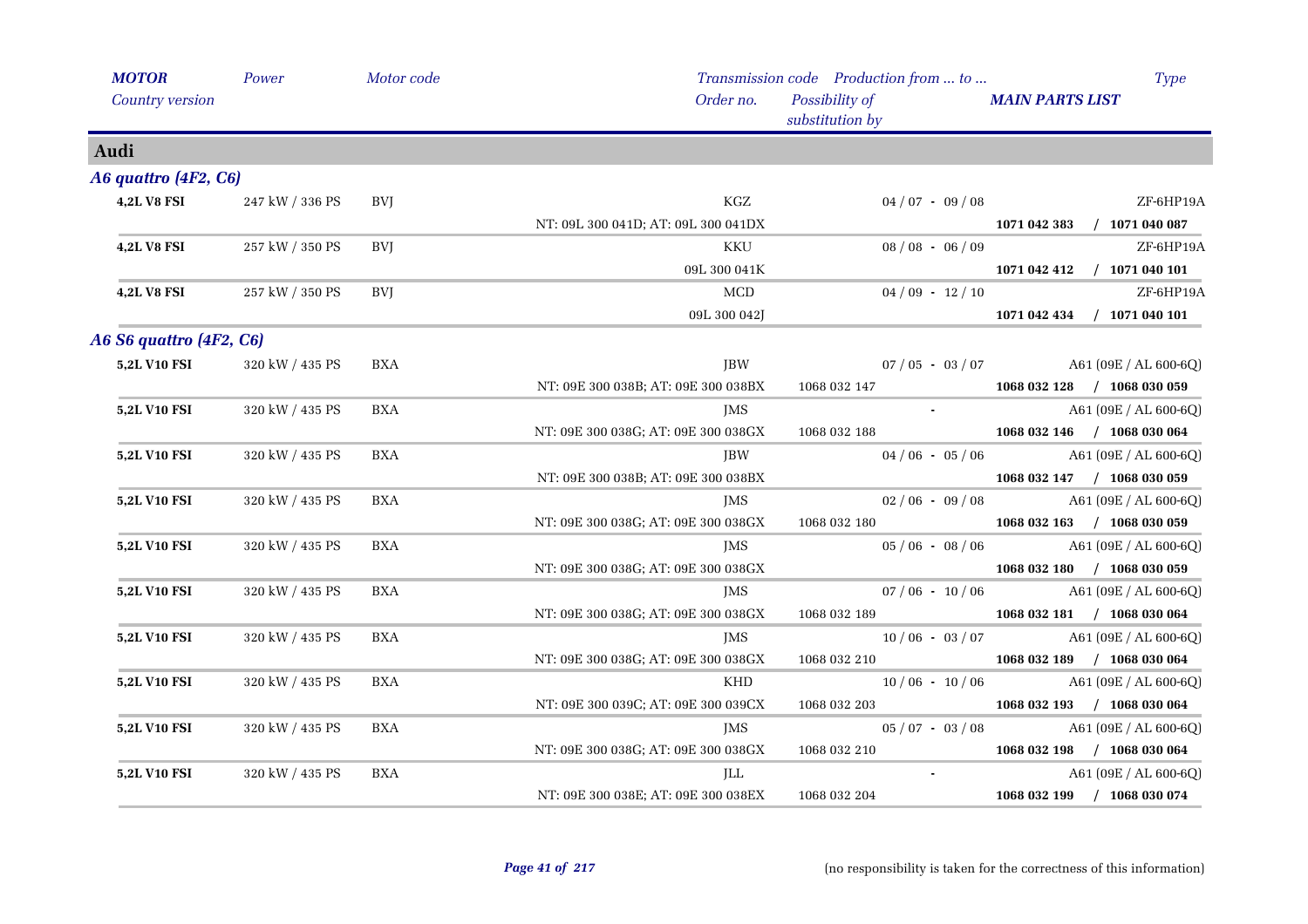| <b>MOTOR</b>            | Power           | Motor code |                                     | Transmission code Production from  to | Type                        |
|-------------------------|-----------------|------------|-------------------------------------|---------------------------------------|-----------------------------|
| Country version         |                 |            | Order no.                           | Possibility of<br>substitution by     | <b>MAIN PARTS LIST</b>      |
| Audi                    |                 |            |                                     |                                       |                             |
| A6 S6 quattro (4F2, C6) |                 |            |                                     |                                       |                             |
| 5,2L V10 FSI            | 320 kW / 435 PS | BXA        | KHD                                 |                                       | A61 (09E / AL 600-6Q)       |
|                         |                 |            | NT: 09E 300 039C; AT: 09E 300 039CX | 1068 032 203                          | 1068 032 200 / 1068 030 077 |
| 5,2L V10 FSI            | 320 kW / 435 PS |            | KKX                                 | $08/07 - 11/07$                       | A61 (09E / AL 600-6Q)       |
|                         |                 |            | NT: 09E 300 039H; AT: 09E 300 039HX |                                       | 1068 032 201 / 1068 030 076 |
| 5,2L V10 FSI            | 320 kW / 435 PS | <b>BXA</b> | <b>KHD</b>                          | $04/07 - 03/08$                       | A61 (09E / AL 600-6Q)       |
|                         |                 |            | NT: 09E 300 039C; AT: 09E 300 039CX |                                       | 1068 032 203 / 1068 030 077 |
| 5,2L V10 FSI            | 320 kW / 435 PS | <b>BXA</b> | JLL                                 | $\sim 10$                             | A61 (09E / AL 600-6Q)       |
|                         |                 |            | NT: 09E 300 038E; AT: 09E 300 038EX | 1068 032 206                          | 1068 032 204 / 1068 030 074 |
| 5,2L V10 FSI            | 320 kW / 435 PS | <b>BXA</b> | KHD                                 | $07/07 - 09/07$                       | $A61 (09E / AL 600-6Q)$     |
|                         |                 |            | NT: 09E 300 039C; AT: 09E 300 039CX |                                       | 1068 032 205 / 1068 030 077 |
| 5,2L V10 FSI            | 320 kW / 435 PS | <b>BXA</b> | ILL                                 | $06/07 - 09/08$                       | A61 (09E / AL 600-6Q)       |
|                         |                 |            | NT: 09E 300 038E; AT: 09E 300 038EX |                                       | 1068 032 206 / 1068 030 074 |
| 5,2L V10 FSI            | 320 kW / 435 PS | <b>BXA</b> | <b>JMS</b>                          |                                       | A61 (09E / AL 600-6Q)       |
|                         |                 |            | NT: 09E 300 038G; AT: 09E 300 038GX |                                       | 1068 032 210 / 1068 030 064 |
| 5,2L V10 FSI            | 320 kW / 435 PS | <b>BXA</b> | <b>KKX</b>                          | $11/07 - 06/08$                       | A61 (09E / AL 600-6Q)       |
|                         |                 |            | 09E 300 039H                        |                                       | 1068 032 215 / 1068 030 038 |
| 5,2L V10 FSI            | 331 kW / 450 PS |            | JMS                                 | $02/08 - 02/08$                       | A61 (09E / AL 600-6Q)       |
|                         |                 |            | 09E 300 038G                        |                                       | 1068 032 221 / 1068 030 084 |
| 5,2L V10 FSI            | 331 kW / 450 PS |            | KKX                                 | $09/08 - 06/09$                       | A61 (09E / AL 600-6Q)       |
|                         |                 |            | 09E 300 039H                        |                                       | 1068 032 225 / 1068 030 079 |
| 5,2L V10 FSI            | 331 kW / 450 PS |            | JLL                                 | $09/08 - 09/08$                       | A61 (09E / AL 600-6Q)       |
|                         |                 |            | 09E 300 038E                        |                                       | 1068 032 229 / 1068 030 074 |
| 5,2L V10 FSI            | 331 kW / 450 PS |            | <b>KKX</b>                          | $04/09 - 12/10$                       | A61 (09E / AL 600-6Q)       |
|                         |                 |            | 09E 300 040E                        |                                       | 1068 032 238 / 1068 030 079 |
| A8 quattro (4E _, D3)   |                 |            |                                     |                                       |                             |
| 3,0L V6 5V              | 162 kW / 220 PS | <b>ASN</b> | GZB                                 | $05/03 - 07/03$                       | ZF-6HP19A                   |
|                         |                 |            | NT: 09L 300 036K; AT: 09L 300 036KX |                                       | 1071 042 023 / 1071 040 017 |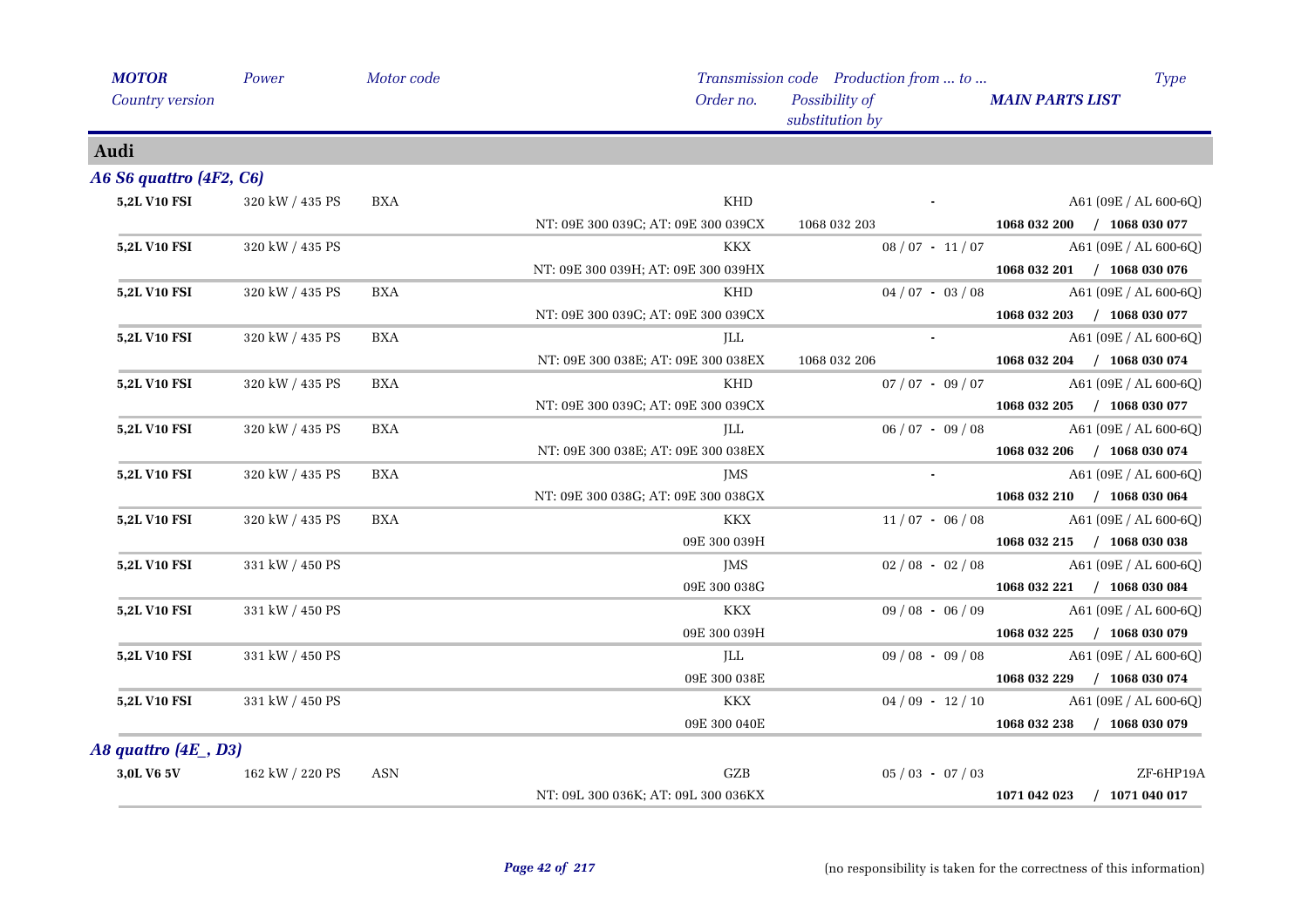| <b>MOTOR</b>         | Power            | Motor code |                                     | Transmission code Production from  to | <b>Type</b>                      |
|----------------------|------------------|------------|-------------------------------------|---------------------------------------|----------------------------------|
| Country version      |                  |            | Order no.                           | Possibility of<br>substitution by     | <b>MAIN PARTS LIST</b>           |
| Audi                 |                  |            |                                     |                                       |                                  |
| A8 quattro (4E , D3) |                  |            |                                     |                                       |                                  |
| 3,0L V6 5V           | 162 kW / 220 PS  |            | $_{\mathrm{HGZ}}$                   | $12/03 - 12/03$                       | ZF-6HP19A                        |
|                      |                  |            | NT: 09L 300 036T; AT: 09L 300 036TX |                                       | $/$ 1071 040 025<br>1071 042 049 |
| 3,0L V6 TDI          | 155 kW / 211 PS; | ASB; BNG   | <b>GSW</b>                          | $03 / 03 - 04 / 03$                   | ZF-6HP19A                        |
|                      | 171 kW / 233 PS  |            | NT: 09L 300 035G; AT: 09L 300 035GX |                                       | $/$ 1071 040 008<br>1071 042 006 |
| 3,0L V6 TDI          | 155 kW / 211 PS; | ASB; BNG   | GUU                                 | $04/03 - 04/03$                       | ZF-6HP19A                        |
|                      | 171 kW / 233 PS  |            | NT: 09L 300 036B; AT: 09L 300 036BX |                                       | $/$ 1071 040 012<br>1071 042 010 |
| 3,0L V6 TDI          | 155 kW / 211 PS; | ASB; BNG   | GZV                                 | $07/03 - 08/03$                       | ZF-6HP19A                        |
|                      | 171 kW / 233 PS  |            | NT: 09L 300 036M; AT: 09L 300 036MX | 1071 042 053                          | $/$ 1071 040 019<br>1071 042 025 |
| 3,0L V6 TDI          | 155 kW / 211 PS; | ASB; BNG   | GZV                                 |                                       | ZF-6HP19A                        |
|                      | 171 kW / 233 PS  |            | NT: 09L 300 036M; AT: 09L 300 036MX | 1071 042 053                          | 1071 042 040<br>$/$ 1071 040 019 |
| 3,0L V6 TDI          | 155 kW / 211 PS; | ASB; BNG   | GZV                                 | $10/03 - 12/03$                       | ZF-6HP19A                        |
|                      | 171 kW / 233 PS  |            | NT: 09L 300 036M; AT: 09L 300 036MX | 1071 042 053                          | $/$ 1071 040 019<br>1071 042 043 |
| 3,0L V6 TDI          | 155 kW / 211 PS; | ASB; BNG   | GZV                                 | $01/04 - 03/04$                       | ZF-6HP19A                        |
|                      | 171 kW / 233 PS  |            | NT: 09L 300 036M; AT: 09L 300 036MX |                                       | 1071 042 053<br>$/$ 1071 040 019 |
| 3,0L V6 TDI          | 155 kW / 211 PS; | ASB; BNG   | GZV                                 | $03/04 - 03/04$                       | ZF-6HP19A                        |
|                      | 171 kW / 233 PS  |            | NT: 09L 300 036M; AT: 09L 300 036MX |                                       | 1071 042 061<br>$/$ 1071 040 019 |
| 3,0L V6 TDI          | 155 kW / 211 PS; | ASB; BNG   | <b>HKL</b>                          | $09/04 - 12/04$                       | ZF-6HP19A                        |
|                      | 171 kW / 233 PS  |            | NT: 09L 300 037G; AT: 09L 300 037GX |                                       | 1071 042 072<br>$/$ 1071 040 036 |
| 3,0L V6 TDI          | 155 kW / 211 PS; | ASB; BNG   | GZV                                 | $03/04 - 04/04$                       | ZF-6HP19A                        |
|                      | 171 kW / 233 PS  |            | NT: 09L 300 036M; AT: 09L 300 036MX |                                       | $/$ 1071 040 019<br>1071 042 088 |
| 3,0L V6 TDI          | 155 kW / 211 PS; | ASB; BNG   | GZV                                 | $04/04 - 05/04$                       | ZF-6HP19A                        |
|                      | 171 kW / 233 PS  |            | NT: 09L 300 036M; AT: 09L 300 036MX |                                       | $/$ 1071 040 019<br>1071 042 090 |
| 3,0L V6 TDI          | 155 kW / 211 PS; | ASB; BNG   | ${\rm GZV}$                         | $05/04 - 06/04$                       | ZF-6HP19A                        |
|                      | 171 kW / 233 PS  |            | NT: 09L 300 036M; AT: 09L 300 036MX |                                       | $/$ 1071 040 019<br>1071 042 093 |
| 3,0L V6 TDI          | 171 kW / 233 PS  | ASB        | GZV                                 | $06/04 - 12/04$                       | ZF-6HP19A                        |
|                      |                  |            | NT: 09L 300 036M; AT: 09L 300 036MX |                                       | 1071 042 107<br>$/$ 1071 040 019 |
| 3,0L V6 TDI          | 155 kW / 211 PS; | ASB; BNG   | GZV                                 | $01/05 - 05/05$                       | ZF-6HP19A                        |
|                      | 171 kW / 233 PS  |            | NT: 09L 300 036M; AT: 09L 300 036MX |                                       | $/$ 1071 040 019<br>1071 042 166 |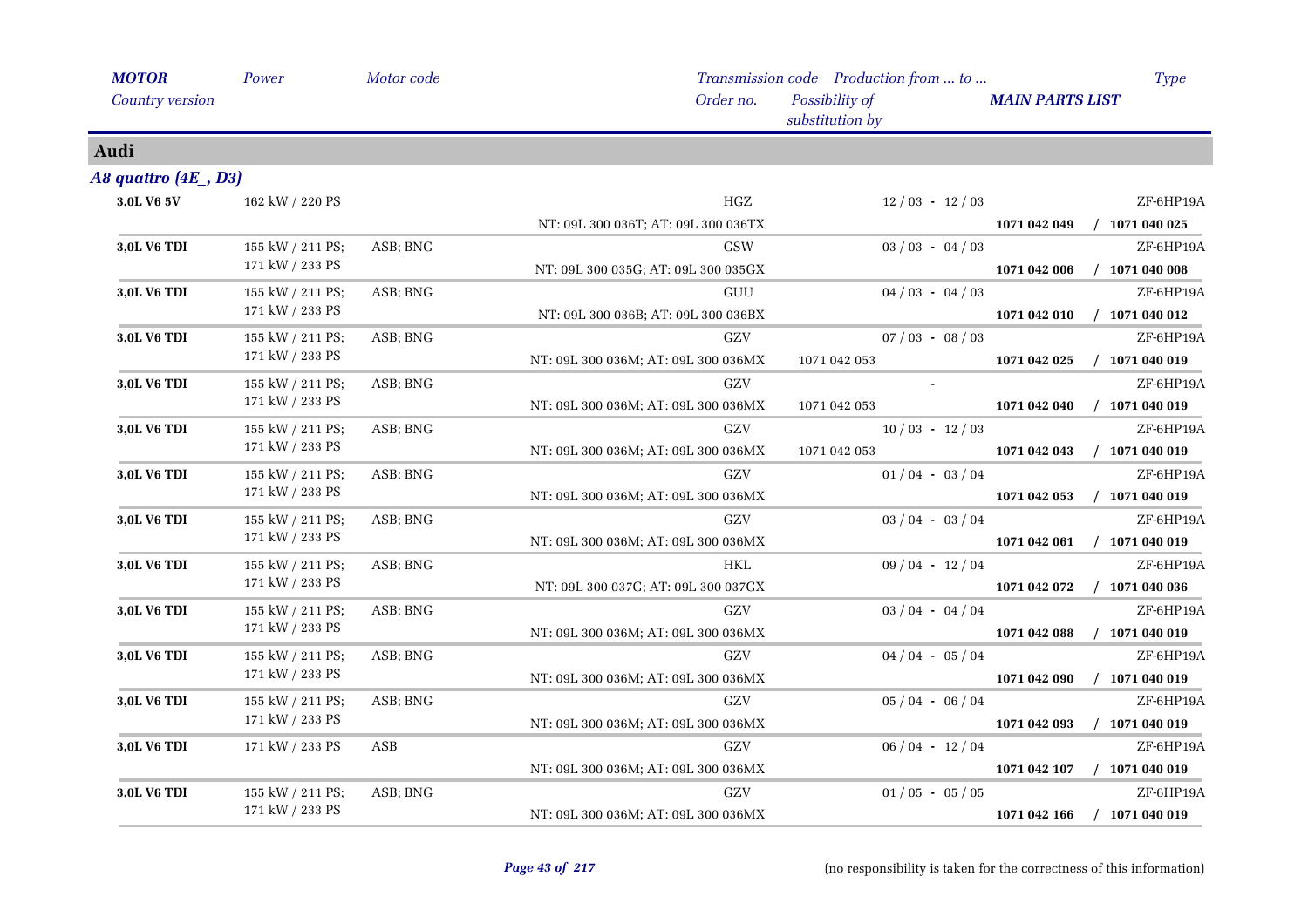| <b>MOTOR</b>           | Power                 | Motor code |                                     | Transmission code Production from  to | <b>Type</b>                      |
|------------------------|-----------------------|------------|-------------------------------------|---------------------------------------|----------------------------------|
| <b>Country version</b> |                       |            | Order no.                           | Possibility of<br>substitution by     | <b>MAIN PARTS LIST</b>           |
| Audi                   |                       |            |                                     |                                       |                                  |
| A8 quattro $(4E, D3)$  |                       |            |                                     |                                       |                                  |
| 3,0L V6 TDI            | 155 kW / 211 PS;      |            |                                     |                                       | ZF-6HP19A                        |
|                        | 171 kW / 233 PS       |            |                                     |                                       | $/$ 1071 040 044<br>1071 042 167 |
| 3,0L V6 TDI            | 155 kW / 211 PS;      | ASB; BNG   | <b>HYT</b>                          | $10/05 - 02/06$                       | ZF-6HP19A                        |
|                        | 171 kW / 233 PS       |            | NT: 09L 300 039C; AT: 09L 300 039CX |                                       | 1071 042 184<br>$/$ 1071 040 074 |
| 3,0L V6 TDI            | 155 kW / 211 PS;      | ASB; BNG   | JAY                                 | $09/05 - 09/05$                       | ZF-6HP19A                        |
|                        | 171 kW / 233 PS       |            | NT: 09L 300 039M; AT: 09L 300 039MX |                                       | 1071 042 185<br>$/$ 1071 040 075 |
| 3,0L V6 TDI            | 155 kW / 211 PS;      | ASB; BNG   | <b>HKL</b>                          | $04/05 - 06/05$                       | ZF-6HP19A                        |
|                        | 171 kW / 233 PS       |            | NT: 09L 300 037G; AT: 09L 300 037GX |                                       | 1071 042 194<br>$/$ 1071 040 036 |
| 3,0L V6 TDI            | 155 kW / 211 PS;      | ASB; BNG   | <b>HKL</b>                          | $07/05 - 11/05$                       | ZF-6HP19A                        |
|                        | 171 kW / 233 PS       |            | NT: 09L 300 037G; AT: 09L 300 037GX |                                       | 1071 042 196<br>$/$ 1071 040 036 |
| 3,0L V6 TDI            | 155 kW / 211 PS;      | ASB; BNG   | <b>HKL</b>                          | $06/05 - 07/05$                       | ZF-6HP19A                        |
|                        | 171 kW / 233 PS       |            | NT: 09L 300 037G; AT: 09L 300 037GX |                                       | 1071 042 229<br>$/$ 1071 040 036 |
| 3,0L V6 TDI            | 155 kW / 211 PS;      | ASB; BNG   | JAY                                 | $12/05 - 06/06$                       | ZF-6HP19A                        |
|                        | 171 kW / 233 PS       |            | NT: 09L 300 039M; AT: 09L 300 039MX |                                       | $/$ 1071 040 075<br>1071 042 263 |
| 3,0L V6 TDI            | 155 kW / 211 PS;      | ASB; BNG   | GZV                                 |                                       | ZF-6HP19A                        |
|                        | 171 kW / 233 PS       |            | NT: 09L 300 036M; AT: 09L 300 036MX |                                       | $/$ 1071 040 019<br>1071 042 268 |
| 3,0L V6 TDI            | 155 kW / 211 PS;      | ASB; BNG   | <b>HYT</b>                          |                                       | ZF-6HP19A                        |
|                        | 171 kW / 233 PS       |            | NT: 09L 300 039C; AT: 09L 300 039CX |                                       | $/$ 1071 040 074<br>1071 042 287 |
| 3,0L V6 TDI            | 155 kW / 211 PS;      |            |                                     |                                       | ZF-6HP19A                        |
|                        | 171 kW / 233 PS       |            |                                     |                                       | $/$ 1071 040 036<br>1071 042 288 |
| 3,0L V6 TDI            | 155 kW / 211 PS;      | ASB; BNG   | JNL                                 | $04/06 - 04/08$                       | ZF-6HP19A                        |
|                        | 171 kW / 233 PS       |            | NT: 09L 300 040K; AT: 09L 300 040KX |                                       | 1071 042 295<br>$/$ 1071 040 075 |
| 3,0L V6 TDI            | 155 kW / 211 PS;      |            |                                     |                                       | ZF-6HP19A                        |
|                        | 171 kW / 233 PS       |            |                                     |                                       | $/$ 1071 040 036<br>1071 042 343 |
| 3,0L V6 TDI            | 155 kW / 211 PS;      |            |                                     |                                       | ZF-6HP19A                        |
|                        | $171$ kW $\!/$ 233 PS |            |                                     |                                       | 1071 042 344<br>$/$ 1071 040 074 |
| 3,0L V6 TDI            | 165 kW / 224 PS       | ASB        | KZC                                 | $11/07 - 05/10$                       | ZF-6HP19A                        |
|                        |                       |            | 09L 300 041T                        |                                       | 1071 042 394<br>$/$ 1071 040 109 |
|                        |                       |            |                                     |                                       |                                  |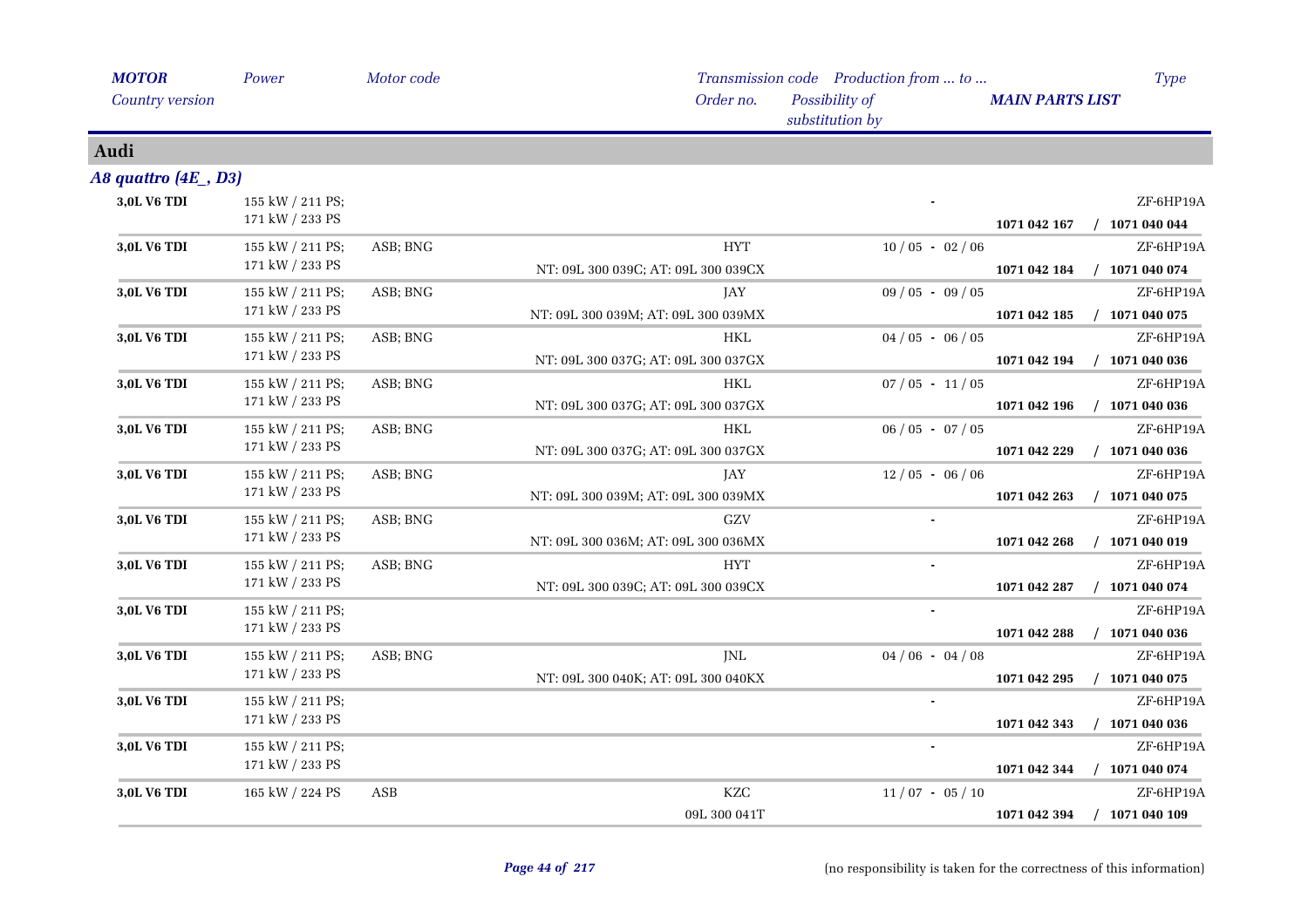| <b>MOTOR</b>         | Power           | Motor code |                                     | Transmission code Production from  to | <b>Type</b>                      |
|----------------------|-----------------|------------|-------------------------------------|---------------------------------------|----------------------------------|
| Country version      |                 |            | Order no.                           | Possibility of<br>substitution by     | <b>MAIN PARTS LIST</b>           |
| Audi                 |                 |            |                                     |                                       |                                  |
| A8 quattro (4E , D3) |                 |            |                                     |                                       |                                  |
| 3,2L V6 FSI          | 191 kW / 260 PS | <b>BPK</b> | HKX                                 | $11/04 - 03/05$                       | ZF-6HP19A                        |
|                      |                 |            | NT: 09L 300 037H; AT: 09L 300 037HX |                                       | $/$ 1071 040 041<br>1071 042 081 |
| 3,2L V6 FSI          | 191 kW / 260 PS | $\rm BPK$  | HKX                                 | $05/05 - 06/05$                       | ZF-6HP19A                        |
|                      |                 |            | NT: 09L 300 037H; AT: 09L 300 037HX |                                       | 1071 042 170<br>$/$ 1071 040 041 |
| 3,2L V6 FSI          | 191 kW / 260 PS | <b>BPK</b> | HYU                                 | $09/05 - 05/06$                       | ZF-6HP19A                        |
|                      |                 |            | NT: 09L 300 039D; AT: 09L 300 039DX |                                       | 1071 042 186<br>$/$ 1071 040 076 |
| 3,2L V6 FSI          | 191 kW / 260 PS | $\rm BPK$  | <b>HKX</b>                          | $09/05 - 10/05$                       | ZF-6HP19A                        |
|                      |                 |            | NT: 09L 300 037H; AT: 09L 300 037HX |                                       | $/$ 1071 040 041<br>1071 042 219 |
| 3,2L V6 FSI          | 191 kW / 260 PS | <b>BPK</b> | <b>HKX</b>                          | $06/05 - 08/05$                       | ZF-6HP19A                        |
|                      |                 |            | NT: 09L 300 037H; AT: 09L 300 037HX |                                       | $/$ 1071 040 041<br>1071 042 230 |
| 3,2L V6 FSI          | 191 kW / 260 PS | <b>BPK</b> | <b>JNM</b>                          | $03/06 - 03/06$                       | ZF-6HP19A                        |
|                      |                 |            | NT: 09L 300 040L; AT: 09L 300 040LX |                                       | 1071 042 265<br>$/$ 1071 040 076 |
| 3,2L V6 FSI          | 191 kW / 260 PS | $\rm BPK$  | JNM                                 | $04/06 - 08/06$                       | ZF-6HP19A                        |
|                      |                 |            | NT: 09L 300 040L; AT: 09L 300 040LX |                                       | $/$ 1071 040 076<br>1071 042 279 |
| 3,2L V6 FSI          | 191 kW / 260 PS | BPK        | JNM                                 | $08/06 - 03/08$                       | ZF-6HP19A                        |
|                      |                 |            | NT: 09L 300 040L; AT: 09L 300 040LX |                                       | $/$ 1071 040 076<br>1071 042 304 |
| 3,2L V6 FSI          | 191 kW / 260 PS | $\rm BPK$  | KKZ                                 | $01/07 - 01/07$                       | ZF-6HP19A                        |
|                      |                 |            | NT: 09L 300 041N; AT: 09L 300 041NX |                                       | $/$ 1071 040 076<br>1071 042 358 |
| 3,2L V6 FSI          | 191 kW / 260 PS | $\rm BPK$  | KKZ                                 | $06 / 07 - 08 / 07$                   | ZF-6HP19A                        |
|                      |                 |            | NT: 09L 300 041N; AT: 09L 300 041NX |                                       | $/$ 1071 040 076<br>1071 042 382 |
| 3,2L V6 FSI          | 191 kW / 260 PS | $\rm BPK$  | KKZ                                 | $06 / 07 - 06 / 07$                   | ZF-6HP19A                        |
|                      |                 |            | AT: 09L 300 041NX                   | 1071 042 393                          | 1071 042 388<br>$/$ 1071 040 076 |
| 3,2L V6 FSI          | 191 kW / 260 PS | <b>BPK</b> | KKZ                                 | $09/07 - 10/07$                       | ZF-6HP19A                        |
|                      |                 |            | NT: 09L 300 041N; AT: 09L 300 041NX |                                       | $/$ 1071 040 076<br>1071 042 393 |
| 3,2L V6 FSI          | 191 kW / 260 PS | $\rm BPK$  | <b>KZD</b>                          | $12/07 - 12/09$                       | ZF-6HP19A                        |
|                      |                 |            | 09L 300 042                         |                                       | 1071 042 395<br>$/$ 1071 040 110 |
| 3,2L V6 FSI          | 191 kW / 260 PS | BVJ        | KKZ                                 | $11/07 - 04/08$                       | ZF-6HP19A                        |
|                      |                 |            | 09L 300 041N                        |                                       | $/$ 1071 040 076<br>1071 042 401 |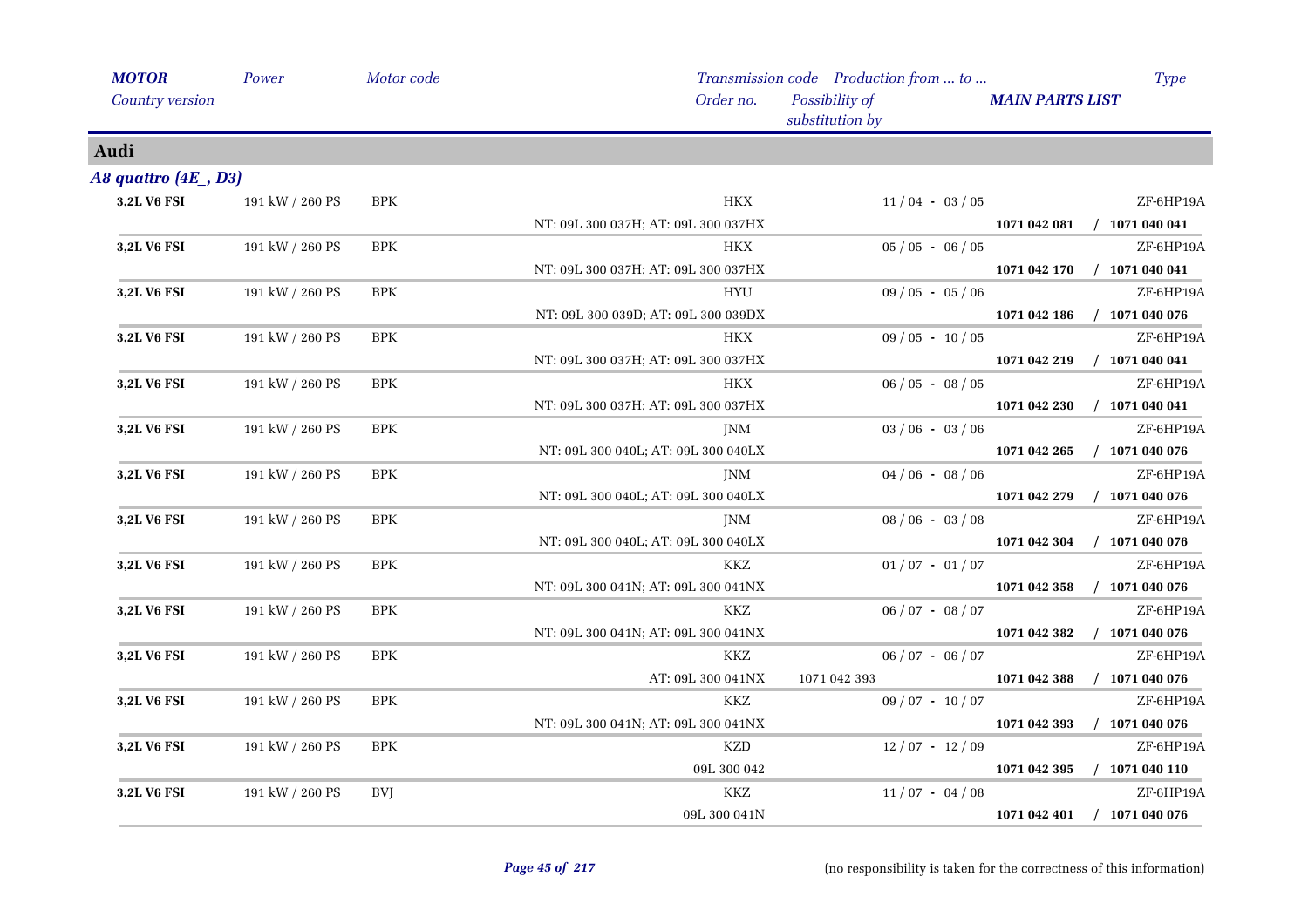| <b>MOTOR</b>            | Power           | Motor code |                                     | Transmission code Production from  to | <b>Type</b>                 |
|-------------------------|-----------------|------------|-------------------------------------|---------------------------------------|-----------------------------|
| Country version         |                 |            | Order no.                           | Possibility of<br>substitution by     | <b>MAIN PARTS LIST</b>      |
| Audi                    |                 |            |                                     |                                       |                             |
| A8 quattro $(4E_$ , D3) |                 |            |                                     |                                       |                             |
| 3,7L V8 5V              | 206 kW / 280 PS |            | GAD                                 |                                       | $A61 (09E / AL 600-6Q)$     |
|                         |                 |            |                                     |                                       | 1068 032 002 / 1068 030 003 |
| 3,7L V8 5V              | 206 kW / 280 PS |            | $_{\rm GCE}$                        |                                       | A61 (09E / AL 600-6Q)       |
|                         |                 |            |                                     |                                       | 1068 032 004 / 1068 030 005 |
| 3,7L V8 5V              | 206 kW / 280 PS |            |                                     | $04/02 - 06/02$                       | $A61(09E/AL600-6Q)$         |
|                         |                 |            |                                     |                                       | 1068 032 006 / 1068 030 007 |
| 3,7L V8 5V              | 206 kW / 280 PS |            |                                     | $04/02 - 04/02$                       | A61 (09E / AL 600-6Q)       |
|                         |                 |            |                                     |                                       | 1068 032 008 / 1068 030 009 |
| 3,7L V8 5V              | 206 kW / 280 PS |            | GHB                                 | $05/02 - 07/02$                       | $A61 (09E / AL 600-6Q)$     |
|                         |                 |            | NT: 09E 300 035G; AT: 09E 300 035GX | 1068 032 033                          | 1068 032 011 / 1068 030 012 |
| 3,7L V8 5V              | 206 kW / 280 PS |            |                                     | $12/02 - 12/02$                       | A61 (09E / AL 600-6Q)       |
|                         |                 |            |                                     | 1068 032 053                          | $1068032013$ / $1068030014$ |
| 3,7L V8 5V              | 206 kW / 280 PS |            |                                     | $12/02 - 12/02$                       | A61 (09E / AL 600-6Q)       |
|                         |                 |            |                                     | 1068 032 054                          | 1068 032 014 / 1068 030 015 |
| 3,7L V8 5V              | 206 kW / 280 PS | <b>BFL</b> | <b>GHB</b>                          | $07/02 - 07/02$                       | A61 (09E / AL 600-6Q)       |
|                         |                 |            | NT: 09E 300 035G; AT: 09E 300 035GX | 1068 032 033                          | 1068 032 016 / 1068 030 012 |
| 3,7L V8 5V              | 206 kW / 280 PS |            |                                     | $07/02 - 09/02$                       | A61 (09E / AL 600-6Q)       |
|                         |                 |            | NT: 09E 300 035L; AT: 09E 300 035LX | 1068 032 046                          | 1068 032 018 / 1068 030 017 |
| 3,7L V8 5V              | 206 kW / 280 PS |            |                                     | $07/02 - 09/02$                       | $A61 (09E / AL 600-6Q)$     |
|                         |                 |            | NT: 09E 300 035K; AT: 09E 300 035KX | 1068 032 046                          | 1068 032 019 / 1068 030 018 |
| 3,7L V8 5V              | 206 kW / 280 PS | BFL        |                                     | $08/02 - 09/02$                       | $A61 (09E / AL 600-6Q)$     |
|                         |                 |            | NT: 09E 300 035L; AT: 09E 300 035LX | 1068 032 057                          | 1068 032 026 / 1068 030 017 |
| 3,7L V8 5V              | 206 kW / 280 PS | <b>BFL</b> |                                     | $08/02 - 09/02$                       | A61 (09E / AL 600-6Q)       |
|                         |                 |            |                                     | 1068 032 046                          | 1068 032 027 / 1068 030 018 |
| 3,7L V8 5V              | 206 kW / 280 PS | BFL        |                                     | $09/02 - 10/02$                       | A61 (09E / AL 600-6Q)       |
|                         |                 |            |                                     | 1068 032 057                          | 1068 032 028 / 1068 030 017 |
| 3,7L V8 5V              | 206 kW / 280 PS | BFL        |                                     | $09/02 - 11/02$                       | A61 (09E / AL 600-6Q)       |
|                         |                 |            |                                     | 1068 032 046                          | 1068 032 029 / 1068 030 018 |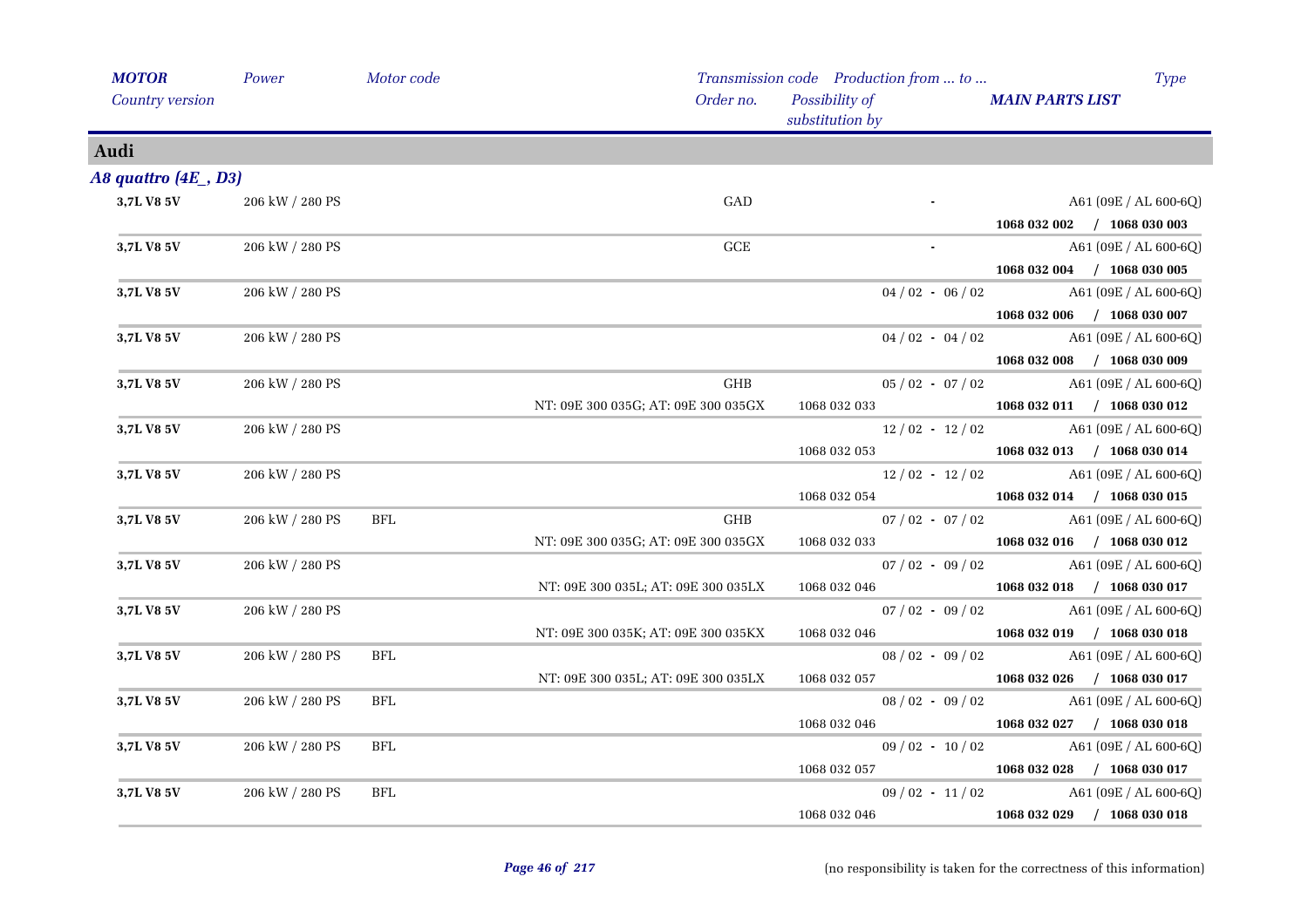| <b>MOTOR</b>            | Power           | Motor code           |                                     | Transmission code Production from  to | <b>Type</b>                 |
|-------------------------|-----------------|----------------------|-------------------------------------|---------------------------------------|-----------------------------|
| Country version         |                 |                      | Order no.                           | Possibility of<br>substitution by     | <b>MAIN PARTS LIST</b>      |
| Audi                    |                 |                      |                                     |                                       |                             |
| A8 quattro $(4E_$ , D3) |                 |                      |                                     |                                       |                             |
| 3,7L V8 5V              | 206 kW / 280 PS | <b>BFL</b>           |                                     | $11/02 - 02/03$                       | $A61(09E/AL 600-6Q)$        |
|                         |                 |                      | NT: 09E 300 035K; AT: 09E 300 035KX | 1068 032 058                          | 1068 032 033 / 1068 030 018 |
| 3,7L V8 5V              | 206 kW / 280 PS | <b>BFL</b>           | <b>GNT</b>                          | $02/03 - 03/03$                       | A61 (09E / AL 600-6Q)       |
|                         |                 |                      | NT: 09E 300 035K; AT: 09E 300 035KX | 1068 032 058                          | 1068 032 037 / 1068 030 018 |
| 3,7L V8 5V              | 206 kW / 280 PS | BFL                  | GQE                                 | $01/03 - 03/03$                       | $A61(09E/AL 600-6Q)$        |
|                         |                 |                      | NT: 09E 300 035N; AT: 09E 300 035NX | 1068 032 054                          | 1068 032 041 / 1068 030 015 |
| 3,7L V8 5V              | 206 kW / 280 PS | <b>BFL</b>           | GQE                                 | $03 / 03 - 04 / 03$                   | A61 (09E / AL 600-6Q)       |
|                         |                 |                      | NT: 09E 300 035N; AT: 09E 300 035NX | 1068 032 054                          | 1068 032 042 / 1068 030 015 |
| 3,7L V8 5V              | 206 kW / 280 PS | <b>BFL</b>           |                                     |                                       | A61 (09E / AL 600-6Q)       |
|                         |                 |                      |                                     | 1068 032 058                          | 1068 032 046 / 1068 030 018 |
| 3,7L V8 5V              | 206 kW / 280 PS | BFL                  | GQE                                 | $05/03 - 09/03$                       | A61 (09E / AL 600-6Q)       |
|                         |                 |                      | NT: 09E 300 035N; AT: 09E 300 035NX | 1068 032 063                          | 1068 032 048 / 1068 030 032 |
| 3,7L V8 5V              | 206 kW / 280 PS | BFL                  | GQE                                 | $04/03 - 06/03$                       | $A61(09E/AL 600-6Q)$        |
|                         |                 |                      | NT: 09E 300 035N; AT: 09E 300 035NX |                                       | 1068 032 054 / 1068 030 015 |
| 3,7L V8 5V              | 206 kW / 280 PS | BFL                  | <b>GNT</b>                          |                                       | A61 (09E / AL 600-6Q)       |
|                         |                 |                      | NT: 09E 300 035K; AT: 09E 300 035KX |                                       | 1068 032 058 / 1068 030 018 |
| 3,7L V8 5V              | 206 kW / 280 PS | <b>BFL</b>           | HCU                                 | $07/04 - 09/04$                       | A61 (09E / AL 600-6Q)       |
|                         |                 |                      | NT: 09E 300 036K; AT: 09E 300 036KX |                                       | 1068 032 062 / 1068 030 035 |
| 3,7L V8 5V              | 206 kW / 280 PS | BFL                  | GQE                                 | $10/03 - 07/04$                       | A61 (09E / AL 600-6Q)       |
|                         |                 |                      | NT: 09E 300 035N; AT: 09E 300 035NX |                                       | 1068 032 063 / 1068 030 032 |
| 3,7L V8 5V              | 206 kW / 280 PS | BFL                  | HCU                                 | $09/04 - 05/05$                       | $A61(09E/AL 600-6Q)$        |
|                         |                 |                      | NT: 09E 300 036K; AT: 09E 300 036KX |                                       | 1068 032 092 / 1068 030 035 |
| 3,7L V8 5V              | 206 kW / 280 PS | <b>BFL</b>           | <b>HKS</b>                          | $04/05 - 04/05$                       | A61 (09E / AL 600-6Q)       |
|                         |                 |                      | NT: 09E 300 036R; AT: 09E 300 036RX | 1068 032 152                          | 1068 032 109 / 1068 030 041 |
| 3,7L V8 5V              | 206 kW / 280 PS | BFL                  | <b>HKS</b>                          | $05/05 - 06/05$                       | $A61 (09E / AL 600-6Q)$     |
|                         |                 |                      | NT: 09E 300 036R; AT: 09E 300 036RX |                                       | 1068 032 124 / 1068 030 041 |
| 3,7L V8 5V              | 206 kW / 280 PS | $\operatorname{BFL}$ | <b>HKS</b>                          | $06/05 - 07/05$                       | A61 (09E / AL 600-6Q)       |
|                         |                 |                      | NT: 09E 300 036R; AT: 09E 300 036RX |                                       | 1068 032 139 / 1068 030 041 |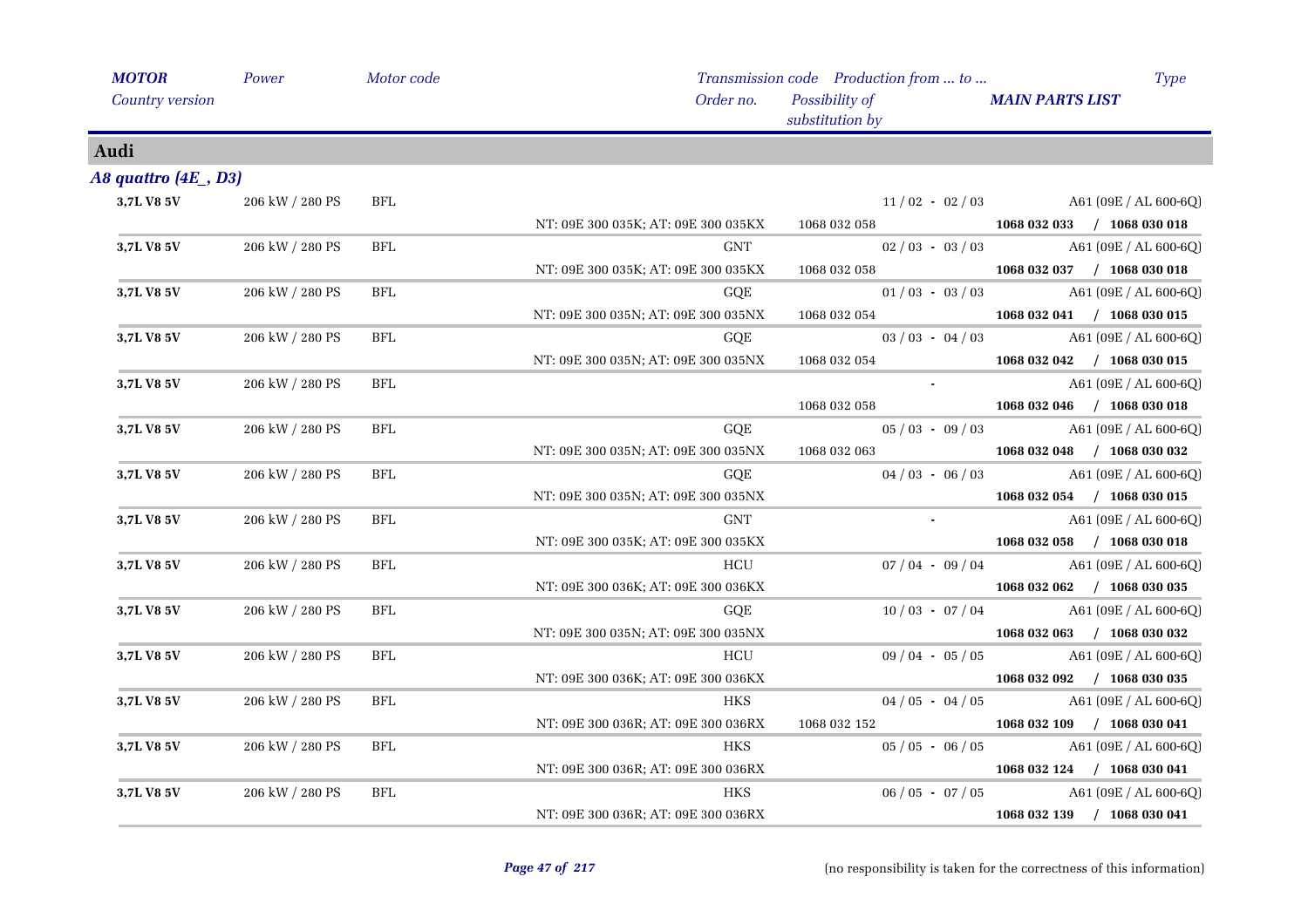| <b>MOTOR</b>          | Power           | Motor code |                                     | Transmission code Production from  to | <b>Type</b>                 |
|-----------------------|-----------------|------------|-------------------------------------|---------------------------------------|-----------------------------|
| Country version       |                 |            | Order no.                           | Possibility of<br>substitution by     | <b>MAIN PARTS LIST</b>      |
| Audi                  |                 |            |                                     |                                       |                             |
| A8 quattro $(4E, D3)$ |                 |            |                                     |                                       |                             |
| 3,7L V8 5V            | 206 kW / 280 PS | <b>BFL</b> | <b>HKS</b>                          | $08/05 - 05/06$                       | A61 (09E / AL 600-6Q)       |
|                       |                 |            | NT: 09E 300 036R; AT: 09E 300 036RX | 1068 032 152                          | 1068 032 140 / 1068 030 041 |
| 3,7L V8 5V            | 206 kW / 280 PS | <b>BFL</b> | <b>HKS</b>                          |                                       | A61 (09E / AL 600-6Q)       |
|                       |                 |            | NT: 09E 300 036R; AT: 09E 300 036RX |                                       | 1068 032 152 / 1068 030 041 |
| 3,7L V8 5V            | 206 kW / 280 PS | BFL        | HCU                                 |                                       | A61 (09E / AL 600-6Q)       |
|                       |                 |            | NT: 09E 300 036K; AT: 09E 300 036KX |                                       | 1068 032 165 / 1068 030 035 |
| 3,7L V8 5V            | 206 kW / 280 PS | <b>BFL</b> | GQE                                 |                                       | A61 (09E / AL 600-6Q)       |
|                       |                 |            | NT: 09E 300 035N; AT: 9E 300 035NX  |                                       | 1068 032 167 / 1068 030 032 |
| 4,0L V8 TDI           | 202 kW / 275 PS |            |                                     |                                       | A61 (09E / AL 600-6Q)       |
|                       |                 |            |                                     |                                       | 1068 032 005 / 1068 030 006 |
| <b>4,0L V8 TDI</b>    | 202 kW / 275 PS |            |                                     | $\blacksquare$                        | A61 (09E / AL 600-6Q)       |
|                       |                 |            |                                     |                                       | 1068 032 009 / 1068 030 010 |
| <b>4,0L V8 TDI</b>    | 202 kW / 275 PS |            | <b>FYJ</b>                          |                                       | A61 (09E / AL 600-6Q)       |
|                       |                 |            |                                     |                                       | 1068 032 012 / 1068 030 013 |
| 4,0L V8 TDI           | 202 kW / 275 PS | ASE        | ${\rm GKY}$                         |                                       | A61 (09E / AL 600-6Q)       |
|                       |                 |            | NT: 09E 300 035H; AT: 09E 300 035HX |                                       | 1068 032 015 / 1068 030 016 |
| 4,0L V8 TDI           | 202 kW / 275 PS | ASE        | <b>GKY</b>                          | $08/02 - 09/02$                       | A61 (09E / AL 600-6Q)       |
|                       |                 |            | NT: 09E 300 035H; AT: 09E 300 035HX |                                       | 1068 032 020 / 1068 030 019 |
| 4,0L V8 TDI           | 202 kW / 275 PS | ASE        | <b>GSP</b>                          | $11/02 - 03/03$                       | A61 (09E / AL 600-6Q)       |
|                       |                 |            | NT: 09E 300 035S; AT: 09E 300 035SX |                                       | 1068 032 025 / 1068 030 024 |
| <b>4,0L V8 TDI</b>    | 202 kW / 275 PS | ASE        | <b>GVK</b>                          | $02/03 - 03/03$                       | A61 (09E / AL 600-6Q)       |
|                       |                 |            | NT: 09E 300 036A; AT: 09E 300 036AX | 1068 032 052                          | 1068 032 038 / 1068 030 029 |
| <b>4,0L V8 TDI</b>    | 202 kW / 275 PS | ASE        | <b>GVK</b>                          | $03 / 03 - 04 / 03$                   | A61 (09E / AL 600-6Q)       |
|                       |                 |            | NT: 09E 300 036A; AT: 09E 300 036AX | 1068 032 052                          | 1068 032 044 / 1068 030 029 |
| <b>4,0L V8 TDI</b>    | 202 kW / 275 PS | ASE        | <b>GVK</b>                          |                                       | A61 (09E / AL 600-6Q)       |
|                       |                 |            | NT: 09E 300 036A; AT: 09E 300 036AX |                                       | 1068 032 049 / 1068 030 033 |
| <b>4,0L V8 TDI</b>    | 202 kW / 275 PS | ASE        | <b>GVK</b>                          | $04/03 - 05/03$                       | A61 (09E / AL 600-6Q)       |
|                       |                 |            | NT: 09E 300 036A; AT: 09E 300 036AX |                                       | 1068 032 052 / 1068 030 029 |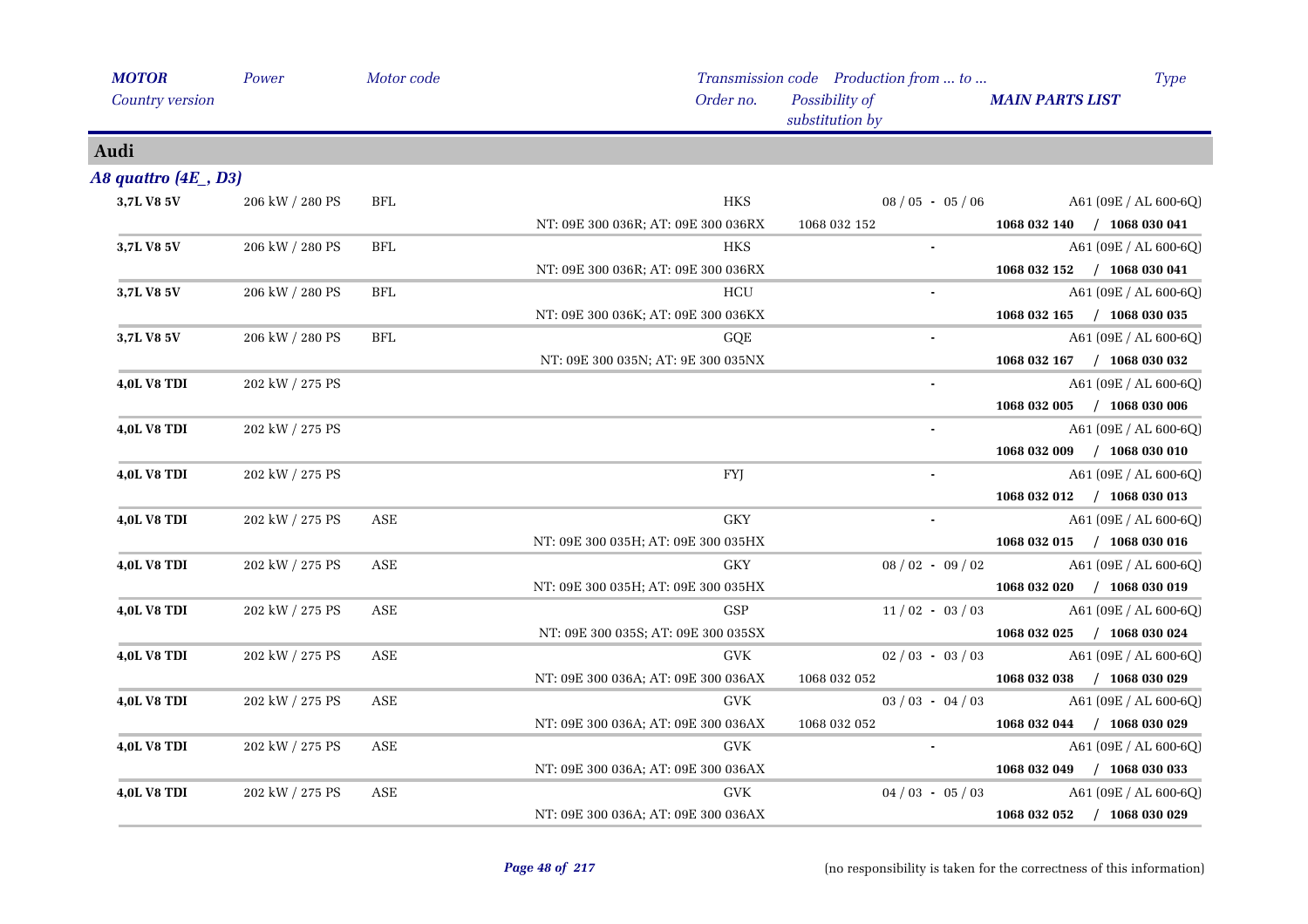| <b>MOTOR</b>        | Power           | Motor code |                                     | Transmission code Production from  to | <b>Type</b>                                |
|---------------------|-----------------|------------|-------------------------------------|---------------------------------------|--------------------------------------------|
| Country version     |                 |            | Order no.                           | Possibility of<br>substitution by     | <b>MAIN PARTS LIST</b>                     |
| Audi                |                 |            |                                     |                                       |                                            |
| A8 quattro (4E, D3) |                 |            |                                     |                                       |                                            |
| <b>4,0L V8 TDI</b>  | 202 kW / 275 PS | ASE        | GZA                                 |                                       | $05 / 03 - 06 / 04$ A61 (09E / AL 600-6Q)  |
|                     |                 |            | NT: 09E 300 036F; AT: 09E 300 036FX |                                       | 1068 032 055 / 1068 030 033                |
| <b>4,0L V8 TDI</b>  | 202 kW / 275 PS | ASE        | <b>HCA</b>                          | $06/04 - 08/04$                       | A61 (09E / AL 600-6Q)                      |
|                     |                 |            | NT: 09E 300 036H; AT: 09E 300 036HX |                                       | 1068 032 064 / 1068 030 037                |
| <b>4,0L V8 TDI</b>  | 202 kW / 275 PS | ASE        | <b>HPY</b>                          | $07/04 - 07/05$                       | A61 (09E / AL 600-6Q)                      |
|                     |                 |            | NT: 09E 300 037C; AT: 09E 300 037CX |                                       | 1068 032 091 / 1068 030 037                |
| 4,2L V8 5V          | 246 kW / 335 PS |            | FSU                                 |                                       | A61 (09E / AL 600-6Q)                      |
|                     |                 |            |                                     |                                       | 1068 032 001 / 1068 030 002                |
| 4,2L V8 5V          | 246 kW / 335 PS |            | <b>GCF</b>                          |                                       | A61 (09E / AL 600-6Q)                      |
|                     |                 |            | NT: 09E 300 035E; AT: 09E 300 035EX |                                       | 1068 032 003 / 1068 030 004                |
| <b>4,2L V8 5V</b>   | 246 kW / 335 PS |            |                                     | $04/02 - 07/02$                       | A61 (09E / AL 600-6Q)                      |
|                     |                 |            |                                     |                                       | 1068 032 007 / 1068 030 008                |
| 4,2L V8 5V          | 246 kW / 335 PS | <b>BFM</b> | $\operatorname{GCF}$                | $05/02 - 07/02$                       | A61 (09E / AL 600-6Q)                      |
|                     |                 |            | NT: 09E 300 035E; AT: 09E 300 035EX |                                       | 1068 032 045 1068 032 010 $/$ 1068 030 011 |
| 4,2L V8 5V          | 246 kW / 335 PS | <b>BFM</b> | GCF                                 | $07/02 - 07/02$                       | A61 $(09E / AL 600-6Q)$                    |
|                     |                 |            | NT: 09E 300 035E; AT: 09E 300 035EX | 1068 032 045                          | 1068 032 017 / 1068 030 011                |
| 4,2L V8 5V          | 246 kW / 335 PS |            |                                     | $10/02 - 02/03$                       | A61 (09E / AL 600-6Q)                      |
|                     |                 |            | NT: 09E 300 035L; AT: 09E 300 035LX | 1068 032 057                          | 1068 032 032 / 1068 030 017                |
| <b>4,2L V8 5V</b>   | 246 kW / 335 PS | <b>BFM</b> | GNU                                 | $02/03 - 05/03$                       | A61 (09E / AL 600-6Q)                      |
|                     |                 |            | NT: 09E 300 035L; AT: 09E 300 035LX |                                       | 1068 032 057 1068 032 036 $/$ 1068 030 017 |
| 4,2L V8 5V          | 246 kW / 335 PS | <b>BFM</b> | GQF                                 | $01/03 - 03/03$                       | A61 (09E / AL 600-6Q)                      |
|                     |                 |            | NT: 09E 300 035P; AT: 09E 300 035PX | 1068 032 053                          | 1068 032 040 / 1068 030 014                |
| 4,2L V8 5V          | 246 kW / 335 PS | <b>BFM</b> | GQF                                 | $03/03 - 04/03$                       | A61 (09E / AL 600-6Q)                      |
|                     |                 |            | NT: 09E 300 035P; AT: 09E 300 035PX | 1068 032 053                          | 1068 032 043 / 1068 030 014                |
| 4,2L V8 5V          | 246 kW / 335 PS | <b>BFM</b> |                                     |                                       | $A61 (09E / AL 600-6Q)$                    |
|                     |                 |            |                                     | 1068 032 057                          | 1068 032 045 / 1068 030 017                |
| 4,2L V8 5V          | 246 kW / 335 PS | <b>BFM</b> | GQF                                 | $05/03 - 09/03$                       | A61 (09E / AL 600-6Q)                      |
|                     |                 |            | NT: 09E 300 035P; AT: 09E 300 035PX | 1068 032 059                          | 1068 032 047 / 1068 030 031                |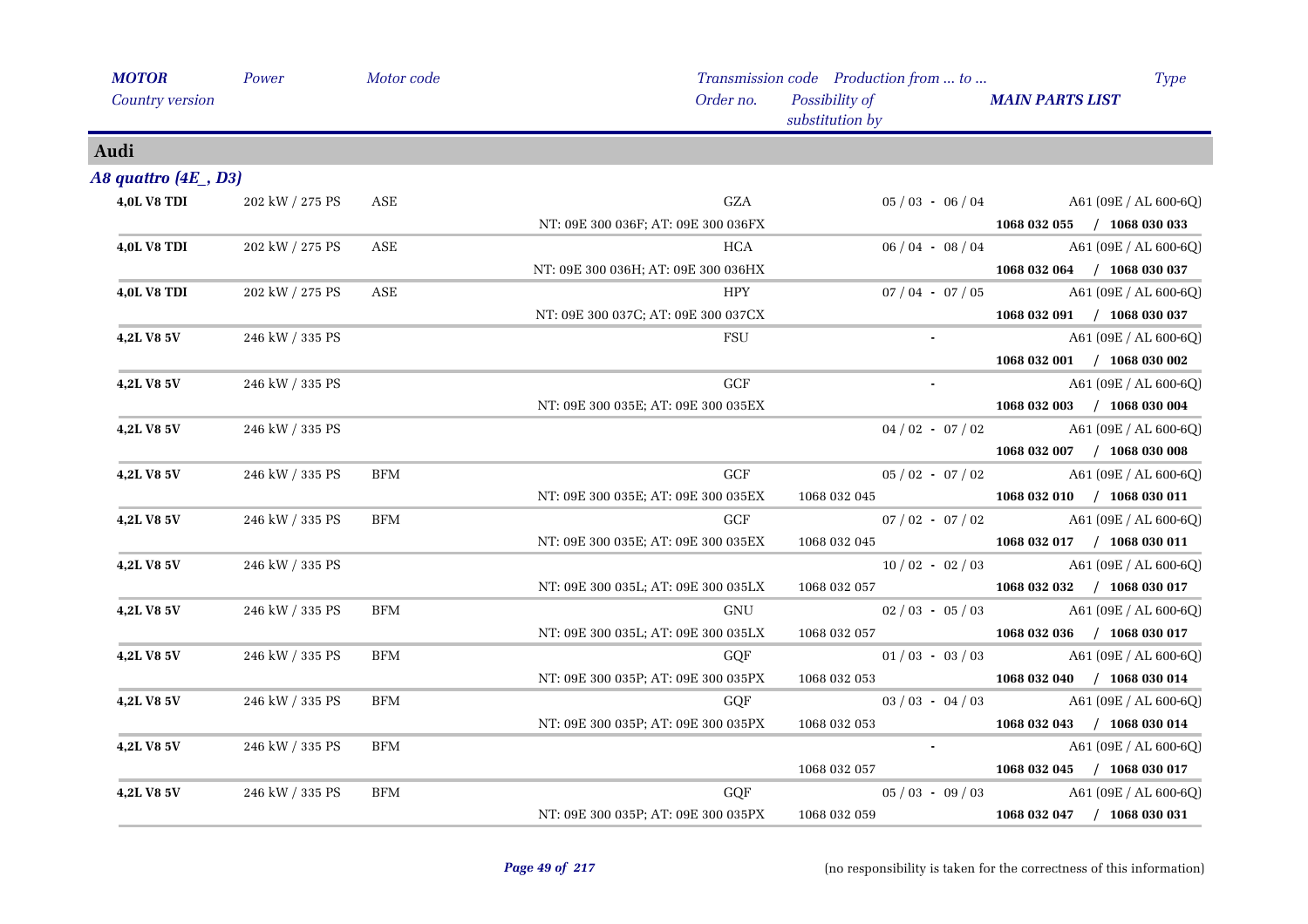| <b>MOTOR</b>            | Power           | Motor code |                                     | Transmission code Production from  to | <b>Type</b>                      |
|-------------------------|-----------------|------------|-------------------------------------|---------------------------------------|----------------------------------|
| Country version         |                 |            | Order no.                           | Possibility of<br>substitution by     | <b>MAIN PARTS LIST</b>           |
| Audi                    |                 |            |                                     |                                       |                                  |
| A8 quattro $(4E_$ , D3) |                 |            |                                     |                                       |                                  |
| 4,2L V8 5V              | 246 kW / 335 PS | <b>BFM</b> | GQF                                 | $04/03 - 07/03$                       | A61 (09E / AL 600-6Q)            |
|                         |                 |            | NT: 09E 300 035P; AT: 09E 300 035PX |                                       | 1068 032 053 / 1068 030 014      |
| 4,2L V8 5V              | 246 kW / 335 PS | <b>BFM</b> | <b>GNU</b>                          |                                       | A61 (09E / AL 600-6Q)            |
|                         |                 |            | NT: 09E 300 035L; AT: 09E 300 035LX |                                       | 1068 032 057 / 1068 030 017      |
| 4,2L V8 5V              | 246 kW / 335 PS | <b>BFM</b> | GQF                                 | $09/03 - 05/04$                       | $A61 (09E / AL 600-6Q)$          |
|                         |                 |            | NT: 09E 300 035P; AT: 09E 300 035PX |                                       | 1068 032 059 / 1068 030 031      |
| 4,2L V8 5V              | 246 kW / 335 PS | <b>BFM</b> | <b>HHV</b>                          | $04/04 - 08/04$                       | A61 (09E / AL 600-6Q)            |
|                         |                 |            | NT: 09E 300 036L; AT: 09E 300 036LX |                                       | 1068 032 077 / 1068 030 027      |
| 4,2L V8 5V              | 246 kW / 335 PS | <b>BFM</b> | HKT                                 | $10/04 - 11/04$                       | A61 (09E / AL 600-6Q)            |
|                         |                 |            | NT: 09E 300 036S; AT: 09E 300 036SX |                                       | 1068 032 082 / 1068 030 040      |
| 4,2L V8 5V              | 246 kW / 335 PS | <b>BFM</b> | HHV                                 | $08/04 - 05/05$                       | A61 (09E / AL 600-6Q)            |
|                         |                 |            | NT: 09E 300 036L; AT: 09E 300 036LX |                                       | 1068 032 093 / 1068 030 027      |
| 4,2L V8 5V              | 246 kW / 335 PS | <b>BFM</b> | HKT                                 | $03/05 - 04/05$                       | $A61 (09E / AL 600-6Q)$          |
|                         |                 |            | NT: 09E 300 036S; AT: 09E 300 036SX |                                       | 1068 032 110 / 1068 030 040      |
| 4,2L V8 5V              | 246 kW / 335 PS | <b>BFM</b> | <b>HKT</b>                          | $05 / 05 - 06 / 05$                   | A61 (09E / AL 600-6Q)            |
|                         |                 |            | NT: 09E 300 036S; AT: 09E 300 036SX |                                       | 1068 032 125 / 1068 030 040      |
| 4,2L V8 5V              | 246 kW / 335 PS | <b>BFM</b> | <b>HKT</b>                          | $06/05 - 08/05$                       | A61 (09E / AL 600-6Q)            |
|                         |                 |            | NT: 09E 300 036S; AT: 09E 300 036SX |                                       | 1068 032 138 / 1068 030 040      |
| 4,2L V8 5V              | 246 kW / 335 PS | <b>BFM</b> | HKT                                 | $07/05 - 05/06$                       | A61 (09E / AL 600-6Q)            |
|                         |                 |            | NT: 09E 300 036S; AT: 09E 300 036SX | 1068 032 151                          | 1068 032 141 / 1068 030 040      |
| 4,2L V8 5V              | 246 kW / 335 PS | <b>BFM</b> | <b>HKT</b>                          | $\sim$                                | A61 (09E / AL 600-6Q)            |
|                         |                 |            | NT: 09E 300 036S; AT: 09E 300 036SX |                                       | 1068 032 151 / 1068 030 040      |
| <b>4,2L V8 FSI</b>      | 257 kW / 350 PS | <b>BVI</b> | HKM                                 | $09/05 - 09/07$                       | ZF-6HP19A                        |
|                         |                 |            | NT: 09L 300 037J; AT: 09L 300 037JX |                                       | 1071 042 227<br>$/$ 1071 040 084 |
| <b>4,2L V8 FSI</b>      | 257 kW / 350 PS | <b>BVJ</b> | <b>HKM</b>                          | $03/06 - 04/06$                       | ZF-6HP19A                        |
|                         |                 |            | NT: 09L 300 037J; AT: 09L 300 037JX |                                       | $/$ 1071 040 084<br>1071 042 257 |
| <b>4,2L V8 FSI</b>      | 257 kW / 350 PS | <b>BVJ</b> | <b>HKM</b>                          | $05/06 - 12/06$                       | ZF-6HP19A                        |
|                         |                 |            | NT: 09L 300 037J; AT: 09L 300 037JX |                                       | 1071 042 283<br>$/$ 1071 040 084 |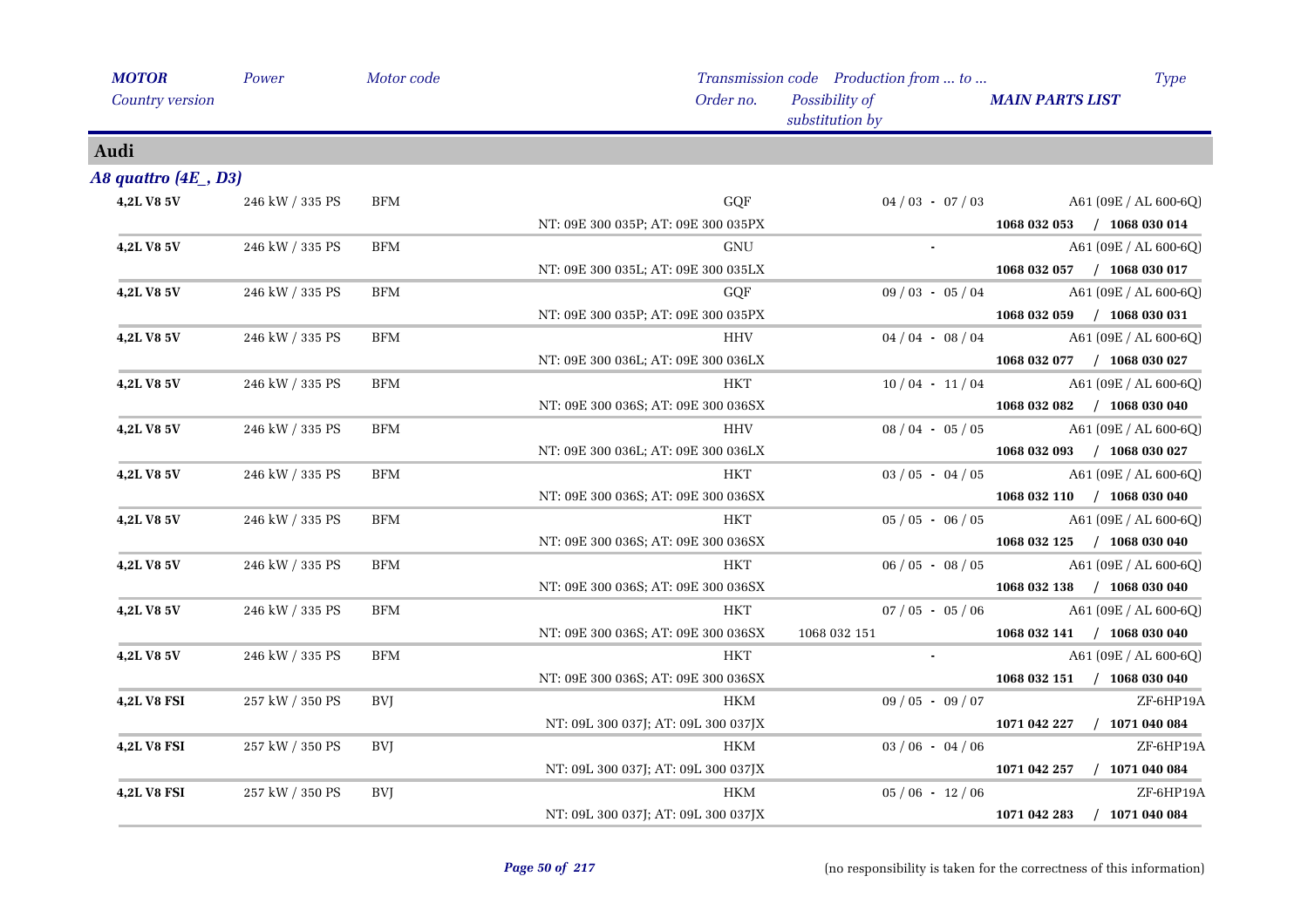| <b>MOTOR</b>        | Power           | Motor code |                                     | Transmission code Production from  to | <b>Type</b>                      |
|---------------------|-----------------|------------|-------------------------------------|---------------------------------------|----------------------------------|
| Country version     |                 |            | Order no.                           | Possibility of<br>substitution by     | <b>MAIN PARTS LIST</b>           |
| Audi                |                 |            |                                     |                                       |                                  |
| A8 quattro (4E, D3) |                 |            |                                     |                                       |                                  |
| <b>4,2L V8 FSI</b>  | 247 kW / 336 PS |            |                                     |                                       | ZF-6HP19A                        |
|                     |                 |            |                                     |                                       | $/$ 1071 040 084<br>1071 042 302 |
| <b>4,2L V8 FSI</b>  | 257 kW / 350 PS | BVJ        | <b>HKM</b>                          | $11/06 - 04/08$                       | ZF-6HP19A                        |
|                     |                 |            | NT: 09L 300 037J; AT: 09L 300 037JX |                                       | 1071 042 325<br>$/$ 1071 040 084 |
| <b>4,2L V8 FSI</b>  | 254 kW / 345 PS | BVJ        | KZE                                 | $11/07 - 11/08$                       | ZF-6HP19A                        |
|                     |                 |            | 09L 300 042A                        |                                       | $/$ 1071 040 111<br>1071 042 396 |
| <b>4,2L V8 FSI</b>  | 257 kW / 350 PS | <b>BVI</b> | LWJ                                 | $09/08 - 06/10$                       | ZF-6HP19A                        |
|                     |                 |            | 09L 300 042G                        |                                       | 1071 042 422 / 1071 040 111      |
| <b>4,2L V8 TDI</b>  | 235 kW / 320 PS | <b>BMC</b> | HJG                                 | $10/04 - 11/04$                       | A61 (09E / AL 600-6Q)            |
|                     |                 |            | NT: 09E 300 036G; AT: 09E 300 036GX |                                       | 1068 032 098 / 1068 030 039      |
| <b>4,2L V8 TDI</b>  | 235 kW / 320 PS | <b>BMC</b> | HJG                                 | $11/04 - 02/05$                       | $A61 (09E / AL 600-6Q)$          |
|                     |                 |            | NT: 09E 300 036G; AT: 09E 300 036GX |                                       | 1068 032 104 / 1068 030 039      |
| <b>4,2L V8 TDI</b>  | 235 kW / 320 PS | BMC        | HJG                                 | $03/05 - 06/05$                       | A61 (09E / AL 600-6Q)            |
|                     |                 |            | NT: 09E 300 036G; AT: 09E 300 036GX |                                       | 1068 032 111 / 1068 030 039      |
| <b>4,2L V8 TDI</b>  | 235 kW / 320 PS | BMC        | HJG                                 | $05 / 05 - 05 / 05$                   | A61 (09E / AL 600-6Q)            |
|                     |                 |            | NT: 09E 300 036G; AT: 09E 300 036GX |                                       | 1068 032 126 / 1068 030 039      |
| <b>4,2L V8 TDI</b>  | 240 kW / 326 PS | <b>BVN</b> | JEF                                 | $06/05 - 09/05$                       | $A61 (09E / AL 600-6Q)$          |
|                     |                 |            | NT: 09E 300 038C; AT: 09E 300 038CX |                                       | 1068 032 134 / 1068 030 039      |
| <b>4,2L V8 TDI</b>  | 240 kW / 326 PS | <b>BVN</b> | JEF                                 | $01/06 - 05/06$                       | A61 (09E / AL 600-6Q)            |
|                     |                 |            | NT: 09E 300 038C; AT: 09E 300 038CX | 1068 032 173                          | 1068 032 143 / 1068 030 039      |
| <b>4,2L V8 TDI</b>  | 240 kW / 326 PS | <b>BVN</b> | JNH                                 | $02/06 - 02/06$                       | A61 (09E / AL 600-6Q)            |
|                     |                 |            | NT: 09E 300 038H; AT: 09E 300 038HX | 1068 032 174                          | 1068 032 148 / 1068 030 069      |
| <b>4,2L V8 TDI</b>  | 240 kW / 326 PS | <b>BVN</b> | JEF                                 | $04/06 - 06/06$                       | A61 (09E / AL 600-6Q)            |
|                     |                 |            | NT: 09E 300 038C; AT: 09E 300 038CX | 1068 032 173                          | 1068 032 156 / 1068 030 039      |
| <b>4,2L V8 TDI</b>  | 240 kW / 326 PS | <b>BVN</b> | JEF                                 | $05/06 - 07/06$                       | $A61 (09E / AL 600-6Q)$          |
|                     |                 |            | NT: 09E 300 038C; AT: 09E 300 038CX |                                       | 1068 032 173 / 1068 030 039      |
| <b>4,2L V8 TDI</b>  | 240 kW / 326 PS | <b>BVN</b> | JNH                                 | $05/06 - 07/06$                       | A61 (09E / AL 600-6Q)            |
|                     |                 |            | NT: 09E 300 038H; AT: 09E 300 038HX |                                       | 1068 032 174 / 1068 030 039      |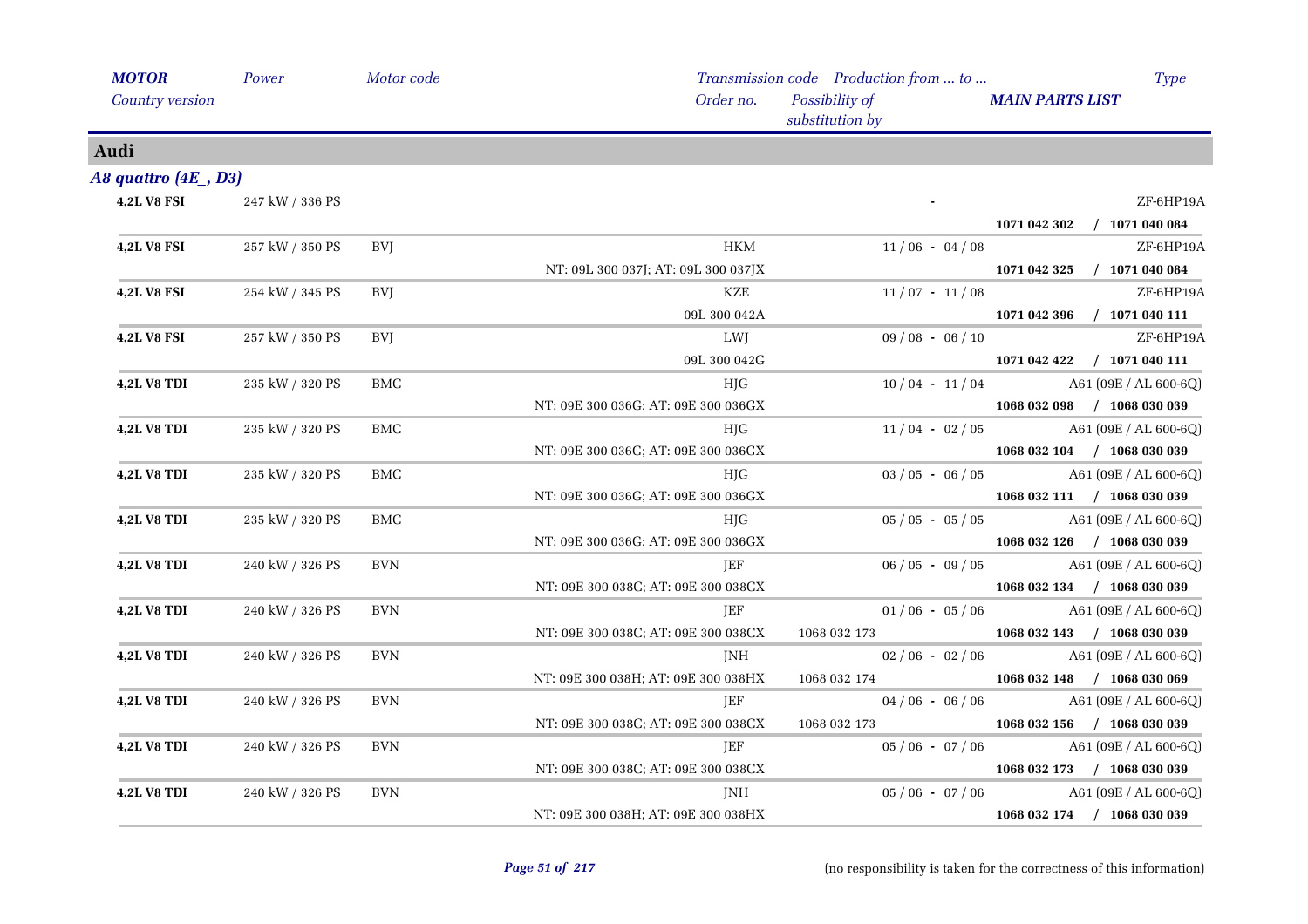| <b>MOTOR</b>           | Power           | Motor code    |                                     | Transmission code Production from  to | <b>Type</b>                 |
|------------------------|-----------------|---------------|-------------------------------------|---------------------------------------|-----------------------------|
| <b>Country version</b> |                 |               | Order no.                           | Possibility of<br>substitution by     | <b>MAIN PARTS LIST</b>      |
| Audi                   |                 |               |                                     |                                       |                             |
| A8 quattro (4E _, D3)  |                 |               |                                     |                                       |                             |
| <b>4,2L V8 TDI</b>     | 240 kW / 326 PS | <b>BVN</b>    | <b>IYN</b>                          | $06/06 - 04/08$                       | A61 (09E / AL 600-6Q)       |
|                        |                 |               | NT: 09E 300 038P; AT: 09E 300 038PX |                                       | 1068 032 175 / 1068 030 069 |
| <b>4,2L V8 TDI</b>     | 230 kW / 313 PS |               | KZJ                                 | $12/07 - 03/10$                       | A61 (09E / AL 600-6Q)       |
|                        |                 |               | 09E 300 039N                        |                                       | 1068 032 216 / 1068 030 080 |
| 6,0L W12               | 331 kW / 450 PS | BHT; BSB; BTE | GND                                 | $11/02 - 02/03$                       | A61 (09E / AL 600-6Q)       |
|                        |                 |               | NT: 09E 300 035M; AT: 09E 300 035MX |                                       | 1068 032 030 / 1068 030 025 |
| 6,0L W12               | 331 kW / 450 PS | BHT; BSB; BTE | GRG                                 | $03 / 03 - 05 / 03$                   | A61 (09E / AL 600-6Q)       |
|                        |                 |               | NT: 09E 300 035R; AT: 09E 300 035RX |                                       | 1068 032 035 / 1068 030 028 |
| 6,0L W12               | 331 kW / 450 PS | BHT; BSB; BTE | GXL                                 | $09/03 - 10/03$                       | $A61 (09E / AL 600-6Q)$     |
|                        |                 |               | NT: 09E 300 036B; AT: 09E 300 036BX | 1068 032 089                          | 1068 032 051 / 1068 030 026 |
| 6,0L W12               | 331 kW / 450 PS | BHT; BSB; BTE | $\operatorname{GXL}$                | $09/03 - 09/03$                       | A61 (09E / AL 600-6Q)       |
|                        |                 |               | NT: 09E 300 036B; AT: 09E 300 036BX | 1068 032 089                          | $1068032066$ / 1068 030 026 |
| 6,0L W12               | 331 kW / 450 PS | BHT; BSB; BTE | GXL                                 | $10/03 - 11/03$                       | A61 (09E / AL 600-6Q)       |
|                        |                 |               | NT: 09E 300 036B; AT: 09E 300 036BX | 1068 032 089                          | 1068 032 069 / 1068 030 038 |
| 6,0L W12               | 331 kW / 450 PS | BHT; BTE      | GXL                                 | $11/03 - 01/04$                       | A61 (09E / AL 600-6Q)       |
|                        |                 |               | NT: 09E 300 036B; AT: 09E 300 036BX | 1068 032 089                          | 1068 032 071 / 1068 030 038 |
| 6,0L W12               | 331 kW / 450 PS | BHT           | <b>GUN</b>                          | $02/04 - 02/04$                       | A61 (09E / AL 600-6Q)       |
|                        |                 |               | NT: 09E 300 036; AT: 09E 300 036X   | 1068 032 106                          | 1068 032 072 / 1068 030 036 |
| 6,0L W12               | 331 kW / 450 PS | BHT; BSB; BTE | GXL                                 | $01/04 - 03/04$                       | A61 (09E / AL 600-6Q)       |
|                        |                 |               | NT: 09E 300 036B; AT: 09E 300 036BX | 1068 032 089                          | $1068032073$ / $1068030038$ |
| 6,0L W12               | 331 kW / 450 PS | BHT; BSB; BTE | GXL                                 | $03/04 - 06/04$                       | A61 (09E / AL 600-6Q)       |
|                        |                 |               | NT: 09E 300 036B; AT: 09E 300 036BX |                                       | 1068 032 074 / 1068 030 038 |
| 6,0L W12               | 331 kW / 450 PS | BHT           | $\operatorname{GUN}$                | $04/04 - 06/04$                       | A61 (09E / AL 600-6Q)       |
|                        |                 |               | NT: 09E 300 036; AT: 09E 300 036X   |                                       | 1068 032 079 / 1068 030 036 |
| 6,0L W12               | 331 kW / 450 PS | BHT; BSB; BTE | HLM                                 | $04/04 - 08/04$                       | $A61 (09E / AL 600-6Q)$     |
|                        |                 |               | NT: 09E 300 036T; AT: 09E 300 036TX |                                       | 1068 032 080 / 1068 030 038 |
| 6,0L W12               | 331 kW / 450 PS | <b>BHT</b>    | GUN                                 | $06/04 - 11/04$                       | A61 (09E / AL 600-6Q)       |
|                        |                 |               | NT: 09E 300 036; AT: 09E 300 036X   |                                       | 1068 032 081 / 1068 030 036 |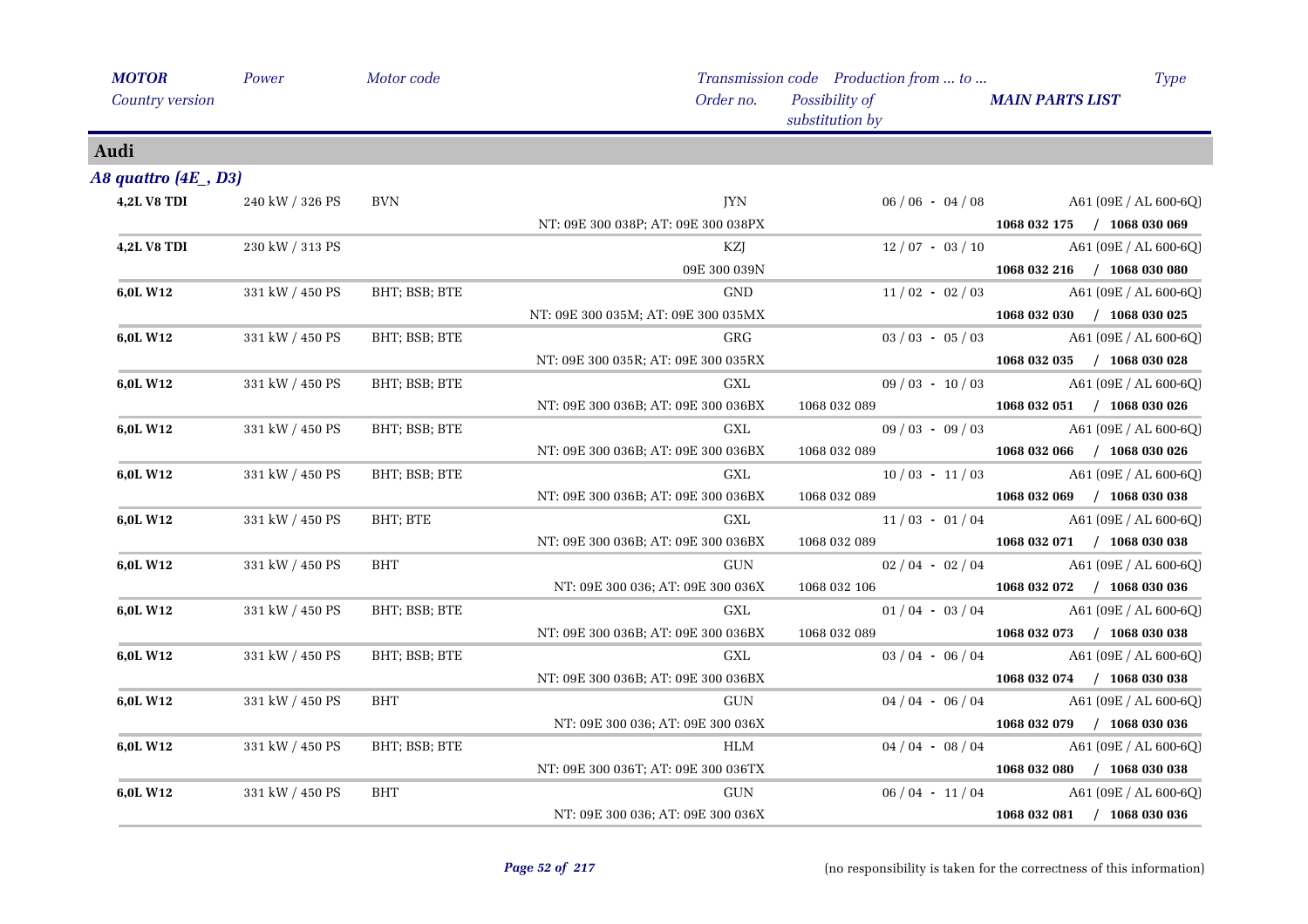| <b>MOTOR</b>            | Power           | Motor code    |                                     | Transmission code Production from  to | <b>Type</b>                 |
|-------------------------|-----------------|---------------|-------------------------------------|---------------------------------------|-----------------------------|
| <b>Country version</b>  |                 |               | Order no.                           | Possibility of<br>substitution by     | <b>MAIN PARTS LIST</b>      |
| Audi                    |                 |               |                                     |                                       |                             |
| A8 quattro $(4E_$ , D3) |                 |               |                                     |                                       |                             |
| 6,0L W12                | 331 kW / 450 PS | BHT; BSB; BTE | <b>HKV</b>                          | $11/04 - 11/04$                       | A61 (09E / AL 600-6Q)       |
|                         |                 |               | NT: 09E 300 036P; AT: 09E 300 036PX |                                       | 1068 032 085 / 1068 030 043 |
| 6,0L W12                | 331 kW / 450 PS | BHT; BTE      | <b>HKW</b>                          | $10/04 - 10/04$                       | A61 (09E / AL 600-6Q)       |
|                         |                 |               | NT: 09E 300 036Q; AT: 09E 300 036QX |                                       | 1068 032 086 / 1068 030 044 |
| 6,0L W12                | 331 kW / 450 PS | BHT; BSB; BTE | HLM                                 | $09/04 - 04/05$                       | A61 (09E / AL 600-6Q)       |
|                         |                 |               | NT: 09E 300 036T; AT: 09E 300 036TX |                                       | 1068 032 088 / 1068 030 038 |
| 6,0L W12                | 331 kW / 450 PS | BHT; BTE      | <b>GXL</b>                          | $06/04 - 09/04$                       | A61 (09E / AL 600-6Q)       |
|                         |                 |               | NT: 09E 300 036B; AT: 09E 300 036BX |                                       | 1068 032 089 / 1068 030 038 |
| 6,0L W12                | 331 kW / 450 PS | BHT           | <b>GUN</b>                          | $11/04 - 04/05$                       | A61 (09E / AL 600-6Q)       |
|                         |                 |               | NT: 09E 300 036; AT: 09E 300 036X   |                                       | 1068 032 094 / 1068 030 036 |
| 6,0L W12                | 331 kW / 450 PS | BHT; BSB; BTE | HLM                                 | $01/05 - 05/05$                       | A61 (09E / AL 600-6Q)       |
|                         |                 |               | NT: 09E 300 036T; AT: 09E 300 036TX |                                       | 1068 032 105 / 1068 030 038 |
| 6,0L W12                | 331 kW / 450 PS | BHT; BTE      | GUN                                 | $01/05 - 05/05$                       | A61 (09E / AL 600-6Q)       |
|                         |                 |               | NT: 09E 300 036; AT: 09E 300 036X   |                                       | 1068 032 106 / 1068 030 036 |
| 6,0L W12                | 331 kW / 450 PS | BHT; BSB; BTE | <b>HKV</b>                          | $04/05 - 04/05$                       | A61 (09E / AL 600-6Q)       |
|                         |                 |               | NT: 09E 300 036P; AT: 09E 300 036PX |                                       | 1068 032 107 / 1068 030 043 |
| 6,0L W12                | 331 kW / 450 PS | BHT; BTE      | <b>HKW</b>                          | $03/05 - 04/05$                       | A61 (09E / AL 600-6Q)       |
|                         |                 |               | NT: 09E 300 036Q; AT: 09E 300 036QX |                                       | 1068 032 108 / 1068 030 044 |
| 6,0L W12                | 331 kW / 450 PS | BHT; BTE      | <b>HKW</b>                          | $05/05 - 06/05$                       | A61 (09E / AL 600-6Q)       |
|                         |                 |               | NT: 09E 300 036Q; AT: 09E 300 036QX |                                       | 1068 032 122 / 1068 030 044 |
| 6,0L W12                | 331 kW / 450 PS | BHT; BSB; BTE | <b>HKV</b>                          | $05/05 - 06/05$                       | A61 (09E / AL 600-6Q)       |
|                         |                 |               | NT: 09E 300 036P; AT: 09E 300 036PX |                                       | 1068 032 123 / 1068 030 043 |
| 6,0L W12                | 331 kW / 450 PS | BHT; BSB; BTE | JBU                                 | $09/05 - 06/06$                       | A61 (09E / AL 600-6Q)       |
|                         |                 |               | NT: 09E 300 038; AT: 09E 300 038X   | 1068 032 169                          | 1068 032 129 / 1068 030 060 |
| 6,0L W12                | 331 kW / 450 PS | BHT; BTE      | JBV                                 | $09/05 - 07/09$                       | A61 (09E / AL 600-6Q)       |
|                         |                 |               | NT: 09E 300 038A; AT: 09E 300 038AX | 1068 032 171                          | 1068 032 130 / 1068 030 061 |
| 6,0L W12                | 331 kW / 450 PS | BHT; BSB; BTE | HKV                                 | $06/05 - 10/05$                       | A61 (09E / AL 600-6Q)       |
|                         |                 |               | NT: 09E 300 036P; AT: 09E 300 036PX |                                       | 1068 032 136 / 1068 030 043 |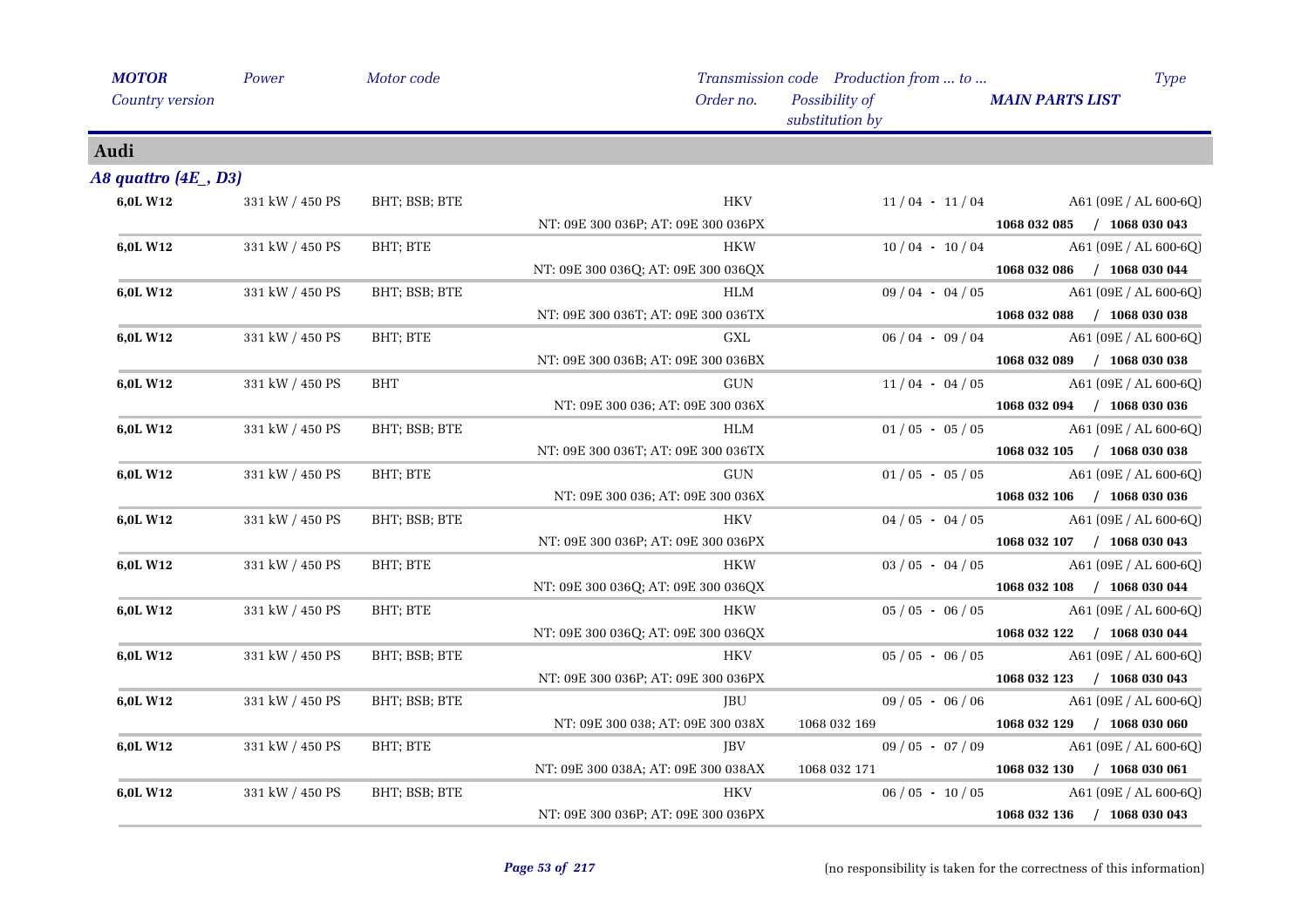| <b>MOTOR</b>              | Power                   | Motor code    |                                     | Transmission code Production from  to | Type                        |
|---------------------------|-------------------------|---------------|-------------------------------------|---------------------------------------|-----------------------------|
| Country version           |                         |               | Order no.                           | Possibility of<br>substitution by     | <b>MAIN PARTS LIST</b>      |
| Audi                      |                         |               |                                     |                                       |                             |
| $A8$ quattro $(4E_$ , D3) |                         |               |                                     |                                       |                             |
| 6,0L W12                  | 331 kW / 450 PS         | BHT; BTE      | HKW                                 | $06/05 - 09/05$                       | $A61 (09E / AL 600-6Q)$     |
|                           |                         |               | NT: 09E 300 036Q; AT: 09E 300 036QX |                                       | 1068 032 137 / 1068 030 044 |
| 6,0L W12                  | 331 kW / 450 PS         | BHT; BSB; BTE | JYZ                                 | $07/06 - 04/08$                       | A61 (09E / AL 600-6Q)       |
|                           |                         |               | NT: 09E 300 038R; AT: 09E 300 038RX |                                       | 1068 032 149 / 1068 030 067 |
| 6,0L W12                  | 331 kW / 450 PS         | BHT; BTE      | <b>JZA</b>                          | $07/06 - 06/08$                       | A61 (09E / AL 600-6Q)       |
|                           |                         |               | NT: 09E 300 038S; AT: 09E 300 038SX |                                       | 1068 032 150 / 1068 030 068 |
| 6,0L W12                  | 331 kW / 450 PS         | BHT; BSB; BTE | <b>JBU</b>                          | $\sim$                                | A61 (09E / AL 600-6Q)       |
|                           |                         |               | NT: 09E 300 038; AT: 09E 300 038X   |                                       | 1068 032 169 / 1068 030 060 |
| 6,0L W12                  | 331 kW / 450 PS         | BHT; BSB; BTE | <b>HKV</b>                          |                                       | A61 (09E / AL 600-6Q)       |
|                           |                         |               | NT: 09E 300 036P; AT: 09E 300 036PX |                                       | 1068 032 170 / 1068 030 043 |
| 6,0L W12                  | 331 kW / 450 PS         | BHT; BTE      | JBV                                 |                                       | A61 (09E / AL 600-6Q)       |
|                           |                         |               | NT: 09E 300 038A; AT: 09E 300 038AX |                                       | 1068 032 171 / 1068 030 061 |
| 6,0L W12                  | 331 kW / 450 PS         | BHT; BSB; BTE | JNJ                                 | $05/06 - 08/06$                       | A61 (09E / AL 600-6Q)       |
|                           |                         |               | NT: 09E 300 038J; AT: 09E 300 038JX |                                       | 1068 032 178 / 1068 030 060 |
| 6,0L W12                  | 331 kW / 450 PS         | BHT; BTE      | <b>JNK</b>                          | $05/06 - 09/06$                       | A61 (09E / AL 600-6Q)       |
|                           |                         |               | NT: 09E 300 038K; AT: 09E 300 038KX |                                       | 1068 032 179 / 1068 030 061 |
| 6,0L W12                  | 331 kW / 450 PS         |               | KZL                                 | $02/08 - 06/10$                       | A61 (09E / AL 600-6Q)       |
|                           |                         |               | 09E 300 039Q                        |                                       | 1068 032 218 / 1068 030 082 |
| 6,0L W12                  | 331 kW / 450 PS         |               | <b>KZM</b>                          | $11/07 - 05/10$                       | A61 (09E / AL 600-6Q)       |
|                           |                         |               | 09E 300 040D                        |                                       | 1068 032 219 / 1068 030 083 |
|                           | A8 S8 quattro (4E , D3) |               |                                     |                                       |                             |
| <b>5,2L V10 FSI</b>       | 331 kW / 450 PS         | <b>BSM</b>    | $\rm{HPK}$                          |                                       | A61 (09E / AL 600-6Q)       |
|                           |                         |               | NT: 09E 300 037B; AT: 09E 300 037BX | 1068 032 188                          | 1068 032 118 / 1068 030 046 |
| 5,2L V10 FSI              | 331 kW / 450 PS         | <b>BSM</b>    | <b>HPK</b>                          | $07/05 - 06/06$                       | A61 (09E / AL 600-6Q)       |
|                           |                         |               | NT: 09E 300 037B; AT: 09E 300 037BX | 1068 032 188                          | 1068 032 127 / 1068 030 058 |
| 5,2L V10 FSI              | 331 kW / 450 PS         | <b>BSM</b>    | <b>HPK</b>                          | $\sim$                                | A61 (09E / AL 600-6Q)       |
|                           |                         |               | NT: 09E 300 037B; AT: 09E 300 037BX | 1068 032 188                          | 1068 032 145 / 1068 030 058 |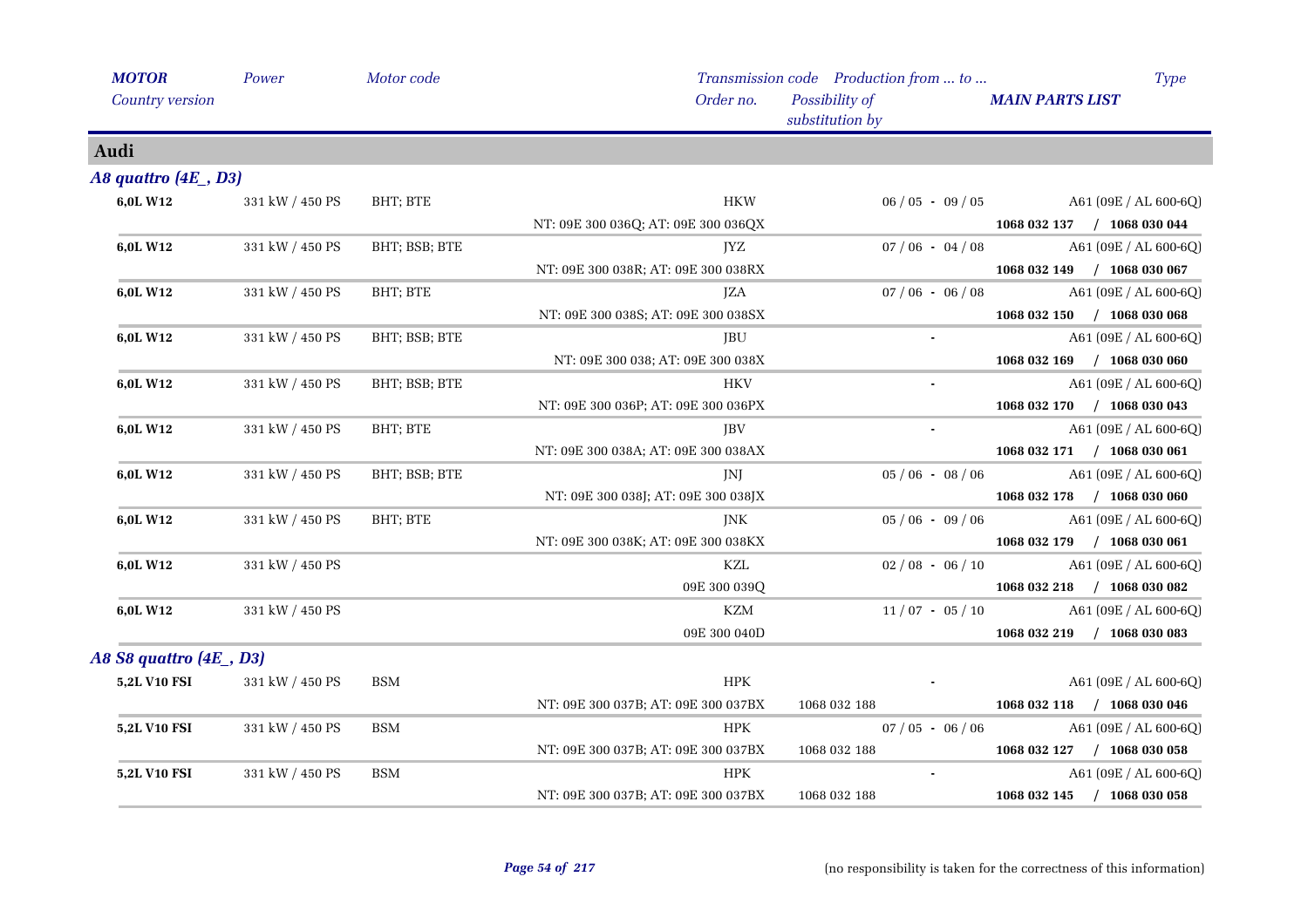| <b>MOTOR</b>             | Power           | Motor code |                                     | Transmission code Production from  to | <b>Type</b>                 |
|--------------------------|-----------------|------------|-------------------------------------|---------------------------------------|-----------------------------|
| Country version          |                 |            | Order no.                           | Possibility of<br>substitution by     | <b>MAIN PARTS LIST</b>      |
| Audi                     |                 |            |                                     |                                       |                             |
| A8 S8 quattro (4E _, D3) |                 |            |                                     |                                       |                             |
| 5,2L V10 FSI             | 331 kW / 450 PS | <b>BSM</b> | <b>JLM</b>                          |                                       | $A61 (09E / AL 600-6Q)$     |
|                          |                 |            | NT: 09E 300 038F; AT: 09E 300 038FX | 1068 032 183                          | 1068 032 155 / 1068 030 070 |
| <b>5,2L V10 FSI</b>      | 331 kW / 450 PS | <b>BSM</b> | <b>HPK</b>                          | $04/06 - 06/06$                       | A61 (09E / AL 600-6Q)       |
|                          |                 |            | NT: 09E 300 037B; AT: 09E 300 037BX | 1068 032 188                          | 1068 032 160 / 1068 030 058 |
| 5,2L V10 FSI             | 331 kW / 450 PS | <b>BSM</b> | HPK                                 | $\sim$ $-$                            | A61 (09E / AL 600-6Q)       |
|                          |                 |            | NT: 09E 300 037B; AT: 09E 300 037BX | 1068 032 188                          | 1068 032 182 / 1068 030 058 |
| 5,2L V10 FSI             | 331 kW / 450 PS | <b>BSM</b> | <b>JLM</b>                          | $06/06 - 11/06$                       | A61 (09E / AL 600-6Q)       |
|                          |                 |            | NT: 09E 300 038F; AT: 09E 300 038FX |                                       | 1068 032 183 / 1068 030 070 |
| 5,2L V10 FSI             | 331 kW / 450 PS | <b>BSM</b> | <b>HPK</b>                          |                                       | A61 (09E / AL 600-6Q)       |
|                          |                 |            | NT: 09E 300 037B; AT: 09E 300 037BX |                                       | 1068 032 188 / 1068 030 058 |
| 5,2L V10 FSI             | 331 kW / 450 PS | <b>BSM</b> | <b>JLM</b>                          | $10/06 - 03/07$                       | A61 (09E / AL 600-6Q)       |
|                          |                 |            | NT: 09E 300 038F; AT: 09E 300 038FX |                                       | 1068 032 190 / 1068 030 070 |
| <b>5,2L V10 FSI</b>      | 331 kW / 450 PS |            |                                     |                                       | A61 (09E / AL 600-6Q)       |
|                          |                 |            |                                     |                                       | 1068 032 196 / 1068 030 058 |
| <b>5,2L V10 FSI</b>      | 331 kW / 450 PS | <b>BSM</b> | <b>JLM</b>                          |                                       | A61 (09E / AL 600-6Q)       |
|                          |                 |            | NT: 09E 300 038F; AT: 09E 300 038FX |                                       | 1068 032 197 / 1068 030 070 |
| 5,2L V10 FSI             | 331 kW / 450 PS | <b>BSM</b> | <b>KLW</b>                          | $03 / 07 - 03 / 08$                   | A61 (09E / AL 600-6Q)       |
|                          |                 |            | NT: 09E 300 039G; AT: 09E 300 039GX |                                       | 1068 032 202 / 1068 030 075 |
| 5,2L V10 FSI             | 331 kW / 450 PS | <b>BSM</b> |                                     |                                       | A61 (09E / AL 600-6Q)       |
|                          |                 |            |                                     |                                       | 1068 032 207 / 1068 030 058 |
| <b>5,2L V10 FSI</b>      | 331 kW / 450 PS | <b>BSM</b> | JLM                                 |                                       | $A61 (09E / AL 600-6Q)$     |
|                          |                 |            | NT: 09E 300 038F; AT: 09E 300 038FX |                                       | 1068 032 208 / 1068 030 070 |
| 5,2L V10 FSI             | 331 kW / 450 PS | <b>BSM</b> | <b>KLW</b>                          | $08/07 - 04/08$                       | A61 (09E / AL 600-6Q)       |
|                          |                 |            | NT: 09E 300 039G; AT: 09E 300 039GX |                                       | 1068 032 209 / 1068 030 075 |
| 5,2L V10 FSI             | 331 kW / 450 PS | <b>BSM</b> | KZK                                 | $11/07 - 09/08$                       | A61 (09E / AL 600-6Q)       |
|                          |                 |            | 09E 300 039P                        |                                       | 1068 032 217 / 1068 030 081 |
| 5,2L V10 FSI             | 331 kW / 450 PS |            | <b>KZK</b>                          | $09/08 - 12/09$                       | A61 (09E / AL 600-6Q)       |
|                          |                 |            | 09E 300 039P                        |                                       | 1068 032 233 / 1068 030 081 |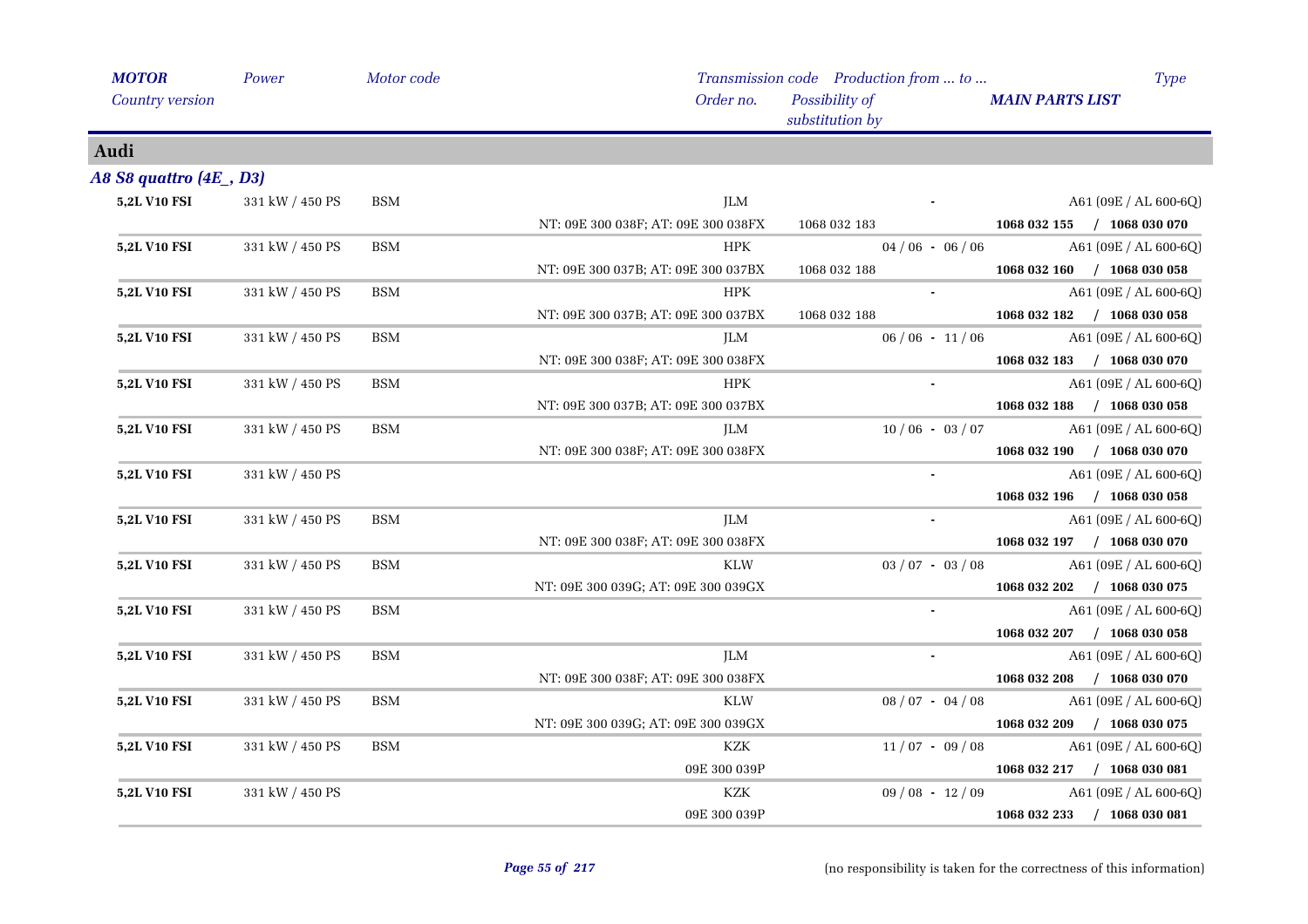| <b>MOTOR</b>            | Power           | Motor code           |                                     | Transmission code Production from  to | Type                             |
|-------------------------|-----------------|----------------------|-------------------------------------|---------------------------------------|----------------------------------|
| Country version         |                 |                      | Order no.                           | Possibility of<br>substitution by     | <b>MAIN PARTS LIST</b>           |
| Audi                    |                 |                      |                                     |                                       |                                  |
| A8 S8 quattro (4E , D3) |                 |                      |                                     |                                       |                                  |
| 6,0L W12                | 331 kW / 450 PS | <b>BHT</b>           | $\operatorname{GUN}$                | $11/03 - 12/03$                       | A61 (09E / AL 600-6Q)            |
|                         |                 |                      | NT: 09E 300 036; AT: 09E 300 036X   | 1068 032 106                          | 1068 032 065<br>$/$ 1068 030 036 |
| Q5(8R)                  |                 |                      |                                     |                                       |                                  |
| 3,2L V6 FSI             | 191 kW / 260 PS | CALB                 | $\rm KGE$                           | $02/08 - 03/09$                       | ZF-6HP28AF                       |
|                         |                 |                      | NT: 0B3 300 035G; AT: 0B3 300 035GX |                                       | $/$ 1084 030 007<br>1084 032 005 |
| 3,2L V6 FSI             | 195 kW / 265 PS | CALB                 | LMM                                 | $06/08 - 07/09$                       | ZF-6HP28AF                       |
|                         |                 |                      | 0B6 300 036F                        |                                       | $/$ 1084 030 023<br>1084 032 033 |
| 3,2L V6 FSI             | 195 kW / 265 PS | CALB                 | $\rm KGE$                           | $07/08 - 03/09$                       | ZF-6HP28AF                       |
|                         |                 |                      | 0B6 300 035G                        |                                       | 1084 032 042<br>$/$ 1084 030 007 |
| 3,2L V6 FSI             | 195 kW / 265 PS | CALB                 | LMM                                 | $01/09 - 07/09$                       | ZF-6HP28AF                       |
|                         |                 |                      | 0B6 300 036F                        |                                       | 1084 032 049<br>$/$ 1084 030 023 |
| 3,2L V6 FSI             | 195 kW / 265 PS | <b>CALA</b>          | <b>LMM</b>                          | $06/09 - 08/12$                       | ZF-6HP28AF                       |
|                         |                 |                      | 0B6 300 036F                        |                                       | $/$ 1084 030 023<br>1084 032 054 |
| Q7 (4LB, AU716)         |                 |                      |                                     |                                       |                                  |
| 3,6L V6 FSI             | 206 kW / 280 PS | <b>BHK</b>           | <b>HHR</b>                          | $12/05 - 12/05$                       | ZF-6HP19X                        |
|                         |                 |                      | NT: 0AT 300 035; AT: 0AT 300 035X   |                                       | 1071 022 017<br>$/$ 1071 020 004 |
| 3,6L V6 FSI             | 206 kW / 280 PS | BHK                  | ITU                                 | $02/06 - 03/06$                       | ZF-6HP19X                        |
|                         |                 |                      | NT: 0AT 300 035A; AT: 0AT 300 035AX |                                       | 1071 022 018<br>$/$ 1071 020 008 |
| 3,6L V6 FSI             | 206 kW / 280 PS | $\operatorname{BHK}$ | <b>ITU</b>                          | $04/06 - 06/06$                       | ZF-6HP19X                        |
|                         |                 |                      | NT: 0AT 300 035A; AT: 0AT 300 035AX |                                       | $/$ 1071 020 008<br>1071 022 019 |
| 3,6L V6 FSI             | 206 kW / 280 PS | <b>BHK</b>           | JTU                                 | $06/06 - 01/07$                       | ZF-6HP19X                        |
|                         |                 |                      | NT: 0AT 300 035A; AT: 0AT 300 035AX |                                       | $/$ 1071 020 008<br>1071 022 020 |
| 3,6L V6 FSI             | 206 kW / 280 PS | <b>BHK</b>           | JTU                                 |                                       | ZF-6HP19X                        |
|                         |                 |                      | NT: 0AT 300 035A; AT: 0AT 300 035AX |                                       | $/$ 1071 020 008<br>1071 022 021 |
| 3,6L V6 FSI             | 206 kW / 280 PS | BHK                  | <b>KHV</b>                          | $10/06 - 03/08$                       | ZF-6HP19X                        |
|                         |                 |                      | NT: 0AT 300 035C; AT: 0AT 300 035CX |                                       | 1071 022 022<br>$/$ 1071 020 008 |
| 3,6L V6 FSI             | 206 kW / 280 PS | <b>BHK</b>           | <b>KHE</b>                          | $10/06 - 01/07$                       | ZF-6HP19X                        |
|                         |                 |                      | NT: 0AT 300 035B; AT: 0AT 300 035BX |                                       | $/$ 1071 020 008<br>1071 022 023 |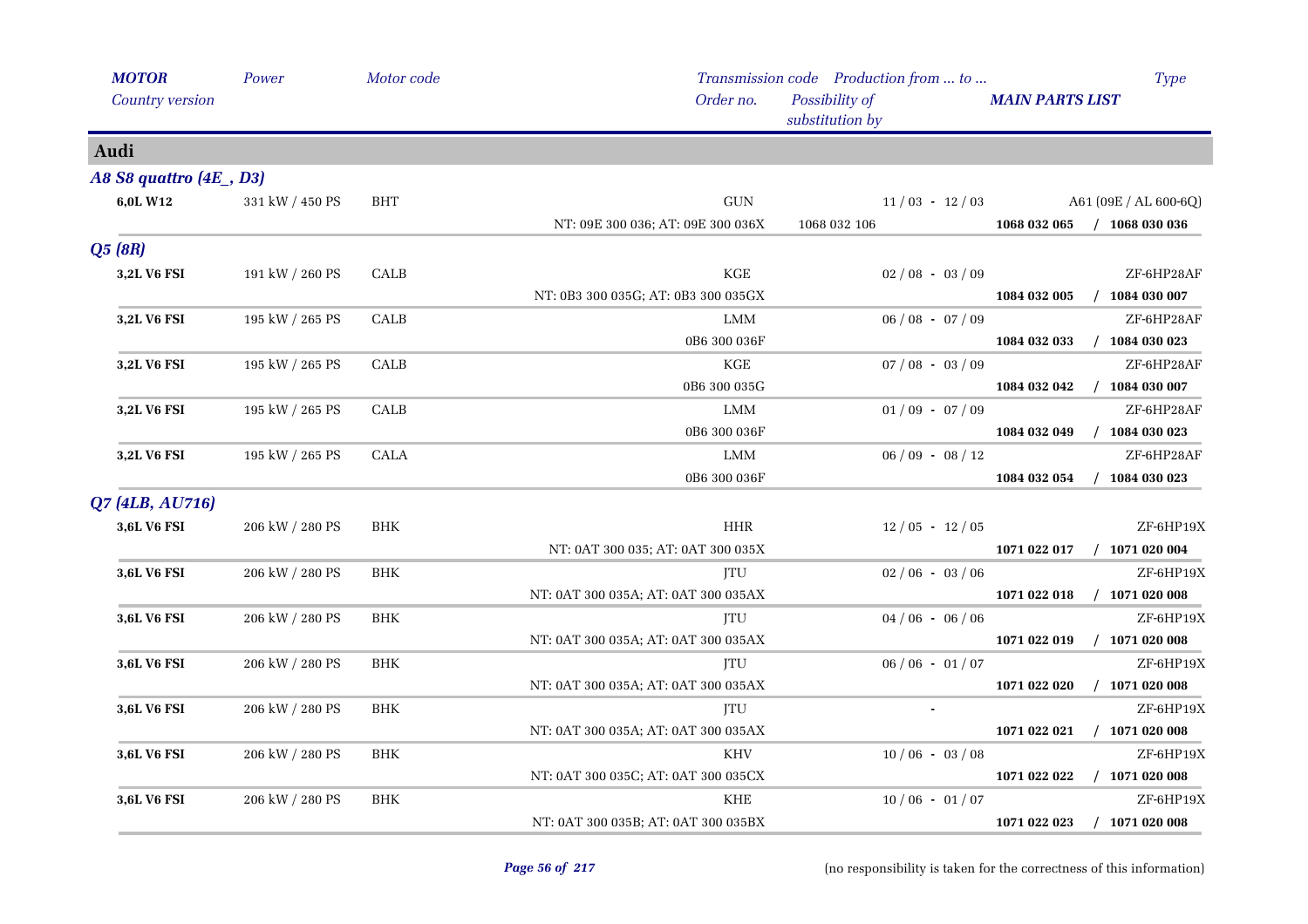| <b>MOTOR</b>    | Power           | Motor code |                                     | Transmission code Production from  to | Type                             |
|-----------------|-----------------|------------|-------------------------------------|---------------------------------------|----------------------------------|
| Country version |                 |            | Order no.                           | Possibility of<br>substitution by     | <b>MAIN PARTS LIST</b>           |
| Audi            |                 |            |                                     |                                       |                                  |
| Q7 (4LB, AU716) |                 |            |                                     |                                       |                                  |
| 3,6L V6 FSI     | 206 kW / 280 PS | <b>BHK</b> | KHE                                 | $05/07 - 02/09$                       | ZF-6HP19X                        |
|                 |                 |            | NT: 0AT 300 035B; AT: 0AT 300 035BX |                                       | $/$ 1071 020 008<br>1071 022 024 |
| 3,6L V6 FSI     | 206 kW / 280 PS | <b>BHK</b> | <b>KHV</b>                          | $05/07 - 03/08$                       | ZF-6HP19X                        |
|                 |                 |            | NT: 0AT 300 035C; AT: 0AT 300 035CX |                                       | 1071 020 008<br>1071 022 025     |
| 3,6L V6 FSI     | 206 kW / 280 PS | <b>BHK</b> | KZB                                 | $11/07 - 06/08$                       | ZF-6HP19X                        |
|                 |                 |            | 0AT 300 035D                        |                                       | 1071 020 009<br>1071 022 026     |
| 3,6L V6 FSI     | 206 kW / 280 PS | <b>BHK</b> | LLK                                 | $04/08 - 05/09$                       | ZF-6HP19X                        |
|                 |                 |            | 0AT 300 035E                        |                                       | 1071 022 027<br>1071 020 009     |
| 3,6L V6 FSI     | 206 kW / 280 PS | <b>BHK</b> | MCE                                 | $04/09 - 06/10$                       | ZF-6HP19X                        |
|                 |                 |            | 0AT 300 035F                        |                                       | 1071 022 028<br>1071 020 009     |
| 6,0L V12 TDI    | 368 kW / 500 PS |            | <b>KMT</b>                          | $03/08 - 02/09$                       | ZF-6HP32X                        |
|                 |                 |            |                                     |                                       | 1070 030 002<br>1070 032 001     |
| 6,0L V12 TDI    | 368 kW / 500 PS |            | <b>KMT</b>                          | $08 / 08 - 01 / 09$                   | ZF-6HP32X                        |
|                 |                 |            | 0BQ 300 035                         |                                       | 1070 030 005<br>1070 032 003     |
| 6,0L V12 TDI    | 368 kW / 500 PS |            | <b>KMT</b>                          | $02/09 - 11/09$                       | ZF-6HP32X                        |
|                 |                 |            | 0BQ 300 035                         |                                       | 1070 032 005<br>1070 030 005     |
| 6,0L V12 TDI    | 368 kW / 500 PS |            | <b>KMT</b>                          | $11/09 - 04/14$                       | ZF-6HP32X                        |
|                 |                 |            | 0BQ 300 035                         |                                       | 1070 032 006<br>1070 030 005     |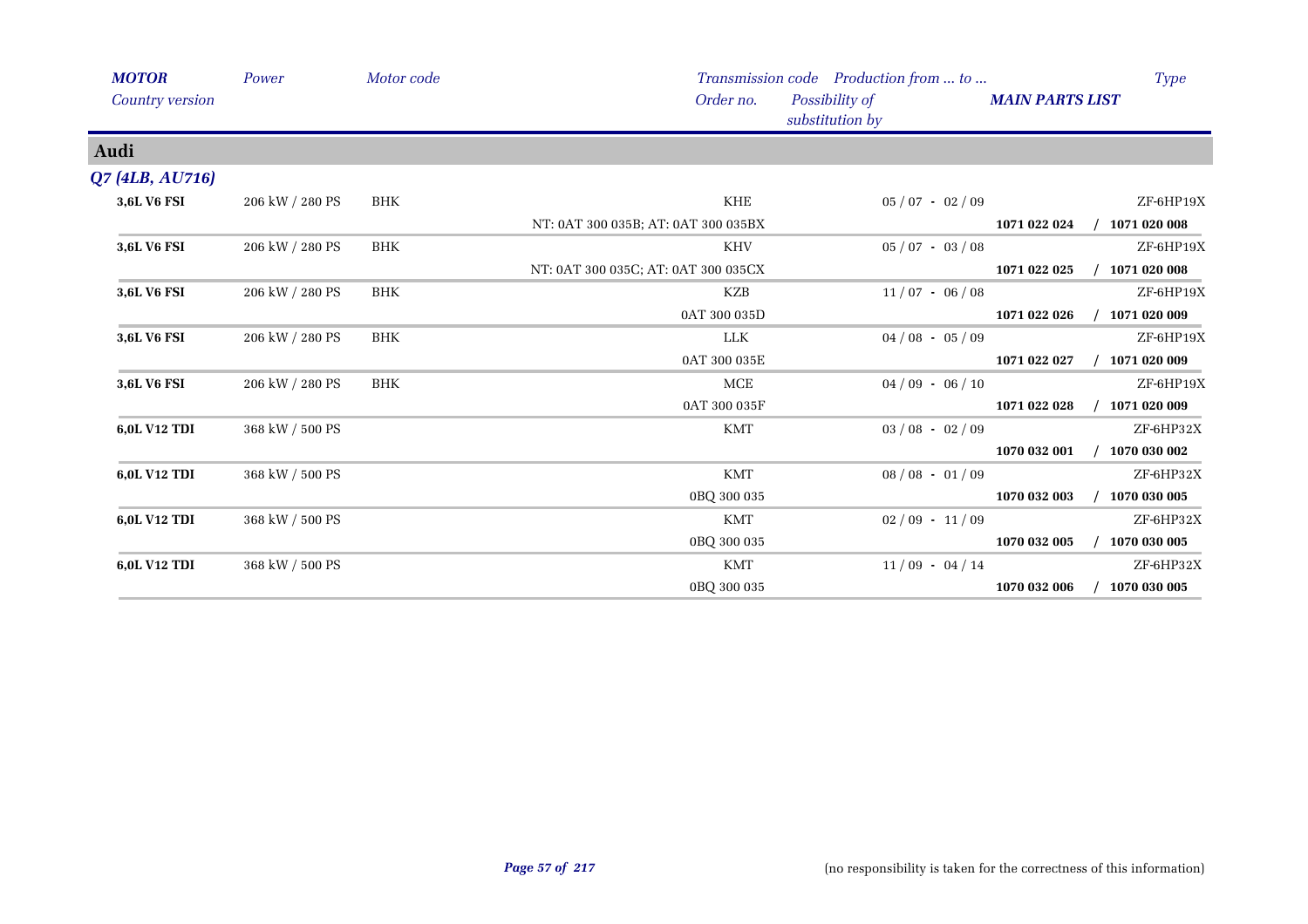| <b>MOTOR</b>                           | Power            | Motor code          |                                     | Transmission code Production from  to | <b>Type</b>                      |
|----------------------------------------|------------------|---------------------|-------------------------------------|---------------------------------------|----------------------------------|
| Country version                        |                  |                     | Order no.                           | Possibility of<br>substitution by     | <b>MAIN PARTS LIST</b>           |
| <b>Bentley</b>                         |                  |                     |                                     |                                       |                                  |
| Arnage T (BY821)                       |                  |                     |                                     |                                       |                                  |
| 6,75L V8 TT                            | 287 kW / 390 PS  | L410 M1T (Cosworth) |                                     |                                       | ZF-6HP32                         |
|                                        |                  |                     |                                     |                                       | $/$ 1070 010 018<br>1070 012 039 |
| 6,75L V8 TT                            | 287 kW / 390 PS  | L410 M1T (Cosworth) |                                     |                                       | ZF-6HP32                         |
|                                        |                  |                     |                                     |                                       | $/$ 1070 010 018<br>1070 012 040 |
| 6,75L V8 TT                            | 287 kW / 390 PS  | L410 M1T (Cosworth) |                                     | $07/06 - 04/07$                       | ZF-6HP32                         |
|                                        |                  |                     | PL114465PA                          |                                       | $/$ 1070 010 019<br>1070 012 041 |
| 6,75L V8 TT                            | 336 kW / 457 PS  | L410 M1T (Cosworth) |                                     | $04/07 - 11/09$                       | ZF-6HP32                         |
|                                        |                  |                     | NT: 3Z0 300 040; AT: 3Z0 300 040X   |                                       | 1070 012 042<br>$/$ 1070 010 019 |
| <b>Azure (II)</b>                      |                  |                     |                                     |                                       |                                  |
| 6,8LV8                                 | 336 kW / 456 PS; |                     |                                     | $01/06 - 12/06$                       | ZF-6HP32                         |
|                                        | 373 kW / 507 PS  |                     |                                     |                                       | 1070 012                         |
| <b>Brooklands Coupé (BY824)</b>        |                  |                     |                                     |                                       |                                  |
| 6,75L V8 TT                            | 367 kW / 499 PS  | L410 M1T (Cosworth) |                                     | $09/07 - 02/08$                       | ZF-6HP32                         |
|                                        |                  |                     |                                     |                                       | $/$ 1070 010 020<br>1070 012 043 |
| 6,75L V8 TT                            | 367 kW / 499 PS  | L410 M1T (Cosworth) |                                     | $11/07 - 11/09$                       | ZF-6HP32                         |
|                                        |                  |                     | 3Z0 300 040A                        |                                       | 1070 012 045<br>$/$ 1070 010 020 |
| <b>Continental Flying Spur (BY611)</b> |                  |                     |                                     |                                       |                                  |
| 6,0L W12 TT                            | 411 kW / 560 PS  | ${\rm BY}$          | <b>HVQ</b>                          | $03 / 05 - 04 / 05$                   | A61 (09E / AL 600-6Q)            |
|                                        |                  |                     | NT: 09E 300 037E; AT: 09E 300 037EX |                                       | 1068 032 102 / 1068 030 048      |
| 6,0L W12 TT                            | 411 kW / 560 PS  | ${\rm BY}$          | JBA                                 | $04/05 - 05/06$                       | A61 (09E / AL 600-6Q)            |
|                                        |                  |                     | NT: 09E 300 037F; AT: 09E 300 037FX |                                       | 1068 032 103 / 1068 030 049      |
| 6,0L W12 TT                            |                  | ${\rm BY}$          |                                     | $10/05 - 01/06$                       | A61 (09E / AL 600-6Q)            |
|                                        |                  |                     | NT: 09E 300 037N; AT: 09E 300 037NX | 1068 032 186                          | 1068 032 144 / 1068 030 063      |
| 6,0L W12 TT                            | 411 kW / 560 PS  | BY                  | JQC                                 | $02/06 - 03/06$                       | A61 (09E / AL 600-6Q)            |
|                                        |                  |                     | NT: 09E 300 037P; AT: 09E 300 037PX | 1068 032 187                          | 1068 032 162 / 1068 030 063      |
| 6,0L W12 TT                            | 411 kW / 560 PS  | ${\rm BY}$          | JQC                                 | $04/06 - 05/06$                       | A61 (09E / AL 600-6Q)            |
|                                        |                  |                     | NT: 09E 300 037P; AT: 09E 300 037PX | 1068 032 187                          | 1068 032 177 / 1068 030 072      |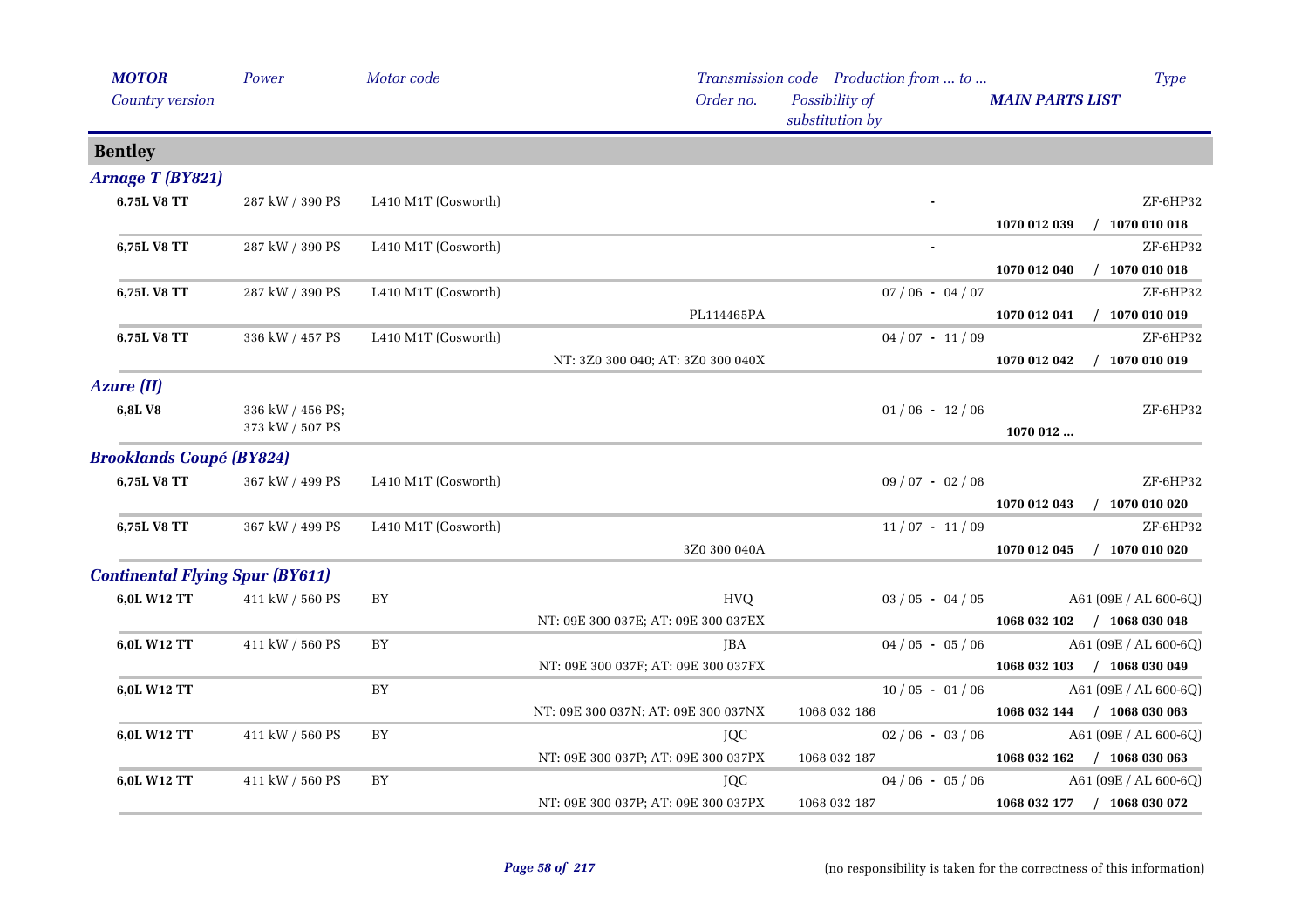| <b>MOTOR</b>                                 | Power           | Motor code |                                     | Transmission code Production from  to | <b>Type</b>                                   |
|----------------------------------------------|-----------------|------------|-------------------------------------|---------------------------------------|-----------------------------------------------|
| Country version                              |                 |            | Order no.                           | Possibility of<br>substitution by     | <b>MAIN PARTS LIST</b>                        |
| <b>Bentley</b>                               |                 |            |                                     |                                       |                                               |
| <b>Continental Flying Spur (BY611)</b>       |                 |            |                                     |                                       |                                               |
| 6,0L W12 TT                                  | 411 kW / 560 PS | ${\rm BY}$ | KDH                                 | $05/06 - 08/06$                       | A61 (09E / AL 600-6Q)                         |
|                                              |                 |            | NT: 09E 300 039; AT: 09E 300 039X   | 1068 032 187                          | $1068032185$ / $1068030072$                   |
| 6,0L W12 TT                                  |                 | BY         | KFS                                 | $08/06 - 11/06$                       | $A61 (09E / AL 600-6Q)$                       |
|                                              |                 |            | NT: 09E 300 039A; AT: 09E 300 039AX |                                       | 1068 032 187 / 1068 030 072                   |
| 6,0L W12 TT                                  |                 | BY         | <b>KFS</b>                          | $10/06 - 04/07$                       | A61 (09E / AL 600-6Q)                         |
|                                              |                 |            | NT: 09E 300 039A; AT: 09E 300 039AX |                                       | 1068 032 192 / 1068 030 056                   |
| 6,0L W12 TT                                  |                 | BY         | JUU                                 | $02/07 - 03/08$                       | A61 (09E / AL 600-6Q)                         |
|                                              |                 |            | NT: 09E 300 037T; AT: 09E 300 037TX |                                       | 1068 032 195 / 1068 030 073                   |
| 6,0L W12 TT                                  | 411 kW / 560 PS | BY         | JSZ                                 | $07/07 - 06/08$                       | A61 (09E / AL 600-6Q)                         |
|                                              |                 |            | NT: 09E 300 038L; AT: 09E 300 038LX |                                       | 1068 032 213 / 1068 030 073                   |
| 6,0L W12 TT                                  | 411 kW / 560 PS | <b>BY</b>  | KVQ                                 |                                       | $06 / 08 - 02 / 09$ A61 (09E / AL 600-6Q)     |
|                                              |                 |            | 09E 300 039D                        |                                       | 1068 032 224 / 1068 030 073                   |
| 6,0L W12 TT                                  | 411 kW / 560 PS |            | MCV                                 | $04/09 - 06/10$                       | A61 (09E / AL 600-6Q)                         |
|                                              |                 |            | 09E 300 040H                        |                                       | 1068 032 235 / 1068 030 073                   |
| 6,0L W12 TT                                  | 411 kW / 560 PS | M[11]      |                                     | $06/10 - 06/11$                       | A61 (09E / AL 600-6Q)                         |
|                                              |                 |            | 09E 300 040N                        |                                       | 1068 032 246 / 1068 030 073                   |
| 6,0L W12 TT                                  | 412 kW / 560 PS |            |                                     | $06/11 - 10/12$                       | A61 (09E / AL 600-6Q)                         |
|                                              |                 |            | 09E 300 041E                        |                                       | 1068 032 247 / 1068 030 085                   |
| <b>Continental Flying Spur Speed (BY611)</b> |                 |            |                                     |                                       |                                               |
| 6,0L W12 TT                                  | 448 kW / 609 PS | BY         | KWE                                 | $06/08 - 02/09$                       | A61 (09E / AL 600-6Q)                         |
|                                              |                 |            | 09E 300 037R                        |                                       | 1068 032 214 / 1068 030 078                   |
| 6,0L W12 TT                                  | 448 kW / 609 PS |            | <b>MCW</b>                          | $04/09 - 06/10$                       | A61 (09E / AL 600-6Q)                         |
|                                              |                 |            | 09E 300 040J                        |                                       | 1068 032 234 / 1068 030 078                   |
| 6,0L W12 TT                                  | 448 kW / 609 PS | MJ11       |                                     |                                       | $06 / 10 - 07 / 11$ A61 $(09E / AL 600 - 6Q)$ |
|                                              |                 |            | 09E 300 040P                        |                                       | 1068 032 244 / 1068 030 078                   |
| 6,0L W12 TT                                  | 448 kW / 609 PS |            |                                     | $07/11 - 11/12$                       | A61 (09E / AL 600-6Q)                         |
|                                              |                 |            | 09E 300 041F                        |                                       | 1068 032 248 / 1068 030 085                   |
|                                              |                 |            |                                     |                                       |                                               |

*Continental GT (BY614)*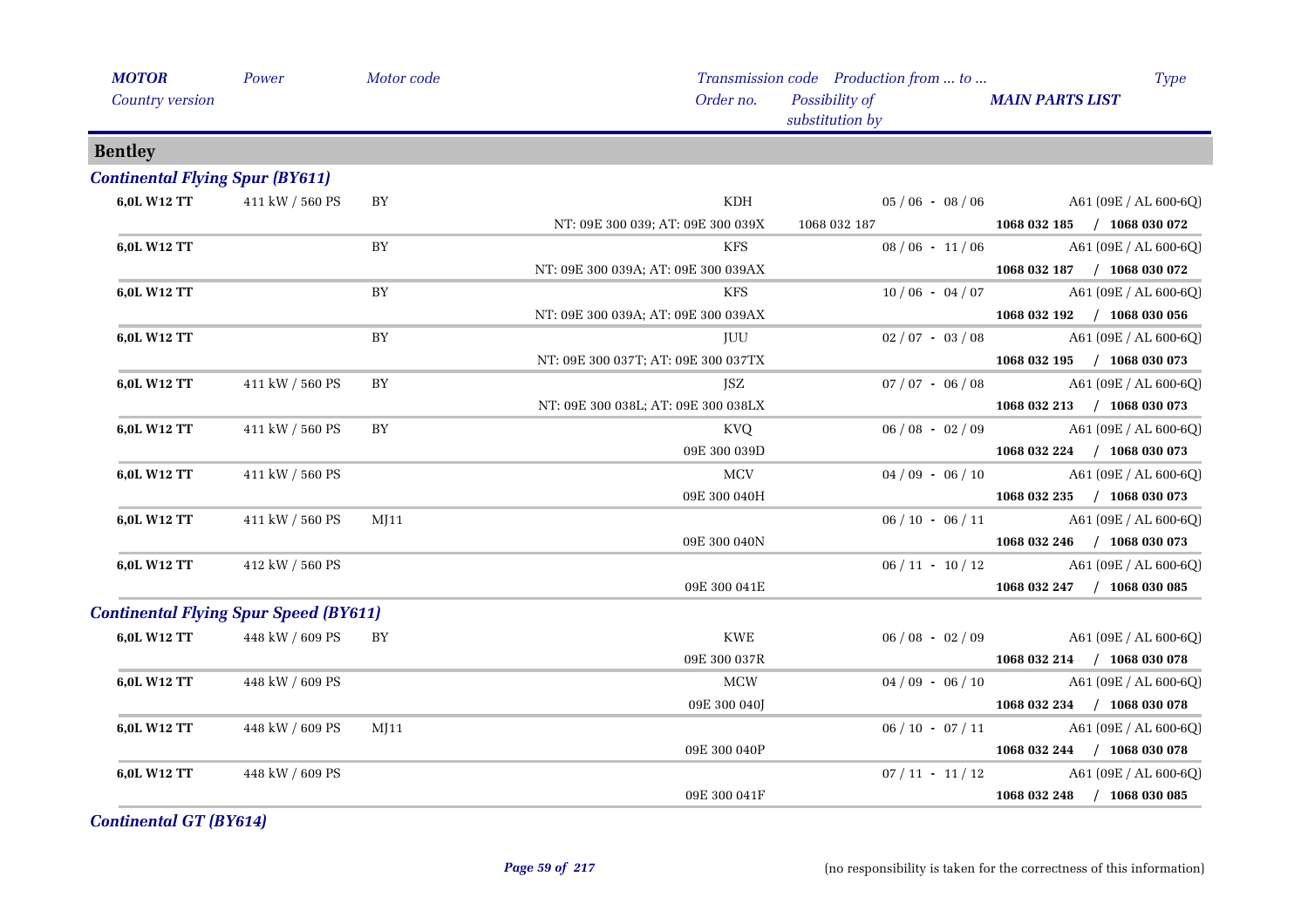| <b>MOTOR</b>                  | Power           | Motor code |                                     | Transmission code Production from  to | <b>Type</b>                           |
|-------------------------------|-----------------|------------|-------------------------------------|---------------------------------------|---------------------------------------|
| <b>Country version</b>        |                 |            | Order no.                           | Possibility of<br>substitution by     | <b>MAIN PARTS LIST</b>                |
| <b>Bentley</b>                |                 |            |                                     |                                       |                                       |
| <b>Continental GT (BY614)</b> |                 |            |                                     |                                       |                                       |
| 6,0L W12                      | 331 kW / 450 PS | BY         |                                     |                                       | $04/03 - 06/03$ A61 (09E / AL 600-6Q) |
|                               |                 |            |                                     | 1068 032 076                          | 1068 032 039 / 1068 030 030           |
| 6,0L W12 TT                   |                 | BY         |                                     | $06/03 - 07/03$                       | A61 (09E / AL 600-6Q)                 |
|                               |                 |            |                                     | 1068 032 076                          | $1068032056$ / 1068 030 030           |
| 6,0L W12 TT                   | 411 kW / 560 PS | BY         | GWA                                 | $07/03 - 08/03$                       | $A61(09E/AL 600-6Q)$                  |
|                               |                 |            | NT: 09E 300 036E; AT: 09E 300 036EX | 1068 032 076                          | $1068032060$ / $1068030030$           |
| 6,0L W12 TT                   | 411 kW / 560 PS | BY         | GWA                                 | $09/03 - 09/03$                       | A61 (09E / AL 600-6Q)                 |
|                               |                 |            | NT: 09E 300 036E; AT: 09E 300 036EX | 1068 032 076                          | 1068 032 067 / 1068 030 030           |
| 6,0L W12 TT                   | 411 kW / 560 PS | BY         | GWA                                 | $10/03 - 02/04$                       | A61 (09E / AL 600-6Q)                 |
|                               |                 |            | NT: 09E 300 036E; AT: 09E 300 036EX | 1068 032 076                          | 1068 032 070 / 1068 030 030           |
| 6,0L W12 TT                   | 411 kW / 560 PS | BY         | GWA                                 | $02 / 04 - 07 / 04$                   | A61 (09E / AL 600-6Q)                 |
|                               |                 |            | NT: 09E 300 036M; AT: 09E 300 036MX |                                       | 1068 032 076 / 1068 030 030           |
| 6,0L W12 TT                   | 411 kW / 560 PS | BY         | GWA                                 | $07/04 - 11/04$                       | $A61(09E/AL 600-6Q)$                  |
|                               |                 |            | NT: 09E 300 037A; AT: 09E 300 037AX |                                       | 1068 032 090 / 1068 030 030           |
| 6,0L W12 TT                   | 411 kW / 560 PS | BY         | <b>HVN</b>                          | $11/04 - 02/05$                       | A61 (09E / AL 600-6Q)                 |
|                               |                 |            | NT: 09E 300 037D; AT: 09E 300 037DX |                                       | 1068 032 100 / 1068 030 048           |
| 6,0L W12 TT                   | 411 kW / 560 PS | BY         | JEN                                 | $01/06 - 04/06$                       | A61 (09E / AL 600-6Q)                 |
|                               |                 |            | NT: 09E 300 037S; AT: 09E 300 037SX |                                       | 1068 032 135 / 1068 030 049           |
| 6,0L W12 TT                   |                 | BY         | <b>HKS</b>                          |                                       | A61 (09E / AL 600-6Q)                 |
|                               |                 |            | NT: 09E 300 036R; AT: 09E 300 036RX |                                       | 1068 032 154 / 1068 030 063           |
| 6,0L W12 TT                   |                 | BY         |                                     | $\sim$                                | A61 (09E / AL 600-6Q)                 |
|                               |                 |            |                                     |                                       | 1068 032 158 / 1068 030 056           |
| 6,0L W12 TT                   | 411 kW / 560 PS | BY         | <b>JQB</b>                          | $02/06 - 04/06$                       | A61 (09E / AL 600-6Q)                 |
|                               |                 |            | NT: 09E 300 037N; AT: 09E 300 037NX | 1068 032 186                          | 1068 032 161 / 1068 030 063           |
| 6,0L W12 TT                   | 411 kW / 560 PS | BY         | JQB                                 | $04/06 - 05/06$                       | $A61 (09E / AL 600-6Q)$               |
|                               |                 |            | NT: 09E 300 037N; AT: 09E 300 037NX | 1068 032 186                          | 1068 032 176 / 1068 030 072           |
| 6,0L W12 TT                   | 411 kW / 560 PS | BY         | $\rm\,KDG$                          | $05/06 - 08/06$                       | A61 (09E / AL 600-6Q)                 |
|                               |                 |            | NT: 09E 300 038T; AT: 09E 300 038TX | 1068 032 186                          | 1068 032 184 / 1068 030 072           |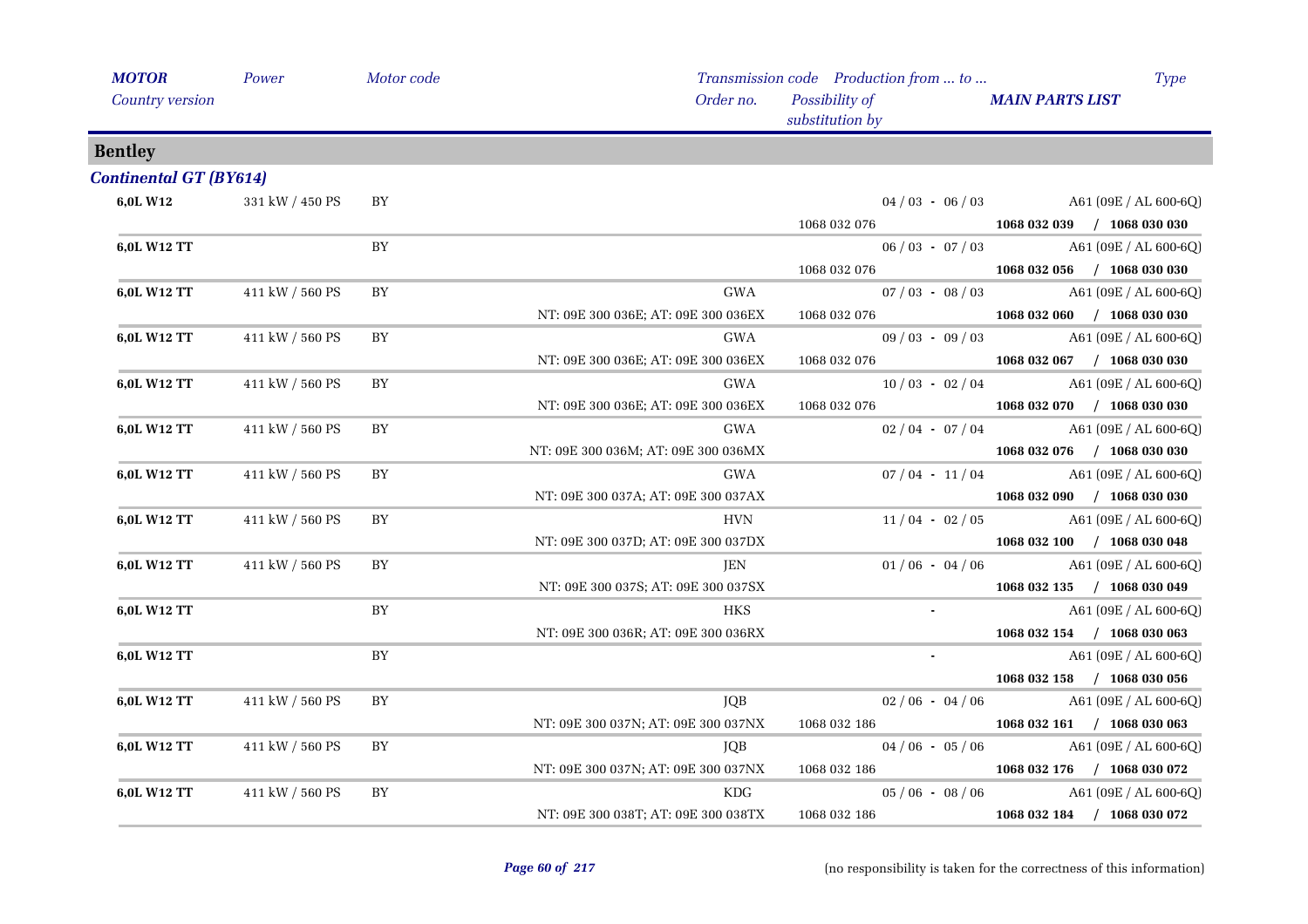| <b>MOTOR</b>                            | Power           | Motor code |                                     | Transmission code Production from  to | <b>Type</b>                      |
|-----------------------------------------|-----------------|------------|-------------------------------------|---------------------------------------|----------------------------------|
| Country version                         |                 |            | Order no.                           | Possibility of<br>substitution by     | <b>MAIN PARTS LIST</b>           |
| <b>Bentley</b>                          |                 |            |                                     |                                       |                                  |
| <b>Continental GT (BY614)</b>           |                 |            |                                     |                                       |                                  |
| 6,0L W12 TT                             | 411 kW / 560 PS | BY         | <b>KFR</b>                          | $08/06 - 06/08$                       | A61 (09E / AL 600-6Q)            |
|                                         |                 |            | NT: 09E 300 039B; AT: 09E 300 039BX |                                       | 1068 032 186 / 1068 030 072      |
| 6,0L W12 TT                             | 411 kW / 560 PS | BY         | <b>KFR</b>                          | $10/06 - 07/07$                       | A61 (09E / AL 600-6Q)            |
|                                         |                 |            | NT: 09E 300 039B; AT: 09E 300 039BX |                                       | 1068 032 191 / 1068 030 056      |
| 6,0L W12 TT                             | 411 kW / 560 PS | BY         | JUT                                 | $02/07 - 03/08$                       | A61 (09E / AL 600-6Q)            |
|                                         |                 |            | NT: 09E 300 038D; AT: 09E 300 038DX |                                       | 1068 032 194 / 1068 030 073      |
| 6,0L W12 TT                             | 411 kW / 560 PS | ${\rm BY}$ | JSX                                 | $09/07 - 06/08$                       | A61 (09E / AL 600-6Q)            |
|                                         |                 |            | NT: 09E 300 037Q                    |                                       | 1068 032 211 / 1068 030 078      |
| 6,0L W12 TT                             | 411 kW / 560 PS | BY         | <b>KVN</b>                          | $06/08 - 02/09$                       | A61 (09E / AL 600-6Q)            |
|                                         |                 |            | 09E 300 039F                        |                                       | 1068 032 223 / 1068 030 073      |
| 6,0L W12 TT                             | 411 kW / 560 PS |            | MCT                                 | $04/09 - 06/10$                       | A61 (09E / AL 600-6Q)            |
|                                         |                 |            | 09E 300 040F                        |                                       | 1068 032 236 / 1068 030 073      |
| 6,0L W12 TT                             | 411 kW / 560 PS | MJ11       |                                     | $06/10 - 02/11$                       | A61 (09E / AL 600-6Q)            |
|                                         |                 |            | 09E 300 040R                        |                                       | 1068 032 245 / 1068 030 073      |
| <b>Continental GT (BY624)</b>           |                 |            |                                     |                                       |                                  |
| 6,0L W12 TT                             | 423 kW / 575 PS |            | <b>MDK</b>                          | $12/09 - 12/09$                       | ZF-6HP28A61                      |
|                                         |                 |            | 09E 300 040K                        |                                       | 1068 092 017 / 1068 090 006      |
| 6,0L W12 TT                             | 423 kW / 575 PS |            | MDK                                 | $10/10 - 11/10$                       | ZF-6HP28A61                      |
|                                         |                 |            | 09E 300 040K                        |                                       | 1068 092 021 / 1068 090 006      |
| 6,0L W12 TT                             | 423 kW / 575 PS |            |                                     | $12/10 - 01/11$                       | ZF-6HP28A61                      |
|                                         |                 |            | 09E 300 040T                        |                                       | 1068 092 026 / 1068 090 006      |
| 6,0L W12 TT                             | 423 kW / 575 PS |            |                                     | $02 / 11 - 07 / 11$                   | ZF-6HP28A61                      |
|                                         |                 |            | 09E 300 041                         |                                       | $/$ 1068 090 006<br>1068 092 027 |
| 6,0L W12 TT                             | 423 kW / 575 PS |            |                                     | $07/11 - 01/13$                       | ZF-6HP28A61                      |
|                                         |                 |            | 09E 300 041C                        |                                       | $/$ 1068 090 008<br>1068 092 030 |
| <b>Continental GT Cabriolet (BY615)</b> |                 |            |                                     |                                       |                                  |
| 6,0L W12 TT                             | 411 kW / 560 PS | ${\rm BY}$ | <b>JQB</b>                          | $02/06 - 04/06$                       | $A61 (09E / AL 600-6Q)$          |
|                                         |                 |            | NT: 09E 300 037N; AT: 09E 300 037NX | 1068 032 186                          | 1068 032 161 / 1068 030 063      |
|                                         |                 |            |                                     |                                       |                                  |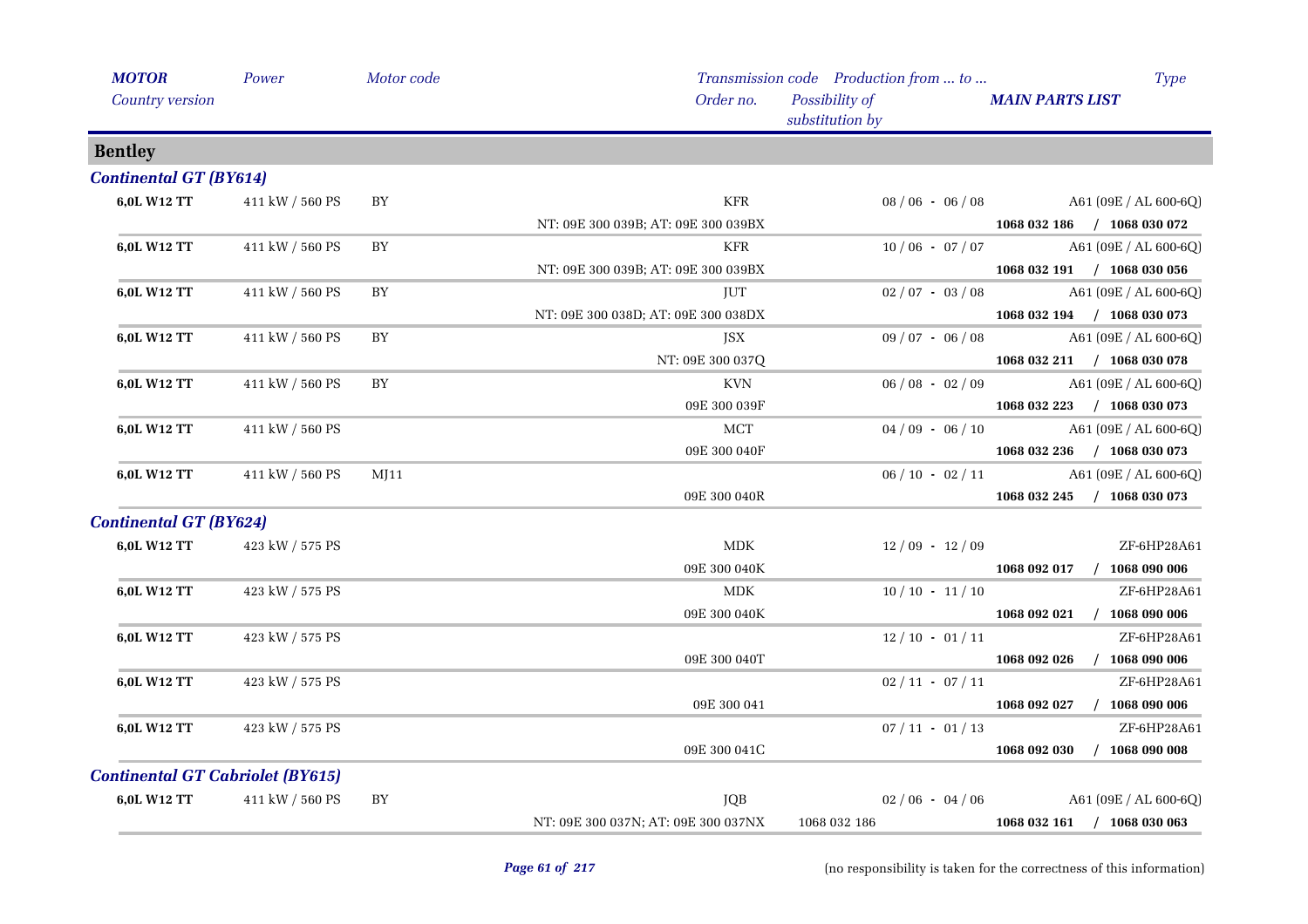| <b>MOTOR</b>                            | Power           | Motor code |                                     | Transmission code Production from  to | <b>Type</b>                      |
|-----------------------------------------|-----------------|------------|-------------------------------------|---------------------------------------|----------------------------------|
| Country version                         |                 |            | Order no.                           | Possibility of<br>substitution by     | <b>MAIN PARTS LIST</b>           |
| <b>Bentley</b>                          |                 |            |                                     |                                       |                                  |
| <b>Continental GT Cabriolet (BY615)</b> |                 |            |                                     |                                       |                                  |
| 6,0L W12 TT                             | 411 kW / 560 PS | BY         | JQB                                 | $04/06 - 05/06$                       | $A61 (09E / AL 600-6Q)$          |
|                                         |                 |            | NT: 09E 300 037N; AT: 09E 300 037NX | 1068 032 186                          | 1068 032 176 / 1068 030 072      |
| 6,0L W12 TT                             | 411 kW / 560 PS | BY         | KDG                                 | $05/06 - 08/06$                       | $A61 (09E / AL 600-6Q)$          |
|                                         |                 |            | NT: 09E 300 038T; AT: 09E 300 038TX | 1068 032 186                          | 1068 032 184 / 1068 030 072      |
| 6,0L W12 TT                             | 411 kW / 560 PS | BY         | <b>KFR</b>                          | $08/06 - 06/08$                       | A61 (09E / AL 600-6Q)            |
|                                         |                 |            | NT: 09E 300 039B; AT: 09E 300 039BX |                                       | 1068 032 186 / 1068 030 072      |
| 6,0L W12 TT                             | 411 kW / 560 PS | BY         | <b>KFR</b>                          | $10/06 - 07/07$                       | A61 (09E / AL 600-6Q)            |
|                                         |                 |            | NT: 09E 300 039B; AT: 09E 300 039BX |                                       | 1068 032 191 / 1068 030 056      |
| 6,0L W12 TT                             | 411 kW / 560 PS | BY         | <b>JUT</b>                          | $02/07 - 07/07$                       | A61 (09E / AL 600-6Q)            |
|                                         |                 |            | NT: 09E 300 038D; AT: 09E 300 038DX |                                       | 1068 032 194 / 1068 030 073      |
| 6,0L W12 TT                             | 411 kW / 560 PS | BY         | <b>JSY</b>                          | $07/07 - 06/08$                       | A61 (09E / AL 600-6Q)            |
|                                         |                 |            | NT: 09E 300 038M; AT: 09E 300 038MX |                                       | 1068 032 212 / 1068 030 073      |
| 6,0L W12 TT                             | 411 kW / 560 PS | BY         | <b>KVN</b>                          | $06/08 - 02/09$                       | A61 (09E / AL 600-6Q)            |
|                                         |                 |            | 09E 300 039F                        |                                       | 1068 032 223 / 1068 030 073      |
| 6,0L W12 TT                             | 411 kW / 560 PS |            | MCT                                 | $04/09 - 06/10$                       | A61 (09E / AL 600-6Q)            |
|                                         |                 |            | 09E 300 040F                        |                                       | 1068 032 236 / 1068 030 073      |
| 6,0L W12 TT                             | 411 kW / 560 PS | MJ11       |                                     | $06/10 - 02/11$                       | $A61 (09E / AL 600-6Q)$          |
|                                         |                 |            | 09E 300 040R                        |                                       | 1068 032 245 / 1068 030 073      |
| <b>Continental GT Cabriolet (BY625)</b> |                 |            |                                     |                                       |                                  |
| 6,0L W12 TT                             | 423 kW / 575 PS |            | <b>MDK</b>                          | $12/09 - 12/09$                       | ZF-6HP28A61                      |
|                                         |                 |            | 09E 300 040K                        |                                       | 1068 092 017 / 1068 090 006      |
| 6,0L W12 TT                             | 423 kW / 575 PS |            | MDK                                 | $10/10 - 11/10$                       | ZF-6HP28A61                      |
|                                         |                 |            | 09E 300 040K                        |                                       | 1068 092 021 / 1068 090 006      |
| 6,0L W12 TT                             | 423 kW / 575 PS |            |                                     | $12/10 - 01/11$                       | ZF-6HP28A61                      |
|                                         |                 |            | 09E 300 040T                        |                                       | 1068 092 026 / 1068 090 006      |
| 6,0L W12 TT                             | 423 kW / 575 PS |            |                                     | $02 / 11 - 07 / 11$                   | ZF-6HP28A61                      |
|                                         |                 |            | 09E 300 041                         |                                       | $/$ 1068 090 006<br>1068 092 027 |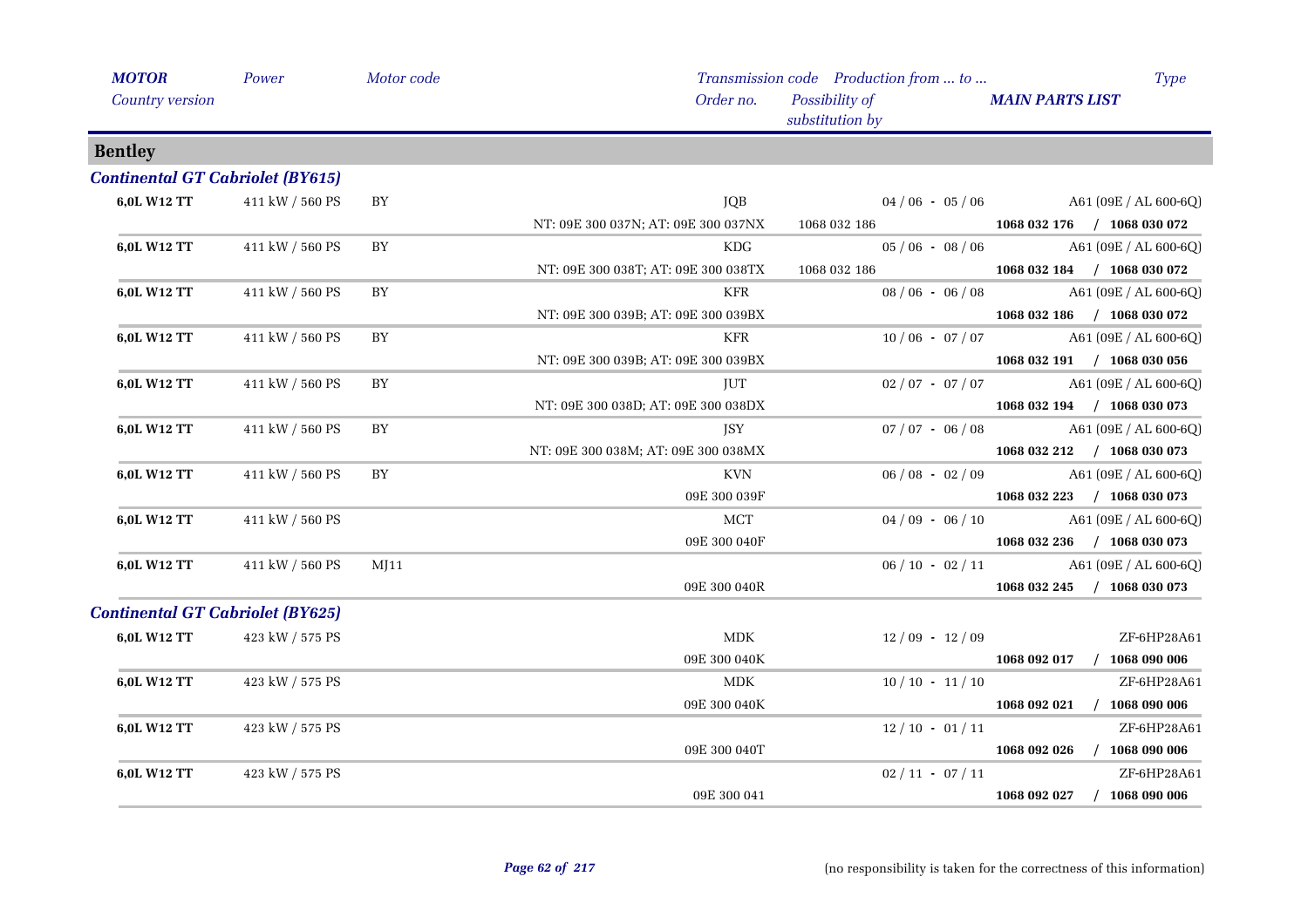| <b>MOTOR</b>                            | Power           | Motor code |              | Transmission code Production from  to | <b>Type</b>                      |
|-----------------------------------------|-----------------|------------|--------------|---------------------------------------|----------------------------------|
| Country version                         |                 |            | Order no.    | Possibility of<br>substitution by     | <b>MAIN PARTS LIST</b>           |
| <b>Bentley</b>                          |                 |            |              |                                       |                                  |
| <b>Continental GT Cabriolet (BY625)</b> |                 |            |              |                                       |                                  |
| 6,0L W12 TT                             | 423 kW / 575 PS |            |              | $07/11 - 01/13$                       | ZF-6HP28A61                      |
|                                         |                 |            | 09E 300 041C |                                       | 1068 092 030 / 1068 090 008      |
| <b>Continental GT Speed (BY614)</b>     |                 |            |              |                                       |                                  |
| 6,0L W12 TT                             | 448 kW / 609 PS | BY         | <b>KVP</b>   | $06/08 - 02/09$                       | A61 (09E / AL 600-6Q)            |
|                                         |                 |            | 09E 300 039E |                                       | 1068 032 222 / 1068 030 078      |
| 6,0L W12 TT                             | 448 kW / 609 PS |            | MCU          | $04/09 - 06/10$                       | A61 (09E / AL 600-6Q)            |
|                                         |                 |            | 09E 300 040G |                                       | 1068 032 237 / 1068 030 078      |
| 6,0L W12 TT                             | 448 kW / 609 PS | M[11]      |              | $06/10 - 02/11$                       | A61 (09E / AL 600-6Q)            |
|                                         |                 |            | 09E 300 040S |                                       | 1068 032 243 / 1068 030 078      |
| <b>Continental GTC Speed (BY615)</b>    |                 |            |              |                                       |                                  |
| 6,0L W12 TT                             | 448 kW / 609 PS | M[11]      |              | $06/10 - 02/11$                       | A61 (09E / AL 600-6Q)            |
|                                         |                 |            | 09E 300 040S |                                       | 1068 032 243 / 1068 030 078      |
| <b>Continental Supersports (BY614)</b>  |                 |            |              |                                       |                                  |
| 6,0L W12 TT                             | 463 kW / 630 PS |            | LWH          | $11/08 - 09/09$                       | ZF-6HP28A61                      |
|                                         |                 |            | 09E 300 039S |                                       | 1068 092 010 / 1068 090 006      |
| 6,0L W12 TT                             | 463 kW / 630 PS |            | LWH          | $09/09 - 09/09$                       | ZF-6HP28A61                      |
|                                         |                 |            | 09E 300 039S |                                       | 1068 092 018 / 1068 090 006      |
| 6,0L W12 TT                             | 463 kW / 630 PS |            | LWH          | $09/09 - 11/09$                       | ZF-6HP28A61                      |
|                                         |                 |            | 09E 300 039S |                                       | 1068 092 019<br>$/$ 1068 090 006 |
| 6,0L W12 TT                             | 463 kW / 630 PS |            | MFU          | $12/09 - 06/10$                       | ZF-6HP28A61                      |
|                                         |                 |            | 09E 300 040Q |                                       | 1068 092 020<br>$/$ 1068 090 006 |
| 6,0L W12 TT                             | 463 kW / 630 PS | MJ11       |              | $06/10 - 01/11$                       | ZF-6HP28A61                      |
|                                         |                 |            | 09E 300 040M |                                       | 1068 092 023<br>$/$ 1068 090 006 |
| 6,0L W12 TT                             | 463 kW / 630 PS | MJ11       |              | $02 / 11 - 07 / 11$                   | ZF-6HP28A61                      |
|                                         |                 |            | 09E 300 041B |                                       | $/$ 1068 090 006<br>1068 092 028 |
| 6,0L W12 TT                             | 463 kW / 630 PS | MJ11       |              | $07 / 11 - 04 / 12$                   | ZF-6HP28A61                      |
|                                         |                 |            | 09E 300 041D |                                       | 1068 092 031 / 1068 090 009      |
|                                         |                 |            |              |                                       |                                  |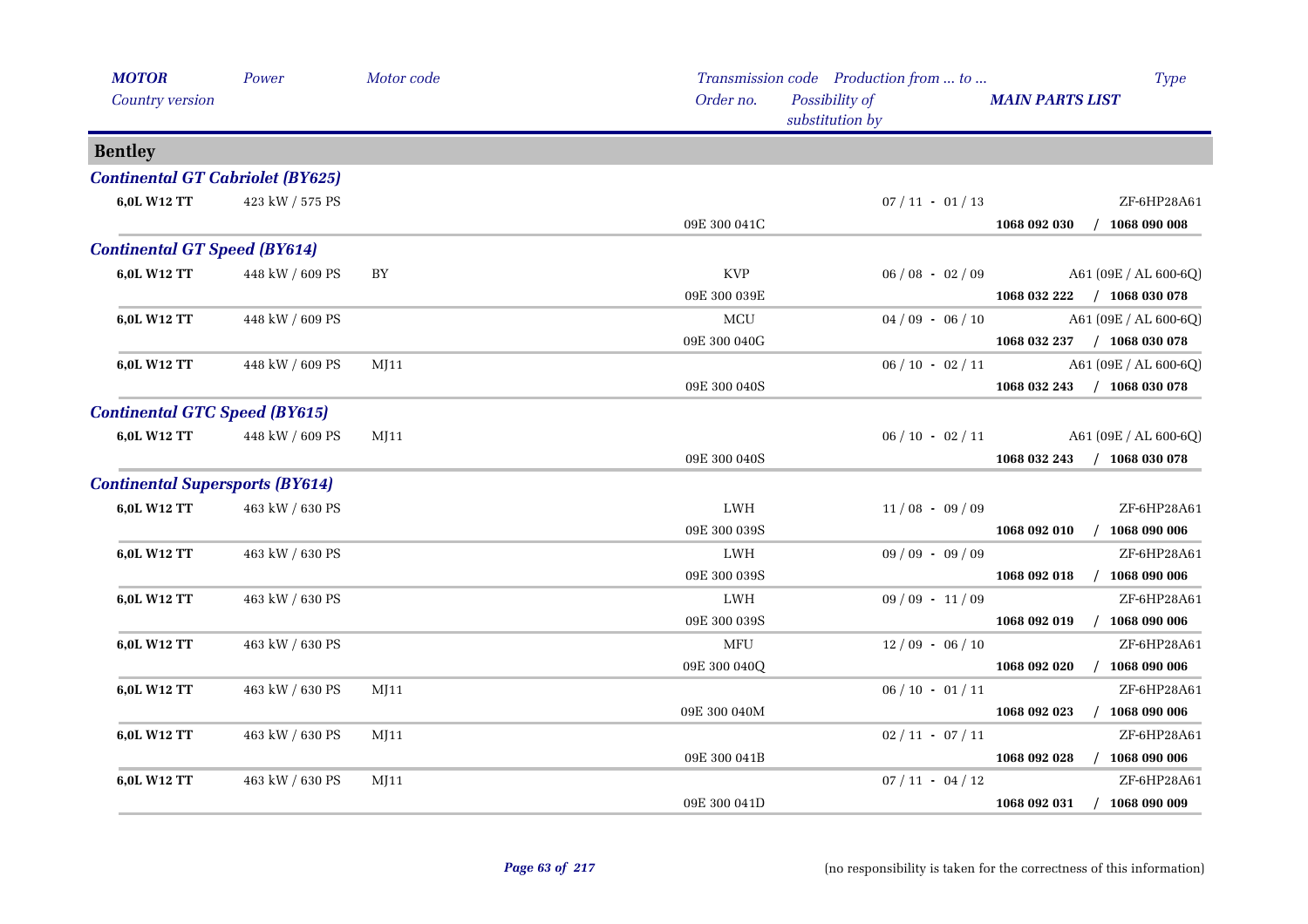| Order no.<br>Possibility of<br>Country version                |                                  |
|---------------------------------------------------------------|----------------------------------|
| substitution by                                               | <b>MAIN PARTS LIST</b>           |
| <b>BMW</b>                                                    |                                  |
| 116i (E81 - 3-Türer)                                          |                                  |
| 1,6L R4<br>ZZE<br>N43B16<br>$04/07 - 08/08$                   | ZF-6HP21                         |
| NT: 2400 - 7571673; AT: 2400 - 7571674                        | 1071 032 032 / 1071 030 025      |
| 90 kW / 122 PS<br>N43B16<br>W8K<br>$04/08 - 04/08$<br>1,6L R4 | ZF-6HP21                         |
| $2400 - 7588442$                                              | 1071 032 113 / 1071 030 025      |
| $07/08 - 05/11$<br>1,6L R4<br>90 kW / 122 PS<br>N43B16<br>W9R | ZF-6HP21                         |
| 2400 - 7592525                                                | $/$ 1071 030 025<br>1071 032 145 |
| $05/11 - 12/11$<br>1,6L R4<br>90 kW / 122 PS<br>N43B16        | ZF-6HP21                         |
| 2400 - 7630952                                                | 1071 032 180<br>$/$ 1071 030 078 |
| 116i (E87 - 5-Türer)                                          |                                  |
| 1,6L R4<br>85 kW / 115 PS<br>N45B16<br>QB<br>$05/05 - 02/07$  | ZF-6HP19                         |
| NT: 2400 - 7556040; AT: 2400 - 7535137                        | $/$ 1071 010 023<br>1071 012 072 |
| ZZE<br>1,6L R4<br>N43B16<br>$04/07 - 08/08$                   | ZF-6HP21                         |
| NT: 2400 - 7571673; AT: 2400 - 7571674                        | 1071 032 032<br>$/$ 1071 030 025 |
| 1,6L R4<br>N43B16<br>WFV<br>$02/07 - 02/07$                   | ZF-6HP21                         |
| 2400 - 7573530                                                | 1071 032 061 / 1071 030 025      |
| $04/08 - 04/08$<br>90 kW / 122 PS<br>N43B16<br>W8K<br>1,6L R4 | ZF-6HP21                         |
| 2400 - 7588442                                                | 1071 032 113 / 1071 030 025      |
| 1,6L R4<br>90 kW / 122 PS<br>N43B16<br>W9R<br>$07/08 - 05/11$ | ZF-6HP21                         |
| 2400 - 7592525                                                | $/$ 1071 030 025<br>1071 032 145 |
| 1,6L R4<br>90 kW / 122 PS<br>N43B16<br>$05/11 - 12/11$        | ZF-6HP21                         |
| 2400 - 7630952                                                | $/$ 1071 030 078<br>1071 032 180 |
| 116i Cabriolet (E88)                                          |                                  |
| $05/11 - 12/11$<br>1,6L R4<br>90 kW / 122 PS<br>N43B16        | ZF-6HP21                         |
| 2400 - 7630952                                                | 1071 032 180<br>$/$ 1071 030 078 |
| <b>116i Coupé (E82)</b>                                       |                                  |
| 1,6L R4<br>90 kW / 122 PS<br>N43B16<br>$05/11 - 12/11$        | ZF-6HP21                         |
| 2400 - 7630952                                                | $/$ 1071 030 078<br>1071 032 180 |

*118d (E81 - 3-Türer)*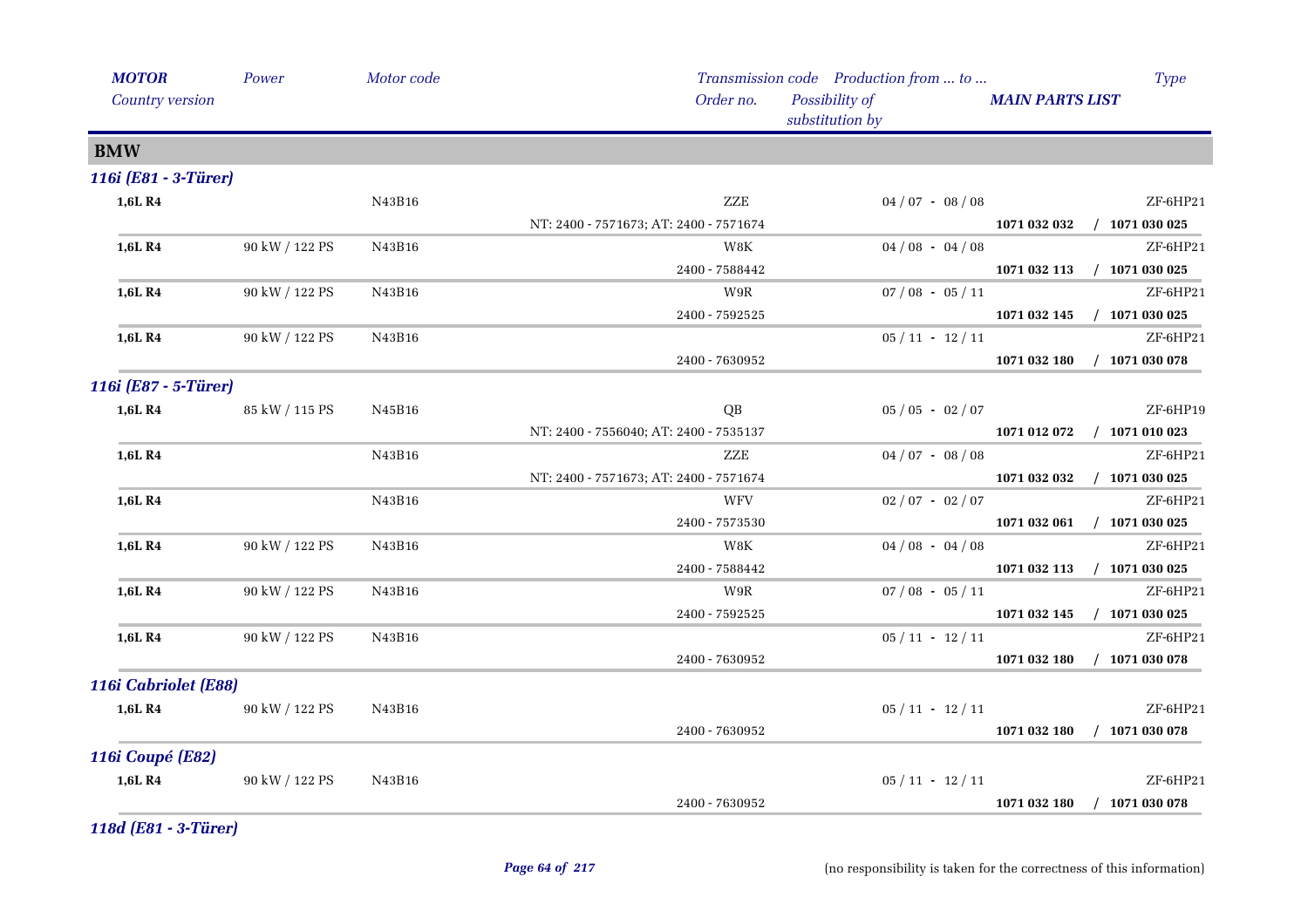| <b>MOTOR</b>          | Power           | Motor code |                                        | Transmission code Production from  to |                        | <b>Type</b>      |
|-----------------------|-----------------|------------|----------------------------------------|---------------------------------------|------------------------|------------------|
| Country version       |                 |            | Order no.                              | Possibility of<br>substitution by     | <b>MAIN PARTS LIST</b> |                  |
| <b>BMW</b>            |                 |            |                                        |                                       |                        |                  |
| 118d (E81 - 3-Türer)  |                 |            |                                        |                                       |                        |                  |
| 2,0L R4 D             | 105 kW / 143 PS | N47D20     | ZZW                                    | $04/07 - 09/08$                       |                        | ZF-6HP21         |
|                       |                 |            | NT: 2400 - 7572464; AT: 2400 - 7572465 |                                       | 1071 032 039           | $/$ 1071 030 034 |
| 118d (E87 - 5-Türer)  |                 |            |                                        |                                       |                        |                  |
| 2,0L R4 D             | 105 kW / 143 PS | N47D20     | ZZW                                    | $04/07 - 09/08$                       |                        | ZF-6HP21         |
|                       |                 |            | NT: 2400 - 7572464; AT: 2400 - 7572465 |                                       | 1071 032 039           | $/$ 1071 030 034 |
| 2,0L R4 D             | 120 kW / 163 PS | N47D20     | <b>WNO</b>                             | $01/07 - 03/08$                       |                        | ZF-6HP21         |
|                       |                 |            | NT: 2400 - 7572797; AT: 2400 - 7566099 |                                       | 1071 032 074           | $/$ 1071 030 016 |
| 118i (E81 - 3-Türer)  |                 |            |                                        |                                       |                        |                  |
| 2,0L R4               | 125 kW / 170 PS | N43B20     | ZZU                                    | $04/07 - 09/08$                       |                        | ZF-6HP21         |
|                       |                 |            | NT: 2400 - 7572460; AT: 2400 - 7572461 |                                       | 1071 032 038           | $/$ 1071 030 030 |
| 118i (E87 - 5-Türer)  |                 |            |                                        |                                       |                        |                  |
| 2,0L R4               | 110 kW / 150 PS | N46B20UL   | KU                                     | $08/04 - 08/05$                       |                        | ZF-6HP19         |
|                       |                 |            | 2400 - 7543089                         |                                       | 1071 012 055           | $/$ 1071 010 022 |
| 2,0LR4                | 95 kW / 129 PS  | N46B20     | QC                                     | $04/05 - 03/08$                       |                        | ZF-6HP19         |
|                       |                 |            | NT: 2400 - 7556043; AT: 2400 - 7535136 |                                       | 1071 012 074           | $/$ 1071 010 022 |
| 2,0LR4                | 125 kW / 170 PS | N43B20     | ZZU                                    | $04/07 - 09/08$                       |                        | ZF-6HP21         |
|                       |                 |            | NT: 2400 - 7572460; AT: 2400 - 7572461 |                                       | 1071 032 038           | $/$ 1071 030 030 |
| 2,0L R4               | 125 kW / 170 PS | N43B20     | <b>WNN</b>                             | $02/07 - 03/08$                       |                        | ZF-6HP21         |
|                       |                 |            | NT: 2400 - 7572796; AT: 2400 - 7566095 |                                       | 1071 032 073           | $/$ 1071 030 014 |
| 120d (E81 - 3-Türer)  |                 |            |                                        |                                       |                        |                  |
| 2,0L R <sub>4</sub> D | 130 kW / 177 PS | N47D20     | ZZW                                    | $04/07 - 09/08$                       |                        | ZF-6HP21         |
|                       |                 |            | NT: 2400 - 7572464; AT: 2400 - 7572465 |                                       | 1071 032 039           | $/$ 1071 030 034 |
| 120d (E87 - 5-Türer)  |                 |            |                                        |                                       |                        |                  |
| 2,0L R4 D             | 120 kW / 163 PS | N47D20     | JEJ                                    | $10/14$ - $10/14$                     |                        | ZF-S637 (H)      |
|                       |                 |            | 2 300 - 7562774                        |                                       | 1069 010 011           |                  |
| 2,0L R4 D             | 120 kW / 163 PS | M47D20     |                                        |                                       |                        | ZF-6HP19         |
|                       |                 |            | NT: 2400 - 7520028                     |                                       | 1071 012 009           | $/$ 1071 010 015 |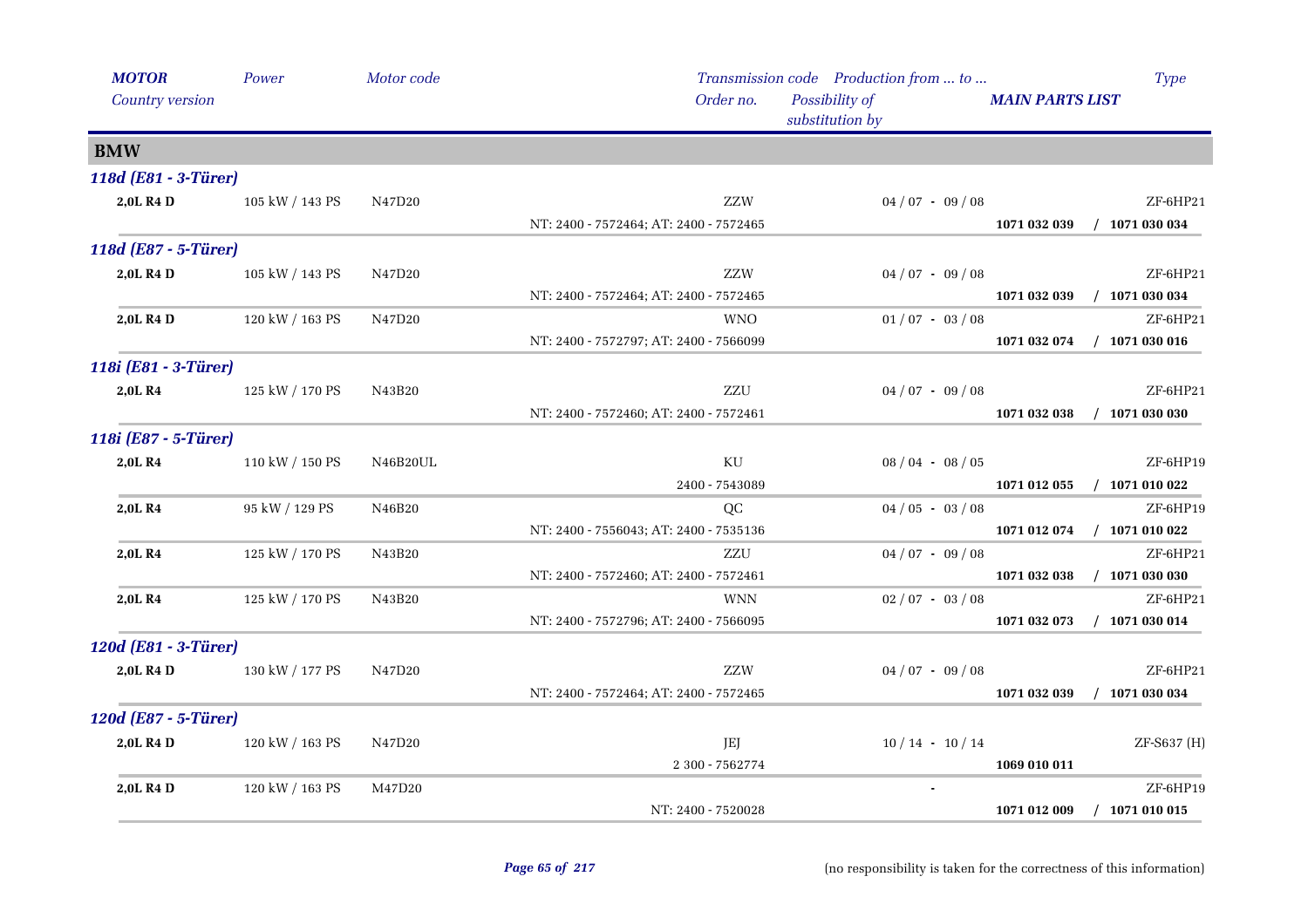| <b>MOTOR</b>         | Power            | Motor code     |                                        | Transmission code Production from  to | <b>Type</b>                      |
|----------------------|------------------|----------------|----------------------------------------|---------------------------------------|----------------------------------|
| Country version      |                  |                | Order no.                              | Possibility of<br>substitution by     | <b>MAIN PARTS LIST</b>           |
| <b>BMW</b>           |                  |                |                                        |                                       |                                  |
| 120d (E87 - 5-Türer) |                  |                |                                        |                                       |                                  |
| 2,0L R4 D            | 120 kW / 163 PS  | M47D20         | EF                                     | $10/03 - 10/03$                       | ZF-6HP19                         |
|                      |                  |                | 2400 - 7535002                         | 1071 012 047                          | 1071 012 027 / 1071 010 021      |
| 2,0L R4 D            | 120 kW / 163 PS  | M47D20         | FK                                     | $11/03 - 01/04$                       | ZF-6HP19                         |
|                      |                  |                | 2400 - 7537439                         | 1071 012 047 1071 012 034             | $/$ 1071 010 021                 |
| 2,0L R4 D            | 120 kW / 163 PS  | M47D20         | KH                                     | $02/04 - 03/04$                       | ZF-6HP19                         |
|                      |                  |                | 2400 - 7540014                         | 1071 012 047                          | 1071 012 042 / 1071 010 021      |
| 2,0L R4 D            | 120 kW / 163 PS  | M47D20OL       | KR                                     | $05/04 - 11/04$                       | ZF-6HP19                         |
|                      |                  |                | 2400 - 7543078                         |                                       | 1071 012 047 / 1071 010 021      |
| 2,0L R4 D            | 120 kW / 163 PS  | M47D20OL       | MD                                     | $08/04 - 08/05$                       | ZF-6HP19                         |
|                      |                  |                | 2400 - 7547893                         |                                       | $/$ 1071 010 021<br>1071 012 052 |
| 2,0L R4 D            | 120 kW / 163 PS  | M47D20         | NB                                     | $03/05 - 03/05$                       | ZF-6HP19                         |
|                      |                  |                | 2400 - 7550206                         |                                       | $/$ 1071 010 021<br>1071 012 069 |
| 2,0L R4 D            | 120 kW / 163 PS  | M47D20         | QE                                     | $04/05 - 03/08$                       | ZF-6HP19                         |
|                      |                  |                | NT: 2400 - 7556047; AT: 2400 - 7535009 |                                       | $/$ 1071 010 021<br>1071 012 078 |
| 2,0L R4 D            | 120 kW / 163 PS  | N47D20         | XD                                     | $08/06 - 10/06$                       | ZF-6HP21                         |
|                      |                  |                | 2400 - 7566098                         |                                       | $/$ 1071 030 016<br>1071 032 018 |
| 2,0L R4 D            | 130 kW / 177 PS  | N47D20         | ZZW                                    | $04/07 - 09/08$                       | ZF-6HP21                         |
|                      |                  |                | NT: 2400 - 7572464; AT: 2400 - 7572465 |                                       | $/$ 1071 030 034<br>1071 032 039 |
| 2,0L R4 D            | 120 kW / 163 PS  | N47D20         | <b>WFM</b>                             | $10/06 - 01/07$                       | ZF-6HP21                         |
|                      |                  |                | 2400 - 7572797                         |                                       | 1071 032 051 / 1071 030 016      |
| 2,0L R4 D            | 120 kW / 163 PS  | N47D20         | <b>WNO</b>                             | $01/07 - 03/08$                       | ZF-6HP21                         |
|                      |                  |                | NT: 2400 - 7572797; AT: 2400 - 7566099 |                                       | $/$ 1071 030 016<br>1071 032 074 |
| 120d (F20 - 5-Türer) |                  |                |                                        |                                       |                                  |
| 2,0L R4 D            | 135 kW / 184 PS; | N47D20; B47D20 |                                        | $10/14 - 10/14$                       | ZF-S645                          |
|                      | 140 kW / 190 PS  |                |                                        |                                       | 1089 010 025                     |
| 2,0L R4 D            | 120 kW / 163 PS  | N47D20         |                                        | $10/14 - 10/14$                       | $ZF-S645$                        |
|                      |                  |                |                                        |                                       | 1089 081 198                     |

*120d (F21 - 3-Türer)*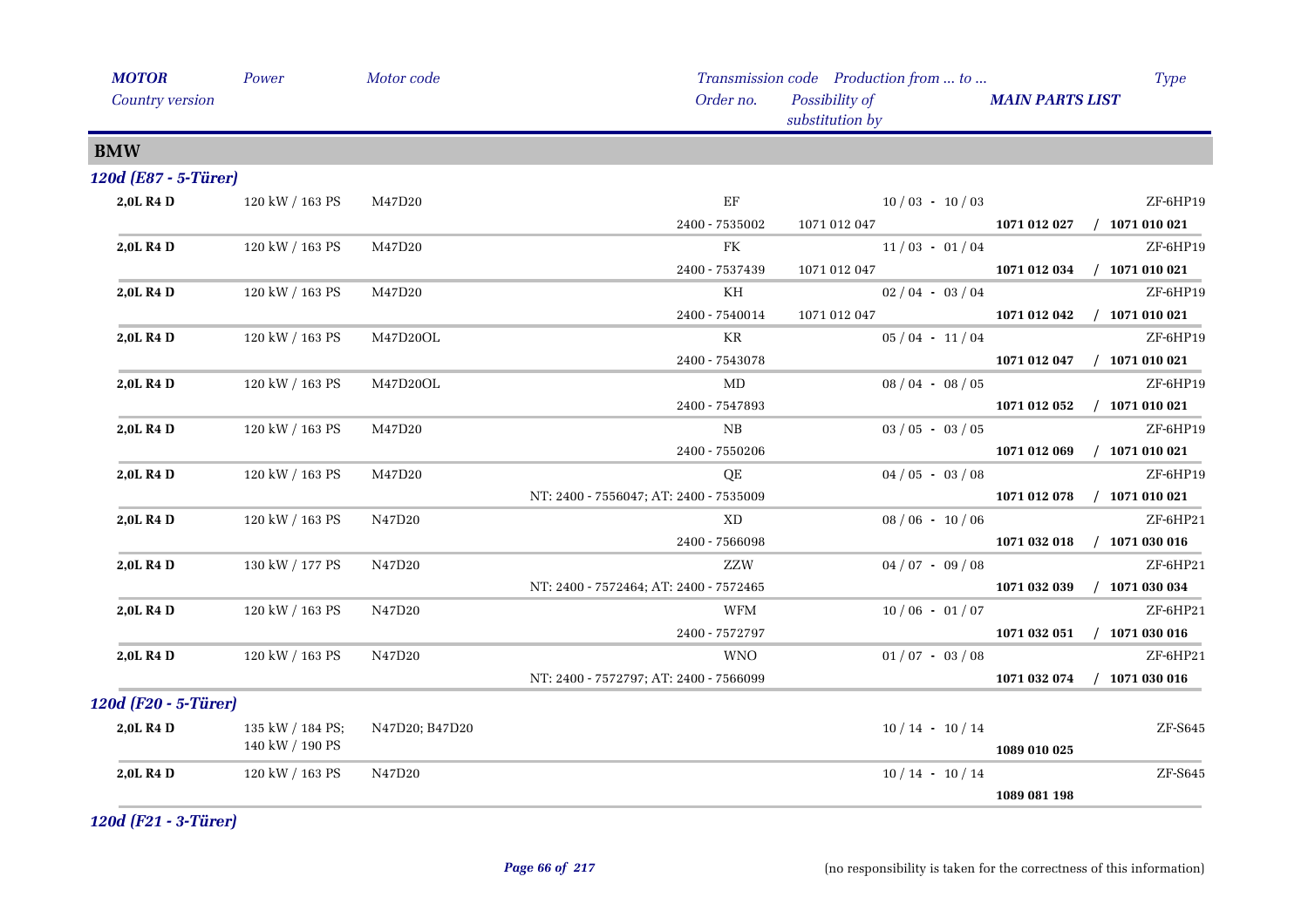| <b>MOTOR</b>                           | Power                               | Motor code     |                                               | Transmission code Production from  to |                        | <b>Type</b>                    |
|----------------------------------------|-------------------------------------|----------------|-----------------------------------------------|---------------------------------------|------------------------|--------------------------------|
| Country version                        |                                     |                | Order no.                                     | Possibility of<br>substitution by     | <b>MAIN PARTS LIST</b> |                                |
| <b>BMW</b>                             |                                     |                |                                               |                                       |                        |                                |
| 120d (F21 - 3-Türer)                   |                                     |                |                                               |                                       |                        |                                |
| 2,0L R4 D                              | 135 kW / 184 PS;<br>140 kW / 190 PS | N47D20; B47D20 |                                               | $10/14 - 10/14$                       | 1089 010 025           | $ZF-5645$                      |
| 2,0L R4 D                              | 120 kW / 163 PS                     | N47D20         |                                               | $10/14 - 10/14$                       | 1089 081 198           | ZF-S645                        |
| 120d Coupé (E82)                       |                                     |                |                                               |                                       |                        |                                |
| 2,0L R4 D                              | 130 kW / 177 PS                     | N47D20         | ZZW<br>NT: 2400 - 7572464; AT: 2400 - 7572465 | $04/07 - 09/08$                       | 1071 032 039           | ZF-6HP21<br>$/$ 1071 030 034   |
| 120d Flughafenfahrzeug (E87 - 5-Türer) |                                     |                |                                               |                                       |                        |                                |
| 2,0L R4 D                              | 115 kW / 156 PS                     | M47D20 (BMW)   |                                               | $03 / 05 - 05 / 11$                   | 1071 012 070           | ZF-6HP19<br>$/$ 1071 010 033   |
| 120i (E81 - 3-Türer)                   |                                     |                |                                               |                                       |                        |                                |
| 2,0L R4                                | 125 kW / 170 PS                     | N43B20         | ZZR<br>NT: 2400 - 7572455; AT: 2400 - 7572456 | $04/07 - 09/08$                       | 1071 032 037           | ZF-6HP21<br>$/$ 1071 030 029   |
| 120i (E87 - 5-Türer)                   |                                     |                |                                               |                                       |                        |                                |
| 2,0LR4                                 | 95 kW / 129 PS                      | N46B20         | NT: 2400 - 7527719                            |                                       | 1071 012 010           | $ZF-6HP19$<br>$/$ 1071 010 017 |
| 2,0LR4                                 | 95 kW / 129 PS                      | N46B20         |                                               |                                       |                        | ZF-6HP19                       |
|                                        |                                     |                |                                               |                                       | 1071 012 012           | $/$ 1071 010 018               |
| 2,0L R4                                | 95 kW / 129 PS                      | N46B20         | ${\rm EQ}$<br>2400 - 7535132                  | $10/03 - 11/03$<br>1071 012 046       | 1071 012 026           | ZF-6HP19<br>$/$ 1071 010 020   |
| 2,0LR4                                 | 110 kW / 150 PS                     | N46B20UL       | ER<br>2400 - 7535133                          | $08/04 - 08/04$                       | 1071 012 028           | ZF-6HP19<br>$/$ 1071 010 022   |
| 2,0LR4                                 | 95 kW / 129 PS                      | N46B20         | FH                                            | $11/03 - 01/04$                       |                        | ZF-6HP19                       |
|                                        |                                     |                | 2400 - 7537435                                | 1071 012 046                          | 1071 012 035           | $/$ 1071 010 020               |
| 2,0LR4                                 | 110 kW / 150 PS                     | N46B20UL       | FI<br>$2400 - 7537432$                        | $06/04 - 08/04$                       | 1071 012 036           | ZF-6HP19<br>$/$ 1071 010 022   |
| 2,0LR4                                 | 95 kW / 129 PS                      | N46B20         | ΚI                                            | $02/04 - 04/04$                       |                        | ZF-6HP19                       |
|                                        |                                     |                | 2400 - 7540015                                | 1071 012 046                          | 1071 012 043           | $/$ 1071 010 020               |
|                                        |                                     |                |                                               |                                       |                        |                                |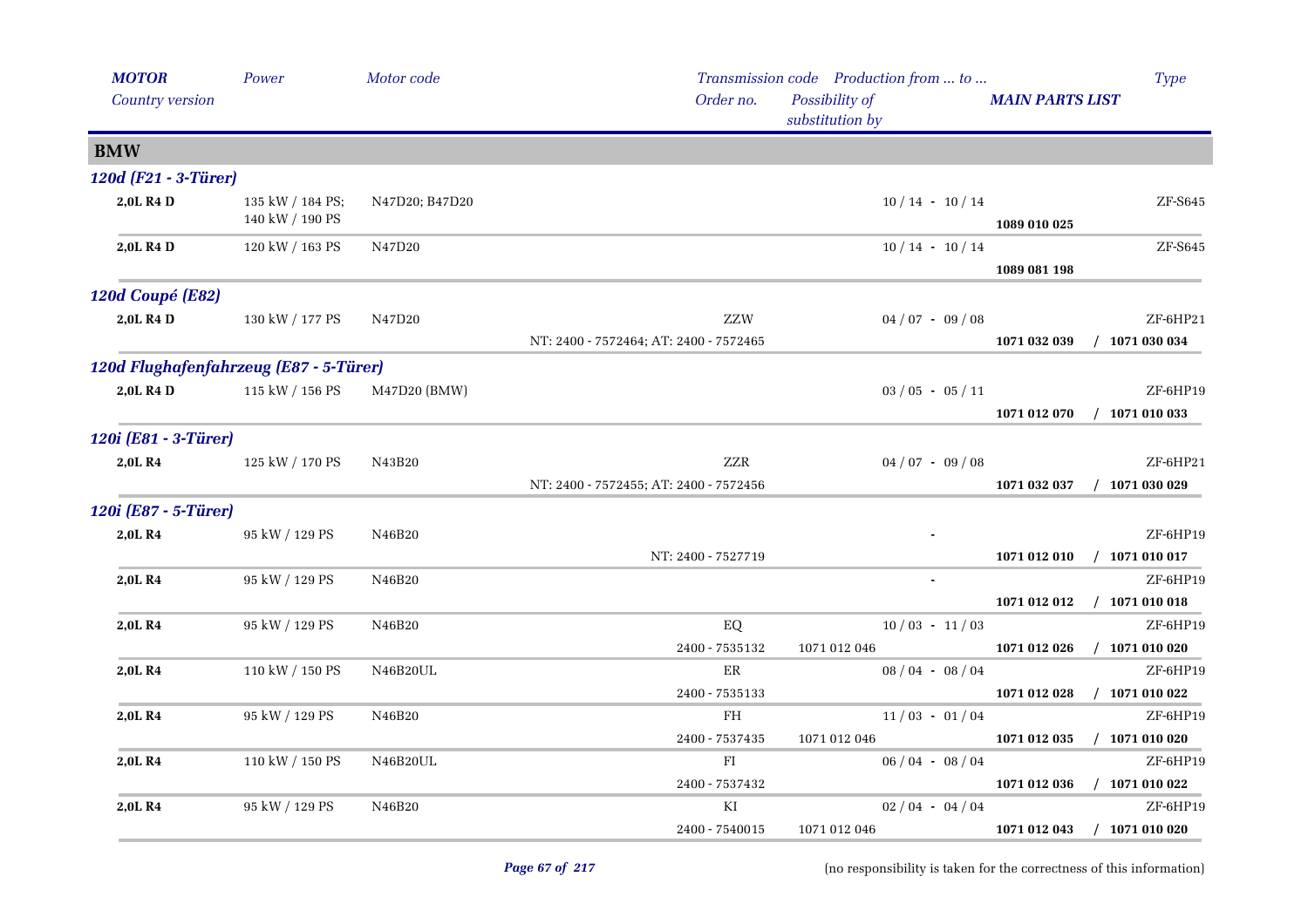| <b>MOTOR</b>         | Power           | Motor code |                                        | Transmission code Production from  to |                        | <b>Type</b>      |
|----------------------|-----------------|------------|----------------------------------------|---------------------------------------|------------------------|------------------|
| Country version      |                 |            | Order no.                              | Possibility of<br>substitution by     | <b>MAIN PARTS LIST</b> |                  |
| <b>BMW</b>           |                 |            |                                        |                                       |                        |                  |
| 120i (E87 - 5-Türer) |                 |            |                                        |                                       |                        |                  |
| 2,0LR4               | 110 kW / 150 PS | N42B20A    | $\mathbf{KS}$                          | $04/04 - 11/04$                       |                        | ZF-6HP19         |
|                      |                 |            | 2400 - 7543079                         |                                       | 1071 012 046           | $/$ 1071 010 020 |
| 2,0LR4               | 110 kW / 150 PS | N42B20A    | MB                                     | $08/04 - 10/05$                       |                        | ZF-6HP19         |
|                      |                 |            | 2400 - 7543090                         |                                       | 1071 012 054           | $/$ 1071 010 020 |
| 2,0L R4              | 95 kW / 129 PS  | N46B20     | QD                                     | $04/05 - 03/08$                       |                        | ZF-6HP19         |
|                      |                 |            | NT: 2400 - 7556041; AT: 2400 - 7535135 |                                       | 1071 012 073           | $/$ 1071 010 020 |
| 2,0LR4               | 110 kW / 150 PS | N42B20A    | XB                                     | $08/06 - 09/06$                       |                        | ZF-6HP21         |
|                      |                 |            | 2400 - 7566094                         |                                       | 1071 032 016           | $/$ 1071 030 014 |
| 2,0LR4               | 125 kW / 170 PS | N43B20     | <b>ZZR</b>                             | $04/07 - 09/08$                       |                        | ZF-6HP21         |
|                      |                 |            | NT: 2400 - 7572455; AT: 2400 - 7572456 |                                       | 1071 032 037           | $/$ 1071 030 029 |
| 2,0LR4               | 125 kW / 170 PS | N43B20     | WFL                                    | $10/06 - 02/07$                       |                        | ZF-6HP21         |
|                      |                 |            | 2400 - 7572796                         |                                       | 1071 032 050           | $/$ 1071 030 014 |
| 2,0L R4              | 125 kW / 170 PS | N43B20     | <b>WNM</b>                             | $01/07 - 03/08$                       |                        | ZF-6HP21         |
|                      |                 |            | NT: 2400 - 7572795; AT: 2400 - 7566093 |                                       | 1071 032 072           | $/$ 1071 030 013 |
| 2,5L R <sub>6</sub>  | 190 kW / 258 PS | N53B25     |                                        |                                       |                        | ZF-6HP21         |
|                      |                 |            |                                        |                                       | 1071 032 025           | $/$ 1071 030 004 |
| 2,5L R6              | 190 kW / 258 PS | N53B25     |                                        | $\bullet$                             |                        | ZF-6HP21         |
|                      |                 |            |                                        |                                       | 1071 032 035           | $/$ 1071 030 027 |
| 123d (E81 - 3-Türer) |                 |            |                                        |                                       |                        |                  |
| 2,0L R4 D            | 150 kW / 204 PS | N47D20     | W1F                                    | $07 / 07 - 08 / 08$                   |                        | ZF-6HP21         |
|                      |                 |            | 2400 - 7582257                         |                                       | 1071 032 095           | $/$ 1071 030 038 |
| 2,0L R4 D            | 150 kW / 204 PS | N47D20     | W6M                                    | $07/08 - 05/11$                       |                        | ZF-6HP21         |
|                      |                 |            | 2400 - 7590122                         |                                       | 1071 032 141           | $/$ 1071 030 054 |
| 2,0L R4 D            | 150 kW / 204 PS | N47D20     |                                        | $05/11 - 12/13$                       |                        | ZF-6HP21         |
|                      |                 |            | 2400 - 7630958                         |                                       | 1071 032 181           | $/$ 1071 030 079 |
| 123d (E87 - 5-Türer) |                 |            |                                        |                                       |                        |                  |
| 2,0L R4 D            | 150 kW / 204 PS | N47D20     |                                        | $05/11 - 12/13$                       |                        | ZF-6HP21         |
|                      |                 |            | 2400 - 7630958                         |                                       | 1071 032 181           | $/$ 1071 030 079 |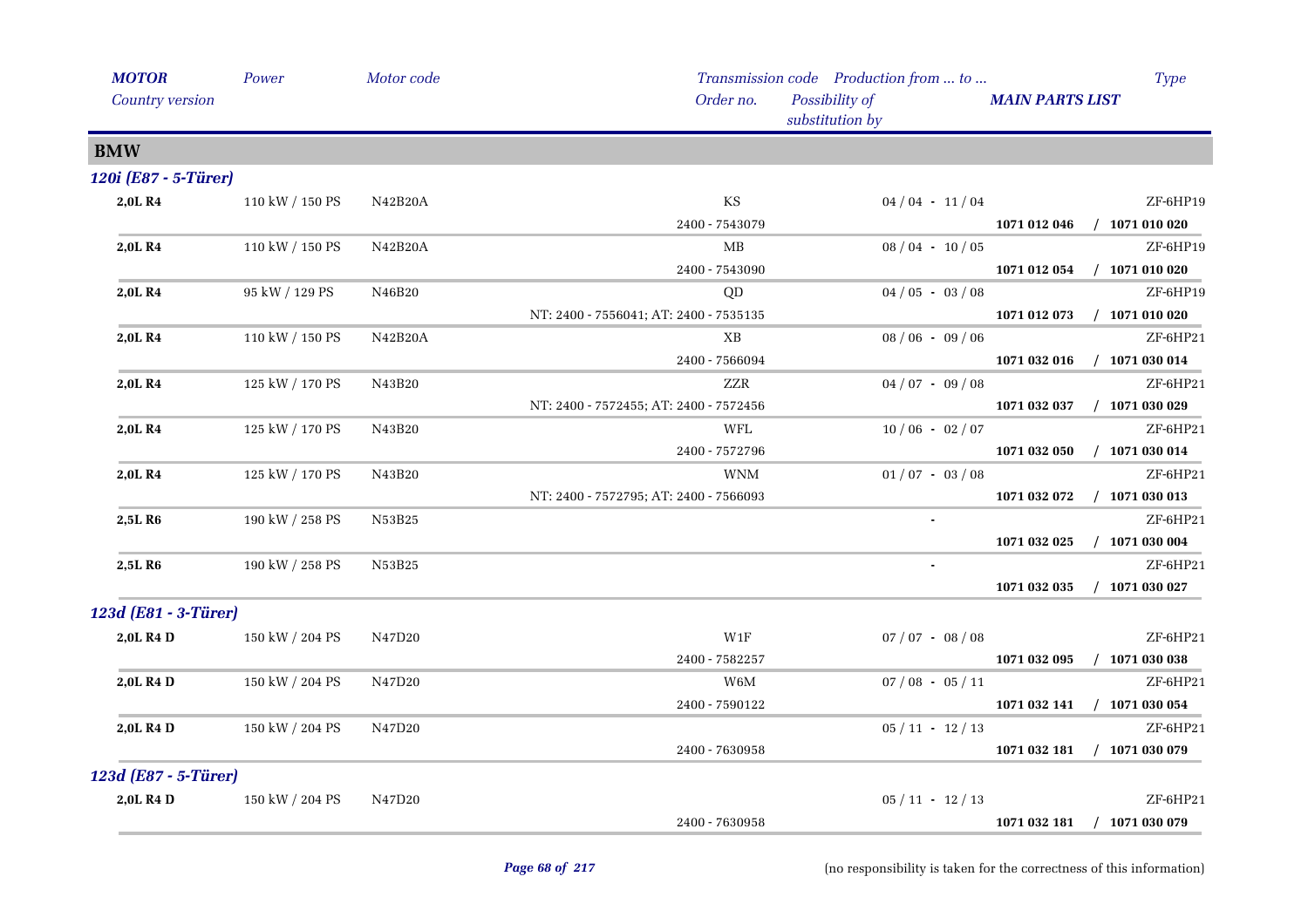| <b>MOTOR</b>          | Power           | Motor code             |                    | Transmission code Production from  to |                        | <b>Type</b>                 |
|-----------------------|-----------------|------------------------|--------------------|---------------------------------------|------------------------|-----------------------------|
| Country version       |                 |                        | Order no.          | Possibility of<br>substitution by     | <b>MAIN PARTS LIST</b> |                             |
| <b>BMW</b>            |                 |                        |                    |                                       |                        |                             |
| 123d Cabriolet (E88)  |                 |                        |                    |                                       |                        |                             |
| 2,0L R4 D             | 150 kW / 204 PS | N47D20                 |                    | $05 / 11 - 12 / 13$                   |                        | ZF-6HP21                    |
|                       |                 |                        | 2400 - 7630958     |                                       |                        | 1071 032 181 / 1071 030 079 |
| 123d Coupé (E82)      |                 |                        |                    |                                       |                        |                             |
| 2,0L R4 D             | 150 kW / 204 PS | N47D20                 |                    | $05 / 11 - 12 / 13$                   |                        | ZF-6HP21                    |
|                       |                 |                        | 2400 - 7630958     |                                       | 1071 032 181           | $/$ 1071 030 079            |
| 125d (F20 - 5-Türer)  |                 |                        |                    |                                       |                        |                             |
| 2,0L R4 D             | 160kW / 218 PS  | N47D20                 |                    | $10/14 - 10/14$                       |                        | ZF-S645                     |
|                       |                 |                        |                    |                                       | 1089 081 200           |                             |
| 2,0L R4 D             | 160kW / 218 PS  | N47D20                 |                    | $10/14 - 10/14$                       |                        | ZF-S645                     |
|                       |                 |                        |                    |                                       | 1089 081 201           |                             |
| 125d (F21 - 3-Türer)  |                 |                        |                    |                                       |                        |                             |
| 2,0L R <sub>4</sub> D | 160kW / 218 PS  | N47D20                 |                    | $10/14 - 10/14$                       |                        | ZF-S645                     |
|                       |                 |                        |                    |                                       | 1089 081 200           |                             |
| 2,0L R4 D             | 160kW / 218 PS  | N47D20                 |                    | $10/14 - 10/14$                       |                        | ZF-S645                     |
|                       |                 |                        |                    |                                       | 1089 081 201           |                             |
| 130Ci (E82)           |                 |                        |                    |                                       |                        |                             |
| 3,0L R6               |                 | N54B30                 | JGK                | $10/14 - 10/14$                       |                        | ZF-S653 (G)                 |
|                       |                 |                        | 2 300 - 7581859    |                                       | 1067 010 019           |                             |
| 130i (E87 - 5-Türer)  |                 |                        |                    |                                       |                        |                             |
| 3,0L R6               | 180 kW / 245 PS | N52B30; N52B25; N52B22 | JET                | $10/14 - 10/14$                       |                        | ZF-S637 (H)                 |
|                       |                 |                        | 2 300 - 7565187    |                                       | 1069 010 014           |                             |
| 3,0L R6               | 180 kW / 245 PS | N52B30                 | <b>JES</b>         | $10/14 - 10/14$                       |                        | ZF-S637 (H)                 |
|                       |                 |                        | 2 300 - 7565177    |                                       | 1069 010 016           |                             |
| 3,0L R6               | 190 kW / 258 PS | N52B30                 |                    |                                       |                        | ZF-6HP19                    |
|                       |                 |                        | NT: 2400 - 7520024 |                                       |                        | 1071 012 013 / 1071 010 019 |
| 3,0L R6               | 190 kW / 258 PS | N52B30                 |                    | $01/04 - 06/04$                       |                        | ZF-6HP19                    |
| Europa                |                 |                        | 2400 - 7535332     |                                       |                        | 1071 012 030 / 1071 010 024 |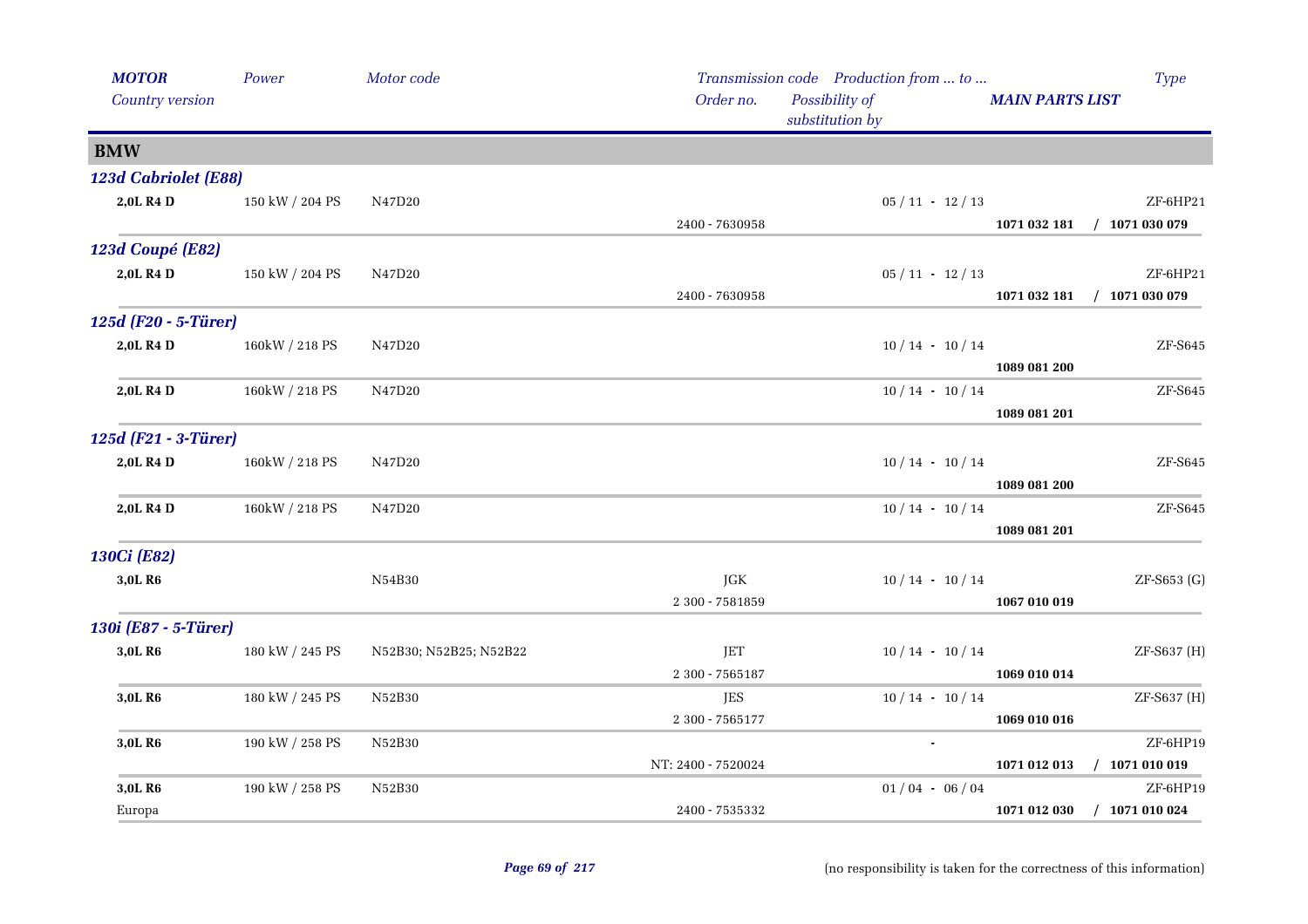| <b>MOTOR</b>                | Power                              | Motor code     |                                        | Transmission code Production from  to |                        | <b>Type</b>      |
|-----------------------------|------------------------------------|----------------|----------------------------------------|---------------------------------------|------------------------|------------------|
| Country version             |                                    |                | Order no.                              | Possibility of<br>substitution by     | <b>MAIN PARTS LIST</b> |                  |
| <b>BMW</b>                  |                                    |                |                                        |                                       |                        |                  |
| 130i (E87 - 5-Türer)        |                                    |                |                                        |                                       |                        |                  |
| 3,0L R6                     | 190 kW / 258 PS                    | N52B30         | KJ                                     | $05/04 - 02/05$                       |                        | ZF-6HP19         |
|                             |                                    |                | NT: 2400 - 7540016; AT: 2400 - 7535334 |                                       | 1071 012 044           | $/$ 1071 010 024 |
| 3,0L R6                     | 190 kW / 258 PS                    | N52B30         | ME                                     | $08/04 - 10/04$                       |                        | ZF-6HP19         |
|                             |                                    |                | 2400 - 7547894                         |                                       | 1071 012 058           | $/$ 1071 010 024 |
| 3,0L R <sub>6</sub>         | 190 kW / 258 PS                    | N52B30         | $_{\rm NC}$                            | $01/05 - 03/05$                       |                        | ZF-6HP19         |
|                             |                                    |                | 2400 - 7549630                         |                                       | 1071 012 068           | $/$ 1071 010 029 |
| 3,0L R <sub>6</sub>         | 190 kW / 258 PS                    | N52B30         | QG                                     | $04/05 - 07/07$                       |                        | ZF-6HP19         |
|                             |                                    |                | 2400 - 7556046                         |                                       | 1071 012 077           | $/$ 1071 010 029 |
| 3,0L R6                     | 190 kW / 258 PS                    | N52B30A        | UQ                                     | $12/05 - 03/08$                       |                        | ZF-6HP19         |
|                             |                                    |                | NT: 2400 - 7563295; AT: 2400 - 7547899 |                                       | 1071 012 086           | $/$ 1071 010 029 |
| 3,0L R <sub>6</sub>         | 190 kW / 258 PS                    | N52B30A        | <b>VO</b>                              | $12/05 - 08/08$                       |                        | ZF-6HP19         |
|                             |                                    |                | NT: 2400 - 7564643; AT: 2400 - 7573806 |                                       | 1071 012 090           | $/$ 1071 010 029 |
| <b>135i Coupé (E82)</b>     |                                    |                |                                        |                                       |                        |                  |
|                             | 3,0L R6 Twin Turbo 225 kW / 306 PS | N54B30         | ZZJ                                    | $04/07 - 09/08$                       |                        | ZF-6HP21         |
|                             |                                    |                | NT: 2400 - 7572062; AT: 2400 - 7572071 |                                       | 1071 032 034           | $/$ 1071 030 026 |
| <b>220d Cabriolet (F23)</b> |                                    |                |                                        |                                       |                        |                  |
| 2,0L R4 D                   | 135 kW / 184 PS;                   | N47D20; B47D20 |                                        | $10/14 - 10/14$                       |                        | ZF-S645          |
|                             | 140 kW / 190 PS                    |                |                                        |                                       | 1089 010 025           |                  |
| 2,0L R4 D                   | 120 kW / 163 PS                    | N47D20         |                                        | $10/14 - 10/14$                       |                        | ZF-S645          |
|                             |                                    |                |                                        |                                       | 1089 081 198           |                  |
| 220d Coupé (F22)            |                                    |                |                                        |                                       |                        |                  |
| 2,0L R4 D                   | 135 kW / 184 PS;                   | N47D20; B47D20 |                                        | $10/14 - 10/14$                       |                        | ZF-S645          |
|                             | 140 kW / 190 PS                    |                |                                        |                                       | 1089 010 025           |                  |
| 2,0L R4 D                   | 120 kW / 163 PS                    | N47D20         |                                        | $10/14 - 10/14$                       |                        | ZF-S645          |
|                             |                                    |                |                                        |                                       | 1089 081 198           |                  |
| 225d Cabriolet (F23)        |                                    |                |                                        |                                       |                        |                  |
| 2,0L R4 D                   | 160kW / 218 PS                     | N47D20         |                                        | $10/14 - 10/14$                       |                        | ZF-S645          |
|                             |                                    |                |                                        |                                       | 1089 081 200           |                  |

(no responsibility is taken for the correctness of this information)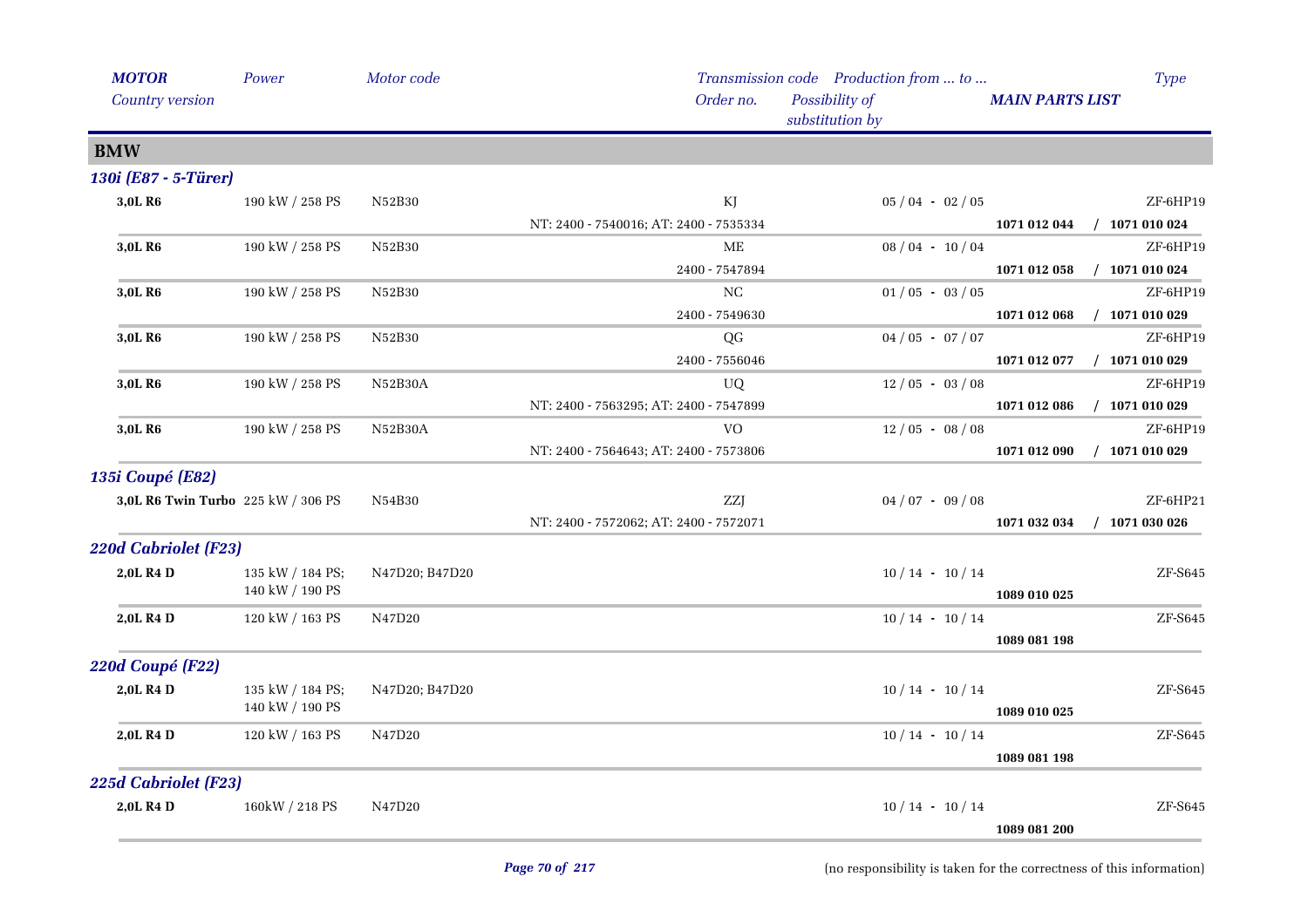| <b>MOTOR</b><br>Country version | Power                | Motor code | Order no.                                    | Transmission code Production from  to<br>Possibility of<br>substitution by | <b>MAIN PARTS LIST</b>      | <b>Type</b>                  |
|---------------------------------|----------------------|------------|----------------------------------------------|----------------------------------------------------------------------------|-----------------------------|------------------------------|
| <b>BMW</b>                      |                      |            |                                              |                                                                            |                             |                              |
| 225d Cabriolet (F23)            |                      |            |                                              |                                                                            |                             |                              |
| 2,0L R4 D                       | 160kW / 218 PS       | N47D20     |                                              | $10/14 - 10/14$                                                            | 1089 081 201                | ZF-S645                      |
| 225d Coupé (F22)                |                      |            |                                              |                                                                            |                             |                              |
| 2,0L R4 D                       | 160kW / 218 PS       | N47D20     |                                              | $10/14 - 10/14$                                                            | 1089 081 200                | ZF-S645                      |
| 2,0L R4 D                       | 160kW / 218 PS       | N47D20     |                                              | $10/14 - 10/14$                                                            | 1089 081 201                | ZF-S645                      |
| 318d (E90)                      |                      |            |                                              |                                                                            |                             |                              |
| 2,0L R4 D                       | 105 kW / 143 PS      | N47D20     | W9Z<br>2400 - 7601243                        | $08/09 - 05/11$                                                            | 1071 032 159                | ZF-6HP21<br>$/$ 1071 030 061 |
| 2,0L R4 D                       | 105 kW / 143 PS      | N47D20     | W9Z<br>2400 - 7630964                        | $05 / 11 - 07 / 12$                                                        | 1071 032 183                | ZF-6HP21<br>$/$ 1071 030 081 |
| 318d Touring (E91)              |                      |            |                                              |                                                                            |                             |                              |
| 2,0L R4 D                       | 105 kW / 143 PS      | N47D20     | W9Z<br>2400 - 7630964                        | $05 / 11 - 07 / 12$                                                        | 1071 032 183                | ZF-6HP21<br>$/$ 1071 030 081 |
| 318i (E90)                      |                      |            |                                              |                                                                            |                             |                              |
| 2,0LR4                          | $95$ kW $\!/$ 129 PS | N46B20B    | QC<br>NT: 2400 - 7556043; AT: 2400 - 7535136 | $04/05 - 03/08$                                                            | 1071 012 074                | ZF-6HP19<br>$/$ 1071 010 022 |
| 2,0LR4                          | 105 kW / 143 PS      | N43B20     | $_{\rm W2K}$<br>2400 - 7588441               | $04/08 - 04/08$                                                            | 1071 032 112                | ZF-6HP21<br>$/$ 1071 030 030 |
| 2,0L R4                         | 105 kW / 143 PS      | N43B20     | W8R<br>2400 - 7592524                        | $06/08 - 05/11$                                                            | 1071 032 139                | ZF-6HP21<br>$/$ 1071 030 030 |
| 2,0LR4                          | 105 kW / 143 PS      | N43B20     | 2400 - 7630955                               | $05 / 11 - 02 / 14$                                                        | 1071 032 178                | ZF-6HP21<br>$/$ 1071 030 077 |
| 318i Touring (E91)              |                      |            |                                              |                                                                            |                             |                              |
| 2,0LR4                          | 95 kW / 129 PS       | N46B20B    | QC<br>NT: 2400 - 7556043; AT: 2400 - 7535136 | $04/05 - 03/08$                                                            | 1071 012 074 / 1071 010 022 | ZF-6HP19                     |

*320d (E90)*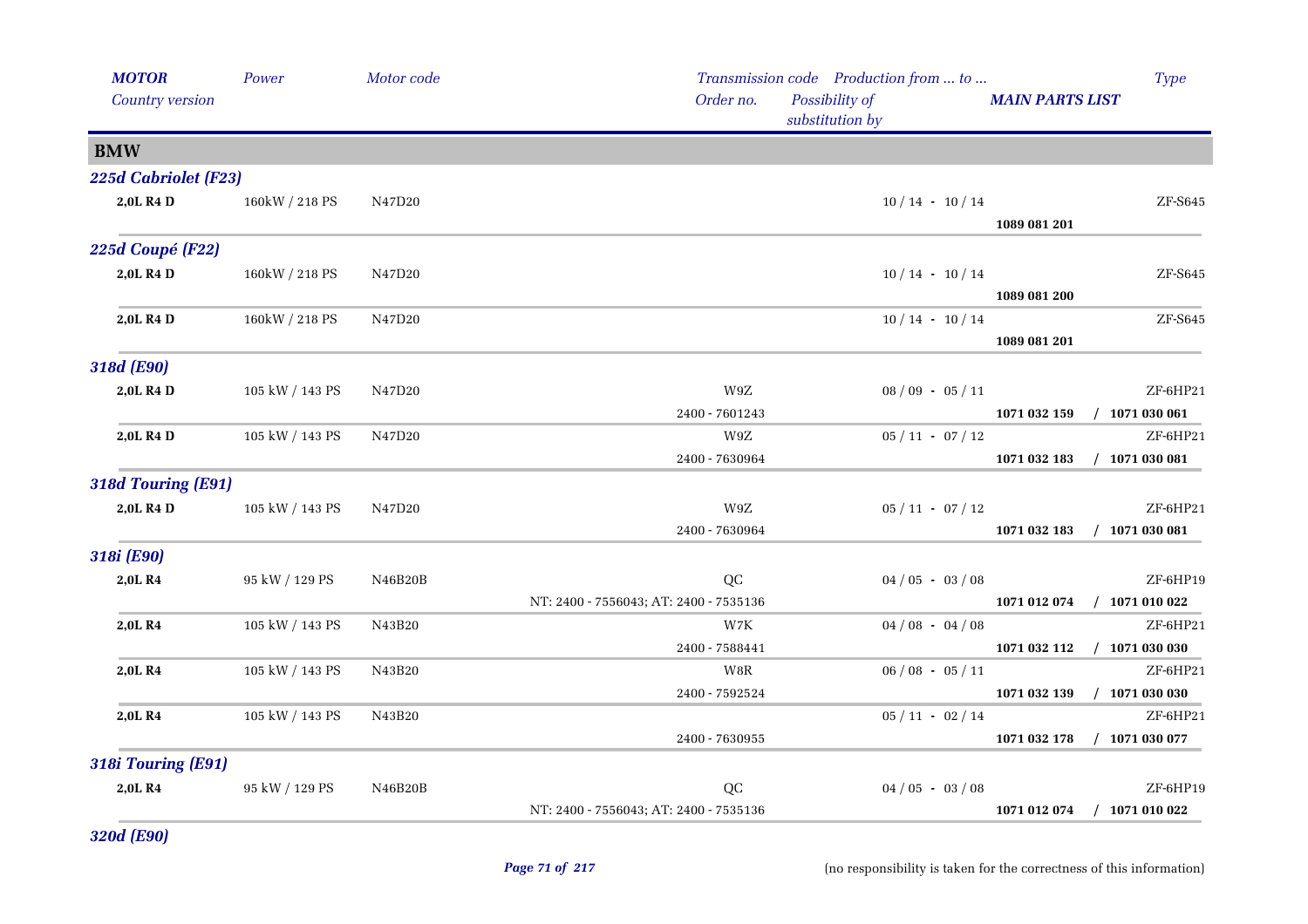| <b>MOTOR</b>         | Power            | Motor code     |                                        | Transmission code Production from  to | <b>Type</b>                                   |
|----------------------|------------------|----------------|----------------------------------------|---------------------------------------|-----------------------------------------------|
| Country version      |                  |                | Order no.                              | Possibility of<br>substitution by     | <b>MAIN PARTS LIST</b>                        |
| <b>BMW</b>           |                  |                |                                        |                                       |                                               |
| 320d (E90)           |                  |                |                                        |                                       |                                               |
| 2,0L R4 D            | 120 kW / 163 PS  | N47D20         | JEJ                                    | $10/14 - 10/14$                       | ZF-S637 (H)                                   |
|                      |                  |                | 2 300 - 7562774                        |                                       | 1069 010 011                                  |
| 2,0L R4 D            | 120 kW / 163 PS  | N47D20         |                                        | $10/14 - 10/14$                       | ZF-S637 (H)                                   |
|                      |                  |                |                                        |                                       | 1069 010 012                                  |
| 2,0L R4 D            | 120 kW / 163 PS  | M47D20         | KH                                     | $02/04 - 03/04$                       | ZF-6HP19                                      |
|                      |                  |                | 2400 - 7540014                         | 1071 012 047                          | 1071 012 042 / 1071 010 021                   |
| 2,0L R4 D            | 120 kW / 163 PS  | M47D20         | NB                                     | $03/05 - 03/05$                       | ZF-6HP19                                      |
|                      |                  |                | 2400 - 7550206                         |                                       | 1071 012 069 / 1071 010 021                   |
| 2,0L R4 D            | 130 kW / 177 PS  | N47D20         | ZZW                                    | $04/07 - 09/08$                       | ZF-6HP21                                      |
|                      |                  |                | NT: 2400 - 7572464; AT: 2400 - 7572465 |                                       | 1071 032 039 / 1071 030 034                   |
| 2,0L R4 D            | 135 kW / 184 PS  | N47D20         | W1Y                                    | $08/09 - 05/11$                       | ZF-6HP21                                      |
|                      |                  |                | 2400 - 7601244                         |                                       | 1071 032 160 / 1071 030 062                   |
| 2,0L R4 D            | 130 kW / 177 PS  | N47D20         |                                        | $05/11 - 02/14$                       | ZF-6HP21                                      |
|                      |                  |                | 2400 - 7630946                         |                                       | $1071\ 032\ 182 \quad / \quad 1071\ 030\ 080$ |
| 2,0L R4 D            | 135 kW / 184 PS  | N47D20         |                                        | $05/11 - 01/14$                       | ZF-6HP21                                      |
|                      |                  |                | 2400 - 7630967                         |                                       | 1071 032 184 / 1071 030 082                   |
| 320d (F30)           |                  |                |                                        |                                       |                                               |
| 2,0L R4 D            | 135 kW / 184 PS; | N47D20; B47D20 |                                        | $10/14 - 10/14$                       | ZF-S645                                       |
|                      | 140 kW / 190 PS  |                |                                        |                                       | 1089 010 025                                  |
| 2,0L R4 D            | 120 kW / 163 PS  | N47D20         |                                        | $10/14 - 10/14$                       | ZF-S645                                       |
|                      |                  |                |                                        |                                       | 1089 081 198                                  |
| 320d Cabriolet (E93) |                  |                |                                        |                                       |                                               |
| 2,0L R4 D            | 120 kW / 163 PS  | N47D20         | <b>WNO</b>                             | $01/07 - 03/08$                       | ZF-6HP21                                      |
|                      |                  |                | NT: 2400 - 7572797; AT: 2400 - 7566099 |                                       | 1071 032 074 / 1071 030 016                   |
| 2,0L R4 D            | 130 kW / 177 PS  | N47D20         |                                        | $05/11 - 02/14$                       | ZF-6HP21                                      |
|                      |                  |                | 2400 - 7630946                         |                                       | 1071 032 182 / 1071 030 080                   |
| 2,0L R4 D            | 135 kW / 184 PS  | N47D20         |                                        | $05/11 - 01/14$                       | ZF-6HP21                                      |
|                      |                  |                | 2400 - 7630967                         |                                       | 1071 032 184 / 1071 030 082                   |
|                      |                  |                |                                        |                                       |                                               |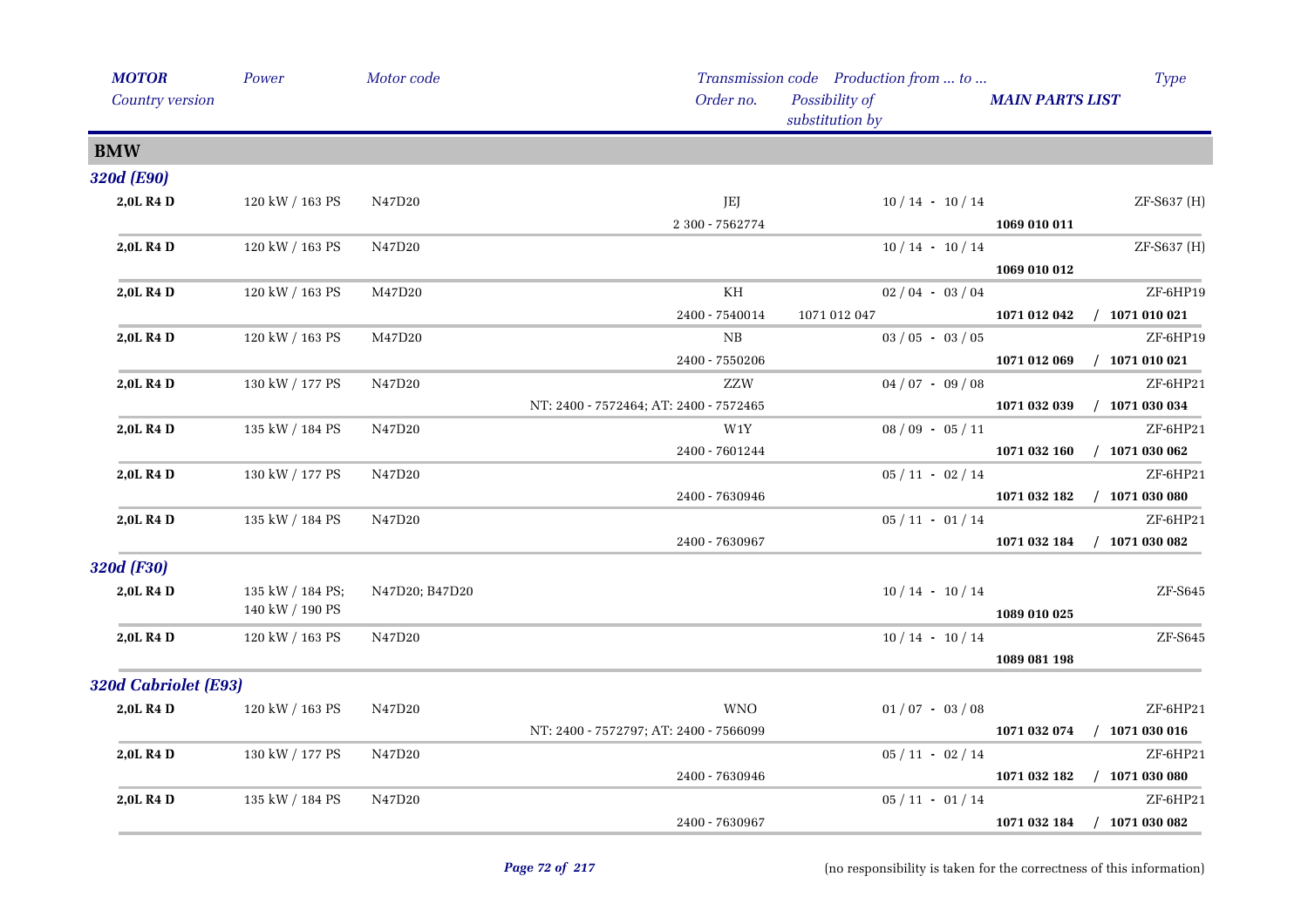| <b>MOTOR</b>                  | Power            | Motor code     |                                        | Transmission code Production from  to |                        | <b>Type</b>      |
|-------------------------------|------------------|----------------|----------------------------------------|---------------------------------------|------------------------|------------------|
| Country version               |                  |                | Order no.                              | Possibility of<br>substitution by     | <b>MAIN PARTS LIST</b> |                  |
| <b>BMW</b>                    |                  |                |                                        |                                       |                        |                  |
| 320d Coupé (E92)              |                  |                |                                        |                                       |                        |                  |
| 2,0L R4 D                     | 130 kW / 177 PS  | N47D20         | ZZW                                    | $04/07 - 09/08$                       |                        | ZF-6HP21         |
|                               |                  |                | NT: 2400 - 7572464; AT: 2400 - 7572465 |                                       | 1071 032 039           | $/$ 1071 030 034 |
| 2,0L R4 D                     | 130 kW / 177 PS  | N47D20         |                                        | $05/11 - 02/14$                       |                        | ZF-6HP21         |
|                               |                  |                | 2400 - 7630946                         |                                       | 1071 032 182           | $/$ 1071 030 080 |
| 2,0L R4 D                     | 135 kW / 184 PS  | N47D20         |                                        | $05 / 11 - 01 / 14$                   |                        | ZF-6HP21         |
|                               |                  |                | 2400 - 7630967                         |                                       | 1071 032 184           | $/$ 1071 030 082 |
| 320d Gran Turismo (F34 - PAC) |                  |                |                                        |                                       |                        |                  |
| 2,0L R4 D                     | 120 kW / 163 PS  | N47D20         |                                        | $10/14 - 10/14$                       |                        | ZF-S645          |
|                               |                  |                |                                        |                                       | 1089 081 198           |                  |
| 320d Gran Turismo (F34)       |                  |                |                                        |                                       |                        |                  |
| 2,0L R4 D                     | 135 kW / 184 PS; | N47D20; B47D20 |                                        | $10/14 - 10/14$                       |                        | ZF-S645          |
|                               | 140 kW / 190 PS  |                |                                        |                                       | 1089 010 025           |                  |
| 320d Touring (E91)            |                  |                |                                        |                                       |                        |                  |
| 2,0L R4 D                     | 120 kW / 163 PS  | M47D20         | QE                                     | $04/05 - 03/08$                       |                        | ZF-6HP19         |
|                               |                  |                | NT: 2400 - 7556047; AT: 2400 - 7535009 |                                       | 1071 012 078           | $/$ 1071 010 021 |
| 2,0L R4 D                     | 130 kW / 177 PS  | N47D20         | ZZW                                    | $04/07 - 09/08$                       |                        | ZF-6HP21         |
|                               |                  |                | NT: 2400 - 7572464; AT: 2400 - 7572465 |                                       | 1071 032 039           | $/$ 1071 030 034 |
| 2,0L R4 D                     | 130 kW / 177 PS  | N47D20         |                                        | $05 / 11 - 02 / 14$                   |                        | ZF-6HP21         |
|                               |                  |                | 2400 - 7630946                         |                                       | 1071 032 182           | $/$ 1071 030 080 |
| 2,0L R4 D                     | 135 kW / 184 PS  | N47D20         |                                        | $05 / 11 - 01 / 14$                   |                        | ZF-6HP21         |
|                               |                  |                | 2400 - 7630967                         |                                       | 1071 032 184           | $/$ 1071 030 082 |
| 320d Touring (F31)            |                  |                |                                        |                                       |                        |                  |
| 2,0L R4 D                     | 135 kW / 184 PS; | N47D20; B47D20 |                                        | $10/14 - 10/14$                       |                        | ZF-S645          |
|                               | 140 kW / 190 PS  |                |                                        |                                       | 1089 010 025           |                  |
| 2,0L R4 D                     | 120 kW / 163 PS  | N47D20         |                                        | $10/14 - 10/14$                       |                        | ZF-S645          |
|                               |                  |                |                                        |                                       | 1089 081 198           |                  |
|                               |                  |                |                                        |                                       |                        |                  |

*320d xDrive (E90/16)*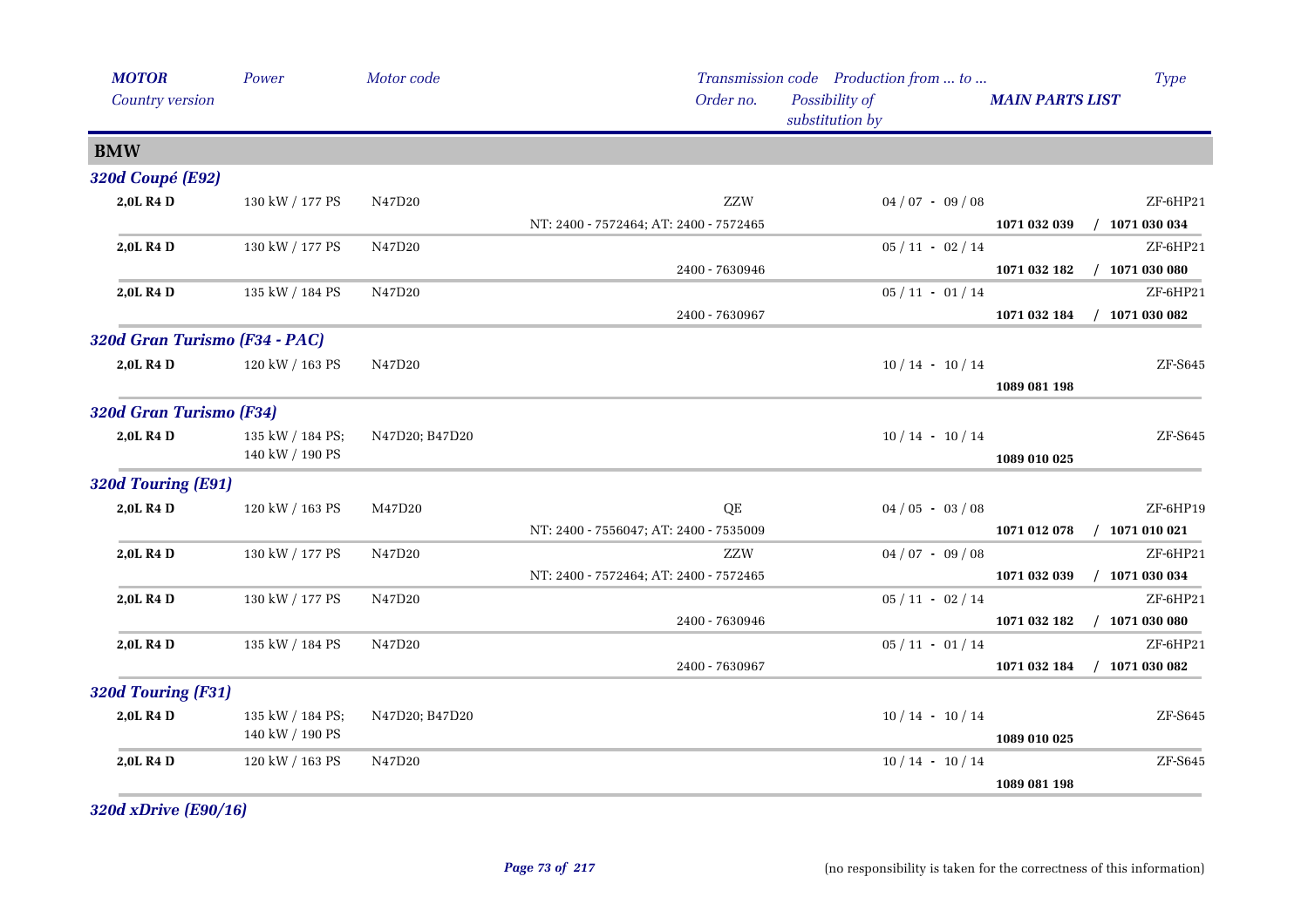| <b>MOTOR</b><br>Country version | Power           | Motor code       | Order no.                              | Transmission code Production from  to<br>Possibility of<br>substitution by | <b>Type</b><br><b>MAIN PARTS LIST</b>         |
|---------------------------------|-----------------|------------------|----------------------------------------|----------------------------------------------------------------------------|-----------------------------------------------|
| <b>BMW</b>                      |                 |                  |                                        |                                                                            |                                               |
| 320d xDrive (E90/16)            |                 |                  |                                        |                                                                            |                                               |
| 2,0L R4 D                       | 120 kW / 163 PS | N47D20           |                                        | $10/14 - 10/14$                                                            | ZF-S637A (H)<br>1069 012 023                  |
| 320d xDrive (F30)               |                 |                  |                                        |                                                                            |                                               |
| 2,0L R4 D                       | 135 kW / 184 PS | N47D20           |                                        | $10/14 - 10/14$                                                            | ZF-S645A<br>1089 012 015                      |
| 320d xDrive Coupé (E92)         |                 |                  |                                        |                                                                            |                                               |
| 2,0L R4 D                       | 130 kW / 177 PS | N47D20           | 2400 - 7630949                         | $05 / 11 - 06 / 12$                                                        | ZF-6HP21X<br>$/$ 1071 050 040<br>1071 052 087 |
| 2,0L R4 D                       | 135 kW / 184 PS | N47D20           |                                        | $05 / 11 - 12 / 13$                                                        | ZF-6HP21X                                     |
|                                 |                 |                  | 2400 - 7630970                         |                                                                            | 1071 052 088<br>$/$ 1071 050 041              |
| 320i (E90)                      |                 |                  |                                        |                                                                            |                                               |
| 2,0L R4                         | 110 kW / 150 PS | N46B20C; N46B20A | QD                                     | $04/05 - 03/08$                                                            | ZF-6HP19                                      |
|                                 |                 |                  | NT: 2400 - 7556041; AT: 2400 - 7535135 |                                                                            | $/$ 1071 010 020<br>1071 012 073              |
| 2,0L R4                         | 110 kW / 150 PS | <b>N42B20A</b>   | XA                                     | $08/06 - 10/06$                                                            | ZF-6HP21                                      |
|                                 |                 |                  | 2400 - 7566092                         |                                                                            | 1071 032 015<br>$/$ 1071 030 013              |
| 2,0LR4                          | 110 kW / 150 PS | N42B20A          | XB                                     | $08/06 - 09/06$                                                            | ZF-6HP21                                      |
|                                 |                 |                  | 2400 - 7566094                         |                                                                            | $/$ 1071 030 014<br>1071 032 016              |
| 2,0L R4                         | 125 kW / 170 PS | N43B20           | <b>ZZR</b>                             | $04/07 - 09/08$                                                            | ZF-6HP21                                      |
|                                 |                 |                  | NT: 2400 - 7572455; AT: 2400 - 7572456 |                                                                            | $/$ 1071 030 029<br>1071 032 037              |
| 2,0LR4                          | 125 kW / 170 PS | N43B20           | ZZU                                    | $04/07 - 09/08$                                                            | ZF-6HP21                                      |
|                                 |                 |                  | 2400 - 7572460                         |                                                                            | $/$ 1071 030 030<br>1071 032 038              |
| 2,0L R4                         | 125 kW / 170 PS | N43B20           | ZZU                                    | $04/07 - 09/08$                                                            | ZF-6HP21                                      |
|                                 |                 |                  | NT: 2400 - 7572460; AT: 2400 - 7572461 |                                                                            | $/$ 1071 030 030<br>1071 032 038              |
| 2,0L R4                         | 125 kW / 170 PS | N43B20           | WFK                                    | $10/06 - 01/07$                                                            | ZF-6HP21                                      |
|                                 |                 |                  | 2400 - 7572795                         |                                                                            | $/$ 1071 030 013<br>1071 032 049              |
| 2,0LR4                          | 125 kW / 170 PS | N43B20           | WFL                                    | $10/06 - 02/07$                                                            | ZF-6HP21                                      |
|                                 |                 |                  | 2400 - 7572796                         |                                                                            | $/$ 1071 030 014<br>1071 032 050              |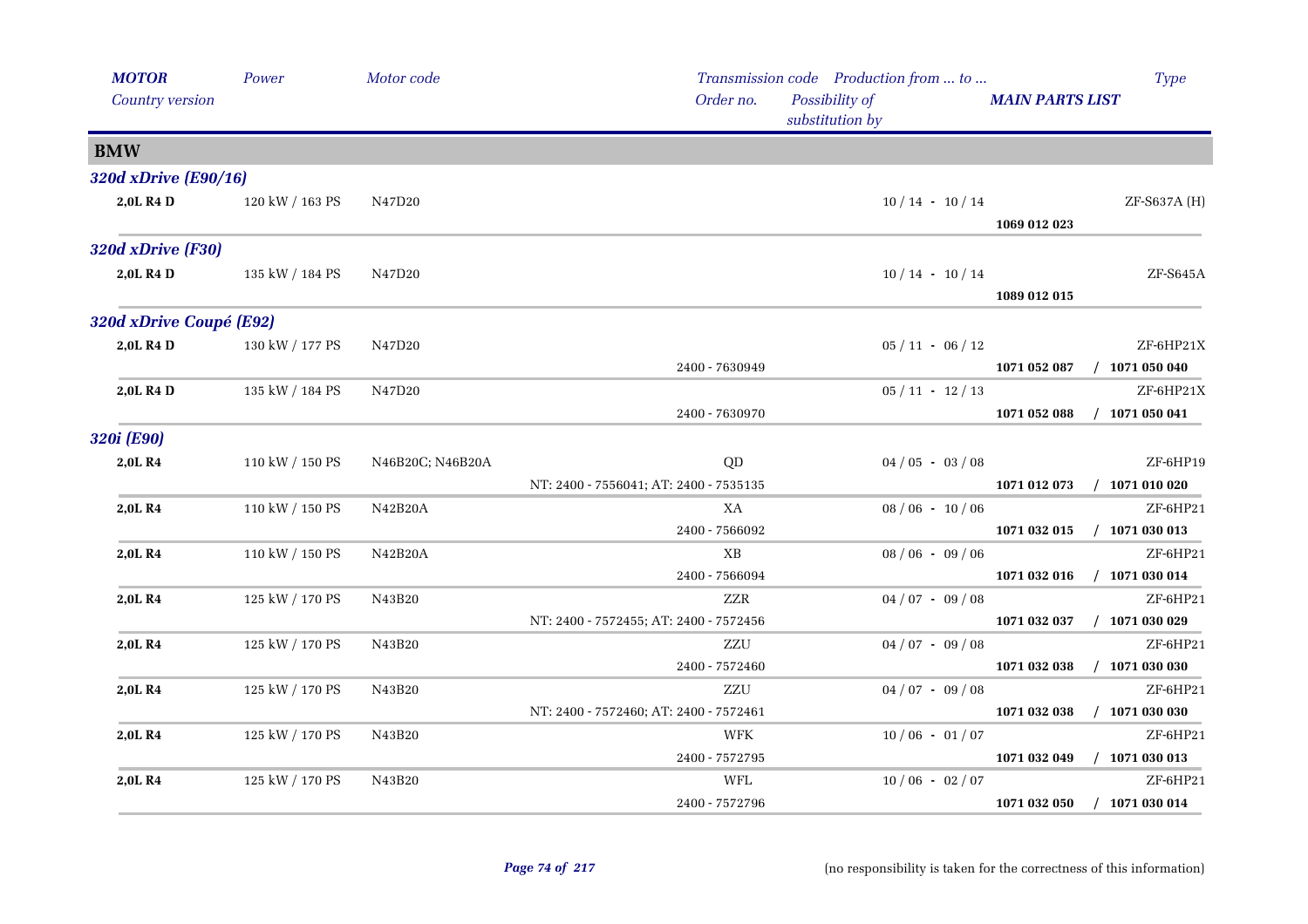| <b>MOTOR</b>            | Power           | Motor code       |                                        | Transmission code Production from  to |                        | <b>Type</b>                 |
|-------------------------|-----------------|------------------|----------------------------------------|---------------------------------------|------------------------|-----------------------------|
| Country version         |                 |                  | Order no.                              | Possibility of<br>substitution by     | <b>MAIN PARTS LIST</b> |                             |
| <b>BMW</b>              |                 |                  |                                        |                                       |                        |                             |
| 320i (E90)              |                 |                  |                                        |                                       |                        |                             |
| 2,0LR4                  | 125 kW / 170 PS | N43B20           | WKI                                    | $02/07 - 02/07$                       |                        | ZF-6HP21                    |
|                         |                 |                  | 2400 - 7573606                         |                                       |                        | 1071 032 058 / 1071 030 029 |
| 2,0L R4                 | 125 kW / 170 PS | N43B20           | WKH                                    | $02/07 - 02/07$                       |                        | ZF-6HP21                    |
|                         |                 |                  | 2400 - 7573605                         |                                       |                        | 1071 032 060 / 1071 030 030 |
| 2,0LR4                  | 120 kW / 163 PS | N43B20           | W5K                                    | $04/08 - 04/08$                       |                        | ZF-6HP21                    |
|                         |                 |                  | 2400 - 7588439                         |                                       | 1071 032 110           | $/$ 1071 030 029            |
| 2,0LR4                  | 120 kW / 163 PS | N43B20           | W6R                                    | $06/08 - 05/11$                       |                        | ZF-6HP21                    |
|                         |                 |                  | 2400 - 7592522                         |                                       |                        | 1071 032 137 / 1071 030 029 |
| 2,0L R4                 | 120 kW / 163 PS | N43B20           |                                        | $04/11 - 01/14$                       |                        | ZF-6HP21                    |
|                         |                 |                  | 2400 - 7630997                         |                                       | 1071 032 179           | $/$ 1071 030 076            |
| 320i Cabriolet (E93)    |                 |                  |                                        |                                       |                        |                             |
| 2,0L R4                 | 125 kW / 170 PS | N43B20           | ZZR                                    | $04/07 - 09/08$                       |                        | ZF-6HP21                    |
|                         |                 |                  | NT: 2400 - 7572455; AT: 2400 - 7572456 |                                       | 1071 032 037           | $/$ 1071 030 029            |
| 2,0LR4                  | 125 kW / 170 PS | N43B20           | <b>WNM</b>                             | $01/07 - 03/08$                       |                        | ZF-6HP21                    |
|                         |                 |                  | NT: 2400 - 7572795; AT: 2400 - 7566093 |                                       | 1071 032 072           | $/$ 1071 030 013            |
| <b>320i Coupé (E92)</b> |                 |                  |                                        |                                       |                        |                             |
| 2,0LR4                  | 125 kW / 170 PS | N43B20           | ZZR                                    | $04/07 - 09/08$                       |                        | ZF-6HP21                    |
|                         |                 |                  | NT: 2400 - 7572455; AT: 2400 - 7572456 |                                       | 1071 032 037           | $/$ 1071 030 029            |
| 2,0L R4                 | 125 kW / 170 PS | N43B20           | <b>WNM</b>                             | $01/07 - 03/08$                       |                        | ZF-6HP21                    |
|                         |                 |                  | NT: 2400 - 7572795; AT: 2400 - 7566093 |                                       | 1071 032 072           | $/$ 1071 030 013            |
| 320i Touring (E91)      |                 |                  |                                        |                                       |                        |                             |
| 2,0L R4                 | 110 kW / 150 PS | N46B20C; N46B20A | QD                                     | $04/05 - 03/08$                       |                        | ZF-6HP19                    |
|                         |                 |                  | NT: 2400 - 7556041; AT: 2400 - 7535135 |                                       | 1071 012 073           | $/$ 1071 010 020            |
| 2,0L R4                 | 125 kW / 170 PS | N43B20           | ZZR                                    | $04/07 - 09/08$                       |                        | ZF-6HP21                    |
|                         |                 |                  | NT: 2400 - 7572455; AT: 2400 - 7572456 |                                       | 1071 032 037           | $/$ 1071 030 029            |
| 2,0L R4                 | 125 kW / 170 PS | N43B20           | ZZU                                    | $04/07 - 09/08$                       |                        | ZF-6HP21                    |
|                         |                 |                  | NT: 2400 - 7572460; AT: 2400 - 7572461 |                                       | 1071 032 038           | $/$ 1071 030 030            |
|                         |                 |                  |                                        |                                       |                        |                             |

*320Ld (F35 - Langversion / Long wheelbase)*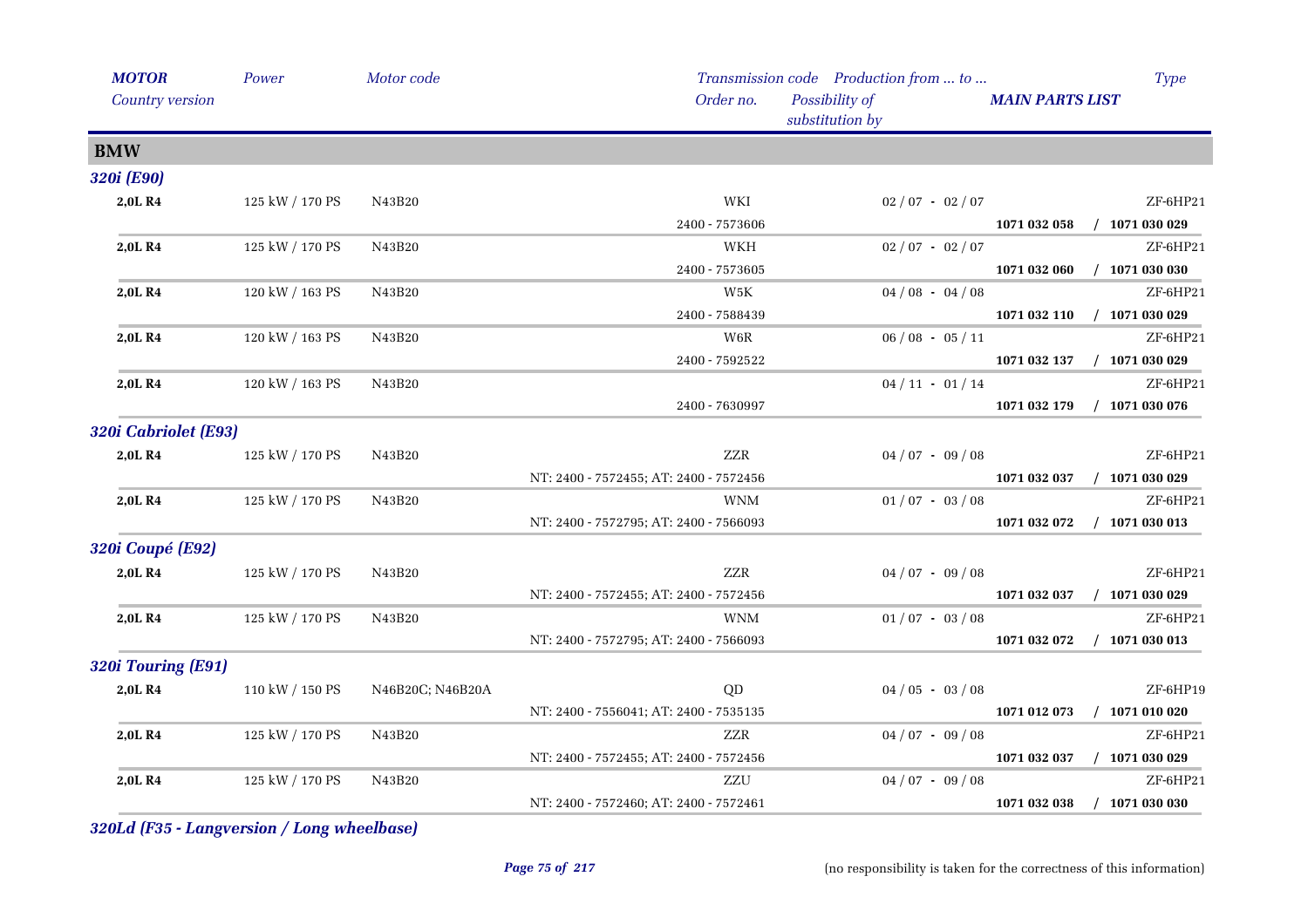| <b>MOTOR</b>                               | Power                               | Motor code     |                                    | Transmission code Production from  to |                        | <b>Type</b>                   |
|--------------------------------------------|-------------------------------------|----------------|------------------------------------|---------------------------------------|------------------------|-------------------------------|
| Country version                            |                                     |                | Order no.                          | Possibility of<br>substitution by     | <b>MAIN PARTS LIST</b> |                               |
| <b>BMW</b>                                 |                                     |                |                                    |                                       |                        |                               |
| 320Ld (F35 - Langversion / Long wheelbase) |                                     |                |                                    |                                       |                        |                               |
| 2,0L R4 D                                  | 135 kW / 184 PS;<br>140 kW / 190 PS | N47D20; B47D20 |                                    | $10/14 - 10/14$                       | 1089 010 025           | ${\rm ZF}\text{-}{\rm S645}$  |
| 2,0L R4 D                                  | 120 kW / 163 PS                     | N47D20         |                                    | $10/14 - 10/14$                       | 1089 081 198           | ZF-S645                       |
| 320xd (E90)                                |                                     |                |                                    |                                       |                        |                               |
| 2,0L R4 D                                  | 120 kW / 163 PS                     | N47D20         | W <sub>5</sub> C<br>2400 - 7580395 | $02/08 - 05/08$                       | 1071 052 042           | ZF-6HP21X<br>$/$ 1071 050 023 |
| 2,0L R4 D                                  | 130 kW / 177 PS                     | N47D20         | W7H                                | $04/08 - 05/08$                       |                        | ZF-6HP21X                     |
|                                            |                                     |                | 2400 - 7587726                     |                                       | 1071 052 055           | $/$ 1071 050 023              |
| 2,0L R4 D                                  | 130 kW / 177 PS                     | N47D20         | W7M                                | $06/08 - 05/11$                       |                        | ZF-6HP21X                     |
|                                            |                                     |                | 2400 - 7590123                     |                                       | 1071 052 069           | $/$ 1071 050 026              |
| 2,0L R4 D                                  | 135 kW / 184 PS                     | N47D20         | W2Y                                | $08/09 - 05/11$                       |                        | ZF-6HP21X                     |
|                                            |                                     |                | 2400 - 7601245                     |                                       | 1071 052 074           | $/$ 1071 050 029              |
| 2,0L R4 D                                  | 130 kW / 177 PS                     | N47D20         |                                    | $05 / 11 - 06 / 12$                   |                        | ZF-6HP21X                     |
|                                            |                                     |                | 2400 - 7630949                     |                                       | 1071 052 087           | $/$ 1071 050 040              |
| 2,0L R4 D                                  | 135 kW / 184 PS                     | N47D20         |                                    | $05/11 - 12/13$                       |                        | ZF-6HP21X                     |
|                                            |                                     |                | 2400 - 7630970                     |                                       | 1071 052 088           | $/$ 1071 050 041              |
| 320xd Cabriolet (E93)                      |                                     |                |                                    |                                       |                        |                               |
| 2,0L R4 D                                  | 130 kW / 177 PS                     | N47D20         |                                    | $05 / 11 - 06 / 12$                   |                        | ZF-6HP21X                     |
|                                            |                                     |                | 2400 - 7630949                     |                                       | 1071 052 087           | $/$ 1071 050 040              |
| 2,0L R4 D                                  | 135 kW / 184 PS                     | N47D20         |                                    | $05/11 - 12/13$                       |                        | ZF-6HP21X                     |
|                                            |                                     |                | 2400 - 7630970                     |                                       | 1071 052 088           | $/$ 1071 050 041              |
| 320xd Touring (E91)                        |                                     |                |                                    |                                       |                        |                               |
| 2,0L R4 D                                  | 130 kW / 177 PS                     | N47D20         |                                    | $05/11 - 06/12$                       |                        | ZF-6HP21X                     |
|                                            |                                     |                | 2400 - 7630949                     |                                       | 1071 052 087           | $/$ 1071 050 040              |
| 2,0L R4 D                                  | 135 kW / 184 PS                     | N47D20         |                                    | $05/11 - 12/13$                       |                        | ZF-6HP21X                     |
|                                            |                                     |                | 2400 - 7630970                     |                                       | 1071 052 088           | $/$ 1071 050 041              |

*323i (E90)*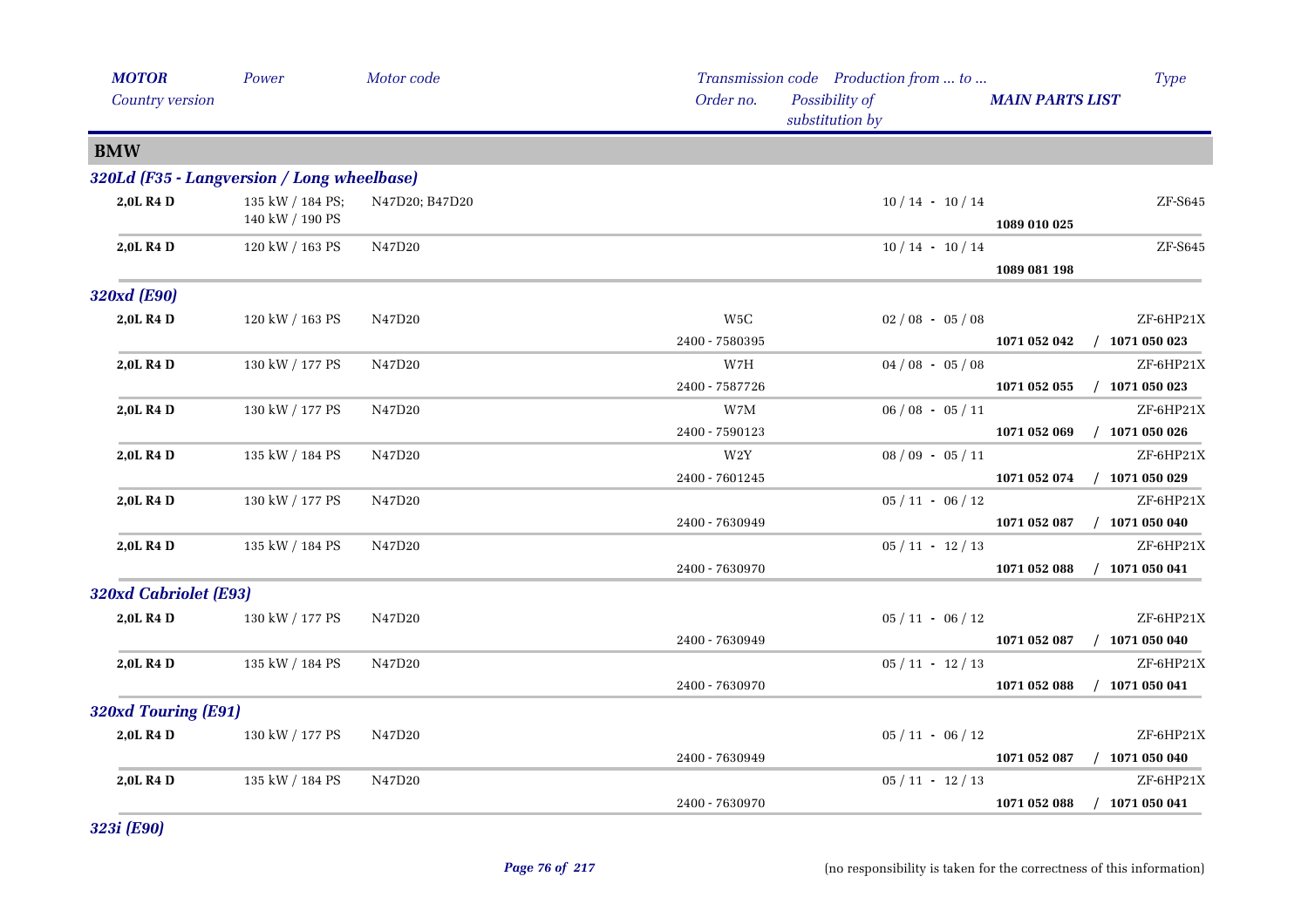| <b>MOTOR</b>                  | Power           | Motor code   |                                        | Transmission code Production from  to |                        | <b>Type</b>                  |
|-------------------------------|-----------------|--------------|----------------------------------------|---------------------------------------|------------------------|------------------------------|
| Country version               |                 |              | Order no.                              | Possibility of<br>substitution by     | <b>MAIN PARTS LIST</b> |                              |
| <b>BMW</b>                    |                 |              |                                        |                                       |                        |                              |
| 323i (E90)                    |                 |              |                                        |                                       |                        |                              |
| 2,5LR6                        | 130 kW / 177 PS | N52B25       | MI                                     | $09/04 - 07/07$                       |                        | ZF-6HP19                     |
|                               |                 |              | 2400 - 7547900                         |                                       | 1071 012 057           | $/$ 1071 010 027             |
| 325d (E90)                    |                 |              |                                        |                                       |                        |                              |
| 2,5L R6 D                     | 145 kW / 197 PS | $\rm M57D25$ | <b>WNP</b>                             | $02/07 - 03/08$                       |                        | ZF-6HP21                     |
|                               |                 |              | NT: 2400 - 7567186; AT: 2400 - 7567187 |                                       | 1071 032 075           | $/$ 1071 030 017             |
| 3,0L R <sub>6</sub> D         | 145 kW / 197 PS | M57D30       | <b>ZZX</b>                             | $04/07 - 09/08$                       |                        | ZF-6HP21                     |
|                               |                 |              | NT: 2400 - 7572467; AT: 2400 - 7572468 |                                       | 1071 032 040           | $/$ 1071 030 035             |
| 3,0L R <sub>6</sub> D         | 145 kW / 197 PS | M57D30       | W1L                                    | $04/08 - 04/08$                       |                        | ZF-6HP21                     |
|                               |                 |              | 2400 - 7588444                         |                                       | 1071 032 115           | $/$ 1071 030 035             |
| 3,0L R <sub>6</sub> D         | 145 kW / 197 PS | M57D30       | W5N                                    | $05/08 - 02/10$                       |                        | ZF-6HP21                     |
|                               |                 |              | 2400 - 7590134                         |                                       | 1071 032 144           | $/$ 1071 030 053             |
| 325d (F30)                    |                 |              |                                        |                                       |                        |                              |
| 2,0L R4 D                     | 160kW / 218 PS  | N47D20       |                                        | $10/14$ · $10/14$                     |                        | ${\rm ZF}\text{-}{\rm S645}$ |
|                               |                 |              |                                        |                                       | 1089 081 200           |                              |
| 2,0L R <sub>4</sub> D         | 160kW / 218 PS  | N47D20       |                                        | $10/14 - 10/14$                       |                        | ZF-S645                      |
|                               |                 |              |                                        |                                       | 1089 081 201           |                              |
| 325d Cabriolet (E93)          |                 |              |                                        |                                       |                        |                              |
| 3,0L R6 D                     | 145 kW / 197 PS | M57D30       | <b>ZZX</b>                             | $04/07 - 09/08$                       |                        | ZF-6HP21                     |
|                               |                 |              | NT: 2400 - 7572467; AT: 2400 - 7572468 |                                       | 1071 032 040           | $/$ 1071 030 035             |
| 325d Coupé (E92)              |                 |              |                                        |                                       |                        |                              |
| 2,5L R6 D                     | 145 kW / 197 PS | M57D25       | <b>WNP</b>                             | $02/07 - 03/08$                       |                        | ZF-6HP21                     |
|                               |                 |              | NT: 2400 - 7567186; AT: 2400 - 7567187 |                                       | 1071 032 075           | $/$ 1071 030 017             |
| 3,0L R6 D                     | 145 kW / 197 PS | M57D30       | ZZX                                    | $04/07 - 09/08$                       |                        | ZF-6HP21                     |
|                               |                 |              | NT: 2400 - 7572467; AT: 2400 - 7572468 |                                       | 1071 032 040           | $/$ 1071 030 035             |
| 325d Gran Turismo (F34 - PAC) |                 |              |                                        |                                       |                        |                              |
| 2,0L R <sub>4</sub> D         | 160kW / 218 PS  | N47D20       |                                        | $10/14 - 10/14$                       |                        | ZF-S645                      |
|                               |                 |              |                                        |                                       | 1089 081 200           |                              |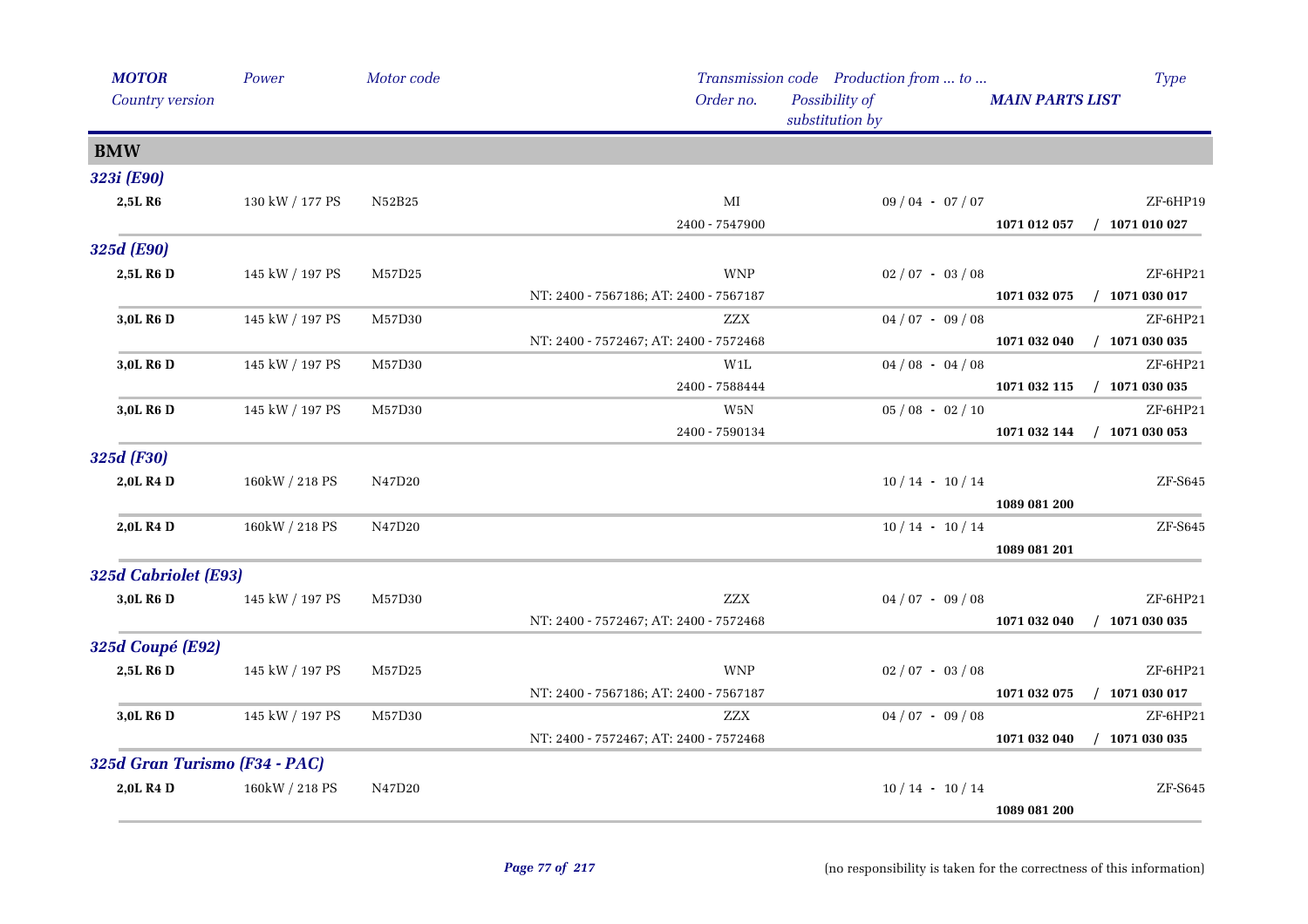| <b>MOTOR</b>                  | Power           | Motor code |                                        | Transmission code Production from  to | <b>Type</b>                      |
|-------------------------------|-----------------|------------|----------------------------------------|---------------------------------------|----------------------------------|
| Country version               |                 |            | Order no.                              | Possibility of<br>substitution by     | <b>MAIN PARTS LIST</b>           |
| <b>BMW</b>                    |                 |            |                                        |                                       |                                  |
| 325d Gran Turismo (F34 - PAC) |                 |            |                                        |                                       |                                  |
| 2,0L R <sub>4</sub> D         | 160kW / 218 PS  | N47D20     |                                        | $10/14 - 10/14$                       | ZF-S645                          |
|                               |                 |            |                                        |                                       | 1089 081 201                     |
| 325d Touring (E91)            |                 |            |                                        |                                       |                                  |
| 2,5L R6 D                     | 145 kW / 197 PS | M57D25     | <b>WNP</b>                             | $02/07 - 03/08$                       | ZF-6HP21                         |
|                               |                 |            | NT: 2400 - 7567186; AT: 2400 - 7567187 |                                       | $/$ 1071 030 017<br>1071 032 075 |
| 3,0L R6 D                     | 145 kW / 197 PS | M57D30     | <b>ZZX</b>                             | $04\; / \;07\;$ - $\;09\; / \;08$     | ZF-6HP21                         |
|                               |                 |            | NT: 2400 - 7572467; AT: 2400 - 7572468 |                                       | $/$ 1071 030 035<br>1071 032 040 |
| 325d Touring (F31)            |                 |            |                                        |                                       |                                  |
| 2,0L R4 D                     | 160kW / 218 PS  | N47D20     |                                        | $10/14 - 10/14$                       | ${\rm ZF}\text{-}{\rm S645}$     |
|                               |                 |            |                                        |                                       | 1089 081 200                     |
| 2,0L R4 D                     | 160kW / 218 PS  | N47D20     |                                        | $10/14 - 10/14$                       | ZF-S645                          |
|                               |                 |            |                                        |                                       | 1089 081 201                     |
| 325d xDrive (F30)             |                 |            |                                        |                                       |                                  |
| 2,0L R4 D                     | 160 kW / 218 PS | N47D20     |                                        | $10/14 - 10/14$                       | ZF-S645A                         |
|                               |                 |            |                                        |                                       | 1089 012 014                     |
| 325i (E46/4)                  |                 |            |                                        |                                       |                                  |
| 2,5LR6                        | 165 kW / 224 PS | M54B25     | <b>HOF</b>                             | $10/14 - 10/14$                       | ZF-S637 SMG (H)                  |
|                               |                 |            | 2 300 - 7547989                        |                                       | 1069 060 005                     |
| 325i (E90)                    |                 |            |                                        |                                       |                                  |
| 2,5LR6                        | 130 kW / 177 PS | N52B25     | $\mathop{\rm EV}\nolimits$             | $07/04 - 07/04$                       | ZF-6HP19                         |
|                               |                 |            | 2400 - 7535333                         |                                       | $/$ 1071 010 025<br>1071 012 032 |
| 2,5L R6                       | 130 kW / 177 PS | N52B25     | KT                                     | $05/04 - 08/04$                       | ZF-6HP19                         |
|                               |                 |            | 2400 - 7543087                         |                                       | $/$ 1071 010 025<br>1071 012 045 |
| 2,5L R6                       | 160 kW / 218 PS | N52B25A    | LG                                     | $05/04 - 01/06$                       | ZF-6HP19                         |
|                               |                 |            | NT: 2400 - 7545012; AT: 2400 - 7527713 |                                       | 1071 012 049<br>$/$ 1071 010 007 |
| 2,5LR6                        | 130 kW / 177 PS | N52B25     | $\operatorname{MF}$                    | $08/04 - 10/04$                       | ZF-6HP19                         |
|                               |                 |            | 2400 - 7547895                         |                                       | $/$ 1071 010 025<br>1071 012 056 |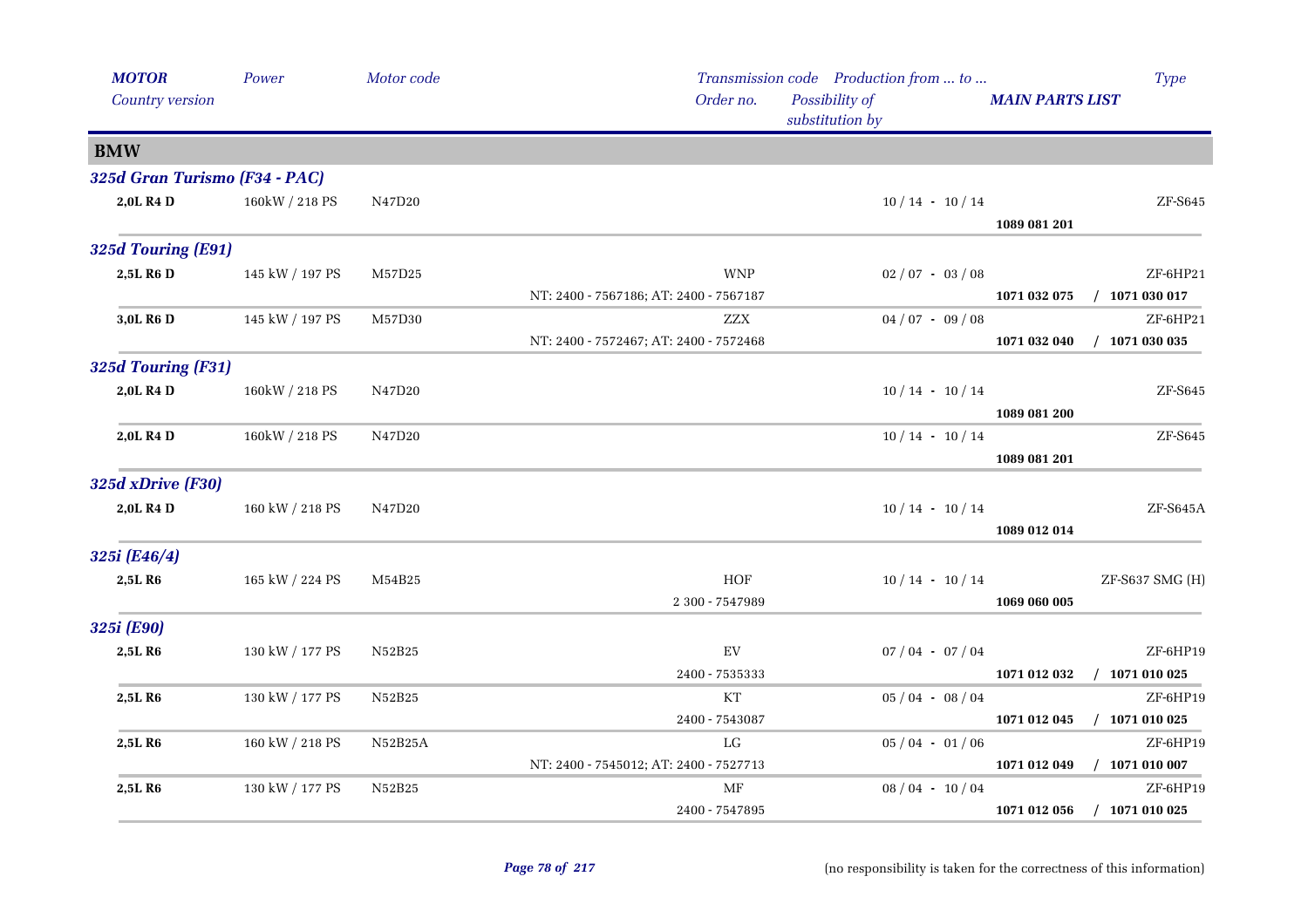| <b>MOTOR</b>            | Power            | Motor code      |                                        | Transmission code Production from  to | <b>Type</b>                      |
|-------------------------|------------------|-----------------|----------------------------------------|---------------------------------------|----------------------------------|
| Country version         |                  |                 | Order no.                              | Possibility of<br>substitution by     | <b>MAIN PARTS LIST</b>           |
| <b>BMW</b>              |                  |                 |                                        |                                       |                                  |
| 325i (E90)              |                  |                 |                                        |                                       |                                  |
| 2,5L R6                 | 130 kW / 177 PS  | N52B25          | ND                                     | $01/05 - 02/05$                       | ZF-6HP19                         |
|                         |                  |                 | 2400 - 7550195                         |                                       | $/$ 1071 010 027<br>1071 012 066 |
| 2,5L R6                 | 130 kW / 177 PS  | N52B25          | QF                                     | $04/05 - 09/06$                       | ZF-6HP19                         |
|                         |                  |                 | 2400 - 7556044                         |                                       | 1071 012 075<br>$/$ 1071 010 027 |
| 2,5L R6                 | 160 kW / 218 PS  | N52B25          | UO.                                    | $11/05 - 03/08$                       | ZF-6HP19                         |
|                         |                  |                 | NT: 2400 - 7563294; AT: 2400 - 7547901 |                                       | 1071 012 085<br>$/$ 1071 010 027 |
| 2,5L R6                 | 190 kW / 258 PS  | N53B25          | TY                                     | $12/05 - 03/06$                       | ZF-6HP21                         |
|                         |                  |                 | 2400 - 7559939                         |                                       | $/$ 1071 030 004<br>1071 032 002 |
| 2,5L R6                 | 190 kW / 258 PS  | N53B25          | ZZP                                    | $04/07 - 08/08$                       | ZF-6HP21                         |
|                         |                  |                 | 2400 - 7572450                         |                                       | $/$ 1071 030 027<br>1071 032 036 |
| 2,5L R6                 | 190 kW / 258 PS  | N53B25          | WFJ                                    | $10/06 - 10/06$                       | ZF-6HP21                         |
|                         |                  |                 | 2400 - 7572794                         |                                       | 1071 032 048<br>$/$ 1071 030 004 |
| 2,5L R6                 | 160 kW / 218 PS  | N53B25          | W4H                                    | $04/08 - 04/08$                       | ZF-6HP21                         |
|                         |                  |                 | 2400 - 7587723                         |                                       | $/$ 1071 030 027<br>1071 032 104 |
| 2,5L R6                 | 160 kW / 218 PS  | N53B25          | W2R                                    | $06/08 - 05/11$                       | ZF-6HP21                         |
|                         |                  |                 | 2400 - 7592503                         |                                       | $/$ 1071 030 027<br>1071 032 135 |
| 2,5L R6                 | 160 kW / 218 PS  | N53B25          | W6S                                    | $07/08 - 02/10$                       | ZF-6HP21                         |
|                         |                  |                 | 2400 - 7593868                         |                                       | 1071 032 148 / 1071 030 057      |
| 3,0L R6                 | 160 kW / 218 PS  | N53B30          |                                        | $05/11 - 12/13$                       | ZF-6HP21                         |
|                         |                  |                 | 2400 - 7630973                         |                                       | 1071 032 177<br>$/$ 1071 030 075 |
| 325i Cabriolet (E93)    |                  |                 |                                        |                                       |                                  |
| 2,5L R6                 | 160 kW / 218 PS; | N52NB25; N53B25 | WNJ                                    | $02/07 - 03/08$                       | ZF-6HP21                         |
|                         | 190 kW / 258 PS  |                 | NT: 2400 - 7572794; AT: 2400 - 7572987 |                                       | 1071 032 070<br>$/$ 1071 030 004 |
| <b>325i Coupé (E92)</b> |                  |                 |                                        |                                       |                                  |
| 2,5L R6                 | 190 kW / 258 PS  | N53B25          | XP                                     | $02/06 - 03/08$                       | ZF-6HP21                         |
|                         |                  |                 | NT: 2400 - 7566911; AT: 2400 - 7564246 |                                       | 1071 032 021 / 1071 030 004      |
|                         |                  |                 |                                        |                                       |                                  |

*325i Touring (E91)*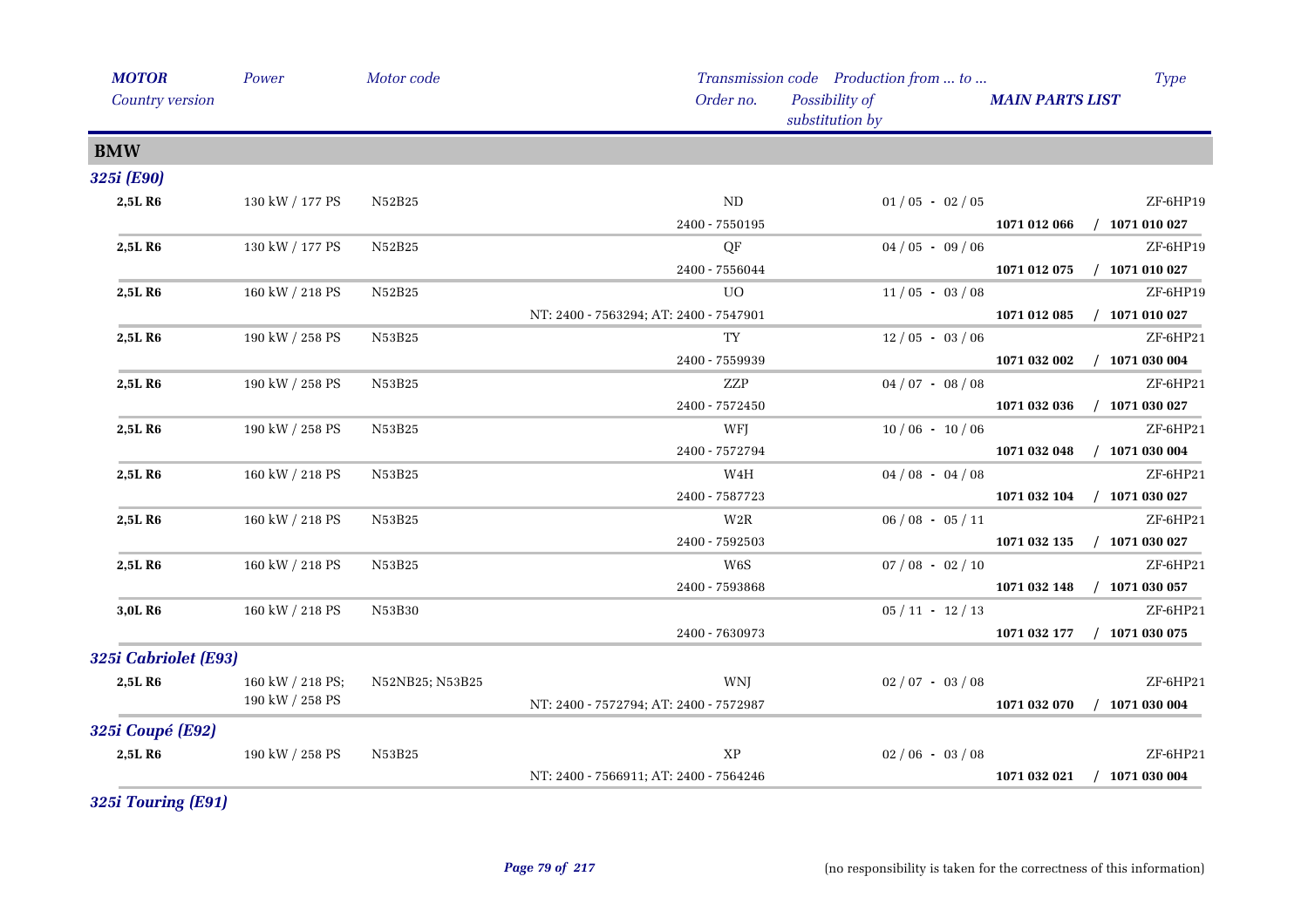| <b>MOTOR</b>            | Power                                      | Motor code     |                                        | Transmission code Production from  to | <b>Type</b>                      |
|-------------------------|--------------------------------------------|----------------|----------------------------------------|---------------------------------------|----------------------------------|
| Country version         |                                            |                | Order no.                              | Possibility of<br>substitution by     | <b>MAIN PARTS LIST</b>           |
| <b>BMW</b>              |                                            |                |                                        |                                       |                                  |
| 325i Touring (E91)      |                                            |                |                                        |                                       |                                  |
| 2,5L R6                 | 160 kW / 218 PS                            | N52B25C        | LG                                     | $05/04 - 01/06$                       | ZF-6HP19                         |
|                         |                                            |                | NT: 2400 - 7545012; AT: 2400 - 7527713 |                                       | 1071 012 049 / 1071 010 007      |
| 2,5L R6                 | 160 kW / 218 PS                            | N52B25C        | UO.                                    | $11/05 - 03/08$                       | ZF-6HP19                         |
|                         |                                            |                | NT: 2400 - 7563294; AT: 2400 - 7547901 |                                       | $/$ 1071 010 027<br>1071 012 085 |
| 325i xDrive Coupé (E92) |                                            |                |                                        |                                       |                                  |
| 2,5L R6                 | 160 kW / 218 PS                            | N53B25         | ZZD                                    | $04/07 - 08/08$                       | ZF-6HP21X                        |
|                         |                                            |                | NT: 2400 - 7571667; AT: 2400 - 7571668 |                                       | 1071 052 015<br>$/$ 1071 050 015 |
|                         | 325Ld (F35 - Langversion / Long wheelbase) |                |                                        |                                       |                                  |
| 2,0L R4 D               | 160kW / 218 PS                             | N47D20         |                                        | $10/14 - 10/14$                       | $ZF- S645$                       |
|                         |                                            |                |                                        |                                       | 1089 081 200                     |
| 2,0L R4 D               | 160kW / 218 PS                             | N47D20         |                                        | $10/14 - 10/14$                       | $ZF-S645$                        |
|                         |                                            |                |                                        |                                       | 1089 081 201                     |
| 325xi (E90)             |                                            |                |                                        |                                       |                                  |
| 2,5LR6                  | 130 kW / 177 PS                            | N52B25         | KP                                     | $08/04 - 08/04$                       | ZF-6HP19X                        |
|                         |                                            |                | 2400 - 7541832                         |                                       | $/$ 1071 020 002<br>1071 022 004 |
| 2,5L R6                 | 130 kW / 177 PS                            | N52B25         | ML                                     | $09/04 - 08/05$                       | ZF-6HP19X                        |
|                         |                                            |                | $2400 - 7548360$                       |                                       | 1071 022 005<br>$/$ 1071 020 006 |
| 2,5L R6                 | 130 kW / 177 PS                            | N52B25         | MV                                     | $09/04 - 09/04$                       | ZF-6HP19X                        |
|                         |                                            |                | 2400 - 7549975                         |                                       | $/$ 1071 020 002<br>1071 022 008 |
| 2,5L R6                 | 130 kW / 177 PS                            | N52B25         | NQ                                     | $01/05 - 01/05$                       | ZF-6HP19X                        |
|                         |                                            |                | 2400 - 7550927                         |                                       | $/$ 1071 020 006<br>1071 022 009 |
| 2,5L R <sub>6</sub>     | 130 kW / 177 PS                            | N52B25         | QV                                     | $04/05 - 03/06$                       | ZF-6HP19X                        |
|                         |                                            |                | 2400 - 7556922                         |                                       | 1071 022 011 / 1071 020 006      |
| 2,5L R6                 | 160 kW / 218 PS                            | N52B25         | VF                                     | $01/06 - 03/08$                       | ZF-6HP19X                        |
|                         |                                            |                | NT: 2400 - 7563322; AT: 2400 - 7548368 |                                       | 1071 022 016 / 1071 020 006      |
| 2,5LR6                  | 160 kW / 218 PS                            | ${\rm N53B25}$ | ZZD                                    | $04/07 - 08/08$                       | ZF-6HP21X                        |
|                         |                                            |                | NT: 2400 - 7571667; AT: 2400 - 7571668 |                                       | $/$ 1071 050 015<br>1071 052 015 |

*325xi Touring (E91)*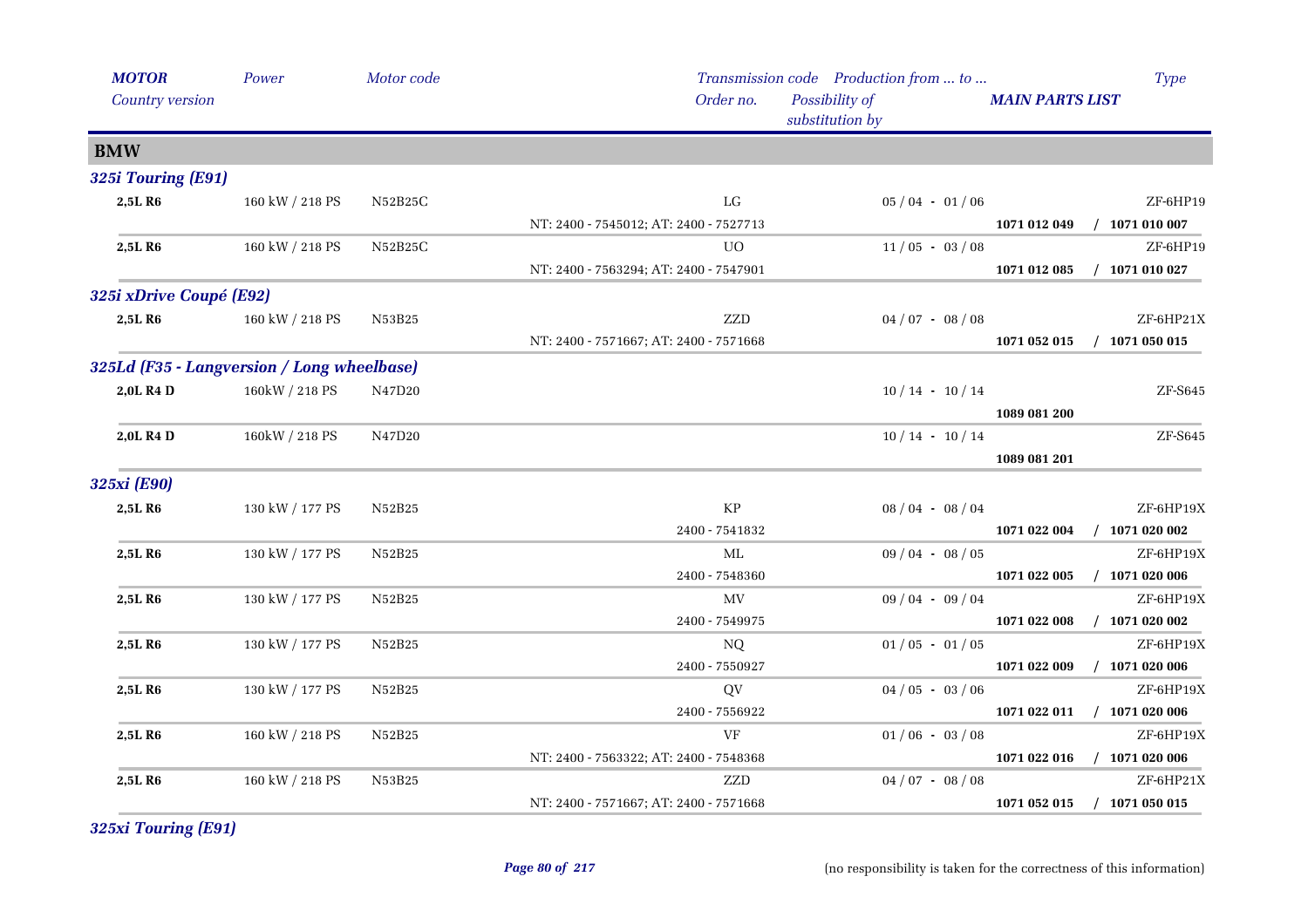| <b>MOTOR</b>          | Power                 | Motor code       |                                        | Transmission code Production from  to | <b>Type</b>                      |
|-----------------------|-----------------------|------------------|----------------------------------------|---------------------------------------|----------------------------------|
| Country version       |                       |                  | Order no.                              | Possibility of<br>substitution by     | <b>MAIN PARTS LIST</b>           |
| <b>BMW</b>            |                       |                  |                                        |                                       |                                  |
| 325xi Touring (E91)   |                       |                  |                                        |                                       |                                  |
| 2,5L R6               | $160$ kW $\!/$ 218 PS | N52B25C          | VF                                     | $01/06 - 03/08$                       | ZF-6HP19X                        |
|                       |                       |                  | NT: 2400 - 7563322; AT: 2400 - 7548368 |                                       | 1071 022 016 / 1071 020 006      |
| 2,5LR6                | 160 kW / 218 PS       | N53B25           | ZZD                                    | $04/07 - 08/08$                       | ZF-6HP21X                        |
|                       |                       |                  | NT: 2400 - 7571667; AT: 2400 - 7571668 |                                       | $/$ 1071 050 015<br>1071 052 015 |
| 330d (E90)            |                       |                  |                                        |                                       |                                  |
| 3,0L R6 D             | 163 kW / 222 PS       | M57D30TUE        | NP                                     | $02/05 - 03/05$                       | ZF-6HP26                         |
|                       |                       |                  | 2400 - 7550788                         |                                       | 1068 012 313<br>$/$ 1068 010 150 |
| 3,0L R <sub>6</sub> D | 163 kW / 222 PS       | M57D30TUE        | ${\rm SL}$                             | $05/05 - 09/06$                       | ZF-6HP26                         |
|                       |                       |                  | 2400 - 7556972                         | 1068 012 404                          | $/$ 1068 010 170<br>1068 012 356 |
| 3,0L R6 D             | 170 kW / 231 PS       | M57306D3; M57D30 | VL                                     | $02/06 - 03/08$                       | ZF-6HP26                         |
|                       |                       |                  | NT: 2400 - 7563432; AT: 2400 - 7544547 |                                       | $/$ 1068 010 170<br>1068 012 404 |
| 3,0L R6 D             | 160 kW / 218 PS       | M57D30           |                                        |                                       | ZF-6HP28                         |
|                       |                       |                  |                                        |                                       | $/$ 1068 040 001<br>1068 042 001 |
| 3,0L R6 D             | 160 kW / 218 PS       | M57D30           |                                        | $\mathbf{r}$                          | ZF-6HP28                         |
|                       |                       |                  |                                        |                                       | $/$ 1068 040 002<br>1068 042 002 |
| 3,0L R <sub>6</sub> D | 160 kW / 218 PS       | M57D30           | VW                                     | $02/06 - 07/06$                       | ZF-6HP28                         |
|                       |                       |                  | 2400 - 7564733                         |                                       | $/$ 1068 040 001<br>1068 042 004 |
| 3,0L R6 D             | 160 kW / 218 PS       | M57D30           | <b>VX</b>                              | $03/06 - 04/06$                       | ZF-6HP28                         |
|                       |                       |                  | 2400 - 7564735                         |                                       | 1068 042 005<br>$/$ 1068 040 002 |
| 3,0L R <sub>6</sub> D | 160 kW / 218 PS       | M57D30           | ZYZ                                    | $08/06 - 09/06$                       | ZF-6HP28                         |
|                       |                       |                  | 2400 - 7571627                         | 1068 042 039                          | $/$ 1068 040 001<br>1068 042 015 |
| 3,0L R6 D             | 160 kW / 218 PS       | M57D30           | ZZA                                    | $09/06 - 09/06$                       | ZF-6HP28                         |
|                       |                       |                  | 2400 - 7571628                         | 1068 042 041                          | $/$ 1068 040 002<br>1068 042 016 |
| 3,0L R6 D             | 160 kW / 218 PS       | M57D30           | <b>WFA</b>                             | $04/07 - 08/08$                       | ZF-6HP28                         |
|                       |                       |                  | NT: 2400 - 7572483; AT: 2400 - 7572484 |                                       | 1068 042 023<br>$/$ 1068 040 014 |
| 3,0L R6 D             | 160 kW / 218 PS       | M57D30           | <b>WFC</b>                             | $04/07 - 08/08$                       | ZF-6HP28                         |
|                       |                       |                  | NT: 2400 - 7572490; AT: 2400 - 7572491 |                                       | $/$ 1068 040 015<br>1068 042 024 |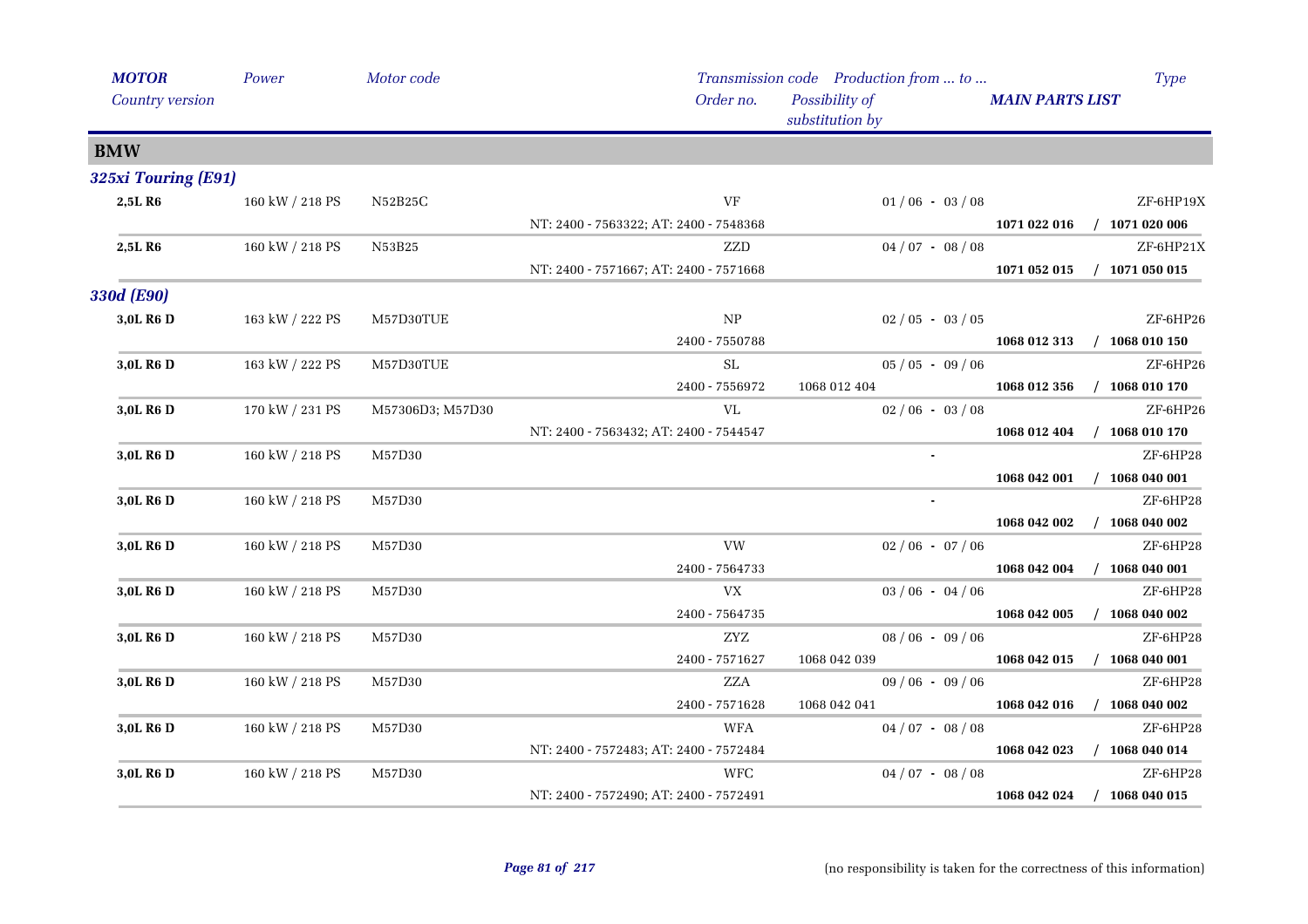| <b>MOTOR</b>           | Power           | Motor code |                                        | Transmission code Production from  to |                        | <b>Type</b>                 |
|------------------------|-----------------|------------|----------------------------------------|---------------------------------------|------------------------|-----------------------------|
| <b>Country version</b> |                 |            | Order no.                              | Possibility of<br>substitution by     | <b>MAIN PARTS LIST</b> |                             |
| <b>BMW</b>             |                 |            |                                        |                                       |                        |                             |
| 330d (E90)             |                 |            |                                        |                                       |                        |                             |
| 3,0L R6 D              | 160 kW / 218 PS | M57D30     | WFQ                                    | $10/06 - 11/06$                       |                        | ZF-6HP28                    |
|                        |                 |            | 2400 - 7573099                         | 1068 042 039                          |                        | 1068 042 025 / 1068 040 001 |
| 3,0L R6 D              | 160 kW / 218 PS | M57D30     | WFR                                    | $10/06 - 01/07$                       |                        | ZF-6HP28                    |
|                        |                 |            | $2400 - 7573101$                       | 1068 042 041                          |                        | 1068 042 026 / 1068 040 002 |
| 3,0L R <sub>6</sub> D  | 160 kW / 218 PS | M57D30     | WKQ                                    | $02/07 - 03/07$                       |                        | ZF-6HP28                    |
|                        |                 |            | 2400 - 7574063                         |                                       |                        | 1068 042 027 / 1068 040 014 |
| 3,0L R6 D              | 160 kW / 218 PS | M57D30     | WKX                                    | $02/07 - 03/07$                       |                        | ZF-6HP28                    |
|                        |                 |            | 2400 - 7574078                         |                                       |                        | 1068 042 030 / 1068 040 015 |
| 3,0L R <sub>6</sub> D  | 160 kW / 218 PS | M57D30     | <b>WMR</b>                             | $01/07 - 08/07$                       |                        | ZF-6HP28                    |
|                        |                 |            | NT: 2400 - 7571647; AT: 2400 - 7571647 |                                       |                        | 1068 042 041 / 1068 040 002 |
| 3,0L R6 D              | 173 kW / 235 PS | M57D30     | W4A                                    | $10/07 - 05/08$                       |                        | ZF-6HP28                    |
|                        |                 |            | 2400 - 7582935                         |                                       |                        | 1068 042 051 / 1068 040 014 |
| 3,0L R <sub>6</sub> D  | 173 kW / 235 PS | N57D30     | W2E                                    | $03/08 - 09/08$                       |                        | ZF-6HP28                    |
|                        |                 |            | 2400 - 7585704                         |                                       |                        | 1068 042 061 / 1068 040 021 |
| 3,0L R <sub>6</sub> D  | 172 kW / 234 PS | M57D30     | W2O                                    | $07/08 - 02/09$                       |                        | ZF-6HP28                    |
|                        |                 |            | 2400 - 7590311                         |                                       |                        | 1068 042 074 / 1068 040 029 |
| 3,0L R6 D              | 180 kW / 245 PS | N57D30     | W8O                                    | $05/08 - 05/11$                       |                        | ZF-6HP28                    |
|                        |                 |            | 2400 - 7590329                         |                                       |                        | 1068 042 078 / 1068 040 030 |
| 3,0L R <sub>6</sub> D  | 180 kW / 245 PS | N57D30     | W1T                                    | $10/08 - 08/09$                       |                        | ZF-6HP28                    |
|                        |                 |            | 2400 - 7593886                         |                                       |                        | 1068 042 088 / 1068 040 039 |
| 3,0L R6 D              | 180 kW / 245 PS | N57D30     |                                        | $05/11 - 12/13$                       |                        | ZF-6HP28                    |
|                        |                 |            | 2400 - 7631061                         |                                       |                        | 1068 042 142 / 1068 040 053 |
| 3,0L R <sub>6</sub> D  | 160 kW / 218 PS | M57D30     | XR                                     | $08/06 - 07/07$                       |                        | ZF-6HP21                    |
|                        |                 |            | 2400 - 7567186                         |                                       |                        | 1071 032 022 / 1071 030 017 |
| 3,0L R <sub>6</sub> D  | 160 kW / 218 PS | M57D30     | <b>WFN</b>                             | $10/06 - 11/06$                       |                        | ZF-6HP21                    |
|                        |                 |            | 2400 - 7572798                         |                                       |                        | 1071 032 052 / 1071 030 017 |
| 3,0L R <sub>6</sub> D  | 160 kW / 218 PS | M57D30     | WKJ                                    | $02 / 07 - 03 / 07$                   |                        | ZF-6HP21                    |
|                        |                 |            | 2400 - 7573607                         |                                       |                        | 1071 032 064 / 1071 030 035 |
|                        |                 |            |                                        |                                       |                        |                             |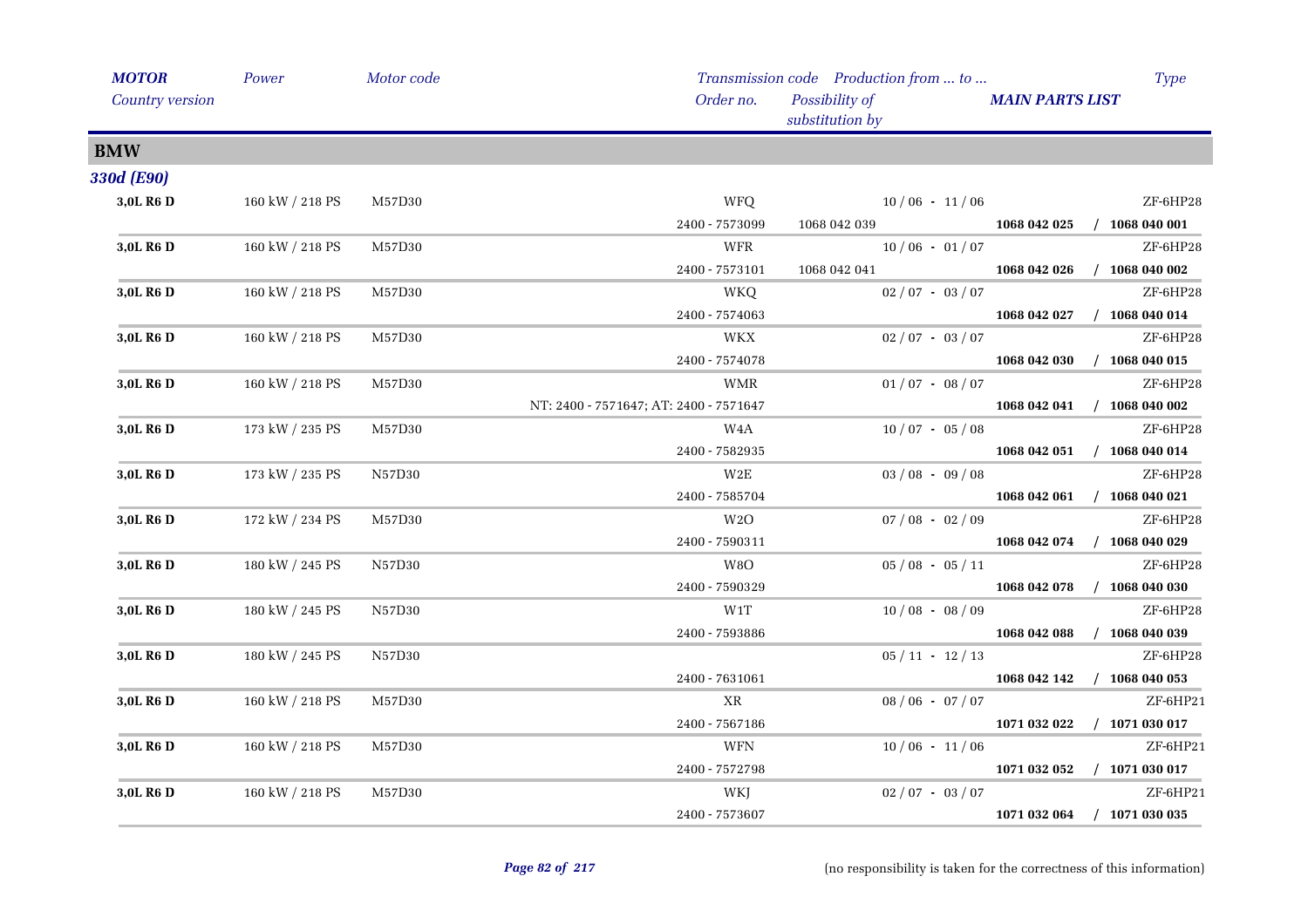| <b>MOTOR</b>            | Power           | Motor code             |                                              | Transmission code Production from  to |                        | <b>Type</b>                  |
|-------------------------|-----------------|------------------------|----------------------------------------------|---------------------------------------|------------------------|------------------------------|
| Country version         |                 |                        | Order no.                                    | Possibility of<br>substitution by     | <b>MAIN PARTS LIST</b> |                              |
| <b>BMW</b>              |                 |                        |                                              |                                       |                        |                              |
| 330d (E90)              |                 |                        |                                              |                                       |                        |                              |
| 3,0L R6 D Twin<br>Turbo | 210 kW / 286 PS | M57D30TUE              | $_{\rm W2E}$<br>2400 - 7585704               | $01/08 - 03/08$                       | 1068 042 053           | ZF-6HP28<br>$/$ 1068 040 021 |
| 330d Coupé (E90)        |                 |                        |                                              |                                       |                        |                              |
| 3,0L R6 D               | 170 kW / 231 PS | M57D30                 | XL<br>NT: 2400 - 7566903; AT: 2400 - 7566904 | $05/06 - 02/07$                       | 1068 042 010           | ZF-6HP28<br>$/$ 1068 040 002 |
| 330d Touring (E91)      |                 |                        |                                              |                                       |                        |                              |
| 3,0L R6 D               | 170 kW / 231 PS | M57306D3; M57D30       | VL<br>NT: 2400 - 7563432; AT: 2400 - 7544547 | $02/06 - 03/08$                       | 1068 012 404           | ZF-6HP26<br>$/$ 1068 010 170 |
| 330i (E46/4)            |                 |                        |                                              |                                       |                        |                              |
| 3,0L R6                 | 165 kW / 224 PS | M54B30                 | ${\rm HOF}$<br>2 300 - 7547989               | $10/14 - 10/14$                       | 1069 060 005           | ZF-S637 SMG (H)              |
| 330i (E90)              |                 |                        |                                              |                                       |                        |                              |
| 3,0L R6                 | 180 kW / 245 PS | N52B30; N52B25; N52B22 | JET<br>2 300 - 7565187                       | $10/14 - 10/14$                       | 1069 010 014           | ZF-S637 (H)                  |
| 3,0L R6                 | 190 kW / 258 PS | N52B30                 |                                              |                                       |                        | ZF-6HP19                     |
|                         |                 |                        | NT: 2400 - 7520024                           |                                       | 1071 012 013           | $/$ 1071 010 019             |
| 3,0L R6                 | 190 kW / 258 PS | N52B30                 |                                              | $01/04 - 06/04$                       |                        | ZF-6HP19                     |
| Europa                  |                 |                        | 2400 - 7535332                               |                                       | 1071 012 030           | $/$ 1071 010 024             |
| 3,0L R <sub>6</sub>     | 190 kW / 258 PS | N52B30                 | KJ<br>NT: 2400 - 7540016; AT: 2400 - 7535334 | $05/04 - 02/05$                       | 1071 012 044           | ZF-6HP19<br>$/$ 1071 010 024 |
| 3,0L R6                 | 190 kW / 258 PS | N52B30                 | МE<br>2400 - 7547894                         | $08/04 - 10/04$                       | 1071 012 058           | ZF-6HP19<br>$/$ 1071 010 024 |
| 3,0L R <sub>6</sub>     | 190 kW / 258 PS | N52B30                 | МH                                           | $09/04 - 05/06$                       |                        | ZF-6HP19                     |
|                         |                 |                        | 2400 - 7547898                               |                                       | 1071 012 060           | $/$ 1071 010 029             |
| 3,0L R <sub>6</sub>     | 190 kW / 258 PS | N52B30                 | NC                                           | $01/05 - 03/05$                       |                        | ZF-6HP19                     |
|                         |                 |                        | 2400 - 7549630                               |                                       | 1071 012 068           | $/$ 1071 010 029             |
| 3,0L R <sub>6</sub>     | 190 kW / 258 PS | N52B30                 | QG                                           | $04/05 - 07/07$                       |                        | ZF-6HP19                     |
|                         |                 |                        | 2400 - 7556046                               |                                       | 1071 012 077           | $/$ 1071 010 029             |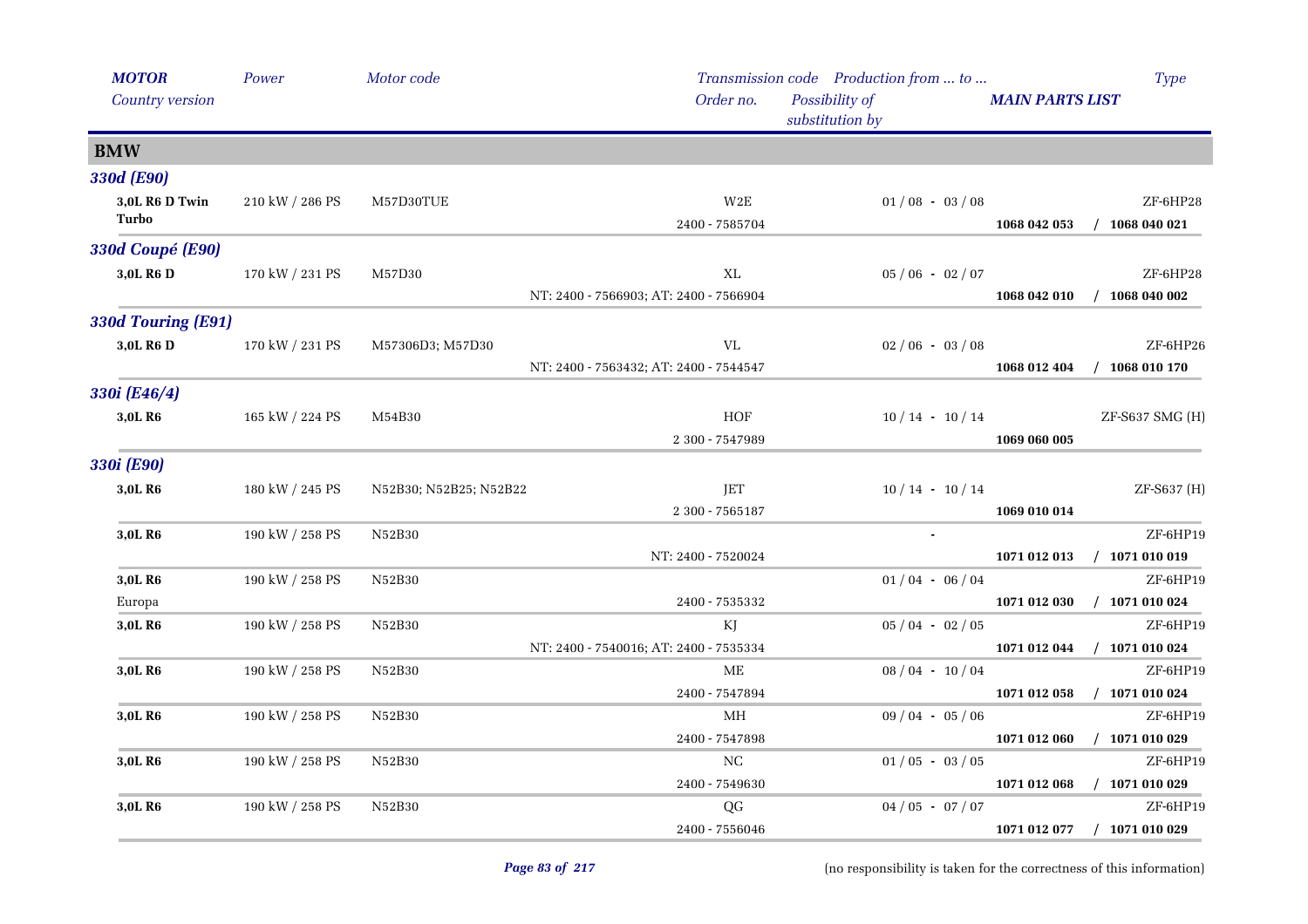| <b>MOTOR</b>        | Power           | Motor code |                                        | Transmission code Production from  to | <b>Type</b>                      |
|---------------------|-----------------|------------|----------------------------------------|---------------------------------------|----------------------------------|
| Country version     |                 |            | Order no.                              | Possibility of<br>substitution by     | <b>MAIN PARTS LIST</b>           |
| <b>BMW</b>          |                 |            |                                        |                                       |                                  |
| 330i (E90)          |                 |            |                                        |                                       |                                  |
| 3,0L R6             | 190 kW / 258 PS | N52B30     | UQ                                     | $12/05 - 03/08$                       | ZF-6HP19                         |
|                     |                 |            | NT: 2400 - 7563295; AT: 2400 - 7547899 |                                       | 1071 012 086 / 1071 010 029      |
| 3,0L R6             | 190 kW / 258 PS | N54B30     | TJ                                     | $12/05 - 04/06$                       | ZF-6HP21                         |
|                     |                 |            | 2400 - 7559937                         |                                       | $1071032001$ / $1071030003$      |
| 3,0L R <sub>6</sub> | 190 kW / 258 PS | N54B30     | VT                                     | $02/06 - 03/06$                       | ZF-6HP21                         |
|                     |                 |            | 2400 - 7564697                         |                                       | 1071 032 006<br>$/$ 1071 030 003 |
| 3,0L R6             | 190 kW / 258 PS | N53B30     | XO                                     | $08/06 - 08/06$                       | ZF-6HP21                         |
|                     |                 |            | 2400 - 7566910                         |                                       | $/$ 1071 030 006<br>1071 032 020 |
| 3,0L R6             | 190 kW / 258 PS | N54B30     | XW                                     | $08/06 - 11/06$                       | ZF-6HP21                         |
|                     |                 |            | 2400 - 7568215                         |                                       | 1071 032 023<br>$/$ 1071 030 018 |
| 3,0L R6             | 190 kW / 258 PS | N53B30     | XX                                     | $09/06 - 10/06$                       | ZF-6HP21                         |
|                     |                 |            | 2400 - 7568225                         |                                       | 1071 032 024 / 1071 030 006      |
| 3,0L R <sub>6</sub> | 190 kW / 258 PS | N54B30     | WFH                                    | $10/06 - 01/07$                       | ZF-6HP21                         |
|                     |                 |            | 2400 - 7572791                         |                                       | 1071 032 046<br>$/$ 1071 030 018 |
| 3,0L R <sub>6</sub> | 190 kW / 258 PS | N53B30     | <b>WFO</b>                             | $10/06 - 12/06$                       | ZF-6HP21                         |
|                     |                 |            | 2400 - 7572799                         |                                       | $/$ 1071 030 006<br>1071 032 047 |
| 3,0L R6             | 190 kW / 258 PS | N54B30     | <b>WFW</b>                             | $02/07 - 03/07$                       | ZF-6HP21                         |
|                     |                 |            | 2400 - 7573531                         |                                       | 1071 032 053<br>$/$ 1071 030 026 |
| 3,0L R <sub>6</sub> | 190 kW / 258 PS | N53B30     | WKL                                    | $02/07 - 04/07$                       | ZF-6HP21                         |
|                     |                 |            | 2400 - 7573609                         |                                       | $/$ 1071 030 037<br>1071 032 055 |
| 3,0L R6             | 190 kW / 258 PS | N53B30     | W3B                                    | $04/07 - 08/08$                       | ZF-6HP21                         |
|                     |                 |            | NT: 2400 - 7576201; AT: 2400 - 7575517 |                                       | $/$ 1071 030 037<br>1071 032 079 |
| 3,0L R <sub>6</sub> | 190 kW / 258 PS | N54B30     | W7G                                    | $02/08 - 04/08$                       | ZF-6HP21                         |
|                     |                 |            | 2400 - 7587717                         |                                       | 1071 032 100<br>$/$ 1071 030 026 |
| 3,0L R <sub>6</sub> | 200 kW / 272 PS | N53B30     | W3H                                    | $04/08 - 04/08$                       | ZF-6HP21                         |
|                     |                 |            | 2400 - 7587722                         |                                       | 1071 032 103<br>$/$ 1071 030 037 |
| 3,0L R <sub>6</sub> | 200 kW / 272 PS | N53B30     | W <sub>6</sub> Q                       | $07/08 - 05/11$                       | ZF-6HP21                         |
|                     |                 |            | 2400 - 7592498                         |                                       | 1071 032 133<br>$/$ 1071 030 037 |
|                     |                 |            |                                        |                                       |                                  |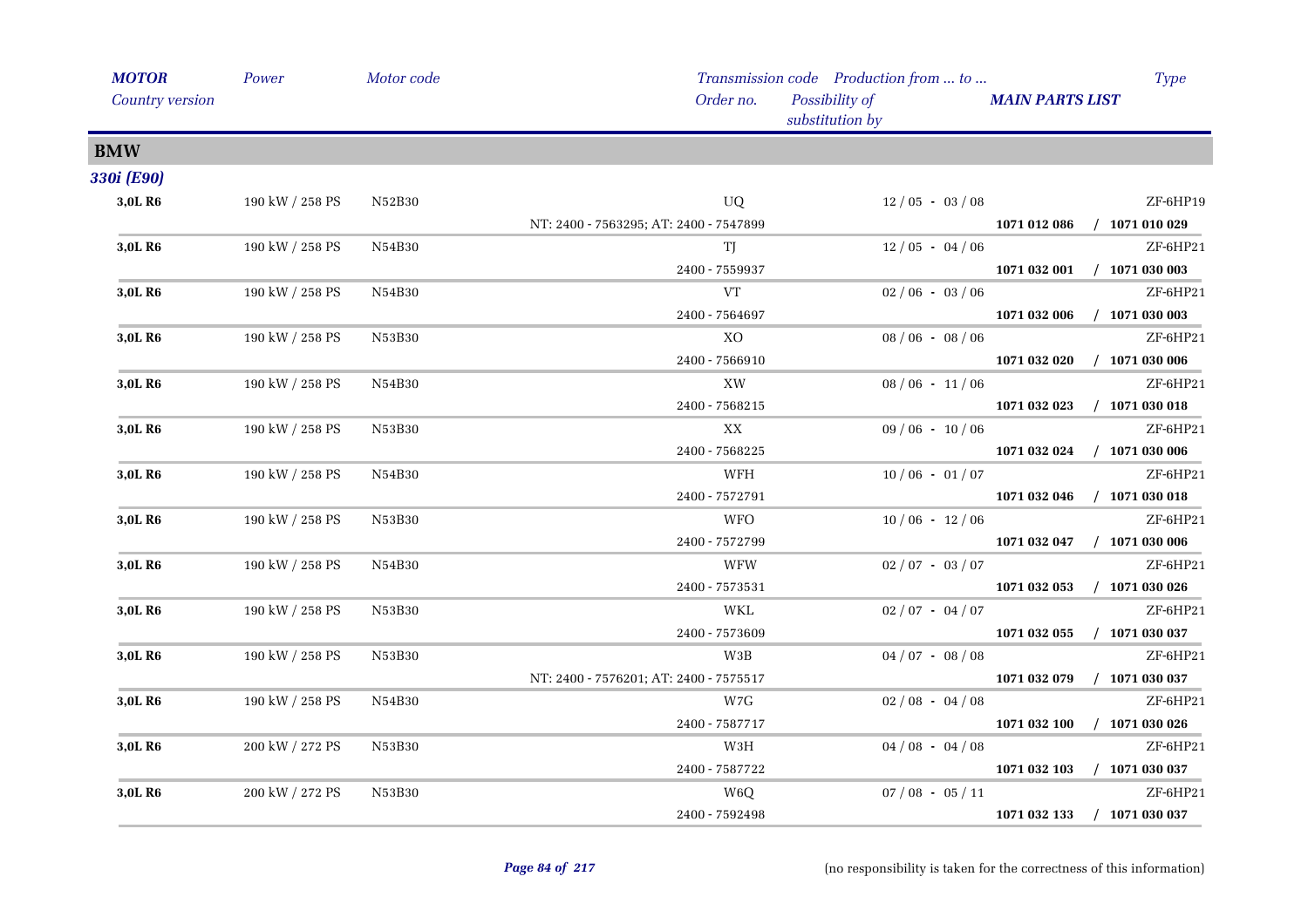| <b>MOTOR</b>            | Power                 | Motor code       |                                        | Transmission code Production from  to | Type                             |
|-------------------------|-----------------------|------------------|----------------------------------------|---------------------------------------|----------------------------------|
| Country version         |                       |                  | Order no.                              | Possibility of<br>substitution by     | <b>MAIN PARTS LIST</b>           |
| <b>BMW</b>              |                       |                  |                                        |                                       |                                  |
| 330i (E90)              |                       |                  |                                        |                                       |                                  |
| 3,0L R6                 | 200 kW / 272 PS       | N53B30           | $\,$ W4S                               | $07 / 08 - 02 / 10$                   | ZF-6HP21                         |
|                         |                       |                  | 2400 - 7593866                         |                                       | 1071 032 147<br>$/$ 1071 030 056 |
| 3,0L R6                 | 200 kW / 272 PS       | N53B30           |                                        | $05 / 11 - 12 / 13$                   | ZF-6HP21                         |
|                         |                       |                  | 2400 - 7630991                         |                                       | $/$ 1071 030 074<br>1071 032 176 |
| 330i Cabriolet (E93)    |                       |                  |                                        |                                       |                                  |
| 3,0L R6                 | 190 kW / 258 PS       | N53B30           | <b>WNF</b>                             | $01/07 - 03/08$                       | ZF-6HP21                         |
|                         |                       |                  | NT: 2400 - 7572799; AT: 2400 - 7572986 |                                       | $/$ 1071 030 006<br>1071 032 068 |
| 3,0L R <sub>6</sub>     | 190 kW / 258 PS       | N53B30           | W3B                                    | $04/07 - 08/08$                       | ZF-6HP21                         |
|                         |                       |                  | NT: 2400 - 7576201; AT: 2400 - 7575517 |                                       | 1071 032 079<br>$/$ 1071 030 037 |
| 330i Coupé (E92)        |                       |                  |                                        |                                       |                                  |
| 3,0L R6                 | 190 kW / 258 PS       | N53B30           | W3B                                    | $04/07 - 08/08$                       | ZF-6HP21                         |
|                         |                       |                  | NT: 2400 - 7576201; AT: 2400 - 7575517 |                                       | $/$ 1071 030 037<br>1071 032 079 |
| 330i Touring (E91)      |                       |                  |                                        |                                       |                                  |
| 3,0L R6                 | 190 kW / 258 PS       | N52B30A          | UQ                                     | $12/05 - 03/08$                       | ZF-6HP19                         |
|                         |                       |                  | NT: 2400 - 7563295; AT: 2400 - 7547899 |                                       | $/$ 1071 010 029<br>1071 012 086 |
| 3,0L R <sub>6</sub>     | 190 kW / 258 PS       | N53B30           | W3B                                    | $04/07 - 08/08$                       | ZF-6HP21                         |
|                         |                       |                  | NT: 2400 - 7576201; AT: 2400 - 7575517 |                                       | $/$ 1071 030 037<br>1071 032 079 |
| 330i xDrive (E90)       |                       |                  |                                        |                                       |                                  |
| 3,0L R <sub>6</sub>     | 180 kW / 245 PS       | N52B30; N52B25   | <b>JEN</b>                             | $10/14 - 10/14$                       | ZF-S637A (H)                     |
|                         |                       |                  | $2300 - 756195$                        |                                       | 1069 012 019                     |
| 330i xDrive Coupé (E92) |                       |                  |                                        |                                       |                                  |
| 3,0L R <sub>6</sub>     | $190$ kW $\!/$ 258 PS | N53B30           | ZZC                                    | $04/07 - 08/08$                       | ZF-6HP21X                        |
|                         |                       |                  | NT: 2400 - 7571664; AT: 2400 - 7571665 |                                       | 1071 052 014<br>$/$ 1071 050 014 |
| 3,0L R <sub>6</sub>     | 200 kW / 272 PS       | N53B30           |                                        | $05/11 - 11/12$                       | ZF-6HP21X                        |
|                         |                       |                  | 2400 - 7630994                         |                                       | 1071 052 084<br>$/$ 1071 050 037 |
| 330xd (E90)             |                       |                  |                                        |                                       |                                  |
| 3,0L R <sub>6</sub> D   | 170 kW / 231 PS       | M57306D3; M57D30 | VH                                     | $12/05 - 08/07$                       | ZF-6HP26X                        |
|                         |                       |                  | NT: 2400 - 7563324; AT: 2400 - 7555975 |                                       | 1068 022 105<br>$/$ 1068 020 060 |
|                         |                       |                  |                                        |                                       |                                  |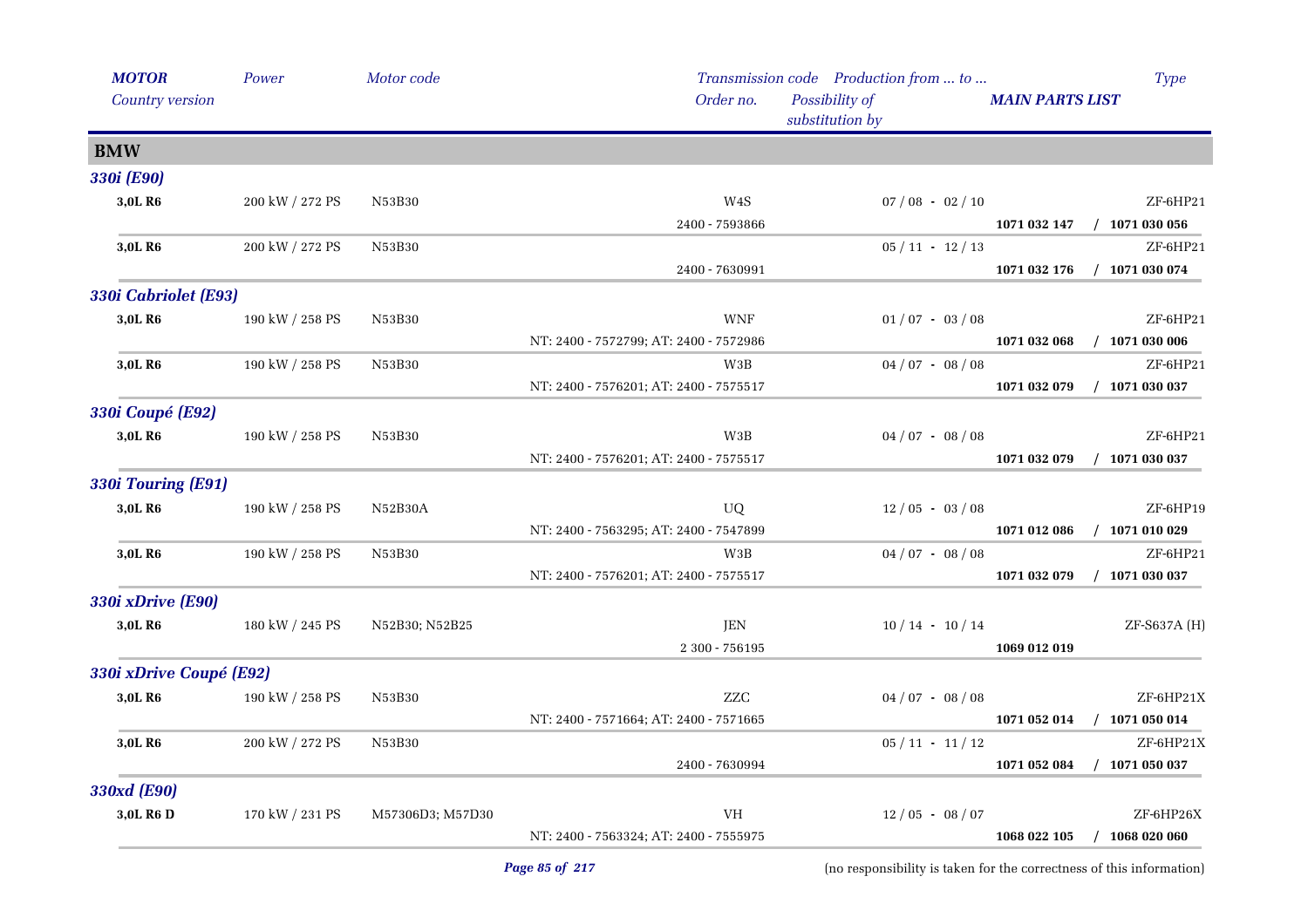| <b>MOTOR</b>          | Power           | Motor code       |                                        | Transmission code Production from  to | <b>Type</b>                      |
|-----------------------|-----------------|------------------|----------------------------------------|---------------------------------------|----------------------------------|
| Country version       |                 |                  | Order no.                              | Possibility of<br>substitution by     | <b>MAIN PARTS LIST</b>           |
| <b>BMW</b>            |                 |                  |                                        |                                       |                                  |
| 330xd (E90)           |                 |                  |                                        |                                       |                                  |
| 3,0L R6 D             | 160 kW / 218 PS | M57D30           | VZ                                     | $03/06 - 04/06$                       | ZF-6HP28X                        |
|                       |                 |                  | 2400 - 7565466                         |                                       | 1068 052 007<br>$/$ 1068 050 004 |
| 3,0L R <sub>6</sub> D | 170 kW / 231 PS | M57D30           | XJ                                     | $05/06 - 02/07$                       | ZF-6HP28X                        |
|                       |                 |                  | NT: 2400 - 7566898; AT: 2400 - 7566899 |                                       | 1068 052 013<br>$/$ 1068 050 004 |
| 3,0L R <sub>6</sub> D | 160 kW / 218 PS | M57D30           | <b>WFE</b>                             | $04/07 - 08/08$                       | ZF-6HP28X                        |
|                       |                 |                  | NT: 2400 - 7572495; AT: 2400 - 7572496 |                                       | $/$ 1068 050 014<br>1068 052 028 |
| 3,0L R <sub>6</sub> D | 160 kW / 218 PS | M57D30           |                                        | $\blacksquare$                        | ZF-6HP28X                        |
|                       |                 |                  |                                        |                                       | $/$ 1068 050 004<br>1068 052 031 |
| 3,0L R6 D             | 160 kW / 218 PS | M57D30           | WLI                                    | $02/07 - 03/07$                       | ZF-6HP28X                        |
|                       |                 |                  | 2400 - 7574081                         |                                       | 1068 052 037<br>$/$ 1068 050 014 |
| 3,0L R6 D             | 160 kW / 218 PS | M57D30           | <b>WMT</b>                             | $01/07 - 03/08$                       | ZF-6HP28X                        |
|                       |                 |                  | NT: 2400 - 7571648; AT: 2400 - 7571648 |                                       | 1068 052 047<br>$/$ 1068 050 004 |
| 3,0L R6 D             | 180 kW / 245 PS | N57D30           |                                        | $01/08 - 03/08$                       | ZF-6HP28X                        |
|                       |                 |                  | 2400 - 7585705                         |                                       | 1068 052 061<br>$/$ 1068 050 018 |
| 3,0L R <sub>6</sub> D | 180 kW / 245 PS | N57D30           | W4J                                    | $04/08 - 05/08$                       | ZF-6HP28X                        |
|                       |                 |                  | 2400 - 7588302                         |                                       | $/$ 1068 050 018<br>1068 052 074 |
| 3,0L R6 D             | 180 kW / 245 PS | N57D30           | W9O                                    | $06/08 - 05/11$                       | ZF-6HP28X                        |
|                       |                 |                  | 2400 - 7590342                         |                                       | $/$ 1068 050 029<br>1068 052 083 |
| 3,0L R6 D             | 180 kW / 245 PS | N57D30           |                                        | $05 / 11 - 01 / 14$                   | ZF-6HP28X                        |
|                       |                 |                  | 2400 - 7631064                         |                                       | 1068 052 131<br>$/$ 1068 050 044 |
| 330xd Touring (E91)   |                 |                  |                                        |                                       |                                  |
| 3,0L R6 D             | 170 kW / 231 PS | M57306D3; M57D30 | VH                                     | $12/05 - 08/07$                       | ZF-6HP26X                        |
|                       |                 |                  | NT: 2400 - 7563324; AT: 2400 - 7555975 |                                       | 1068 022 105<br>$/$ 1068 020 060 |
| 330xi (E90)           |                 |                  |                                        |                                       |                                  |
| 3,0L R6               | 190 kW / 258 PS | N52B30           | KQ                                     | $08/04 - 08/04$                       | ZF-6HP19X                        |
|                       |                 |                  | 2400 - 7541833                         |                                       | 1071 022 003<br>$/$ 1071 020 001 |
| 3,0L R <sub>6</sub>   | 190 kW / 258 PS | N52B30           | $\mbox{MM}$                            | $09/04 - 08/05$                       | ZF-6HP19X                        |
|                       |                 |                  | 2400 - 7548361                         |                                       | 1071 022 006<br>$/$ 1071 020 007 |
|                       |                 |                  |                                        |                                       |                                  |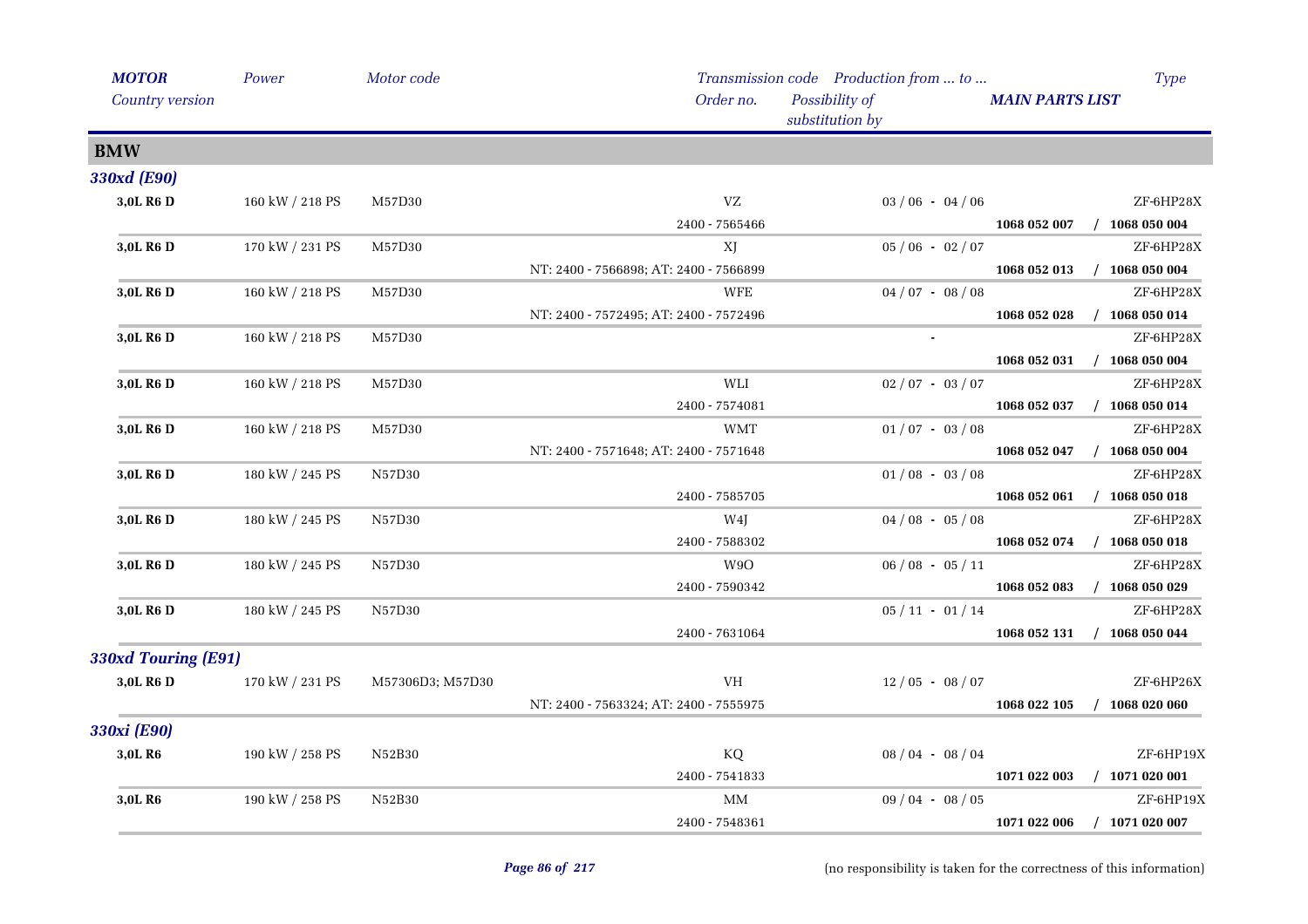| Power                 | Motor code          |                                        |                                   |                                                                                                                                                                                                                                                     | <b>Type</b>                           |
|-----------------------|---------------------|----------------------------------------|-----------------------------------|-----------------------------------------------------------------------------------------------------------------------------------------------------------------------------------------------------------------------------------------------------|---------------------------------------|
|                       |                     | Order no.                              | Possibility of<br>substitution by | <b>MAIN PARTS LIST</b>                                                                                                                                                                                                                              |                                       |
|                       |                     |                                        |                                   |                                                                                                                                                                                                                                                     |                                       |
|                       |                     |                                        |                                   |                                                                                                                                                                                                                                                     |                                       |
| 190 kW / 258 PS       | N52B30              | $\rm NR$                               |                                   |                                                                                                                                                                                                                                                     | ZF-6HP19X                             |
|                       |                     | 2400 - 7550931                         |                                   | 1071 022 010                                                                                                                                                                                                                                        | $/$ 1071 020 007                      |
| 190 kW / 258 PS       | N52B30              | QX                                     |                                   |                                                                                                                                                                                                                                                     | ZF-6HP19X                             |
|                       |                     | 2400 - 7556923                         |                                   | 1071 022 012                                                                                                                                                                                                                                        | $/$ 1071 020 007                      |
| 190 kW / 258 PS       | N52B30              | VG                                     |                                   |                                                                                                                                                                                                                                                     | ZF-6HP19X                             |
|                       |                     | NT: 2400 - 7563323; AT: 2400 - 7548369 |                                   | 1071 022 015                                                                                                                                                                                                                                        | $/$ 1071 020 007                      |
| 190 kW / 258 PS       | N54B30              | XZ                                     |                                   |                                                                                                                                                                                                                                                     | ZF-6HP21X                             |
|                       |                     | 2400 - 7568230                         |                                   | 1071 052 007                                                                                                                                                                                                                                        | $/$ 1071 050 006                      |
| 190 kW / 258 PS       | N53B30              | <b>ZZC</b>                             |                                   |                                                                                                                                                                                                                                                     | ZF-6HP21X                             |
|                       |                     | NT: 2400 - 7571664; AT: 2400 - 7571665 |                                   | 1071 052 014                                                                                                                                                                                                                                        | $/$ 1071 050 014                      |
| 190 kW / 258 PS       | N54B30              | WFI                                    |                                   |                                                                                                                                                                                                                                                     | ZF-6HP21X                             |
|                       |                     | 2400 - 7572793                         |                                   | 1071 052 023                                                                                                                                                                                                                                        | $/$ 1071 050 006                      |
| 190 kW / 258 PS       | N54B30              | <b>WKM</b>                             |                                   |                                                                                                                                                                                                                                                     | ZF-6HP21X                             |
|                       |                     | 2400 - 7573622                         |                                   | 1071 052 024                                                                                                                                                                                                                                        | $/$ 1071 050 017                      |
| 190 kW / 258 PS       | N53B30              | <b>WKN</b>                             |                                   |                                                                                                                                                                                                                                                     | ZF-6HP21X                             |
|                       |                     | 2400 - 7573623                         |                                   | 1071 052 027                                                                                                                                                                                                                                        | $/$ 1071 050 014                      |
| 190 kW / 258 PS       | N53B30              | <b>WKO</b>                             |                                   |                                                                                                                                                                                                                                                     | ZF-6HP21X                             |
|                       |                     | 2400 - 7573624                         |                                   | 1071 052 029                                                                                                                                                                                                                                        | $/$ 1071 050 015                      |
| 200 kW / 272 PS       | N53B30              | W7Q                                    |                                   |                                                                                                                                                                                                                                                     | ZF-6HP21X                             |
|                       |                     | 2400 - 7592499                         |                                   | 1071 052 064                                                                                                                                                                                                                                        | $/$ 1071 050 014                      |
| 200 kW / 272 PS       | N53B30              |                                        |                                   |                                                                                                                                                                                                                                                     | ZF-6HP21X                             |
|                       |                     | 2400 - 7630994                         |                                   | 1071 052 084                                                                                                                                                                                                                                        | $/$ 1071 050 037                      |
| 330xi Cabriolet (E93) |                     |                                        |                                   |                                                                                                                                                                                                                                                     |                                       |
| 200 kW / 272 PS       | N53B30              |                                        |                                   |                                                                                                                                                                                                                                                     | ZF-6HP21X                             |
|                       |                     | 2400 - 7630994                         |                                   | 1071 052 084                                                                                                                                                                                                                                        | $/$ 1071 050 037                      |
|                       |                     |                                        |                                   |                                                                                                                                                                                                                                                     |                                       |
| 190 kW / 258 PS       | N52B30A             | VG                                     |                                   |                                                                                                                                                                                                                                                     | ZF-6HP19X                             |
|                       |                     | NT: 2400 - 7563323; AT: 2400 - 7548369 |                                   | 1071 022 015                                                                                                                                                                                                                                        | $/$ 1071 020 007                      |
|                       | 330xi Touring (E91) |                                        |                                   | $01/05 - 04/05$<br>$04/05 - 02/06$<br>$11/05 - 03/08$<br>$09/06 - 09/06$<br>$04/07 - 08/08$<br>$10/06 - 11/06$<br>$02/07 - 03/07$<br>$02/07 - 03/07$<br>$02/07 - 03/07$<br>$07/08 - 05/11$<br>$05/11 - 11/12$<br>$05/11 - 11/12$<br>$11/05 - 03/08$ | Transmission code Production from  to |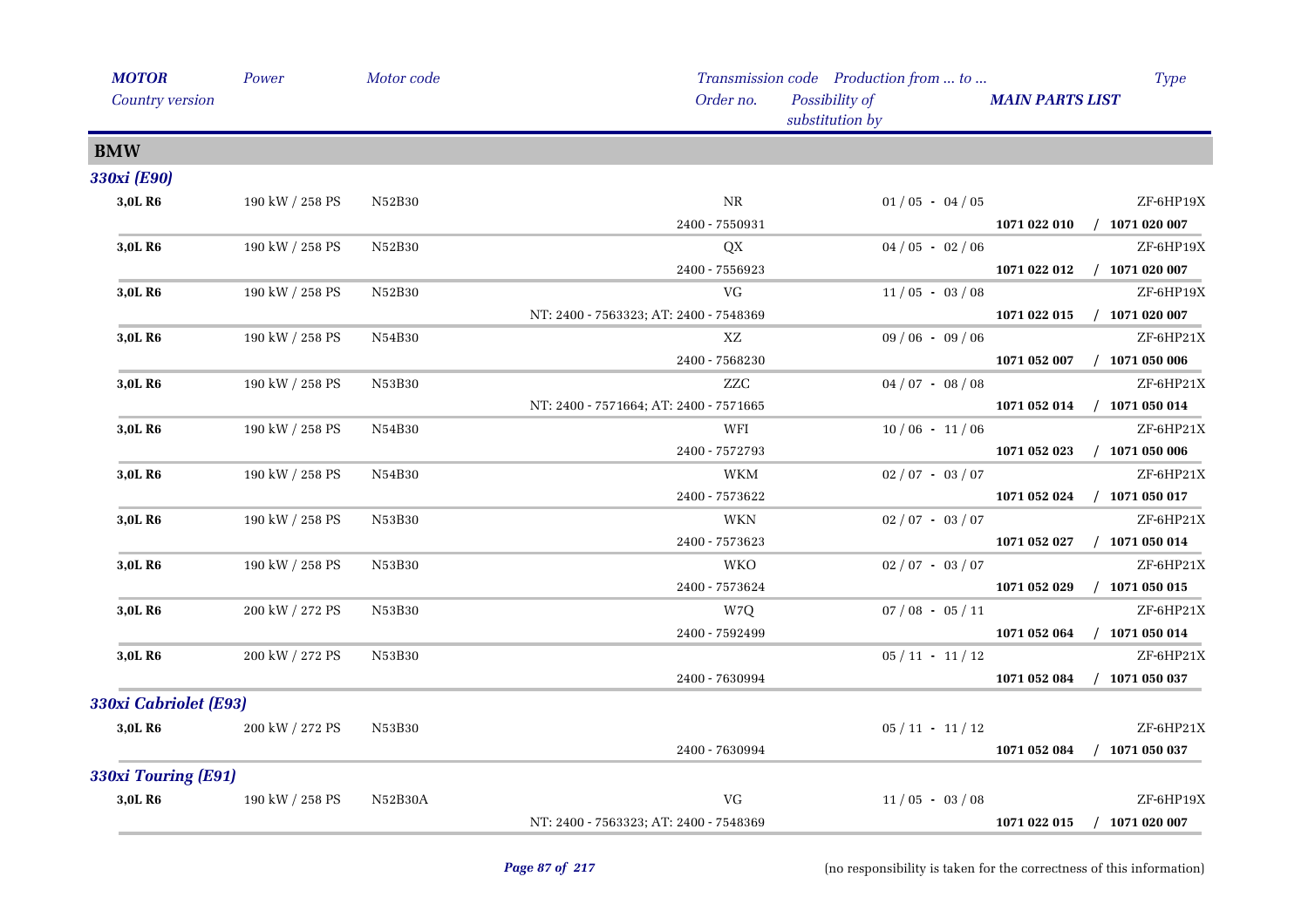| <b>MOTOR</b><br>Country version | Power                 | Motor code | Order no.                                 | Transmission code Production from  to<br>Possibility of | Type<br><b>MAIN PARTS LIST</b>   |
|---------------------------------|-----------------------|------------|-------------------------------------------|---------------------------------------------------------|----------------------------------|
|                                 |                       |            |                                           | substitution by                                         |                                  |
| <b>BMW</b>                      |                       |            |                                           |                                                         |                                  |
| 330xi Touring (E91)             |                       |            |                                           |                                                         |                                  |
| 3,0L R6                         | 190 kW / 258 PS       | N53B30     | ZZC                                       | $04/07 - 08/08$                                         | ZF-6HP21X                        |
|                                 |                       |            | NT: 2400 - 7571664; AT: 2400 - 7571665    |                                                         | 1071 052 014<br>$/$ 1071 050 014 |
| 3,0L R6                         | 200 kW / 272 PS       | N53B30     |                                           | $05/11 - 11/12$                                         | ZF-6HP21X                        |
|                                 |                       |            | 2400 - 7630994                            |                                                         | 1071 052 084<br>$/$ 1071 050 037 |
| 335d (E90)                      |                       |            |                                           |                                                         |                                  |
| 3.0L R <sub>6</sub> D           | 210 kW / 286 PS       | M57D30     |                                           | $05 / 11 - 05 / 13$                                     | ZF-6HP28                         |
|                                 |                       |            | 2400 - 7631055                            |                                                         | $/$ 1068 040 052<br>1068 042 141 |
| 3,0L R6 D Twin                  | 210 kW / 286 PS       | M57D30TUE  | XК                                        | $05/06 - 02/07$                                         | ZF-6HP28                         |
| Turbo                           |                       |            | NT: 2400 - 1068042009; AT: 2400 - 7566902 |                                                         | $/$ 1068 040 001<br>1068 042 009 |
| 3,0L R6 D Twin                  | 210 kW / 286 PS       | M57D30TUE  | <b>WMN</b>                                | $01/07 - 03/08$                                         | ZF-6HP28                         |
| Turbo                           |                       |            | NT: 2400 - 7576099; AT: 2400 - 7571646    |                                                         | 1068 042 039<br>$/$ 1068 040 001 |
| 3,0L R6 D Twin                  | 210 kW / 286 PS       | M57D30TUE  |                                           | $04/08 - 04/08$                                         | ZF-6HP28                         |
| Turbo                           |                       |            | 2400 - 7588290                            |                                                         | 1068 042 057<br>$/$ 1068 040 014 |
| 3,0L R6 D Twin                  | 210 kW / 286 PS       | M57D30TUE  | W <sub>1</sub> N                          | $06/08 - 05/11$                                         | ZF-6HP28                         |
| Turbo                           |                       |            | 2400 - 7590128                            |                                                         | 1068 042 072<br>$/$ 1068 040 028 |
| <b>335d Coupé (E92)</b>         |                       |            |                                           |                                                         |                                  |
| 3,0L R6 D Twin                  | 210 kW / 286 PS       | M57D30TUE  | XK                                        | $05/06 - 02/07$                                         | ZF-6HP28                         |
| Turbo                           |                       |            | NT: 2400 - 1068042009; AT: 2400 - 7566902 |                                                         | 1068 042 009<br>$/$ 1068 040 001 |
| 3,0L R6 D Twin                  | 210 kW / 286 PS       | M57D30TUE  | <b>WMN</b>                                | $01/07 - 03/08$                                         | ZF-6HP28                         |
| Turbo                           |                       |            | NT: 2400 - 7576099; AT: 2400 - 7571646    |                                                         | $/$ 1068 040 001<br>1068 042 039 |
| 335d Touring (E91)              |                       |            |                                           |                                                         |                                  |
| 3,0L R6 D Twin                  | $210$ kW $\!/$ 286 PS | M57D30TUE  | XK                                        | $05 / 06 - 02 / 07$                                     | ZF-6HP28                         |
| Turbo                           |                       |            | NT: 2400 - 1068042009; AT: 2400 - 7566902 |                                                         | 1068 042 009<br>$/$ 1068 040 001 |
| 3,0L R6 D Twin                  | 210 kW / 286 PS       | M57D30TUE  | <b>WMN</b>                                | $01/07 - 03/08$                                         | ZF-6HP28                         |
| Turbo                           |                       |            | NT: 2400 - 7576099; AT: 2400 - 7571646    |                                                         | $/$ 1068 040 001<br>1068 042 039 |
| 335i (E90)                      |                       |            |                                           |                                                         |                                  |
| 3,0L R6                         | 225 kW / 306 PS       |            | XN                                        | $02/06 - 03/07$                                         | ZF-6HP21                         |
|                                 |                       |            | NT: 2400 - 7566909; AT: 2400 - 7564242    |                                                         | $/$ 1071 030 003<br>1071 032 019 |
|                                 |                       |            |                                           |                                                         |                                  |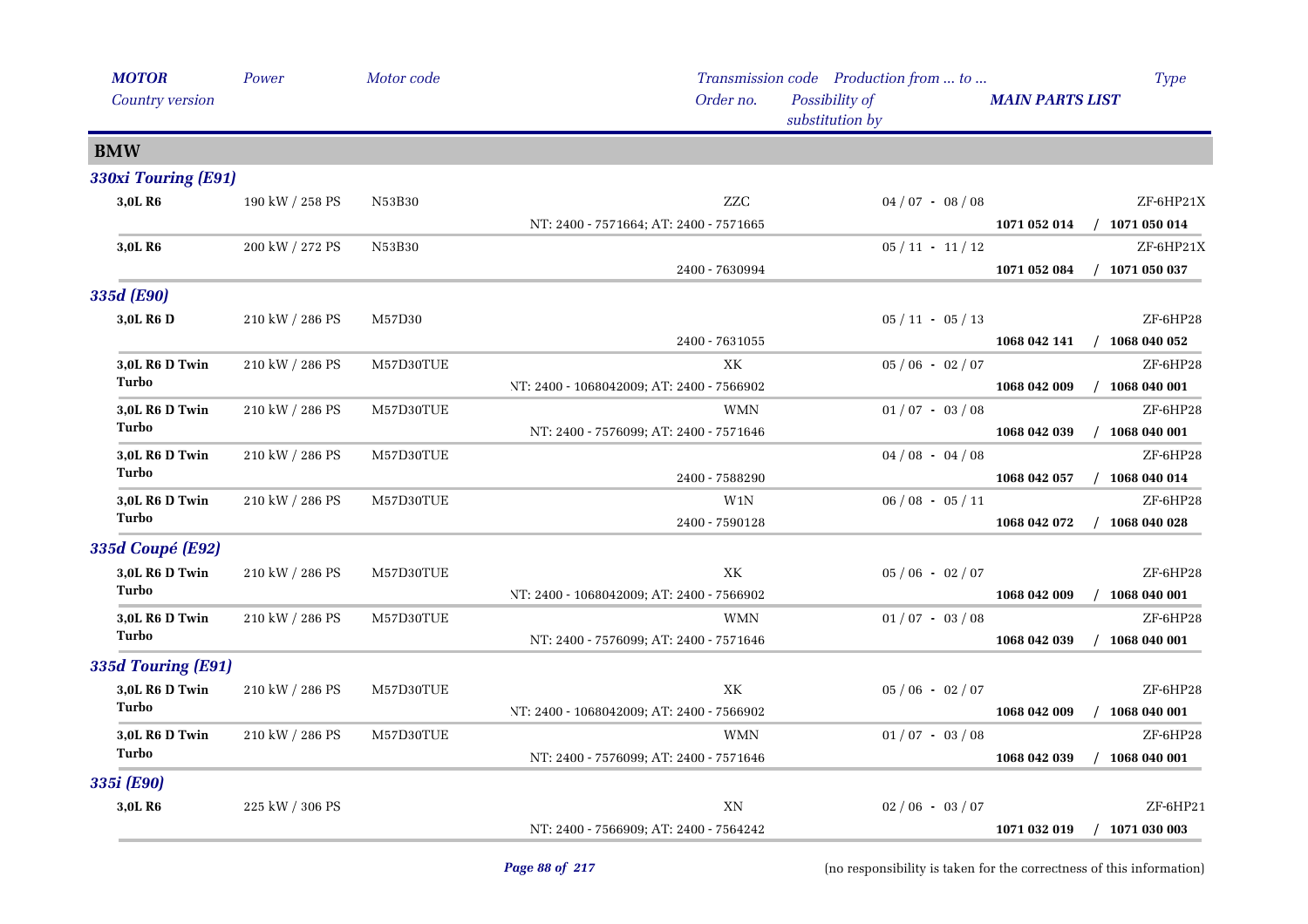| <b>MOTOR</b><br>Country version    | Power                              | Motor code     | Order no.                              | Transmission code Production from  to<br>Possibility of<br>substitution by | <b>Type</b><br><b>MAIN PARTS LIST</b>        |
|------------------------------------|------------------------------------|----------------|----------------------------------------|----------------------------------------------------------------------------|----------------------------------------------|
| <b>BMW</b>                         |                                    |                |                                        |                                                                            |                                              |
| 335i (E90)                         |                                    |                |                                        |                                                                            |                                              |
| 3,0L R6                            | 225 kW; 240 kW /<br>306 PS; 326 PS | N54B30; N55B30 | 2400 - 7630982                         | $05/11 - 12/13$                                                            | ZF-6HP21<br>$/$ 1071 030 072<br>1071 032 174 |
| 3,0L R6 Twin Turbo 225 kW / 306 PS |                                    | N54B30         | ZZJ                                    | $04/07 - 09/08$                                                            | ZF-6HP21                                     |
|                                    |                                    |                | NT: 2400 - 7572062; AT: 2400 - 7572071 |                                                                            | $/$ 1071 030 026<br>1071 032 034             |
| 3,0L R6 Twin Turbo 225 kW / 306 PS |                                    | N54B30         | <b>WNB</b>                             | $01/07 - 03/08$                                                            | $ZF-6HP21$                                   |
|                                    |                                    |                | NT: 2400 - 7572791; AT: 2400 - 7568216 |                                                                            | $/$ 1071 030 018<br>1071 032 066             |
| 3,0L R6 Twin Turbo 225 kW / 306 PS |                                    | N54B30; N55B30 | W9H                                    | $04/08 - 07/08$                                                            | ZF-6HP21                                     |
|                                    |                                    |                | 2400 - 7588020                         |                                                                            | $/$ 1071 030 026<br>1071 032 101             |
| 3,0L R6 Twin Turbo 225 kW / 306 PS |                                    | N54B30; N55B30 | W <sub>1</sub> Q                       | $05/08 - 05/11$                                                            | ZF-6HP21                                     |
|                                    |                                    |                | 2400 - 7592493                         |                                                                            | 1071 032 131<br>$/$ 1071 030 026             |
| 335i Cabriolet (E93)               |                                    |                |                                        |                                                                            |                                              |
| 3,0L R6 Twin Turbo 225 kW / 306 PS |                                    | N54B30         | <b>ZZJ</b>                             | $04/07 - 09/08$                                                            | ZF-6HP21                                     |
|                                    |                                    |                | NT: 2400 - 7572062; AT: 2400 - 7572071 |                                                                            | $/$ 1071 030 026<br>1071 032 034             |
| 3,0L R6 Twin Turbo 225 kW / 306 PS |                                    | N54B30         | <b>WNB</b>                             | $01/07 - 03/08$                                                            | ZF-6HP21                                     |
|                                    |                                    |                | NT: 2400 - 7572791; AT: 2400 - 7568216 |                                                                            | 1071 032 066<br>$/$ 1071 030 018             |
| 335i Coupé (E92)                   |                                    |                |                                        |                                                                            |                                              |
| 3,0L R6                            | 225 kW / 306 PS                    |                | XN                                     | $02/06 - 03/07$                                                            | ZF-6HP21                                     |
|                                    |                                    |                | 2400 - 7566909                         |                                                                            | $/$ 1071 030 003<br>1071 032 019             |
| 3,0L R6 Twin Turbo 225 kW / 306 PS |                                    | N54B30         | ZZJ                                    | $04/07 - 09/08$                                                            | ZF-6HP21                                     |
|                                    |                                    |                | NT: 2400 - 7572062; AT: 2400 - 7572071 |                                                                            | $/$ 1071 030 026<br>1071 032 034             |
| 3,0L R6 Twin Turbo 225 kW / 306 PS |                                    | N54B30         | <b>WNB</b>                             | $01/07 - 03/08$                                                            | ZF-6HP21                                     |
|                                    |                                    |                | NT: 2400 - 7572791; AT: 2400 - 7568216 |                                                                            | 1071 032 066<br>$/$ 1071 030 018             |
| 335i Gran Turismo (F34 - PAC)      |                                    |                |                                        |                                                                            |                                              |
| 3,0L R <sub>6</sub>                | 240 kW / 326 PS                    | N55B30         |                                        | $10/14 - 10/14$                                                            | ZF-S645                                      |
|                                    |                                    |                |                                        |                                                                            | 1089 081 156                                 |
| 3,0L R <sub>6</sub>                | 240 kW / 326 PS                    | N55B30         |                                        | $10/14 - 10/14$                                                            | $ZF-S645$                                    |
|                                    |                                    |                |                                        |                                                                            | 1089 081 196                                 |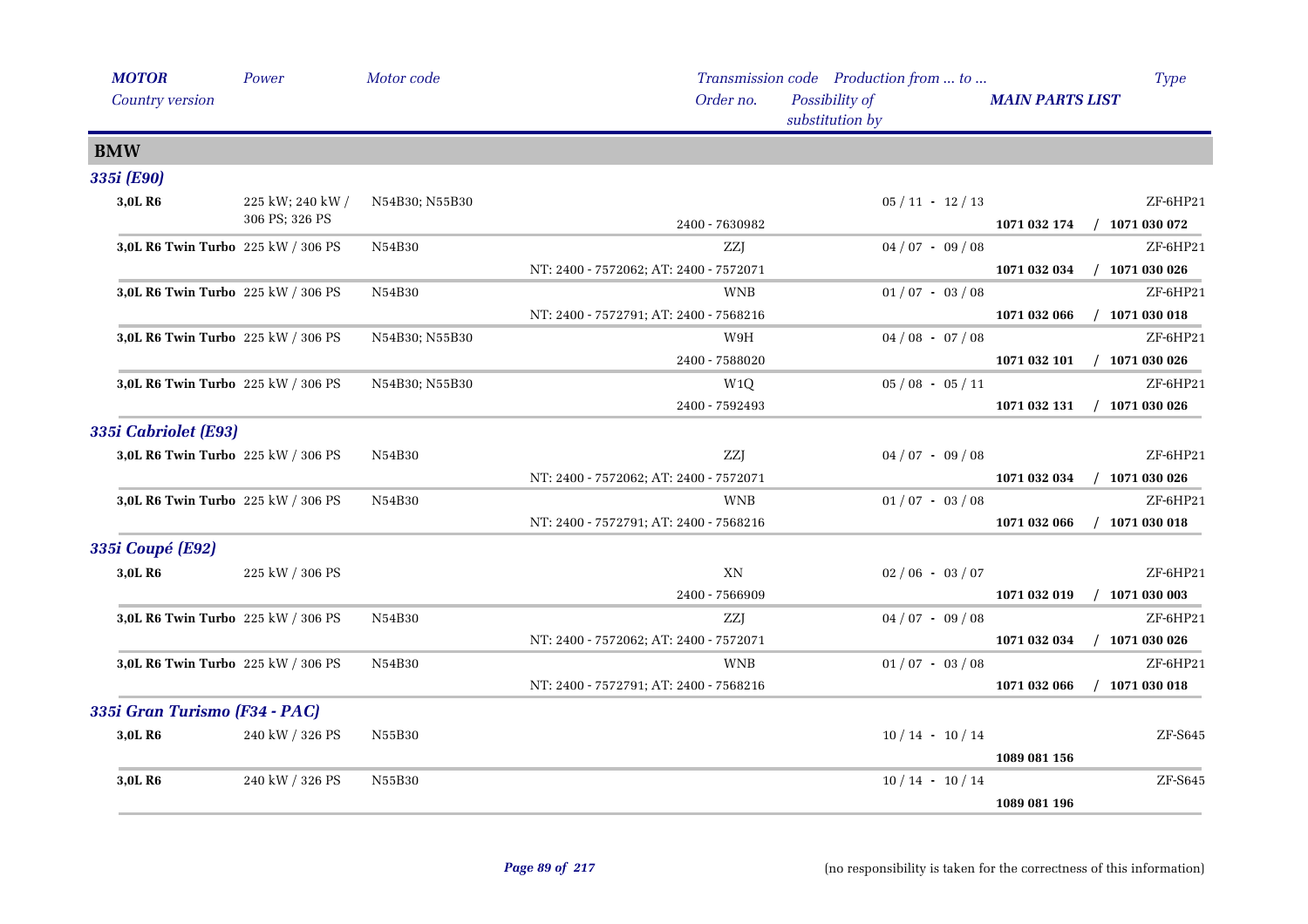| Order no.<br>Possibility of<br>Country version<br><b>MAIN PARTS LIST</b><br>substitution by<br><b>BMW</b><br>335i Gran Turismo (F34 - PAC)<br>3,0L R6<br>240 kW / 326 PS<br>N55B30<br>$10/14 - 10/14$<br>$ZF-S645$<br>1089 081 197<br>335i Touring (E90)<br>3,0L R6<br>XN<br>ZF-6HP21<br>225 kW / 306 PS<br>$02/06 - 03/07$<br>2400 - 7566909<br>$/$ 1071 030 003<br>1071 032 019<br>3,0L R6 Twin Turbo 225 kW / 306 PS<br><b>ZZJ</b><br>$04/07 - 09/08$<br>ZF-6HP21<br>N54B30<br>$/$ 1071 030 026<br>NT: 2400 - 7572062; AT: 2400 - 7572071<br>1071 032 034<br>3,0L R6 Twin Turbo 225 kW / 306 PS<br>N54B30<br><b>WNB</b><br>$01/07 - 03/08$<br>ZF-6HP21<br>NT: 2400 - 7572791; AT: 2400 - 7568216<br>$/$ 1071 030 018<br>1071 032 066<br>335i xDrive Coupé (E92)<br>3,0L R <sub>6</sub><br>240 kW / 326 PS<br>$05/11 - 12/13$<br>ZF-6HP21X<br>N54B30<br>2400 - 7630985<br>1071 052 083<br>$/$ 1071 050 036<br>3,0L R6 Twin Turbo 225 kW / 306 PS<br><b>ZZK</b><br>$04/07 - 08/08$<br>ZF-6HP21X<br>N54B30<br>NT: 2400 - 7572079; AT: 2400 - 7572080<br>$/$ 1071 050 017<br>1071 052 017<br>335i xDrive Gran Turismo (F34 - PAC)<br>240 kW / 326 PS<br>ZF-S645A<br>3,0L R <sub>6</sub><br>N55B30<br>$10/14 - 10/14$<br>1089 012 012<br>335xi (E90)<br>ZF-6HP21X<br>3,0L R <sub>6</sub><br>240 kW / 326 PS<br>$05/11 - 12/13$<br>N54B30<br>$/$ 1071 050 036<br>2400 - 7630985<br>1071 052 083<br>ZZK<br>ZF-6HP21X<br>3,0L R6 Twin Turbo 225 kW / 306 PS<br>$04/07 - 08/08$<br>N54B30<br>NT: 2400 - 7572079; AT: 2400 - 7572080<br>$/$ 1071 050 017<br>1071 052 017<br>3,0L R6 Twin Turbo 225 kW / 306 PS<br><b>WNC</b><br>$01/07 - 03/08$<br>ZF-6HP21X<br>N54B30<br>NT: 2400 - 7572793; AT: 2400 - 7568231<br>$/$ 1071 050 006<br>1071 052 033<br>3,0L R6 Twin Turbo 225 kW / 306 PS<br>$04/08 - 04/08$<br>ZF-6HP21X<br>N54B30<br>W8G | <b>MOTOR</b>       | Power | Motor code |                | Transmission code Production from  to | <b>Type</b>                      |
|--------------------------------------------------------------------------------------------------------------------------------------------------------------------------------------------------------------------------------------------------------------------------------------------------------------------------------------------------------------------------------------------------------------------------------------------------------------------------------------------------------------------------------------------------------------------------------------------------------------------------------------------------------------------------------------------------------------------------------------------------------------------------------------------------------------------------------------------------------------------------------------------------------------------------------------------------------------------------------------------------------------------------------------------------------------------------------------------------------------------------------------------------------------------------------------------------------------------------------------------------------------------------------------------------------------------------------------------------------------------------------------------------------------------------------------------------------------------------------------------------------------------------------------------------------------------------------------------------------------------------------------------------------------------------------------------------------------------------------------------------------------------------------------------------------------------------------------|--------------------|-------|------------|----------------|---------------------------------------|----------------------------------|
|                                                                                                                                                                                                                                                                                                                                                                                                                                                                                                                                                                                                                                                                                                                                                                                                                                                                                                                                                                                                                                                                                                                                                                                                                                                                                                                                                                                                                                                                                                                                                                                                                                                                                                                                                                                                                                      |                    |       |            |                |                                       |                                  |
|                                                                                                                                                                                                                                                                                                                                                                                                                                                                                                                                                                                                                                                                                                                                                                                                                                                                                                                                                                                                                                                                                                                                                                                                                                                                                                                                                                                                                                                                                                                                                                                                                                                                                                                                                                                                                                      |                    |       |            |                |                                       |                                  |
|                                                                                                                                                                                                                                                                                                                                                                                                                                                                                                                                                                                                                                                                                                                                                                                                                                                                                                                                                                                                                                                                                                                                                                                                                                                                                                                                                                                                                                                                                                                                                                                                                                                                                                                                                                                                                                      |                    |       |            |                |                                       |                                  |
|                                                                                                                                                                                                                                                                                                                                                                                                                                                                                                                                                                                                                                                                                                                                                                                                                                                                                                                                                                                                                                                                                                                                                                                                                                                                                                                                                                                                                                                                                                                                                                                                                                                                                                                                                                                                                                      |                    |       |            |                |                                       |                                  |
|                                                                                                                                                                                                                                                                                                                                                                                                                                                                                                                                                                                                                                                                                                                                                                                                                                                                                                                                                                                                                                                                                                                                                                                                                                                                                                                                                                                                                                                                                                                                                                                                                                                                                                                                                                                                                                      |                    |       |            |                |                                       |                                  |
|                                                                                                                                                                                                                                                                                                                                                                                                                                                                                                                                                                                                                                                                                                                                                                                                                                                                                                                                                                                                                                                                                                                                                                                                                                                                                                                                                                                                                                                                                                                                                                                                                                                                                                                                                                                                                                      |                    |       |            |                |                                       |                                  |
|                                                                                                                                                                                                                                                                                                                                                                                                                                                                                                                                                                                                                                                                                                                                                                                                                                                                                                                                                                                                                                                                                                                                                                                                                                                                                                                                                                                                                                                                                                                                                                                                                                                                                                                                                                                                                                      |                    |       |            |                |                                       |                                  |
|                                                                                                                                                                                                                                                                                                                                                                                                                                                                                                                                                                                                                                                                                                                                                                                                                                                                                                                                                                                                                                                                                                                                                                                                                                                                                                                                                                                                                                                                                                                                                                                                                                                                                                                                                                                                                                      |                    |       |            |                |                                       |                                  |
|                                                                                                                                                                                                                                                                                                                                                                                                                                                                                                                                                                                                                                                                                                                                                                                                                                                                                                                                                                                                                                                                                                                                                                                                                                                                                                                                                                                                                                                                                                                                                                                                                                                                                                                                                                                                                                      | 335i Touring (E91) |       |            |                |                                       |                                  |
|                                                                                                                                                                                                                                                                                                                                                                                                                                                                                                                                                                                                                                                                                                                                                                                                                                                                                                                                                                                                                                                                                                                                                                                                                                                                                                                                                                                                                                                                                                                                                                                                                                                                                                                                                                                                                                      |                    |       |            |                |                                       |                                  |
|                                                                                                                                                                                                                                                                                                                                                                                                                                                                                                                                                                                                                                                                                                                                                                                                                                                                                                                                                                                                                                                                                                                                                                                                                                                                                                                                                                                                                                                                                                                                                                                                                                                                                                                                                                                                                                      |                    |       |            |                |                                       |                                  |
|                                                                                                                                                                                                                                                                                                                                                                                                                                                                                                                                                                                                                                                                                                                                                                                                                                                                                                                                                                                                                                                                                                                                                                                                                                                                                                                                                                                                                                                                                                                                                                                                                                                                                                                                                                                                                                      |                    |       |            |                |                                       |                                  |
|                                                                                                                                                                                                                                                                                                                                                                                                                                                                                                                                                                                                                                                                                                                                                                                                                                                                                                                                                                                                                                                                                                                                                                                                                                                                                                                                                                                                                                                                                                                                                                                                                                                                                                                                                                                                                                      |                    |       |            |                |                                       |                                  |
|                                                                                                                                                                                                                                                                                                                                                                                                                                                                                                                                                                                                                                                                                                                                                                                                                                                                                                                                                                                                                                                                                                                                                                                                                                                                                                                                                                                                                                                                                                                                                                                                                                                                                                                                                                                                                                      |                    |       |            |                |                                       |                                  |
|                                                                                                                                                                                                                                                                                                                                                                                                                                                                                                                                                                                                                                                                                                                                                                                                                                                                                                                                                                                                                                                                                                                                                                                                                                                                                                                                                                                                                                                                                                                                                                                                                                                                                                                                                                                                                                      |                    |       |            |                |                                       |                                  |
|                                                                                                                                                                                                                                                                                                                                                                                                                                                                                                                                                                                                                                                                                                                                                                                                                                                                                                                                                                                                                                                                                                                                                                                                                                                                                                                                                                                                                                                                                                                                                                                                                                                                                                                                                                                                                                      |                    |       |            |                |                                       |                                  |
|                                                                                                                                                                                                                                                                                                                                                                                                                                                                                                                                                                                                                                                                                                                                                                                                                                                                                                                                                                                                                                                                                                                                                                                                                                                                                                                                                                                                                                                                                                                                                                                                                                                                                                                                                                                                                                      |                    |       |            |                |                                       |                                  |
|                                                                                                                                                                                                                                                                                                                                                                                                                                                                                                                                                                                                                                                                                                                                                                                                                                                                                                                                                                                                                                                                                                                                                                                                                                                                                                                                                                                                                                                                                                                                                                                                                                                                                                                                                                                                                                      |                    |       |            |                |                                       |                                  |
|                                                                                                                                                                                                                                                                                                                                                                                                                                                                                                                                                                                                                                                                                                                                                                                                                                                                                                                                                                                                                                                                                                                                                                                                                                                                                                                                                                                                                                                                                                                                                                                                                                                                                                                                                                                                                                      |                    |       |            |                |                                       |                                  |
|                                                                                                                                                                                                                                                                                                                                                                                                                                                                                                                                                                                                                                                                                                                                                                                                                                                                                                                                                                                                                                                                                                                                                                                                                                                                                                                                                                                                                                                                                                                                                                                                                                                                                                                                                                                                                                      |                    |       |            |                |                                       |                                  |
|                                                                                                                                                                                                                                                                                                                                                                                                                                                                                                                                                                                                                                                                                                                                                                                                                                                                                                                                                                                                                                                                                                                                                                                                                                                                                                                                                                                                                                                                                                                                                                                                                                                                                                                                                                                                                                      |                    |       |            |                |                                       |                                  |
|                                                                                                                                                                                                                                                                                                                                                                                                                                                                                                                                                                                                                                                                                                                                                                                                                                                                                                                                                                                                                                                                                                                                                                                                                                                                                                                                                                                                                                                                                                                                                                                                                                                                                                                                                                                                                                      |                    |       |            |                |                                       |                                  |
|                                                                                                                                                                                                                                                                                                                                                                                                                                                                                                                                                                                                                                                                                                                                                                                                                                                                                                                                                                                                                                                                                                                                                                                                                                                                                                                                                                                                                                                                                                                                                                                                                                                                                                                                                                                                                                      |                    |       |            |                |                                       |                                  |
|                                                                                                                                                                                                                                                                                                                                                                                                                                                                                                                                                                                                                                                                                                                                                                                                                                                                                                                                                                                                                                                                                                                                                                                                                                                                                                                                                                                                                                                                                                                                                                                                                                                                                                                                                                                                                                      |                    |       |            |                |                                       |                                  |
|                                                                                                                                                                                                                                                                                                                                                                                                                                                                                                                                                                                                                                                                                                                                                                                                                                                                                                                                                                                                                                                                                                                                                                                                                                                                                                                                                                                                                                                                                                                                                                                                                                                                                                                                                                                                                                      |                    |       |            |                |                                       |                                  |
|                                                                                                                                                                                                                                                                                                                                                                                                                                                                                                                                                                                                                                                                                                                                                                                                                                                                                                                                                                                                                                                                                                                                                                                                                                                                                                                                                                                                                                                                                                                                                                                                                                                                                                                                                                                                                                      |                    |       |            |                |                                       |                                  |
|                                                                                                                                                                                                                                                                                                                                                                                                                                                                                                                                                                                                                                                                                                                                                                                                                                                                                                                                                                                                                                                                                                                                                                                                                                                                                                                                                                                                                                                                                                                                                                                                                                                                                                                                                                                                                                      |                    |       |            |                |                                       |                                  |
|                                                                                                                                                                                                                                                                                                                                                                                                                                                                                                                                                                                                                                                                                                                                                                                                                                                                                                                                                                                                                                                                                                                                                                                                                                                                                                                                                                                                                                                                                                                                                                                                                                                                                                                                                                                                                                      |                    |       |            |                |                                       |                                  |
|                                                                                                                                                                                                                                                                                                                                                                                                                                                                                                                                                                                                                                                                                                                                                                                                                                                                                                                                                                                                                                                                                                                                                                                                                                                                                                                                                                                                                                                                                                                                                                                                                                                                                                                                                                                                                                      |                    |       |            |                |                                       |                                  |
|                                                                                                                                                                                                                                                                                                                                                                                                                                                                                                                                                                                                                                                                                                                                                                                                                                                                                                                                                                                                                                                                                                                                                                                                                                                                                                                                                                                                                                                                                                                                                                                                                                                                                                                                                                                                                                      |                    |       |            | 2400 - 7587718 |                                       | $/$ 1071 050 017<br>1071 052 051 |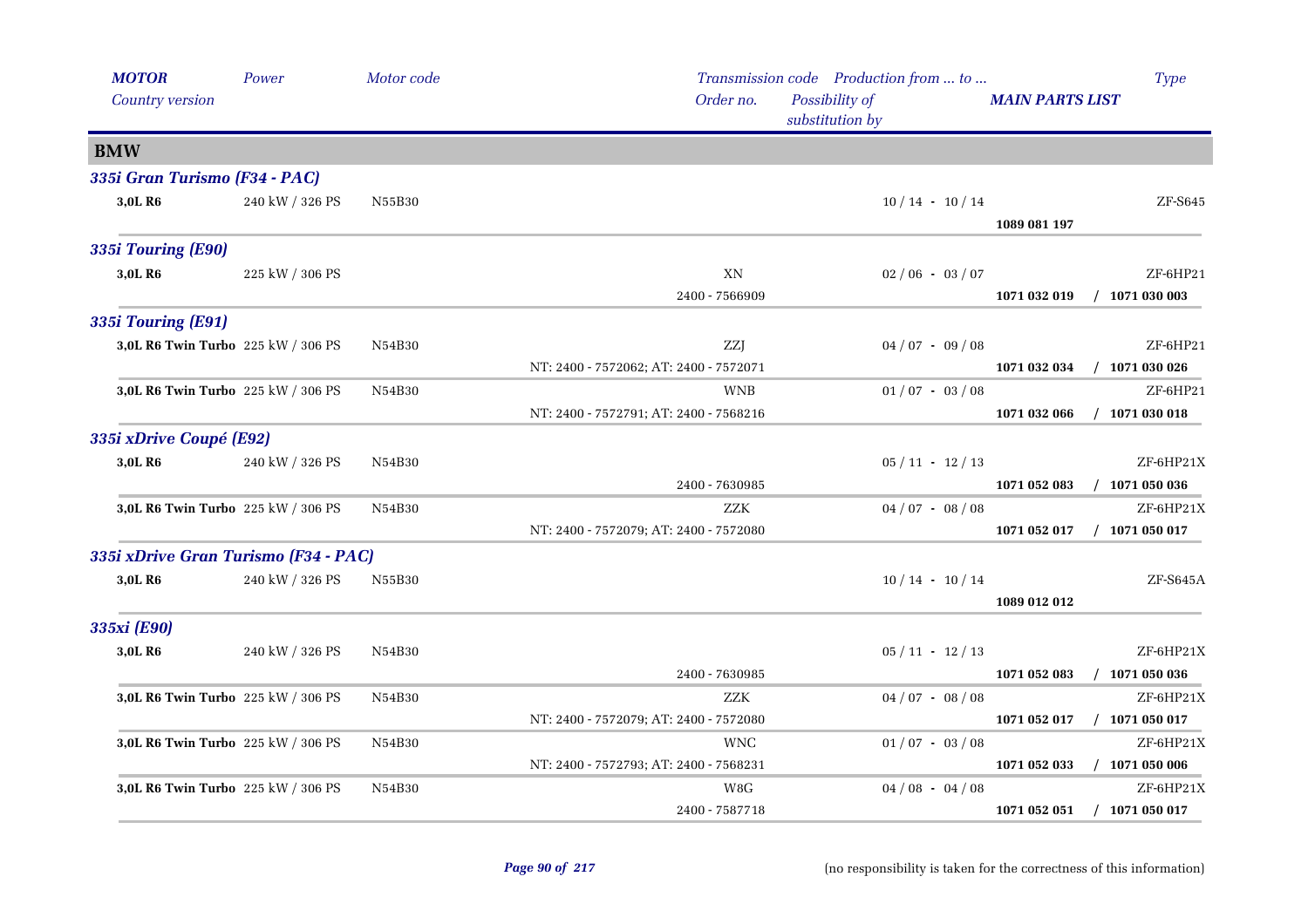| <b>MOTOR</b>                       | Power           | Motor code |                                        | Transmission code Production from  to | Type                             |
|------------------------------------|-----------------|------------|----------------------------------------|---------------------------------------|----------------------------------|
| Country version                    |                 |            | Order no.                              | Possibility of<br>substitution by     | <b>MAIN PARTS LIST</b>           |
| <b>BMW</b>                         |                 |            |                                        |                                       |                                  |
| 335xi (E90)                        |                 |            |                                        |                                       |                                  |
| 3,0L R6 Twin Turbo 225 kW / 306 PS |                 | N54B30     | W <sub>2</sub> Q                       | $07/08 - 05/11$                       | ZF-6HP21X                        |
|                                    |                 |            | 2400 - 7592494                         |                                       | 1071 052 061<br>$/$ 1071 050 017 |
| 335xi Cabriolet (E93)              |                 |            |                                        |                                       |                                  |
| 3,0L R6                            | 240 kW / 326 PS | N54B30     |                                        | $05/11 - 12/13$                       | ZF-6HP21X                        |
|                                    |                 |            | 2400 - 7630985                         |                                       | 1071 052 083<br>$/$ 1071 050 036 |
| 335xi Touring (E91)                |                 |            |                                        |                                       |                                  |
| 3,0L R6                            | 240 kW / 326 PS | N54B30     |                                        | $05/11 - 12/13$                       | ZF-6HP21X                        |
|                                    |                 |            | 2400 - 7630985                         |                                       | $/$ 1071 050 036<br>1071 052 083 |
| 3,0L R6 Twin Turbo 225 kW / 306 PS |                 | N54B30     | <b>ZZK</b>                             | $04/07 - 08/08$                       | ZF-6HP21X                        |
|                                    |                 |            | NT: 2400 - 7572079; AT: 2400 - 7572080 |                                       | 1071 052 017 / 1071 050 017      |
| 3,0L R6 Twin Turbo 225 kW / 306 PS |                 | N54B30     | <b>WNC</b>                             | $01/07 - 03/08$                       | ZF-6HP21X                        |
|                                    |                 |            | NT: 2400 - 7572793; AT: 2400 - 7568231 |                                       | $/$ 1071 050 006<br>1071 052 033 |
| 340i (F30)                         |                 |            |                                        |                                       |                                  |
| 3,0L R6                            | 240 kW / 384 PS | N55B30     |                                        | $10/14$ - $10/14$                     | ZF-S645                          |
|                                    |                 |            |                                        |                                       | 1089 010 006                     |
| 3,0L R6                            | 240 kW / 326 PS | N55B30     |                                        | $10/14 - 10/14$                       | ZF-S645                          |
|                                    |                 |            |                                        |                                       | 1089 081 156                     |
| 3,0L R6                            | 240 kW / 326 PS | N55B30     |                                        | $10/14 - 10/14$                       | ZF-S645                          |
| 3,0L R6                            | 240 kW / 326 PS | N55B30     |                                        | $10/14 - 10/14$                       | 1089 081 196<br>ZF-S645          |
|                                    |                 |            |                                        |                                       | 1089 081 197                     |
|                                    |                 |            |                                        |                                       |                                  |
| 340i Touring (F31)                 |                 |            |                                        |                                       |                                  |
| 3,0L R6                            | 240 kW / 326 PS | N55B30     |                                        | $10/14 - 10/14$                       | ZF-S645<br>1089 081 156          |
| 3,0L R6                            | 240 kW / 326 PS | N55B30     |                                        | $10/14 - 10/14$                       | ZF-S645                          |
|                                    |                 |            |                                        |                                       | 1089 081 196                     |
| 3,0L R6                            | 240 kW / 326 PS | N55B30     |                                        | $10/14 - 10/14$                       | ZF-S645                          |
|                                    |                 |            |                                        |                                       | 1089 081 197                     |
|                                    |                 |            |                                        |                                       |                                  |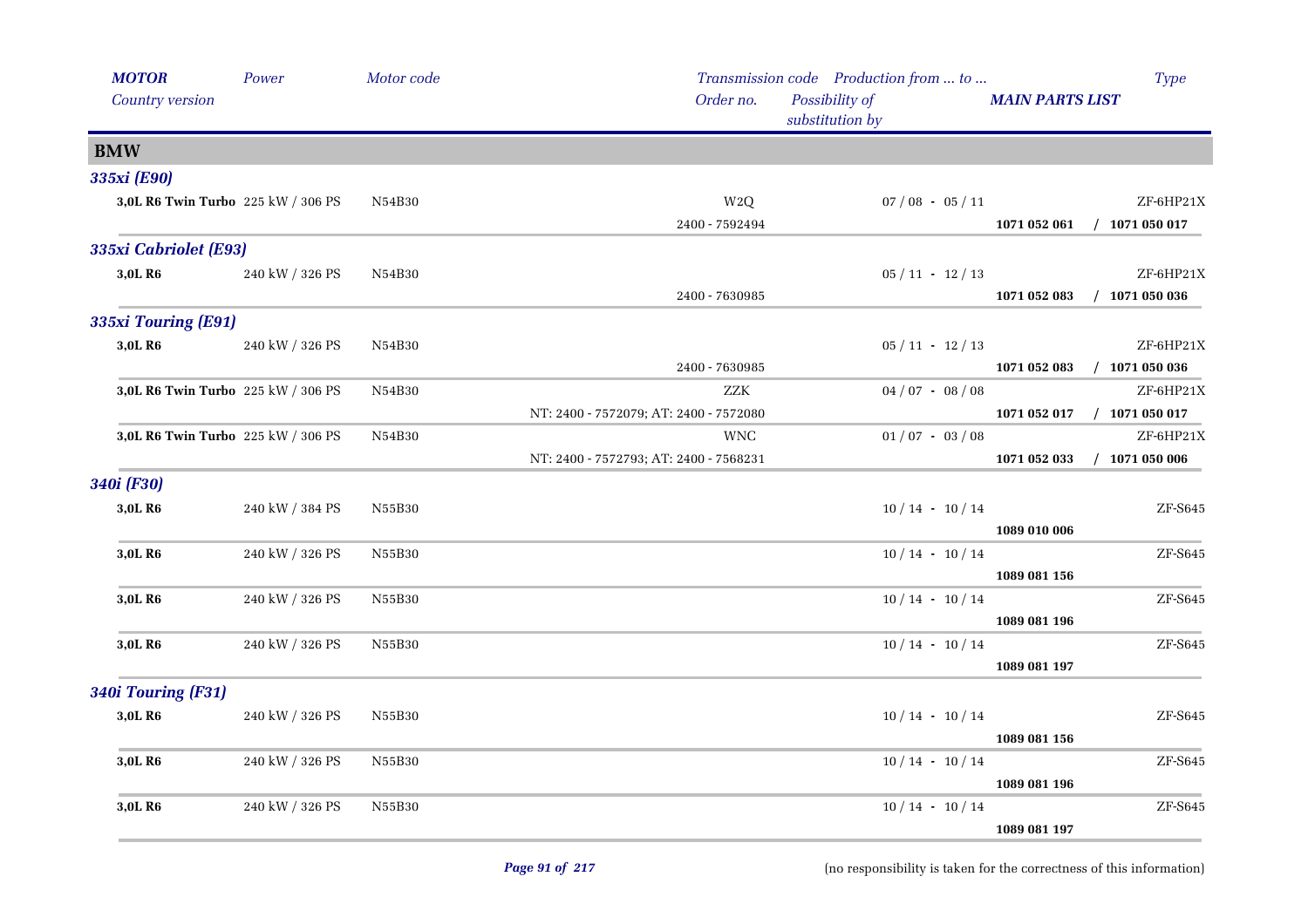| <b>MOTOR</b>                                      | Power            | Motor code     |           | Transmission code Production from  to |                        | <b>Type</b> |
|---------------------------------------------------|------------------|----------------|-----------|---------------------------------------|------------------------|-------------|
| Country version                                   |                  |                | Order no. | Possibility of<br>substitution by     | <b>MAIN PARTS LIST</b> |             |
| <b>BMW</b>                                        |                  |                |           |                                       |                        |             |
| <b>340i xDrive (F30)</b>                          |                  |                |           |                                       |                        |             |
| 3,0L R6                                           | 240 kW / 326 PS  | N55B30         |           | $10/14 - 10/14$                       |                        | $ZF- S645A$ |
|                                                   |                  |                |           |                                       | 1089 012 001           |             |
| 3,0L R <sub>6</sub>                               | 240 kW / 326 PS  | N55B30         |           | $10/14 - 10/14$                       |                        | ZF-S645A    |
|                                                   |                  |                |           |                                       | 1089 012 012           |             |
| 340i xDrive Touring (F31)                         |                  |                |           |                                       |                        |             |
| 3,0L R6                                           | 240 kW / 326 PS  | N55B30         |           | $10/14 - 10/14$                       |                        | $ZF- S645A$ |
|                                                   |                  |                |           |                                       | 1089 012 012           |             |
| 340Li (F35 - Langversion / Long wheelbase)        |                  |                |           |                                       |                        |             |
| 3,0L R6                                           | 240 kW / 326 PS  | N55B30         |           | $10/14 - 10/14$                       |                        | ZF-S645     |
|                                                   |                  |                |           |                                       | 1089 081 156           |             |
| 3,0L R6                                           | 240 kW / 326 PS  | N55B30         |           | $10/14 - 10/14$                       |                        | ZF-S645     |
|                                                   |                  |                |           |                                       | 1089 081 196           |             |
| 3,0L R6                                           | 240 kW / 326 PS  | N55B30         |           | $10/14 - 10/14$                       |                        | $ZF-$ S645  |
|                                                   |                  |                |           |                                       | 1089 081 197           |             |
| 340Li xDrive (F35 - Langversion / Long wheelbase) |                  |                |           |                                       |                        |             |
| 3,0L R6                                           | 240 kW / 326 PS  | N55B30         |           | $10/14 - 10/14$                       |                        | $ZF- S645A$ |
|                                                   |                  |                |           |                                       | 1089 012 012           |             |
| <b>420d Cabriolet (F33)</b>                       |                  |                |           |                                       |                        |             |
| 2,0L R4 D                                         | 135 kW / 184 PS; | N47D20; B47D20 |           | $10/14$ · $10/14$                     |                        | ZF-S645     |
|                                                   | 140 kW / 190 PS  |                |           |                                       | 1089 010 025           |             |
| 2,0L R4 D                                         | 120 kW / 163 PS  | N47D20         |           | $10/14$ · $10/14$                     |                        | ZF-S645     |
|                                                   |                  |                |           |                                       | 1089 081 198           |             |
| 420d Coupé (F32)                                  |                  |                |           |                                       |                        |             |
| 2,0L R4 D                                         | 135 kW / 184 PS; | N47D20; B47D20 |           | $10/14 - 10/14$                       |                        | ZF-S645     |
|                                                   | 140 kW / 190 PS  |                |           |                                       | 1089 010 025           |             |
| 2,0L R4 D                                         | 120 kW / 163 PS  | N47D20         |           | $10/14 - 10/14$                       |                        | ZF-S645     |
|                                                   |                  |                |           |                                       | 1089 081 198           |             |

*420d Gran Coupé (F36 - PSC)*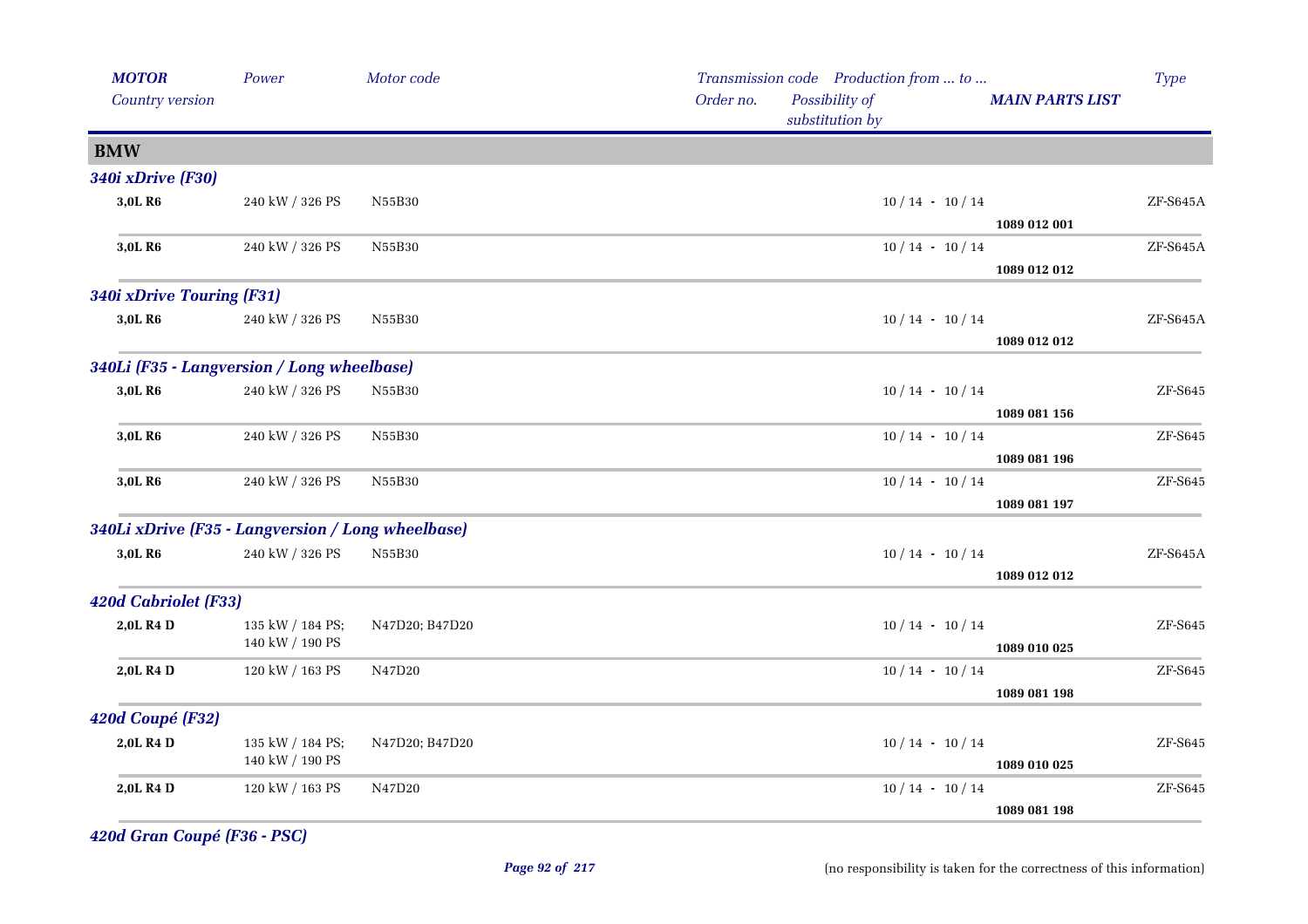| <b>MOTOR</b>                | Power                               | Motor code     |           | Transmission code Production from  to |                        | <b>Type</b>                  |
|-----------------------------|-------------------------------------|----------------|-----------|---------------------------------------|------------------------|------------------------------|
| Country version             |                                     |                | Order no. | Possibility of<br>substitution by     | <b>MAIN PARTS LIST</b> |                              |
| <b>BMW</b>                  |                                     |                |           |                                       |                        |                              |
| 420d Gran Coupé (F36 - PSC) |                                     |                |           |                                       |                        |                              |
| 2,0L R4 D                   | 135 kW / 184 PS;<br>140 kW / 190 PS | N47D20; B47D20 |           | $10/14 - 10/14$                       | 1089 010 025           | ZF-S645                      |
| 2,0L R4 D                   | 120 kW / 163 PS                     | N47D20         |           | $10/14 - 10/14$                       | 1089 081 198           | $ZF-S645$                    |
| 425d Cabriolet (F33)        |                                     |                |           |                                       |                        |                              |
| 2,0L R4 D                   | 160kW / 218 PS                      | N47D20         |           | $10/14 - 10/14$                       | 1089 081 200           | ZF-S645                      |
| 2,0L R4 D                   | 160kW / 218 PS                      | N47D20         |           | $10/14 - 10/14$                       | 1089 081 201           | ZF-S645                      |
| 425d Coupé (F32)            |                                     |                |           |                                       |                        |                              |
| 2,0L R4 D                   | 160kW / 218 PS                      | N47D20         |           | $10/14 - 10/14$                       | 1089 081 200           | ${\rm ZF}\text{-}{\rm S645}$ |
| 2,0L R4 D                   | 160kW / 218 PS                      | N47D20         |           | $10/14 - 10/14$                       | 1089 081 201           | ZF-S645                      |
| 425d Gran Coupé (F36 - PSC) |                                     |                |           |                                       |                        |                              |
| 2,0L R4 D                   | 160kW / 218 PS                      | N47D20         |           | $10/14 - 10/14$                       | 1089 081 200           | ZF-S645                      |
| 2,0L R4 D                   | 160kW / 218 PS                      | N47D20         |           | $10/14 - 10/14$                       | 1089 081 201           | ZF-S645                      |
| 435i Cabriolet (F33)        |                                     |                |           |                                       |                        |                              |
| 3,0L R6                     | 240 kW / 326 PS                     | N55B30         |           | $10/14 - 10/14$                       | 1089 081 156           | ZF-S645                      |
| 3,0L R6                     | 240 kW / 326 PS                     | N55B30         |           | $10/14 - 10/14$                       | 1089 081 196           | ZF-S645                      |
| 3,0L R6                     | 240 kW / 326 PS                     | N55B30         |           | $10/14 - 10/14$                       | 1089 081 197           | ZF-S645                      |
|                             |                                     |                |           |                                       |                        |                              |

*435i Coupé (F32)*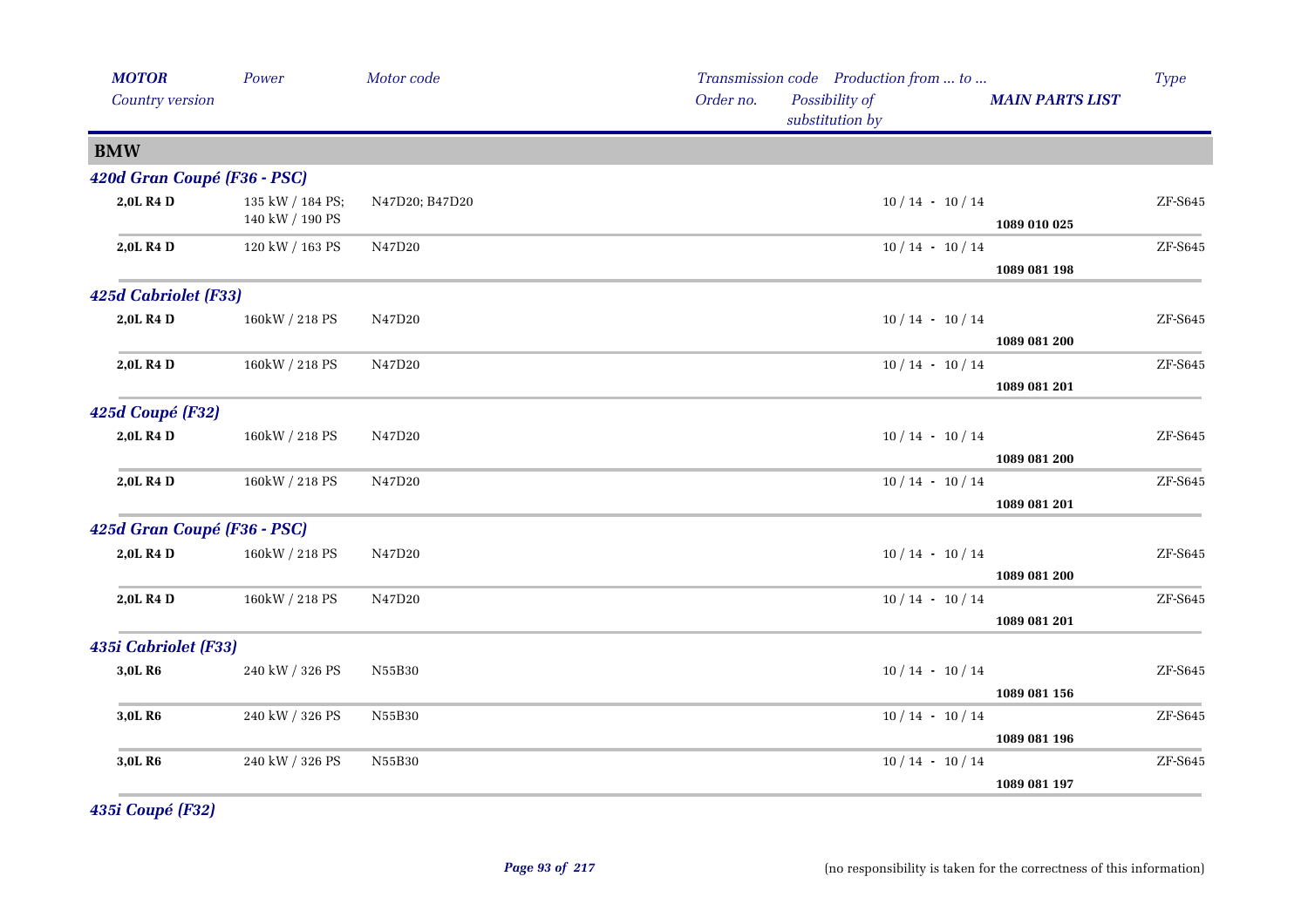| <b>MOTOR</b>                | Power                              | Motor code |                 | Transmission code Production from  to |                        | <b>Type</b>      |
|-----------------------------|------------------------------------|------------|-----------------|---------------------------------------|------------------------|------------------|
| Country version             |                                    |            | Order no.       | Possibility of<br>substitution by     | <b>MAIN PARTS LIST</b> |                  |
| <b>BMW</b>                  |                                    |            |                 |                                       |                        |                  |
| 435i Coupé (F32)            |                                    |            |                 |                                       |                        |                  |
| 3,0L R6                     | 240 kW / 326 PS                    | N55B30     |                 | $10/14 - 10/14$                       |                        | ZF-S645          |
|                             |                                    |            |                 |                                       | 1089 081 156           |                  |
| 3,0L R <sub>6</sub>         | 240 kW / 326 PS                    | N55B30     |                 | $10/14 - 10/14$                       |                        | ZF-S645          |
|                             |                                    |            |                 |                                       | 1089 081 196           |                  |
| 3,0L R6                     | 240 kW / 326 PS                    | N55B30     |                 | $10/14 - 10/14$                       |                        | ZF-S645          |
|                             |                                    |            |                 |                                       | 1089 081 197           |                  |
| 435i Gran Coupé (F36 - PSC) |                                    |            |                 |                                       |                        |                  |
| 3,0L R6                     | 240 kW / 326 PS                    | N55B30     |                 | $10/14 - 10/14$                       |                        | ZF-S645          |
|                             |                                    |            |                 |                                       | 1089 081 156           |                  |
| 3,0L R <sub>6</sub>         | 240 kW / 326 PS                    | N55B30     |                 | $10/14 - 10/14$                       |                        | ZF-S645          |
|                             |                                    |            |                 |                                       | 1089 081 196           |                  |
| 3,0L R <sub>6</sub>         | 240 kW / 326 PS                    | N55B30     |                 | $10/14 - 10/14$                       |                        | ZF-S645          |
|                             |                                    |            |                 |                                       | 1089 081 197           |                  |
| 435i xDrive Cabriolet (F33) |                                    |            |                 |                                       |                        |                  |
| 3,0L R6                     | 240 kW / 326 PS                    | N55B30     |                 | $10/14 - 10/14$                       |                        | ZF-S645A         |
|                             |                                    |            |                 |                                       | 1089 012 012           |                  |
| 435i xDrive Coupé (F32)     |                                    |            |                 |                                       |                        |                  |
| 3,0L R6                     | 240 kW / 326 PS                    | N55B30     |                 | $10/14$ · $10/14$                     |                        | ZF-S645A         |
|                             |                                    |            |                 |                                       | 1089 012 012           |                  |
|                             | 435i xDrive Gran Coupé (F36 - PSC) |            |                 |                                       |                        |                  |
| 3,0L R6                     | $240$ kW $\!/$ 326 PS              | N55B30     |                 | $10/14 - 10/14$                       |                        | ZF-S645A         |
|                             |                                    |            |                 |                                       | 1089 012 012           |                  |
| <b>520d (E60)</b>           |                                    |            |                 |                                       |                        |                  |
| 2,0L R4 D                   | 120 kW / 163 PS                    | N47D20     | JEJ             | $10/14 - 10/14$                       |                        | ZF-S637 (H)      |
|                             |                                    |            | 2 300 - 7562774 |                                       | 1069 010 011           |                  |
| 2,0L R4 D                   | 120 kW / 163 PS                    | M47D20     | $_{\rm NB}$     | $03 / 05 - 03 / 05$                   |                        | ZF-6HP19         |
|                             |                                    |            | 2400 - 7550206  |                                       | 1071 012 069           | $/$ 1071 010 021 |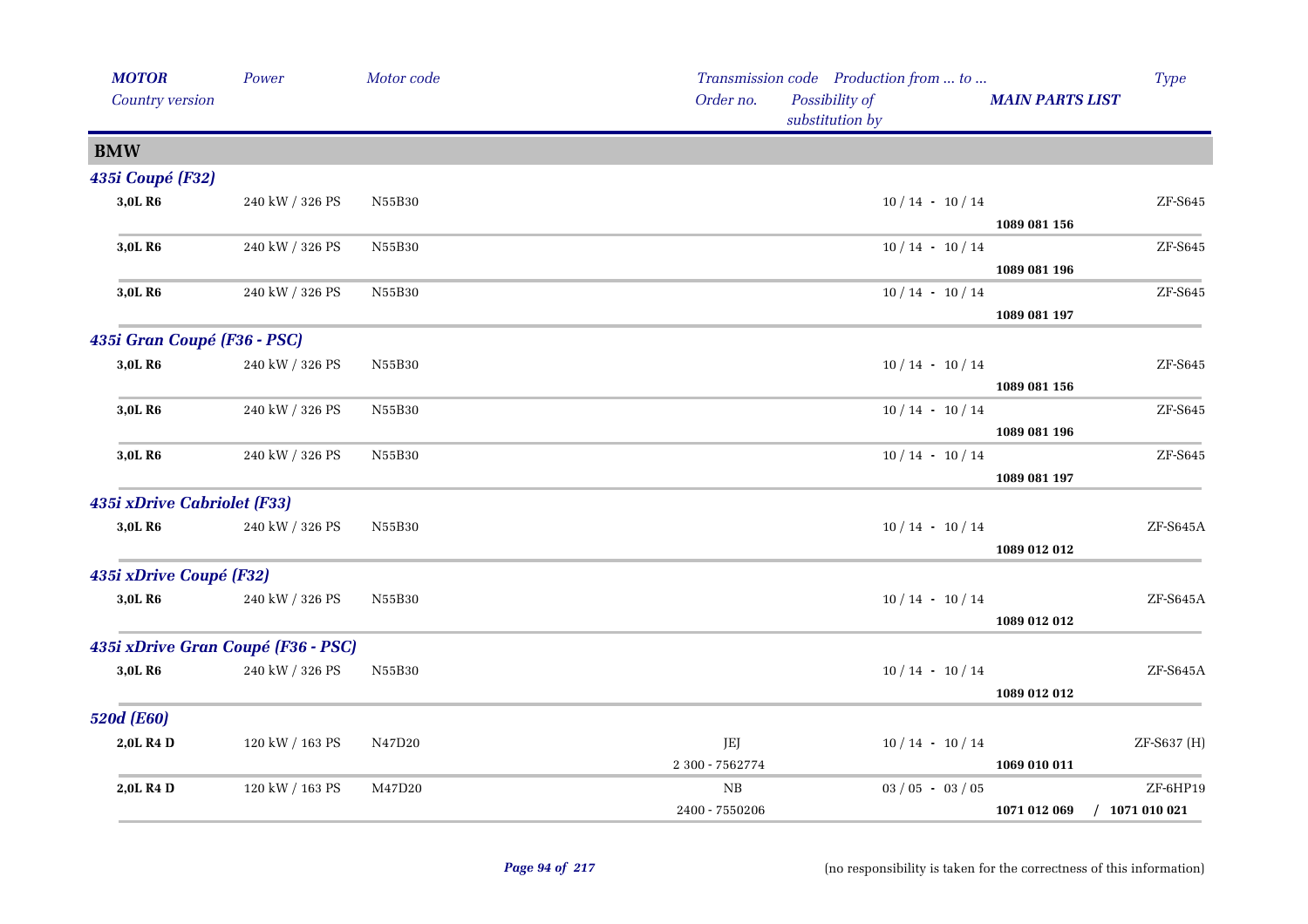| <b>MOTOR</b>      | Power            | Motor code     |                                        | Transmission code Production from  to |                             | <b>Type</b>      |
|-------------------|------------------|----------------|----------------------------------------|---------------------------------------|-----------------------------|------------------|
| Country version   |                  |                | Order no.                              | Possibility of<br>substitution by     | <b>MAIN PARTS LIST</b>      |                  |
| <b>BMW</b>        |                  |                |                                        |                                       |                             |                  |
| <b>520d (E60)</b> |                  |                |                                        |                                       |                             |                  |
| 2,0L R4 D         | 120 kW / 163 PS  | M47D20         | $\mathrm{QE}$                          | $04/05 - 03/08$                       |                             | ZF-6HP19         |
|                   |                  |                | NT: 2400 - 7556047; AT: 2400 - 7535009 |                                       | 1071 012 078                | $/$ 1071 010 021 |
| 2,0L R4 D         | 120 kW / 163 PS  | N47D20         |                                        |                                       |                             | ZF-6HP21         |
|                   |                  |                |                                        |                                       | 1071 032 030                | $/$ 1071 030 023 |
| 2,0L R4 D         | 120 kW / 163 PS  | N47D20         | ZZV                                    | $10/06 - 11/06$                       |                             | ZF-6HP21         |
|                   |                  |                | 2400 - 7572463                         |                                       | 1071 032 044                | $/$ 1071 030 023 |
| 2,0L R4 D         | 120 kW / 163 PS  | N47D20         | WFY                                    | $02 / 07 - 03 / 07$                   |                             | ZF-6HP21         |
|                   |                  |                | 2400 - 7573565                         |                                       | 1071 032 062                | $/$ 1071 030 023 |
| 2,0L R4 D         | 120 kW / 163 PS  | N47D20         | W1C                                    | $04/07 - 04/07$                       |                             | ZF-6HP21         |
|                   |                  |                | 2400 - 7576241                         | 1071 032 093                          | 1071 032 087                | $/$ 1071 030 023 |
| 2,0L R4 D         | 120 kW / 163 PS  | N47D20         | W <sub>6</sub> D                       | $06 / 07 - 08 / 08$                   |                             | ZF-6HP21         |
|                   |                  |                | AT: 2400 - 7565597                     |                                       | 1071 032 093 / 1071 030 023 |                  |
| 2,0L R4 D         | 130 kW / 177 PS  | N47D20         | W9K                                    | $04/08 - 04/08$                       |                             | ZF-6HP21         |
|                   |                  |                | 2400 - 7588443                         |                                       | 1071 032 114 / 1071 030 023 |                  |
| 2,0L R4 D         | 120 kW / 163 PS  | N47D20         | W2E                                    | $03/08 - 03/08$                       |                             | ZF-6HP21         |
|                   |                  |                | 2400 - 7588965                         |                                       | 1071 032 123                | $/$ 1071 030 023 |
| 2,0L R4 D         | 130 kW / 177 PS  | N47D20         | $\rm W2N$                              | $07/08 - 05/10$                       |                             | ZF-6HP21         |
|                   |                  |                | 2400 - 7590130                         |                                       | 1071 032 143                | $/$ 1071 030 050 |
| <b>520d (E90)</b> |                  |                |                                        |                                       |                             |                  |
| 2,0L R4 D         | 120 kW / 163 PS  | M47D20         | KH                                     | $02/04 - 03/04$                       |                             | ZF-6HP19         |
|                   |                  |                | 2400 - 7540014                         | 1071 012 047                          | 1071 012 042 / 1071 010 021 |                  |
| <b>520d (F10)</b> |                  |                |                                        |                                       |                             |                  |
| 2,0L R4 D         | 135 kW / 184 PS  | N47D20         |                                        | $10/14 - 10/14$                       |                             | ZF-S645          |
|                   |                  |                |                                        |                                       | 1089 010 009                |                  |
| 2,0L R4 D         | 135 kW / 184 PS  | N47D20         |                                        | $10/14 - 10/14$                       |                             | $ZF-$ S645       |
|                   |                  |                |                                        |                                       | 1089 010 015                |                  |
| 2,0L R4 D         | 135 kW / 184 PS; | N47D20; B47D20 |                                        | $10/14 - 10/14$                       |                             | $ZF-$ S645       |
|                   | 140 kW / 190 PS  |                |                                        |                                       | 1089 010 028                |                  |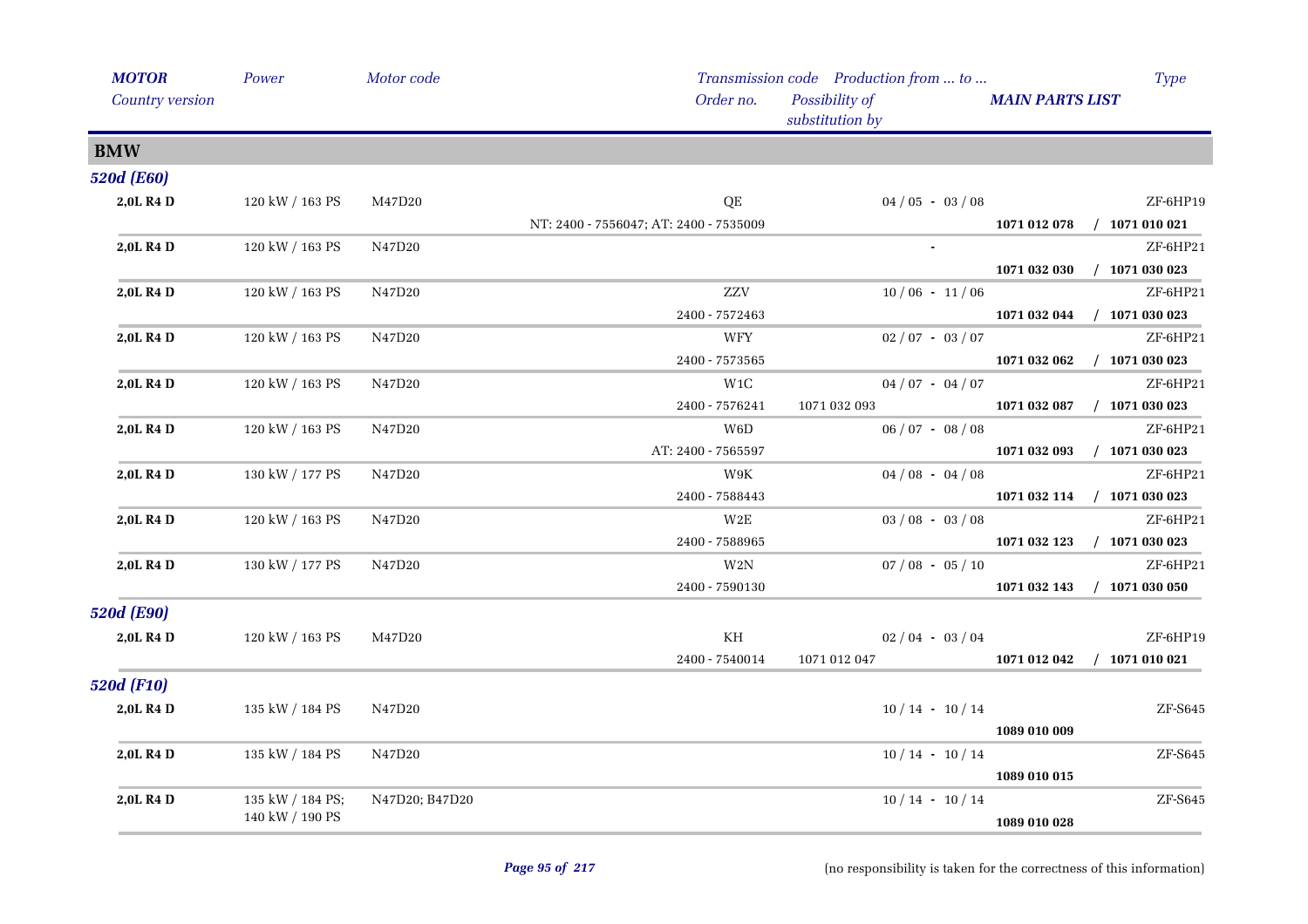| <b>MOTOR</b>              | Power                               | Motor code     |                                        | Transmission code Production from  to | <b>Type</b>                      |
|---------------------------|-------------------------------------|----------------|----------------------------------------|---------------------------------------|----------------------------------|
| Country version           |                                     |                | Order no.                              | Possibility of<br>substitution by     | <b>MAIN PARTS LIST</b>           |
| <b>BMW</b>                |                                     |                |                                        |                                       |                                  |
| <b>520d Touring (E61)</b> |                                     |                |                                        |                                       |                                  |
| 2,0L R4 D                 | 120 kW / 163 PS                     | M47D20         | QE                                     | $04/05 - 03/08$                       | ZF-6HP19                         |
|                           |                                     |                | NT: 2400 - 7556047; AT: 2400 - 7535009 |                                       | 1071 012 078<br>$/$ 1071 010 021 |
| 520d Touring (F11)        |                                     |                |                                        |                                       |                                  |
| 2,0L R4 D                 | 135 kW / 184 PS;<br>140 kW / 190 PS | N47D20; B47D20 |                                        | $10/14 - 10/14$                       | ZF-S645<br>1089 010 028          |
| 520i (E60)                |                                     |                |                                        |                                       |                                  |
|                           |                                     |                | W9B                                    | $04/07 - 03/08$                       | ZF-6HP21                         |
|                           |                                     |                | 2400 - 7576240                         | 1071 032 092                          | $/$ 1071 030 022<br>1071 032 086 |
| 2,0L R4                   | 95 kW / 129 PS                      | N43B20; N46B20 |                                        |                                       | ZF-6HP21                         |
|                           |                                     |                |                                        |                                       | 1071 032 029<br>$/$ 1071 030 022 |
| 2,0L R4                   | 95 kW / 129 PS                      | N43/46B20      | <b>ZZT</b>                             | $10/06 - 11/06$                       | ZF-6HP21                         |
|                           |                                     |                | 2400 - 7572459                         |                                       | $/$ 1071 030 022<br>1071 032 043 |
| 2,0L R4                   | 125 kW / 170 PS                     | N43B20         | WFZ                                    | $02/07 - 06/07$                       | ZF-6HP21                         |
|                           |                                     |                | 2400 - 7573592                         |                                       | 1071 032 059<br>$/$ 1071 030 022 |
| 2,0LR4                    | 95 kW / 129 PS                      | N43B20; N46B20 | W5D                                    | $07 / 07 - 10 / 08$                   | ZF-6HP21                         |
|                           |                                     |                | AT: 2400 - 7565644                     |                                       | $/$ 1071 030 022<br>1071 032 092 |
| 2,0L R4                   | 120 kW / 163 PS                     | N43B20         | W7R                                    | $07/08 - 04/10$                       | ZF-6HP21                         |
|                           |                                     |                | 2400 - 7592523                         |                                       | 1071 032 138<br>$/$ 1071 030 022 |
| 2,2L R6                   | 125 kW / 170 PS                     | M54B22         | $_{\rm BS}$                            | $03 / 03 - 03 / 03$                   | ZF-6HP19                         |
|                           |                                     |                | 2400 - 7529437                         | 1071 012 023                          | 1071 012 017 / 1071 010 006      |
| 2,2L R6                   | 125 kW / 170 PS                     | M54B22         | DT                                     | $06/03 - 06/03$                       | ZF-6HP19                         |
|                           |                                     |                | 2400 - 7532373                         |                                       | 1071 012 023<br>$/$ 1071 010 006 |
| 2,2L R <sub>6</sub>       | 125 kW / 170 PS                     | M54B22MS       | BK                                     | $07/03 - 02/04$                       | ZF-6HP19                         |
|                           |                                     |                | 2400 - 7534619                         |                                       | $/$ 1071 010 006<br>1071 012 025 |
| 2,2L R <sub>6</sub>       | 125 kW / 170 PS                     | M54B22MS       | FO                                     | $02/04 - 08/04$                       | ZF-6HP19                         |
|                           |                                     |                | 2400 - 7537896                         |                                       | 1071 012 040 / 1071 010 006      |
| 2,2L R <sub>6</sub>       | 125 kW / 170 PS                     | M54B22MS       | LH                                     | $08/04 - 06/05$                       | ZF-6HP19                         |
|                           |                                     |                | NT: 2400 - 7545013; AT: 2400 - 7527715 |                                       | 1071 012 048<br>$/$ 1071 010 006 |

j.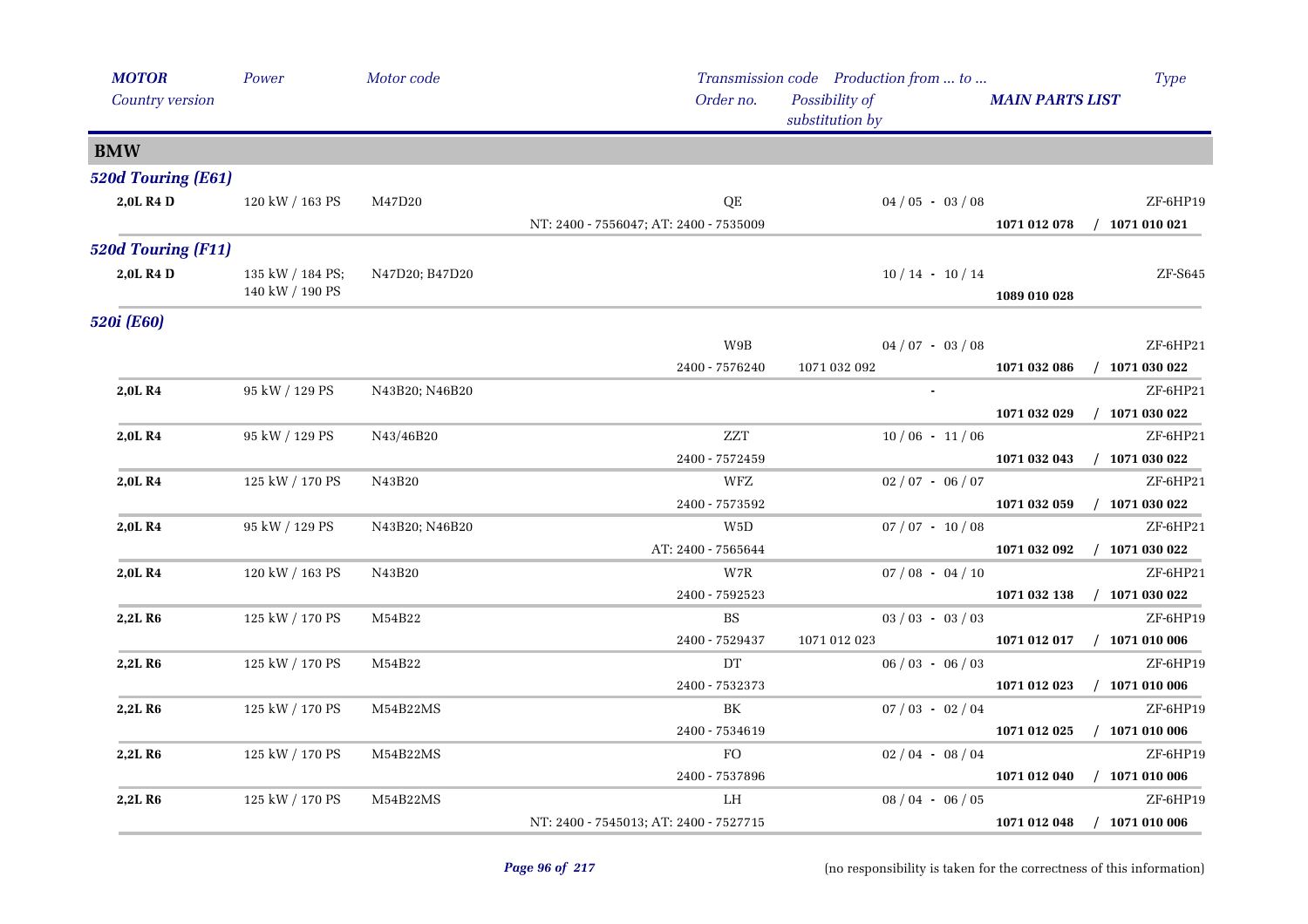| <b>MOTOR</b><br>Country version            | Power                               | Motor code      | Order no.                                            | Transmission code Production from  to<br>Possibility of<br>substitution by | <b>MAIN PARTS LIST</b> | <b>Type</b>                  |
|--------------------------------------------|-------------------------------------|-----------------|------------------------------------------------------|----------------------------------------------------------------------------|------------------------|------------------------------|
| <b>BMW</b>                                 |                                     |                 |                                                      |                                                                            |                        |                              |
| 520Ld (F18 - Langversion / Long wheelbase) |                                     |                 |                                                      |                                                                            |                        |                              |
| 2,0L R4 D                                  | 135 kW / 184 PS;<br>140 kW / 190 PS | N47D20; B47D20  |                                                      | $10/14 - 10/14$                                                            | 1089 010 028           | ZF-S645                      |
| 523i (E39)                                 |                                     |                 |                                                      |                                                                            |                        |                              |
| 2,2L R6                                    | 125 kW / 170 PS                     | M54B22          | NT: 2400 - 7527714                                   |                                                                            | 1071 012 008           | ZF-6HP19<br>$/$ 1071 010 006 |
| 523i (E60)                                 |                                     |                 |                                                      |                                                                            |                        |                              |
| 2,5L R <sub>6</sub>                        | 130 kW / 177 PS                     | N52B25A         | ${\rm LG}$                                           | $05/04 - 01/06$                                                            |                        | ZF-6HP19                     |
|                                            |                                     |                 | NT: 2400 - 7545012; AT: 2400 - 7527713               |                                                                            | 1071 012 049           | $/$ 1071 010 007             |
| 2,5L R6                                    | 130 kW / 177 PS                     | N52B25A         | UO.                                                  | $11/05 - 03/08$                                                            |                        | ZF-6HP19                     |
|                                            |                                     |                 | NT: 2400 - 7563294; AT: 2400 - 7547901               |                                                                            | 1071 012 085           | $/$ 1071 010 027             |
| 2,5L R <sub>6</sub>                        | 160 kW / 218 PS;<br>190 kW / 258 PS | N52NB25; N53B25 | <b>WNK</b><br>NT: 2400 - 7572454; AT: 2400 - 7565595 | $01/07 - 09/07$                                                            | 1071 032 071           | ZF-6HP21<br>$/$ 1071 030 021 |
| 523i Touring (E61)                         |                                     |                 |                                                      |                                                                            |                        |                              |
| 2,5L R6                                    | 130 kW / 177 PS                     | N52B25A         | ${\rm LG}$                                           | $05/04 - 01/06$                                                            |                        | ZF-6HP19                     |
|                                            |                                     |                 | NT: 2400 - 7545012; AT: 2400 - 7527713               |                                                                            | 1071 012 049           | $/$ 1071 010 007             |
| 2,5L R <sub>6</sub>                        | 130 kW / 177 PS                     | N52B25A         | UO                                                   | $11/05 - 03/08$                                                            |                        | ZF-6HP19                     |
|                                            |                                     |                 | NT: 2400 - 7563294; AT: 2400 - 7547901               |                                                                            | 1071 012 085           | $/$ 1071 010 027             |
| 2,5L R6                                    | 160 kW / 218 PS;                    | N52NB25; N53B25 | <b>WNK</b>                                           | $01/07 - 09/07$                                                            |                        | ZF-6HP21                     |
|                                            | $190$ kW $\!/$ 258 PS               |                 | NT: 2400 - 7572454; AT: 2400 - 7565595               |                                                                            | 1071 032 071           | $/$ 1071 030 021             |
| 525d (E60)                                 |                                     |                 |                                                      |                                                                            |                        |                              |
| 2,5L R6 D                                  | 120 kW / 163 PS                     | M57D25          | EH                                                   | $09/03 - 10/03$                                                            |                        | ZF-6HP26                     |
|                                            |                                     |                 | 2400 - 7534628                                       |                                                                            | 1068 012 193           | $/$ 1068 010 094             |
| 2,5L R6 D                                  | 120 kW / 163 PS                     | M57D25          | $\rm KF$                                             | $11/03 - 11/03$                                                            |                        | ZF-6HP26                     |
|                                            |                                     |                 | 2400 - 7539990                                       |                                                                            | 1068 012 227           | $/$ 1068 010 111             |
| 2,5L R6 D                                  | 130 kW / 177 PS                     | M57D25          | KL                                                   | $02/04 - 06/04$                                                            |                        | ZF-6HP26                     |
|                                            |                                     |                 | NT: 2400 - 7541153; AT: 2400 - 7539991               |                                                                            | 1068 012 244           | $/$ 1068 010 111             |
| 2,5L R6 D                                  | 130 kW / 177 PS                     | M57D25          |                                                      |                                                                            |                        | ZF-6HP26                     |
|                                            |                                     |                 |                                                      |                                                                            | 1068 012 255           | $/$ 1068 010 111             |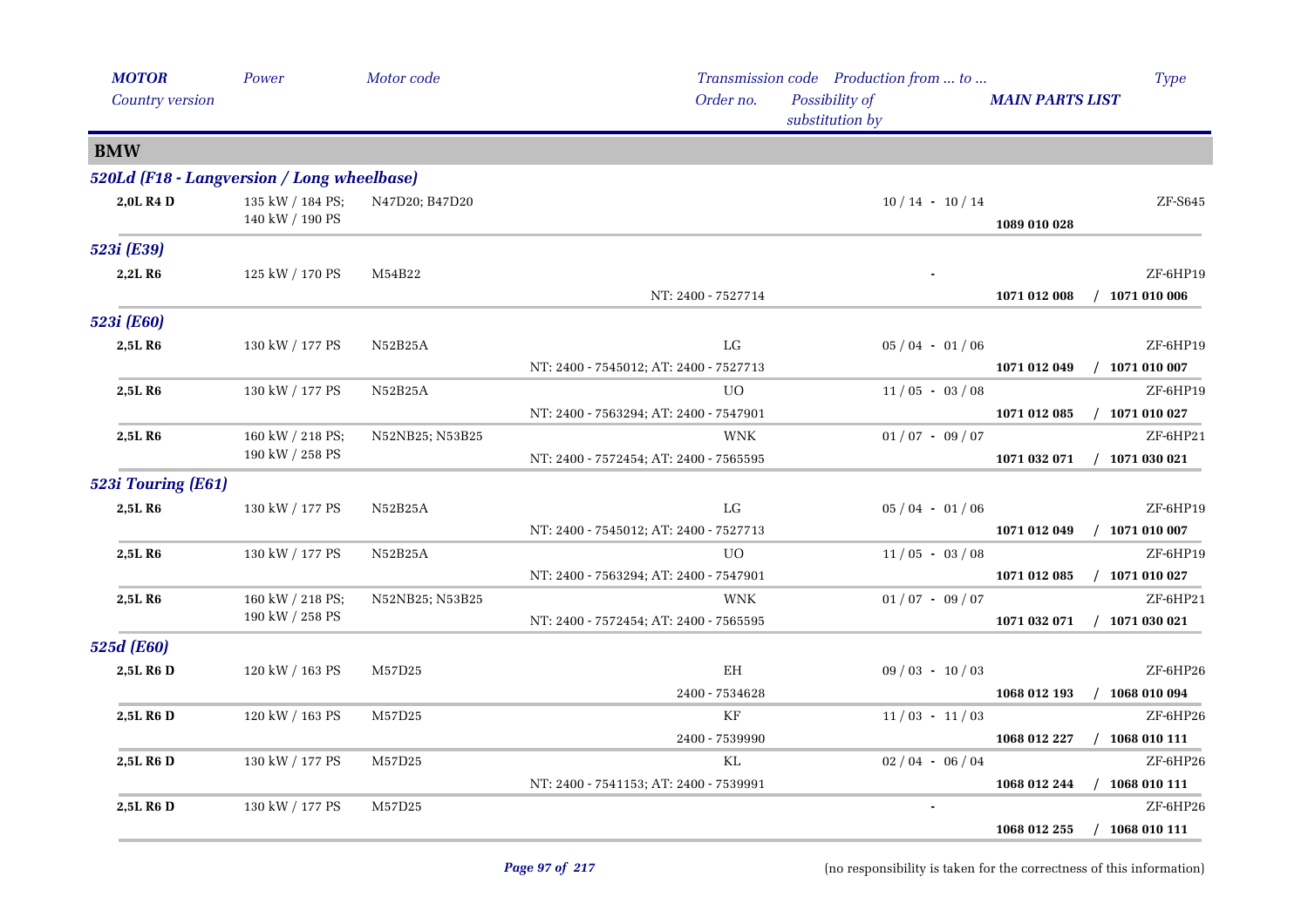| <b>MOTOR</b>          | Power           | Motor code        |                                        | Transmission code Production from  to | <b>Type</b>                      |
|-----------------------|-----------------|-------------------|----------------------------------------|---------------------------------------|----------------------------------|
| Country version       |                 |                   | Order no.                              | Possibility of<br>substitution by     | <b>MAIN PARTS LIST</b>           |
| <b>BMW</b>            |                 |                   |                                        |                                       |                                  |
| 525d (E60)            |                 |                   |                                        |                                       |                                  |
| 2,5L R6 D             | 130 kW / 177 PS | M57N256D4; M57D30 | ${\rm LD}$                             | $05/04 - 06/05$                       | ZF-6HP26                         |
|                       |                 |                   | 2400 - 7544621                         | 1068 012 367                          | 1068 012 256<br>$/$ 1068 010 112 |
| 2,5L R <sub>6</sub> D | 120 kW / 163 PS | M57D25            | ${\rm LS}$                             | $09/04 - 09/04$                       | ZF-6HP26                         |
|                       |                 |                   | 2400 - 7545372                         | 1068 012 308                          | $/$ 1068 010 131<br>1068 012 266 |
| 2,5L R <sub>6</sub> D | 130 kW / 177 PS | M57N256D4; M57D30 | $_{\rm NG}$                            | $01/05 - 08/05$                       | ZF-6HP26                         |
|                       |                 |                   | NT: 2400 - 7550777; AT: 2400 - 7550778 |                                       | $/$ 1068 010 131<br>1068 012 308 |
| 2,5L R <sub>6</sub> D | 120 kW / 163 PS | M57D25            | SJ                                     | $07/05 - 03/06$                       | ZF-6HP26                         |
|                       |                 |                   | 2400 - 7556970                         | 1068 012 402                          | $/$ 1068 010 174<br>1068 012 360 |
| 2,5L R6 D             | 120 kW / 163 PS | M57D25            | VI                                     | $01/06 - 02/07$                       | ZF-6HP26                         |
|                       |                 |                   | 2400 - 7563429                         |                                       | 1068 012 402<br>$/$ 1068 010 174 |
| 2,5L R6 D             | 145 kW / 197 PS | M57D330           | W <sub>4</sub> C                       | $02/07 - 03/08$                       | ZF-6HP21                         |
|                       |                 |                   | 2400 - 7577610                         |                                       | 1071 032 085<br>$/$ 1071 030 031 |
| 3,0L R6 D             | 130 kW / 177 PS | M57N256D4; M57D30 | ${\rm SX}$                             | $05/05 - 08/05$                       | ZF-6HP26                         |
|                       |                 |                   | NT: 2400 - 7558962; AT: 2400 - 7539993 |                                       | 1068 012 367<br>$/$ 1068 010 112 |
| 3.0L R <sub>6</sub> D | 145 kW / 197 PS | M57D30            | W6N                                    | $07/08 - 05/10$                       | ZF-6HP21                         |
|                       |                 |                   | 2400 - 7590136                         |                                       | $/$ 1071 030 051<br>1071 032 140 |
| 525d (F10)            |                 |                   |                                        |                                       |                                  |
| 2,0L R <sub>4</sub> D | 150 kW / 204 PS | N47D20            |                                        | $10/14 - 10/14$                       | ZF-S645                          |
|                       |                 |                   |                                        |                                       | 1089 010 016                     |
| 3,0L R6 D             | 150 kW / 204 PS | N57D30            |                                        | $10/14 - 11/14$                       | ZF-S645                          |
|                       |                 |                   |                                        |                                       | 1089 010 010                     |
| 525d Touring (E61)    |                 |                   |                                        |                                       |                                  |
| 2,5L R <sub>6</sub> D | 130 kW / 177 PS | M57D25            | KL                                     | $02/04 - 06/04$                       | ZF-6HP26                         |
|                       |                 |                   | NT: 2400 - 7541153; AT: 2400 - 7539991 |                                       | 1068 012 244<br>$/$ 1068 010 111 |
| 2,5L R <sub>6</sub> D | 130 kW / 177 PS | M57N256D4; M57D30 | LD                                     | $05/04 - 06/05$                       | ZF-6HP26                         |
|                       |                 |                   | 2400 - 7544621                         |                                       | 1068 012 256<br>$/$ 1068 010 112 |
| 2,5L R <sub>6</sub> D | 130 kW / 177 PS | M57N256D4; M57D30 | NG                                     | $01/05 - 08/05$                       | ZF-6HP26                         |
|                       |                 |                   | NT: 2400 - 7550777; AT: 2400 - 7550778 |                                       | 1068 012 308<br>$/$ 1068 010 131 |
|                       |                 |                   |                                        |                                       |                                  |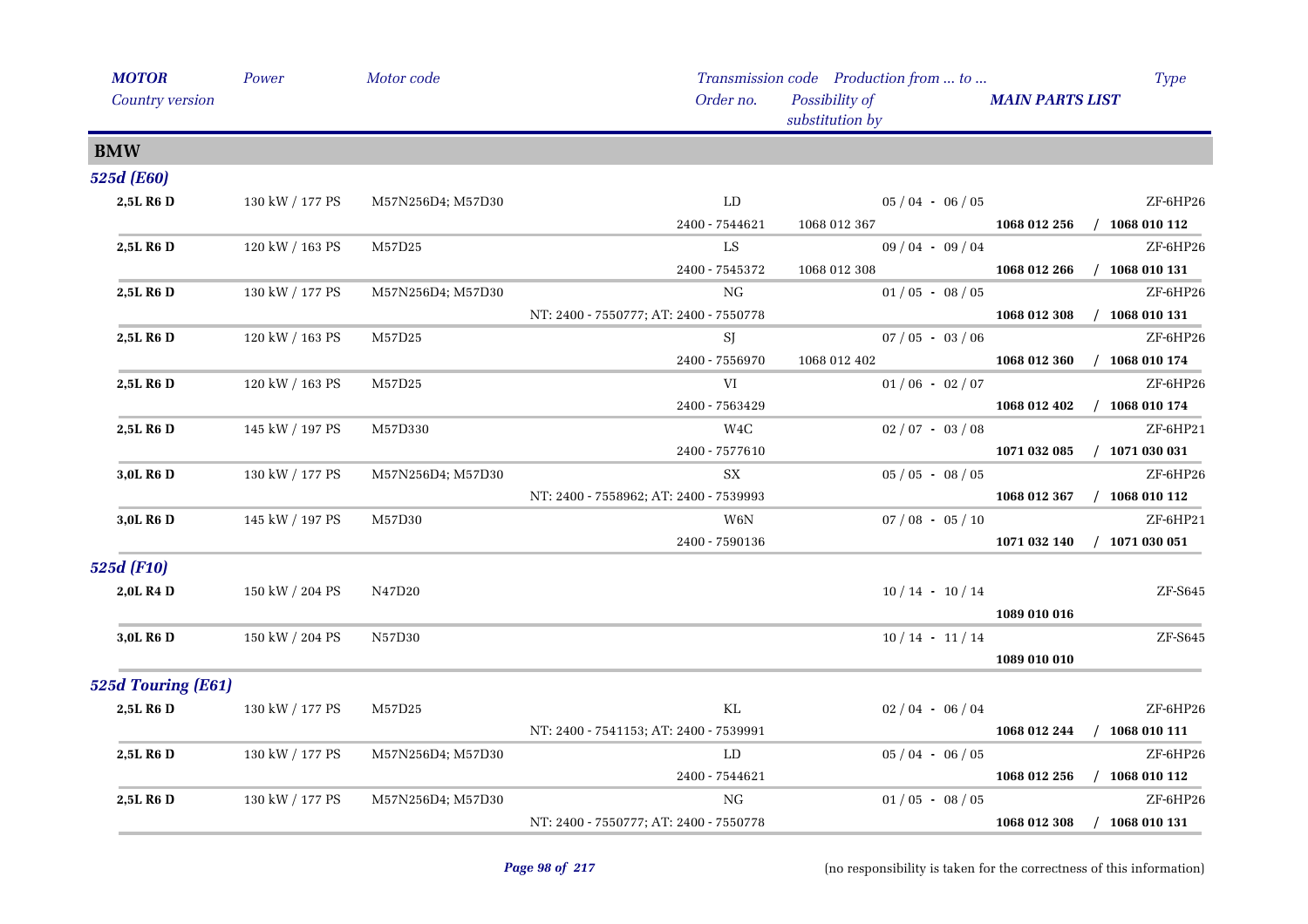| <b>MOTOR</b>        | Power           | Motor code        |                                        | Transmission code Production from  to | Type                             |
|---------------------|-----------------|-------------------|----------------------------------------|---------------------------------------|----------------------------------|
| Country version     |                 |                   | Order no.                              | Possibility of<br>substitution by     | <b>MAIN PARTS LIST</b>           |
| <b>BMW</b>          |                 |                   |                                        |                                       |                                  |
| 525d Touring (E61)  |                 |                   |                                        |                                       |                                  |
| 2,5L R6 D           | 145 kW / 197 PS | M57D330           | W <sub>4</sub> C                       | $02/07 - 03/08$                       | ZF-6HP21                         |
|                     |                 |                   | 2400 - 7577610                         |                                       | $/$ 1071 030 031<br>1071 032 085 |
| 3,0L R6 D           | 130 kW / 177 PS | M57N256D4; M57D30 | SX                                     | $05/05 - 08/05$                       | ZF-6HP26                         |
|                     |                 |                   | NT: 2400 - 7558962; AT: 2400 - 7539993 |                                       | 1068 012 367<br>$/$ 1068 010 112 |
| 525i (E39)          |                 |                   |                                        |                                       |                                  |
| 2,5L R6             | 141 kW / 192 PS | M54B25            |                                        |                                       | ZF-6HP19                         |
|                     |                 |                   | NT: 2400 - 7527712                     |                                       | 1071 012 007<br>$/$ 1071 010 007 |
| 525i (E60)          |                 |                   |                                        |                                       |                                  |
| 2,5LR6              | 165 kW / 224 PS | M54B25            | HOF                                    | $10/14 - 10/14$                       | $ZF-S637$ SMG $(H)$              |
|                     |                 |                   | 2 300 - 7547989                        |                                       | 1069 060 005                     |
| 2,5L R <sub>6</sub> | 141 kW / 192 PS | M54B25            | BH                                     | $03 / 03 - 03 / 03$                   | ZF-6HP19                         |
|                     |                 |                   | 2400 - 7529436                         | 1071 012 022                          | 1071 012 016 / 1071 010 007      |
| 2,5L R6             | 141 kW / 192 PS | M54B25            | DR                                     | $06/03 - 06/03$                       | ZF-6HP19                         |
|                     |                 |                   | 2400 - 7532370                         |                                       | $/$ 1071 010 007<br>1071 012 022 |
| 2,5L R6             | 141 kW / 192 PS | M54B25MS          | EE                                     | $08/03 - 02/04$                       | ZF-6HP19                         |
|                     |                 |                   | 2400 - 7534618                         |                                       | 1071 012 024<br>$/$ 1071 010 007 |
| 2,5L R6             | 141 kW / 192 PS | M54B25MS          | FN                                     | $02/04 - 08/04$                       | ZF-6HP19                         |
|                     |                 |                   | 2400 - 7537895                         |                                       | $/$ 1071 010 007<br>1071 012 039 |
| 2,5L R <sub>6</sub> | 160 kW / 218 PS | N52B25A           | LG                                     | $05/04 - 01/06$                       | ZF-6HP19                         |
|                     |                 |                   | NT: 2400 - 7545012; AT: 2400 - 7527713 |                                       | 1071 012 049<br>$/$ 1071 010 007 |
| 2,5L R6             | 130 kW / 177 PS | N52B25            | ND                                     | $01/05 - 02/05$                       | ZF-6HP19                         |
|                     |                 |                   | 2400 - 7550195                         |                                       | $/$ 1071 010 027<br>1071 012 066 |
| 2,5L R6             | 130 kW / 177 PS | N52B25            | QF                                     | $04/05 - 09/06$                       | ZF-6HP19                         |
|                     |                 |                   | 2400 - 7556044                         |                                       | $/$ 1071 010 027<br>1071 012 075 |
| 2,5L R6             | 160 kW / 218 PS | N52B25            | <b>UO</b>                              | $11/05 - 03/08$                       | ZF-6HP19                         |
|                     |                 |                   | NT: 2400 - 7563294; AT: 2400 - 7547901 |                                       | 1071 012 085<br>$/$ 1071 010 027 |
| 2,5L R6             |                 | N53B25            | WKK                                    | $02/07 - 03/07$                       | ZF-6HP21                         |
|                     |                 |                   | NT: 2400 - 7573608; AT: 2400 - 7572452 |                                       | 1071 032 057 / 1071 030 027      |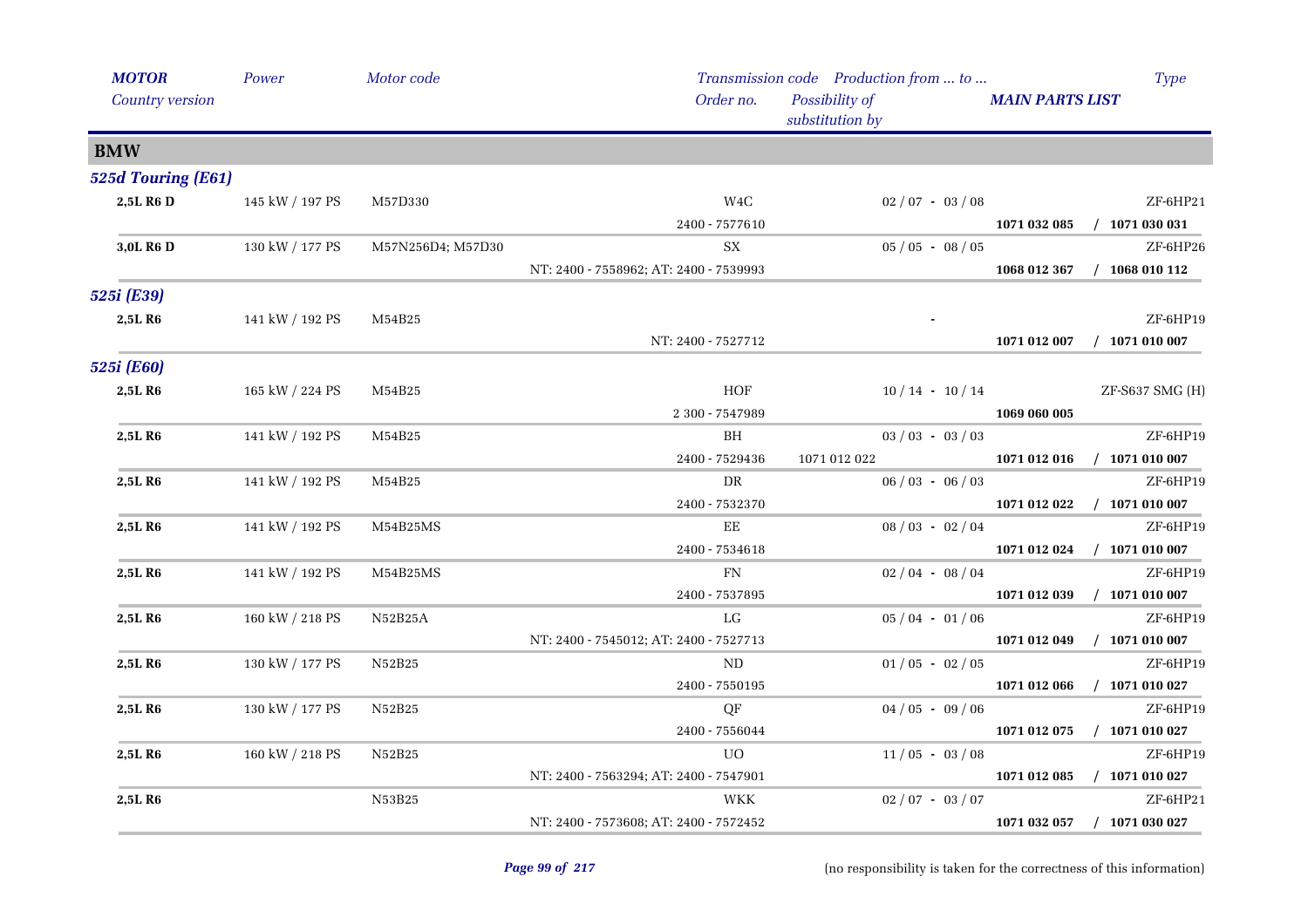| <b>MOTOR</b>           | Power            | Motor code      |                                        | Transmission code Production from  to | <b>Type</b>                      |          |
|------------------------|------------------|-----------------|----------------------------------------|---------------------------------------|----------------------------------|----------|
| Country version        |                  |                 | Order no.                              | Possibility of<br>substitution by     | <b>MAIN PARTS LIST</b>           |          |
| <b>BMW</b>             |                  |                 |                                        |                                       |                                  |          |
| 525i (E60)             |                  |                 |                                        |                                       |                                  |          |
| 2,5LR6                 | 160 kW / 218 PS; | N52NB25; N53B25 | <b>WNK</b>                             | $01/07 - 09/07$                       | ZF-6HP21                         |          |
|                        | 190 kW / 258 PS  |                 | NT: 2400 - 7572454; AT: 2400 - 7565595 |                                       | $/$ 1071 030 021<br>1071 032 071 |          |
| 3,0L R6                | 160 kW / 218 PS  | N53B30          | W5H                                    | $04/08 - 04/08$                       | ZF-6HP21                         |          |
|                        |                  |                 | 2400 - 7587724                         |                                       | $/$ 1071 030 021<br>1071 032 105 |          |
| 3,0L R <sub>6</sub>    | 160 kW / 218 PS  | N53B30          | W4R                                    | $07/08 - 04/10$                       | ZF-6HP21                         |          |
|                        |                  |                 | 2400 - 7592520                         |                                       | 1071 032 136<br>$/$ 1071 030 021 |          |
| 3,0L R <sub>6</sub>    | 160 kW / 218 PS  | N53B30          | W7S                                    | $10/08 - 10/08$                       | ZF-6HP21                         |          |
|                        |                  |                 | 2400 - 7593869                         |                                       | $/$ 1071 030 058<br>1071 032 149 |          |
| 525i Touring (E61)     |                  |                 |                                        |                                       |                                  |          |
| 2,5LR6                 | 160 kW / 218 PS  | N52B25A         | LG                                     | $05/04 - 01/06$                       | ZF-6HP19                         |          |
|                        |                  |                 | NT: 2400 - 7545012; AT: 2400 - 7527713 |                                       | 1071 012 049<br>$/$ 1071 010 007 |          |
| 2,5L R <sub>6</sub>    | 141 kW / 192 PS  | M54256S5        | UO                                     | $11/05 - 03/08$                       | ZF-6HP19                         |          |
|                        |                  |                 | NT: 2400 - 7563294; AT: 2400 - 7547901 |                                       | $/$ 1071 010 027<br>1071 012 085 |          |
| 2,5L R6                |                  | N53B25          | <b>WKK</b>                             | $02/07 - 03/07$                       | ZF-6HP21                         |          |
|                        |                  |                 | NT: 2400 - 7573608; AT: 2400 - 7572452 |                                       | $/$ 1071 030 027<br>1071 032 057 |          |
| 2,5L R <sub>6</sub>    | 160 kW / 218 PS; |                 | N52NB25; N53B25                        | <b>WNK</b>                            | $01/07 - 09/07$                  | ZF-6HP21 |
|                        | 190 kW / 258 PS  |                 | NT: 2400 - 7572454; AT: 2400 - 7565595 |                                       | $/$ 1071 030 021<br>1071 032 071 |          |
| 525ix Touring (E61/16) |                  |                 |                                        |                                       |                                  |          |
| 3,0L R6                | 160 kW / 218 PS  | N53B30          |                                        | $05 / 11 - 04 / 13$                   | ZF-6HP21X                        |          |
|                        |                  |                 | 2400 - 7630976                         |                                       | $/$ 1071 050 038<br>1071 052 085 |          |
| 525xd (E60/16)         |                  |                 |                                        |                                       |                                  |          |
| 3.0L R <sub>6</sub> D  | 145 kW / 197 PS  | M57D30          | W7N                                    | $07 / 08 - 05 / 10$                   | ZF-6HP21X                        |          |
|                        |                  |                 | 2400 - 7590138                         |                                       | 1071 052 070<br>$/$ 1071 050 024 |          |
| 525xi (E60/16)         |                  |                 |                                        |                                       |                                  |          |
| 2,5LR6                 | 130 kW / 177 PS  | N52B25          | $\rm KP$                               | $08/04 - 08/04$                       | ZF-6HP19X                        |          |
|                        |                  |                 | 2400 - 7541832                         |                                       | $/$ 1071 020 002<br>1071 022 004 |          |
| 2,5L R <sub>6</sub>    | 130 kW / 177 PS  | N52B25          | МL                                     | $09/04 - 08/05$                       | ZF-6HP19X                        |          |
|                        |                  |                 | 2400 - 7548360                         |                                       | $/$ 1071 020 006<br>1071 022 005 |          |
|                        |                  |                 |                                        |                                       |                                  |          |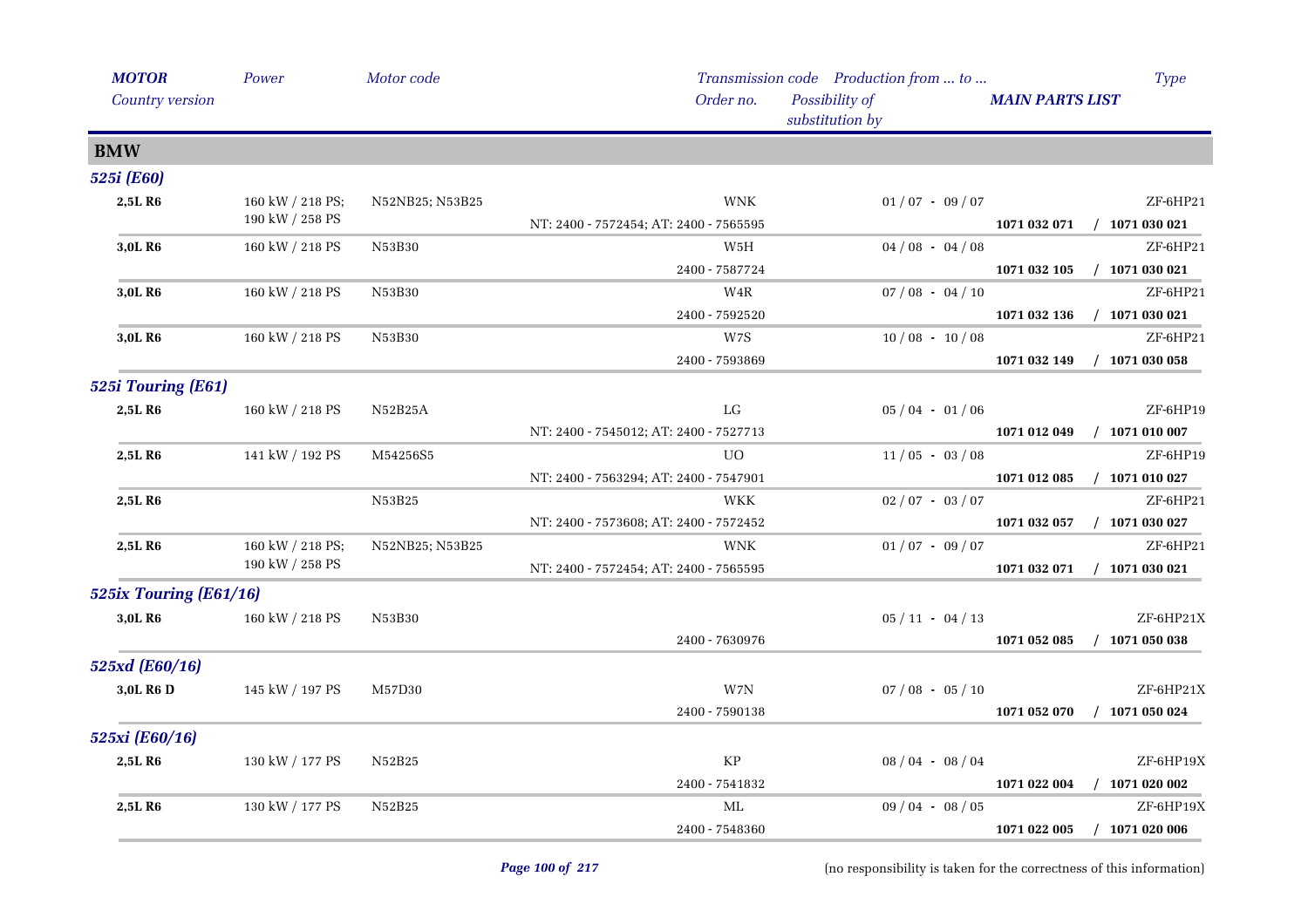| <b>MOTOR</b>           | Power           | Motor code      |                                        | Transmission code Production from  to | <b>Type</b>                      |
|------------------------|-----------------|-----------------|----------------------------------------|---------------------------------------|----------------------------------|
| Country version        |                 |                 | Order no.                              | Possibility of<br>substitution by     | <b>MAIN PARTS LIST</b>           |
| <b>BMW</b>             |                 |                 |                                        |                                       |                                  |
| 525xi (E60/16)         |                 |                 |                                        |                                       |                                  |
| 2,5L R6                | 130 kW / 177 PS | N52B25          | MV                                     | $09/04 - 09/04$                       | ZF-6HP19X                        |
|                        |                 |                 | 2400 - 7549975                         |                                       | $/$ 1071 020 002<br>1071 022 008 |
| 2,5L R6                | 130 kW / 177 PS | N52B25          | NQ                                     | $01/05 - 01/05$                       | ZF-6HP19X                        |
|                        |                 |                 | 2400 - 7550927                         |                                       | 1071 022 009<br>$/$ 1071 020 006 |
| 2,5L R6                | 130 kW / 177 PS | N52B25          | QV                                     | $04/05 - 03/06$                       | ZF-6HP19X                        |
|                        |                 |                 | 2400 - 7556922                         |                                       | 1071 022 011<br>$/$ 1071 020 006 |
| 2,5L R6                | 160 kW / 218 PS | N52B25          | VF                                     | $01/06 - 03/08$                       | ZF-6HP19X                        |
|                        |                 |                 | NT: 2400 - 7563322; AT: 2400 - 7548368 |                                       | $/$ 1071 020 006<br>1071 022 016 |
| 2,5L R6                | 160 kW / 218 PS | N52B25          | <b>WNL</b>                             | $01/07 - 03/08$                       | ZF-6HP21X                        |
|                        |                 |                 | NT: 2400 - 7576179; AT: 2400 - 7565605 |                                       | 1071 052 037<br>$/$ 1071 050 010 |
| 3,0L R6                | 160 kW / 218 PS | N53B30          | W6H                                    | $04/08 - 04/08$                       | ZF-6HP21X                        |
|                        |                 |                 | 2400 - 7587725                         |                                       | $/$ 1071 050 010<br>1071 052 054 |
| 3,0L R6                | 160 kW / 218 PS | N53B30          | W3R                                    | $06/08 - 05/11$                       | ZF-6HP21X                        |
|                        |                 |                 | 2400 - 7592504                         |                                       | $/$ 1071 050 015<br>1071 052 067 |
| 3,0L R6                | 160 kW / 218 PS | N53B30          | W <sub>5</sub> R                       | $07/08 - 04/10$                       | ZF-6HP21X                        |
|                        |                 |                 | 2400 - 7592521                         |                                       | 1071 052 068<br>$/$ 1071 050 010 |
| 3,0L R6                | 160 kW / 218 PS | N53B30          |                                        | $05 / 11 - 04 / 13$                   | ZF-6HP21X                        |
|                        |                 |                 | 2400 - 7630976                         |                                       | $/$ 1071 050 038<br>1071 052 085 |
| 525xi Touring (E61/16) |                 |                 |                                        |                                       |                                  |
| 2,5L R6                | 160 kW / 218 PS | N52B25A         | VF                                     | $01/06 - 03/08$                       | ZF-6HP19X                        |
|                        |                 |                 | NT: 2400 - 7563322; AT: 2400 - 7548368 |                                       | 1071 022 016<br>$/$ 1071 020 006 |
| 2,5L R6                | 160 kW / 218 PS | N52B25          | WNL                                    | $01/07 - 03/08$                       | ZF-6HP21X                        |
|                        |                 |                 | NT: 2400 - 7576179; AT: 2400 - 7565605 |                                       | 1071 052 037<br>$/$ 1071 050 010 |
| 528i (E60)             |                 |                 |                                        |                                       |                                  |
| 3,0L R6                | 190 kW / 258 PS | N52NB30; N53B30 | <b>WNK</b>                             | $01/07 - 09/07$                       | ZF-6HP21                         |
|                        |                 |                 | NT: 2400 - 7572454; AT: 2400 - 7565595 |                                       | $/$ 1071 030 021<br>1071 032 071 |
|                        |                 |                 |                                        |                                       |                                  |

*528xi (E60/16)*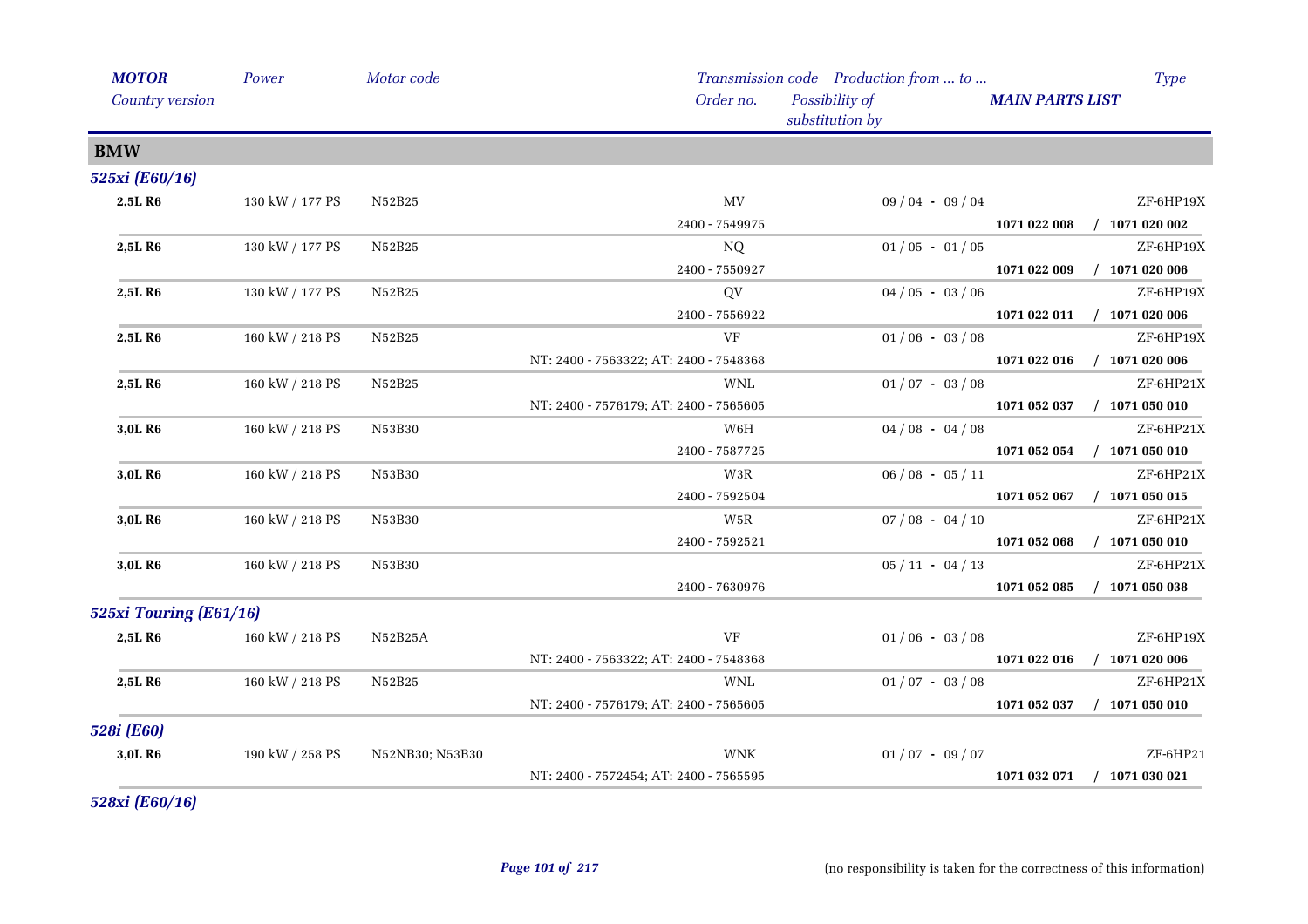| <b>MOTOR</b>           | Power           | Motor code        |                                        | Transmission code Production from  to |                             | <b>Type</b>      |
|------------------------|-----------------|-------------------|----------------------------------------|---------------------------------------|-----------------------------|------------------|
| <b>Country version</b> |                 |                   | Order no.                              | Possibility of<br>substitution by     | <b>MAIN PARTS LIST</b>      |                  |
| <b>BMW</b>             |                 |                   |                                        |                                       |                             |                  |
| 528xi (E60/16)         |                 |                   |                                        |                                       |                             |                  |
|                        |                 |                   | <b>WNL</b>                             | $01/07 - 03/08$                       |                             | ZF-6HP21X        |
|                        |                 |                   | NT: 2400 - 7576179; AT: 2400 - 7565605 |                                       | 1071 052 037 / 1071 050 010 |                  |
| <b>530d (E60)</b>      |                 |                   |                                        |                                       |                             |                  |
| 2,5L R6 D              | 130 kW / 177 PS | M57N256D4; M57D30 | ${\rm LD}$                             | $05/04 - 06/05$                       |                             | ZF-6HP26         |
|                        |                 |                   | 2400 - 7544621                         |                                       | 1068 012 256                | $/$ 1068 010 112 |
| 3,0L R <sub>6</sub> D  | 160 kW / 218 PS | M57D30            |                                        |                                       |                             | ZF-6HP26         |
|                        |                 |                   |                                        |                                       | 1068 012 071                | $/$ $-$          |
| 3,0L R6 D              | 160 kW / 218 PS | M57D30            | AZ                                     | $09/02 - 12/02$                       |                             | ZF-6HP26         |
|                        |                 |                   | 2400 - 7527562                         |                                       | 1068 012 114 / 1068 010 040 |                  |
| 3,0L R6 D              | 160 kW / 218 PS | M57D30            | CC                                     | $12/02 - 02/03$                       |                             | ZF-6HP26         |
|                        |                 |                   | NT: 2400 - 7529475; AT: 2400 - 7522469 |                                       | 1068 012 133                | $/$ 1068 010 069 |
| 3,0L R6 D              | 160 kW / 218 PS | M57D30            | DD                                     | $02/03 - 04/03$                       |                             | ZF-6HP26         |
|                        |                 |                   | $2400 - 7531640$                       |                                       | 1068 012 166                | $/$ 1068 010 078 |
| 3,0L R6 D              | 160 kW / 218 PS | M57D30            | DH                                     | $04/03 - 08/03$                       |                             | ZF-6HP26         |
|                        |                 |                   | 2400 - 7532361                         |                                       | 1068 012 176 / 1068 010 078 |                  |
| 3,0L R6 D              | 160 kW / 218 PS | M57D30            | ΕI                                     | $07/03 - 02/04$                       |                             | ZF-6HP26         |
|                        |                 |                   | NT: 2400 - 7534629; AT: 2400 - 7531719 |                                       | 1068 012 194                | $/$ 1068 010 095 |
| 3,0L R <sub>6</sub> D  | 163 kW / 222 PS | M57D30TOP         | $\mathop{\rm EX}\nolimits$             | $03/04 - 04/04$                       |                             | ZF-6HP26         |
|                        |                 |                   | 2400 - 7535831                         |                                       | 1068 012 204 / 1068 010 120 |                  |
| 3,0L R <sub>6</sub> D  | 160 kW / 218 PS | M57D30            | КG                                     | $11/03 - 11/03$                       |                             | ZF-6HP26         |
|                        |                 |                   | 2400 - 7539992                         |                                       | 1068 012 228                | $/$ 1068 010 112 |
| 3,0L R <sub>6</sub> D  | 160 kW / 218 PS | M57D30            | KM                                     | $02/04 - 08/04$                       |                             | ZF-6HP26         |
|                        |                 |                   | 2400 - 7541154                         |                                       | 1068 012 245                | $/$ 1068 010 112 |
| 3,0L R <sub>6</sub> D  | 160 kW / 218 PS | M57D30            | $\rm{NF}$                              | $01/05 - 01/05$                       |                             | ZF-6HP26         |
|                        |                 |                   | 2400 - 7550776                         |                                       | 1068 012 309                | $/$ 1068 010 147 |
| 3,0L R6 D              | 160 kW / 218 PS | M57D30            | $\rm SE$                               | $03/05 - 03/05$                       |                             | ZF-6HP26         |
|                        |                 |                   | 2400 - 7555931                         | 1068 012 403                          | 1068 012 328                | $/$ 1068 010 153 |
|                        |                 |                   |                                        |                                       |                             |                  |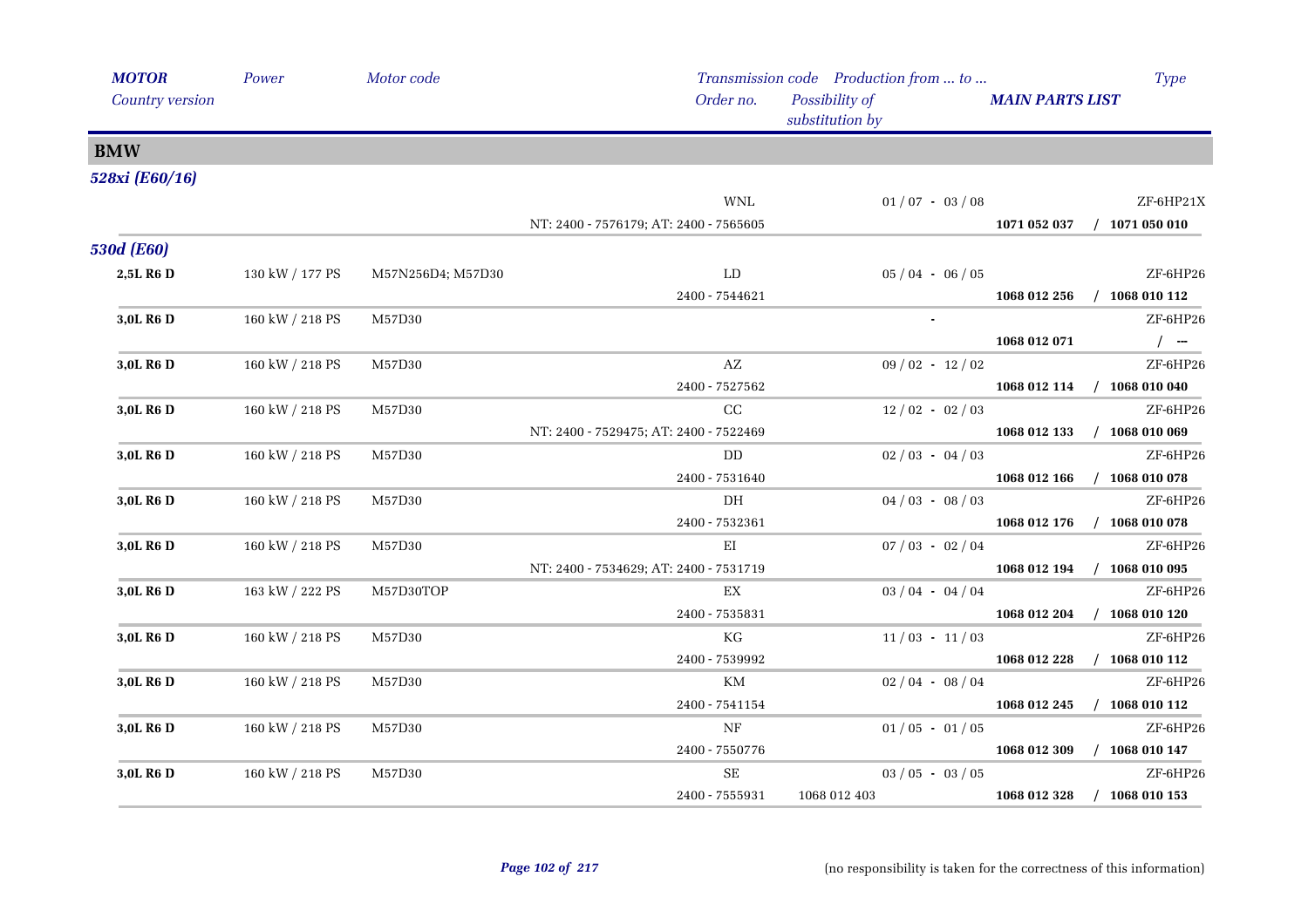| <b>MOTOR</b>          | Power           | Motor code       |                                        | Transmission code Production from  to | <b>Type</b>                      |
|-----------------------|-----------------|------------------|----------------------------------------|---------------------------------------|----------------------------------|
| Country version       |                 |                  | Order no.                              | Possibility of<br>substitution by     | <b>MAIN PARTS LIST</b>           |
| <b>BMW</b>            |                 |                  |                                        |                                       |                                  |
| <b>530d (E60)</b>     |                 |                  |                                        |                                       |                                  |
| 3.0L R <sub>6</sub> D | 160 kW / 218 PS | M57D30           | SK                                     | $04/05 - 02/06$                       | ZF-6HP26                         |
|                       |                 |                  | 2400 - 7556971                         | 1068 012 403                          | 1068 012 361 / 1068 010 153      |
| 3,0L R <sub>6</sub> D | 160 kW / 218 PS | M57D30           | SX                                     | $05 / 05 - 08 / 05$                   | ZF-6HP26                         |
|                       |                 |                  | NT: 2400 - 7558962; AT: 2400 - 7539993 |                                       | 1068 012 367 / 1068 010 112      |
| 3,0L R <sub>6</sub> D | 160 kW / 218 PS | M57D30           | TZ                                     | $08/05 - 02/06$                       | ZF-6HP26                         |
|                       |                 |                  | 2400 - 7560464                         | 1068 012 399                          | 1068 012 385<br>$/$ 1068 010 182 |
| 3,0L R6 D             | 170 kW / 231 PS | M57306D3; M57D30 | VJ                                     | $12/05 - 02/07$                       | ZF-6HP26                         |
|                       |                 |                  | NT: 2400 - 7563430; AT: 2400 - 7555932 |                                       | 1068 012 403 / 1068 010 153      |
| 3,0L R6 D             | 160 kW / 218 PS | M57D30           | YK                                     | $09/06 - 09/06$                       | ZF-6HP28                         |
|                       |                 |                  | 2400 - 7568784                         | 1068 042 040                          | 1068 042 013 / 1068 040 010      |
| 3,0L R6 D             | 160 kW / 218 PS | M57D30           | YS                                     | $09/06 - 09/06$                       | ZF-6HP28                         |
|                       |                 |                  | 2400 - 7568816                         | 1068 042 042                          | 1068 042 014 / 1068 040 011      |
| 3,0L R <sub>6</sub> D | 160 kW / 218 PS | M57D30           | ZYU                                    | $10/06 - 11/06$                       | ZF-6HP28                         |
|                       |                 |                  | 2400 - 7571457                         | 1068 042 040                          | 1068 042 017 / 1068 040 010      |
| 3,0L R <sub>6</sub> D | 160 kW / 218 PS | M57D30           | ${\rm ZYV}$                            | $10/06 - 11/06$                       | ZF-6HP28                         |
|                       |                 |                  | 2400 - 7571458                         | 1068 042 042                          | $/$ 1068 040 011<br>1068 042 018 |
| 3,0L R <sub>6</sub> D | 160 kW / 218 PS | M57D30           | <b>WKT</b>                             | $02/07 - 03/07$                       | ZF-6HP28                         |
|                       |                 |                  | 2400 - 7574069                         |                                       | 1068 042 028<br>$/$ 1068 040 010 |
| 3.0L R <sub>6</sub> D | 160 kW / 218 PS | M57D30           | WKU                                    | $04/07 - 04/07$                       | ZF-6HP28                         |
|                       |                 |                  |                                        |                                       | 1068 042 029 / 1068 040 010      |
| 3,0L R <sub>6</sub> D | 160 kW / 218 PS | M57D30           | <b>WLO</b>                             | $03 / 07 - 03 / 07$                   | ZF-6HP28                         |
|                       |                 |                  | 2400 - 7574082                         |                                       | $/$ 1068 040 011<br>1068 042 031 |
| 3,0L R <sub>6</sub> D | 160 kW / 218 PS | M57D30           | <b>WMA</b>                             | $04/07 - 04/07$                       | ZF-6HP28                         |
|                       |                 |                  |                                        |                                       | 1068 042 032<br>$/$ 1068 040 011 |
| 3,0L R <sub>6</sub> D | 170 kW / 231 PS | M57D30           | <b>WMV</b>                             | $01/07 - 03/08$                       | ZF-6HP28                         |
|                       |                 |                  | NT: 2400 - 7571458; AT: 2400 - 7572498 |                                       | 1068 042 042 / 1068 040 011      |
| 3,0L R <sub>6</sub> D | 160 kW / 218 PS | M57D30           | W1E                                    | $05 / 07 - 08 / 08$                   | ZF-6HP28                         |
|                       |                 |                  | 2400 - 7581581                         |                                       | 1068 042 046<br>$/$ 1068 040 010 |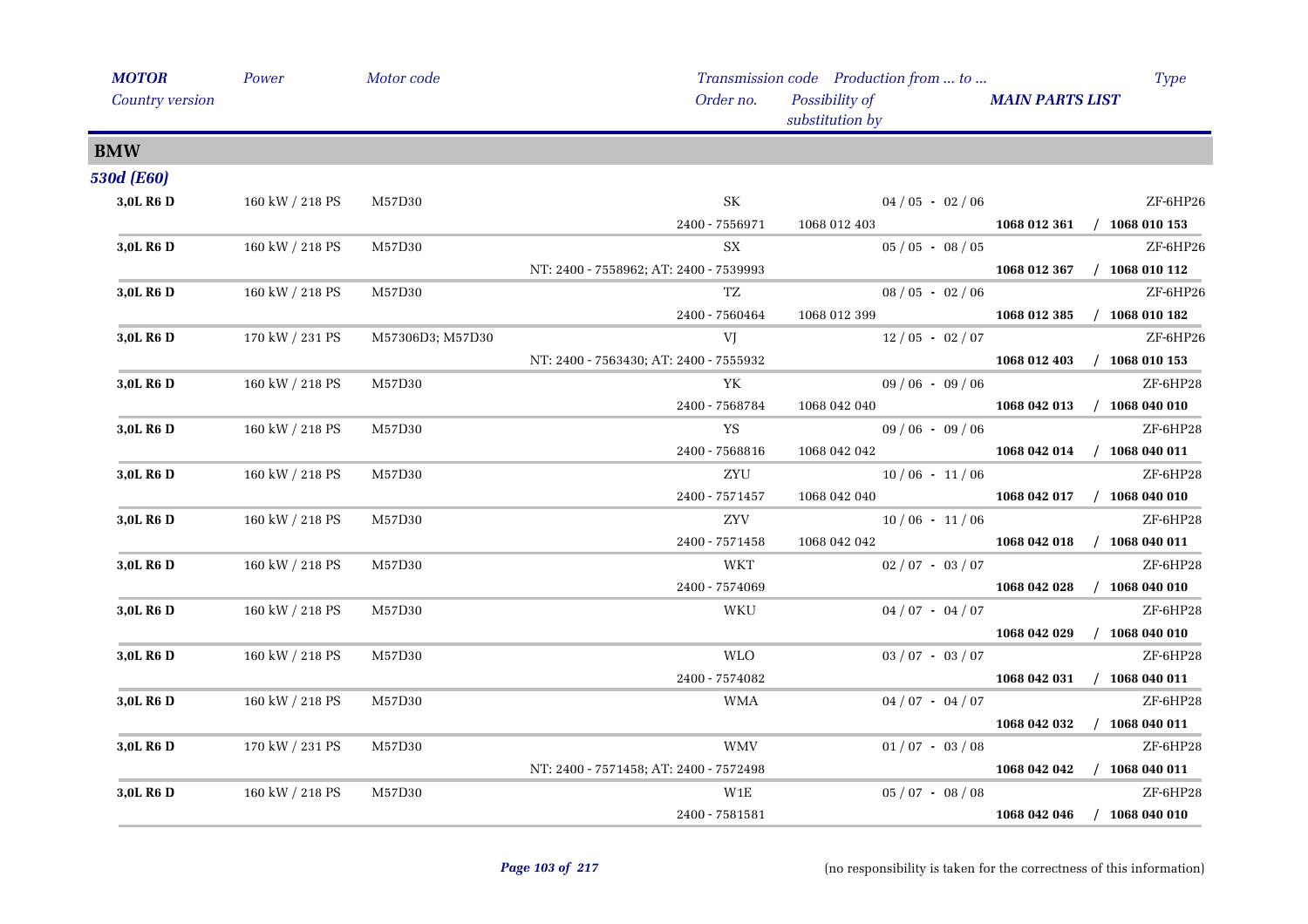| <b>MOTOR</b>          | Power           | Motor code        |                                                | Transmission code Production from  to | <b>Type</b>                      |  |
|-----------------------|-----------------|-------------------|------------------------------------------------|---------------------------------------|----------------------------------|--|
| Country version       |                 |                   | Order no.<br>Possibility of<br>substitution by |                                       | <b>MAIN PARTS LIST</b>           |  |
| <b>BMW</b>            |                 |                   |                                                |                                       |                                  |  |
| <b>530d (E60)</b>     |                 |                   |                                                |                                       |                                  |  |
| 3,0L R6 D             | 173 kW / 235 PS | M57D30            | W3E                                            | $07 / 07 - 07 / 08$                   | ZF-6HP28                         |  |
|                       |                 |                   | 2400 - 7581583                                 |                                       | 1068 042 047<br>$/$ 1068 040 011 |  |
| 3,0L R6 D             | 173 kW / 235 PS | N57D30            |                                                | $04/08 - 04/08$                       | ZF-6HP28                         |  |
|                       |                 |                   | 2400 - 7588299                                 |                                       | $/$ 1068 040 011<br>1068 042 060 |  |
| 3,0L R <sub>6</sub> D | 172 kW / 234 PS | M57D30            | W <sub>5</sub> O                               | $06/08 - 04/10$                       | ZF-6HP28                         |  |
|                       |                 |                   | 2400 - 7590320                                 |                                       | $/$ 1068 040 027<br>1068 042 075 |  |
| 3,0L R <sub>6</sub> D | 160 kW / 218 PS | M57D30            | YI                                             | $09/06 - 09/06$                       | ZF-6HP21                         |  |
|                       |                 |                   | 2400 - 7568530                                 |                                       | 1071 032 031<br>$/$ 1071 030 024 |  |
| 3,0L R <sub>6</sub> D | 160 kW / 218 PS | M57D30            | <b>ZZY</b>                                     | $10/06 - 06/07$                       | ZF-6HP21                         |  |
|                       |                 |                   | NT: 2400 - 7572470; AT: 2400 - 7565599         |                                       | 1071 032 045<br>$/$ 1071 030 024 |  |
| 3,0L R <sub>6</sub> D | 160 kW / 218 PS | M57D30            | <b>WNQ</b>                                     | $01/07 - 01/07$                       | ZF-6HP21                         |  |
|                       |                 |                   | 2400 - 7576186                                 |                                       | $/$ 1071 030 024<br>1071 032 076 |  |
| 3,0L R <sub>6</sub> D | 160 kW / 218 PS | M57D30            | W2C                                            |                                       | ZF-6HP21                         |  |
|                       |                 |                   | 2400 - 7576243 - 01                            | 1071 032 094                          | $/$ 1071 030 031<br>1071 032 088 |  |
| 3,0L R <sub>6</sub> D | 160 kW / 218 PS | M57D30            | W7D                                            | $07 / 07 - 08 / 08$                   | ZF-6HP21                         |  |
|                       |                 |                   |                                                |                                       | $/$ 1071 030 031<br>1071 032 094 |  |
| 530d Touring (E61)    |                 |                   |                                                |                                       |                                  |  |
| 2,5L R6 D             | 130 kW / 177 PS | M57N256D4; M57D30 | LD                                             | $05/04 - 06/05$                       | ZF-6HP26                         |  |
|                       |                 |                   | 2400 - 7544621                                 |                                       | 1068 010 112<br>1068 012 256     |  |
| 3,0L R <sub>6</sub> D | 170 kW / 231 PS | M57306D3; M57D30  | SX                                             | $05/05 - 08/05$                       | ZF-6HP26                         |  |
|                       |                 |                   | NT: 2400 - 7558962; AT: 2400 - 7539993         |                                       | $/$ 1068 010 112<br>1068 012 367 |  |
| 3,0L R <sub>6</sub> D | 170 kW / 231 PS | M57306D3; M57D30  | VJ                                             | $12/05 - 02/07$                       | ZF-6HP26                         |  |
|                       |                 |                   | NT: 2400 - 7563430; AT: 2400 - 7555932         |                                       | 1068 012 403<br>$/$ 1068 010 153 |  |
| 3,0L R <sub>6</sub> D | 170 kW / 231 PS | M57D30            | WMV                                            | $01/07 - 03/08$                       | ZF-6HP28                         |  |
|                       |                 |                   | NT: 2400 - 7571458; AT: 2400 - 7572498         |                                       | 1068 042 042<br>$/$ 1068 040 011 |  |
| 530i (E39)            |                 |                   |                                                |                                       |                                  |  |
| 3,0L R6               | 170 kW / 231 PS | M54B30ES          | BB                                             | $09/02 - 12/02$                       | ZF-6HP19                         |  |
|                       |                 |                   | 2400 - 7527706                                 |                                       | 1071 012 005<br>$/$ 1071 010 013 |  |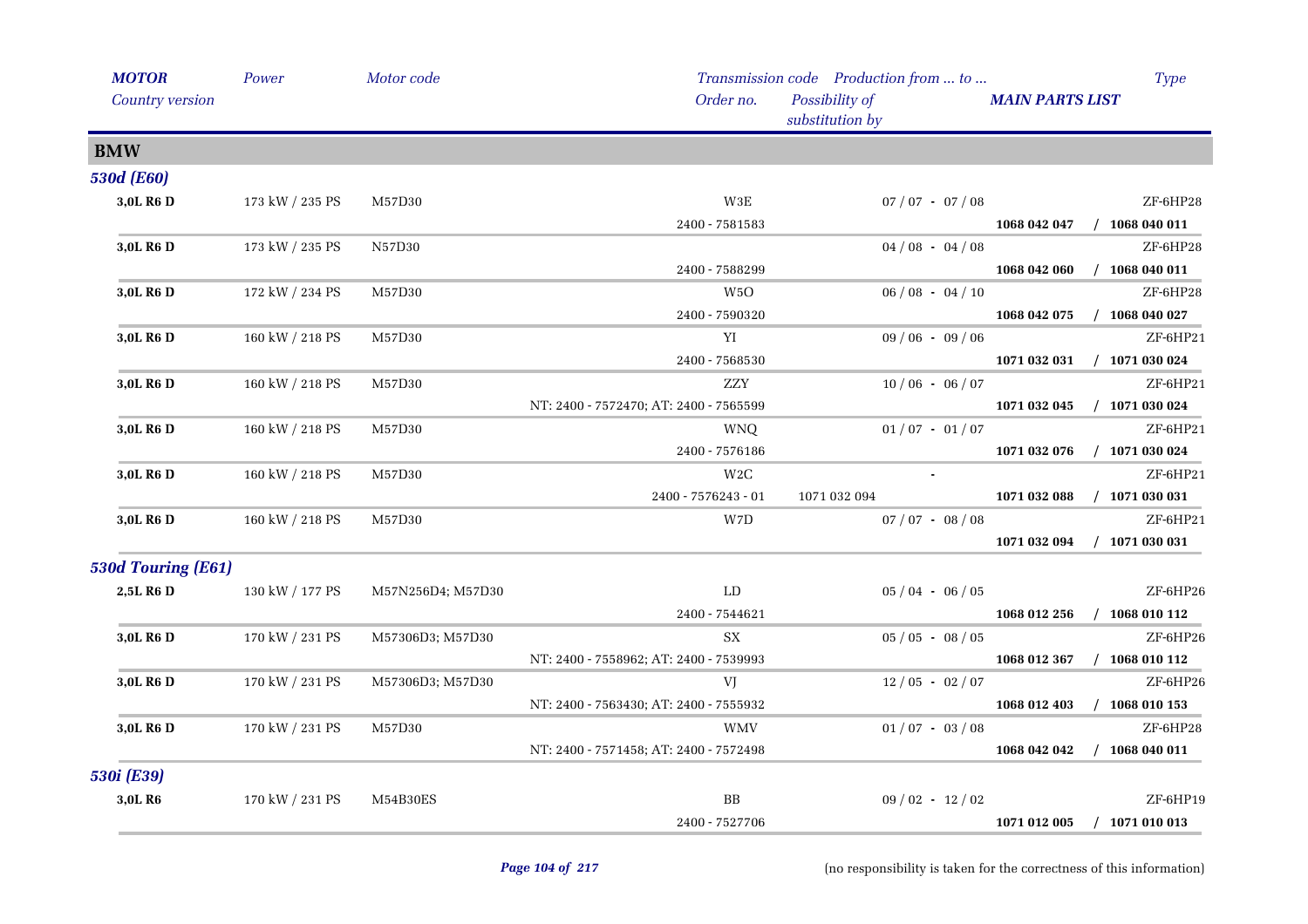| <b>MOTOR</b>        | Power           | Motor code             |                                        | Transmission code Production from  to |                        | Type             |
|---------------------|-----------------|------------------------|----------------------------------------|---------------------------------------|------------------------|------------------|
| Country version     |                 |                        | Order no.                              | Possibility of<br>substitution by     | <b>MAIN PARTS LIST</b> |                  |
| <b>BMW</b>          |                 |                        |                                        |                                       |                        |                  |
| 530i (E39)          |                 |                        |                                        |                                       |                        |                  |
| 3,0L R6             | 170 kW / 231 PS | M54B30MS               | $\operatorname{BC}$                    | $09/02 - 12/02$                       |                        | ZF-6HP19         |
|                     |                 |                        | 2400 - 7527710                         |                                       | 1071 012 006           | $/$ 1071 010 005 |
| <b>530i</b> (E60)   |                 |                        |                                        |                                       |                        |                  |
| 2,5LR6              | 130 kW / 177 PS | N52B25                 | W <sub>4</sub> A                       |                                       |                        | ZF-6HP21         |
|                     |                 |                        | 2400 - 7577572                         |                                       | 1071 032 080           | $/$ 1071 030 042 |
| 3,0L R6             | 180 kW / 245 PS | N52B30; N52B25; N52B22 | JET                                    | $10/14 - 10/14$                       |                        | ZF-S637 (H)      |
|                     |                 |                        | 2 300 - 7565187                        |                                       | 1069 010 014           |                  |
| 3,0L R6             | 165 kW / 224 PS | M54B30                 | HOF                                    | $10/14 - 10/14$                       |                        | ZF-S637 SMG (H)  |
|                     |                 |                        | 2 300 - 7547989                        |                                       | 1069 060 005           |                  |
| 3,0L R <sub>6</sub> | 170 kW / 231 PS | M54B30MS               | BG                                     | $12/02 - 01/03$                       |                        | ZF-6HP19         |
|                     |                 |                        | 2400 - 7529435                         |                                       | 1071 012 015           | $/$ 1071 010 005 |
| 3,0L R6             | 170 kW / 231 PS | M54B30MS               | <b>CJ</b>                              | $02/03 - 08/03$                       |                        | ZF-6HP19         |
|                     |                 |                        | 2400 - 7530851                         |                                       | 1071 012 019           | $/$ 1071 010 005 |
| 3,0L R6             | 170 kW / 231 PS | M54B30MS               | ${\rm DP}$                             | $07/03 - 02/04$                       |                        | ZF-6HP19         |
|                     |                 |                        | 2400 - 7532368                         |                                       | 1071 012 021           | $/$ 1071 010 005 |
| 3,0L R <sub>6</sub> | 170 kW / 231 PS | M54B30MS               | FM                                     | $02/04 - 08/04$                       |                        | ZF-6HP19         |
|                     |                 |                        | 2400 - 7537894                         |                                       | 1071 012 038           | $/$ 1071 010 005 |
| 3,0L R6             | 170 kW / 231 PS | M54B30MS               | $L_{\rm F}$                            | $05/04 - 06/05$                       |                        | ZF-6HP19         |
|                     |                 |                        | NT: 2400 - 7545011; AT: 2400 - 7527711 |                                       | 1071 012 050           | $/$ 1071 010 005 |
| 3,0L R6             | 170 kW / 231 PS | M54306S3               | MH                                     | $09/04 - 05/06$                       |                        | ZF-6HP19         |
|                     |                 |                        | 2400 - 7547898                         |                                       | 1071 012 060           | $/$ 1071 010 029 |
| 3,0L R <sub>6</sub> | 190 kW / 258 PS | N52B30                 | UQ                                     | $12/05 - 03/08$                       |                        | ZF-6HP19         |
|                     |                 |                        | NT: 2400 - 7563295; AT: 2400 - 7547899 |                                       | 1071 012 086           | $/$ 1071 010 029 |
| 3,0L R6             | 190 kW / 258 PS | N52B30A                | UQ                                     | $12/05 - 03/08$                       |                        | ZF-6HP19         |
|                     |                 |                        | NT: 2400 - 7563295; AT: 2400 - 7547899 |                                       | 1071 012 086           | $/$ 1071 010 029 |
| 3,0L R6             | 190 kW / 258 PS | N54B30                 | YA                                     | $09/06 - 10/06$                       |                        | ZF-6HP21         |
|                     |                 |                        | 2400 - 7560022                         |                                       | 1071 032 026           | $/$ 1071 030 019 |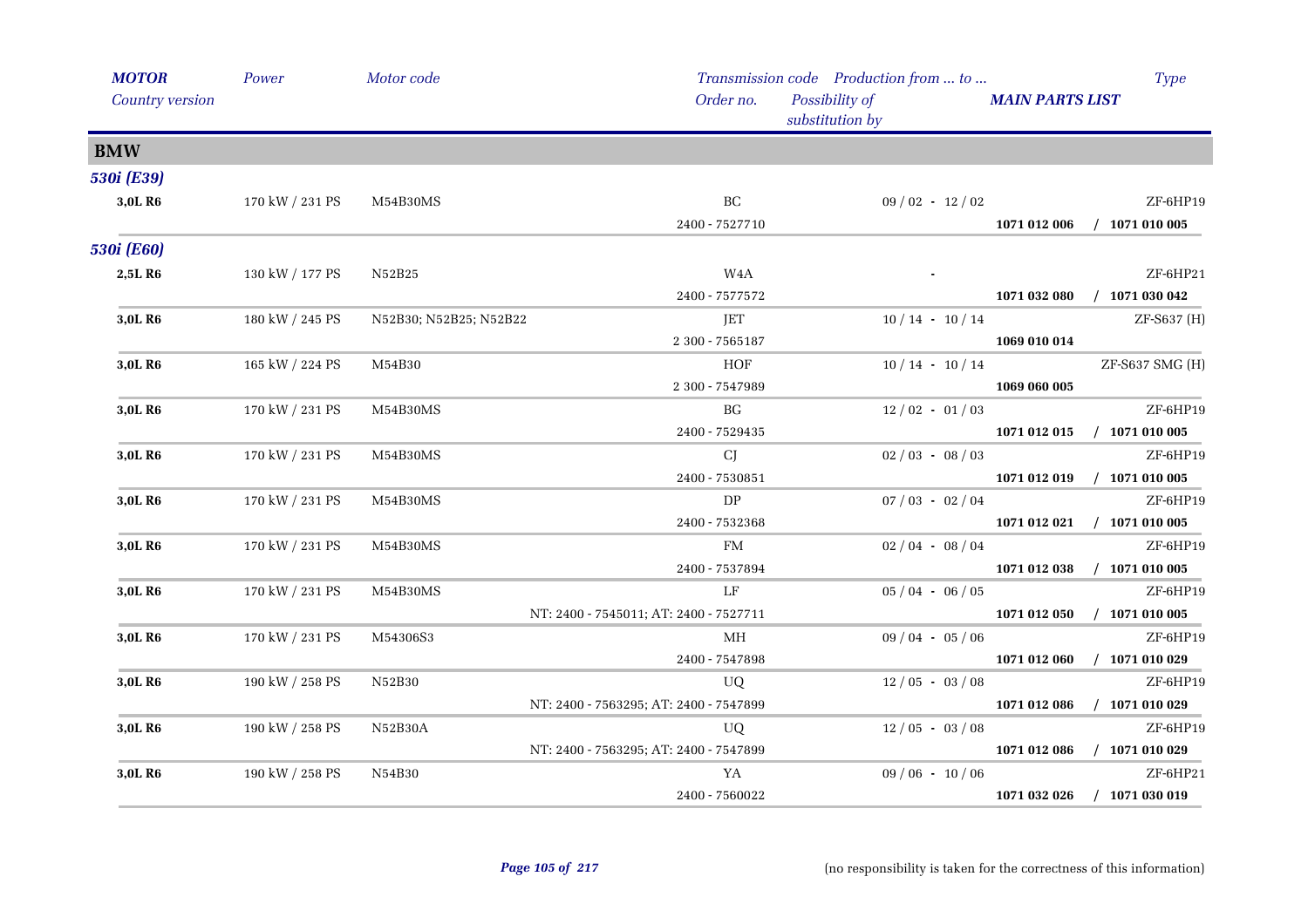| <b>MOTOR</b>        | Power               | Motor code      |                                        | Transmission code Production from  to |                        | <b>Type</b>      |
|---------------------|---------------------|-----------------|----------------------------------------|---------------------------------------|------------------------|------------------|
| Country version     |                     |                 | Order no.                              | Possibility of<br>substitution by     | <b>MAIN PARTS LIST</b> |                  |
| <b>BMW</b>          |                     |                 |                                        |                                       |                        |                  |
| <b>530i</b> (E60)   |                     |                 |                                        |                                       |                        |                  |
| 3,0L R6             | 190 kW / 258 PS     | N53B30          | YD                                     | $09/06 - 10/06$                       |                        | ZF-6HP21         |
|                     |                     |                 | 2400 - 7568523                         |                                       | 1071 032 027           | $/$ 1071 030 020 |
| 3,0L R <sub>6</sub> | 190 kW / 258 PS     | N53B30          | ${\it YE}$                             | $09/06 - 10/06$                       |                        | ZF-6HP21         |
|                     |                     |                 | 2400 - 7568524                         |                                       | 1071 032 028           | $/$ 1071 030 021 |
| 3,0L R <sub>6</sub> | 190 kW / 258 PS     | N53/52B30       | ZZH                                    | $10/06 - 03/07$                       |                        | ZF-6HP21         |
|                     |                     |                 | 2400 - 7568226                         |                                       | 1071 032 033           | $/$ 1071 030 020 |
| 3,0L R6             | $190$ kW / $258$ PS | N54B30          | $\ensuremath{\text{ZZL}}$              | $10/06 - 11/06$                       |                        | ZF-6HP21         |
|                     |                     |                 | 2400 - 7572082                         |                                       | 1071 032 041           | $/$ 1071 030 019 |
| 3,0L R6             | 190 kW / 258 PS     | N53B30          | ZZQ                                    | $10/06 - 03/07$                       |                        | ZF-6HP21         |
|                     |                     |                 | 2400 - 7572454                         |                                       | 1071 032 042           | $/$ 1071 030 021 |
| 3,0L R6             | 190 kW / 258 PS     | N54B30          | <b>WKC</b>                             | $\blacksquare$                        |                        | ZF-6HP21         |
|                     |                     |                 | 2400 - 7573596 - 01                    |                                       | 1071 032 054           | $/$ 1071 030 019 |
| 3,0L R <sub>6</sub> | 190 kW / 258 PS     | N52B30; N53B30  | <b>WKA</b>                             | $02/07 - 03/07$                       |                        | ZF-6HP21         |
|                     |                     |                 | 2400 - 7573593                         |                                       | 1071 032 056           | $/$ 1071 030 020 |
| 3,0L R6             | 190 kW / 258 PS     | N52NB30; N53B30 | WNH                                    | $01/07 - 08/07$                       |                        | ZF-6HP21         |
|                     |                     |                 | NT: 2400 - 7568226; AT: 2400 - 7565593 |                                       | 1071 032 069           | $/$ 1071 030 020 |
| 3,0L R <sub>6</sub> | 195 kW / 265 PS     | N52B30          | $_{\rm W1B}$                           |                                       |                        | ZF-6HP21         |
|                     |                     |                 | 2400 - 7577594 - 01                    | 1071 032 089                          | 1071 032 077           | $/$ 1071 030 019 |
| 3,0L R <sub>6</sub> | 195 kW / 265 PS     | N52B30          | W2A                                    |                                       |                        | ZF-6HP21         |
|                     |                     |                 | 2400 - 7577570                         |                                       | 1071 032 078           | $/$ 1071 030 040 |
| 3,0L R6             | 190 kW / 258 PS     | N53B30          | W5B                                    | $04/07 - 04/07$                       |                        | $ZF$ -6HP21      |
|                     |                     |                 | 2400 - 7576225                         | 1071 032 090                          | 1071 032 081           | $/$ 1071 030 020 |
| 3,0L R <sub>6</sub> | 190 kW / 258 PS     | N53B30          | W7B                                    | $04/07 - 05/08$                       |                        | ZF-6HP21         |
|                     |                     |                 | 2400 - 7576238                         | 1071 032 091                          | 1071 032 083           | $/$ 1071 030 021 |
| 3,0L R6             | 200 kW / 272 PS     | N54B30          | W7C                                    | $07/07 - 10/08$                       |                        | ZF-6HP21         |
|                     |                     |                 | 2400 - 7581402                         |                                       | 1071 032 089           | $/$ 1071 030 019 |
| 3,0L R <sub>6</sub> | 190 kW / 258 PS     | N53B30; B52B30  | W1D                                    | $05 / 07 - 08 / 08$                   |                        | ZF-6HP21         |
|                     |                     |                 | 2400 - 7581405                         |                                       | 1071 032 090           | $/$ 1071 030 020 |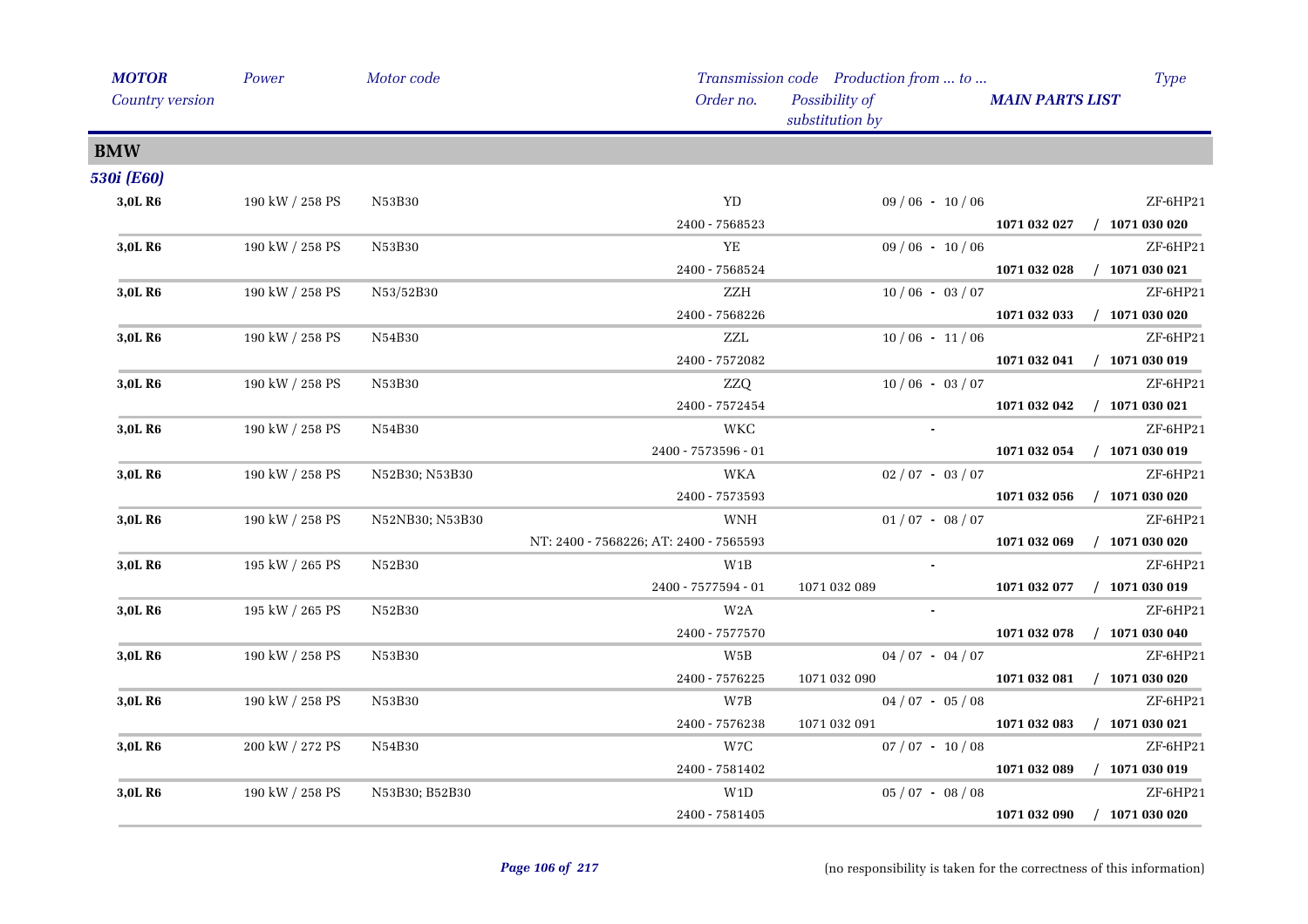| <b>MOTOR</b>          | Power           | Motor code       |                                        | Transmission code Production from  to | <b>Type</b>                      |
|-----------------------|-----------------|------------------|----------------------------------------|---------------------------------------|----------------------------------|
| Country version       |                 |                  | Order no.                              | Possibility of<br>substitution by     | <b>MAIN PARTS LIST</b>           |
| <b>BMW</b>            |                 |                  |                                        |                                       |                                  |
| <b>530i</b> (E60)     |                 |                  |                                        |                                       |                                  |
| 3,0L R6               | 190 kW / 258 PS | N53B30           | W3D                                    | $05/07 - 10/08$                       | ZF-6HP21                         |
|                       |                 |                  | 2400 - 7581407                         |                                       | 1071 032 091<br>$/$ 1071 030 021 |
| 3,0L R <sub>6</sub>   | 200 kW / 272 PS | N53B30; N52B30   | W2K                                    | $04/08 - 04/08$                       | ZF-6HP21                         |
|                       |                 |                  | 2400 - 7588436                         |                                       | 1071 032 109<br>$/$ 1071 030 020 |
| 3,0L R6               | 200 kW / 272 PS | N53B30; N52B30   | W9Q                                    | $07/08 - 10/10$                       | ZF-6HP21                         |
|                       |                 |                  | 2400 - 7592501                         |                                       | $/$ 1071 030 020<br>1071 032 134 |
| 530i Touring (E61)    |                 |                  |                                        |                                       |                                  |
| 3,0L R6               | 170 kW / 231 PS | M54306S3         | MH                                     | $09/04 - 05/06$                       | ZF-6HP19                         |
|                       |                 |                  | 2400 - 7547898                         |                                       | $/$ 1071 010 029<br>1071 012 060 |
| 3,0L R <sub>6</sub>   | 190 kW / 258 PS | N52B30A          | UQ                                     | $12/05 - 03/08$                       | ZF-6HP19                         |
|                       |                 |                  | NT: 2400 - 7563295; AT: 2400 - 7547899 |                                       | 1071 012 086<br>$/$ 1071 010 029 |
| 3,0L R <sub>6</sub>   | 190 kW / 258 PS | N52NB30; N53B30  | <b>WNH</b>                             | $01/07 - 08/07$                       | ZF-6HP21                         |
|                       |                 |                  | NT: 2400 - 7568226; AT: 2400 - 7565593 |                                       | 1071 032 069<br>$/$ 1071 030 020 |
| 530i xDrive (E60/16)  |                 |                  |                                        |                                       |                                  |
| 3,0L R6               | 180 kW / 245 PS | N52B30; N52B25   | JEN                                    | $10/14 - 10/14$                       | ZF-S637A (H)                     |
|                       |                 |                  | 2 300 - 756195                         |                                       | 1069 012 019                     |
| 530xd (E60/16)        |                 |                  |                                        |                                       |                                  |
| 2,5L R6 D             | 173 kW / 235 PS | M57D330          | $\rm W8D$                              | $05/07 - 08/08$                       | ZF-6HP21X                        |
|                       |                 |                  | NT: 2400 - 7581412; AT: 2400 - 7565607 |                                       | 1071 052 048<br>$/$ 1071 050 011 |
| 3,0L R <sub>6</sub> D | 135 kW / 184 PS | M57D30           | NS                                     | $01/05 - 03/05$                       | ZF-6HP26X                        |
|                       |                 |                  | 2400 - 7550946                         |                                       | 1068 022 077<br>$/$ 1068 020 010 |
| 3,0L R <sub>6</sub> D | 135 kW / 184 PS | M57D30           | NΖ                                     | $03/05 - 04/05$                       | ZF-6HP26X                        |
|                       |                 |                  | 2400 - 7555974                         |                                       | 1068 022 084<br>$/$ 1068 020 060 |
| 3,0L R6 D             | 135 kW / 184 PS | M57D30           | QU                                     | $04/05 - 03/06$                       | ZF-6HP26X                        |
|                       |                 |                  | 2400 - 7556920                         |                                       | 1068 022 089<br>$/$ 1068 020 060 |
| 3,0L R <sub>6</sub> D | 170 kW / 231 PS | M57306D3; M57D30 | VH                                     | $12/05 - 08/07$                       | ZF-6HP26X                        |
|                       |                 |                  | NT: 2400 - 7563324; AT: 2400 - 7555975 |                                       | 1068 022 105<br>$/$ 1068 020 060 |
|                       |                 |                  |                                        |                                       |                                  |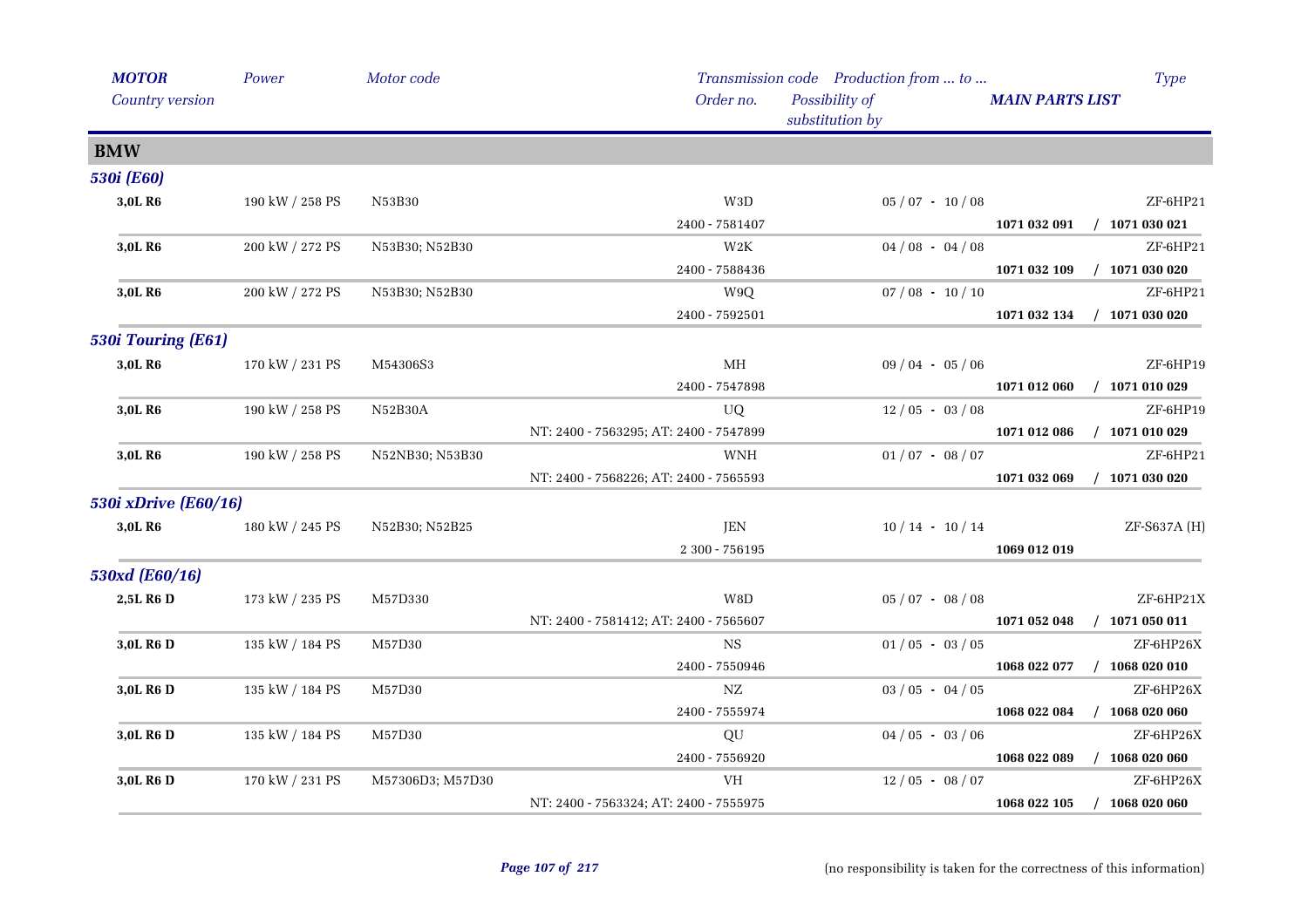| <b>MOTOR</b>           | Power           | Motor code       |                                        | Transmission code Production from  to |                        | <b>Type</b>      |
|------------------------|-----------------|------------------|----------------------------------------|---------------------------------------|------------------------|------------------|
| Country version        |                 |                  | Order no.                              | Possibility of<br>substitution by     | <b>MAIN PARTS LIST</b> |                  |
| <b>BMW</b>             |                 |                  |                                        |                                       |                        |                  |
| 530xd (E60/16)         |                 |                  |                                        |                                       |                        |                  |
| 3,0L R6 D              | 160 kW / 218 PS | M57D30           | YN                                     | $09/06 - 09/06$                       |                        | ZF-6HP28X        |
|                        |                 |                  | 2400 - 7568787                         |                                       | 1068 052 017           | $/$ 1068 050 011 |
| 3,0L R <sub>6</sub> D  | 160 kW / 218 PS | M57D30           | ZYW                                    | $10/06 - 12/06$                       |                        | ZF-6HP28X        |
|                        |                 |                  | 2400 - 7571459                         |                                       | 1068 052 024           | $/$ 1068 050 011 |
| 3,0L R6 D              | 160 kW / 218 PS | M57D30           | <b>WMB</b>                             |                                       |                        | ZF-6HP28X        |
|                        |                 |                  | 2400 - 7574087                         |                                       | 1068 052 038           | $/$ 1068 050 011 |
| 3,0L R6 D              | 160 kW / 218 PS | M57D30           | <b>WMB</b>                             |                                       |                        | ZF-6HP28X        |
|                        |                 |                  | 2400 - 7574087                         |                                       | 1068 052 039           | $/$ 1068 050 011 |
| 3,0L R <sub>6</sub> D  | 170 kW / 231 PS | M57D30           | <b>WMW</b>                             | $01/07 - 03/08$                       |                        | ZF-6HP28X        |
|                        |                 |                  | NT: 2400 - 7576115; AT: 2400 - 7572499 |                                       | 1068 052 048           | $/$ 1068 050 011 |
| 3,0L R6 D              | 170 kW / 231 PS | M57D30           | W4E                                    | $05/07 - 07/08$                       |                        | ZF-6HP28X        |
|                        |                 |                  | 2400 - 7581584                         |                                       | 1068 052 054           | $/$ 1068 050 011 |
| 3,0L R6 D              | 173 kW / 235 PS | M57D30           | W <sub>6</sub> O                       | $06/08 - 05/10$                       |                        | ZF-6HP28X        |
|                        |                 |                  | 2400 - 7590323                         |                                       | 1068 052 082           | $/$ 1068 050 023 |
| 3,0L R <sub>6</sub> D  | 160 kW / 218 PS | M57D30           |                                        |                                       |                        | ZF-6HP21X        |
|                        |                 |                  |                                        |                                       | 1071 052 012           | $/$ 1071 050 011 |
| 3,0L R6 D              | 160 kW / 218 PS | M57D30           |                                        | $\blacksquare$                        |                        | ZF-6HP21X        |
|                        |                 |                  |                                        |                                       | 1071 052 022           | $/$ 1071 050 011 |
| 3,0L R <sub>6</sub> D  | 160 kW / 218 PS | M57D30           | $\mathsf{WML}$                         | $03 / 07 - 04 / 07$                   |                        | ZF-6HP21X        |
|                        |                 |                  | 2400 - 7575712                         |                                       | 1071 052 031           | $/$ 1071 050 011 |
| 3,0L R6 D              | 173 kW / 235 PS | M57D330          | <b>WMM</b>                             | $04/07 - 04/07$                       |                        | ZF-6HP21X        |
|                        |                 |                  | 2400 - 7575719                         | 1071 052 048                          | 1071 052 032           | $/$ 1071 050 011 |
| 530xd Touring (E61/16) |                 |                  |                                        |                                       |                        |                  |
| 2,5L R6 D              | 173 kW / 235 PS | M57D330          | W8D                                    | $05/07 - 08/08$                       |                        | ZF-6HP21X        |
|                        |                 |                  | NT: 2400 - 7581412; AT: 2400 - 7565607 |                                       | 1071 052 048           | $/$ 1071 050 011 |
| 3,0L R6 D              | 170 kW / 231 PS | M57306D3; M57D30 | VH                                     | $12/05 - 08/07$                       |                        | ZF-6HP26X        |
|                        |                 |                  | NT: 2400 - 7563324; AT: 2400 - 7555975 |                                       | 1068 022 105           | $/$ 1068 020 060 |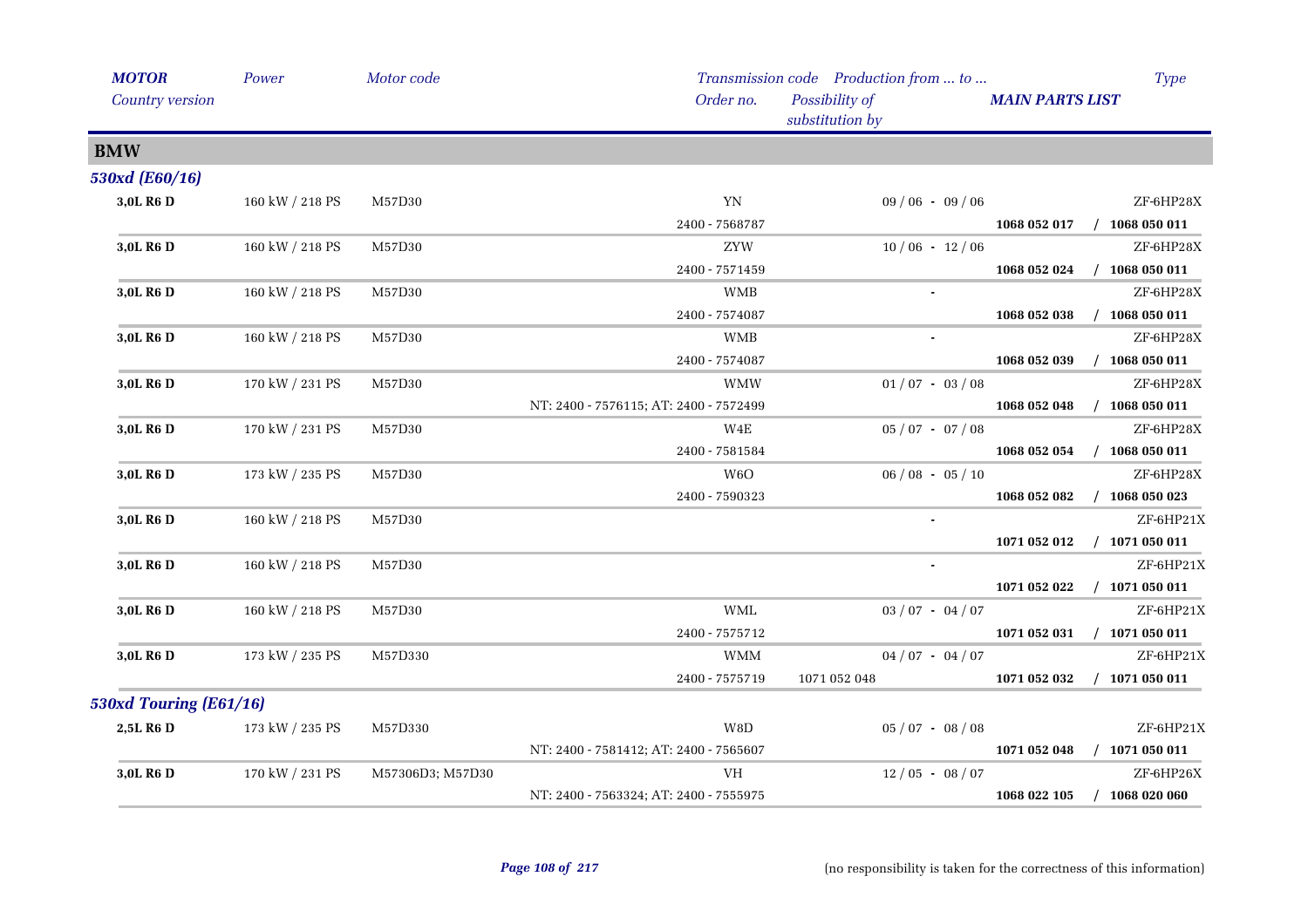| <b>MOTOR</b>           | Power           | Motor code |                                        | Transmission code Production from  to | <b>Type</b>                      |
|------------------------|-----------------|------------|----------------------------------------|---------------------------------------|----------------------------------|
| Country version        |                 |            | Order no.                              | Possibility of<br>substitution by     | <b>MAIN PARTS LIST</b>           |
| <b>BMW</b>             |                 |            |                                        |                                       |                                  |
| 530xd Touring (E61/16) |                 |            |                                        |                                       |                                  |
| 3,0L R6 D              | 170 kW / 231 PS | M57D30     | <b>WMW</b>                             | $01/07 - 03/08$                       | ZF-6HP28X                        |
|                        |                 |            | NT: 2400 - 7576115; AT: 2400 - 7572499 |                                       | 1068 052 048<br>$/$ 1068 050 011 |
| 3,0L R <sub>6</sub> D  | 173 kW / 235 PS | M57D330    | WMM                                    | $04/07 - 04/07$                       | ZF-6HP21X                        |
|                        |                 |            | 2400 - 7575719                         | 1071 052 048                          | 1071 052 032<br>$/$ 1071 050 011 |
| 530xi (E60/16)         |                 |            |                                        |                                       |                                  |
| 3,0L R6                | 190 kW / 258 PS | N52B30     | KQ                                     | $08/04 - 08/04$                       | ZF-6HP19X                        |
|                        |                 |            | 2400 - 7541833                         |                                       | $/$ 1071 020 001<br>1071 022 003 |
| 3,0L R <sub>6</sub>    | 190 kW / 258 PS | N52B30     | MM                                     | $09/04 - 08/05$                       | ZF-6HP19X                        |
|                        |                 |            | 2400 - 7548361                         |                                       | $/$ 1071 020 007<br>1071 022 006 |
| 3,0L R6                | 190 kW / 258 PS | N52B30     | NR                                     | $01/05 - 04/05$                       | ZF-6HP19X                        |
|                        |                 |            | 2400 - 7550931                         |                                       | $/$ 1071 020 007<br>1071 022 010 |
| 3,0L R6                | 190 kW / 258 PS | N52B30     | QX                                     | $04/05 - 02/06$                       | ZF-6HP19X                        |
|                        |                 |            | 2400 - 7556923                         |                                       | 1071 022 012<br>$/$ 1071 020 007 |
| 3,0L R <sub>6</sub>    | 190 kW / 258 PS | N52B30     | <b>VG</b>                              | $11/05 - 03/08$                       | ZF-6HP19X                        |
|                        |                 |            | NT: 2400 - 7563323; AT: 2400 - 7548369 |                                       | $/$ 1071 020 007<br>1071 022 015 |
| 3,0L R6                | 190 kW / 258 PS | N54B30     | YB                                     | $09/06 - 09/06$                       | ZF-6HP21X                        |
|                        |                 |            | 2400 - 7560023                         |                                       | $/$ 1071 050 008<br>1071 052 009 |
| 3,0L R6                | 190 kW / 258 PS | N53B30     | ${\it YC}$                             | $09/06 - 09/06$                       | ZF-6HP21X                        |
|                        |                 |            | 2400 - 7568522                         |                                       | 1071 052 010<br>$/$ 1071 050 009 |
| 3,0L R6                | 190 kW / 258 PS | N53B30     | YF                                     | $09/06 - 09/06$                       | ZF-6HP21X                        |
|                        |                 |            | 2400 - 7568527                         |                                       | 1071 052 011 / 1071 050 010      |
| 3,0L R6                | 190 kW / 258 PS | N54B30     | ZZM                                    | $10/06 - 10/06$                       | ZF-6HP21X                        |
|                        |                 |            | 2400 - 7572083                         |                                       | $/$ 1071 050 008<br>1071 052 018 |
| 3,0L R6                | 190 kW / 258 PS | N53/52B30  | ZZO                                    | $10/06 - 10/06$                       | ZF-6HP21X                        |
|                        |                 |            | 2400 - 7572445                         |                                       | $/$ 1071 050 009<br>1071 052 020 |
| 3,0L R6                | 190 kW / 258 PS | N53B30     | ZZS                                    | $10/06 - 10/06$                       | ZF-6HP21X                        |
|                        |                 |            | 2400 - 7572458                         |                                       | 1071 052 021<br>$/$ 1071 050 010 |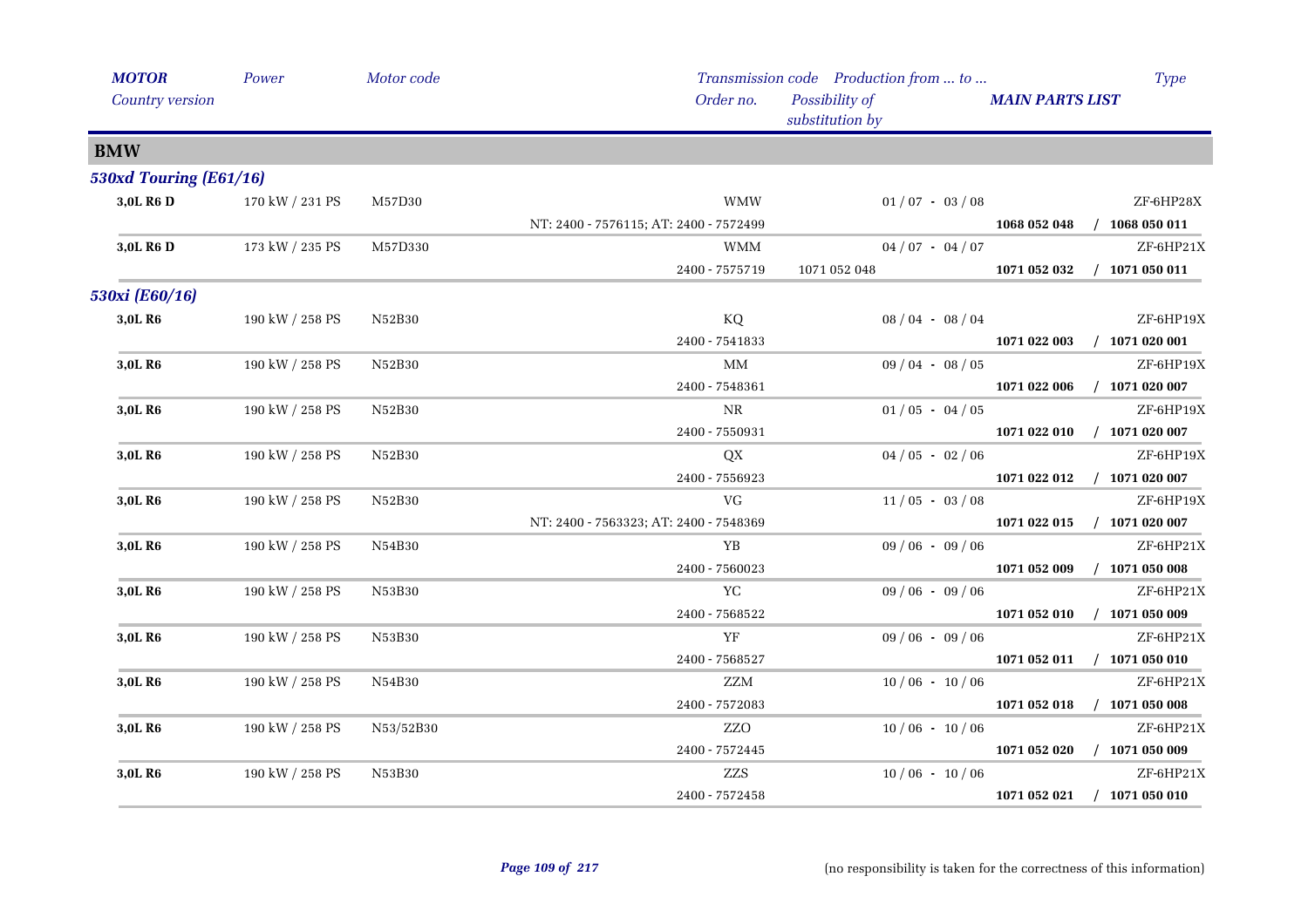| <b>MOTOR</b>           | Power           | Motor code  |                                        | Transmission code Production from  to | <b>Type</b>                      |
|------------------------|-----------------|-------------|----------------------------------------|---------------------------------------|----------------------------------|
| Country version        |                 |             | Order no.                              | Possibility of<br>substitution by     | <b>MAIN PARTS LIST</b>           |
| <b>BMW</b>             |                 |             |                                        |                                       |                                  |
| 530xi (E60/16)         |                 |             |                                        |                                       |                                  |
| 3,0L R6                | 190 kW / 258 PS | N54B30      | <b>WKD</b>                             | $03 / 07 - 03 / 07$                   | ZF-6HP21X                        |
|                        |                 |             | 2400 - 7573597                         |                                       | $/$ 1071 050 008<br>1071 052 026 |
| 3,0L R6                | 190 kW / 258 PS | N53B30      | WKB                                    |                                       | ZF-6HP21X                        |
|                        |                 |             | $2400 - 7573595 - 01$                  |                                       | 1071 052 028<br>$/$ 1071 050 009 |
| 3,0L R6                | 190 kW / 258 PS | N52N/N53B30 | WNI                                    | $01/07 - 03/08$                       | ZF-6HP21X                        |
|                        |                 |             | NT: 2400 - 7576170; AT: 2400 - 7565603 |                                       | $/$ 1071 050 009<br>1071 052 036 |
| 3,0L R6                | 190 kW / 258 PS | N54B30      | W2B                                    |                                       | ZF-6HP21X                        |
|                        |                 |             | 2400 - 7576199 - 01                    | 1071 052 044                          | $/$ 1071 050 008<br>1071 052 038 |
| 3,0L R6                | 190 kW / 258 PS |             | W6B                                    |                                       | ZF-6HP21X                        |
|                        |                 |             | 2400 - 7576230 - 01                    | 1071 052 046                          | $/$ 1071 050 009<br>1071 052 040 |
| 3,0L R6                | 190 kW / 258 PS | N53B30      | W8B                                    |                                       | ZF-6HP21X                        |
|                        |                 |             | 2400 - 7576239 - 01                    | 1071 052 047                          | 1071 052 041<br>$/$ 1071 050 010 |
| 3,0L R6                | 190 kW / 258 PS | N54B30      | W8C                                    | $07/07 - 08/08$                       | ZF-6HP21X                        |
|                        |                 |             | 2400 - 7581403                         |                                       | $/$ 1071 050 008<br>1071 052 044 |
| 3,0L R6                | 190 kW / 258 PS |             | W2D                                    | $08/07 - 10/08$                       | ZF-6HP21X                        |
|                        |                 |             | 2400 - 7581406                         |                                       | 1071 052 046<br>$/$ 1071 050 009 |
| 3,0L R6                | 190 kW / 258 PS | N53B30      | W <sub>4</sub> D                       | $07/07 - 10/08$                       | ZF-6HP21X                        |
|                        |                 |             | 2400 - 7581408                         |                                       | $/$ 1071 050 010<br>1071 052 047 |
| 3,0L R6                | 200 kW / 272 PS | N53B30      | W <sub>1</sub> R                       | $07/08 - 04/10$                       | ZF-6HP21X                        |
|                        |                 |             | 2400 - 7592502                         |                                       | 1071 052 066<br>$/$ 1071 050 009 |
| 530xi Touring (E61/16) |                 |             |                                        |                                       |                                  |
| 3,0L R <sub>6</sub>    | 190 kW / 258 PS | N52B30      | <b>VG</b>                              | $11/05 - 03/08$                       | ZF-6HP19X                        |
|                        |                 |             | NT: 2400 - 7563323; AT: 2400 - 7548369 |                                       | $/$ 1071 020 007<br>1071 022 015 |
| 3,0L R <sub>6</sub>    | 190 kW / 258 PS | N52N/N53B30 | WNI                                    | $01/07 - 03/08$                       | ZF-6HP21X                        |
|                        |                 |             | NT: 2400 - 7576170; AT: 2400 - 7565603 |                                       | $/$ 1071 050 009<br>1071 052 036 |
| 535d (E60)             |                 |             |                                        |                                       |                                  |
| 3,0L R6 D              | 200 kW / 272 PS | M57D30TOP   | <b>KW</b>                              | $05/04 - 02/05$                       | ZF-6HP26                         |
|                        |                 |             | 2400 - 7544598                         |                                       | 1068 012 254<br>$/$ 1068 010 120 |
|                        |                 |             |                                        |                                       |                                  |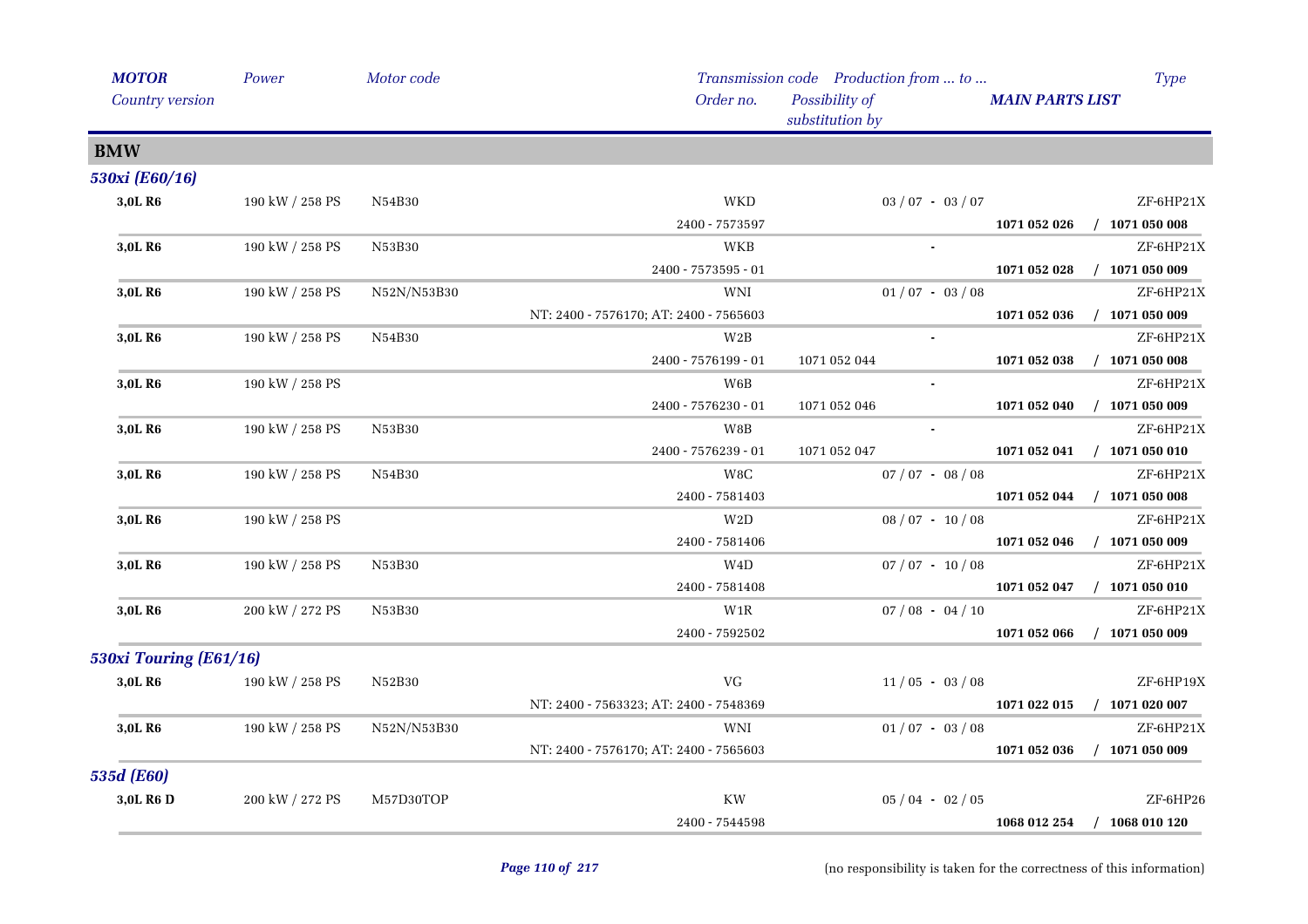| <b>MOTOR</b>                       | Power           | Motor code       |                                        | Transmission code Production from  to | <b>Type</b>                      |
|------------------------------------|-----------------|------------------|----------------------------------------|---------------------------------------|----------------------------------|
| Country version                    |                 |                  | Order no.                              | Possibility of<br>substitution by     | <b>MAIN PARTS LIST</b>           |
| <b>BMW</b>                         |                 |                  |                                        |                                       |                                  |
| 535d (E60)                         |                 |                  |                                        |                                       |                                  |
| 3,0L R6 D                          | 200 kW / 272 PS | M57306D4; M57D30 | NJ                                     | $11/04 - 08/05$                       | ZF-6HP26                         |
|                                    |                 |                  | 2400 - 7550781                         |                                       | 1068 012 312<br>$/$ 1068 010 120 |
| 3,0L R6 D                          | 200 kW / 272 PS | M57306D4; M57D30 | <b>SF</b>                              | $04/05 - 10/05$                       | ZF-6HP26                         |
|                                    |                 |                  | NT: 2400 - 7556965; AT: 2400 - 7544599 |                                       | $/$ 1068 010 172<br>1068 012 359 |
| 3,0L R6 D                          | 200 kW / 272 PS | M57306D4; M57D30 | UV                                     | $12/05 - 02/07$                       | ZF-6HP26                         |
|                                    |                 |                  | NT: 2400 - 7563426; AT: 2400 - 7560465 |                                       | $/$ 1068 010 182<br>1068 012 399 |
| 3,0L R <sub>6</sub> D              | 200 kW / 272 PS | M57D30           | <b>WMP</b>                             | $01/07 - 08/07$                       | ZF-6HP28                         |
|                                    |                 |                  | NT: 2400 - 7571457; AT: 2400 - 7572487 |                                       | $/$ 1068 040 010<br>1068 042 040 |
| 3,0L R6 D Twin                     | 210 kW / 286 PS | M57D30TUE        |                                        | $04/08 - 04/08$                       | ZF-6HP28                         |
| Turbo                              |                 |                  | 2400 - 7588293                         |                                       | $/$ 1068 040 010<br>1068 042 058 |
| 3,0L R6 D Twin                     | 210 kW / 286 PS | M57D30TUE        | W1O                                    | $07/08 - 10/10$                       | ZF-6HP28                         |
| Turbo                              |                 |                  | 2400 - 7590308                         |                                       | 1068 042 073<br>$/$ 1068 040 026 |
| 3,0L R6 D Twin                     | 210 kW / 286 PS | M57D30T2         | W9S                                    | $10/08 - 10/08$                       | ZF-6HP28                         |
| Turbo                              |                 |                  | 2400 - 7593884                         |                                       | 1068 042 087<br>$/$ 1068 040 038 |
| 535d Touring (E61)                 |                 |                  |                                        |                                       |                                  |
| 3,0L R6 D                          | 200 kW / 272 PS | M57306D4; M57D30 | <b>SF</b>                              | $04/05 - 10/05$                       | ZF-6HP26                         |
|                                    |                 |                  | NT: 2400 - 7556965; AT: 2400 - 7544599 |                                       | $/$ 1068 010 172<br>1068 012 359 |
| 3,0L R6 D                          | 200 kW / 272 PS | M57306D4; M57D30 | UV                                     | $12/05 - 02/07$                       | ZF-6HP26                         |
|                                    |                 |                  | NT: 2400 - 7563426; AT: 2400 - 7560465 |                                       | $/$ 1068 010 182<br>1068 012 399 |
| 3,0L R6 D                          | 200 kW / 272 PS | M57D30           | <b>WMP</b>                             | $01/07 - 08/07$                       | ZF-6HP28                         |
|                                    |                 |                  | NT: 2400 - 7571457; AT: 2400 - 7572487 |                                       | $/$ 1068 040 010<br>1068 042 040 |
| 535i (E60)                         |                 |                  |                                        |                                       |                                  |
| 3,0L R6 Twin Turbo 225 kW / 306 PS |                 | N54B30           | <b>WND</b>                             | $01/07 - 03/08$                       | ZF-6HP21                         |
|                                    |                 |                  | NT: 2400 - 7572082; AT: 2400 - 7565591 |                                       | $/$ 1071 030 019<br>1071 032 067 |
| 3,0L R6 Twin Turbo 225 kW / 306 PS |                 | N54B30           | W <sub>4</sub> Q                       | $07/08 - 12/09$                       | ZF-6HP21                         |
|                                    |                 |                  | 2400 - 7592496                         |                                       | 1071 032 132<br>$/$ 1071 030 019 |

*535i (F10)*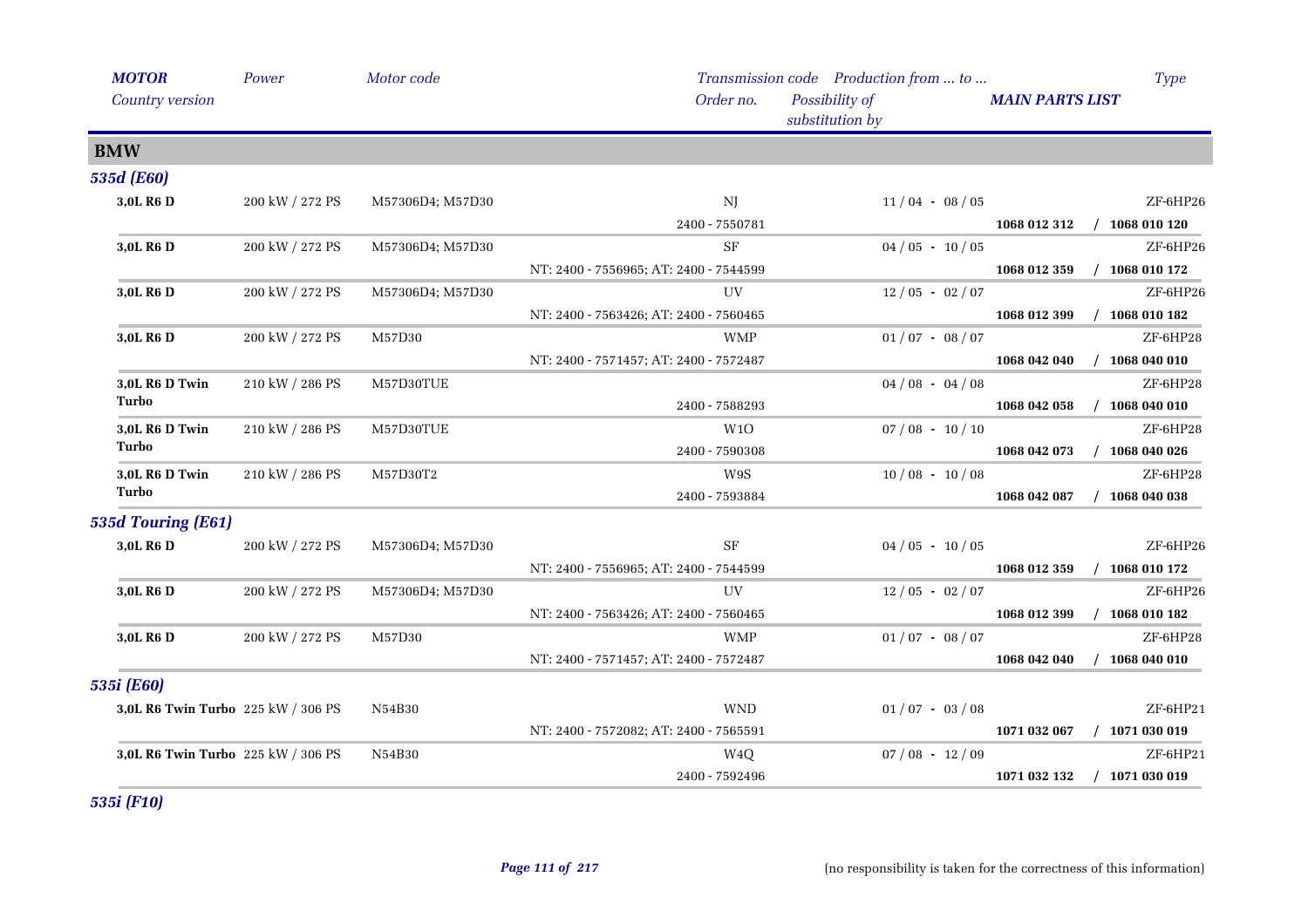| <b>MOTOR</b>                       | Power           | Motor code |                                        | Transmission code Production from  to |                                  | <b>Type</b> |
|------------------------------------|-----------------|------------|----------------------------------------|---------------------------------------|----------------------------------|-------------|
| <b>Country version</b>             |                 |            | Order no.                              | Possibility of<br>substitution by     | <b>MAIN PARTS LIST</b>           |             |
| <b>BMW</b>                         |                 |            |                                        |                                       |                                  |             |
| 535i (F10)                         |                 |            |                                        |                                       |                                  |             |
| 3,0L R6                            | 240 kW / 384 PS | N55B30     |                                        | $10/14 - 10/14$                       | 1089 010 001                     | $ZF-$ S645  |
| 535xi (E60/16)                     |                 |            |                                        |                                       |                                  |             |
| 3,0L R6 Twin Turbo 225 kW / 306 PS |                 | N54B30     | <b>WNE</b>                             | $01/07 - 03/08$                       |                                  | ZF-6HP21X   |
|                                    |                 |            | NT: 2400 - 7576165; AT: 2400 - 7565601 |                                       | 1071 052 034<br>$/$ 1071 050 008 |             |
| 3,0L R6 Twin Turbo 225 kW / 306 PS |                 | N54B30     | W <sub>2</sub> H                       | $04/08 - 04/08$                       |                                  | ZF-6HP21X   |
|                                    |                 |            | 2400 - 7587721                         |                                       | 1071 052 053<br>$/$ 1071 050 008 |             |
| 3,0L R6 Twin Turbo 225 kW / 306 PS |                 | N54B30     | W <sub>5</sub> Q                       | $07/08 - 03/10$                       |                                  | ZF-6HP21X   |
|                                    |                 |            | 2400 - 7592497                         |                                       | 1071 052 063<br>$/$ 1071 050 008 |             |
| 535xi Touring (E61/16)             |                 |            |                                        |                                       |                                  |             |
| 3,0L R6 Twin Turbo 225 kW / 306 PS |                 | N54B30     | <b>WNE</b>                             | $01/07 - 03/08$                       |                                  | ZF-6HP21X   |
|                                    |                 |            | NT: 2400 - 7576165; AT: 2400 - 7565601 |                                       | 1071 052 034<br>$/$ 1071 050 008 |             |
| <b>540i</b> (E60)                  |                 |            |                                        |                                       |                                  |             |
| 4,0LV8                             | 225 kW / 306 PS | N62B40     | NI                                     | $01/05 - 01/05$                       |                                  | ZF-6HP26    |
|                                    |                 |            | 2400 - 7550780                         |                                       | 1068 012 311 / 1068 010 149      |             |
| 4,0L V8                            | 225 kW / 306 PS | N62B40     | <b>SD</b>                              | $03 / 05 - 03 / 05$                   |                                  | ZF-6HP26    |
|                                    |                 |            | 2400 - 7555929                         | 1068 012 401                          | 1068 012 330<br>$/$ 1068 010 155 |             |
| 4,0L V8                            | 225 kW / 306 PS | N62B40     | <b>SI</b>                              | $04/05 - 02/06$                       |                                  | ZF-6HP26    |
|                                    |                 |            | 2400 - 7556969                         | 1068 012 401                          | 1068 012 364<br>$/$ 1068 010 155 |             |
| 4,0L V8                            | 225 kW / 306 PS | N62B40     | UX                                     | $12/05 - 02/07$                       |                                  | ZF-6HP26    |
|                                    |                 |            | NT: 2400 - 7563428; AT: 2400 - 7555930 |                                       | 1068 012 401<br>$/$ 1068 010 155 |             |
| 4,0LV8                             | 225 kW / 306 PS | N62B40     | YR                                     | $09/06 - 09/06$                       |                                  | ZF-6HP28    |
|                                    |                 |            | 2400 - 7568790                         | 1068 042 044                          | 1068 042 011<br>$/$ 1068 040 008 |             |
| 4,0LV8                             | 225 kW / 306 PS | N62B40     | ZYY                                    | $10/06 - 11/06$                       |                                  | ZF-6HP28    |
|                                    |                 |            | 2400 - 7571461                         | 1068 042 044                          | 1068 042 020<br>$/$ 1068 040 008 |             |
| 4,0LV8                             | 225 kW / 306 PS | N62B40     | WMI                                    | $03 / 07 - 03 / 07$                   |                                  | $ZF$ -6HP28 |
|                                    |                 |            | 2400 - 7574094                         |                                       | 1068 042 035<br>$/$ 1068 040 008 |             |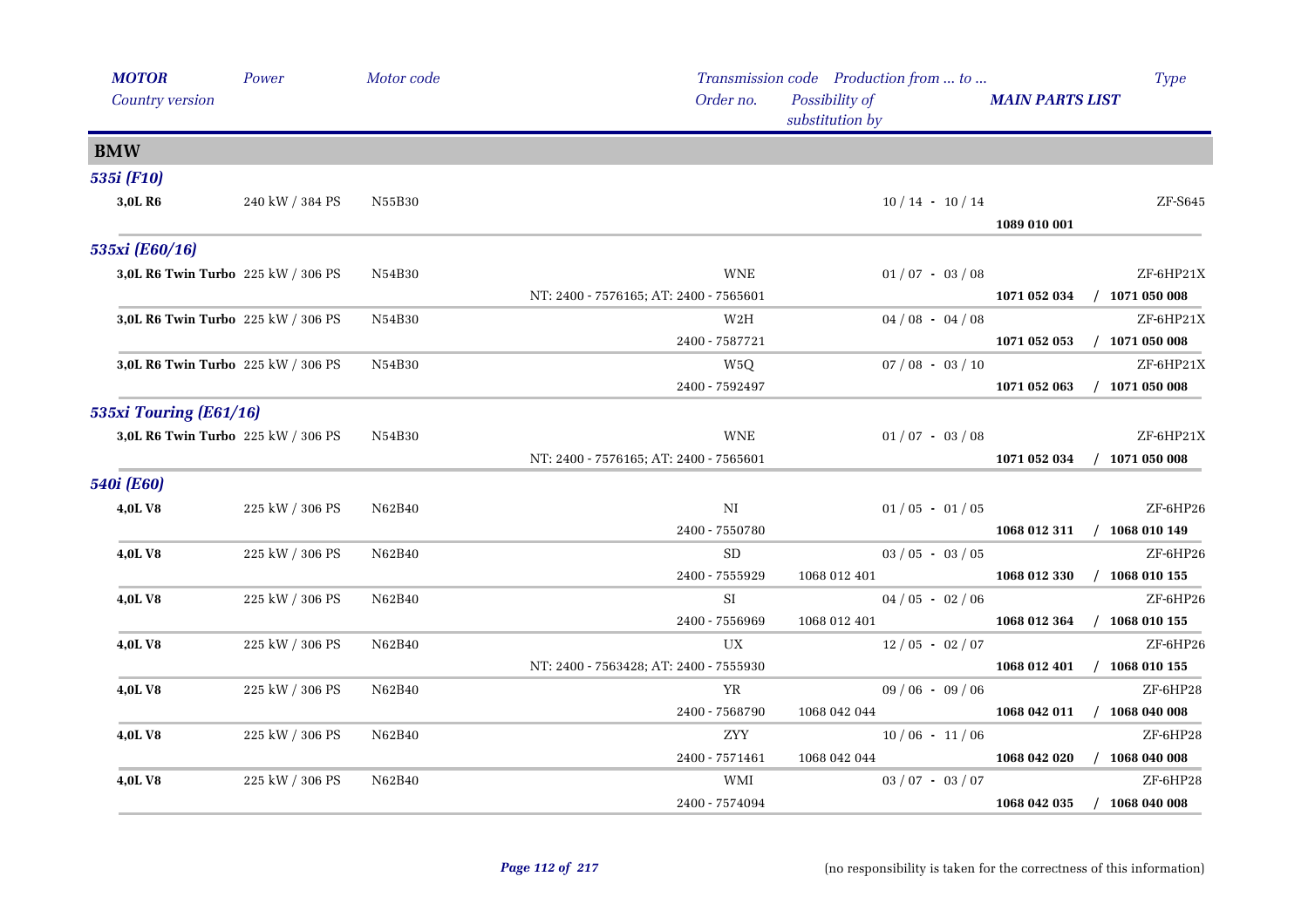| <b>MOTOR</b>       | Power                 | Motor code |                                        | Transmission code Production from  to | <b>Type</b>                      |
|--------------------|-----------------------|------------|----------------------------------------|---------------------------------------|----------------------------------|
| Country version    |                       |            | Order no.                              | Possibility of<br>substitution by     | <b>MAIN PARTS LIST</b>           |
| <b>BMW</b>         |                       |            |                                        |                                       |                                  |
| <b>540i</b> (E60)  |                       |            |                                        |                                       |                                  |
| 4,0LV8             | 225 kW / 306 PS       | N62B40     | WMJ                                    | $03 / 07 - 04 / 07$                   | ZF-6HP28                         |
|                    |                       |            | 2400 - 7574095 - 01                    |                                       | $/$ 1068 040 008<br>1068 042 036 |
| 4,0LV8             | 225 kW / 306 PS       | N62B40     | <b>WMZ</b>                             | $02/07 - 03/08$                       | ZF-6HP28                         |
|                    |                       |            | NT: 2400 - 7571461; AT: 2400 - 7572506 |                                       | $/$ 1068 040 008<br>1068 042 044 |
| <b>4,0LV8</b>      | 225 kW / 306 PS       | N62B40     | W7E                                    | $05/07 - 10/08$                       | ZF-6HP28                         |
|                    |                       |            | 2400 - 7581587                         |                                       | 1068 042 049<br>$/$ 1068 040 008 |
| <b>4,0LV8</b>      | 225 kW / 306 PS       | N62B40     | W5P                                    | $09/08 - 11/09$                       | ZF-6HP28                         |
|                    |                       |            | 2400 - 7592403                         |                                       | $/$ 1068 040 008<br>1068 042 080 |
| 545i (E60)         |                       |            |                                        |                                       |                                  |
| 4,4LV8             | 245 kW / 333 PS       | N62B44     | AV                                     | $10/02 - 12/02$                       | ZF-6HP26                         |
|                    |                       |            | 2400 - 7526400                         |                                       | 1068 012 112 / 1068 010 050      |
| 4,4L V8            | 245 kW / 333 PS       | N62B44     | CD                                     | $12/02 - 04/03$                       | ZF-6HP26                         |
|                    |                       |            | 2400 - 7529481                         |                                       | 1068 012 131 / 1068 010 067      |
| 4,4L V8            | 245 kW / 333 PS       | N62B44     | DE                                     | $04/03 - 09/03$                       | ZF-6HP26                         |
|                    |                       |            | 2400 - 7532358                         |                                       | 1068 012 173<br>$/$ 1068 010 067 |
| 4,4LV8             | 245 kW / 333 PS       | N62B44     | $\mathop{\rm EK}\nolimits$             | $07/03 - 02/04$                       | ZF-6HP26                         |
|                    |                       |            | $2400 - 7534630$                       |                                       | 1068 012 192<br>$/$ 1068 010 093 |
| 4,4L V8            | 245 kW / 333 PS       | N62B44     | ΚN                                     | $02/04 - 08/04$                       | ZF-6HP26                         |
|                    |                       |            | $2400 - 7541155$                       |                                       | $/$ 1068 010 093<br>1068 012 243 |
| 4,4L V8            | $245$ kW $\!/$ 333 PS | N62B44     | LB                                     | $06/04 - 04/05$                       | ZF-6HP26                         |
|                    |                       |            | NT: 2400 - 7544617; AT: 2400 - 7536931 |                                       | $/$ 1068 010 093<br>1068 012 253 |
| 4,4LV8             | $245$ kW $\!/$ 333 PS | N62B44     | MA                                     | $03/05 - 06/05$                       | ZF-6HP26                         |
|                    |                       |            | 2400 - 7547885                         | 1068 012 366                          | 1068 012 331<br>$/$ 1068 010 160 |
| <b>4,4LV8</b>      | 245 kW / 333 PS       | N62B44     | SY                                     | $05/05 - 08/05$                       | ZF-6HP26                         |
|                    |                       |            | NT: 2400 - 7558963; AT: 2400 - 7547886 |                                       | 1068 012 366<br>$/$ 1068 010 160 |
| 545i Touring (E61) |                       |            |                                        |                                       |                                  |
| 4,4LV8             | 245 kW / 333 PS       | N62B44     | LB                                     | $06/04 - 04/05$                       | ZF-6HP26                         |
|                    |                       |            | NT: 2400 - 7544617; AT: 2400 - 7536931 |                                       | $/$ 1068 010 093<br>1068 012 253 |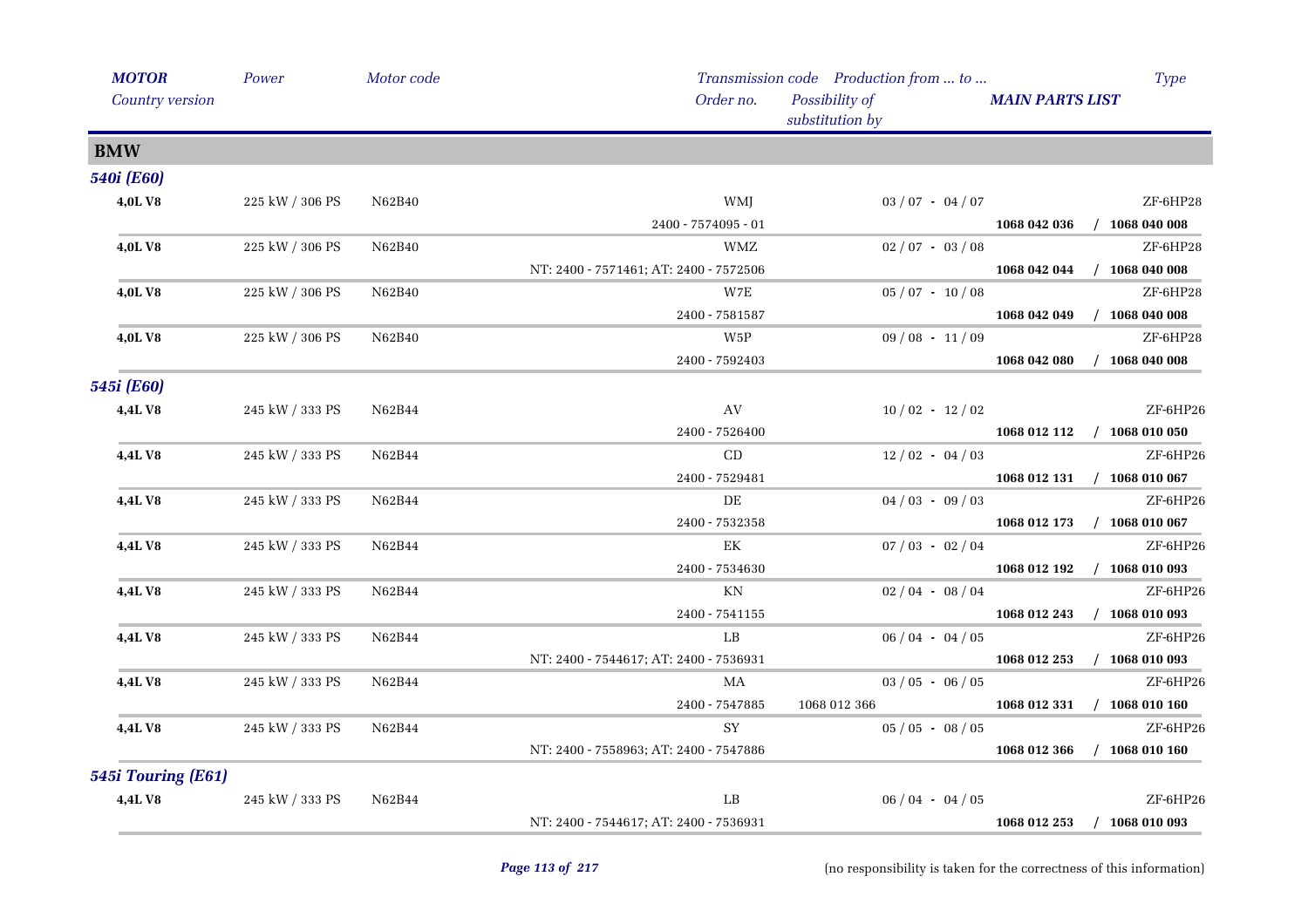| <b>MOTOR</b>       | Power           | Motor code |                                        | Transmission code Production from  to | <b>Type</b>                      |
|--------------------|-----------------|------------|----------------------------------------|---------------------------------------|----------------------------------|
| Country version    |                 |            | Order no.                              | Possibility of<br>substitution by     | <b>MAIN PARTS LIST</b>           |
| <b>BMW</b>         |                 |            |                                        |                                       |                                  |
| 545i Touring (E61) |                 |            |                                        |                                       |                                  |
| 4,4LV8             | 245 kW / 333 PS | N62B44     | MA                                     | $03/05 - 06/05$                       | ZF-6HP26                         |
|                    |                 |            | 2400 - 7547885                         |                                       | 1068 012 331 / 1068 010 160      |
| <b>550i</b> (E60)  |                 |            |                                        |                                       |                                  |
|                    | 270 kW / 367 PS | N62D48     |                                        | $04/08 - 04/08$                       | ZF-6HP28                         |
|                    |                 |            | 2400 - 7588304                         |                                       | $/$ 1068 040 009<br>1068 042 062 |
| 4,8LV8             | 265 kW / 360 PS | N62B48     | ΝH                                     | $01/05 - 01/05$                       | ZF-6HP26                         |
|                    |                 |            | 2400 - 7550779                         |                                       | 1068 012 310 / 1068 010 148      |
| 4,8LV8             | 265 kW / 360 PS | N62B48     | SC                                     | $03 / 05 - 03 / 05$                   | ZF-6HP26                         |
|                    |                 |            | 2400 - 7555927                         | 1068 012 400                          | $/$ 1068 010 154<br>1068 012 329 |
| 4,8LV8             | 265 kW / 360 PS | N62B48     | SG                                     | $04/05 - 06/06$                       | ZF-6HP26                         |
|                    |                 |            | NT: 2400 - 7556968; AT: 2400 - 7556928 | 1068 012 400                          | 1068 012 362<br>$/$ 1068 010 154 |
| 4,8LV8             | 265 kW / 360 PS | N62B48     | VA                                     | $08/05 - 02/06$                       | ZF-6HP26                         |
|                    |                 |            | 2400 - 7560936                         | 1068 012 405                          | 1068 012 363 / 1068 010 151      |
| 4,8LV8             | 270 kW / 367 PS | N62B48B    | UW                                     | $12/05 - 03/08$                       | ZF-6HP26                         |
|                    |                 |            | NT: 2400 - 7563427; AT: 2400 - 7555928 |                                       | 1068 012 400 / 1068 010 154      |
| 4,8LV8             | 265 kW / 360 PS | N62B48     | YR                                     | $09/06 - 09/06$                       | ZF-6HP28                         |
|                    |                 |            | 2400 - 7568790                         | 1068 042 043                          | 1068 042 012 / 1068 040 009      |
| 4,8LV8             | 265 kW / 360 PS | N62B48     | <b>ZYX</b>                             | $10/06 - 12/06$                       | ZF-6HP28                         |
|                    |                 |            | 2400 - 7571460                         | 1068 042 043                          | 1068 042 019 / 1068 040 009      |
| 4,8LV8             | 265 kW / 360 PS | N62B48     | WMG                                    | $02/07 - 03/07$                       | ZF-6HP28                         |
|                    |                 |            | 2400 - 7574092                         |                                       | $/$ 1068 040 009<br>1068 042 033 |
| 4,8LV8             | 265 kW / 360 PS | N62B48     | WMH                                    | $04/07 - 07/07$                       | ZF-6HP28                         |
|                    |                 |            | 2400 - 7574093                         |                                       | 1068 042 034 / 1068 040 009      |
| 4,8LV8             | 270 kW / 367 PS | N62B48     | WMY                                    | $01/07 - 03/08$                       | ZF-6HP28                         |
|                    |                 |            | NT: 2400 - 7571460; AT: 2400 - 7572505 |                                       | 1068 042 043 / 1068 040 009      |
| 4,8LV8             | 270 kW / 367 PS | N62B48     | W6E                                    | $05/07 - 07/08$                       | ZF-6HP28                         |
|                    |                 |            | NT: 2400 - 7581586; AT: 2400 - 7566899 |                                       | 1068 042 048<br>$/$ 1068 040 009 |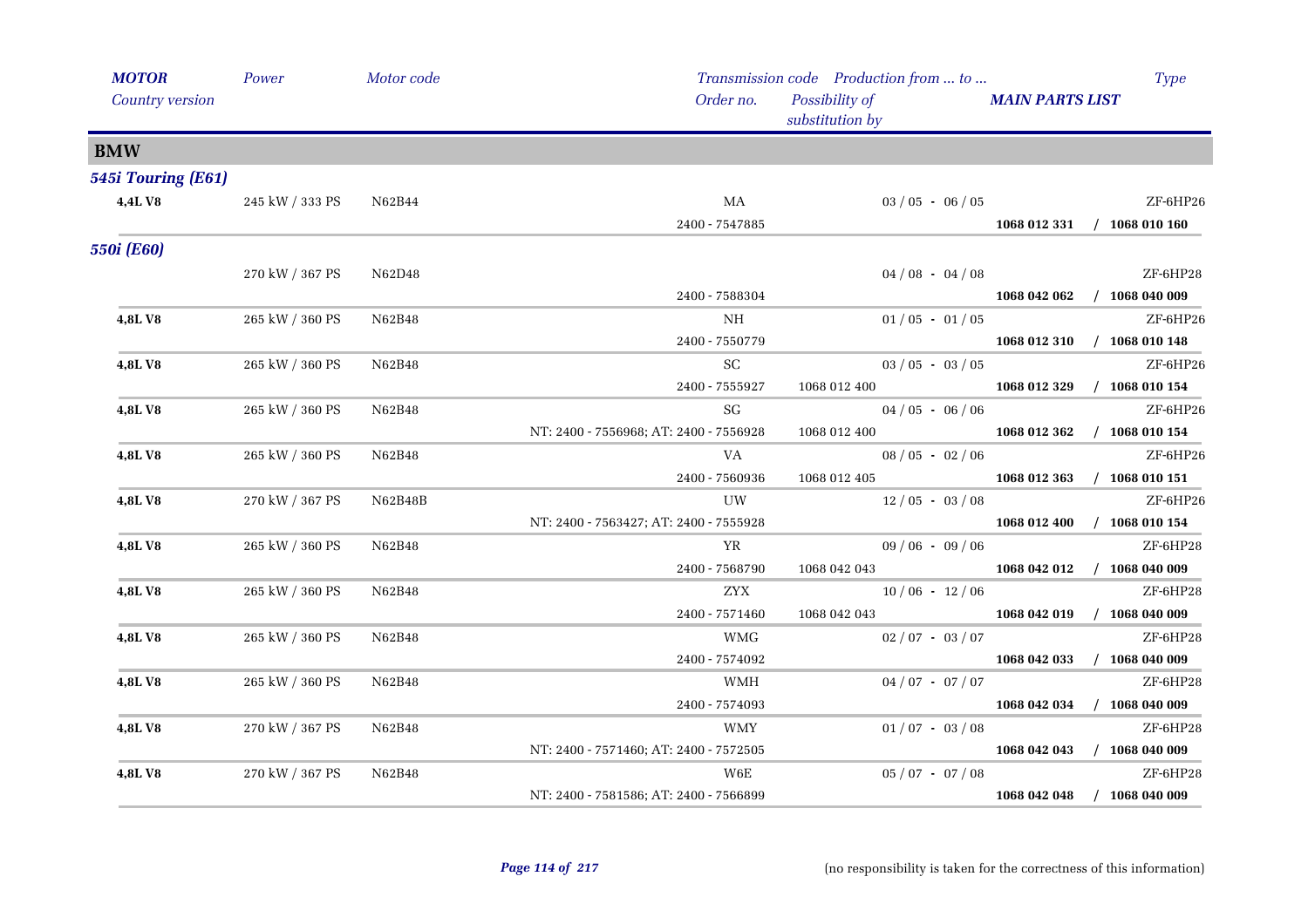| <b>MOTOR</b>          | Power           | Motor code             |                                        | Transmission code Production from  to | Type                             |
|-----------------------|-----------------|------------------------|----------------------------------------|---------------------------------------|----------------------------------|
| Country version       |                 |                        | Order no.                              | Possibility of<br>substitution by     | <b>MAIN PARTS LIST</b>           |
| <b>BMW</b>            |                 |                        |                                        |                                       |                                  |
| <b>550i</b> (E60)     |                 |                        |                                        |                                       |                                  |
| 4,8LV8                | 265 kW / 360 PS | N62B48                 | W4P                                    | $05/08 - 10/10$                       | ZF-6HP28                         |
|                       |                 |                        | 2400 - 7592376                         |                                       | $/$ 1068 040 009<br>1068 042 079 |
| 550i Touring (E61)    |                 |                        |                                        |                                       |                                  |
| 4,8LV8                | 270 kW / 367 PS | N62B48A                | UW                                     | $12/05 - 03/08$                       | ZF-6HP26                         |
|                       |                 |                        | NT: 2400 - 7563427; AT: 2400 - 7555928 |                                       | 1068 010 154<br>1068 012 400     |
| 4,8LV8                | 270 kW / 367 PS | N62B48                 | <b>WMY</b>                             | $01/07 - 03/08$                       | ZF-6HP28                         |
|                       |                 |                        | NT: 2400 - 7571460; AT: 2400 - 7572505 |                                       | $/$ 1068 040 009<br>1068 042 043 |
| <b>5er</b> (E60)      |                 |                        |                                        |                                       |                                  |
|                       |                 | M57SOP                 | CX                                     | $08/04 - 08/04$                       | ZF-6HP26X                        |
|                       |                 |                        | 2400 - 7531626                         |                                       | 1068 022 004<br>$/$ 1068 020 010 |
|                       |                 | M57SOP                 | LJ                                     | $12/04 - 12/04$                       | ZF-6HP26X                        |
|                       |                 |                        | 2400 - 7545774                         |                                       | $/$ 1068 020 010<br>1068 022 055 |
| 630Ci (E63)           |                 |                        |                                        |                                       |                                  |
| 3,0L R <sub>6</sub>   | 180 kW / 245 PS | N52B30; N52B25; N52B22 | JET                                    | $10/14 - 10/14$                       | ZF-S637 (H)                      |
|                       |                 |                        | 2 300 - 7565187                        |                                       | 1069 010 014                     |
| 3,0L R <sub>6</sub>   | 190 kW / 258 PS | N52B30A                | MH                                     | $09/04 - 05/06$                       | ZF-6HP19                         |
|                       |                 |                        | 2400 - 7547898                         |                                       | $/$ 1071 010 029<br>1071 012 060 |
| 3,0L R <sub>6</sub>   | 190 kW / 258 PS | N52B30A                | UQ                                     | $12/05 - 03/08$                       | ZF-6HP19                         |
|                       |                 |                        | NT: 2400 - 7563295; AT: 2400 - 7547899 |                                       | $/$ 1071 010 029<br>1071 012 086 |
| 630Ci Cabriolet (E64) |                 |                        |                                        |                                       |                                  |
| 3,0L R6               | 190 kW / 258 PS | N52B30A                | MH                                     | $09/04 - 05/06$                       | ZF-6HP19                         |
|                       |                 |                        | 2400 - 7547898                         |                                       | 1071 012 060<br>$/$ 1071 010 029 |
| 3,0L R <sub>6</sub>   | 190 kW / 258 PS | N52B30A                | UQ                                     | $12/05 - 03/08$                       | ZF-6HP19                         |
|                       |                 |                        | NT: 2400 - 7563295; AT: 2400 - 7547899 |                                       | 1071 012 086<br>$/$ 1071 010 029 |
| 645Ci (E63)           |                 |                        |                                        |                                       |                                  |
| 4,4LV8                | 245 kW / 333 PS | N62B44                 | LB                                     | $06/04 - 04/05$                       | ZF-6HP26                         |
|                       |                 |                        | NT: 2400 - 7544617; AT: 2400 - 7536931 |                                       | $/$ 1068 010 093<br>1068 012 253 |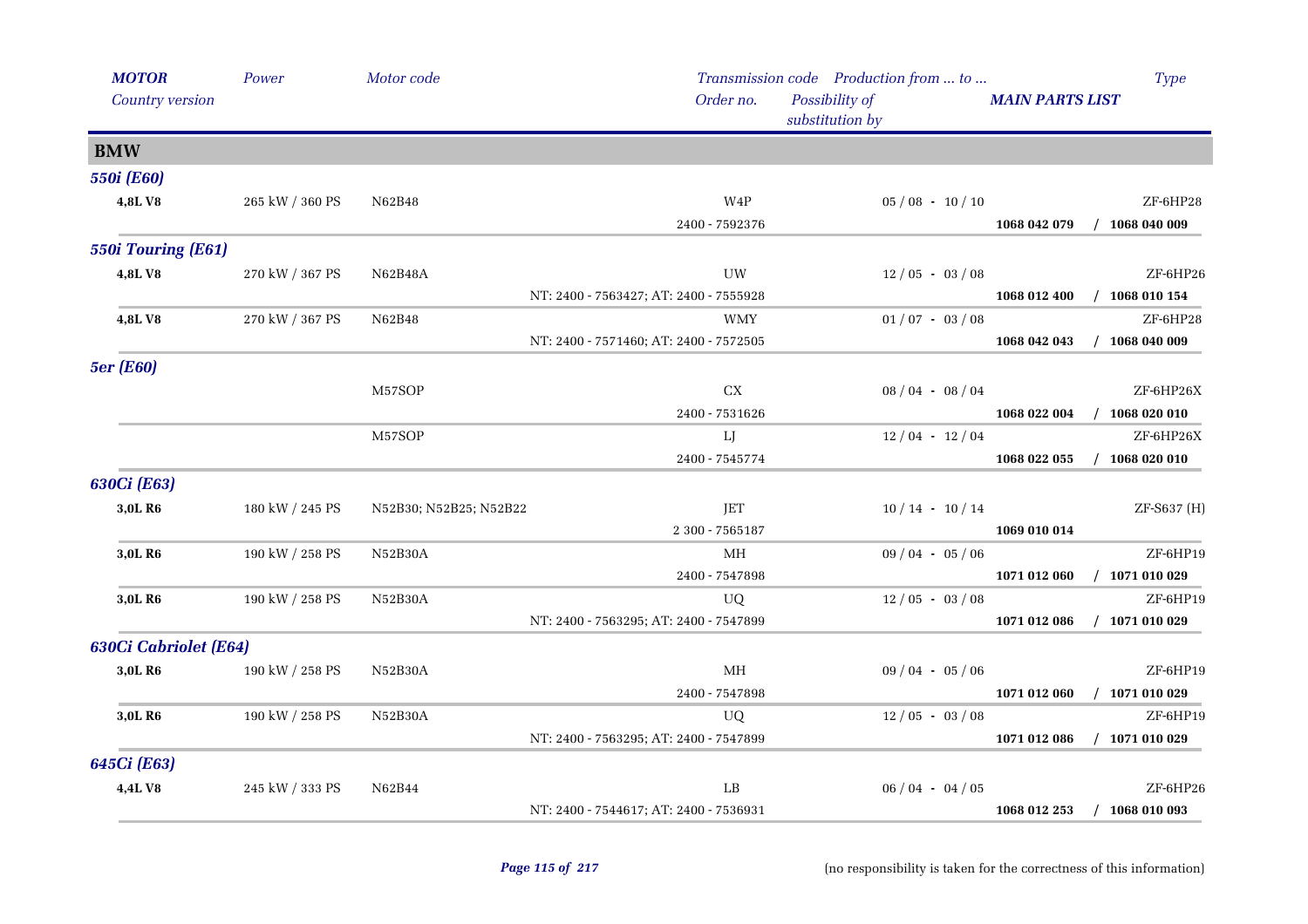| <b>MOTOR</b>          | Power           | Motor code      |                                        | Transmission code Production from  to | <b>Type</b>                      |
|-----------------------|-----------------|-----------------|----------------------------------------|---------------------------------------|----------------------------------|
| Country version       |                 |                 | Order no.                              | Possibility of<br>substitution by     | <b>MAIN PARTS LIST</b>           |
| <b>BMW</b>            |                 |                 |                                        |                                       |                                  |
| 645Ci (E63)           |                 |                 |                                        |                                       |                                  |
| 4,4LV8                | 245 kW / 333 PS | N62B44A; N62B44 | МA                                     | $03 / 05 - 06 / 05$                   | ZF-6HP26                         |
|                       |                 |                 | 2400 - 7547885                         |                                       | 1068 012 331<br>$/$ 1068 010 160 |
| 4,4L V8               | 245 kW / 333 PS | N62B44          | SY                                     | $05/05 - 08/05$                       | ZF-6HP26                         |
|                       |                 |                 | NT: 2400 - 7558963; AT: 2400 - 7547886 |                                       | $/$ 1068 010 160<br>1068 012 366 |
| 4,8LV8                | 270 kW / 367 PS | N62B48B         | UW                                     | $12/05 - 03/08$                       | ZF-6HP26                         |
|                       |                 |                 | NT: 2400 - 7563427; AT: 2400 - 7555928 |                                       | $/$ 1068 010 154<br>1068 012 400 |
| 645Ci Cabriolet (E64) |                 |                 |                                        |                                       |                                  |
| 4,4LV8                | 245 kW / 333 PS | N62B44          | LB                                     | $06/04 - 04/05$                       | ZF-6HP26                         |
|                       |                 |                 | NT: 2400 - 7544617; AT: 2400 - 7536931 |                                       | 1068 010 093<br>1068 012 253     |
| 4,4LV8                | 245 kW / 333 PS | N62B44A; N62B44 | MA                                     | $03 / 05 - 06 / 05$                   | ZF-6HP26                         |
|                       |                 |                 | 2400 - 7547885                         |                                       | 1068 012 331<br>$/$ 1068 010 160 |
| 4,4L V8               | 245 kW / 333 PS | N62B44          | SY                                     | $05/05 - 08/05$                       | ZF-6HP26                         |
|                       |                 |                 | NT: 2400 - 7558963; AT: 2400 - 7547886 |                                       | $/$ 1068 010 160<br>1068 012 366 |
| 4,8LV8                | 270 kW / 367 PS | N62B48B         | <b>UW</b>                              | $12/05 - 03/08$                       | ZF-6HP26                         |
|                       |                 |                 | NT: 2400 - 7563427; AT: 2400 - 7555928 |                                       | 1068 012 400<br>$/$ 1068 010 154 |
| 730d (F01 - R4800)    |                 |                 |                                        |                                       |                                  |
| 3,0L R6 D             | 180 kW / 245 PS | N57D30          | WO <sub>2</sub>                        | $02 / 10 - 10 / 10$                   | ZF-6HP28                         |
|                       |                 |                 | 2400 - 7610249                         |                                       | 1068 042 127<br>$/$ 1068 040 046 |
| 730d (F01 - R5000)    |                 |                 |                                        |                                       |                                  |
| 3,0L R6 D             | 180 kW / 245 PS | N57D30          |                                        | $05 / 10 - 05 / 11$                   | ZF-6HP28                         |
|                       |                 |                 | 2400 - 7612001                         |                                       | $/$ 1068 040 046<br>1068 042 131 |
| <b>730d (F01)</b>     |                 |                 |                                        |                                       |                                  |
| 3,0L R <sub>6</sub> D | 180 kW / 245 PS | N57D30          | ZZW                                    | $02/08 - 04/08$                       | ZF-6HP28                         |
|                       |                 |                 | 2400 - 7588568                         |                                       | $/$ 1068 040 023<br>1068 042 064 |
| 3,0L R <sub>6</sub> D | 180 kW / 245 PS | N57D30          |                                        | $04/08 - 04/08$                       | $ZF$ -6HP28                      |
|                       |                 |                 | 2400 - 7588904                         |                                       | 1068 042 066<br>1068 040 023     |
| 3,0L R6 D             | 180 kW / 245 PS | N57D30          | W7P                                    | $04/08 - 10/08$                       | ZF-6HP28                         |
|                       |                 |                 | 2400 - 7592485                         |                                       | $/$ 1068 040 023<br>1068 042 076 |
|                       |                 |                 |                                        |                                       |                                  |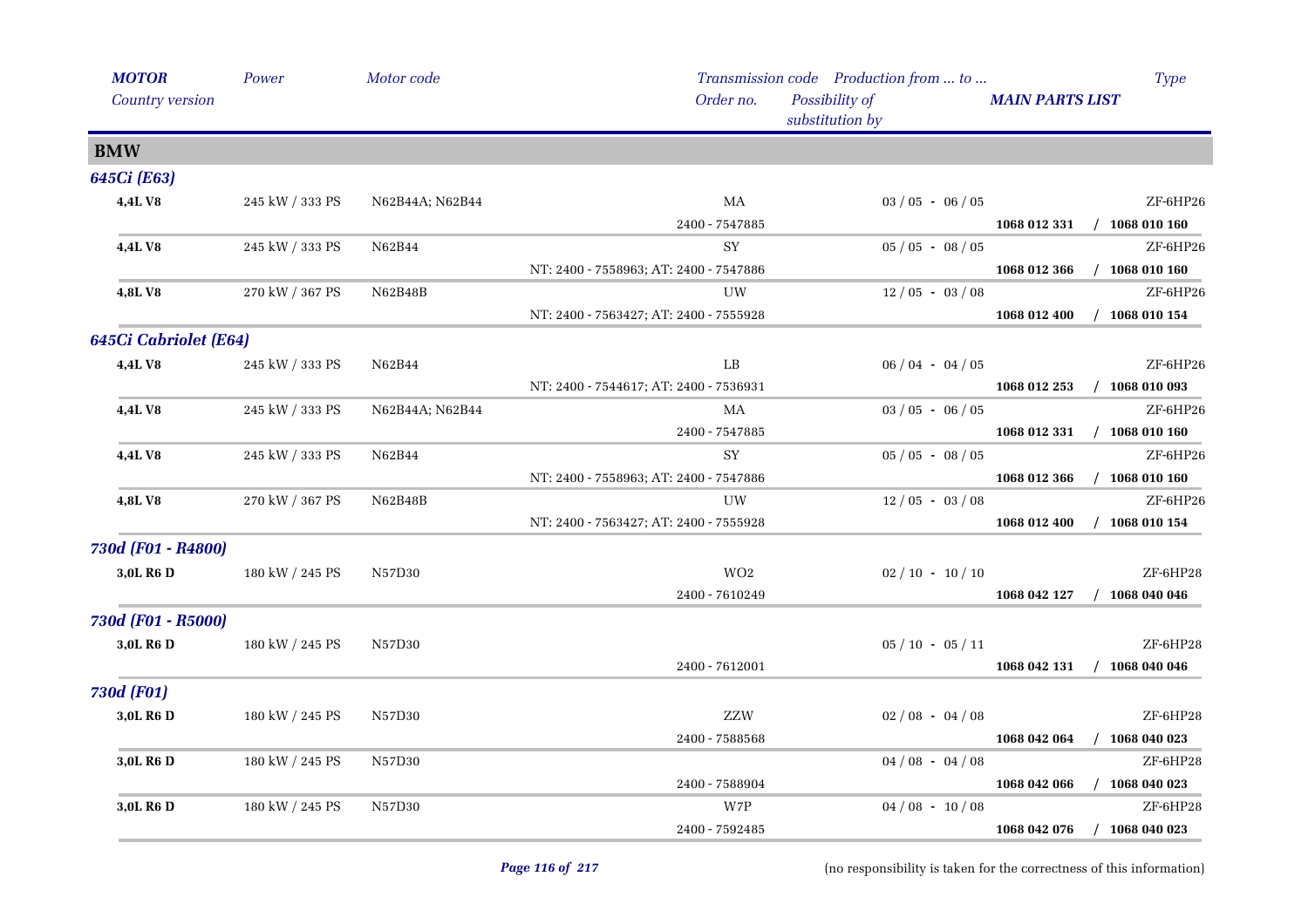| <b>MOTOR</b>          | Power                                             | Motor code |                          | Transmission code Production from  to |                     |                        | Type             |
|-----------------------|---------------------------------------------------|------------|--------------------------|---------------------------------------|---------------------|------------------------|------------------|
| Country version       |                                                   |            | Order no.                | Possibility of<br>substitution by     |                     | <b>MAIN PARTS LIST</b> |                  |
| <b>BMW</b>            |                                                   |            |                          |                                       |                     |                        |                  |
| <b>730d (F01)</b>     |                                                   |            |                          |                                       |                     |                        |                  |
| 3,0L R <sub>6</sub> D | 180 kW / 245 PS                                   | N57D30     | W7O                      |                                       | $05/08 - 07/08$     |                        | ZF-6HP28         |
|                       |                                                   |            | 2400 - 7590326           |                                       |                     | 1068 042 077           | $/$ 1068 040 031 |
| 3,0L R <sub>6</sub> D | 180 kW / 245 PS                                   | N57D30     | W2S                      |                                       | $10/08 - 10/08$     |                        | ZF-6HP28         |
|                       |                                                   |            | 2400 - 7593771           |                                       |                     | 1068 042 089           | $/$ 1068 040 031 |
| 3,0L R6 D             | 180 kW / 245 PS                                   | N57D30     | W7T                      |                                       | $08/08 - 09/08$     |                        | ZF-6HP28         |
|                       |                                                   |            | 2400 - 7595427           |                                       |                     | 1068 042 093           | $/$ 1068 040 031 |
| 3,0L R <sub>6</sub> D | 180 kW / 245 PS                                   | N57D30     | W8T                      |                                       | $09/08 - 02/09$     |                        | ZF-6HP28         |
|                       |                                                   |            | 2400 - 7595429           |                                       |                     | 1068 042 094           | $/$ 1068 040 031 |
| 3,0L R6 D             | 180 kW / 245 PS                                   | N57D30     | W4T                      |                                       | $03/09 - 07/09$     |                        | ZF-6HP28         |
|                       |                                                   |            | 2400 - 7593930           |                                       |                     | 1068 042 102           | $/$ 1068 040 031 |
| 3,0L R6 D             | 180 kW / 245 PS                                   | N57D30     | W4U                      |                                       | $10/08 - 11/09$     |                        | ZF-6HP28         |
|                       |                                                   |            | 2400 - 7596704           |                                       |                     | 1068 042 104           | $/$ 1068 040 031 |
| 3,0L R6 D             | 180 kW / 245 PS                                   | N57D30     | W7X                      |                                       | $05/09 - 02/10$     |                        | ZF-6HP28         |
|                       |                                                   |            | 2400 - 7600416           |                                       |                     | 1068 042 115           | $/$ 1068 040 031 |
| 3,0L R6 D             | 180 kW / 245 PS                                   | N57D30     | WJ7                      |                                       | $10/09 - 10/09$     |                        | ZF-6HP28         |
|                       |                                                   |            | 2400 - 7606194           |                                       |                     | 1068 042 123           | $/$ 1068 040 031 |
| 3,0L R <sub>6</sub> D | 180 kW / 245 PS                                   | N57D30     |                          |                                       | $05/11 - 08/12$     |                        | ZF-6HP28         |
|                       |                                                   |            | 2400 - 7631067           |                                       |                     | 1068 042 145           | $/$ 1068 040 056 |
|                       | 730d/Ld (E65, E66 - Langversion / Long wheelbase) |            |                          |                                       |                     |                        |                  |
| 3,0L R6 D             | 160 kW / 218 PS                                   |            | $\ensuremath{\text{UN}}$ |                                       |                     |                        | ZF-6HP26         |
|                       |                                                   |            |                          |                                       |                     | 1068 012 011           | $/$ 1068 010 005 |
| 3,0L R <sub>6</sub> D | 160 kW / 218 PS                                   | M57D30     | VQ                       |                                       | $02 / 02 - 03 / 02$ |                        | ZF-6HP26         |
|                       |                                                   |            | 2400 - 7518629           |                                       |                     | 1068 012 045           | $/$ 1068 010 026 |
| 3,0L R6 D             | 160 kW / 218 PS                                   | M57D30     | AA                       |                                       | $\blacksquare$      |                        | ZF-6HP26         |
|                       |                                                   |            |                          |                                       |                     | 1068 012 096           | $/$ 1068 010 026 |
| 3,0L R6 D             | 160 kW / 218 PS                                   | M57D30     | AB                       |                                       | $05/02 - 07/02$     |                        | ZF-6HP26         |
|                       |                                                   |            | 2400 - 7524451           |                                       |                     | 1068 012 097           | $/$ 1068 010 026 |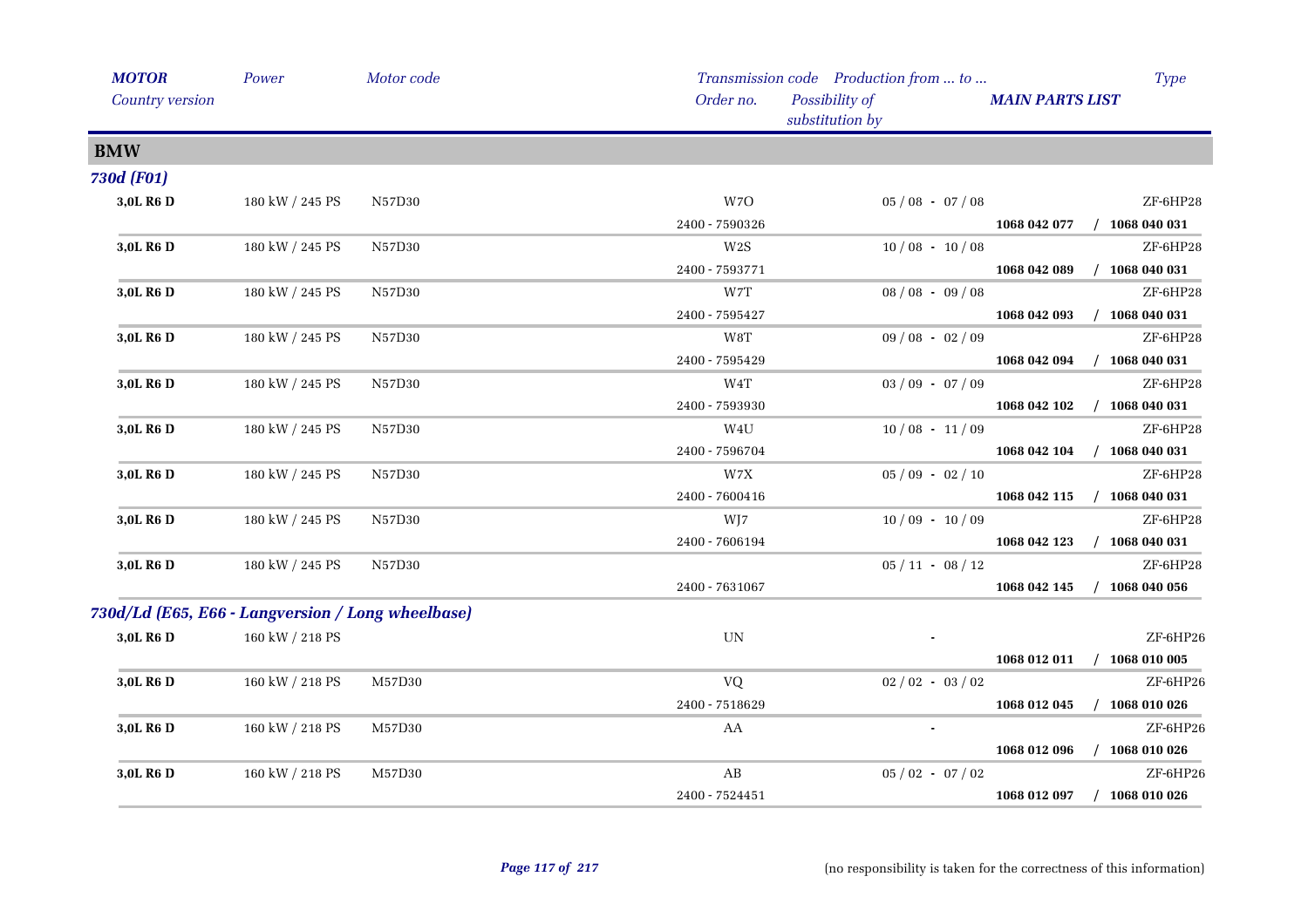| <b>MOTOR</b>          | Power                                             | Motor code           |                                        | Transmission code Production from  to |                             | <b>Type</b>      |
|-----------------------|---------------------------------------------------|----------------------|----------------------------------------|---------------------------------------|-----------------------------|------------------|
| Country version       |                                                   |                      | Order no.                              | Possibility of<br>substitution by     | <b>MAIN PARTS LIST</b>      |                  |
| <b>BMW</b>            |                                                   |                      |                                        |                                       |                             |                  |
|                       | 730d/Ld (E65, E66 - Langversion / Long wheelbase) |                      |                                        |                                       |                             |                  |
| 3,0L R6 D             | 160 kW / 218 PS                                   | M57D30               | AU                                     | $07/02 - 02/03$                       |                             | ZF-6HP26         |
|                       |                                                   |                      | NT: 2400 - 7526346; AT: 2400 - 7518630 |                                       | 1068 012 111 / 1068 010 029 |                  |
| 3,0L R6 D             | 160 kW / 218 PS                                   | M57D30               | CL                                     | $02/03 - 09/03$                       |                             | ZF-6HP26         |
|                       |                                                   |                      | AT: 2400 - 7528958                     |                                       | 1068 012 160                | $/$ 1068 010 053 |
| 3,0L R6 D             | 160 kW / 218 PS                                   | M57D30               | $\ensuremath{\mathrm{CU}}$             | $02/03 - 02/03$                       |                             | ZF-6HP26         |
|                       |                                                   |                      | 2400 - 7531251                         |                                       | 1068 012 165                | $/$ 1068 010 090 |
| 3,0L R <sub>6</sub> D | 160 kW / 218 PS                                   | M57D30               | $\rm FE$                               | $05/03 - 05/03$                       |                             | ZF-6HP26         |
|                       |                                                   |                      | 2400 - 7536605                         | 1068 012 200                          | 1068 012 172                | 1068 010 090     |
| 3,0L R6 D             | 160 kW / 218 PS                                   | M57D30               | ED                                     | $07 / 03 - 07 / 03$                   |                             | ZF-6HP26         |
|                       |                                                   |                      | 2400 - 7534591                         |                                       | 1068 012 189                | $/$ 1068 010 090 |
| 3,0L R6 D             | 160 kW / 218 PS                                   | M57D30               | FE                                     | $09/03 - 02/04$                       |                             | ZF-6HP26         |
|                       |                                                   |                      | 2400 - 7536605                         |                                       | 1068 012 200                | $/$ 1068 010 096 |
| 3,0L R6 D             | 160 kW / 218 PS                                   | M57D30               | FY                                     | $02/04 - 08/04$                       |                             | ZF-6HP26         |
|                       |                                                   |                      | 2400 - 7539119                         |                                       | 1068 012 224                | $/$ 1068 010 096 |
| 3,0L R <sub>6</sub> D | 160 kW / 218 PS                                   | M57D30               | LA                                     | $06/04 - 02/05$                       |                             | ZF-6HP26         |
|                       |                                                   |                      | NT: 2400 - 7544613; AT: 2400 - 7531252 |                                       | 1068 012 252                | $/$ 1068 010 096 |
| 3,0L R <sub>6</sub> D | 163 kW / 222 PS                                   | M57D30TUE            | KD                                     | $09/04 - 10/04$                       |                             | ZF-6HP26         |
|                       |                                                   |                      | 2400 - 7539770                         | 1068 012 340                          | 1068 012 264                | $/$ 1068 010 126 |
| 3,0L R <sub>6</sub> D | 163 kW / 222 PS                                   | M57D30TUE            | <b>NN</b>                              | $11/04 - 02/05$                       |                             | ZF-6HP26         |
|                       |                                                   |                      | 2400 - 7550785                         | 1068 012 340                          | 1068 012 307                | $/$ 1068 010 126 |
| 3,0L R6 D             | 170 kW / 231 PS                                   | N57306D2; M57D30TUE2 | QK                                     | $02/05 - 08/05$                       |                             | ZF-6HP26         |
|                       |                                                   |                      | NT: 2400 - 7556541; AT: 2400 - 7539771 |                                       | 1068 012 340                | $/$ 1068 010 126 |
| 3,0L R <sub>6</sub> D | 163 kW / 222 PS                                   | M57D30TUE            | QS                                     | $05/05 - 07/08$                       |                             | ZF-6HP26         |
|                       |                                                   |                      | 2400 - 7556842                         |                                       | 1068 012 354                | $/$ 1068 010 169 |
| 3,0L R6 D             | 160 kW / 218 PS                                   | M57D30               |                                        |                                       |                             | $ZF-6P26$        |
|                       |                                                   |                      |                                        |                                       | 1074 010 001                |                  |

*730i/Li (E65, E66 - Langversion / Long wheelbase)*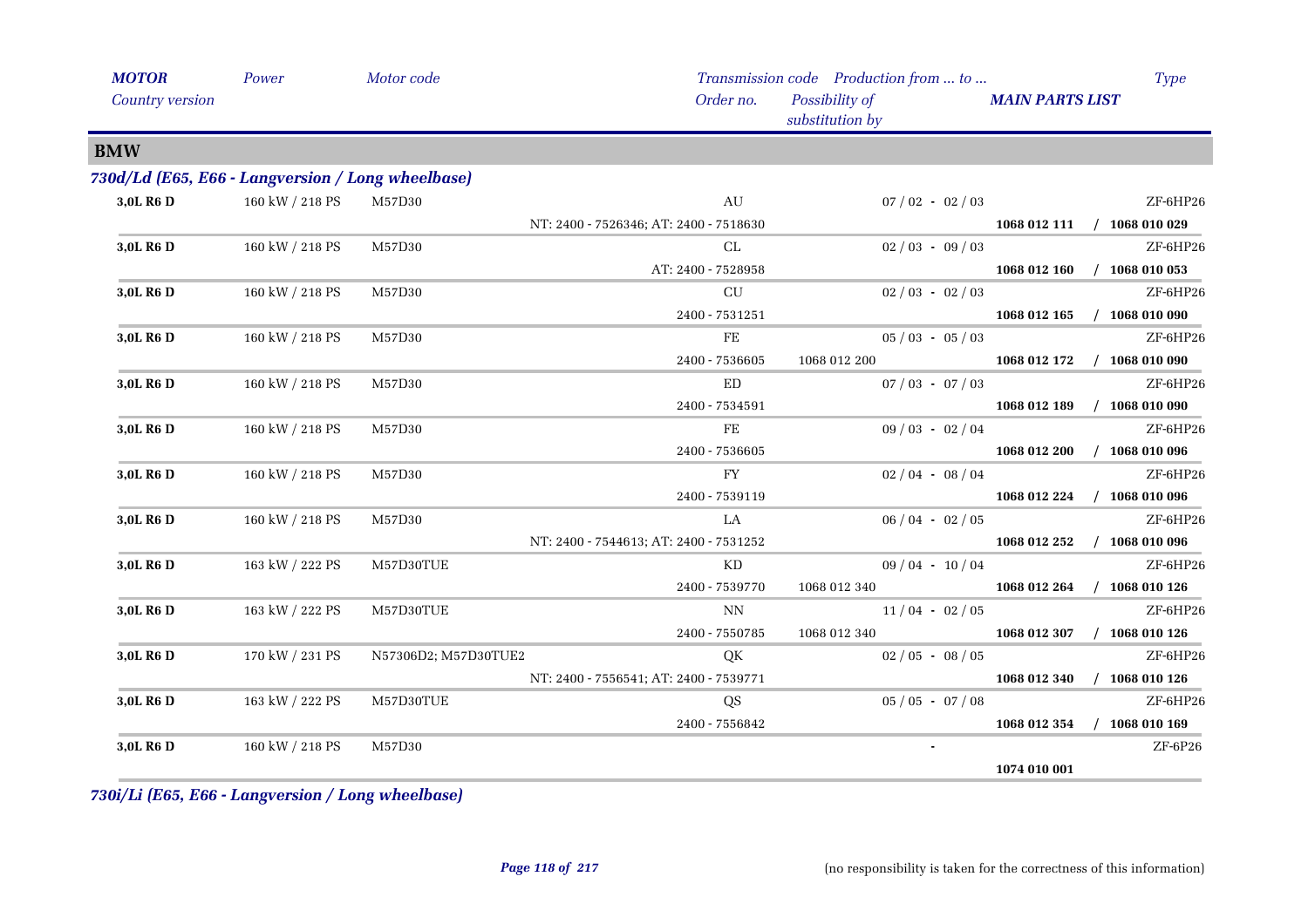| <b>MOTOR</b>                                      | Power           | Motor code |                                        | Transmission code Production from  to | <b>Type</b>                      |
|---------------------------------------------------|-----------------|------------|----------------------------------------|---------------------------------------|----------------------------------|
| <b>Country version</b>                            |                 |            | Order no.                              | Possibility of<br>substitution by     | <b>MAIN PARTS LIST</b>           |
| <b>BMW</b>                                        |                 |            |                                        |                                       |                                  |
| 730i/Li (E65, E66 - Langversion / Long wheelbase) |                 |            |                                        |                                       |                                  |
| 3,0L R <sub>6</sub>                               | 170 kW / 231 PS | M54B30     | CA                                     | $01/03 - 01/03$                       | ZF-6HP19                         |
|                                                   |                 |            | 2400 - 7529434                         |                                       | 1071 012 014 / 1071 010 013      |
| 3,0L R6                                           | 170 kW / 231 PS | M54B30ES   | DC                                     | $02/03 - 09/03$                       | ZF-6HP19                         |
|                                                   |                 |            | 2400 - 7530852                         |                                       | 1071 012 018<br>$/$ 1071 010 013 |
| 3,0L R6                                           | 170 kW / 231 PS | M54B30ES   | FA                                     | $09/03 - 02/04$                       | ZF-6HP19                         |
|                                                   |                 |            | 2400 - 7536599                         |                                       | 1071 012 033 / 1071 010 013      |
| 3,0L R6                                           | 170 kW / 231 PS | M54B30ES   | FP                                     | $02/04 - 08/04$                       | ZF-6HP19                         |
|                                                   |                 |            | 2400 - 7537898                         |                                       | 1071 012 041 / 1071 010 013      |
| 3,0L R6                                           | 170 kW / 231 PS | M54B30ES   | LE                                     | $05/04 - 02/05$                       | ZF-6HP19                         |
|                                                   |                 |            | NT: 2400 - 7545014; AT: 2400 - 7527707 |                                       | 1071 012 051<br>$/$ 1071 010 013 |
| 3,0L R6                                           | 190 kW / 258 PS | N52B30ES   | MG                                     | $09/04 - 11/04$                       | ZF-6HP19                         |
|                                                   |                 |            | 2400 - 7547896                         |                                       | 1071 012 059<br>$/$ 1071 010 028 |
| 3,0L R6                                           | 190 kW / 258 PS | N52B30ES   | МX                                     | $11/04 - 02/05$                       | ZF-6HP19                         |
|                                                   |                 |            | 2400 - 7550174                         |                                       | 1071 012 067<br>$/$ 1071 010 028 |
| 3,0L R6                                           | 190 kW / 258 PS | N52B30     | QN                                     | $02/05 - 08/05$                       | ZF-6HP19                         |
|                                                   |                 |            | 2400 - 7556570                         |                                       | 1071 012 071 / 1071 010 028      |
| 3,0L R <sub>6</sub>                               | 190 kW / 258 PS | N52B30     | QA                                     | $05/05 - 07/08$                       | ZF-6HP19                         |
|                                                   |                 |            | NT: 2400 - 7556045; AT: 2400 - 7547897 |                                       | $/$ 1071 010 028<br>1071 012 076 |
| 730i/Li (F01, F02 - Langversion / Long wheelbase) |                 |            |                                        |                                       |                                  |
| 3,0L R <sub>6</sub>                               | 190 kW / 258 PS | N54B30     | W6L                                    | $02/08 - 04/08$                       | ZF-6HP21                         |
|                                                   |                 |            | 2400 - 7588566                         |                                       | $/$ 1071 030 055<br>1071 032 108 |
| 3,0L R6                                           | 190 kW / 258 PS | N52B30     | W1Z                                    | $07/09 - 03/10$                       | ZF-6HP21                         |
|                                                   |                 |            | 2400 - 7600423                         |                                       | 1071 032 158<br>$/$ 1071 030 059 |
| 3,0L R6                                           | 190 kW / 258 PS | N52B30     | WK9                                    | $10/09 - 10/09$                       | ZF-6HP21                         |
|                                                   |                 |            | 2400 - 7606192                         |                                       | 1071 032 162<br>$/$ 1071 030 059 |
| 3,0L R6                                           | 190 kW / 258 PS | N52B30     | <b>WOU</b>                             | $02 / 10 - 10 / 10$                   | ZF-6HP21                         |
|                                                   |                 |            | 2400 - 7610247                         |                                       | 1071 032 164 / 1071 030 064      |
|                                                   |                 |            |                                        |                                       |                                  |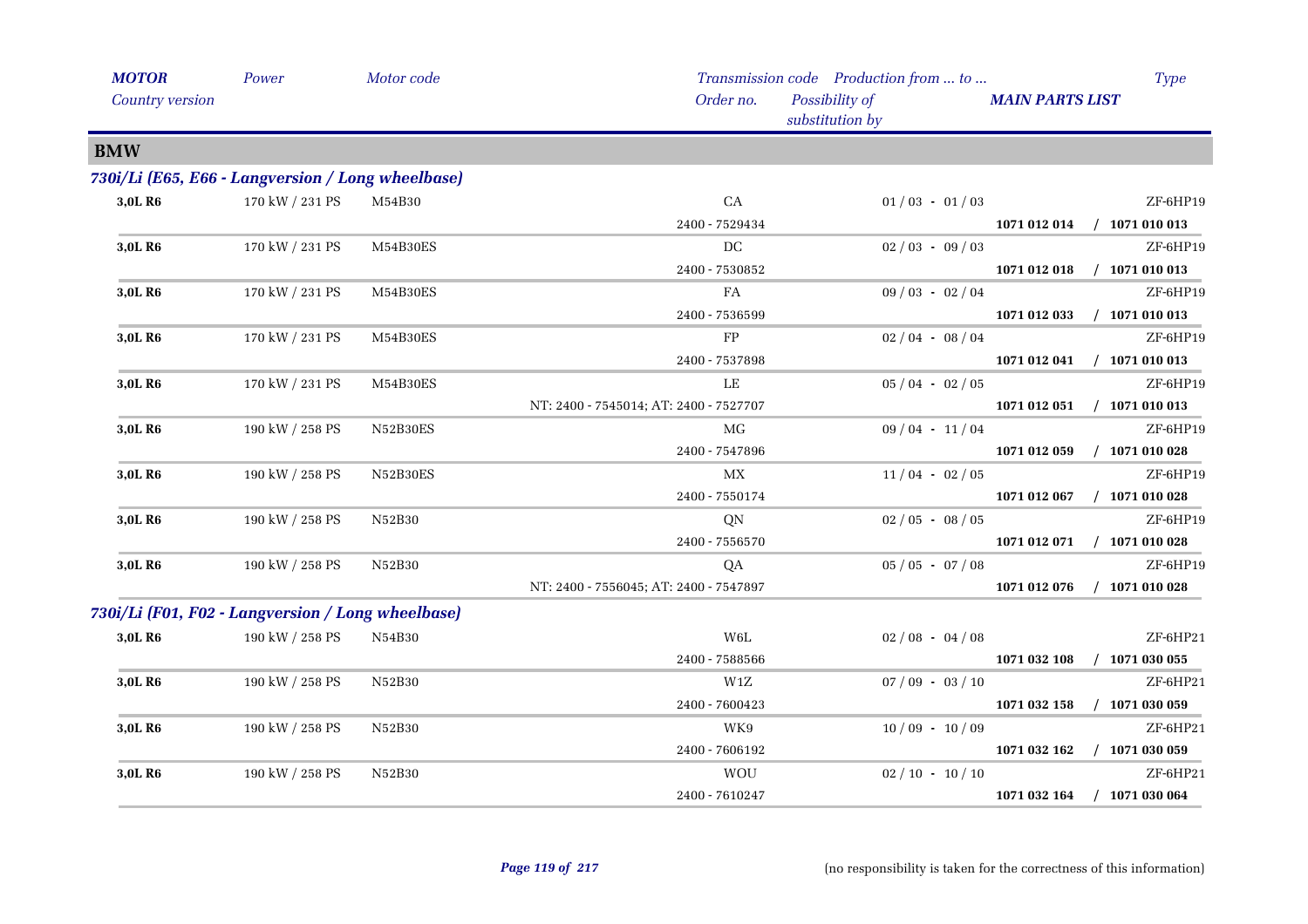| <b>MOTOR</b>                                      | Power           | Motor code     |                | Transmission code Production from  to |                        | <b>Type</b>      |
|---------------------------------------------------|-----------------|----------------|----------------|---------------------------------------|------------------------|------------------|
| <b>Country version</b>                            |                 |                | Order no.      | Possibility of<br>substitution by     | <b>MAIN PARTS LIST</b> |                  |
| <b>BMW</b>                                        |                 |                |                |                                       |                        |                  |
| 730i/Li (F01, F02 - Langversion / Long wheelbase) |                 |                |                |                                       |                        |                  |
| 3,0L R <sub>6</sub>                               | 190 kW / 258 PS | N52B30         | WP7            | $08 / 10 - 05 / 11$                   |                        | ZF-6HP21         |
|                                                   |                 |                | 2400 - 7612010 |                                       | 1071 032 168           | $/$ 1071 030 064 |
| 730Li (F02 - Langversion / Long wheelbase)        |                 |                |                |                                       |                        |                  |
| 3,0L R <sub>6</sub>                               | 190 kW / 258 PS | N52B30         | W1V            | $11/08 - 02/09$                       |                        | $ZF-6HP21$       |
|                                                   |                 |                | 2400 - 7596934 |                                       | 1071 032 154           | $/$ 1071 030 059 |
| 3,0L R6                                           | 190 kW / 258 PS | N52B30         | $\,$ W2V       | $04/09 - 11/09$                       |                        | ZF-6HP21         |
|                                                   |                 |                | 2400 - 7596935 |                                       | 1071 032 155           | $/$ 1071 030 059 |
| 3,0L R <sub>6</sub>                               | 190 kW / 258 PS | N52B30         | W4Z            | $02/09 - 02/09$                       |                        | ZF-6HP21         |
|                                                   |                 |                | 2400 - 7600432 |                                       | 1071 032 156           | $/$ 1071 030 060 |
| 3,0L R <sub>6</sub>                               | 172 kW / 234 PS | N52B30         |                | $05 / 11 - 06 / 12$                   |                        | ZF-6HP21         |
|                                                   |                 |                | 2400 - 7630988 |                                       | 1071 032 175           | $/$ 1071 030 073 |
| 735i/Li (E65, E66 - Langversion / Long wheelbase) |                 |                |                |                                       |                        |                  |
| 3,6L V8                                           | 200 kW / 272 PS | N62B36         | UI             |                                       |                        | ZF-6HP26         |
|                                                   |                 |                |                |                                       | 1068 012 002           | $/$ 1068 010 003 |
| 3,6LV8                                            | 200 kW / 272 PS | N62B36         | UL             | $\blacksquare$                        |                        | ZF-6HP26         |
|                                                   |                 |                |                |                                       | 1068 012 004           | $/$ 1068 010 005 |
| 3,6LV8                                            | 200 kW / 272 PS | N62B36         | US             |                                       |                        | ZF-6HP26         |
|                                                   |                 |                |                |                                       | 1068 012 013           | $/$ 1068 010 005 |
| 3,6LV8                                            | 200 kW / 272 PS | ${\tt N62B36}$ | UW             | $04/01 - 04/01$                       |                        | ZF-6HP26         |
|                                                   |                 |                | 2400 - 4465706 |                                       | 1068 012 015           | $/$ 1068 010 013 |
| 3,6L V8                                           | 200 kW / 272 PS | N62B36         | YF             | $06/01 - 08/01$                       |                        | $ZF-6HP26$       |
|                                                   |                 |                | 2400 - 4467128 |                                       | 1068 012 017           | $/$ 1068 010 015 |
| 3,6L V8                                           | 200 kW / 272 PS | N62B36         | UY             |                                       |                        | ZF-6HP26         |
|                                                   |                 |                | 2400 - 4467128 |                                       | 1068 012 019           | $/$ 1068 010 013 |
| 3,6LV8                                            | 200 kW / 272 PS | N62B36         | $\mathbf{B}$   | $05/01 - 06/01$                       |                        | $ZF$ -6HP26      |
|                                                   |                 |                | 2400 - 4466523 |                                       | 1068 012 021           | $/$ 1068 010 013 |
| 3,6LV8                                            | 200 kW / 272 PS | N62B36         | YD             |                                       |                        | ZF-6HP26         |
|                                                   |                 |                | 2400 - 4466523 |                                       | 1068 012 023           | $/$ 1068 010 013 |
|                                                   |                 |                |                |                                       |                        |                  |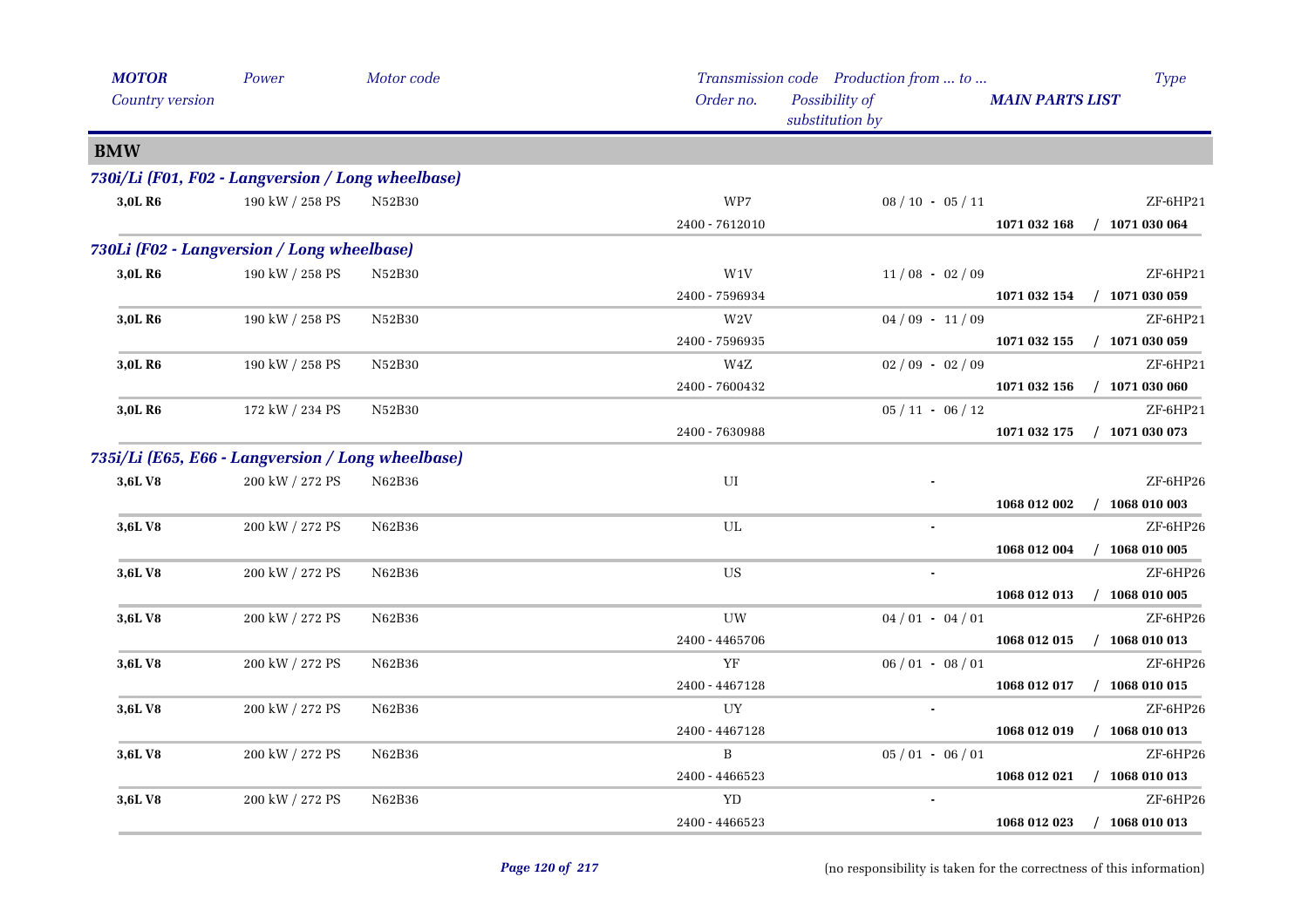| <b>MOTOR</b>                    | Power                                             | Motor code |                                        | Transmission code Production from  to |                        | <b>Type</b>      |
|---------------------------------|---------------------------------------------------|------------|----------------------------------------|---------------------------------------|------------------------|------------------|
| Country version                 |                                                   |            | Order no.                              | Possibility of<br>substitution by     | <b>MAIN PARTS LIST</b> |                  |
| <b>BMW</b>                      |                                                   |            |                                        |                                       |                        |                  |
|                                 | 735i/Li (E65, E66 - Langversion / Long wheelbase) |            |                                        |                                       |                        |                  |
| 3,6L V8                         | 200 kW / 272 PS                                   | N62B36     | $\rm{UE}$                              | $08/01 - 10/01$                       |                        | ZF-6HP26         |
|                                 |                                                   |            | 2400 - 7508881                         |                                       | 1068 012 025           | $/$ 1068 010 015 |
| 3,6L V8                         | 200 kW / 272 PS                                   | N62B36     | <b>WP</b>                              | $10/01 - 11/01$                       |                        | ZF-6HP26         |
|                                 |                                                   |            | NT: 2400 - 7520053; AT: 2400 - 7520054 |                                       | 1068 012 048           | $/$ 1068 010 035 |
| 3,6L V8                         | 200 kW / 272 PS                                   | N62B36     | ZΒ                                     | $11/01 - 02/02$                       |                        | ZF-6HP26         |
|                                 |                                                   |            | NT: 2400 - 7521141; AT: 2400 - 7521142 |                                       | 1068 012 064           | $/$ 1068 010 035 |
| 3,6L V8                         | 200 kW / 272 PS                                   | N62B36     | ${\rm ZD}$                             | $02/02 - 05/02$                       |                        | ZF-6HP26         |
|                                 |                                                   |            | NT: 2400 - 7521145; AT: 2400 - 7521146 | 1068 012 095                          | 1068 012 066           | $/$ 1068 010 035 |
| 3,6LV8                          | 200 kW / 272 PS                                   | N62B36     | AL                                     | $05/02 - 08/02$                       |                        | ZF-6HP26         |
|                                 |                                                   |            | 2400 - 7524455                         | 1068 012 095                          | 1068 012 093           | $/$ 1068 010 035 |
| 3,6L V8                         | 200 kW / 272 PS                                   | N62B36     | AN                                     | $05/02 - 05/02$                       |                        | ZF-6HP26         |
|                                 |                                                   |            | 2400 - 7524457                         |                                       | 1068 012 095           | $/$ 1068 010 035 |
| 3,6L V8                         | 200 kW / 272 PS                                   | N62B36     | AT                                     | $07/02 - 11/02$                       |                        | ZF-6HP26         |
|                                 |                                                   |            | NT: 2400 - 7526343; AT: 2400 - 7521146 |                                       | 1068 012 107           | $/$ 1068 010 059 |
| 3,6L V8                         | 200 kW / 272 PS                                   | N62B36     | BW                                     | $10/02 - 02/03$                       |                        | ZF-6HP26         |
|                                 |                                                   |            | NT: 2400 - 7528158; AT: 2400 - 7528162 |                                       | 1068 012 117           | $/$ 1068 010 061 |
| $3,\!6\mathrm{L}\, \mathrm{V}8$ | 200 kW / 272 PS                                   | N62B36     | CO                                     | $02/03 - 09/03$                       |                        | ZF-6HP26         |
|                                 |                                                   |            | NT: 2400 - 7530961; AT: 2400 - 7528954 |                                       | 1068 012 158           | $/$ 1068 010 052 |
| 3,6L V8                         | 200 kW / 272 PS                                   | N62B36     | CS                                     | $02/03 - 02/03$                       |                        | ZF-6HP26         |
|                                 |                                                   |            | 2400 - 7531246                         |                                       | 1068 012 163           | $/$ 1068 010 088 |
| 3,6LV8                          | 200 kW / 272 PS                                   | N62B36     | $\rm DL$                               | $05/03 - 05/03$                       |                        | ZF-6HP26         |
|                                 |                                                   |            | 2400 - 7532364                         | 1068 012 198                          | 1068 012 170           | $/$ 1068 010 088 |
| 3,6L V8                         | 200 kW / 272 PS                                   | N62B36     | EC                                     | $07/03 - 07/03$                       |                        | ZF-6HP26         |
|                                 |                                                   |            | 2400 - 7534590                         |                                       | 1068 012 187           | $/$ 1068 010 088 |
| 3,6L V8                         | 200 kW / 272 PS                                   | N62B36     | EL                                     | $07/03 - 07/03$                       |                        | ZF-6HP26         |
|                                 |                                                   |            | 2400 - 7534753                         |                                       | 1068 012 188           | $/$ 1068 010 092 |
| 3,6L V8                         | 200 kW / 272 PS                                   | N62B36     | ${\rm FC}$                             | $09/03 - 02/04$                       |                        | ZF-6HP26         |
|                                 |                                                   |            | 2400 - 7536603                         |                                       | 1068 012 198           | $/$ 1068 010 098 |
|                                 |                                                   |            |                                        |                                       |                        |                  |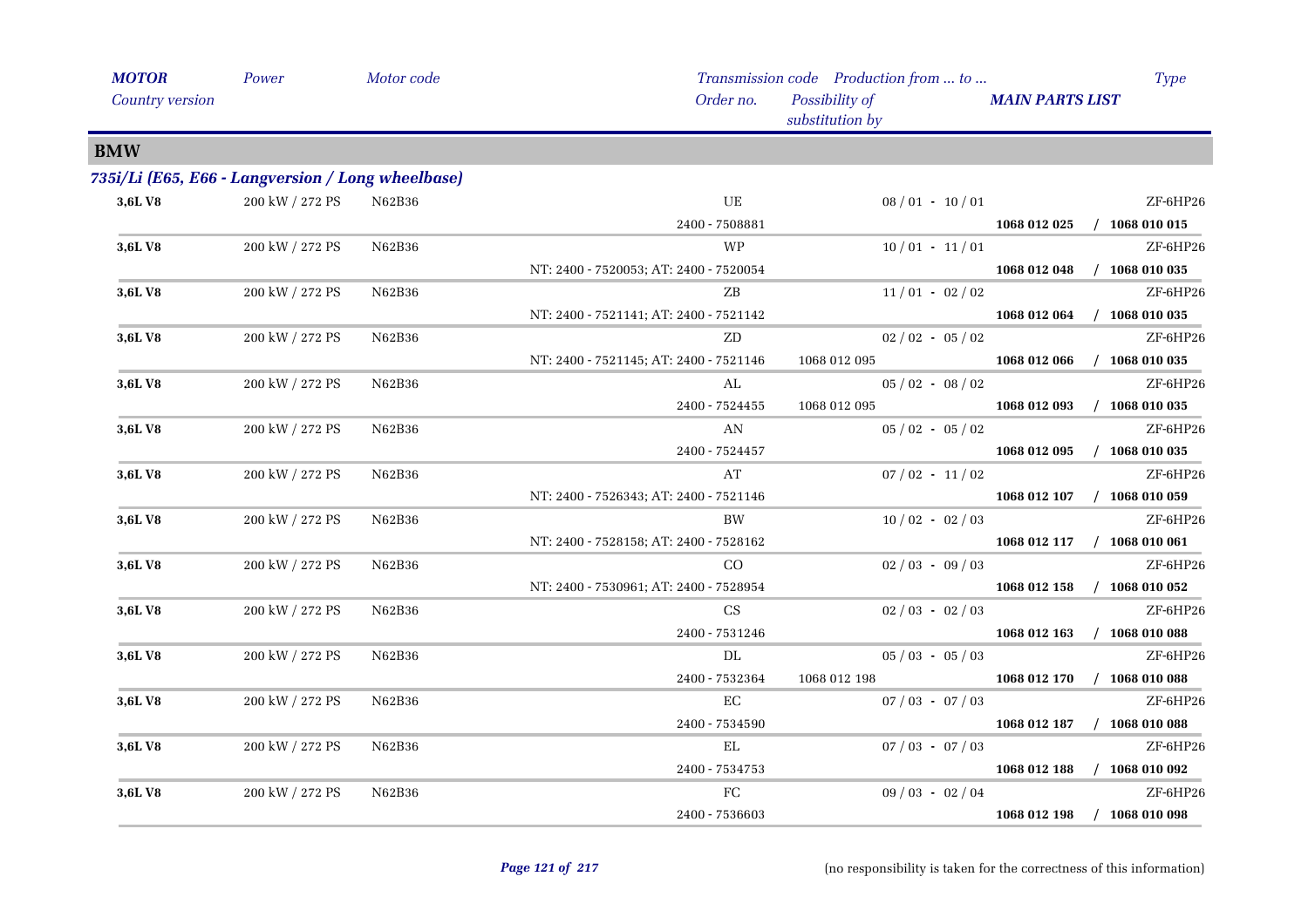| <b>MOTOR</b>                                      | Power           | Motor code |                                        | Transmission code Production from  to | Type                             |
|---------------------------------------------------|-----------------|------------|----------------------------------------|---------------------------------------|----------------------------------|
| Country version                                   |                 |            | Order no.                              | Possibility of<br>substitution by     | <b>MAIN PARTS LIST</b>           |
| <b>BMW</b>                                        |                 |            |                                        |                                       |                                  |
| 735i/Li (E65, E66 - Langversion / Long wheelbase) |                 |            |                                        |                                       |                                  |
| 3,6LV8                                            | 200 kW / 272 PS | N62B36     | <b>FV</b>                              | $02/04 - 08/04$                       | ZF-6HP26                         |
|                                                   |                 |            | 2400 - 7539116                         |                                       | 1068 012 222<br>$/$ 1068 010 098 |
| 3,6LV8                                            | 200 kW / 272 PS | N62B36     | KY                                     | $07/04 - 02/05$                       | ZF-6HP26                         |
|                                                   |                 |            | NT: 2400 - 7544607; AT: 2400 - 7531247 |                                       | 1068 012 250<br>$/$ 1068 010 098 |
| 740d (F01 - R420)                                 |                 |            |                                        |                                       |                                  |
| 3,0L R6 D                                         | 220 kW / 299 PS | N57D30     | W4V                                    | $02/09 - 03/09$                       | ZF-6HP28                         |
|                                                   |                 |            | 2400 - 7597014                         |                                       | 1068 042 110<br>$/$ 1068 040 041 |
| 740d (F01 - R4600)                                |                 |            |                                        |                                       |                                  |
| 3,0L R6 D                                         | 220 kW / 299 PS | N57D30     | $\,$ W6X                               | $04/09 - 02/10$                       | ZF-6HP28                         |
|                                                   |                 |            | 2400 - 7600415                         |                                       | $/$ 1068 040 041<br>1068 042 114 |
| 740d (F01 - R4800)                                |                 |            |                                        |                                       |                                  |
| 3,0L R6 D                                         | 220 kW / 299 PS | N57D30     | WO3                                    | $02 / 10 - 10 / 10$                   | ZF-6HP28                         |
|                                                   |                 |            | 2400 - 7610251                         |                                       | 1068 042 126<br>$/$ 1068 040 045 |
| 740d (F01 - R5000)                                |                 |            |                                        |                                       |                                  |
| 3,0L R6 D                                         | 220 kW / 299 PS | N57D30     |                                        | $08 / 10 - 05 / 11$                   | ZF-6HP28                         |
|                                                   |                 |            | 2400 - 7612000                         |                                       | $/$ 1068 040 045<br>1068 042 130 |
| 740d (F01)                                        |                 |            |                                        |                                       |                                  |
| 3,0L R6 D                                         | 220 kW / 299 PS | N57D30     |                                        | $05 / 11 - 06 / 12$                   | ZF-6HP28                         |
|                                                   |                 |            | 2400 - 7631070                         |                                       | 1068 042 144<br>$/$ 1068 040 055 |
| 740d/Ld (E65, E66 - Langversion / Long wheelbase) |                 |            |                                        |                                       |                                  |
| 4,0L V8 D                                         | 190 kW / 258 PS | M67D40     | $\ensuremath{\text{VS}}$               |                                       | ZF-6HP32                         |
|                                                   |                 |            |                                        |                                       | 1070 012 001<br>$/$ 1070 010 004 |
| 4,0L V8 D                                         | 190 kW / 258 PS | M67D40     | AC                                     | $\blacksquare$                        | ZF-6HP32                         |
|                                                   |                 |            |                                        |                                       | $/$ 1070 010 004<br>1070 012 003 |
| 4,0L V8 D                                         | 190 kW / 258 PS | M67D40     | $\mbox{\rm AD}$                        | $06/02 - 06/02$                       | ZF-6HP32                         |
|                                                   |                 |            | 2400 - 7524446                         |                                       | $/$ 1070 010 004<br>1070 012 004 |
| 4,0L V8 D                                         | 190 kW / 258 PS | M67D40     | $\operatorname{CB}$                    | $12/02 - 12/02$                       | ZF-6HP32                         |
|                                                   |                 |            | 2400 - 7529275                         |                                       | $/$ 1070 010 007<br>1070 012 007 |
|                                                   |                 |            |                                        |                                       |                                  |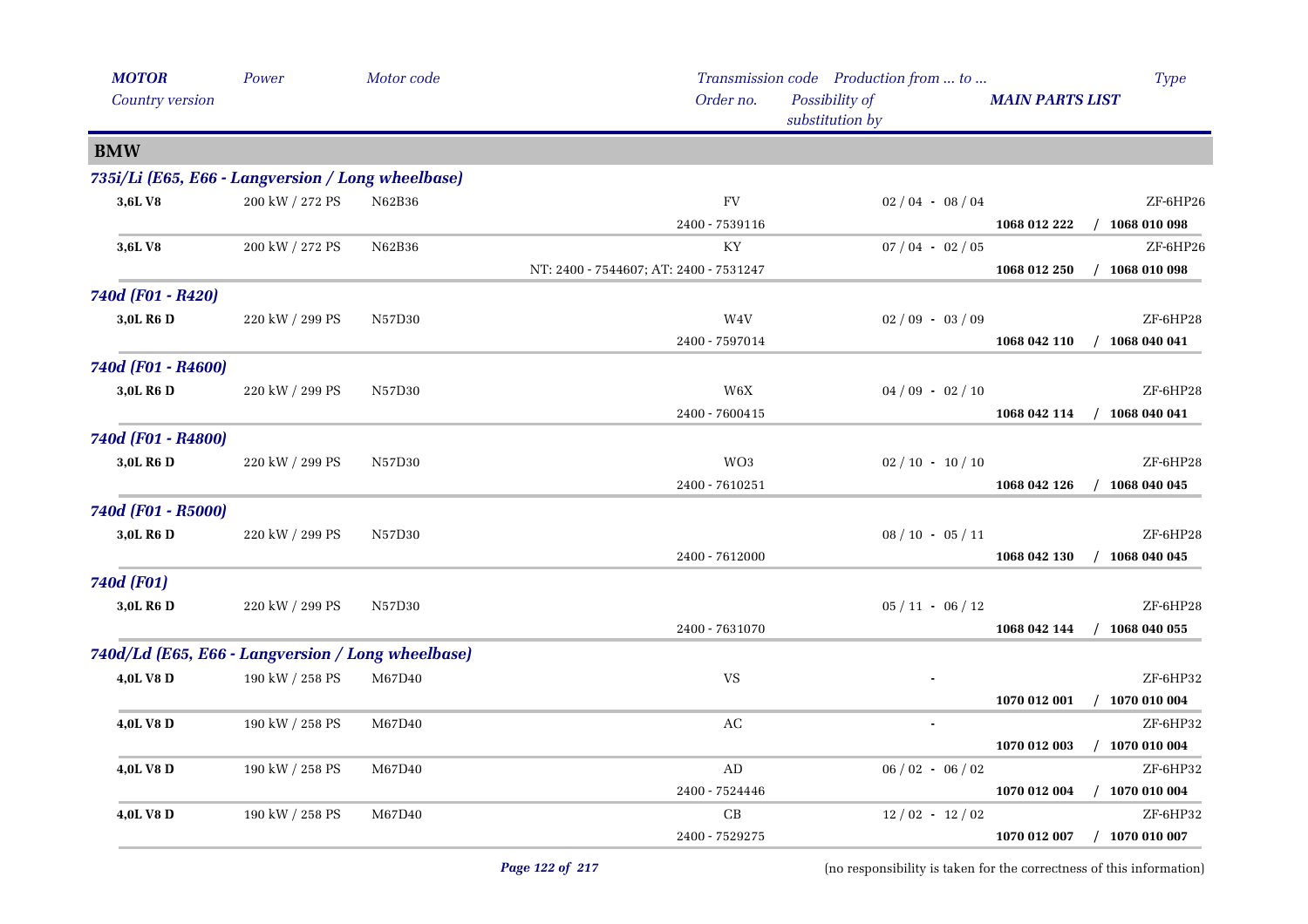| <b>MOTOR</b>                                      | Power           | Motor code       |                                        | Transmission code Production from  to | <b>Type</b>                      |
|---------------------------------------------------|-----------------|------------------|----------------------------------------|---------------------------------------|----------------------------------|
| Country version                                   |                 |                  | Order no.                              | Possibility of<br>substitution by     | <b>MAIN PARTS LIST</b>           |
| <b>BMW</b>                                        |                 |                  |                                        |                                       |                                  |
| 740d/Ld (E65, E66 - Langversion / Long wheelbase) |                 |                  |                                        |                                       |                                  |
| 4,0L V8 D                                         | 190 kW / 258 PS | N67398D1; M67D40 | ΖI                                     | $07/02 - 02/03$                       | ZF-6HP32                         |
|                                                   |                 |                  | NT: 2400 - 7526234; AT: 2400 - 7518640 |                                       | 1070 012 009<br>$/$ 1070 010 004 |
| 4,0L V8 D                                         | 190 kW / 258 PS | N67398D1; M67D40 | CP                                     | $02/03 - 09/03$                       | ZF-6HP32                         |
|                                                   |                 |                  | NT: 2400 - 7530962; AT: 2400 - 7529276 |                                       | $/$ 1070 010 007<br>1070 012 012 |
| 4,0L V8 D                                         | 190 kW / 258 PS | M67D40           | <b>CW</b>                              | $03 / 03 - 03 / 03$                   | ZF-6HP32                         |
|                                                   |                 |                  | 2400 - 7531253                         |                                       | 1070 012 014<br>$/$ 1070 010 010 |
| 4,0L V8 D                                         | 190 kW / 258 PS | M67D40           | CZ                                     | $05/03 - 05/03$                       | ZF-6HP32                         |
|                                                   |                 |                  | 2400 - 7532451                         |                                       | $/$ 1070 010 010<br>1070 012 017 |
| 4,0L V8 D                                         | 190 kW / 258 PS | M67D40           | EM                                     | $07/03 - 07/03$                       | ZF-6HP32                         |
|                                                   |                 |                  | 2400 - 7534756                         |                                       | 1070 012 018<br>$/$ 1070 010 010 |
| 4,0L V8 D                                         | 190 kW / 258 PS | M67D40           | FF                                     | $09/03 - 02/04$                       | ZF-6HP32                         |
|                                                   |                 |                  | 2400 - 7536654                         | 1070 012 024                          | 1070 012 021 / 1070 010 010      |
| 4,0L V8 D                                         | 190 kW / 258 PS | M67D40           | ${\rm FR}$                             | $02/04 - 08/04$                       | ZF-6HP32                         |
|                                                   |                 |                  | 2400 - 7539075                         |                                       | 1070 012 024<br>$/$ 1070 010 010 |
| 4,0L V8 D                                         | 190 kW / 258 PS | M67D44           | FQ                                     |                                       | ZF-6HP32                         |
|                                                   |                 |                  | 2400 - 7539074                         |                                       | $/$ 1070 010 012<br>1070 012 025 |
| 4,0L V8 D                                         | 190 kW / 258 PS | N67398D1; M67D40 | LM                                     | $06/04 - 02/05$                       | ZF-6HP32                         |
|                                                   |                 |                  | NT: 2400 - 7545777; AT: 2400 - 7531254 |                                       | 1070 012 026<br>$/$ 1070 010 010 |
| 740i (F01)                                        |                 |                  |                                        |                                       |                                  |
| 3,0L R6                                           | 225 kW / 306 PS | N54B30           |                                        | $05 / 11 - 06 / 12$                   | ZF-6HP21                         |
|                                                   |                 |                  | 2400 - 7630979                         |                                       | 1071 032 173<br>$/$ 1071 030 071 |
| 740i/Li (E65, E66 - Langversion / Long wheelbase) |                 |                  |                                        |                                       |                                  |
| <b>4,0LV8</b>                                     | 225 kW / 306 PS | N62B40TUE        | КC                                     | $09/04 - 11/04$                       | ZF-6HP26                         |
|                                                   |                 |                  | 2400 - 7539768                         | 1068 012 337                          | $/$ 1068 010 124<br>1068 012 262 |
| 4,0LV8                                            | 225 kW / 306 PS | N62B40TUE        | $\rm NL$                               | $11/04 - 02/05$                       | ZF-6HP26                         |
|                                                   |                 |                  | 2400 - 7550783                         | 1068 012 337                          | 1068 012 305<br>$/$ 1068 010 124 |
| 4,0LV8                                            | 225 kW / 306 PS | N62B40TUE        | QI                                     | $02/05 - 08/05$                       | ZF-6HP26                         |
|                                                   |                 |                  | 2400 - 7556539                         |                                       | $/$ 1068 010 124<br>1068 012 337 |
|                                                   |                 |                  |                                        |                                       |                                  |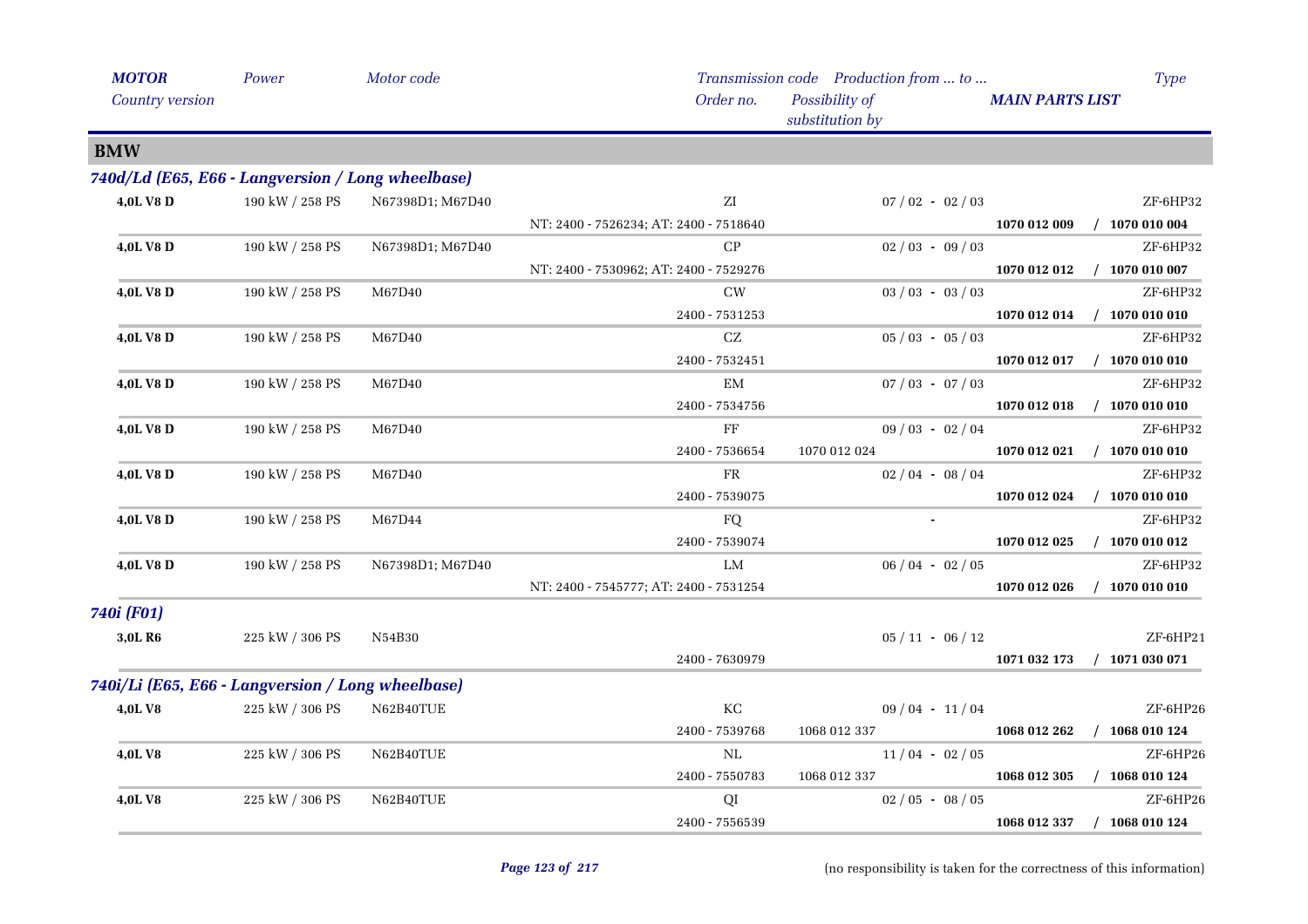| <b>MOTOR</b>                                      | Power           | Motor code     |                                        | Transmission code Production from  to |                        | <b>Type</b>      |
|---------------------------------------------------|-----------------|----------------|----------------------------------------|---------------------------------------|------------------------|------------------|
| Country version                                   |                 |                | Order no.                              | Possibility of<br>substitution by     | <b>MAIN PARTS LIST</b> |                  |
| <b>BMW</b>                                        |                 |                |                                        |                                       |                        |                  |
| 740i/Li (E65, E66 - Langversion / Long wheelbase) |                 |                |                                        |                                       |                        |                  |
| 4,0LV8                                            | 225 kW / 306 PS | <b>N62B40A</b> | QQ                                     | $05 / 05 - 07 / 08$                   |                        | ZF-6HP26         |
|                                                   |                 |                | NT: 2400 - 7556840; AT: 2400 - 7539769 |                                       | 1068 012 352           | $/$ 1068 010 167 |
| <b>4,4LV8</b>                                     | 245 kW / 333 PS | N62B44         | ZA                                     | $11/01 - 02/02$                       |                        | ZF-6HP26         |
|                                                   |                 |                | NT: 2400 - 7521139; AT: 2400 - 7521140 | 1068 012 094                          | 1068 012 063           | $/$ 1068 010 034 |
| 740i/Li (F01, F02 - Langversion / Long wheelbase) |                 |                |                                        |                                       |                        |                  |
| 3,0L R <sub>6</sub>                               | 240 kW / 326 PS | N54B30         | W5X                                    | $04/09 - 02/10$                       |                        | ZF-6HP21         |
|                                                   |                 |                | 2400 - 7600130                         |                                       | 1071 032 157           | $/$ 1071 030 049 |
| 3,0L R6                                           | 240 kW / 326 PS | N54B30         | WK8                                    | $10/09 - 10/09$                       |                        | ZF-6HP21         |
|                                                   |                 |                | 2400 - 7606191                         |                                       | 1071 032 161           | $/$ 1071 030 049 |
| 3,0L R <sub>6</sub>                               | 240 kW / 326 PS | N54B30         | <b>WOQ</b>                             | $01/10 - 10/10$                       |                        | ZF-6HP21         |
|                                                   |                 |                | 2400 - 7610245                         |                                       | 1071 032 163           | $/$ 1071 030 063 |
| 3,0L R <sub>6</sub>                               | 240 kW / 326 PS | N54B30         | WS <sub>0</sub>                        | $05/10 - 05/11$                       |                        | ZF-6HP21         |
|                                                   |                 |                | 2400 - 7613895                         |                                       | 1071 032 167           | $/$ 1071 030 063 |
| 3,0L R6 Twin Turbo 240 kW / 326 PS                |                 | N54B30         | W2G                                    | $04/08 - 04/08$                       |                        | ZF-6HP21         |
|                                                   |                 |                | 2400 - 7587748                         |                                       | 1071 032 099           | $/$ 1071 030 049 |
| 3,0L R6 Twin Turbo 225 kW / 306 PS                |                 | N54B30; N55B30 | W9P                                    | $04/08 - 07/08$                       |                        | ZF-6HP21         |
|                                                   |                 |                | 2400 - 7592492                         |                                       | 1071 032 130           | $/$ 1071 030 049 |
| $\bf 3,\!0L$ R6 Twin Turbo $\,$ 225 kW / 306 PS   |                 | N54B30; N55B30 | W <sub>2</sub> U                       | $08/08 - 09/08$                       |                        | ZF-6HP21         |
|                                                   |                 |                | 2400 - 7595432                         |                                       | 1071 032 150           | $/$ 1071 030 049 |
| 3,0L R6 Twin Turbo 225 kW / 306 PS                |                 | N54B30; N55B30 | W3U                                    | $09/08 - 02/09$                       |                        | ZF-6HP21         |
|                                                   |                 |                | 2400 - 7595433                         |                                       | 1071 032 151           | $/$ 1071 030 049 |
| 3,0L R6 Twin Turbo 240 kW / 326 PS                |                 | N54B30         | W6T                                    | $04/09 - 08/09$                       |                        | ZF-6HP21         |
|                                                   |                 |                | 2400 - 7590120                         |                                       | 1071 032 152           | $/$ 1071 030 049 |
| 3,0L R6 Twin Turbo 225 kW / 306 PS                |                 | N54B30; N55B30 | W6U                                    | $02/09 - 06/09$                       |                        | ZF-6HP21         |
|                                                   |                 |                | 2400 - 7596707                         |                                       | 1071 032 153           | $/$ 1071 030 049 |
| 745d (E65)                                        |                 |                |                                        |                                       |                        |                  |
| 4,5L V8 D                                         | 220 kW / 299 PS | M67D44         | MΝ                                     | $09/04 - 10/04$                       |                        | ZF-6HP32         |
|                                                   |                 |                | 2400 - 7548385                         |                                       | 1070 012 029           | $/$ 1070 010 013 |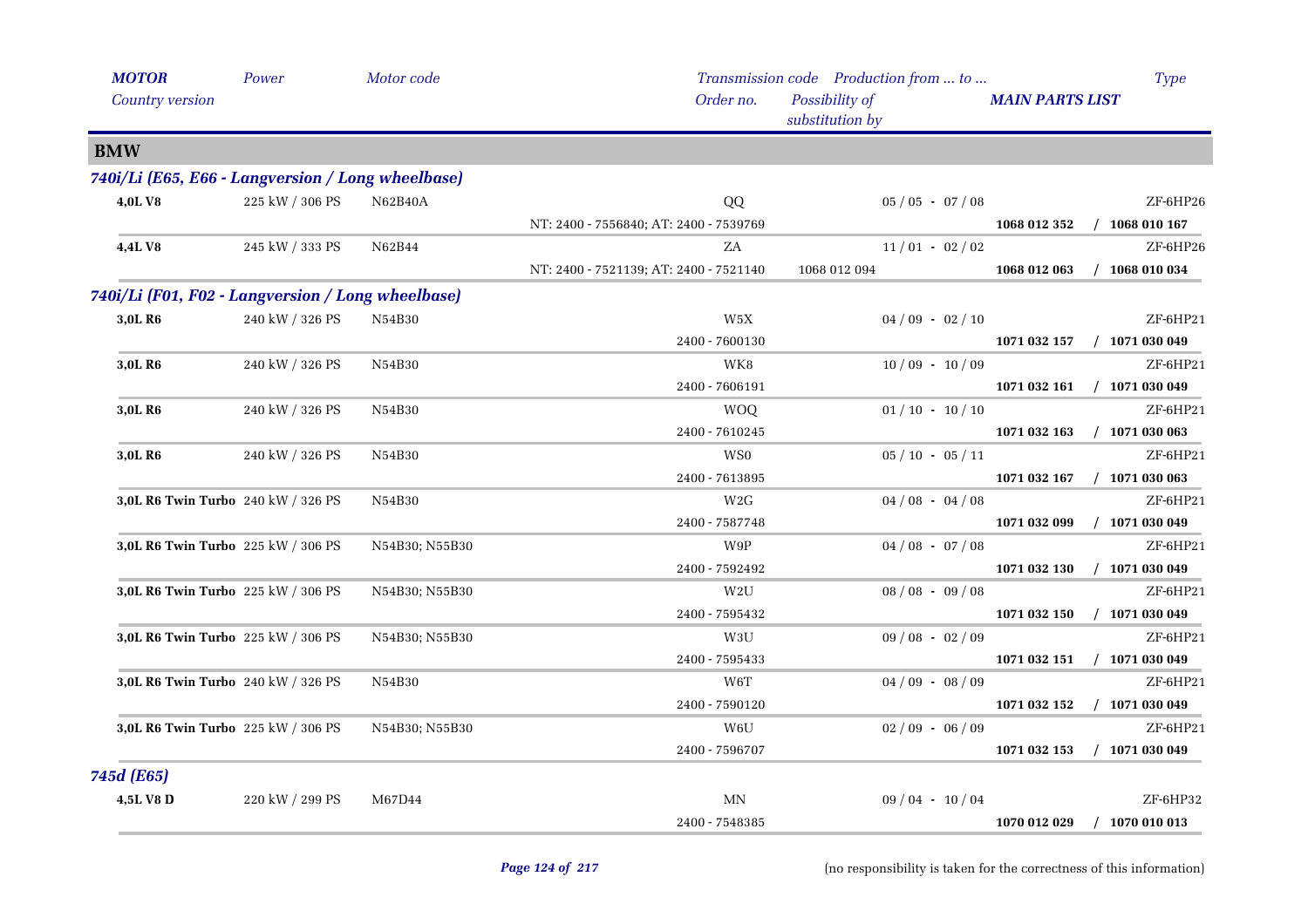| <b>MOTOR</b>                                      | Power           | Motor code |                                        | Transmission code Production from  to | <b>Type</b>                      |
|---------------------------------------------------|-----------------|------------|----------------------------------------|---------------------------------------|----------------------------------|
| Country version                                   |                 |            | Order no.                              | Possibility of<br>substitution by     | <b>MAIN PARTS LIST</b>           |
| <b>BMW</b>                                        |                 |            |                                        |                                       |                                  |
| 745d (E65)                                        |                 |            |                                        |                                       |                                  |
| 4,5L V8 D                                         | 220 kW / 299 PS | M67D44     | NT                                     | $11/04 - 11/04$                       | ZF-6HP32                         |
|                                                   |                 |            | 2400 - 7550964                         |                                       | 1070 012 033<br>$/$ 1070 010 013 |
| 4,5L V8 D                                         | 220 kW / 299 PS | M67D44     | <b>NW</b>                              | $12/04 - 02/05$                       | ZF-6HP32                         |
|                                                   |                 |            | NT: 2400 - 7551583; AT: 2400 - 7545875 |                                       | 1070 012 034<br>$/$ 1070 010 015 |
| 745d/Ld (E65, E66 - Langversion / Long wheelbase) |                 |            |                                        |                                       |                                  |
| 4,4L V8 D                                         | 220 kW / 299 PS |            | <b>QM</b>                              | $02/05 - 08/05$                       | ZF-6HP32                         |
|                                                   |                 |            | NT: 2400 - 7556568; AT: 2400 - 7550281 |                                       | 1070 012 035<br>1070 010 015     |
| 4,4L V8 D                                         | 242 kW / 329 PS |            | QY                                     | $05/05 - 06/08$                       | ZF-6HP32                         |
|                                                   |                 |            | NT: 2400 - 7558076; AT: 2400 - 7559697 |                                       | 1070 012 037<br>$/$ 1070 010 016 |
| 745i (E67 - Sicherheitsfahrzeug / Protection car) |                 |            |                                        |                                       |                                  |
| 4,4LV8                                            | 245 kW / 333 PS | N62B44     | $\mathop{\rm DU}\nolimits$             | $04/03 - 04/03$                       | ZF-6HP26                         |
|                                                   |                 |            | 2400 - 7533295                         |                                       | 1068 012 177<br>$/$ 1068 010 074 |
| 4,4L V8                                           | 245 kW / 333 PS | N62B44     | EP                                     | $10/03 - 03/04$                       | ZF-6HP26                         |
|                                                   |                 |            | 2400 - 7535086                         |                                       | 1068 012 190<br>$/$ 1068 010 084 |
| <b>4,4L V8</b>                                    | 245 kW / 333 PS | N62B44     | FZ                                     | $01/04 - 06/04$                       | ZF-6HP26                         |
|                                                   |                 |            | 2400 - 7539120                         |                                       | $/$ 1068 010 084<br>1068 012 225 |
| 4,4L V8                                           | 245 kW / 333 PS | N62B44     | LQ                                     | $09/04 - 05/05$                       | ZF-6HP26                         |
|                                                   |                 |            | NT: 2400 - 7545782; AT: 2400 - 7535087 |                                       | 1068 010 084<br>1068 012 258     |
| 4,4LV8                                            | 245 kW / 333 PS | N62B44     | SW                                     | $06/05 - 10/08$                       | ZF-6HP26                         |
|                                                   |                 |            | 2400 - 7558961                         |                                       | 1068 012 365<br>$/$ 1068 010 084 |
| 745i/Li (E65, E66 - Langversion / Long wheelbase) |                 |            |                                        |                                       |                                  |
| 4,4LV8                                            | 245 kW / 333 PS | N62B44     | UH                                     |                                       | ZF-6HP26                         |
|                                                   |                 |            |                                        |                                       | 1068 010 002<br>1068 012 001     |
| 4,4L V8                                           | 245 kW / 333 PS | N62B44     | UM                                     | $\blacksquare$                        | ZF-6HP26                         |
|                                                   |                 |            |                                        |                                       | 1068 012 003<br>1068 010 004     |
| 4,4LV8                                            | 245 kW / 333 PS | N62B44     | UR                                     |                                       | $ZF-6HP26$                       |
|                                                   |                 |            |                                        |                                       | 1068 012 010<br>$/$ 1068 010 004 |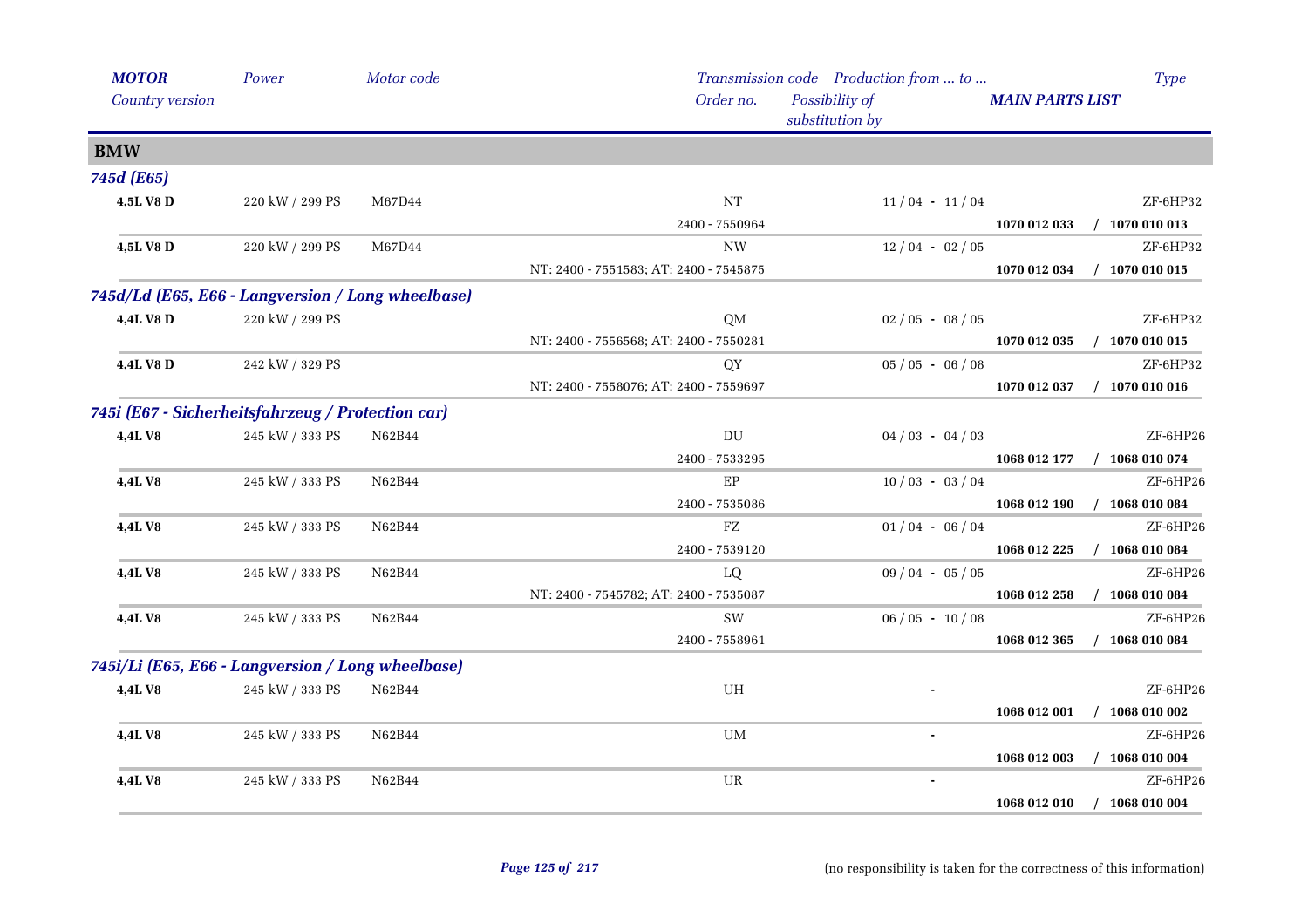| <b>MOTOR</b>                                      | Power                 | Motor code |                                        | Transmission code Production from  to | Type                             |
|---------------------------------------------------|-----------------------|------------|----------------------------------------|---------------------------------------|----------------------------------|
| <b>Country version</b>                            |                       |            | Order no.                              | Possibility of<br>substitution by     | <b>MAIN PARTS LIST</b>           |
| <b>BMW</b>                                        |                       |            |                                        |                                       |                                  |
| 745i/Li (E65, E66 - Langversion / Long wheelbase) |                       |            |                                        |                                       |                                  |
| 4,4L V8                                           | $245$ kW $\!/$ 333 PS | N62B44     | UT                                     |                                       | ZF-6HP26                         |
|                                                   |                       |            |                                        |                                       | 1068 012 012 / 1068 010 004      |
| 4,4L V8                                           | 245 kW / 333 PS       | N62B44     | UV                                     | $04/01 - 05/01$                       | ZF-6HP26                         |
|                                                   |                       |            | 2400 - 4465707                         |                                       | 1068 012 014 / 1068 010 012      |
| 4,4L V8                                           | 245 kW / 333 PS       | N62B44     | YE                                     | $06/01 - 08/01$                       | ZF-6HP26                         |
|                                                   |                       |            | 2400 - 4467127                         |                                       | 1068 012 016<br>$/$ 1068 010 014 |
| <b>4,4L V8</b>                                    | 245 kW / 333 PS       | N62B44     | UX                                     |                                       | ZF-6HP26                         |
|                                                   |                       |            | 2400 - 4467128                         |                                       | 1068 012 018 / 1068 010 012      |
| <b>4,4L V8</b>                                    | 245 kW / 333 PS       | N62B44     | YA                                     | $05/01 - 06/01$                       | $ZF$ -6HP26                      |
|                                                   |                       |            | 2400 - 4466522                         |                                       | 1068 012 020 / 1068 010 012      |
| <b>4,4L V8</b>                                    | 245 kW / 333 PS       | N62B44     | YC                                     | $\sim$                                | ZF-6HP26                         |
|                                                   |                       |            | 2400 - 4466523                         |                                       | 1068 012 022 / 1068 010 012      |
| 4,4L V8                                           | 245 kW / 333 PS       | N62B44     | UD                                     | $08/01 - 10/01$                       | ZF-6HP26                         |
|                                                   |                       |            | 2400 - 7508879                         |                                       | 1068 012 024 / 1068 010 014      |
| 4,4LV8                                            | 245 kW / 333 PS       | N62B44     | <b>WM</b>                              | $10/01 - 11/01$                       | ZF-6HP26                         |
|                                                   |                       |            | NT: 2400 - 7520040; AT: 2400 - 7520041 | 1068 012 094                          | 1068 012 047 / 1068 010 034      |
| <b>4,4L V8</b>                                    | 245 kW / 333 PS       | N62B44     | ZC                                     | $02/02 - 05/02$                       | ZF-6HP26                         |
|                                                   |                       |            | NT: 2400 - 7521143; AT: 2400 - 7521144 | 1068 012 094                          | 1068 012 065<br>$/$ 1068 010 034 |
| 4,4LV8                                            | 245 kW / 333 PS       | N62B44     | AK                                     | $04/02 - 08/02$                       | ZF-6HP26                         |
|                                                   |                       |            | 2400 - 7524454                         | 1068 012 094                          | 1068 012 092 / 1068 010 034      |
| 4,4LV8                                            | $245$ kW $\!/$ 333 PS | N62B44     | AM                                     | $05/02 - 06/02$                       | ZF-6HP26                         |
|                                                   |                       |            | 2400 - 7524456                         |                                       | 1068 012 094<br>$/$ 1068 010 034 |
| <b>4,4LV8</b>                                     | 245 kW / 333 PS       | N62B44     | BX                                     | $12/02 - 01/03$                       | ZF-6HP26                         |
|                                                   |                       |            | 2400 - 7528951                         |                                       | 1068 012 100<br>$/$ 1068 010 051 |
| <b>4,4L V8</b>                                    | 245 kW / 333 PS       | N62B44     | AS                                     | $07/02 - 10/02$                       | ZF-6HP26                         |
|                                                   |                       |            | NT: 2400 - 7526342; AT: 2400 - 7521144 |                                       | 1068 012 106<br>$/$ 1068 010 057 |
| 4,4L V8                                           | 245 kW / 333 PS       | N62B44     | EV                                     | $10/02 - 02/03$                       | ZF-6HP26                         |
|                                                   |                       |            | NT: 2400 - 7528157; AT: 2400 - 7528161 |                                       | $/$ 1068 010 060<br>1068 012 116 |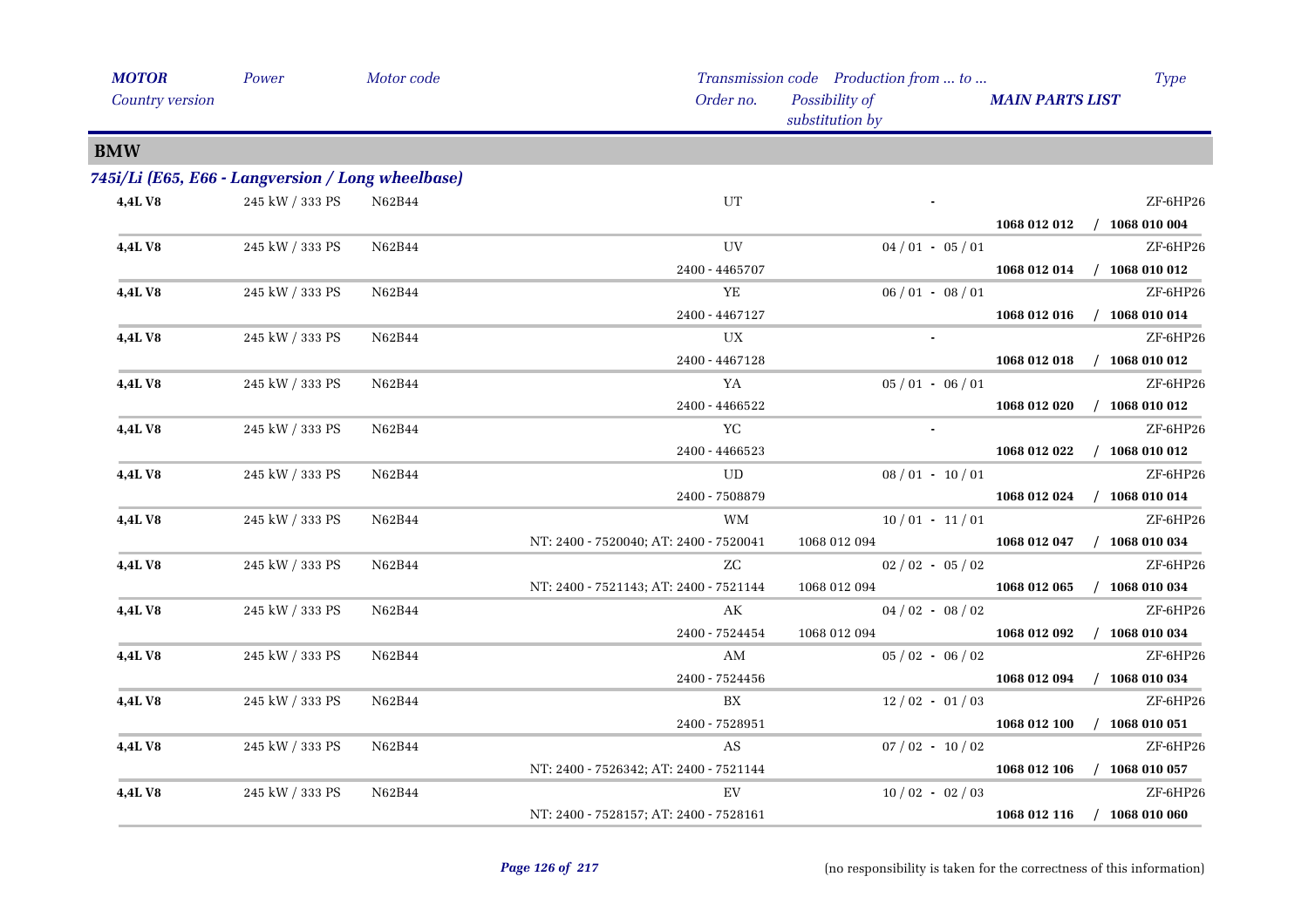| <b>MOTOR</b>                                      | Power                 | Motor code |                                        | Transmission code Production from  to | <b>Type</b>                      |
|---------------------------------------------------|-----------------------|------------|----------------------------------------|---------------------------------------|----------------------------------|
| Country version                                   |                       |            | Order no.                              | Possibility of<br>substitution by     | <b>MAIN PARTS LIST</b>           |
| <b>BMW</b>                                        |                       |            |                                        |                                       |                                  |
| 745i/Li (E65, E66 - Langversion / Long wheelbase) |                       |            |                                        |                                       |                                  |
| 4,4LV8                                            | 245 kW / 333 PS       | N62B44     | CN                                     | $02/03 - 09/03$                       | ZF-6HP26                         |
|                                                   |                       |            | NT: 2400 - 7530960; AT: 2400 - 7528952 |                                       | $/$ 1068 010 051<br>1068 012 157 |
| 4,4LV8                                            | 245 kW / 333 PS       | N62B44     | CR                                     | $02/03 - 05/03$                       | ZF-6HP26                         |
|                                                   |                       |            | 2400 - 7531244                         |                                       | $/$ 1068 010 087<br>1068 012 162 |
| 4,4LV8                                            | 245 kW / 333 PS       | N62B44     | DK                                     | $05/03 - 05/03$                       | ZF-6HP26                         |
|                                                   |                       |            | 2400 - 7532363                         | 1068 012 197                          | $/$ 1068 010 087<br>1068 012 169 |
| 4,4L V8                                           | 245 kW / 333 PS       | N62B44     | EB                                     | $07/03 - 07/03$                       | ZF-6HP26                         |
|                                                   |                       |            | 2400 - 7534589                         |                                       | $/$ 1068 010 087<br>1068 012 186 |
| 4,4L V8                                           | 245 kW / 333 PS       | N62B44     | FB                                     | $08/03 - 02/04$                       | ZF-6HP26                         |
|                                                   |                       |            | 2400 - 7536602                         |                                       | $/$ 1068 010 097<br>1068 012 197 |
| 4,4L V8                                           | 245 kW / 333 PS       | N62B44     | FW                                     | $02/04 - 08/04$                       | ZF-6HP26                         |
|                                                   |                       |            | 2400 - 7539117                         |                                       | $/$ 1068 010 097<br>1068 012 221 |
| 4,4LV8                                            | 245 kW / 333 PS       | N62B44     | КX                                     | $05/04 - 02/05$                       | ZF-6HP26                         |
|                                                   |                       |            | NT: 2400 - 7544605; AT: 2400 - 7531245 |                                       | 1068 012 249<br>$/$ 1068 010 097 |
| 750i (E65)                                        |                       |            |                                        |                                       |                                  |
| 4,8LV8                                            | 270 kW / 367 PS       | N62B48B    | W6F                                    | $12/07 - 10/08$                       | ZF-6HP26                         |
|                                                   |                       |            | 2400 - 7583313                         |                                       | $/$ 1068 010 166<br>1068 012 463 |
| 750i (F01 - R4600)                                |                       |            |                                        |                                       |                                  |
| <b>4,4LV8</b>                                     | $300$ kW $\!/$ 408 PS | N63B44     | W8X                                    | $05/09 - 02/10$                       | ZF-6HP28                         |
|                                                   |                       |            | 2400 - 7600417                         |                                       | $/$ 1068 040 032<br>1068 042 116 |
| 750i (F01 - R4800)                                |                       |            |                                        |                                       |                                  |
| <b>4,4LV8</b>                                     | 300 kW / 408 PS       | N63B44     | WO <sub>6</sub>                        | $01/10 - 10/10$                       | ZF-6HP28                         |
|                                                   |                       |            | 2400 - 7610253                         |                                       | 1068 042 128<br>$/$ 1068 040 047 |
| 750i (F01 - R5000)                                |                       |            |                                        |                                       |                                  |
| 4,4LV8                                            | 300 kW / 408 PS       | N63B44     |                                        | $05/10 - 05/11$                       | ZF-6HP28                         |
|                                                   |                       |            | 2400 - 7612139                         |                                       | 1068 042 132<br>1068 040 047     |
|                                                   |                       |            |                                        |                                       |                                  |

*750i (F01)*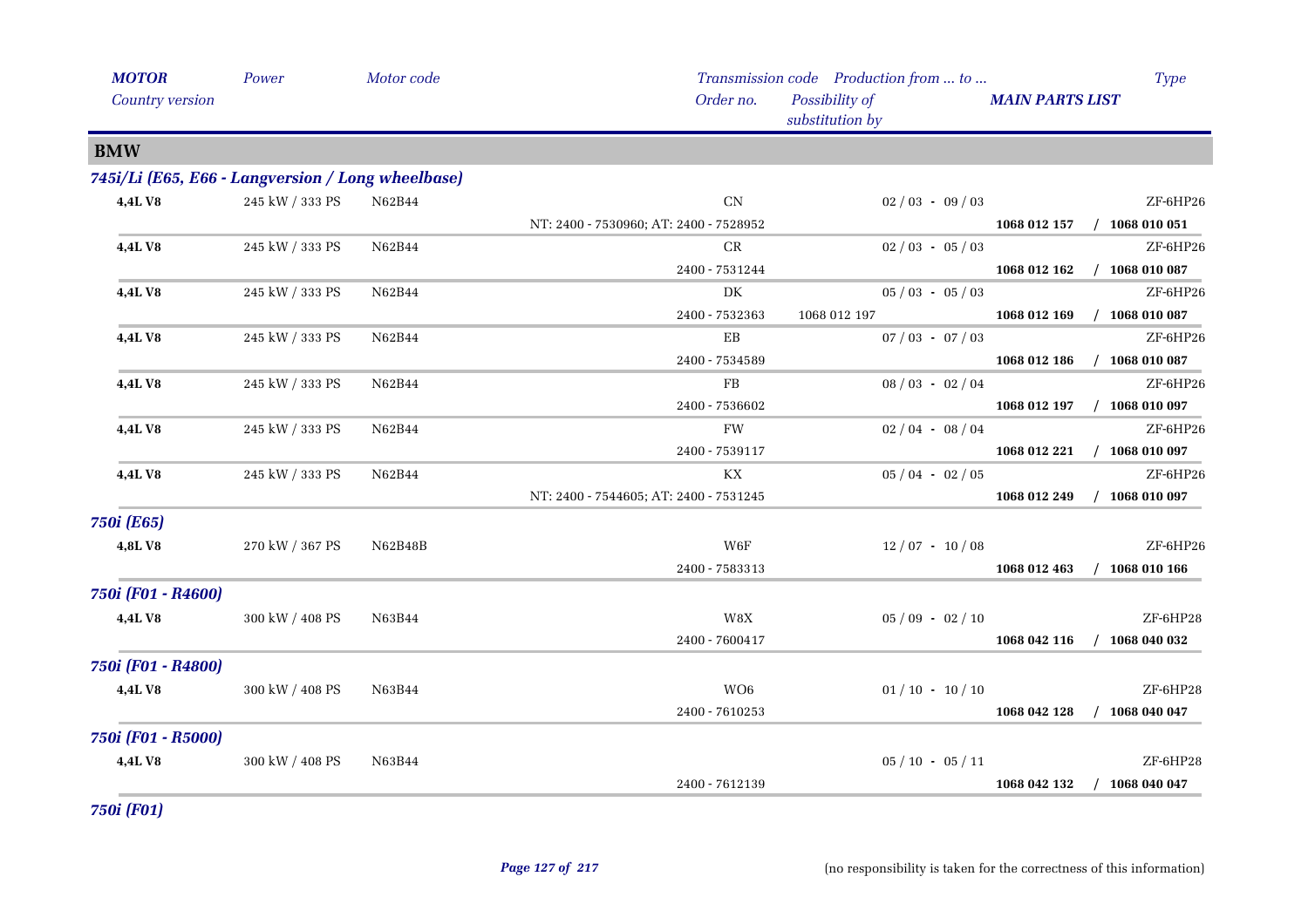| <b>MOTOR</b>                                      | Power           | Motor code |                | Transmission code Production from  to | <b>Type</b>                      |
|---------------------------------------------------|-----------------|------------|----------------|---------------------------------------|----------------------------------|
| Country version                                   |                 |            | Order no.      | Possibility of<br>substitution by     | <b>MAIN PARTS LIST</b>           |
| <b>BMW</b>                                        |                 |            |                |                                       |                                  |
| <b>750i</b> (F01)                                 |                 |            |                |                                       |                                  |
| 4,4LV8                                            | 300 kW / 408 PS | N63B44     | W5T            | $03 / 09 - 07 / 09$                   | ZF-6HP28                         |
|                                                   |                 |            | 2400 - 7590125 |                                       | $/$ 1068 040 032<br>1068 042 103 |
| 4,4LV8                                            | 300 kW / 408 PS | N63B44     | WJ8            | $10/09 - 10/09$                       | ZF-6HP28                         |
|                                                   |                 |            | 2400 - 7606195 |                                       | 1068 042 124<br>$/$ 1068 040 032 |
| 4,4L V8                                           | 300 kW / 408 PS | N63B44     |                | $05 / 11 - 06 / 13$                   | ZF-6HP28                         |
|                                                   |                 |            | 2400 - 7631073 |                                       | 1068 042 146<br>$/$ 1068 040 057 |
| 750i xDrive (F01 - R380)                          |                 |            |                |                                       |                                  |
| 4,4L V8                                           | 300 kW / 408 PS | N63B44     | W5V            | $02/09 - 02/09$                       | ZF-6HP28X                        |
|                                                   |                 |            | 2400 - 7597017 |                                       | 1068 052 089<br>$/$ 1068 050 031 |
| 750i xDrive (F01 - R420)                          |                 |            |                |                                       |                                  |
| 4,4LV8                                            | 300 kW / 408 PS | N63B44     | W6V            | $02/09 - 02/09$                       | ZF-6HP28X                        |
|                                                   |                 |            | 2400 - 7597018 |                                       | $/$ 1068 050 031<br>1068 052 090 |
| 750i xDrive (F01 - R4600)                         |                 |            |                |                                       |                                  |
| 4,4L V8                                           | 300 kW / 408 PS | N63B44     | W9X            | $04/09 - 02/10$                       | ZF-6HP28X                        |
|                                                   |                 |            | 2400 - 7600418 |                                       | 1068 052 097<br>$/$ 1068 050 031 |
| 750i xDrive (F01 - R4800)                         |                 |            |                |                                       |                                  |
| 4,4L V8                                           | 300 kW / 408 PS | N63B44     | WJ9            | $10/09 - 10/09$                       | ZF-6HP28X                        |
|                                                   |                 |            | 2400 - 7606196 |                                       | 1068 052 108<br>$/$ 1068 050 031 |
| 4,4LV8                                            | 300 kW / 408 PS | N63B44     | WO4            | $01/10 - 10/10$                       | ZF-6HP28X                        |
|                                                   |                 |            | 2400 - 7610256 |                                       | 1068 052 117<br>$/$ 1068 050 033 |
| 750i xDrive (F01 - R5000)                         |                 |            |                |                                       |                                  |
| 4,4LV8                                            | 300 kW / 408 PS | N63B44     |                | $08 / 10 - 05 / 11$                   | ZF-6HP28X                        |
|                                                   |                 |            | 2400 - 7612002 |                                       | 1068 052 122 / 1068 050 033      |
| 4,4L V8                                           | 300 kW / 408 PS | N63B44     |                | $05 / 11 - 06 / 12$                   | ZF-6HP28X                        |
|                                                   |                 |            | 2400 - 7631087 |                                       | 1068 052 134 / 1068 050 047      |
| 750i/Li (E65, E66 - Langversion / Long wheelbase) |                 |            |                |                                       |                                  |
| 4,8LV8                                            | 265 kW / 360 PS | N62B48TUE  | KB             | $09/04 - 11/04$                       | ZF-6HP26                         |
|                                                   |                 |            | 2400 - 7539766 | 1068 012 336                          | 1068 012 261 / 1068 010 123      |
|                                                   |                 |            |                |                                       |                                  |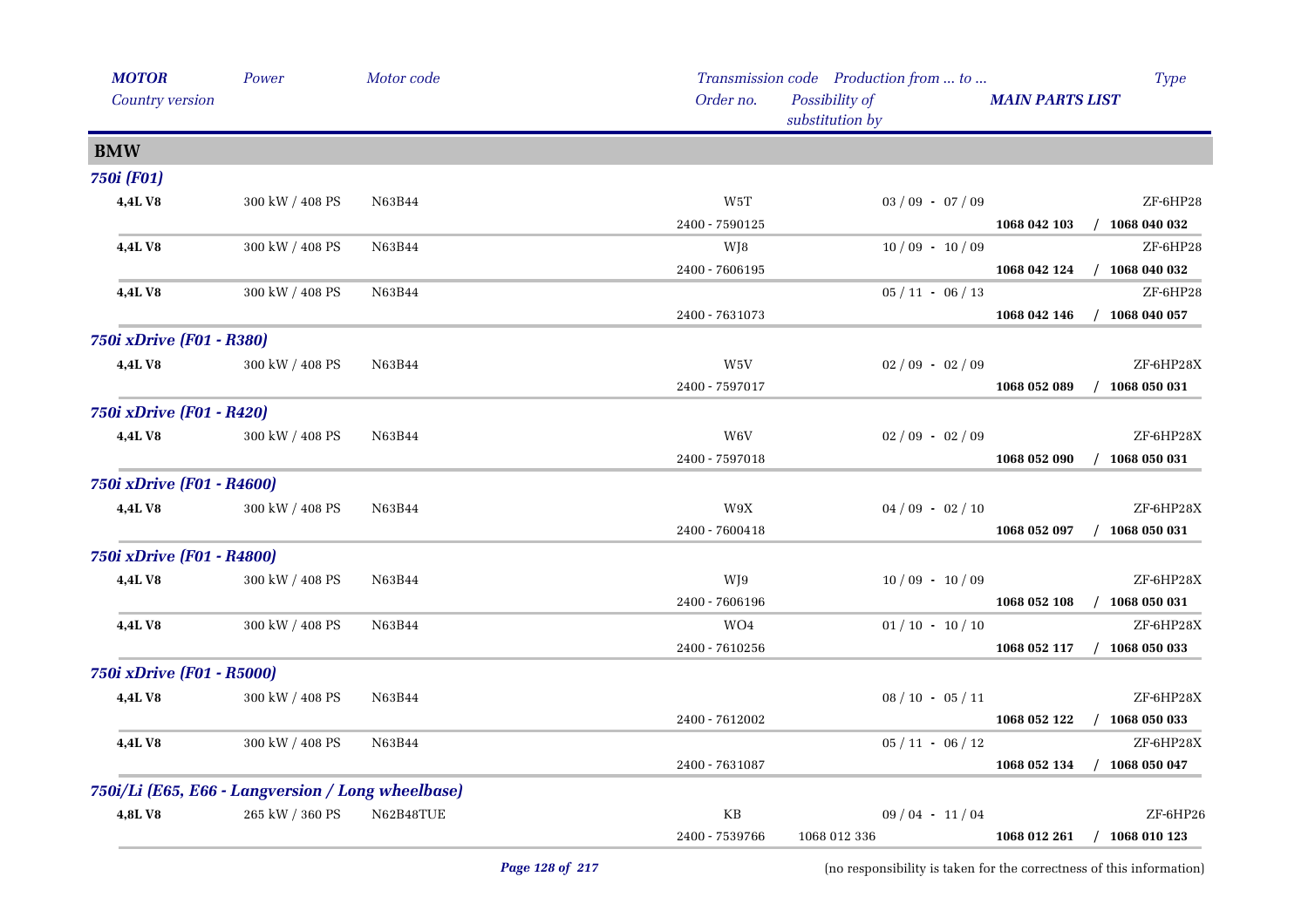| <b>MOTOR</b>                                      | Power           | Motor code |                                        | Transmission code Production from  to |                        | <b>Type</b>      |
|---------------------------------------------------|-----------------|------------|----------------------------------------|---------------------------------------|------------------------|------------------|
| Country version                                   |                 |            | Order no.                              | Possibility of<br>substitution by     | <b>MAIN PARTS LIST</b> |                  |
| <b>BMW</b>                                        |                 |            |                                        |                                       |                        |                  |
| 750i/Li (E65, E66 - Langversion / Long wheelbase) |                 |            |                                        |                                       |                        |                  |
| 4,8LV8                                            | 265 kW / 360 PS | N62B48TUE  | N <sub>K</sub>                         | $11/04 - 02/05$                       |                        | ZF-6HP26         |
|                                                   |                 |            | 2400 - 7550782                         | 1068 012 336                          | 1068 012 304           | $/$ 1068 010 123 |
| 4,8LV8                                            | 265 kW / 360 PS | N62B48TUE  | QH                                     | $02/05 - 05/06$                       |                        | ZF-6HP26         |
|                                                   |                 |            | 2400 - 7556538                         |                                       | 1068 012 336           | $/$ 1068 010 123 |
| 4,8LV8                                            | 270 kW / 367 PS | N62B48B    | QP                                     | $05/05 - 07/08$                       |                        | ZF-6HP26         |
|                                                   |                 |            | NT: 2400 - 7556839; AT: 2400 - 7539767 |                                       | 1068 012 351           | $/$ 1068 010 166 |
| 750i/Li (F01, F02 - Langversion / Long wheelbase) |                 |            |                                        |                                       |                        |                  |
| 4,4L V8                                           | 300 kW / 408 PS | N63B44     | ZZW                                    | $02/08 - 07/08$                       |                        | ZF-6HP28         |
|                                                   |                 |            | 2400 - 7588570                         |                                       | 1068 042 065           | $/$ 1068 040 024 |
| 4,4LV8                                            | 300 kW / 408 PS | N63B44     |                                        | $04/08 - 10/08$                       |                        | ZF-6HP28         |
|                                                   |                 |            | 2400 - 7588962                         |                                       | 1068 042 068           | $/$ 1068 040 024 |
| 4,4LV8                                            | 300 kW / 408 PS | N63B44     | W8P                                    | $04/08 - 09/11$                       |                        | ZF-6HP28         |
|                                                   |                 |            | 2400 - 7592486                         |                                       | 1068 042 081           | $/$ 1068 040 024 |
| 4,4LV8                                            | 300 kW / 408 PS | N63B44     | W1P                                    | $05/08 - 09/08$                       |                        | ZF-6HP28         |
|                                                   |                 |            | 2400 - 7590345                         |                                       | 1068 042 082           | $/$ 1068 040 032 |
| 4,4LV8                                            | 300 kW / 408 PS | N63B44     | W3S                                    | $10/08 - 10/08$                       |                        | ZF-6HP28         |
|                                                   |                 |            | 2400 - 7593772                         |                                       | 1068 042 090           | $/$ 1068 040 032 |
| 4,4LV8                                            | 300 kW / 408 PS | N63B44     | W9T                                    | $08/08 - 09/08$                       |                        | ZF-6HP28         |
|                                                   |                 |            | 2400 - 7595430                         |                                       | 1068 042 095           | $/$ 1068 040 032 |
| 4,4L V8                                           | 300 kW / 408 PS | N63B44     | W1U                                    | $09/08 - 02/09$                       |                        | ZF-6HP28         |
|                                                   |                 |            | 2400 - 7595431                         |                                       | 1068 042 096           | $/$ 1068 040 032 |
| 4,4L V8                                           | 300 kW / 408 PS | N63B44     | W5U                                    | $10/08 - 06/09$                       |                        | ZF-6HP28         |
|                                                   |                 |            | 2400 - 7596705                         |                                       | 1068 042 105           | $/$ 1068 040 032 |
| 760i (E65)                                        |                 |            |                                        |                                       |                        |                  |
| 6,0L V12                                          | 327 kW / 445 PS | N73B60     | W7F                                    | $12/07 - 10/08$                       |                        | ZF-6HP26         |
|                                                   |                 |            | 2400 - 7583314                         |                                       | 1068 012 462           | $/$ 1068 010 168 |

*760i (E67 - Sicherheitsfahrzeug / Protection car)*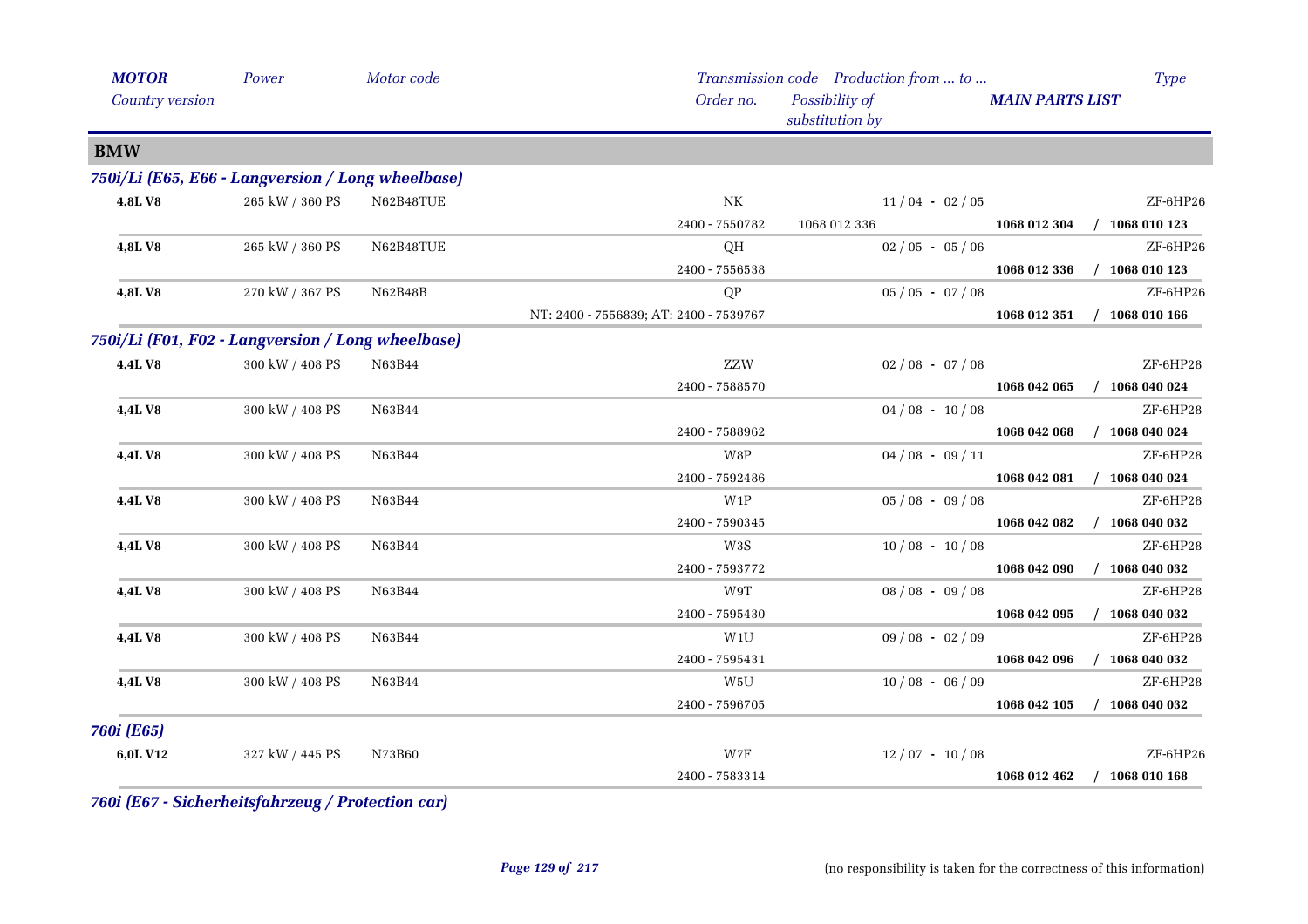| <b>MOTOR</b>                                      | Power           | Motor code |                                        | Transmission code Production from  to | <b>Type</b>                      |
|---------------------------------------------------|-----------------|------------|----------------------------------------|---------------------------------------|----------------------------------|
| Country version                                   |                 |            | Order no.                              | Possibility of<br>substitution by     | <b>MAIN PARTS LIST</b>           |
| <b>BMW</b>                                        |                 |            |                                        |                                       |                                  |
| 760i (E67 - Sicherheitsfahrzeug / Protection car) |                 |            |                                        |                                       |                                  |
| 6,0L V12                                          | 327 kW / 445 PS | N73B60     | FL                                     | $09/03 - 01/04$                       | ZF-6HP26                         |
|                                                   |                 |            | 2400 - 7537876                         |                                       | 1068 012 220<br>$/$ 1068 010 106 |
| 6,0L V12                                          | 327 kW / 445 PS | N73B60     | КA                                     | $03/04 - 07/04$                       | ZF-6HP26                         |
|                                                   |                 |            | NT: 2400 - 7539121; AT: 2400 - 7537877 |                                       | $/$ 1068 010 106<br>1068 012 226 |
| 6,0L V12                                          | 327 kW / 445 PS | N73B60     | LP                                     | $07/04 - 02/05$                       | ZF-6HP26                         |
|                                                   |                 |            | 2400 - 7545781                         |                                       | $/$ 1068 010 106<br>1068 012 257 |
| 6,0L V12                                          | 327 kW / 445 PS | N73B60     | LR                                     | $09/04 - 09/04$                       | ZF-6HP26                         |
|                                                   |                 |            | 2400 - 7546652                         | 1068 012 339                          | $/$ 1068 010 127<br>1068 012 265 |
| 6,0L V12                                          | 327 kW / 445 PS | N73B60     | NO.                                    | $01/05 - 01/05$                       | ZF-6HP26                         |
|                                                   |                 |            | 2400 - 7550786                         | 1068 012 339                          | 1068 012 303<br>$/$ 1068 010 127 |
| 6,0L V12                                          | 327 kW / 445 PS | N73B60     | QL                                     | $03/05 - 06/05$                       | ZF-6HP26                         |
|                                                   |                 |            | NT: 2400 - 7556542; AT: 2400 - 7546653 |                                       | 1068 012 339<br>$/$ 1068 010 127 |
| 6,0L V12                                          | 327 kW / 445 PS | N73B60     | <b>QT</b>                              | $05/05 - 06/08$                       | ZF-6HP26                         |
|                                                   |                 |            | 2400 - 7556843                         |                                       | 1068 012 355<br>$/$ 1068 010 171 |
| 760i (E68 - Wasserstoff / Hydrogene)              |                 |            |                                        |                                       |                                  |
| 6,0L V12                                          |                 | N73H60     | SU                                     | $02/06 - 06/06$                       | ZF-6HP26                         |
| Wasserstoff                                       |                 |            | 2400 - 7558960                         |                                       | 1068 010 173<br>1068 012 358     |
| 6,0L V12                                          |                 | N73H60     | VM                                     | $05/06 - 03/08$                       | ZF-6HP26                         |
| Wasserstoff                                       |                 |            | NT: 2400 - 7563817; AT: 2400 - 7545826 |                                       | $/$ 1068 010 183<br>1068 012 406 |
| 760i/Li (E65, E66 - Langversion / Long wheelbase) |                 |            |                                        |                                       |                                  |
| 6,0L V12                                          | 327 kW / 445 PS | N73B60     | YI                                     | $02/02 - 04/02$                       | ZF-6HP26                         |
|                                                   |                 |            | 2400 - 7521437                         |                                       | $/$ 1068 010 027<br>1068 012 046 |
| 6,0L V12                                          | 327 kW / 445 PS | N73B60     | AI                                     | $04/02 - 04/02$                       | ZF-6HP26                         |
|                                                   |                 |            | 2400 - 7524452                         |                                       | $/$ 1068 010 027<br>1068 012 098 |
| 6,0L V12                                          | 327 kW / 445 PS | N73B60     | AJ                                     | $05/02 - 06/02$                       | ZF-6HP26                         |
|                                                   |                 |            | 2400 - 7524453                         |                                       | 1068 012 099<br>$/$ 1068 010 027 |
| 6,0L V12                                          | 327 kW / 445 PS | N73B60     | BZ                                     | $12/02 - 12/02$                       | ZF-6HP26                         |
|                                                   |                 |            | 2400 - 7528955                         |                                       | 1068 012 103<br>$/$ 1068 010 054 |
|                                                   |                 |            |                                        |                                       |                                  |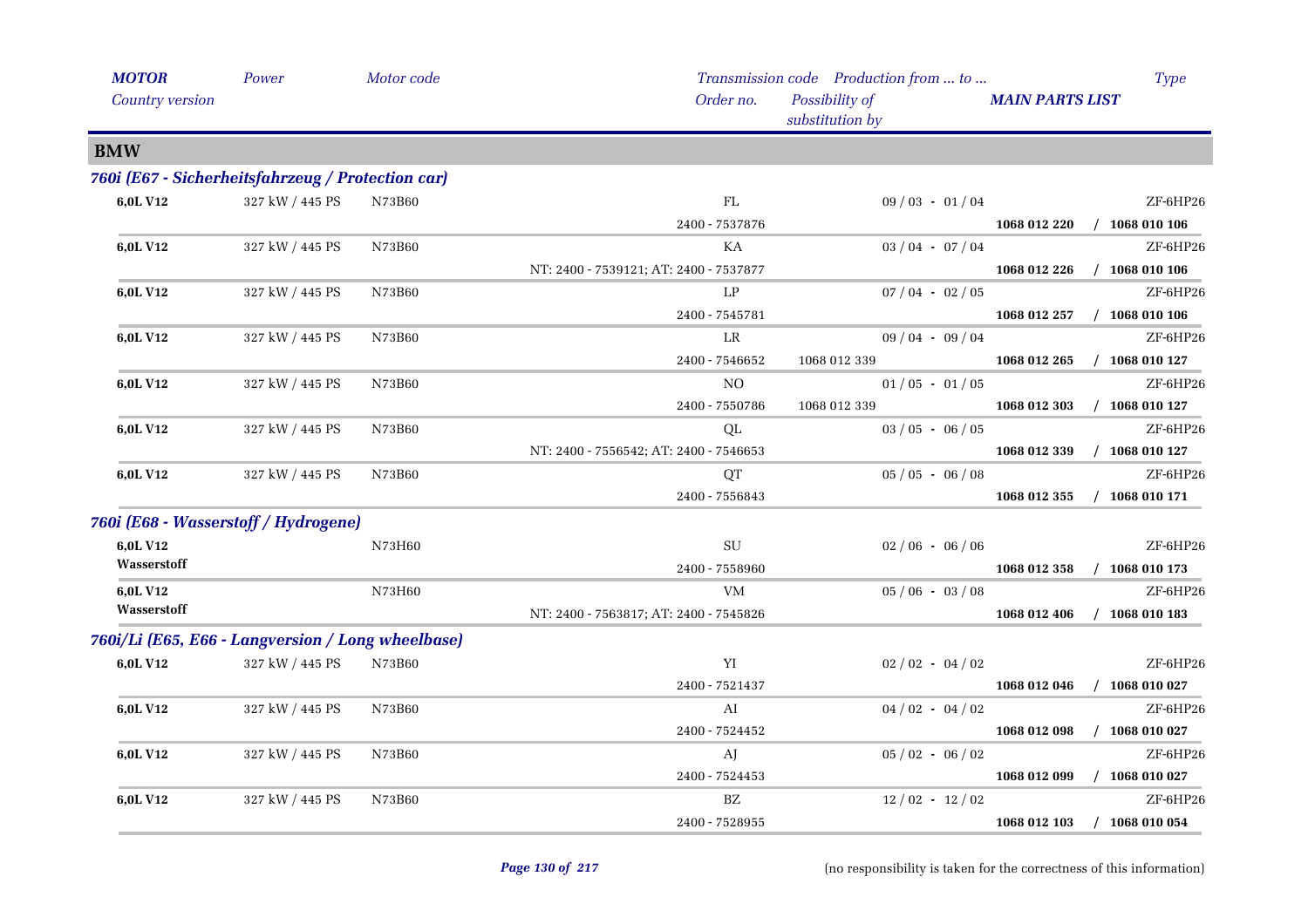| <b>MOTOR</b>    | Power                                             | Motor code |                                        | Transmission code Production from  to | <b>Type</b>                      |
|-----------------|---------------------------------------------------|------------|----------------------------------------|---------------------------------------|----------------------------------|
| Country version |                                                   |            | Order no.                              | Possibility of<br>substitution by     | <b>MAIN PARTS LIST</b>           |
| <b>BMW</b>      |                                                   |            |                                        |                                       |                                  |
|                 | 760i/Li (E65, E66 - Langversion / Long wheelbase) |            |                                        |                                       |                                  |
| 6,0L V12        | 327 kW / 445 PS                                   | N73B60     |                                        | $07/02 - 09/02$                       | ZF-6HP26                         |
|                 |                                                   |            |                                        |                                       | 1068 012 110 / 1068 010 028      |
| 6,0L V12        | 327 kW / 445 PS                                   | N73B60     | AX                                     | $10/02 - 02/03$                       | ZF-6HP26                         |
|                 |                                                   |            | NT: 2400 - 7527560; AT: 2400 - 7528215 |                                       | 1068 012 118 / 1068 010 062      |
| 6,0L V12        | 327 kW / 445 PS                                   | N73B60     | BA                                     | $08/02 - 10/02$                       | ZF-6HP26                         |
|                 |                                                   |            | 2400 - 7527652                         |                                       | $/$ 1068 010 028<br>1068 012 126 |
| 6,0L V12        | 327 kW / 445 PS                                   | N73B60     | ${\cal C}{\cal T}$                     | $02/03 - 02/03$                       | ZF-6HP26                         |
|                 |                                                   |            | 2400 - 7531249                         |                                       | 1068 012 164<br>$/$ 1068 010 089 |
| 6,0L V12        | 327 kW / 445 PS                                   | N73B60     | DM                                     | $05/03 - 05/03$                       | ZF-6HP26                         |
|                 |                                                   |            | 2400 - 7532365                         | 1068 012 199                          | 1068 012 171 / 1068 010 089      |
| 6,0L V12        | 327 kW / 445 PS                                   | N73B60     | $\mathbf{D}\mathbf{Z}$                 | $05/03 - 09/03$                       | ZF-6HP26                         |
|                 |                                                   |            | NT: 2400 - 7534327; AT: 2400 - 7534330 |                                       | $/$ 1068 010 083<br>1068 012 185 |
| 6,0L V12        | 327 kW / 445 PS                                   | N73B60     | FD                                     | $08/03 - 02/04$                       | ZF-6HP26                         |
|                 |                                                   |            | 2400 - 7536604                         |                                       | 1068 012 199<br>$/$ 1068 010 092 |
| 6,0L V12        | 327 kW / 445 PS                                   | N73B60     | FX                                     | $02/04 - 08/04$                       | ZF-6HP26                         |
|                 |                                                   |            | 2400 - 7539118                         |                                       | $/$ 1068 010 092<br>1068 012 223 |
| 6,0L V12        | 327 kW / 445 PS                                   | N73B60     | KZ                                     | $05/04 - 02/05$                       | ZF-6HP26                         |
|                 |                                                   |            | NT: 2400 - 7544609; AT: 2400 - 7531250 |                                       | $/$ 1068 010 092<br>1068 012 251 |
| 6,0L V12        | 327 kW / 445 PS                                   | N73B60     | KE                                     | $09/04 - 11/04$                       | ZF-6HP26                         |
|                 |                                                   |            | 2400 - 7539772                         | 1068 012 338                          | $/$ 1068 010 125<br>1068 012 263 |
| 6,0L V12        | 327 kW / 445 PS                                   | N73B60     | NΜ                                     | $11/04 - 02/05$                       | ZF-6HP26                         |
|                 |                                                   |            | 2400 - 7550784                         | 1068 012 338                          | 1068 012 306<br>$/$ 1068 010 125 |
| 6,0L V12        | 327 kW / 445 PS                                   | N73B60     | NY                                     | $03/05 - 12/05$                       | ZF-6HP26                         |
|                 |                                                   |            | 2400 - 7545821                         |                                       | 1068 012 326<br>$/$ 1068 010 152 |
| 6,0L V12        | 327 kW / 445 PS                                   | N73B60     | QJ                                     | $02/05 - 08/05$                       | ZF-6HP26                         |
|                 |                                                   |            | NT: 2400 - 7556540; AT: 2400 - 7539773 |                                       | $/$ 1068 010 125<br>1068 012 338 |
| 6,0L V12        | 327 kW / 445 PS                                   | N73B60     | QR                                     | $05 / 05 - 07 / 08$                   | ZF-6HP26                         |
|                 |                                                   |            | 2400 - 7556841                         |                                       | 1068 012 353<br>$/$ 1068 010 168 |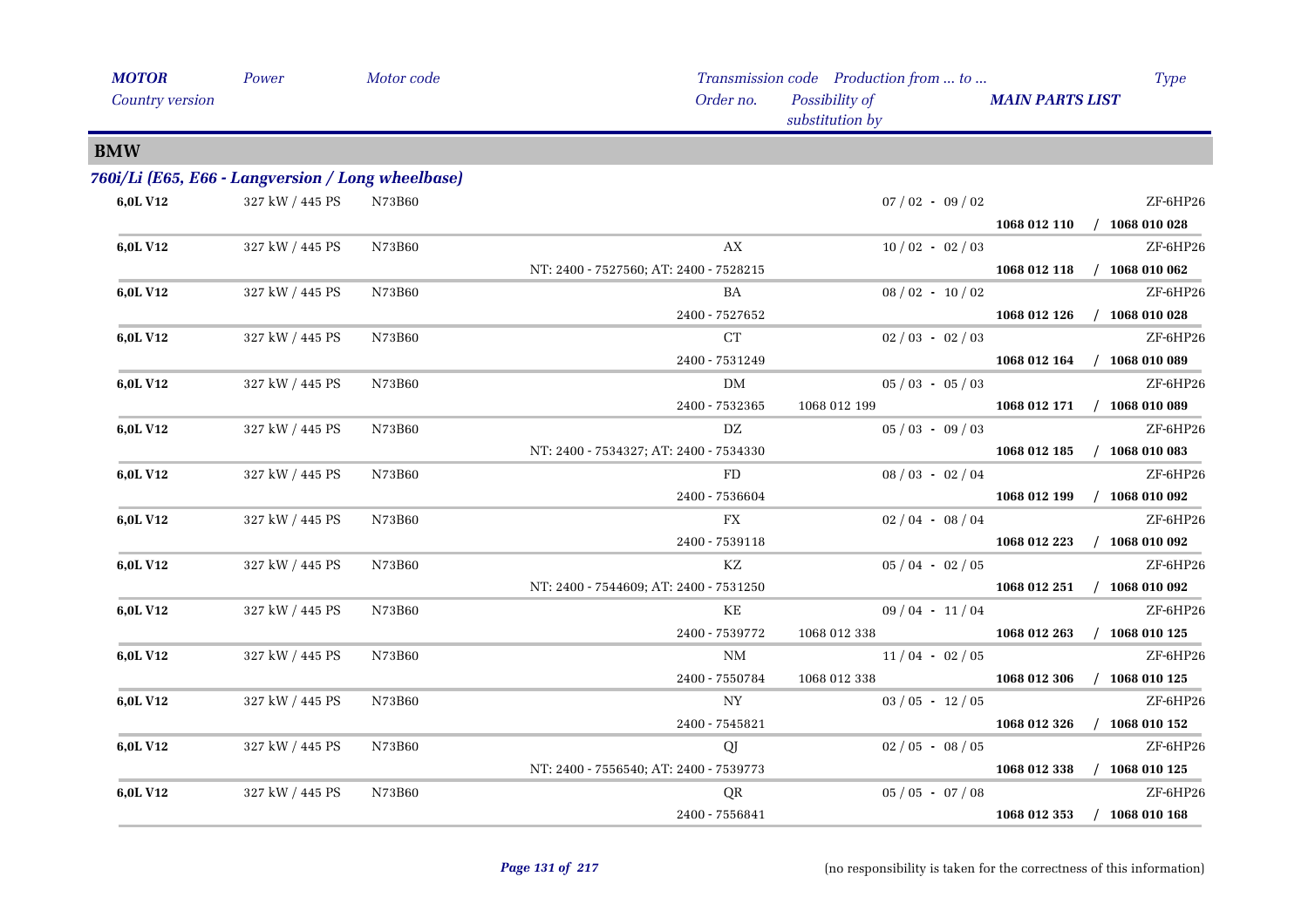| <b>MOTOR</b>                                      | Power           | Motor code |                    | Transmission code Production from  to |                        | <b>Type</b>                  |
|---------------------------------------------------|-----------------|------------|--------------------|---------------------------------------|------------------------|------------------------------|
| Country version                                   |                 |            | Order no.          | Possibility of<br>substitution by     | <b>MAIN PARTS LIST</b> |                              |
| <b>BMW</b>                                        |                 |            |                    |                                       |                        |                              |
| 760i/Li (E65, E66 - Langversion / Long wheelbase) |                 |            |                    |                                       |                        |                              |
| 6,0L V12                                          | 327 kW / 445 PS | N73B60     | $\rm AF$           |                                       |                        | ZF-6HP32                     |
|                                                   |                 |            |                    |                                       | 1070 012 005           | $/$ 1070 010 006             |
| 6,5L V12                                          |                 | N73E65     | $\rm CM$           | $02/03 - 08/03$                       |                        | ZF-6HP26                     |
|                                                   |                 |            | AT: 2400 - 7528956 |                                       | 1068 012 159           | $/$ 1068 010 054             |
| M135i (F20 - 5-Türer)                             |                 |            |                    |                                       |                        |                              |
| 3,0L R6                                           | 240 kW / 326 PS | N55B30     |                    | $10/14 - 10/14$                       |                        | ZF-S645                      |
|                                                   |                 |            |                    |                                       | 1089 081 156           |                              |
| 3,0L R6                                           | 240 kW / 326 PS | N55B30     |                    | $10/14 - 10/14$                       |                        | ZF-S645                      |
|                                                   |                 |            |                    |                                       | 1089 081 196           |                              |
| 3,0L R6                                           | 240 kW / 326 PS | N55B30     |                    | $10/14 - 10/14$                       |                        | $ZF-S645$                    |
|                                                   |                 |            |                    |                                       | 1089 081 197           |                              |
| M135i (F21 - 3-Türer)                             |                 |            |                    |                                       |                        |                              |
| 3,0L R6                                           | 240 kW / 326 PS | N55B30     |                    | $10/14 - 10/14$                       |                        | ${\rm ZF}\text{-}{\rm S645}$ |
|                                                   |                 |            |                    |                                       | 1089 081 156           |                              |
| 3,0L R6                                           | 240 kW / 326 PS | N55B30     |                    | $10/14 - 10/14$                       |                        | ZF-S645                      |
|                                                   |                 |            |                    |                                       | 1089 081 196           |                              |
| 3,0L R <sub>6</sub>                               | 240 kW / 326 PS | N55B30     |                    | $10/14 - 10/14$                       | 1089 081 197           | ZF-S645                      |
|                                                   |                 |            |                    |                                       |                        |                              |
| M135i xDrive (F20 - 5-Türer)                      |                 |            |                    |                                       |                        |                              |
| 3,0L R6                                           | 240 kW / 326 PS | N55B30     |                    | $10/14 - 10/14$                       | 1089 012 012           | $ZF- S645A$                  |
|                                                   |                 |            |                    |                                       |                        |                              |
| M135i xDrive (F21 - 3-Türer)                      |                 |            |                    |                                       |                        |                              |
| 3,0L R <sub>6</sub>                               | 240 kW / 326 PS | N55B30     |                    | $10/14 - 10/14$                       |                        | ZF-S645A                     |
|                                                   |                 |            |                    |                                       | 1089 012 012           |                              |
| <b>M235i Cabriolet (F23)</b>                      |                 |            |                    |                                       |                        |                              |
| 3,0L R6                                           | 240 kW / 326 PS | N55B30     |                    | $10/14 - 10/14$                       |                        | ZF-S645                      |
|                                                   |                 |            |                    |                                       | 1089 081 156           |                              |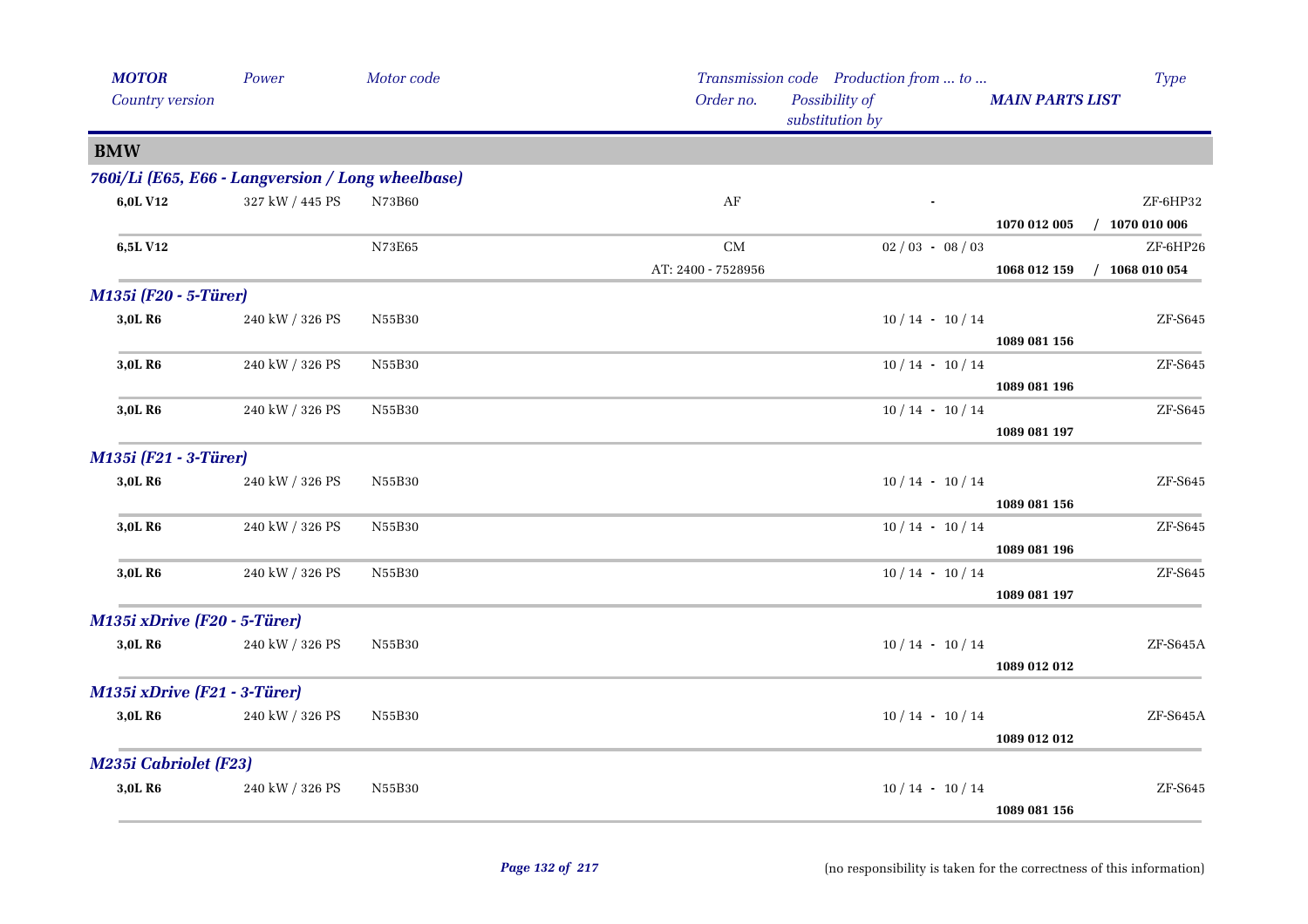| <b>MOTOR</b><br>Country version     | Power           | Motor code | Order no.       | Transmission code Production from  to<br>Possibility of<br>substitution by | <b>MAIN PARTS LIST</b> | <b>Type</b>                  |
|-------------------------------------|-----------------|------------|-----------------|----------------------------------------------------------------------------|------------------------|------------------------------|
| <b>BMW</b>                          |                 |            |                 |                                                                            |                        |                              |
| <b>M235i Cabriolet (F23)</b>        |                 |            |                 |                                                                            |                        |                              |
| 3,0L R6                             | 240 kW / 326 PS | N55B30     |                 | $10/14 - 10/14$                                                            |                        | ${\rm ZF}\text{-}{\rm S645}$ |
|                                     |                 |            |                 |                                                                            | 1089 081 196           |                              |
| 3,0L R6                             | 240 kW / 326 PS | N55B30     |                 | $10/14 - 10/14$                                                            |                        | ZF-S645                      |
|                                     |                 |            |                 |                                                                            | 1089 081 197           |                              |
| M235i Coupé (F22)                   |                 |            |                 |                                                                            |                        |                              |
| 3,0L R6                             | 240 kW / 326 PS | N55B30     |                 | $10/14 - 10/14$                                                            |                        | ${\rm ZF}\text{-}{\rm S645}$ |
|                                     |                 |            |                 |                                                                            | 1089 081 156           |                              |
| 3,0L R6                             | 240 kW / 326 PS | N55B30     |                 | $10/14 - 10/14$                                                            |                        | ZF-S645                      |
| 3,0L R6                             |                 |            |                 |                                                                            | 1089 081 196           | ZF-S645                      |
|                                     | 240 kW / 326 PS | N55B30     |                 | $10/14 - 10/14$                                                            | 1089 081 197           |                              |
| <b>M235i xDrive Cabriolet (F23)</b> |                 |            |                 |                                                                            |                        |                              |
| 3,0L R6                             | 240 kW / 326 PS | N55B30     |                 | $10/14 - 10/14$                                                            |                        | ZF-S645A                     |
|                                     |                 |            |                 |                                                                            | 1089 012 012           |                              |
| <b>M235i xDrive Coupé (F22)</b>     |                 |            |                 |                                                                            |                        |                              |
| 3,0L R6                             | 240 kW / 326 PS | N55B30     |                 | $10/14 - 10/14$                                                            |                        | ZF-S645A                     |
|                                     |                 |            |                 |                                                                            | 1089 012 012           |                              |
| <b>M3 (E90/M3)</b>                  |                 |            |                 |                                                                            |                        |                              |
| 4,0LV8                              |                 | S65B40     | JGC             | $10/14 - 10/14$                                                            |                        | ZF-S653 (G)                  |
|                                     |                 |            | 2 300 - 2283600 |                                                                            | 1067 010 012           |                              |
| <b>M3 (F80)</b>                     |                 |            |                 |                                                                            |                        |                              |
| 3,0l R <sub>6</sub>                 | 310 kW / 422 PS | S55B30     |                 | $10/14 - 10/14$                                                            |                        | ZF-S645                      |
|                                     |                 |            |                 |                                                                            | 1089 010 029           |                              |
| <b>M4 Cabriolet (F83)</b>           |                 |            |                 |                                                                            |                        |                              |
| 3,0l R <sub>6</sub>                 | 310 kW / 422 PS | S55B30     |                 | $10/14 - 10/14$                                                            |                        | ZF-S645                      |
|                                     |                 |            |                 |                                                                            | 1089 010 029           |                              |

*M4 Coupé (F82)*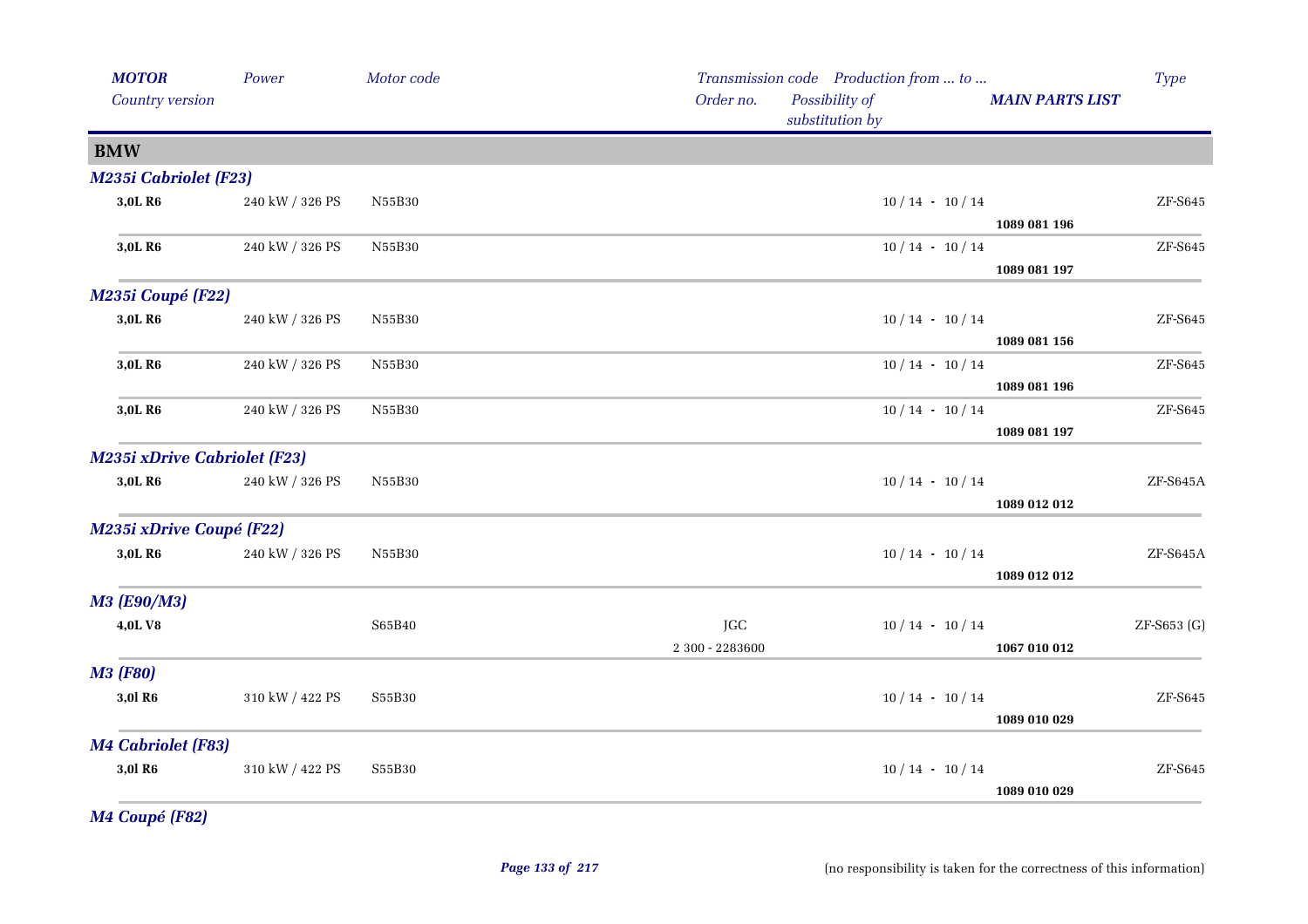|                 | <b>MOTOR</b><br>Country version | Power           | Motor code | Transmission code Production from  to<br>Order no.<br>Possibility of<br><b>MAIN PARTS LIST</b><br>substitution by | Type                         |
|-----------------|---------------------------------|-----------------|------------|-------------------------------------------------------------------------------------------------------------------|------------------------------|
| <b>BMW</b>      |                                 |                 |            |                                                                                                                   |                              |
|                 | M4 Coupé (F82)                  |                 |            |                                                                                                                   |                              |
|                 | 3,0l R <sub>6</sub>             | 310 kW / 422 PS | S55B30     | $10/14$ · $10/14$<br>1089 010 029                                                                                 | ZF-S645                      |
| <b>M5 (F10)</b> |                                 |                 |            |                                                                                                                   |                              |
|                 | 4,4LV8                          | 405 kW / 551 PS | S63B44     | $10/14 - 10/14$<br>1067 010 028                                                                                   | ZF-S653 (G)                  |
|                 | <b>M5 Touring (F11)</b>         |                 |            |                                                                                                                   |                              |
|                 | 4,4LV8                          | 405 kW / 551 PS | S63B44     | $10/14 - 10/14$<br>1067 010 028                                                                                   | ZF-S653 (G)                  |
|                 | X1 xDrive (E84)                 |                 |            |                                                                                                                   |                              |
|                 | 2,0L R4                         | 180 kW / 245 PS | N20B20     | $10/14 - 10/14$<br>1089 012 011                                                                                   | $\operatorname{ZF-S645A}$    |
|                 | 2,0L R4 D                       | 150 kW / 204 PS | N47D20     | W3T<br>$01/09 - 05/11$                                                                                            | ZF-6HP21X                    |
|                 |                                 |                 |            | 2400 - 7593731<br>1071 052 073                                                                                    | $/$ 1071 050 028             |
|                 | 2,0L R4 D                       | 150 kW / 204 PS | N47D20     | $05/11 - 06/12$                                                                                                   | ZF-6HP21X                    |
|                 |                                 |                 |            | 2400 - 7630961<br>1071 052 086                                                                                    | $/$ 1071 050 039             |
|                 | 3,0L R <sub>6</sub>             | 225 kW / 306 PS | N54B30     | $10/11 - 06/13$                                                                                                   | ZF-6HP21X                    |
|                 |                                 |                 |            | 2400 - 7632667<br>1071 052 090                                                                                    | $/$ 1071 050 036             |
|                 | 3,0L R <sub>6</sub>             | 225 kW / 306 PS | N54B30     | $02 / 13 - 02 / 15$                                                                                               | ZF-6HP21X                    |
|                 |                                 |                 |            | 2400 - 8612158<br>1071 052 098                                                                                    | $/$ 1071 050 036             |
|                 | $X3$ sDrive $4x2$ (E83)         |                 |            |                                                                                                                   |                              |
|                 | 2,0L R4 D                       | 120 kW / 163 PS | N47D20     | WKG<br>$02/07 - 08/07$                                                                                            | ZF-6HP21                     |
|                 | 2,0L R4 D                       |                 |            | 2400 - 7573604<br>1071 032 063<br>WFU<br>$\sim$                                                                   | $/$ 1071 030 034<br>ZF-6HP21 |
|                 |                                 | 120 kW / 163 PS | N47D20     | 2400 - 7573529 - 01<br>1071 032 065                                                                               | $/$ 1071 030 038             |
|                 | 2,0L R4 D                       | 130 kW / 177 PS | N47D20     | W8H<br>$04/08 - 07/08$                                                                                            | ZF-6HP21                     |
|                 |                                 |                 |            | 2400 - 7587727<br>1071 032 106                                                                                    | $/$ 1071 030 034             |
|                 | 2,0L R4 D                       | 120 kW / 163 PS | N47D20     | W4M<br>$02/08 - 05/08$                                                                                            | ZF-6HP21                     |
|                 |                                 |                 |            | 2400 - 7588966<br>1071 032 124                                                                                    | $/$ 1071 030 034             |
|                 |                                 |                 |            |                                                                                                                   |                              |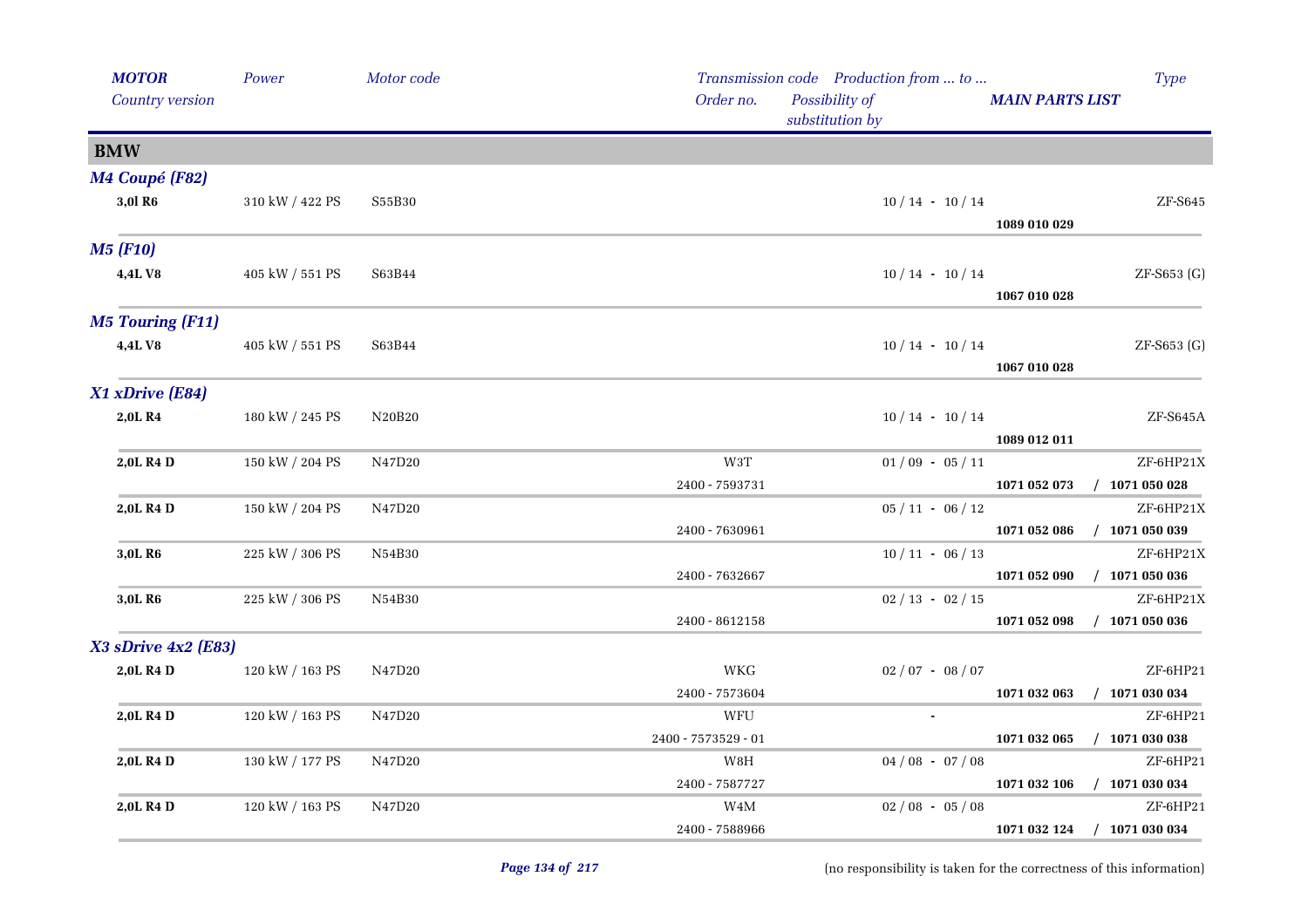|            | <b>MOTOR</b><br>Country version | Power            | Motor code     | Transmission code Production from  to<br>Order no.<br>Possibility of<br>substitution by | <b>MAIN PARTS LIST</b> | <b>Type</b>                  |
|------------|---------------------------------|------------------|----------------|-----------------------------------------------------------------------------------------|------------------------|------------------------------|
| <b>BMW</b> |                                 |                  |                |                                                                                         |                        |                              |
|            | X3 sDrive 4x2 (E83)             |                  |                |                                                                                         |                        |                              |
|            | 2,0L R4 D                       | 120 kW / 163 PS  | N47D20         | $\,$ W4N $\,$<br>$05/08 - 05/11$                                                        |                        | ZF-6HP21                     |
|            |                                 |                  |                | 2400 - 7590133                                                                          | 1071 032 142           | $/$ 1071 030 052             |
|            | $X3$ sDrive $4x2$ (F25)         |                  |                |                                                                                         |                        |                              |
|            | 2,0L R4 D                       | 135 kW / 184 PS  | N47D20         | $10/14 - 10/14$                                                                         |                        | ZF-S645                      |
|            |                                 |                  |                |                                                                                         | 1089 010 013           |                              |
|            | 2,0L R4 D                       | 135 kW / 184 PS; | N47D20; B47D20 | $10/14 - 10/14$                                                                         |                        | ZF-S645                      |
|            |                                 | 140 kW / 190 PS  |                |                                                                                         | 1089 010 025           |                              |
|            | 2,0L R4 D                       | 160 kW/ 218 PS   | N47D20         | $10/14 - 10/14$                                                                         |                        | ZF-S645                      |
|            |                                 |                  |                |                                                                                         | 1089 081 195           |                              |
|            | 2,0L R4 D                       | 120 kW / 163 PS  | N47D20         | $10/14 - 10/14$                                                                         |                        | $ZF-$ S645                   |
|            | 2,0L R4 D                       |                  | N47D20         | $10/14$ · $10/14$                                                                       | 1089 081 198           | $ZF-5645$                    |
|            |                                 | 160kW / 218 PS   |                |                                                                                         | 1089 081 199           |                              |
|            | 2,0L R4 D                       | 160kW / 218 PS   | N47D20         | $10/14 - 10/14$                                                                         |                        | ZF-S645                      |
|            |                                 |                  |                |                                                                                         | 1089 081 200           |                              |
|            | 2,0L R4 D                       | 160kW / 218 PS   | N47D20         | $10/14 - 10/14$                                                                         |                        | ZF-S645                      |
|            |                                 |                  |                |                                                                                         | 1089 081 201           |                              |
|            | 3,0L R6                         | 240 kW / 326 PS  | N55B30         | $10/14 - 10/14$                                                                         |                        | ZF-S645                      |
|            |                                 |                  |                |                                                                                         | 1089 081 156           |                              |
|            | 3,0L R6                         | 240 kW / 326 PS  | N55B30         | $10/14 - 10/14$                                                                         |                        | ${\rm ZF}\text{-}{\rm S645}$ |
|            |                                 |                  |                |                                                                                         | 1089 081 196           |                              |
|            | 3,0L R <sub>6</sub>             | 240 kW / 326 PS  | N55B30         | $10/14 - 10/14$                                                                         |                        | ZF-S645                      |
|            |                                 |                  |                |                                                                                         | 1089 081 197           |                              |
|            | X3 xDrive (E83)                 |                  |                |                                                                                         |                        |                              |
|            | 2,0L R4 D                       | 120 kW / 163 PS  | N47D20         | $10/14 - 10/14$                                                                         |                        | ZF-S637A (H)                 |
|            |                                 |                  |                |                                                                                         | 1069 012 017           |                              |
|            | 2,0L R4 D                       | 120 kW / 163 PS  | N47D20         | YT<br>$03 / 07 - 09 / 08$                                                               |                        | ZF-6HP21X                    |
|            |                                 |                  |                | NT: 2400 - 7570230; AT: 2400 - 7570231                                                  | 1071 052 013           | $/$ 1071 050 012             |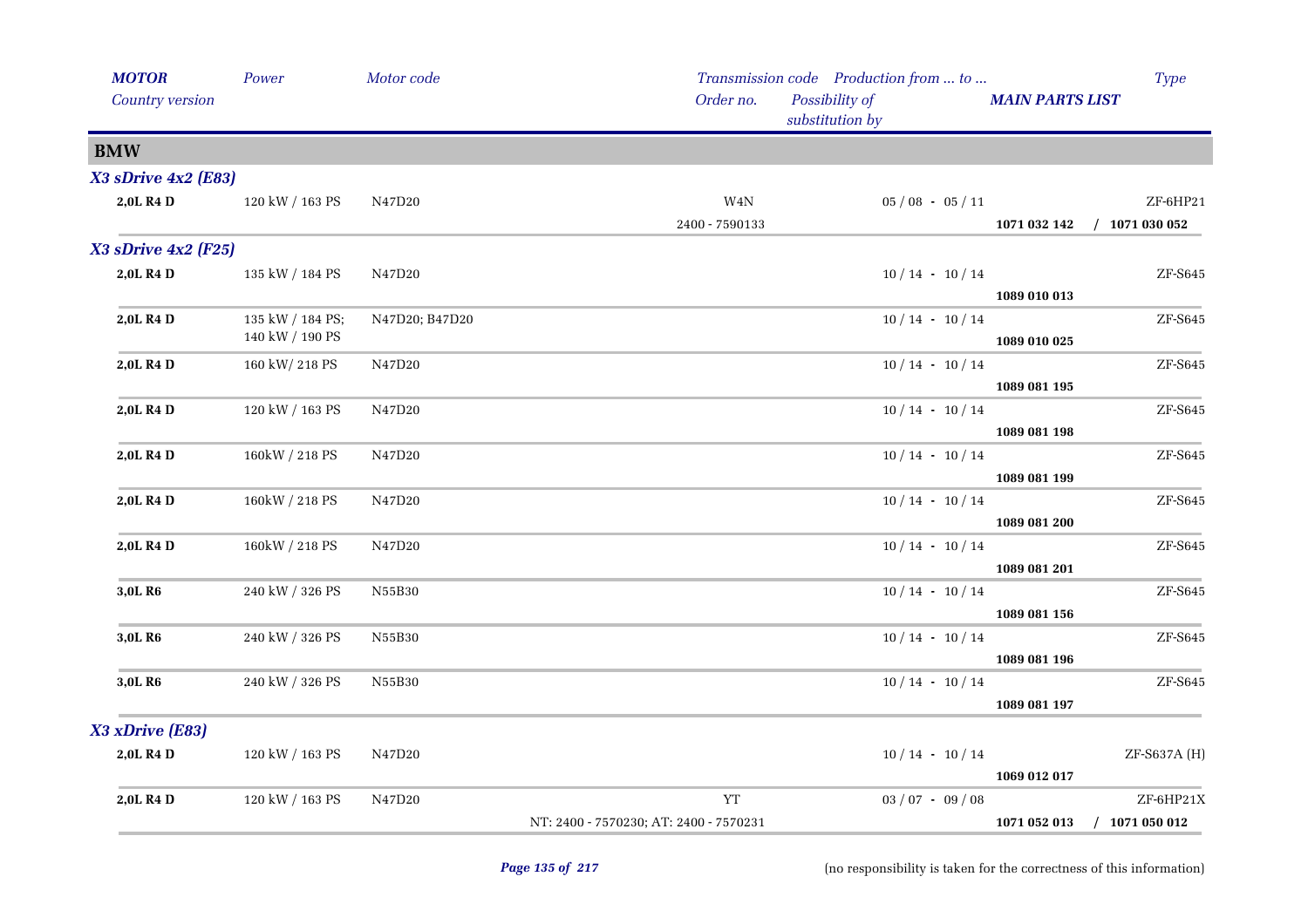| <b>MOTOR</b>          | Power           | Motor code     |                                        | Transmission code Production from  to |                        | Type                        |
|-----------------------|-----------------|----------------|----------------------------------------|---------------------------------------|------------------------|-----------------------------|
| Country version       |                 |                | Order no.                              | Possibility of<br>substitution by     | <b>MAIN PARTS LIST</b> |                             |
| <b>BMW</b>            |                 |                |                                        |                                       |                        |                             |
| X3 xDrive (E83)       |                 |                |                                        |                                       |                        |                             |
| 2,0L R4 D             | 120 kW / 163 PS | N47D20         | <b>WKE</b>                             | $03 / 07 - 03 / 07$                   |                        | ZF-6HP21X                   |
|                       |                 |                | 2400 - 7573598                         |                                       |                        | 1071 052 030 / 1071 050 012 |
| 2,0L R4 D             | 130 kW / 177 PS | N47D20         | W9M                                    | $05/08 - 08/10$                       |                        | ZF-6HP21X                   |
|                       |                 |                | 2400 - 7590127                         |                                       |                        | 1071 052 071 / 1071 050 025 |
| 3,0L R <sub>6</sub>   | 180 kW / 245 PS | N52B30; N52B25 | JEN                                    | $10/14 - 10/14$                       |                        | ZF-S637A (H)                |
|                       |                 |                | $2300 - 756195$                        |                                       | 1069 012 019           |                             |
| 3,0L R6 D             | 135 kW / 184 PS | M57D30         | $_{\mathrm{NV}}$                       | $02/05 - 04/05$                       |                        | ZF-6HP26X                   |
|                       |                 |                | 2400 - 7551000                         |                                       | 1068 022 078           | $/$ 1068 020 039            |
| 3,0L R6 D             | 135 kW / 184 PS | M57D30         | QW                                     | $05/05 - 05/05$                       |                        | ZF-6HP26X                   |
|                       |                 |                | 2400 - 7556921                         |                                       | 1068 022 088           | $/$ 1068 020 061            |
| 3,0L R <sub>6</sub> D | 163 kW / 222 PS | M57D30         | TQ                                     | $06/05 - 01/06$                       |                        | ZF-6HP26X                   |
|                       |                 |                | 2400 - 7559696                         |                                       | 1068 022 095           | $/$ 1068 020 061            |
| 3,0L R <sub>6</sub> D | 160 kW / 218 PS | M57D30         | WA                                     | $01/06 - 03/08$                       |                        | ZF-6HP26X                   |
|                       |                 |                | NT: 2400 - 7565495; AT: 2400 - 7551238 |                                       | 1068 022 110           | $/$ 1068 020 061            |
| 3,0L R6 D             | 160 kW / 218 PS | M57D30         |                                        | $\mathbf{r}$                          |                        | ZF-6HP28X                   |
|                       |                 |                |                                        |                                       | 1068 052 002           | $/$ 1068 050 002            |
| 3,0L R6 D             | 160 kW / 218 PS | M57D30         | <b>VY</b>                              | $03/06 - 06/06$                       |                        | ZF-6HP28X                   |
|                       |                 |                | 2400 - 7565464                         |                                       | 1068 052 006           | $/$ 1068 050 002            |
| 3,0L R <sub>6</sub> D | 160 kW / 218 PS | M57D30         | WKS                                    | $03 / 07 - 08 / 08$                   |                        | ZF-6HP28X                   |
|                       |                 |                | 2400 - 7574067                         |                                       | 1068 052 027           | $/$ 1068 050 013            |
| 3,0L R <sub>6</sub> D | 160 kW / 218 PS | M57D30         | WFF                                    | $03 / 07 - 09 / 08$                   |                        | ZF-6HP28X                   |
|                       |                 |                | $2400 - 7572500$                       |                                       | 1068 052 029           | $/$ 1068 050 015            |
| 3,0L R <sub>6</sub> D | 160 kW / 218 PS | M57D30         | WKP                                    | $10/06 - 01/07$                       |                        | ZF-6HP28X                   |
|                       |                 |                | 2400 - 7573658                         |                                       | 1068 052 030           | $/$ 1068 050 002            |
| 3,0L R <sub>6</sub> D | 160 kW / 218 PS | M57D30         |                                        |                                       |                        | ZF-6HP28X                   |
|                       |                 |                |                                        |                                       | 1068 052 032           | $/$ 1068 050 008            |
| 3,0L R6 D             | 160 kW / 218 PS | M57D30         | <b>WMD</b>                             | $03 / 07 - 03 / 07$                   |                        | ZF-6HP28X                   |
|                       |                 |                | 2400 - 7574089                         |                                       |                        | 1068 052 040 / 1068 050 015 |
|                       |                 |                |                                        |                                       |                        |                             |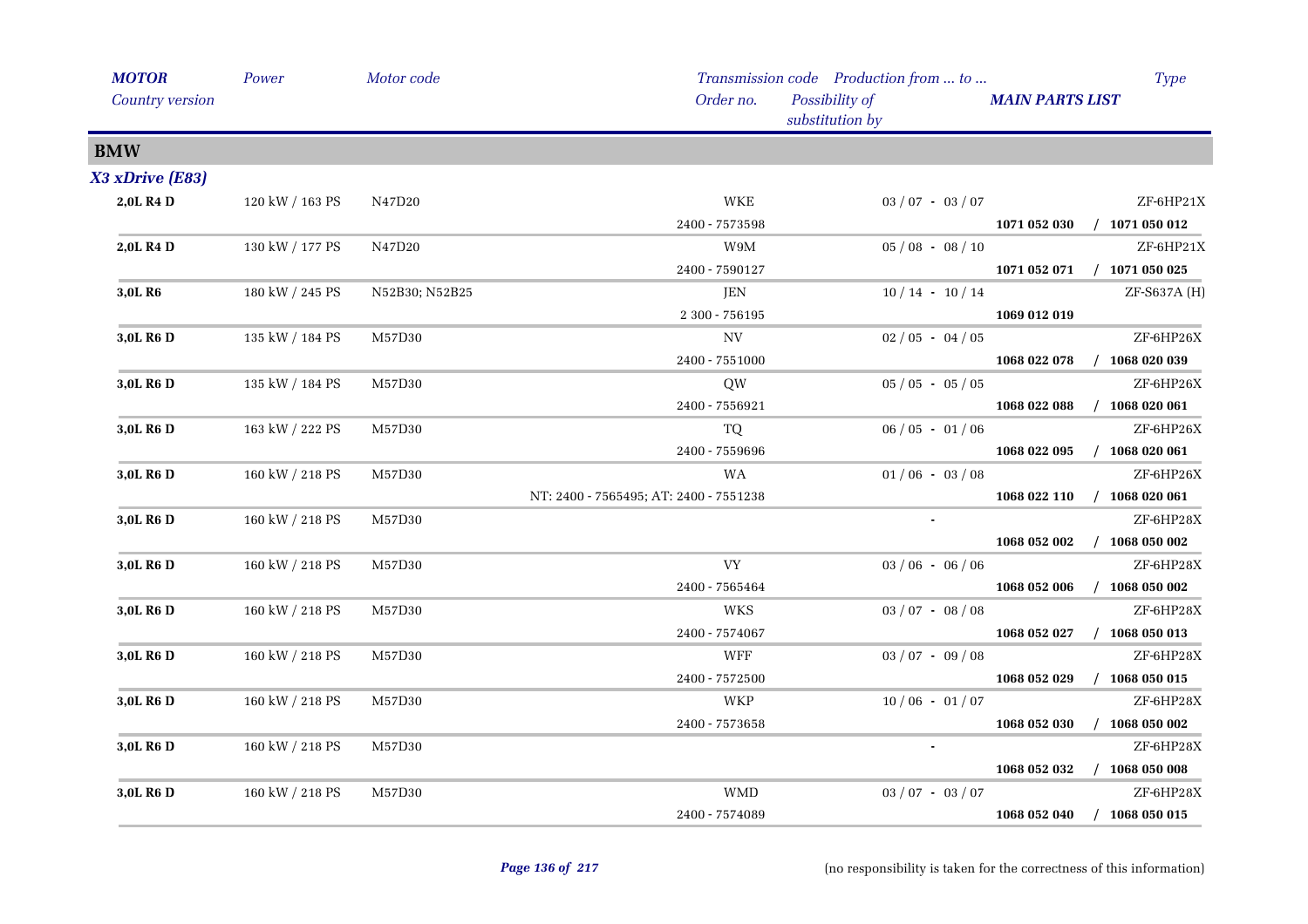| <b>MOTOR</b>          | Power            | Motor code     |                                        | Transmission code Production from  to |                        | <b>Type</b>      |
|-----------------------|------------------|----------------|----------------------------------------|---------------------------------------|------------------------|------------------|
| Country version       |                  |                | Order no.                              | Possibility of<br>substitution by     | <b>MAIN PARTS LIST</b> |                  |
| <b>BMW</b>            |                  |                |                                        |                                       |                        |                  |
| X3 xDrive (E83)       |                  |                |                                        |                                       |                        |                  |
| 3,0L R <sub>6</sub> D | 160 kW / 218 PS  | M57D30         | <b>WKR</b>                             | $02/07 - 02/07$                       |                        | ZF-6HP28X        |
|                       |                  |                | 2400 - 7574065                         |                                       | 1068 052 043           | $/$ 1068 050 013 |
| 3,0L R <sub>6</sub> D | 160 kW / 218 PS  | M57D30         | <b>WMO</b>                             | $02/07 - 03/08$                       |                        | ZF-6HP28X        |
|                       |                  |                | NT: 2400 - 7576105; AT: 2400 - 7566897 |                                       | 1068 052 044           | $/$ 1068 050 002 |
| 3,0L R <sub>6</sub> D | 170 kW / 231 PS  | M57D30         | <b>WMU</b>                             |                                       |                        | ZF-6HP28X        |
|                       |                  |                | 2400 - 7576113                         |                                       | 1068 052 049           | $/$ 1068 050 008 |
| 3,0L R6 D             | 173 kW / 235 PS  | M57D30         |                                        | $04/08 - 04/08$                       |                        | ZF-6HP28X        |
|                       |                  |                | 2400 - 7588297                         |                                       | 1068 052 071           | $/$ 1068 050 015 |
| 3,0L R <sub>6</sub> D | 173 kW / 235 PS  | M57D30         | W <sub>3</sub> O                       | $05/08 - 08/10$                       |                        | ZF-6HP28X        |
|                       |                  |                | 2400 - 7590314                         |                                       | 1068 052 080           | $/$ 1068 050 026 |
| 3,0L R6 D Twin        | 210 kW / 286 PS  | M57D30TUE      | XI                                     | $05/06 - 02/07$                       |                        | ZF-6HP28X        |
| Turbo                 |                  |                | 2400 - 7566896                         |                                       | 1068 052 012           | $/$ 1068 050 002 |
| 3,0L R6 D Twin        | 210 kW / 286 PS  | M57D30TUE      |                                        | $04/08 - 04/08$                       |                        | ZF-6HP28X        |
| Turbo                 |                  |                | 2400 - 7588291                         |                                       | 1068 052 068           | $/$ 1068 050 013 |
| 3,0L R6 D Twin        | 210 kW / 286 PS  | M57D30TUE      | W8N                                    | $05/08 - 08/10$                       |                        | ZF-6HP28X        |
| Turbo                 |                  |                | 2400 - 7590297                         |                                       | 1068 052 078           | $/$ 1068 050 025 |
| X3 xDrive (F25)       |                  |                |                                        |                                       |                        |                  |
| 2,0L R4 D             | 135 kW / 184 PS  | N47D20         |                                        | $10/14 - 10/14$                       |                        | ZF-S645A         |
|                       |                  |                |                                        |                                       | 1089 012 017           |                  |
| 2,0L R4 D             | 135 kW / 184 PS; | N47D20; B47D20 |                                        | $10/14 - 10/14$                       |                        | $ZF-S645A$       |
|                       | 140 kW / 190 PS  |                |                                        |                                       | 1089 012 022           |                  |
| 3,0L R <sub>6</sub>   | 240 kW / 326 PS  | N55B30         |                                        | $10/14 - 10/14$                       |                        | ZF-S645A         |
|                       |                  |                |                                        |                                       | 1089 012 012           |                  |
| X4 sDrive 4x2 (F26)   |                  |                |                                        |                                       |                        |                  |
| 2,0L R4 D             | 135 kW / 184 PS; | N47D20; B47D20 |                                        | $10/14 - 10/14$                       |                        | $ZF-$ S645       |
|                       | 140 kW / 190 PS  |                |                                        |                                       | 1089 010 025           |                  |
| 2,0L R4 D             | 120 kW / 163 PS  | N47D20         |                                        | $10/14 - 10/14$                       |                        | ZF-S645          |
|                       |                  |                |                                        |                                       | 1089 081 198           |                  |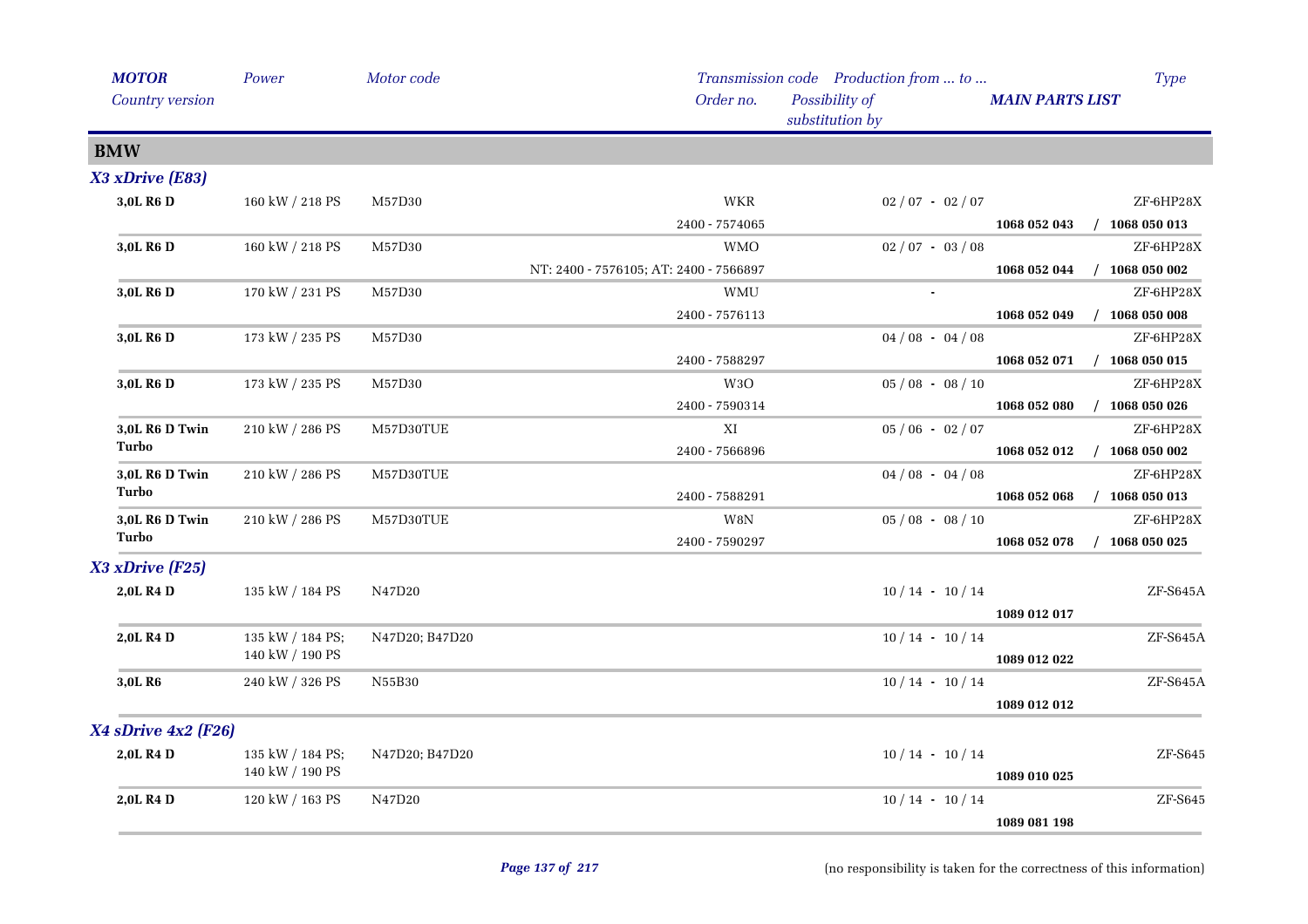| <b>MOTOR</b><br>Country version | Power                 | Motor code | Transmission code Production from  to<br>Order no.<br>Possibility of<br><b>MAIN PARTS LIST</b><br>substitution by | <b>Type</b>                   |
|---------------------------------|-----------------------|------------|-------------------------------------------------------------------------------------------------------------------|-------------------------------|
| <b>BMW</b>                      |                       |            |                                                                                                                   |                               |
| X4 sDrive 4x2 (F26)             |                       |            |                                                                                                                   |                               |
| 2,0L R4 D                       | 160kW / 218 PS        | N47D20     | $10/14 - 10/14$<br>1089 081 200                                                                                   | ZF-S645                       |
| 2,0L R4 D                       | 160kW / 218 PS        | N47D20     | $10/14 - 10/14$<br>1089 081 201                                                                                   | $ZF-$ S645                    |
| 3,0L R <sub>6</sub>             | 240 kW / 326 PS       | N55B30     | $10/14 - 10/14$<br>1089 081 156                                                                                   | ZF-S645                       |
| 3,0L R <sub>6</sub>             | 240 kW / 326 PS       | N55B30     | $10/14 - 10/14$<br>1089 081 196                                                                                   | ZF-S645                       |
| 3,0L R6                         | 240 kW / 326 PS       | N55B30     | $10/14 - 10/14$<br>1089 081 197                                                                                   | ZF-S645                       |
| X4 xDrive (F26)                 |                       |            |                                                                                                                   |                               |
| 3,0L R6                         | $240$ kW $\!/$ 326 PS | N55B30     | $10/14 - 10/14$<br>1089 012 012                                                                                   | ZF-S645A                      |
| <b>X5 (E53)</b>                 |                       |            |                                                                                                                   |                               |
| 3,0L R6 D                       | 160 kW / 218 PS       | M57D30     | $\mathop{\rm EZ}$<br>$07/03 - 03/04$<br>2400 - 7536089<br>1068 022 027                                            | ZF-6HP26X<br>$/$ 1068 020 011 |
| 3,0L R <sub>6</sub> D           | 163 kW / 222 PS       | M57D30SOP  | ${\rm FU}$<br>$02/04 - 07/04$                                                                                     | ZF-6HP26X                     |
|                                 |                       |            | 2400 - 7539078<br>1068 022 042                                                                                    | $/$ 1068 020 011              |
| 3,0L R6 D                       | 163 kW / 222 PS       | M57D30SOP  | $\rm LI$<br>$07/04 - 05/05$                                                                                       | ZF-6HP26X                     |
|                                 |                       |            | 2400 - 7545773<br>1068 022 056<br>$\mathbf{SZ}$                                                                   | $/$ 1068 020 011<br>ZF-6HP26X |
| 3,0L R6 D                       | 163 kW / 222 PS       | M57D30     | $07/05 - 12/05$<br>NT: 2400 - 7558964; AT: 2400 - 7529964<br>1068 022 091                                         | $/$ 1068 020 011              |
| 3,0L R <sub>6</sub> D           | 160 kW / 218 PS       | M57D30     | VN<br>$12/05 - 02/07$                                                                                             | ZF-6HP26X                     |
|                                 |                       |            | 1068 022 106<br>2400 - 7564332                                                                                    | $/$ 1068 020 072              |
| 4,4LV8                          | 235 kW / 320 PS       | N62B44SOP  | ${\rm EY}$<br>$07/03 - 03/04$                                                                                     | ZF-6HP26X                     |
|                                 |                       |            | 2400 - 7536088<br>1068 022 028                                                                                    | $/$ 1068 020 018              |
| 4,4LV8                          | 235 kW / 320 PS       | N62B44SOP  | FT<br>$01/04 - 07/04$                                                                                             | ZF-6HP26X                     |
|                                 |                       |            | 2400 - 7539077<br>1068 022 043                                                                                    | $/$ 1068 020 018              |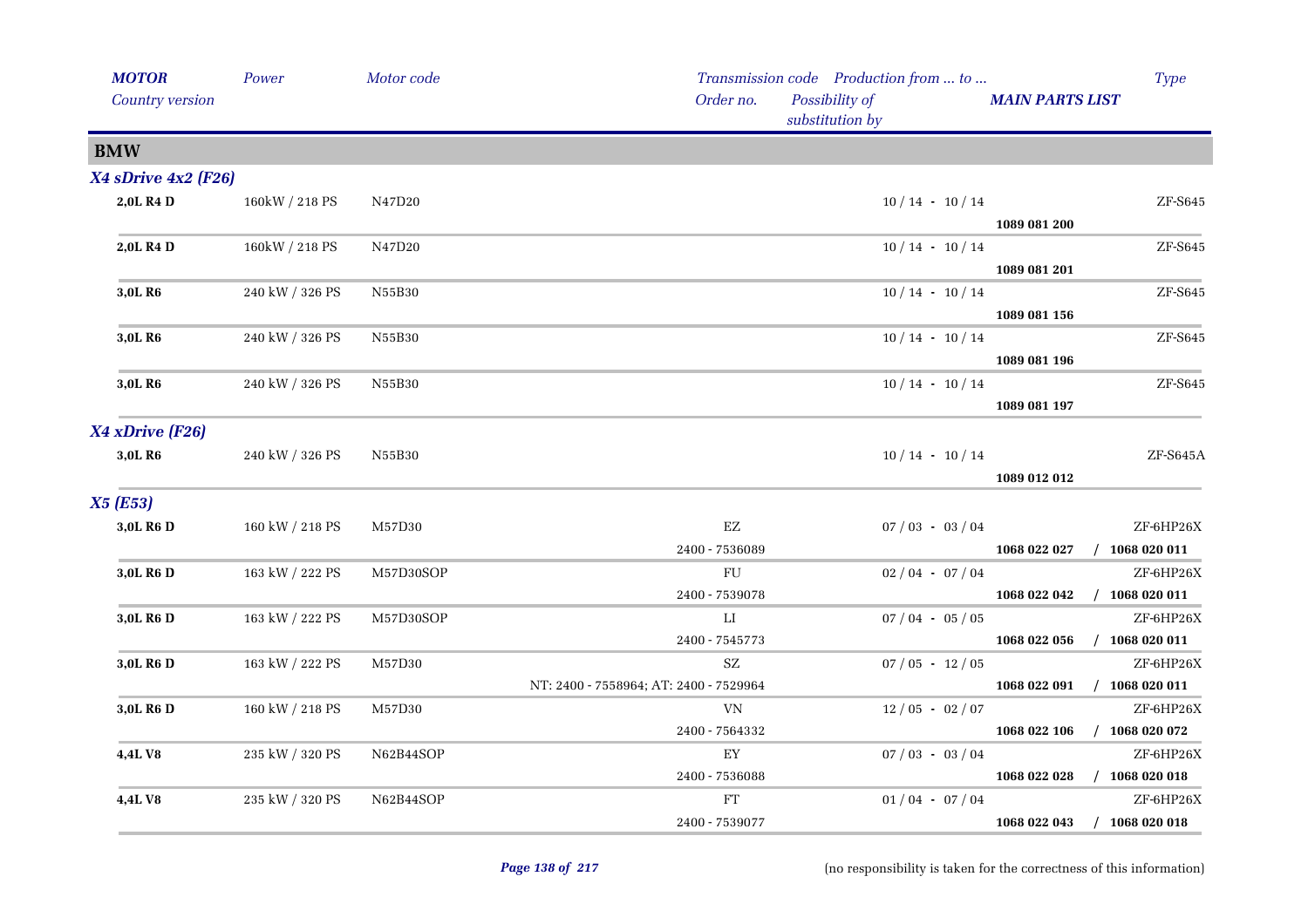| <b>MOTOR</b>        | Power           | Motor code     |                                        | Transmission code Production from  to | Type                             |
|---------------------|-----------------|----------------|----------------------------------------|---------------------------------------|----------------------------------|
| Country version     |                 |                | Order no.                              | Possibility of<br>substitution by     | <b>MAIN PARTS LIST</b>           |
| <b>BMW</b>          |                 |                |                                        |                                       |                                  |
| <b>X5 (E53)</b>     |                 |                |                                        |                                       |                                  |
| 4,4LV8              | 210 kW / 286 PS | M62B44         | LK                                     | $07/04 - 05/05$                       | ZF-6HP26X                        |
|                     |                 |                | 2400 - 7545775                         |                                       | $/$ 1068 020 018<br>1068 022 058 |
| 4,4LV8              | 235 kW / 320 PS | N62B44         | TI                                     | $05/05 - 08/06$                       | ZF-6HP26X                        |
|                     |                 |                | NT: 2400 - 7558965; AT: 2400 - 7533910 |                                       | $/$ 1068 020 018<br>1068 022 090 |
| 4,8LV8              | 265 kW / 360 PS | N62B48A        | CH                                     | $10/03 - 07/04$                       | ZF-6HP26X                        |
|                     |                 |                | 2400 - 75 300 99                       |                                       | 1068 022 007<br>$/$ 1068 020 014 |
| 4,8LV8              | 265 kW / 360 PS | N62B48A        | LL                                     | $07/04 - 06/05$                       | ZF-6HP26X                        |
|                     |                 |                | 2400 - 7545776                         |                                       | $/$ 1068 020 014<br>1068 022 057 |
| 4,8LV8              | 265 kW / 360 PS | N62B48         | TO                                     | $05 / 05 - 09 / 06$                   | ZF-6HP26X                        |
|                     |                 |                | NT: 2400 - 7559119; AT: 2400 - 7530100 |                                       | $/$ 1068 020 014<br>1068 022 092 |
| <b>X5 (E70)</b>     |                 |                |                                        |                                       |                                  |
| 3,0L R6             | 190 kW / 258 PS | N52B30         | <b>SM</b>                              | $03/06 - 04/06$                       | ZF-6HP21X                        |
|                     |                 |                | 2400 - 7558718                         |                                       | $/$ 1071 050 001<br>1071 052 001 |
| 3,0L R6             | 190 kW / 258 PS | N52B30         | $\mathbf{X}\mathbf{S}$                 | $05/06 - 08/07$                       | ZF-6HP21X                        |
|                     |                 |                | 2400 - 7567487                         |                                       | $/$ 1071 050 001<br>1071 052 006 |
| 3,0L R <sub>6</sub> | 190 kW / 258 PS | N52B30         | ZZG                                    | $08/06 - 09/06$                       | ZF-6HP21X                        |
|                     |                 |                | 2400 - 7571680                         |                                       | $/$ 1071 050 016<br>1071 052 016 |
| 3,0L R6             | 190 kW / 258 PS | N52B30         | ZZN                                    | $10/06 - 10/06$                       | ZF-6HP21X                        |
|                     |                 |                | 2400 - 7572418                         |                                       | 1071 052 019<br>$/$ 1071 050 016 |
| 3,0L R6             | 200 kW / 272 PS | N53/N52B30     | <b>WNG</b>                             | $01/07 - 03/08$                       | ZF-6HP21X                        |
|                     |                 |                | NT: 2400 - 7567487; AT: 2400 - 7570279 |                                       | 1071 052 035<br>$/$ 1071 050 016 |
| 3,0L R6             | 200 kW / 272 PS | N53B30; N52B30 | W4B                                    | $04/07 - 04/07$                       | ZF-6HP21X                        |
|                     |                 |                | 2400 - 7576202                         | 1071 052 045                          | $/$ 1071 050 016<br>1071 052 039 |
| 3,0L R6             | 190 kW / 258 PS | N52B30; N53B30 | W9C                                    | $06/07 - 10/08$                       | ZF-6HP21X                        |
|                     |                 |                | 2400 - 7581404                         |                                       | $/$ 1071 050 016<br>1071 052 045 |
| 3,0L R6             | 190 kW / 258 PS | N52B30         | $\ensuremath{\text{W1K}}\xspace$       | $04/08 - 04/08$                       | ZF-6HP21X                        |
|                     |                 |                | 2400 - 7588435                         |                                       | 1071 052 057<br>$/$ 1071 050 016 |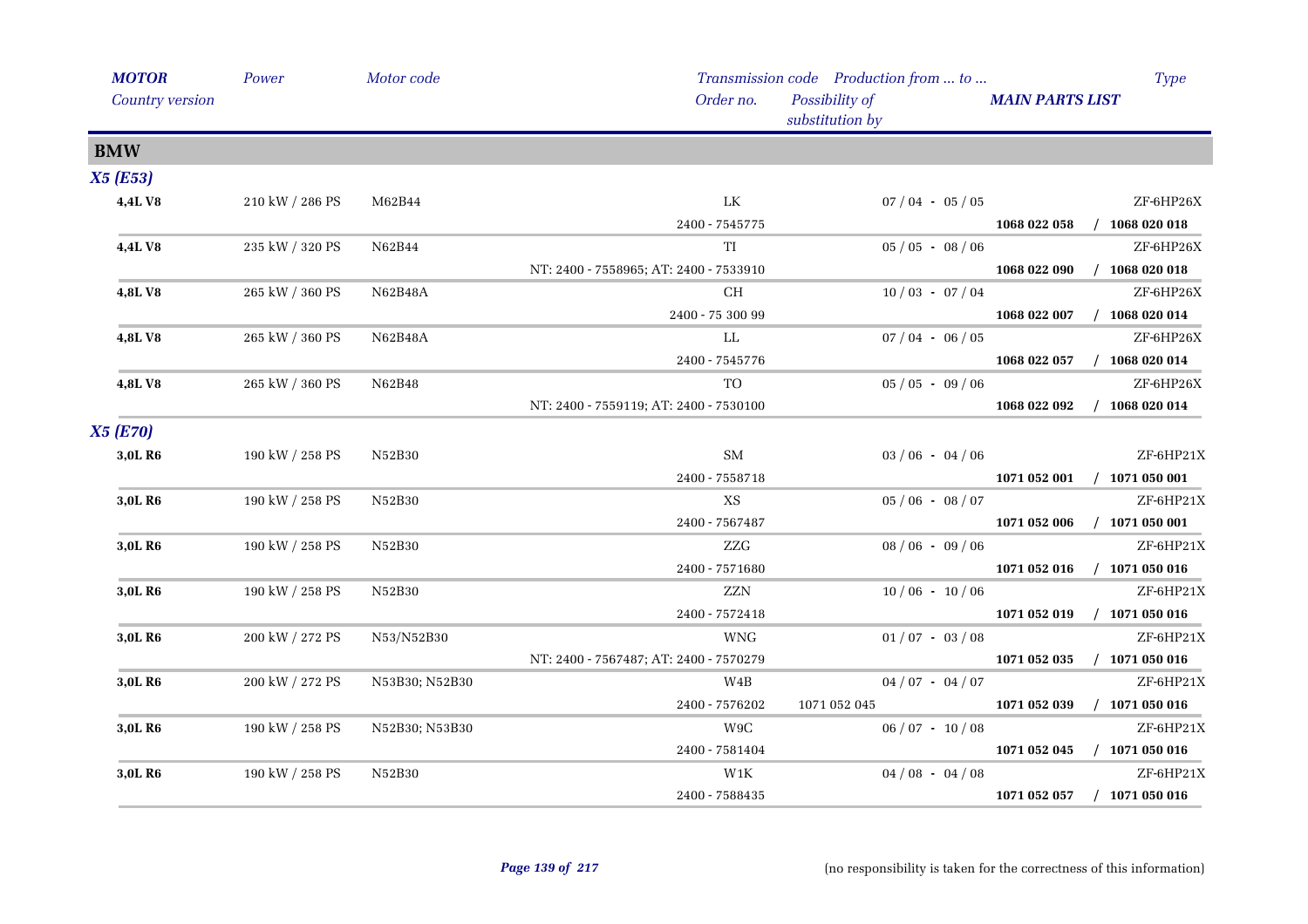| <b>MOTOR</b>          | Power                 | Motor code |                                        | Transmission code Production from  to |                        | <b>Type</b>                 |
|-----------------------|-----------------------|------------|----------------------------------------|---------------------------------------|------------------------|-----------------------------|
| Country version       |                       |            | Order no.                              | Possibility of<br>substitution by     | <b>MAIN PARTS LIST</b> |                             |
| <b>BMW</b>            |                       |            |                                        |                                       |                        |                             |
| <b>X5 (E70)</b>       |                       |            |                                        |                                       |                        |                             |
| 3,0L R6               | 190 kW / 258 PS       | N52B30     | W8Q                                    | $07/08 - 11/09$                       |                        | ZF-6HP21X                   |
|                       |                       |            | 2400 - 7592500                         |                                       |                        | 1071 052 065 / 1071 050 016 |
| 3,0L R <sub>6</sub>   | $190$ kW $\!/$ 258 PS | N52B30     | W5S                                    | $10/08 - 10/08$                       |                        | ZF-6HP21X                   |
|                       |                       |            | 2400 - 7593867                         |                                       |                        | 1071 052 072 / 1071 050 027 |
| 3,0L R <sub>6</sub>   | 190 kW / 258 PS       | N52B30     | WA0                                    | $10/09 - 03/10$                       |                        | ZF-6HP21X                   |
|                       |                       |            | 2400 - 7606352                         |                                       | 1071 052 076           | $/$ 1071 050 016            |
| 3,0L R <sub>6</sub> D | 173 kW / 235 PS       | M57D30     | XG                                     | $04/06 - 04/06$                       |                        | ZF-6HP28X                   |
|                       |                       |            | 2400 - 7566705                         |                                       | 1068 052 009           | $/$ 1068 050 003            |
| 3,0L R <sub>6</sub> D | 173 kW / 235 PS       | M57D30     | XU                                     | $04/06 - 03/08$                       |                        | ZF-6HP28X                   |
|                       |                       |            | NT: 2400 - 7567792; AT: 2400 - 7570850 |                                       |                        | 1068 052 014 / 1068 050 003 |
| 3,0L R <sub>6</sub> D | 173 kW / 235 PS       | M57D30     | XV                                     | $09/06 - 10/06$                       |                        | ZF-6HP28X                   |
|                       |                       |            | 2400 - 7567793                         |                                       |                        | 1068 052 016 / 1068 050 007 |
| 3,0L R <sub>6</sub> D | 173 kW / 235 PS       | M57D30     | YM                                     | $08/06 - 09/06$                       |                        | ZF-6HP28X                   |
|                       |                       |            | 2400 - 7568786                         |                                       |                        | 1068 052 018 / 1068 050 010 |
| 3,0L R <sub>6</sub> D | 173 kW / 235 PS       | M57D30     | YL                                     | $09/06 - 10/06$                       |                        | ZF-6HP28X                   |
|                       |                       |            | 2400 - 7568785                         |                                       | 1068 052 020           | $/$ 1068 050 012            |
| 3,0L R <sub>6</sub> D | 173 kW / 235 PS       | M57D30     | <b>WFB</b>                             | $10/06 - 12/06$                       |                        | ZF-6HP28X                   |
|                       |                       |            | 2400 - 7572488                         |                                       | 1068 052 022           | $/$ 1068 050 012            |
| 3,0L R6 D             | 173 kW / 235 PS       | M57D30     | WFD                                    | $10/06 - 10/06$                       |                        | ZF-6HP28X                   |
|                       |                       |            | 2400 - 7572493                         |                                       | 1068 052 023           | $/$ 1068 050 010            |
| 3,0L R <sub>6</sub> D | 173 kW / 235 PS       | M57D30     | <b>WKV</b>                             | $02/07 - 03/07$                       |                        | ZF-6HP28X                   |
|                       |                       |            | 2400 - 7574072                         |                                       | 1068 052 033           | $/$ 1068 050 012            |
| 3.0L R <sub>6</sub> D | 173 kW / 235 PS       | M57D30     | WKW                                    | $03 / 07 - 03 / 08$                   |                        | ZF-6HP28X                   |
|                       |                       |            | 2400 - 7574073                         |                                       |                        | 1068 052 034 / 1068 050 012 |
| 3,0L R <sub>6</sub> D | 173 kW / 235 PS       | M57D30     | WKY                                    | $02/07 - 02/07$                       |                        | ZF-6HP28X                   |
|                       |                       |            | 2400 - 7574079                         |                                       |                        | 1068 052 035 / 1068 050 010 |
| 3,0L R <sub>6</sub> D | 173 kW / 235 PS       | M57D30     | WKZ                                    | $07 / 07 - 03 / 08$                   |                        | ZF-6HP28X                   |
|                       |                       |            | 2400 - 7574080                         |                                       |                        | 1068 052 036 / 1068 050 010 |
|                       |                       |            |                                        |                                       |                        |                             |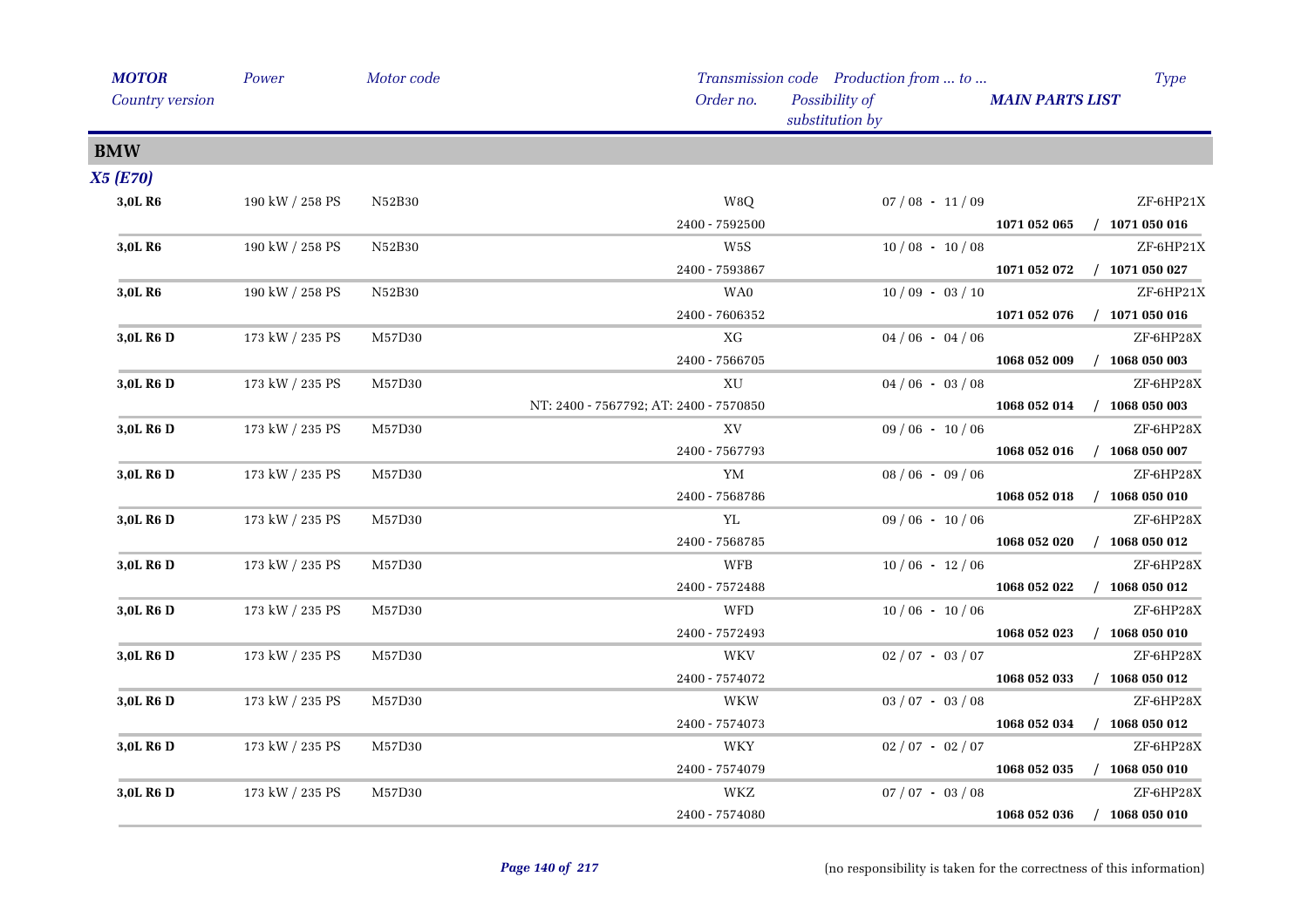| <b>MOTOR</b>          | Power                 | Motor code |                                        | Transmission code Production from  to |                        | <b>Type</b>      |
|-----------------------|-----------------------|------------|----------------------------------------|---------------------------------------|------------------------|------------------|
| Country version       |                       |            | Order no.                              | Possibility of<br>substitution by     | <b>MAIN PARTS LIST</b> |                  |
| <b>BMW</b>            |                       |            |                                        |                                       |                        |                  |
| <b>X5 (E70)</b>       |                       |            |                                        |                                       |                        |                  |
| 3,0L R <sub>6</sub> D | 173 kW / 235 PS       | M57D30     | <b>WMQ</b>                             |                                       |                        | ZF-6HP28X        |
|                       |                       |            | NT: 2400 - 7576109; AT: 2400 - 7572489 |                                       | 1068 052 045           | $/$ 1068 050 012 |
| 3,0L R6 D             | 173 kW / 235 PS       | M57D30     | <b>WMS</b>                             | $01/07 - 03/08$                       |                        | ZF-6HP28X        |
|                       |                       |            | NT: 2400 - 7572493; AT: 2400 - 7572494 |                                       | 1068 052 046           | $/$ 1068 050 010 |
| 3,0L R <sub>6</sub> D | 173 kW / 235 PS       | M57D30     | W9D                                    | $08/07 - 09/08$                       |                        | ZF-6HP28X        |
|                       |                       |            | 2400 - 7581580                         |                                       | 1068 052 052           | $/$ 1068 050 012 |
| 3,0L R6 D             | $173$ kW $\!/$ 235 PS | M57D30     | $_{\rm W2E}$                           | $08 / 07 - 09 / 08$                   |                        | ZF-6HP28X        |
|                       |                       |            |                                        |                                       | 1068 052 053           | $/$ 1068 050 010 |
| 3,0L R6 D             | 173 kW / 235 PS       | M57D30     | W <sub>6</sub> A                       | $07/07 - 09/08$                       |                        | ZF-6HP28X        |
|                       |                       |            |                                        |                                       | 1068 052 057           | $/$ 1068 050 012 |
| 3,0L R6 D             | 173 kW / 235 PS       | M57D30     | $_{\rm W8A}$                           | $07/07 - 09/08$                       |                        | ZF-6HP28X        |
|                       |                       |            |                                        |                                       | 1068 052 058           | $/$ 1068 050 010 |
| 3,0L R6 D             | 173 kW / 235 PS       | M57D30     |                                        | $04/08 - 04/08$                       |                        | ZF-6HP28X        |
|                       |                       |            | 2400 - 7588298                         |                                       | 1068 052 072           | $/$ 1068 050 010 |
| 3,0L R6 D             | 173 kW / 235 PS       | M57D30     | W <sub>4</sub> O                       | $06/08 - 10/09$                       |                        | ZF-6HP28X        |
|                       |                       |            | 2400 - 7590317                         |                                       | 1068 052 081           | $/$ 1068 050 022 |
| 3,0L R <sub>6</sub> D | 210 kW / 286 PS       | M57D30     | WK3                                    | $10/09 - 02/10$                       |                        | ZF-6HP28X        |
|                       |                       |            | 2400 - 7606390                         |                                       | 1068 052 110           | $/$ 1068 050 024 |
| 3,0L R6 D             | 173 kW / 235 PS       | M57D30     | WK4                                    | $10/09 - 02/10$                       |                        | ZF-6HP28X        |
|                       |                       |            | 2400 - 7606391                         |                                       | 1068 052 111           | $/$ 1068 050 022 |
| 3,0L R6 D             | 210 kW / 286 PS       | M57D30T2   | WI0                                    | $11/09 - 05/11$                       |                        | ZF-6HP28X        |
|                       |                       |            | 2400 - 7607858                         |                                       | 1068 052 115           | $/$ 1068 050 036 |
| 3,0L R <sub>6</sub> D | 210 kW / 286 PS       | M57D30     |                                        | $05/11 - 12/13$                       |                        | ZF-6HP28X        |
|                       |                       |            | 2400 - 7631058                         |                                       | 1068 052 132           | $/$ 1068 050 045 |
| 3,0L R6 D Twin        | 210 kW / 286 PS       | M57D30TUE  |                                        | $04/08 - 04/08$                       |                        | ZF-6HP28X        |
| Turbo                 |                       |            | 2400 - 7588292                         |                                       | 1068 052 069           | $/$ 1068 050 012 |
| 3,0L R6 D Twin        | 210 kW / 286 PS       | M57D30TUE  | W9N                                    | $06/08 - 11/09$                       |                        | ZF-6HP28X        |
| Turbo                 |                       |            | 2400 - 7590 300                        |                                       | 1068 052 079           | $/$ 1068 050 024 |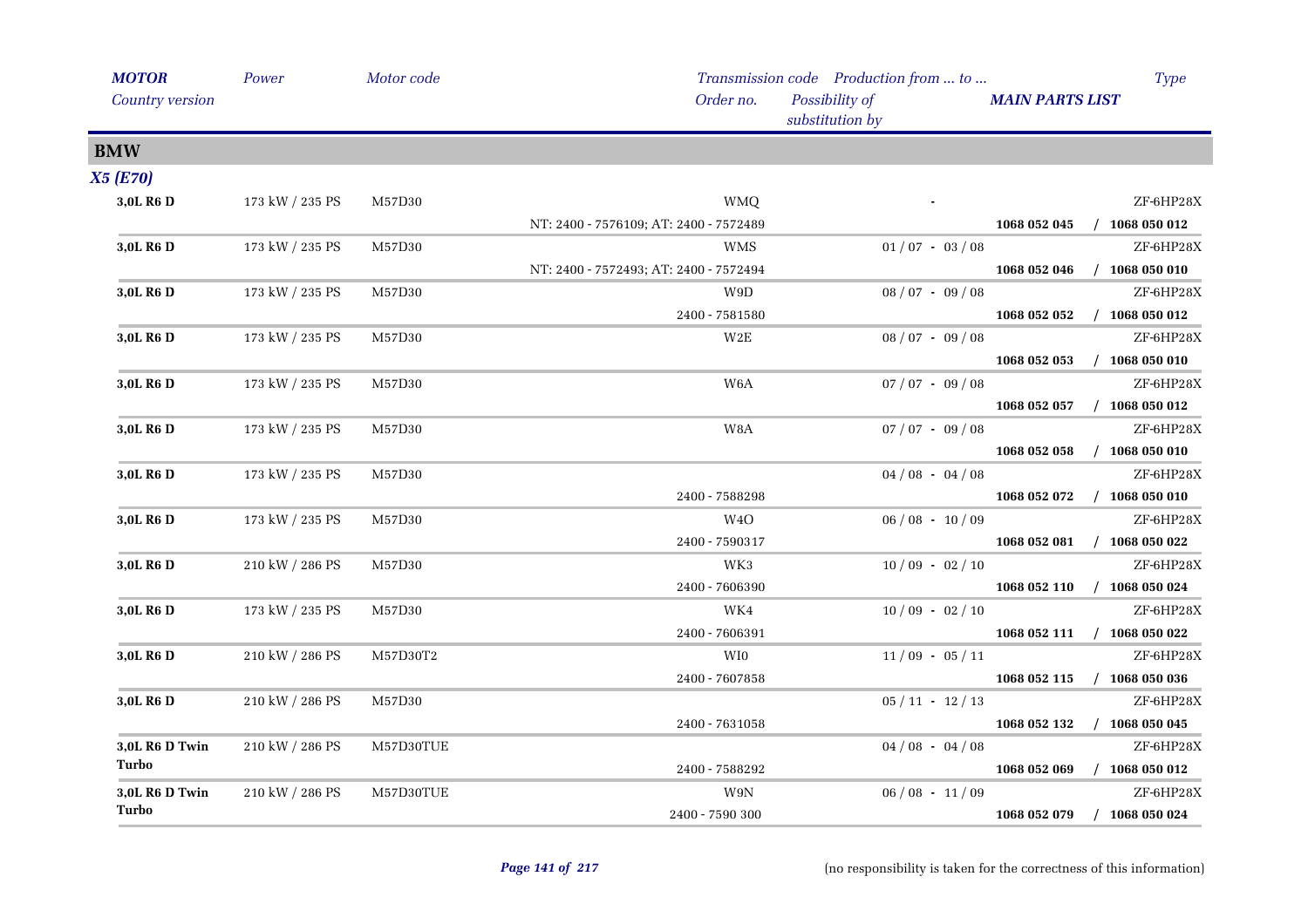| <b>MOTOR</b>    | Power           | Motor code |                                        | Transmission code Production from  to | <b>Type</b>                      |
|-----------------|-----------------|------------|----------------------------------------|---------------------------------------|----------------------------------|
| Country version |                 |            | Order no.                              | Possibility of<br>substitution by     | <b>MAIN PARTS LIST</b>           |
| <b>BMW</b>      |                 |            |                                        |                                       |                                  |
| <b>X5 (E70)</b> |                 |            |                                        |                                       |                                  |
| 4,4L V8         | 405 kW / 550 PS | S63B44     | $\rm W3N$                              | $03/09 - 03/09$                       | ZF-6HP28X                        |
|                 |                 |            | 2400 - 7590121                         |                                       | 1068 052 077 / 1068 050 027      |
| <b>4,4LV8</b>   | 405 kW / 550 PS | S53B44     | W9W                                    | $04/09 - 10/09$                       | ZF-6HP28X                        |
|                 |                 |            | 2400 - 7599809                         |                                       | $/$ 1068 050 027<br>1068 052 093 |
| <b>4,4LV8</b>   | 405 kW / 550 PS | S63B44     | WJ5                                    | $10/09 - 02/10$                       | ZF-6HP28X                        |
|                 |                 |            | 2400 - 7605217                         |                                       | $/$ 1068 050 027<br>1068 052 107 |
| <b>4,4L V8</b>  | 405 kW / 550 PS | S63B44     | $\rm{WE}2$                             | $11/09 - 10/12$                       | ZF-6HP28X                        |
|                 |                 |            | 2400 - 7607877                         |                                       | 1068 052 116<br>$/$ 1068 050 035 |
| 4,4L V8         | 405 kW / 551 PS | S63B44     |                                        | $05/11 - 02/14$                       | ZF-6HP28X                        |
|                 |                 |            | 2400 - 7631076                         |                                       | 1068 052 133<br>$/$ 1068 050 046 |
| 4,8LV8          | 265 kW / 360 PS | N62B48     | $\rm SO$                               | $02/06 - 03/06$                       | ZF-6HP28X                        |
|                 |                 |            | 2400 - 7558719                         |                                       | 1068 052 001 / 1068 050 001      |
| 4,8LV8          | 265 kW / 360 PS | N62B48     | ΧH                                     | $03/06 - 04/06$                       | ZF-6HP28X                        |
|                 |                 |            | 2400 - 7566707                         |                                       | 1068 052 008<br>$/$ 1068 050 001 |
| 4,8LV8          | 265 kW / 360 PS | N62B48     | XT                                     | $04/06 - 09/07$                       | ZF-6HP28X                        |
|                 |                 |            | NT: 2400 - 7567790; AT: 2400 - 7570298 |                                       | 1068 052 015<br>$/$ 1068 050 001 |
| 4,8LV8          | 265 kW / 360 PS | N62B48     | YO                                     | $08/06 - 04/08$                       | ZF-6HP28X                        |
|                 |                 |            | 2400 - 7568788                         |                                       | 1068 052 019 / 1068 050 009      |
| 4,8LV8          | 265 kW / 360 PS | N62B48     | WFG                                    | $10/06 - 01/07$                       | ZF-6HP28X                        |
|                 |                 |            | 2400 - 7572503                         |                                       | $/$ 1068 050 009<br>1068 052 025 |
| 4,8LV8          | 265 kW / 360 PS | N42B48     | <b>WME</b>                             | $01/07 - 03/07$                       | ZF-6HP28X                        |
|                 |                 |            | 2400 - 7574090                         |                                       | 1068 052 041 / 1068 050 009      |
| 4,8LV8          | 265 kW / 360 PS | N62B48     | WMF                                    | $04/07 - 04/07$                       | ZF-6HP28X                        |
|                 |                 |            | 2400 - 7574091                         |                                       | $/$ 1068 050 009<br>1068 052 042 |
| 4,8LV8          | 265 kW / 360 PS | N62B48     | WMX                                    | $01/07 - 03/08$                       | ZF-6HP28X                        |
|                 |                 |            | NT: 2400 - 7572504; AT: 2400 - 7572504 |                                       | $/$ 1068 050 009<br>1068 052 050 |
| 4,8LV8          | 265 kW / 360 PS | N62B48     | W5E                                    | $08/07 - 10/08$                       | ZF-6HP28X                        |
|                 |                 |            |                                        |                                       | $/$ 1068 050 009<br>1068 052 055 |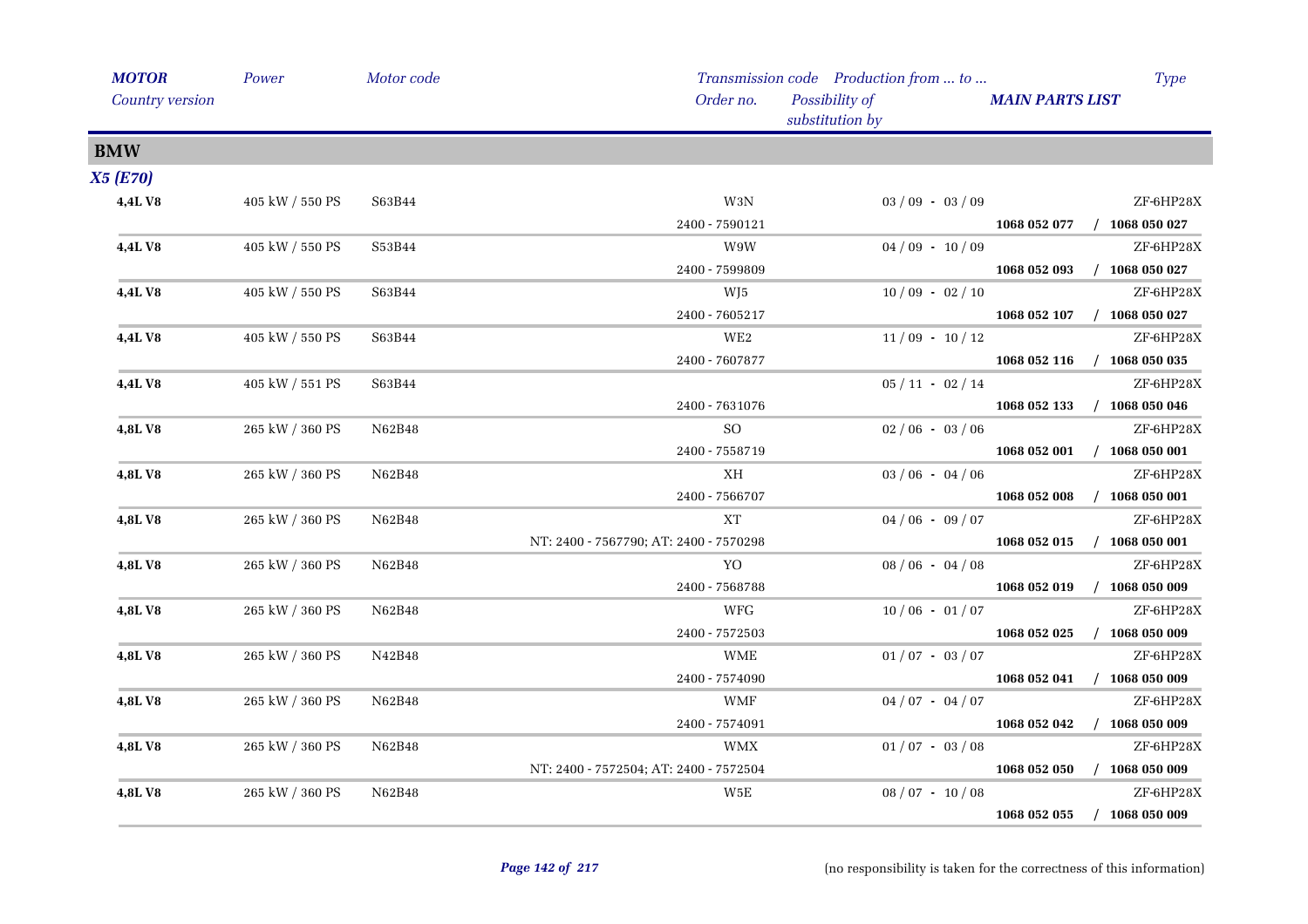| <b>MOTOR</b>          | Power           | Motor code |                  | Transmission code Production from  to | <b>Type</b>                      |
|-----------------------|-----------------|------------|------------------|---------------------------------------|----------------------------------|
| Country version       |                 |            | Order no.        | Possibility of<br>substitution by     | <b>MAIN PARTS LIST</b>           |
| <b>BMW</b>            |                 |            |                  |                                       |                                  |
| <b>X5 (E70)</b>       |                 |            |                  |                                       |                                  |
| 4,8LV8                | 270 kW / 367 PS | N62B48     |                  | $04/08 - 04/08$                       | ZF-6HP28X                        |
|                       |                 |            | 2400 - 7588303   |                                       | 1068 052 075 / 1068 050 009      |
| 4,8LV8                | 270 kW / 367 PS | N46B48     | W3P              | $06/08 - 03/10$                       | ZF-6HP28X                        |
|                       |                 |            | 2400 - 7592369   |                                       | 1068 052 084<br>$/$ 1068 050 009 |
| 4,8LV8                | 270 kW / 367 PS | N62B48     | WK5              | $10/09 - 03/10$                       | ZF-6HP28X                        |
|                       |                 |            | 2400 - 7606392   |                                       | 1068 052 112 / 1068 050 009      |
| X6 xDrive (E71)       |                 |            |                  |                                       |                                  |
| 3,0L R <sub>6</sub>   | 190 kW / 258 PS | N54B30     | WKF              | $04/07 - 03/08$                       | ZF-6HP21X                        |
|                       |                 |            | 2400 - 7573603   | 1071 052 043                          | $/$ 1071 050 022<br>1071 052 025 |
| 3,0L R6               | 190 kW / 258 PS | N54B30     | WKF              | $\sim$                                | ZF-6HP21X                        |
|                       |                 |            |                  |                                       | 1071 052 043<br>$/$ 1071 050 022 |
| 3,0L R <sub>6</sub>   | 190 kW / 258 PS | N54B30     | W <sub>2</sub> A | $07 / 07 - 09 / 08$                   | ZF-6HP21X                        |
|                       |                 |            | 2400 - 7582930   |                                       | 1071 052 049 / 1071 050 022      |
| 3,0L R6               | 190 kW / 258 PS | N54B30     | W9G              | $01/08 - 01/08$                       | ZF-6HP21X                        |
|                       |                 |            | 2400 - 7587719   |                                       | 1071 052 050 / 1071 050 022      |
| 3,0L R6               | 225 kW / 306 PS | N54B30     | <b>WBQ</b>       | $10/09 - 02/10$                       | ZF-6HP21X                        |
|                       |                 |            | 2400 - 7606351   |                                       | $/$ 1071 050 022<br>1071 052 075 |
| 3,0L R6 D             | 173 kW / 235 PS | M57D30     |                  | $04/08 - 04/08$                       | ZF-6HP28X                        |
|                       |                 |            | 2400 - 7588298   |                                       | $/$ 1068 050 010<br>1068 052 072 |
| 3,0L R6 D             | 173 kW / 235 PS | M57D30     | W4O              | $06/08 - 10/09$                       | ZF-6HP28X                        |
|                       |                 |            | 2400 - 7590317   |                                       | 1068 052 081 / 1068 050 022      |
| 3,0L R <sub>6</sub> D | 210 kW / 286 PS | M57D30     | WK3              | $10/09 - 02/10$                       | ZF-6HP28X                        |
|                       |                 |            | 2400 - 7606390   |                                       | 1068 052 110 / 1068 050 024      |
| 3,0L R6 D             | 173 kW / 235 PS | M57D30     | WK4              | $10/09 - 02/10$                       | ZF-6HP28X                        |
|                       |                 |            | 2400 - 7606391   |                                       | 1068 052 111 / 1068 050 022      |
| 3,0L R6 D Twin        | 210 kW / 286 PS | M57D30TUE  |                  | $04/08 - 04/08$                       | ZF-6HP28X                        |
| Turbo                 |                 |            | 2400 - 7588292   |                                       | 1068 052 069<br>$/$ 1068 050 012 |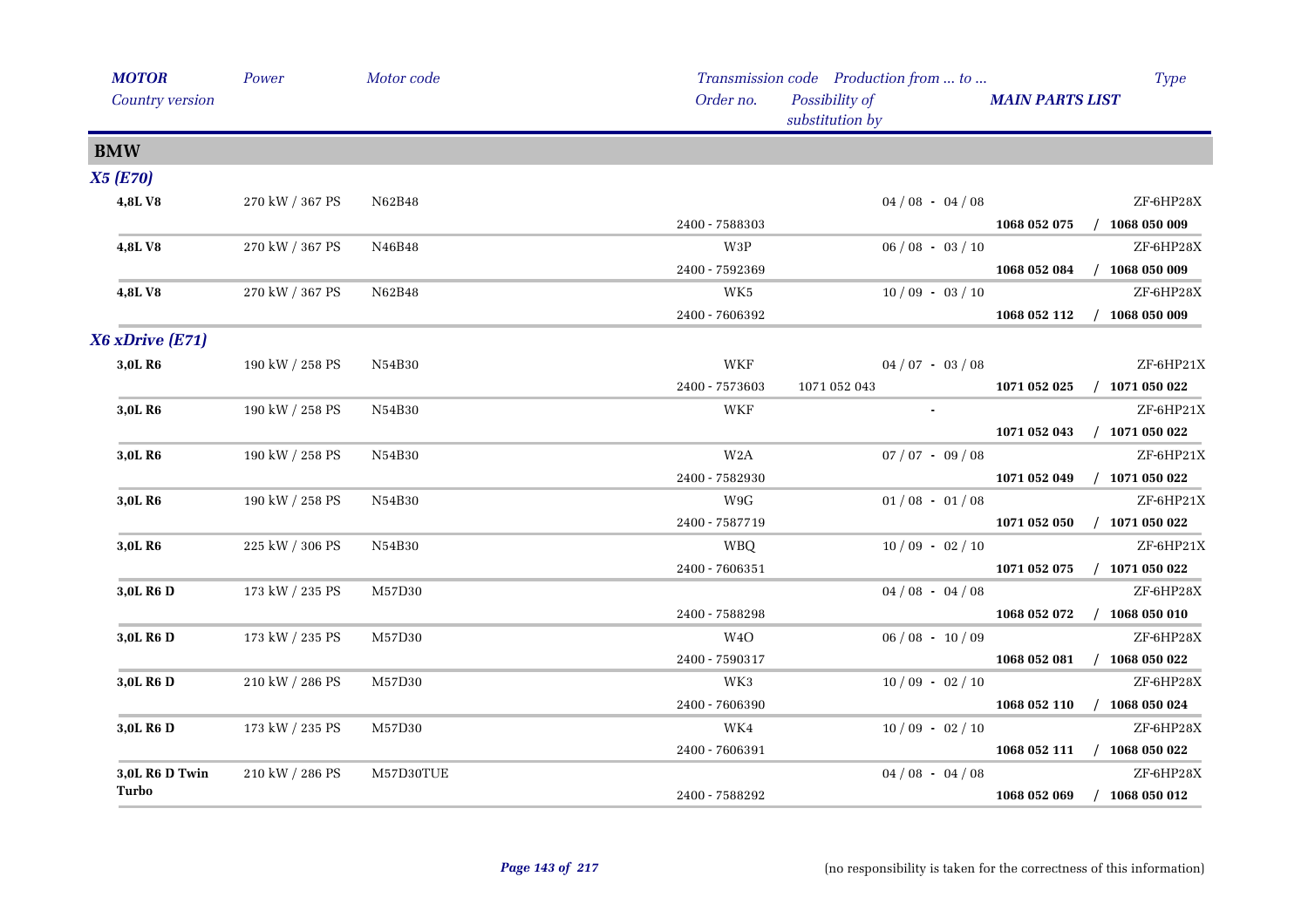| <b>MOTOR</b>                       | Power           | Motor code |                 | Transmission code Production from  to |                        | <b>Type</b>                 |
|------------------------------------|-----------------|------------|-----------------|---------------------------------------|------------------------|-----------------------------|
| Country version                    |                 |            | Order no.       | Possibility of<br>substitution by     | <b>MAIN PARTS LIST</b> |                             |
| <b>BMW</b>                         |                 |            |                 |                                       |                        |                             |
| $X6$ xDrive $(E71)$                |                 |            |                 |                                       |                        |                             |
| 3,0L R6 D Twin                     | 210 kW / 286 PS | M57D30TUE  | $W9N$           | $06/08 - 11/09$                       |                        | ZF-6HP28X                   |
| Turbo                              |                 |            | 2400 - 7590 300 |                                       |                        | 1068 052 079 / 1068 050 024 |
| 3,0L R6 Twin Turbo 225 kW / 306 PS |                 | N54B30     | W1I             | $04/08 - 04/08$                       |                        | ZF-6HP21X                   |
|                                    |                 |            | 2400 - 7588021  |                                       |                        | 1071 052 052 / 1071 050 022 |
| 3,0L R6 Twin Turbo 225 kW / 306 PS |                 | N54B30     | W3Q             | $06/08 - 03/10$                       |                        | ZF-6HP21X                   |
|                                    |                 |            | 2400 - 7592495  |                                       | 1071 052 062           | $/$ 1071 050 022            |
| 4,4L V8                            | 300 kW / 408 PS | N63B44     |                 | $\sim$                                |                        | ZF-6HP28X                   |
|                                    |                 |            |                 |                                       | 1068 052 056           | $/$ 1068 050 016            |
| <b>4,4LV8</b>                      | 330 kW / 449 PS | N63B44     | W4F             | $09/07 - 08/08$                       |                        | ZF-6HP28X                   |
|                                    |                 |            |                 |                                       |                        | 1068 052 059 / 1068 050 016 |
| 4,4LV8                             | 300 kW / 408 PS | N63B44     |                 | $04/08 - 04/08$                       |                        | ZF-6HP28X                   |
|                                    |                 |            | 2400 - 7588305  |                                       |                        | 1068 052 076 / 1068 050 016 |
| <b>4,4L V8</b>                     | 405 kW / 550 PS | S63B44     | W3N             | $03/09 - 03/09$                       |                        | ZF-6HP28X                   |
|                                    |                 |            | 2400 - 7590121  |                                       |                        | 1068 052 077 / 1068 050 027 |
| 4,4LV8                             | 300 kW / 408 PS | N63B44     | W2P             | $06/08 - 10/09$                       |                        | ZF-6HP28X                   |
|                                    |                 |            | 2400 - 7590348  |                                       | 1068 052 085           | $/$ 1068 050 028            |
| <b>4,4L V8</b>                     | 405 kW / 550 PS | S53B44     | W9W             | $04/09 - 10/09$                       |                        | ZF-6HP28X                   |
|                                    |                 |            | 2400 - 7599809  |                                       | 1068 052 093           | $/$ 1068 050 027            |
| 4,4LV8                             | 300 kW / 408 PS | N63B44     | WWD             | $05/09 - 09/09$                       |                        | ZF-6HP28X                   |
|                                    |                 |            | 2400 - 7602173  |                                       | 1068 052 105           | $/$ 1068 050 028            |
| <b>4,4L V8</b>                     | 405 kW / 550 PS | S63B44     | WJ5             | $10/09 - 02/10$                       |                        | ZF-6HP28X                   |
|                                    |                 |            | 2400 - 7605217  |                                       |                        | 1068 052 107 / 1068 050 027 |
| <b>4,4L V8</b>                     | 300 kW / 408 PS | N63B44     | WK6             | $10/09 - 02/10$                       |                        | ZF-6HP28X                   |
|                                    |                 |            | 2400 - 7606393  |                                       |                        | 1068 052 113 / 1068 050 028 |
| <b>4,4L V8</b>                     | 300 kW / 408 PS | N63B44     | WK7             | $10/09 - 11/09$                       |                        | ZF-6HP28X                   |
|                                    |                 |            | 2400 - 7606394  |                                       |                        | 1068 052 114 / 1068 050 028 |
| <b>4,4L V8</b>                     | 405 kW / 550 PS | S63B44     | WE <sub>2</sub> | $11/09 - 10/12$                       |                        | ZF-6HP28X                   |
|                                    |                 |            | 2400 - 7607877  |                                       |                        | 1068 052 116 / 1068 050 035 |
|                                    |                 |            |                 |                                       |                        |                             |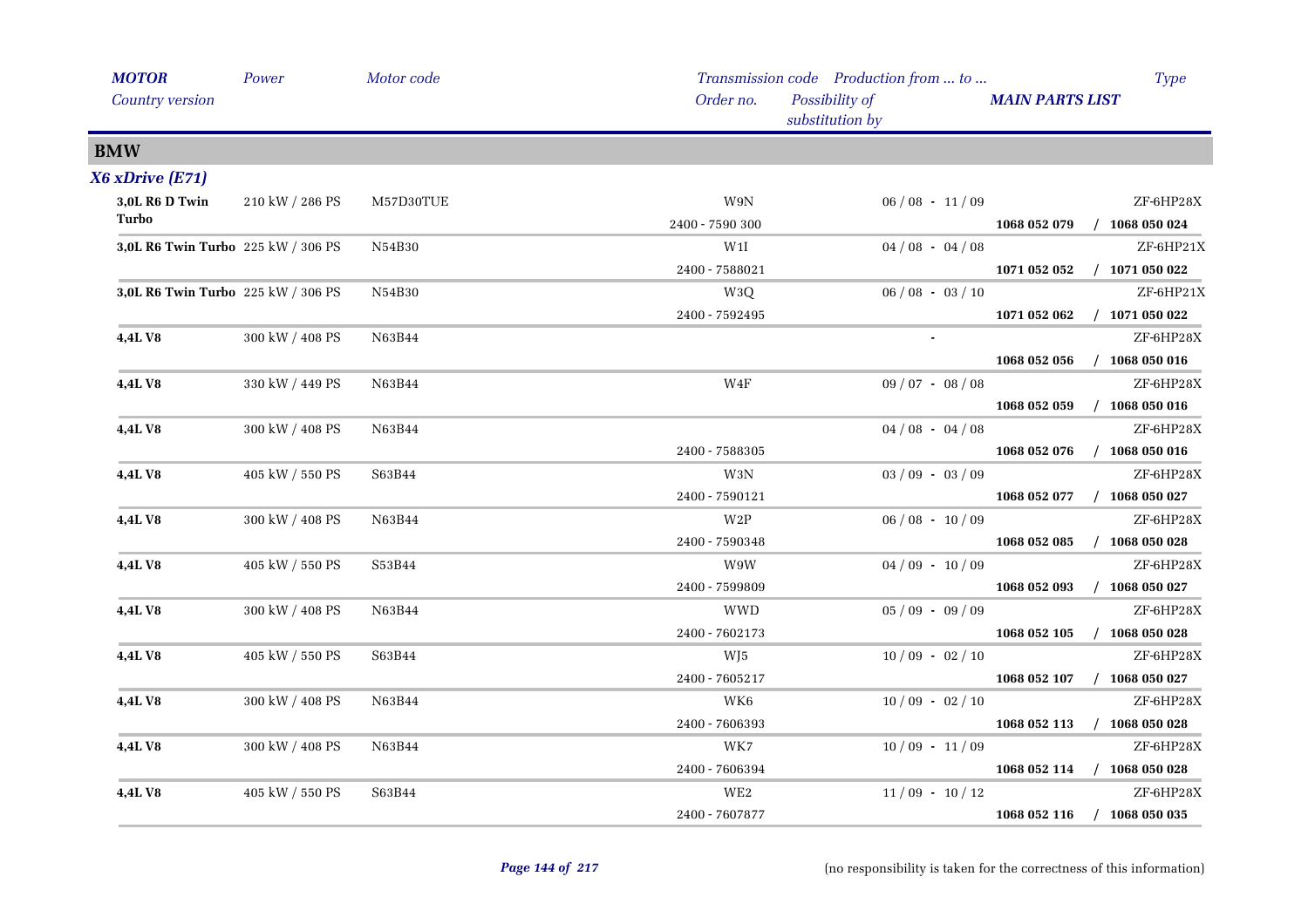| <b>MOTOR</b><br>Country version | Power                 | Motor code     | Order no.                              | Transmission code Production from  to<br>Possibility of | <b>MAIN PARTS LIST</b> | <b>Type</b>      |
|---------------------------------|-----------------------|----------------|----------------------------------------|---------------------------------------------------------|------------------------|------------------|
|                                 |                       |                |                                        | substitution by                                         |                        |                  |
| <b>BMW</b>                      |                       |                |                                        |                                                         |                        |                  |
| X6 xDrive (E71)                 |                       |                |                                        |                                                         |                        |                  |
| 4,4LV8                          | $405$ kW $\!/$ 551 PS | S63B44         |                                        | $05/11 - 02/14$                                         |                        | ZF-6HP28X        |
|                                 |                       |                | 2400 - 7631076                         |                                                         | 1068 052 133           | 1068 050 046     |
| <b>Z4 (E85)</b>                 |                       |                |                                        |                                                         |                        |                  |
| 2,5L R6                         | 130 kW / 177 PS       | N52B25         | ND                                     | $01/05 - 02/05$                                         |                        | ZF-6HP19         |
|                                 |                       |                | $2400 - 7550195$                       |                                                         | 1071 012 066           | $/$ 1071 010 027 |
| 2,5L R6                         | 130 kW / 177 PS       | N52B25         | SA                                     | $08/05 - 12/05$                                         |                        | ZF-6HP19         |
|                                 |                       |                | 2400 - 7558931                         |                                                         | 1071 012 080           | 1071 010 027     |
| 2,5L R6                         | 130 kW / 177 PS;      | N52B25/N52B25A | <b>VP</b>                              | $12/05 - 08/08$                                         |                        | ZF-6HP19         |
|                                 | 160 kW / 218 PS       |                | NT: 2400 - 7564644; AT: 2400 - 7573807 |                                                         | 1071 012 089           | $/$ 1071 010 027 |
| 3,0L R6                         | 180 kW / 245 PS       | N52B30         | <b>JES</b>                             | $10/14 - 10/14$                                         |                        | ZF-S637 (H)      |
|                                 |                       |                | 2 300 - 7565177                        |                                                         | 1069 010 016           |                  |
| 3,0L R6                         | 165 kW / 224 PS       | M54B30         | HOF                                    | $10/14 - 10/14$                                         |                        | ZF-S637 SMG (H)  |
|                                 |                       |                | 2 300 - 7547989                        |                                                         | 1069 060 005           |                  |
| 3,0L R6                         | 190 kW / 258 PS       | N52B30         | <b>SR</b>                              | $08/05 - 12/05$                                         |                        | ZF-6HP19         |
|                                 |                       |                | 2400 - 7558932                         |                                                         | 1071 012 079           | $/$ 1071 010 029 |
| 3,0L R6                         | 190 kW / 258 PS       | N52B30         | UH                                     | $11/05 - 11/05$                                         |                        | ZF-6HP19         |
|                                 |                       |                | 2400 - 7561063                         |                                                         | 1071 012 081           | $/$ 1071 010 029 |
| 3,0L R6                         | 195 kW / 265 PS       | N52B30         | <b>VO</b>                              | $12/05 - 08/08$                                         |                        | ZF-6HP19         |
|                                 |                       |                | NT: 2400 - 7564643; AT: 2400 - 7573806 |                                                         | 1071 012 090           | $/$ 1071 010 029 |
| Z4 Coupe 3,0 si (E86)           |                       |                |                                        |                                                         |                        |                  |
| 3,0L R6                         | 195 kW / 265 PS       | ${\rm N52B30}$ | <b>VO</b>                              | $12/05 - 08/08$                                         |                        | ZF-6HP19         |
|                                 |                       |                | NT: 2400 - 7564643; AT: 2400 - 7573806 |                                                         | 1071 012 090           | 1071 010 029     |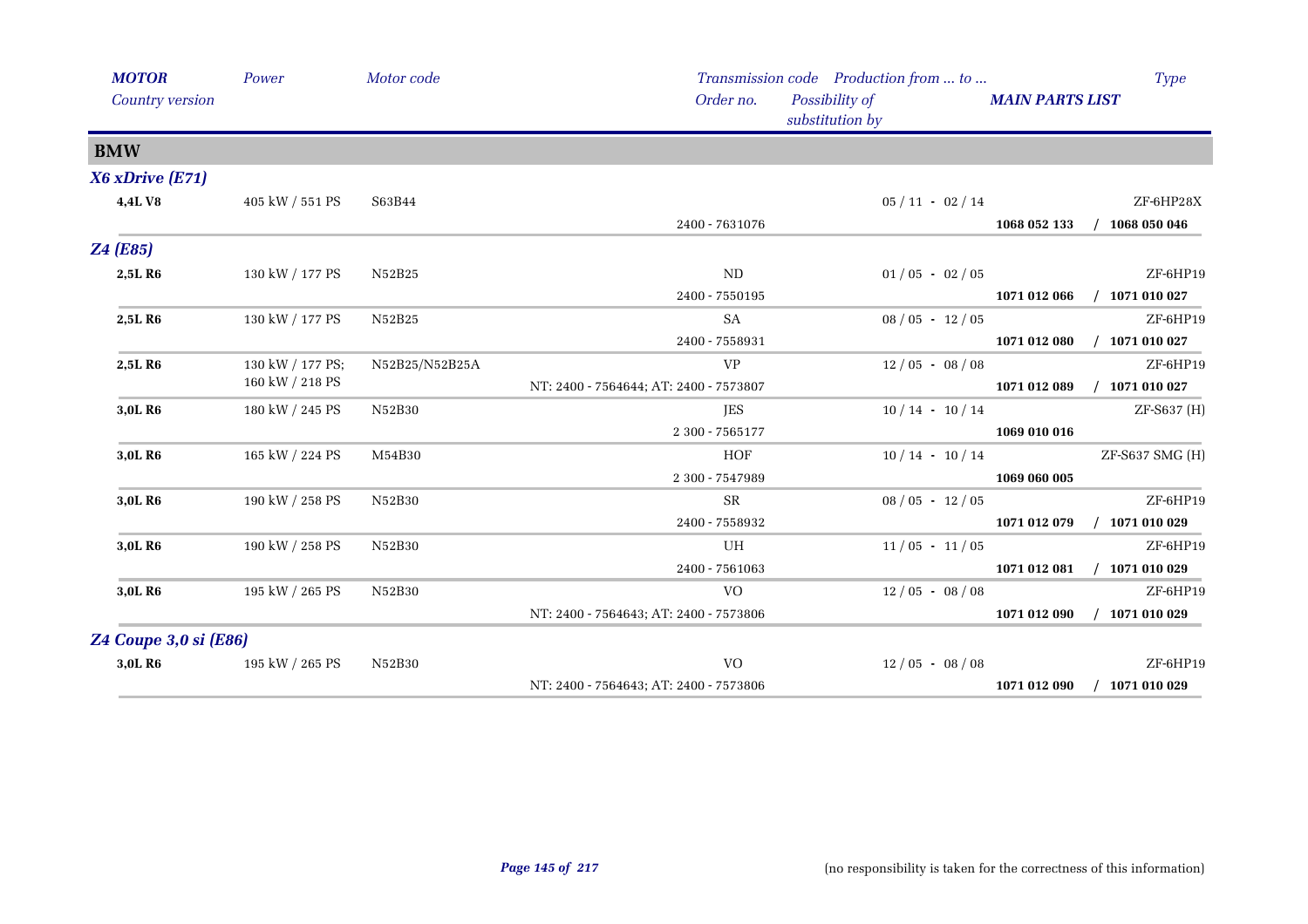| <b>MOTOR</b>        | Power           | Motor code |           | Transmission code Production from  to |                        | <b>Type</b> |
|---------------------|-----------------|------------|-----------|---------------------------------------|------------------------|-------------|
| Country version     |                 |            | Order no. | Possibility of<br>substitution by     | <b>MAIN PARTS LIST</b> |             |
| <b>David Brown</b>  |                 |            |           |                                       |                        |             |
| <b>Speedback GT</b> |                 |            |           |                                       |                        |             |
| 5,0L V8             | 373 kW / 507 PS | Jaguar AJ  |           | $04/14 - 01/17$                       |                        | ZF-6HP28    |
|                     |                 |            |           |                                       | 1068042                | 1068 040    |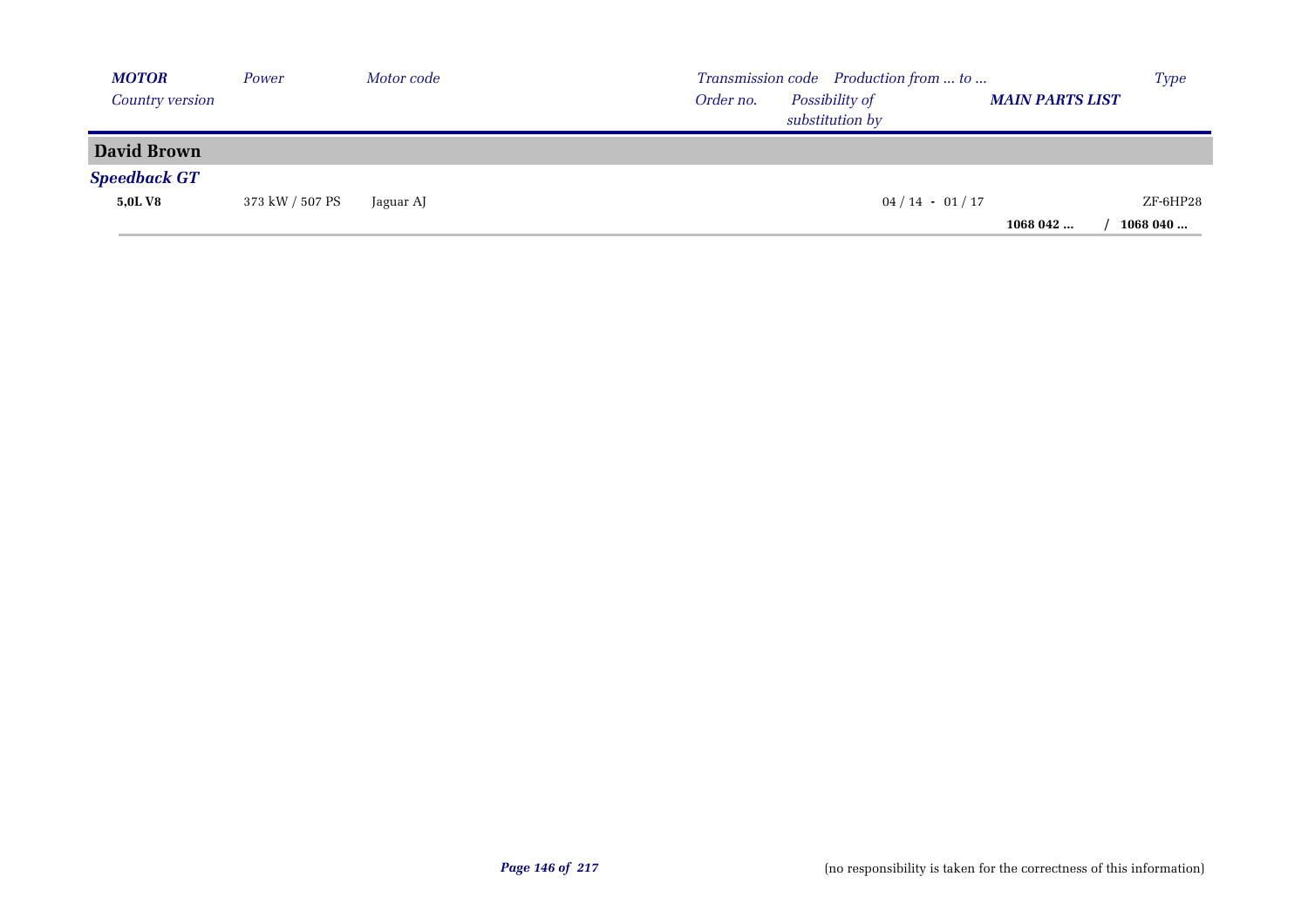| <b>MOTOR</b>                                   | Power           | Motor code       | Transmission code Production from  to                                    | <b>Type</b> |
|------------------------------------------------|-----------------|------------------|--------------------------------------------------------------------------|-------------|
| Country version                                |                 |                  | Possibility of<br>Order no.<br><b>MAIN PARTS LIST</b><br>substitution by |             |
| <b>Force Protection</b>                        |                 |                  |                                                                          |             |
| <b>Ocelot (Light protected patrol vehicle)</b> |                 |                  |                                                                          |             |
| 3,2L R <sub>6</sub> D                          | 160 kW / 218 PS | Steyr Motors M16 | ۰                                                                        | ZF-6HP28X   |
|                                                |                 |                  | 1068052                                                                  | 1068050     |
| <b>Spectre (JAMMA)</b>                         |                 |                  |                                                                          |             |
| 3.2L R <sub>6</sub> D                          | 135 kW / 185 PS | Steyr Motors M16 | ۰                                                                        | $ZF$ -6HP28 |
|                                                |                 |                  | 1068 012                                                                 | 1068010     |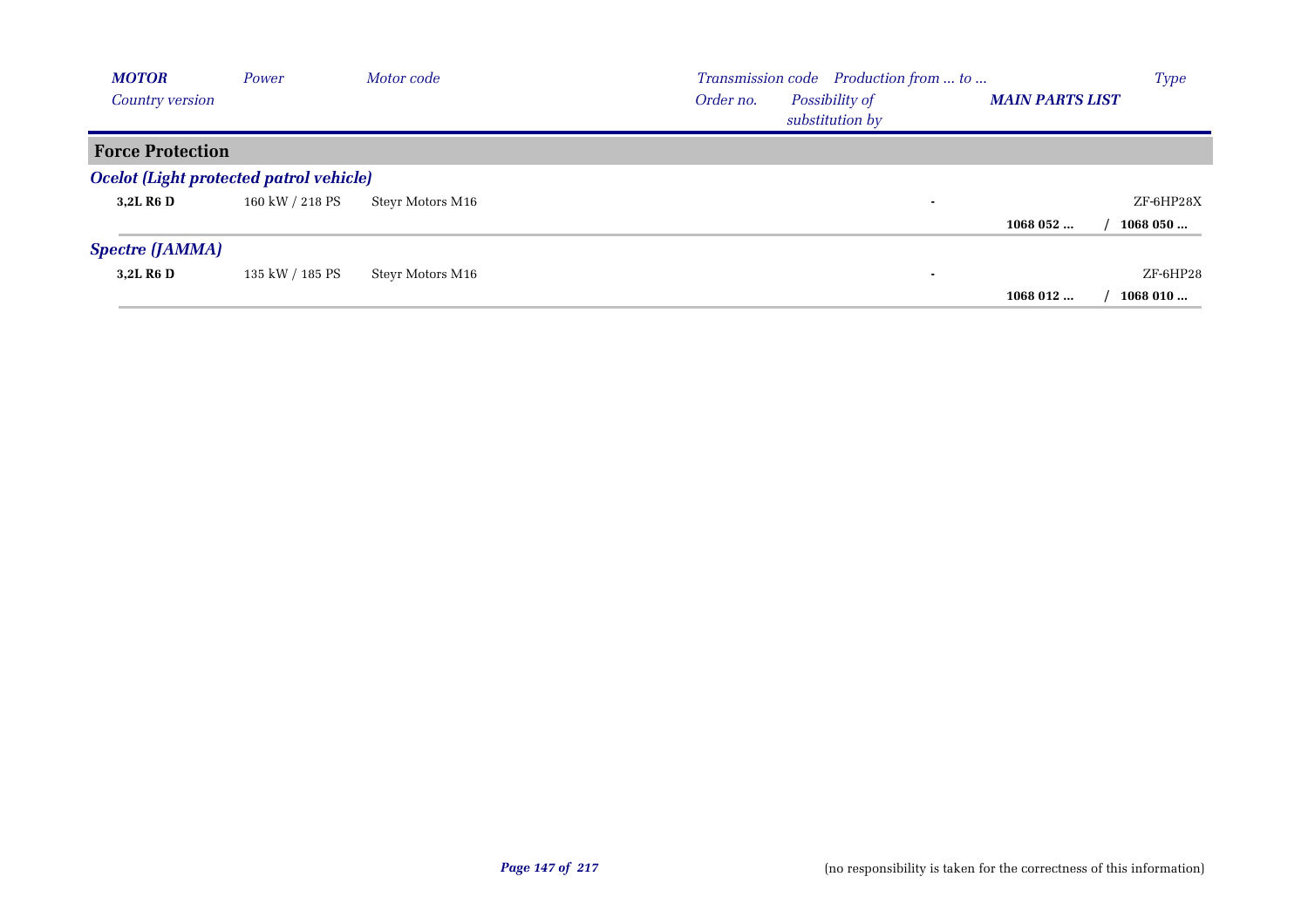| <b>MOTOR</b>                   | Power                 | Motor code       |             | Transmission code Production from  to |                        | <b>Type</b>      |
|--------------------------------|-----------------------|------------------|-------------|---------------------------------------|------------------------|------------------|
| Country version                |                       |                  | Order no.   | Possibility of<br>substitution by     | <b>MAIN PARTS LIST</b> |                  |
| Ford (AUS)                     |                       |                  |             |                                       |                        |                  |
| <b>Copperhead (INDIGO)</b>     |                       |                  |             |                                       |                        |                  |
| 4,0L R6                        | 245 kW / 333 PS;      |                  | AZ          | $01/10 - 04/10$                       |                        | ZF-6HP26X        |
| Australia (AUS)                | 265 kW / 360 PS       |                  | 8R797000AA  |                                       | 1068 022 167           | $/$ 1068 020 088 |
| 4,0L R6 Turbo                  | $265$ kW $\!/$ 360 PS |                  | AZ          | $11/07 - 01/10$                       |                        | ZF-6HP26X        |
| Australia (AUS)                |                       |                  | 8R797000AA  |                                       | 1068 022 131           | $/$ 1068 020 088 |
| <b>Coyote (FPV GT)</b>         |                       |                  |             |                                       |                        |                  |
| 5,0LV8                         | 324 kW / 440 PS;      | MIAMI V8         |             | $03 / 10 - 08 / 16$                   |                        | ZF-6HP26         |
| Australia (AUS)                | 351 kW / 477 PS       |                  | AR297000AA  |                                       | 1068 012 533           | $/$ 1068 010 216 |
| <b>Fairlane / LTD</b>          |                       |                  |             |                                       |                        |                  |
| 5,4LV8                         | 230 kW / 313 PS       |                  |             | $04/05 - 04/05$                       |                        | ZF-6HP26         |
| Australia (AUS)                |                       |                  | 5R2907000EC |                                       | 1068 012 333           | $/$ 1068 010 157 |
| 5,4LV8                         | 230 kW / 313 PS       |                  |             | $06/05 - 10/05$                       |                        | ZF-6HP26         |
| Australia (AUS)                |                       |                  | 5R297000ED  |                                       | 1068 012 369           | $/$ 1068 010 176 |
| 5,4L V8                        | 230 kW / 313 PS       |                  |             | $10/05 - 06/07$                       |                        | ZF-6HP26         |
| Australia (AUS)                |                       |                  | 5R297000EE  |                                       | 1068 012 395           | $/$ 1068 010 176 |
| 5,4LV8                         | 230 kW / 313 PS       |                  |             | $09/07 - 09/07$                       |                        | ZF-6HP26         |
| Australia (AUS)                |                       |                  | 7R297000CA  |                                       | 1068 012 434           | $/$ 1068 010 204 |
| <b>Falcon (EcoLPI)</b>         |                       |                  |             |                                       |                        |                  |
| <b>4.0L R6</b>                 | 193 kW / 262 PS       | LPI - Flüssiggas |             | $03 / 11 - 04 / 14$                   |                        | ZF-6HP26         |
| Australia (AUS)                |                       |                  | AR297000HA  |                                       | 1068 012 551           | $/$ 1068 010 219 |
| <b>Falcon / Fairlane / LTD</b> |                       |                  |             |                                       |                        |                  |
| 4,0L R6                        | 190 kW / 258 PS       |                  |             | $04/05 - 04/05$                       |                        | ZF-6HP26         |
| Australia (AUS)                |                       |                  | 5R2907000AC |                                       | 1068 012 332           | $/$ 1068 010 156 |
| 4,0L R6                        | 190 kW / 258 PS       |                  | HFI6        | $06/05 - 10/05$                       |                        | ZF-6HP26         |
| Australia (AUS)                |                       |                  | 5R297000AD  |                                       | 1068 012 368           | $/$ 1068 010 175 |
| 4,0L R6                        | 190 kW / 258 PS       |                  | HFI6        | $10/05 - 03/07$                       |                        | ZF-6HP26         |
| Australia (AUS)                |                       |                  | 5R297000AE  |                                       | 1068 012 398           | $/$ 1068 010 175 |
| 4,0L R6                        | 190 kW / 258 PS       |                  | HFI6        | $12/06 - 12/06$                       |                        | ZF-6HP26         |
| Australia (AUS)                |                       |                  | 8R297000AA  |                                       | 1068 012 428           | $/$ 1068 010 199 |

(no responsibility is taken for the correctness of this information)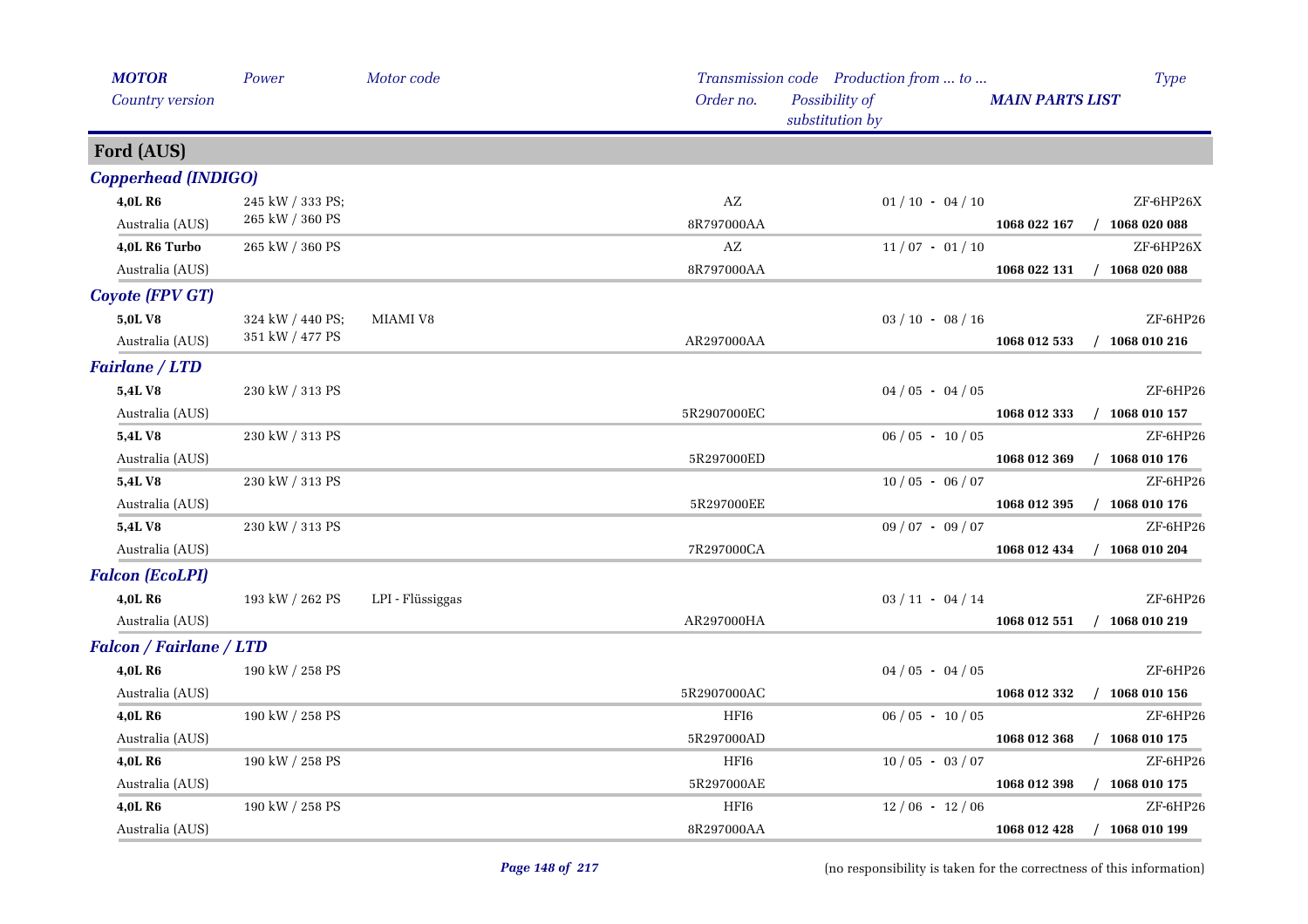| <b>MOTOR</b>                   | Power           | Motor code  |             | Transmission code Production from  to |                        | <b>Type</b>      |
|--------------------------------|-----------------|-------------|-------------|---------------------------------------|------------------------|------------------|
| Country version                |                 |             | Order no.   | Possibility of<br>substitution by     | <b>MAIN PARTS LIST</b> |                  |
| Ford (AUS)                     |                 |             |             |                                       |                        |                  |
| <b>Falcon / Fairlane / LTD</b> |                 |             |             |                                       |                        |                  |
| 4,0L R6                        | 190 kW / 258 PS |             | HFI6        | $07/07 - 07/07$                       |                        | ZF-6HP26         |
| Australia (AUS)                |                 |             | 8R297000AB  |                                       | 1068 012 437           | $/$ 1068 010 207 |
| 4,0L R6                        | 190 kW / 258 PS |             | HFI6        | $09/07 - 04/14$                       |                        | ZF-6HP26         |
| Australia (AUS)                |                 |             | 8R297000AC  |                                       | 1068 012 457           | $/$ 1068 010 207 |
| <b>Falcon 245 Turbo</b>        |                 |             |             |                                       |                        |                  |
| 4,0L R6 Turbo                  | 245 kW / 333 PS |             |             | $04/05 - 04/05$                       |                        | ZF-6HP26         |
| Australia (AUS)                |                 |             | 5R2907000CC |                                       | 1068 012 335           | $/$ 1068 010 159 |
| 4,0L R6 Turbo                  | 245 kW / 333 PS |             |             | $06/05 - 10/05$                       |                        | ZF-6HP26         |
| Australia (AUS)                |                 |             | 5R297000CD  |                                       | 1068 012 371           | $/$ 1068 010 178 |
| 4,0L R6 Turbo                  | 245 kW / 333 PS |             |             | $10/05 - 04/07$                       |                        | ZF-6HP26         |
| Australia (AUS)                |                 |             | 5R297000CE  |                                       | 1068 012 397           | $/$ 1068 010 178 |
| 4,0L R6 Turbo                  | 245 kW / 333 PS |             |             | $12/06 - 03/07$                       |                        | ZF-6HP26         |
| Australia (AUS)                |                 |             | 8R297000BA  |                                       | 1068 012 429           | $/$ 1068 010 200 |
| 4,0L R6 Turbo                  | 245 kW / 333 PS |             | HFI6        | $05/07 - 03/08$                       |                        | ZF-6HP26         |
| Australia (AUS)                |                 |             | 7R297000AA  |                                       | 1068 012 433           | $/$ 1068 010 203 |
| 4,0L R6 Turbo                  | 245 kW / 333 PS |             |             | $05/07 - 03/08$                       |                        | ZF-6HP26         |
| Australia (AUS)                |                 |             | 7R297000BA  |                                       | 1068 012 436           | $/$ 1068 010 206 |
| 4,0L R6 Turbo                  | 245 kW / 333 PS |             |             | $07 / 07 - 07 / 07$                   |                        | ZF-6HP26         |
| Australia (AUS)                |                 |             | 8R297000BB  |                                       | 1068 012 438           | $/$ 1068 010 208 |
| 4,0L R6 Turbo                  | 245 kW / 333 PS |             |             | $09/07 - 08/16$                       |                        | ZF-6HP26         |
| Australia (AUS)                |                 |             | 8R297000BD  |                                       | 1068 012 459           | $/$ 1068 010 208 |
| <b>Falcon 260 Boss</b>         |                 |             |             |                                       |                        |                  |
| 5,4L V8                        | 260 kW / 354 PS |             |             | $04/05 - 04/05$                       |                        | ZF-6HP26         |
| Australia (AUS)                |                 |             | 5R2907000GC |                                       | 1068 012 334           | 1068 010 158     |
| 5,4L V8                        | 260 kW / 354 PS | <b>BOSS</b> |             | $06/05 - 10/05$                       |                        | ZF-6HP26         |
| Australia (AUS)                |                 |             | 5R297000GD  |                                       | 1068 012 370           | $/$ 1068 010 177 |
| 5,4LV8                         | 260 kW / 354 PS | <b>BOSS</b> |             | $10/05 - 04/07$                       |                        | ZF-6HP26         |
| Australia (AUS)                |                 |             | 5R297000GE  |                                       | 1068 012 396           | $/$ 1068 010 177 |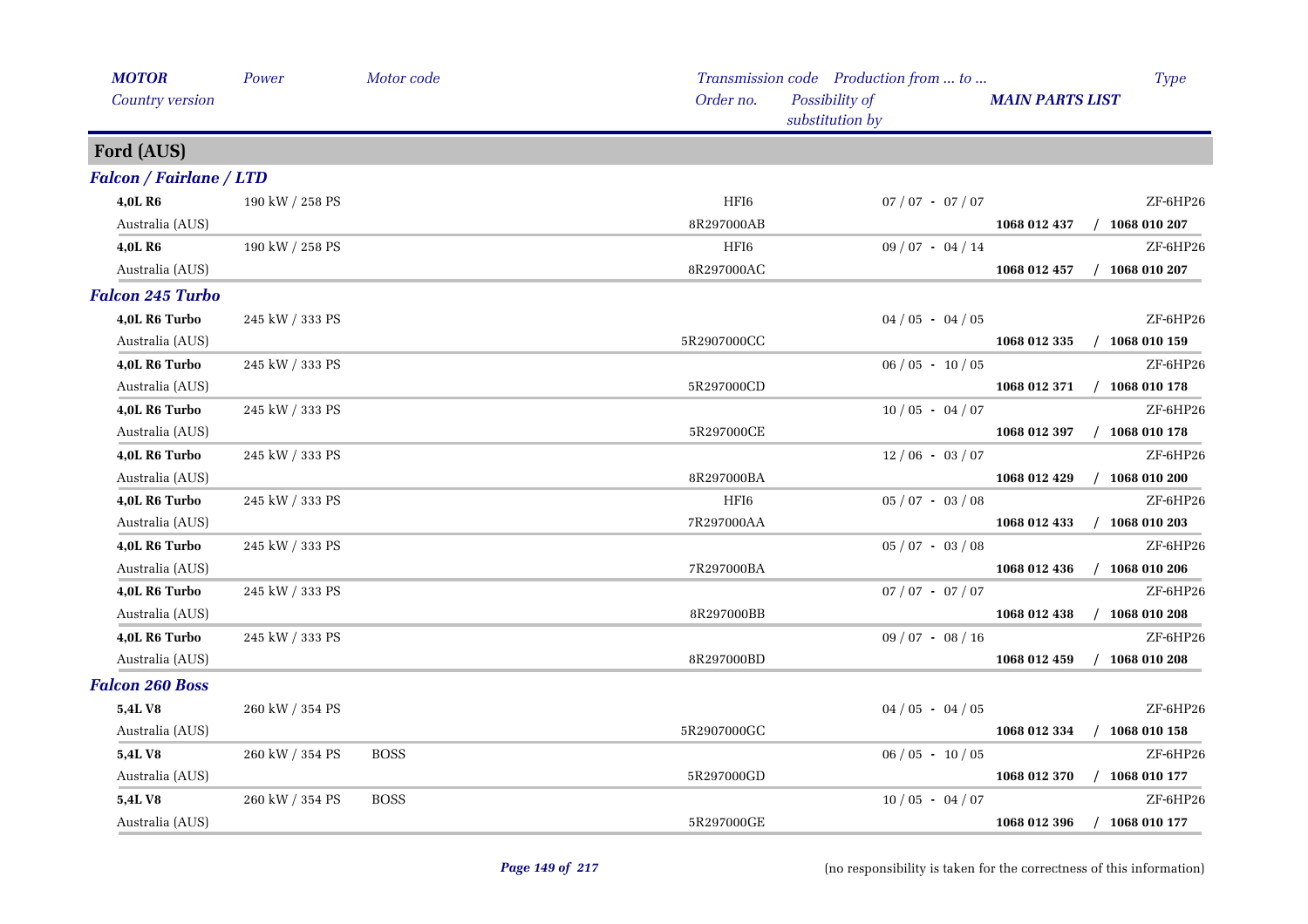| <b>MOTOR</b><br>Country version | Power           | Motor code  | Order no.   | Transmission code Production from  to<br>Possibility of<br>substitution by | <b>MAIN PARTS LIST</b> | <b>Type</b>  |
|---------------------------------|-----------------|-------------|-------------|----------------------------------------------------------------------------|------------------------|--------------|
| Ford (AUS)                      |                 |             |             |                                                                            |                        |              |
| <b>Falcon 260 Boss</b>          |                 |             |             |                                                                            |                        |              |
| 5,4LV8                          | 260 kW / 354 PS | <b>BOSS</b> |             | $12/06 - 03/07$                                                            |                        | ZF-6HP26     |
| Australia (AUS)                 |                 |             | 8R297000CA  |                                                                            | 1068 012 427           | 1068 010 195 |
| 5,4L V8                         | 260 kW / 354 PS | <b>BOSS</b> |             | $07 / 07 - 07 / 07$                                                        |                        | $ZF$ -6HP26  |
| Australia (AUS)                 |                 |             | 8R297000CB  |                                                                            | 1068 012 432           | 1068 010 201 |
| 5,4L V8                         | 260 kW / 354 PS | <b>BOSS</b> |             | $06 / 07 - 03 / 08$                                                        |                        | $ZF$ -6HP26  |
| Australia (AUS)                 |                 |             | 7R297000DA  |                                                                            | 1068 012 435           | 1068 010 205 |
| 5,4L V8                         | 260 kW / 354 PS | <b>BOSS</b> |             | $09/07 - 05/10$                                                            |                        | $ZF$ -6HP26  |
| Australia (AUS)                 |                 |             | 8R297000CC  |                                                                            | 1068 012 458           | 1068 010 201 |
| <b>Territory AWD</b>            |                 |             |             |                                                                            |                        |              |
| 4,0L R6                         | 190 kW / 258 PS |             |             | $04/05 - 04/05$                                                            |                        | ZF-6HP26X    |
| Australia (AUS)                 |                 |             | 5R7907000AC |                                                                            | 1068 022 085           | 1068 020 058 |
| 4,0L R6                         | 190 kW / 258 PS |             | AWDI6       | $06/05 - 10/05$                                                            |                        | ZF-6HP26X    |
| Australia (AUS)                 |                 |             | 5R797000AD  |                                                                            | 1068 022 093           | 1068 020 058 |
| 4,0L R6                         | 190 kW / 258 PS |             | AWDI6       | $10/05 - 01/11$                                                            |                        | ZF-6HP26X    |
| Australia (AUS)                 |                 |             | 5R797000AE  |                                                                            | 1068 022 103           | 1068 020 058 |
| <b>Territory Turbo AWD</b>      |                 |             |             |                                                                            |                        |              |
| 4,0L R6 Turbo                   | 245 kW / 333 PS |             |             | $06/05 - 06/05$                                                            |                        | ZF-6HP26X    |
| Australia (AUS)                 |                 |             | 5R7907000BC |                                                                            | 1068 022 086           | 1068 020 059 |
| 4,0L R6 Turbo                   | 245 kW / 333 PS |             |             | $11/05 - 03/08$                                                            |                        | ZF-6HP26X    |
| Australia (AUS)                 |                 |             | 6R797000AA  |                                                                            | 1068 022 104           | 1068 020 059 |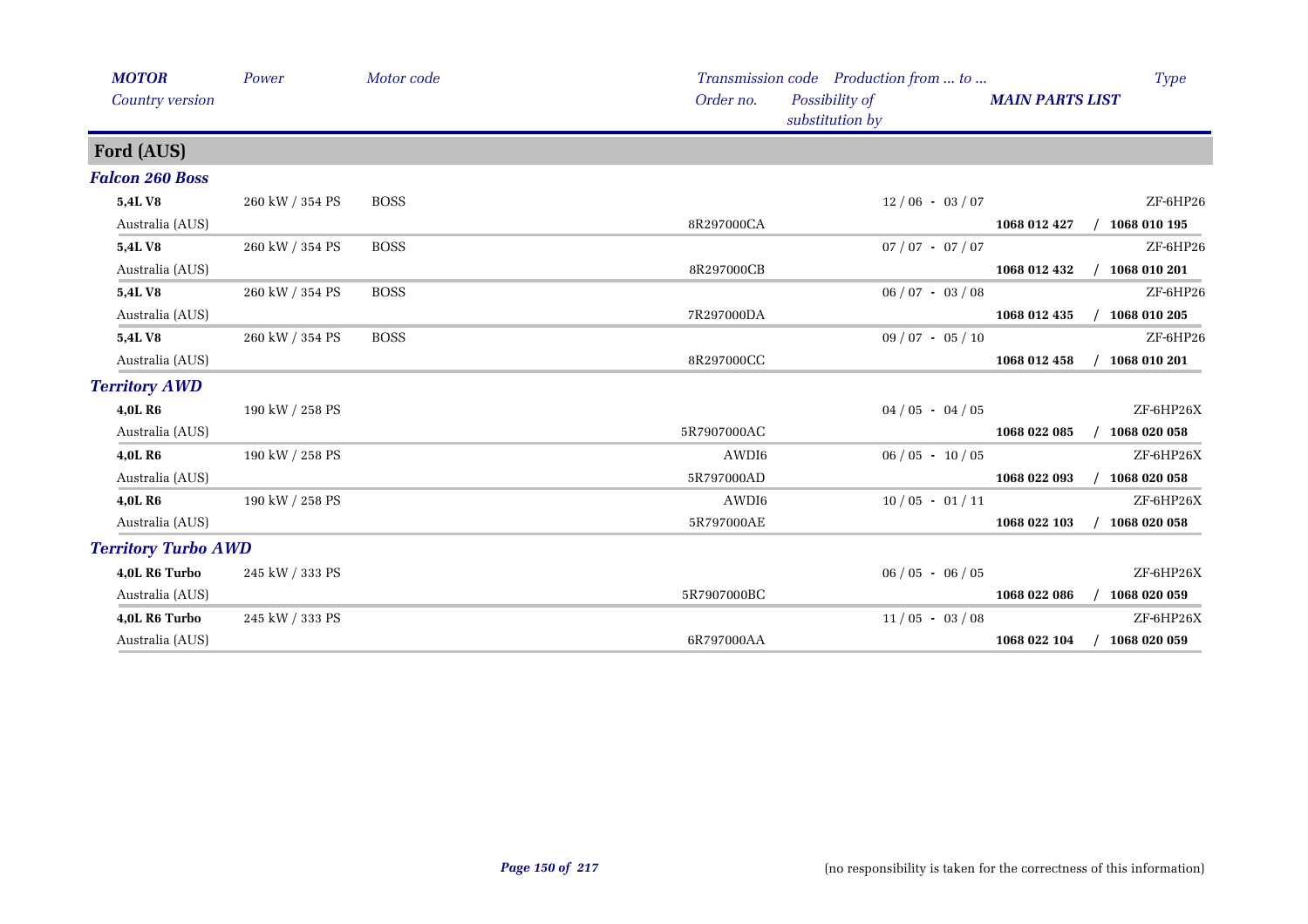| <b>MOTOR</b>                     | Power           | Motor code     |           | Transmission code Production from  to |                        | <b>Type</b>  |
|----------------------------------|-----------------|----------------|-----------|---------------------------------------|------------------------|--------------|
| Country version                  |                 |                | Order no. | Possibility of<br>substitution by     | <b>MAIN PARTS LIST</b> |              |
| <b>Gibbs Technologies</b>        |                 |                |           |                                       |                        |              |
| Phibian (mil. Amphibienfahrzeug) |                 |                |           |                                       |                        |              |
| 3,2L R <sub>6</sub> D            | 184 kW / 250 PS | Steyr M0246H45 |           | $06/10 - 06/10$                       |                        | ZF-6HP28X    |
|                                  |                 |                |           |                                       | 1068 052 126           | 1068 050 040 |
| 3,2L R <sub>6</sub> D            | 184 kW / 250 PS | Steyr M0246H45 |           | $06/10 - 06/10$                       |                        | ZF-6HP28X    |
|                                  |                 |                |           |                                       | 1068 052 127           | 1068 050 040 |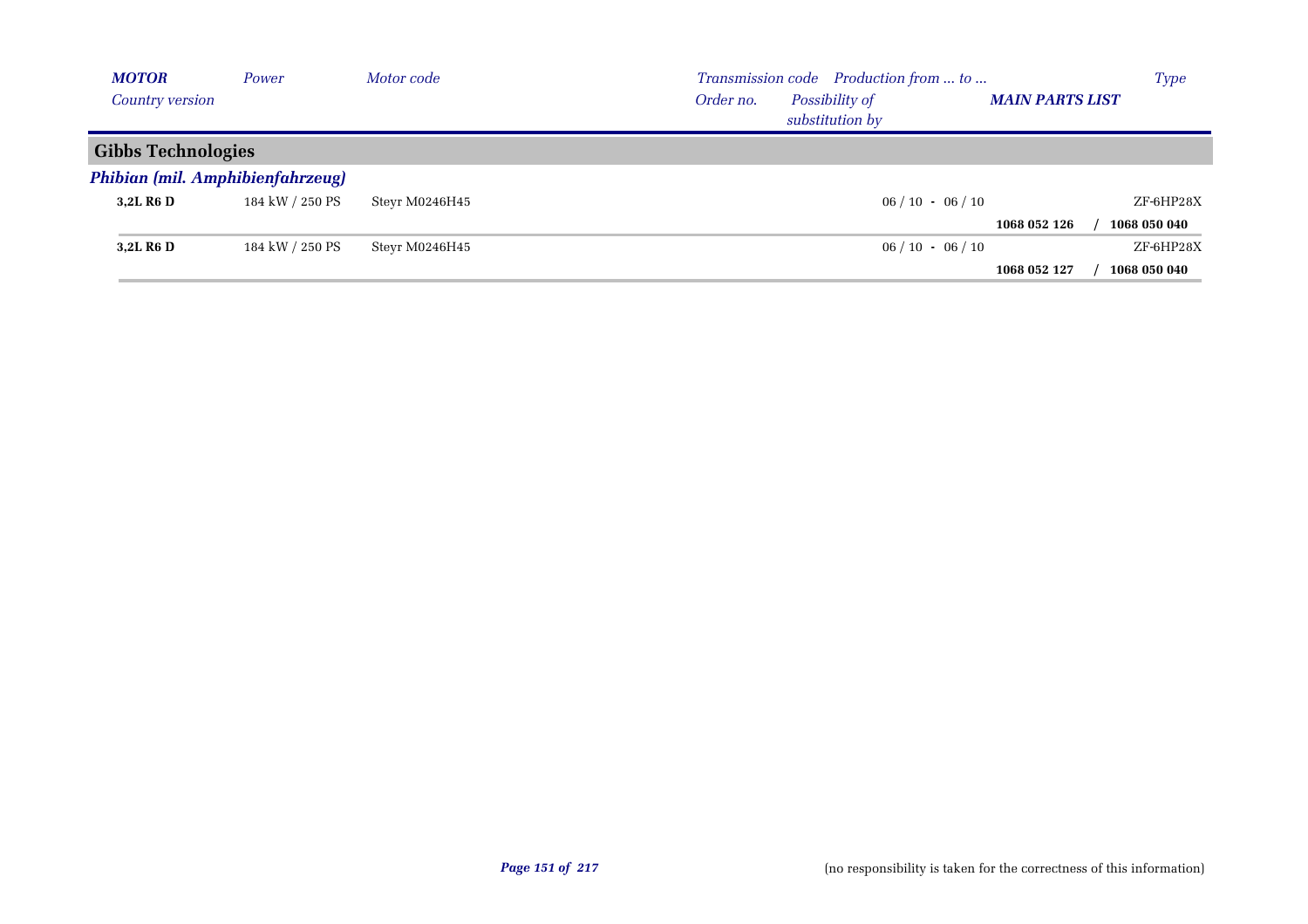| <b>MOTOR</b>           | Power           | Motor code |                | Transmission code Production from  to |                        | <b>Type</b>                 |
|------------------------|-----------------|------------|----------------|---------------------------------------|------------------------|-----------------------------|
| <b>Country version</b> |                 |            | Order no.      | Possibility of<br>substitution by     | <b>MAIN PARTS LIST</b> |                             |
| Hyundai                |                 |            |                |                                       |                        |                             |
| <b>Genesis (BH)</b>    |                 |            |                |                                       |                        |                             |
| 3,0L V6 D              | 170 kW / 231 PS |            |                | $12/06 - 12/06$                       |                        | ZF-6HP26                    |
|                        |                 |            | M4500049000    |                                       |                        | 1068 012 422 / 1068 010 184 |
| 3,0L V6 D              | 170 kW / 231 PS |            |                | $05/07 - 08/07$                       |                        | ZF-6HP26                    |
|                        |                 |            | 45000 - 49000B |                                       |                        | 1068 012 446 / 1068 010 202 |
| 3,0L V6 D              | 170 kW / 231 PS |            |                | $10/07 - 10/07$                       |                        | ZF-6HP26                    |
|                        |                 |            | 45000 - 49000  |                                       |                        | 1068 012 461 / 1068 010 210 |
| 3,0L V6 D              | 170 kW / 231 PS |            | HD62           | $10/07 - 11/07$                       |                        | ZF-6HP26                    |
|                        |                 |            | 45000 - 49000  |                                       | 1068 012 465           | $/$ 1068 010 210            |
| 3,0L V6 D              | 170 kW / 231 PS |            |                | $04/08 - 04/08$                       |                        | ZF-6HP26                    |
|                        |                 |            | 45000 - 49002  |                                       |                        | 1068 012 478 / 1068 010 210 |
| 3,0L V6 D              | 170 kW / 231 PS |            | AD62           | $07/08 - 09/08$                       |                        | ZF-6HP26                    |
|                        |                 |            | 45000 - 49002  |                                       |                        | 1068 012 485 / 1068 010 210 |
| 4,6L V8                | 221 kW / 300 PS | TAU        | HN62           | $08/07 - 07/08$                       |                        | ZF-6HP26                    |
|                        |                 |            |                |                                       |                        | 1068 012 421 / 1068 010 189 |
| 4,6LV8                 | 243 kW / 330 PS | TAU        |                | $11/07 - 07/08$                       |                        | ZF-6HP26                    |
|                        |                 |            | M45000 - 49200 |                                       | 1068 012 460           | $/$ 1068 010 198            |
| 4,6L V8                | 243 kW / 330 PS | <b>TAU</b> | P <sub>2</sub> | $04/08 - 06/08$                       |                        | ZF-6HP26                    |
|                        |                 |            | M45000 - 49200 |                                       |                        | 1068 012 479 / 1068 010 211 |
| 4,6LV8                 | 243 kW / 330 PS | <b>TAU</b> | HN62           | $06/08 - 10/08$                       |                        | ZF-6HP26                    |
|                        |                 |            | 45000 - 49100  |                                       |                        | 1068 012 481 / 1068 010 189 |
| 4,6L V8                | 243 kW / 330 PS | <b>TAU</b> | P <sub>2</sub> | $06/08 - 10/08$                       |                        | ZF-6HP26                    |
|                        |                 |            | M45000 - 49200 |                                       |                        | 1068 012 482 / 1068 010 211 |
| 4,6L V8                | 243 kW / 330 PS | TAU        | VIP1           | $08/08 - 08/08$                       |                        | ZF-6HP26                    |
|                        |                 |            | 45000 - 49220  |                                       |                        | 1068 012 486 / 1068 010 211 |
| 4,6L V8                | 243 kW / 330 PS | <b>TAU</b> | P <sub>2</sub> | $10/08 - 03/09$                       |                        | ZF-6HP26                    |
|                        |                 |            | 45000 - 49200  |                                       |                        | 1068 012 498 / 1068 010 211 |
| 4,6LV8                 | 243 kW / 330 PS | TAU        | P <sub>5</sub> | $12/08 - 02/09$                       |                        | ZF-6HP26                    |
|                        |                 |            | 45000 - 49 300 |                                       |                        | 1068 012 501 / 1068 010 211 |
|                        |                 |            |                |                                       |                        |                             |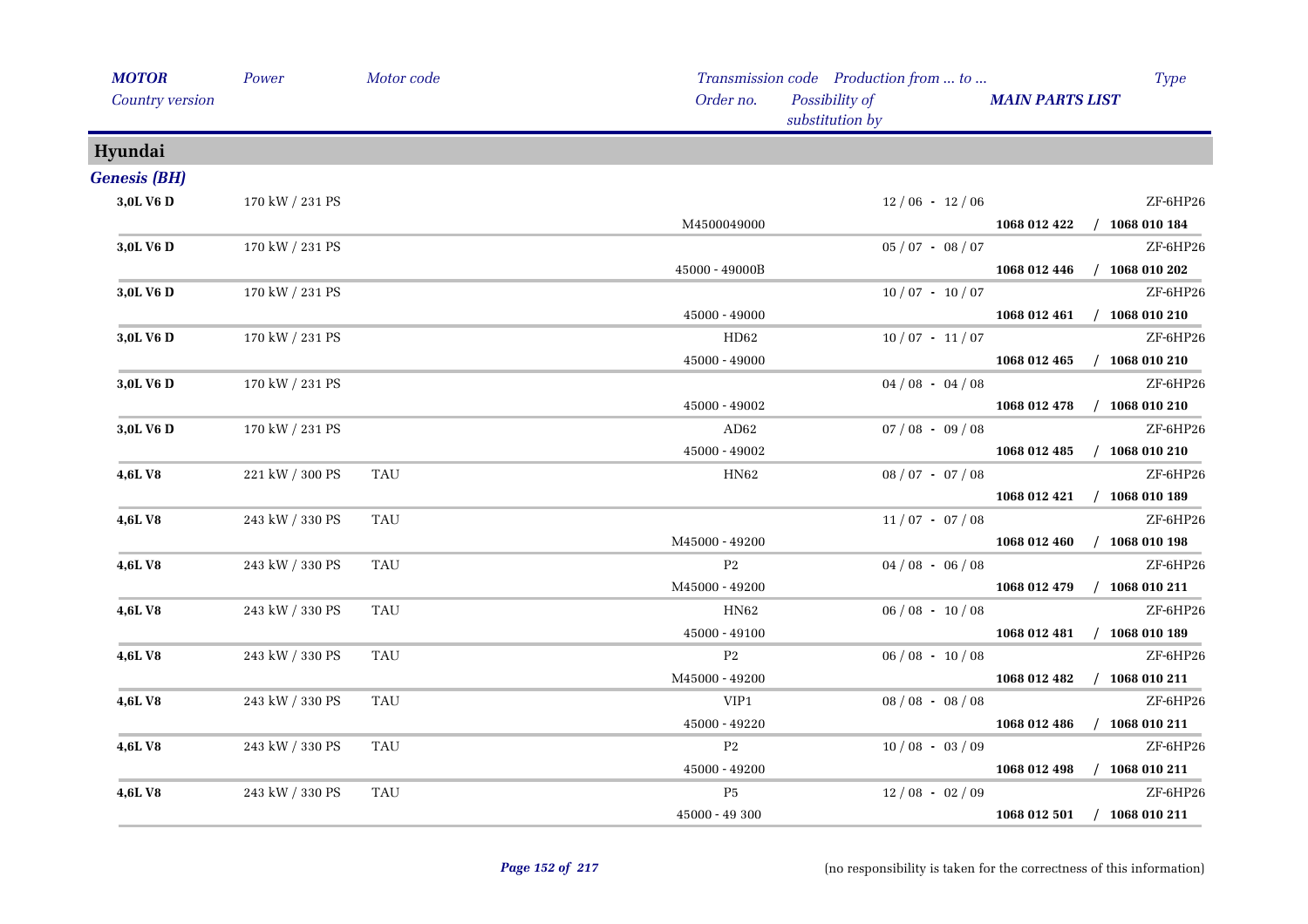| <b>MOTOR</b>                         | Power           | Motor code |                 | Transmission code Production from  to | Type                        |  |
|--------------------------------------|-----------------|------------|-----------------|---------------------------------------|-----------------------------|--|
| Country version                      |                 |            | Order no.       | Possibility of<br>substitution by     | <b>MAIN PARTS LIST</b>      |  |
| Hyundai                              |                 |            |                 |                                       |                             |  |
| <b>Genesis (BH)</b>                  |                 |            |                 |                                       |                             |  |
| 4,6LV8                               | 243 kW / 330 PS | TAU        | P <sub>3</sub>  | $12/08 - 08/10$                       | ZF-6HP26                    |  |
|                                      |                 |            | $45000 - 49250$ |                                       | 1068 012 506 / 1068 010 211 |  |
| 4,6LV8                               | 243 kW / 330 PS | TAU        | P <sub>2</sub>  | $03 / 09 - 05 / 10$                   | ZF-6HP26                    |  |
| <b>USA</b>                           |                 |            | 45000 - 49201   |                                       | 1068 012 517 / 1068 010 211 |  |
| <b>Genesis Coupé (BK)</b>            |                 |            |                 |                                       |                             |  |
| 3,8LV6                               | 221 kW / 300 PS |            |                 | $06 / 11 - 09 / 11$                   | ZF-6HP19                    |  |
|                                      |                 |            | 45000 - 49611   |                                       | 1071 012 120 / 1071 010 050 |  |
| 3,8LV6                               | 221 kW / 300 PS |            |                 | $05/11 - 05/11$                       | ZF-6HP19                    |  |
|                                      |                 |            | 45000 - 49602   |                                       | 1071 012 121 / 1071 010 050 |  |
| 3,8LV6                               | 221 kW / 300 PS |            |                 | $05/11 - 08/11$                       | ZF-6HP19                    |  |
| <b>USA</b>                           |                 |            | $45000 - 49622$ |                                       | 1071 012 122 / 1071 010 050 |  |
| 3,8LV6                               | 221 kW / 300 PS |            |                 | $08/11 - 08/11$                       | ZF-6HP19                    |  |
|                                      |                 |            | 45000 - 49603   |                                       | 1071 012 123 / 1071 010 050 |  |
| <b>Genesis Prestige / Equus (VI)</b> |                 |            |                 |                                       |                             |  |
| 4,6LV8                               | 243 kW / 330 PS | <b>TAU</b> | $\rm P5$        | $03/09 - 01/11$                       | ZF-6HP26                    |  |
|                                      |                 |            | 45000 - 49 300  |                                       | 1068 012 512 / 1068 010 211 |  |
| 4,6LV8                               | 243 kW / 330 PS | <b>TAU</b> | P6              | $04/09 - 02/11$                       | ZF-6HP26                    |  |
|                                      |                 |            | 45000 - 49320   |                                       | 1068 012 513 / 1068 010 211 |  |
| 4,6L V8                              | 243 kW / 330 PS | TAU        | P8              | $06/09 - 01/11$                       | ZF-6HP26                    |  |
|                                      |                 |            | $45000 - 49310$ |                                       | 1068 012 520 / 1068 010 211 |  |
| 4,6L V8                              | 270 kW / 367 PS | TAU        | P9              | $03 / 10 - 06 / 10$                   | ZF-6HP26                    |  |
|                                      |                 |            | $45000 - 49330$ |                                       | 1068 012 539 / 1068 010 217 |  |
| 4,6LV8                               | 270 kW / 367 PS | <b>TAU</b> | PA              | $03 / 10 - 04 / 10$                   | ZF-6HP26                    |  |
| <b>USA</b>                           |                 |            | 45000 - 49210   |                                       | 1068 012 542 / 1068 010 217 |  |
| 4,6LV8                               | 270 kW / 367 PS | <b>TAU</b> |                 | $06 / 10 - 06 / 10$                   | ZF-6HP26                    |  |
| <b>USA</b>                           |                 |            | 45000 - 49331   |                                       | 1068 012 544 / 1068 010 217 |  |
| 4,6LV8                               | 270 kW / 367 PS | <b>TAU</b> | PA              | $04/10 - 04/11$                       | ZF-6HP26                    |  |
| <b>USA</b>                           |                 |            | 45000 - 49210   |                                       | 1068 012 545 / 1068 010 217 |  |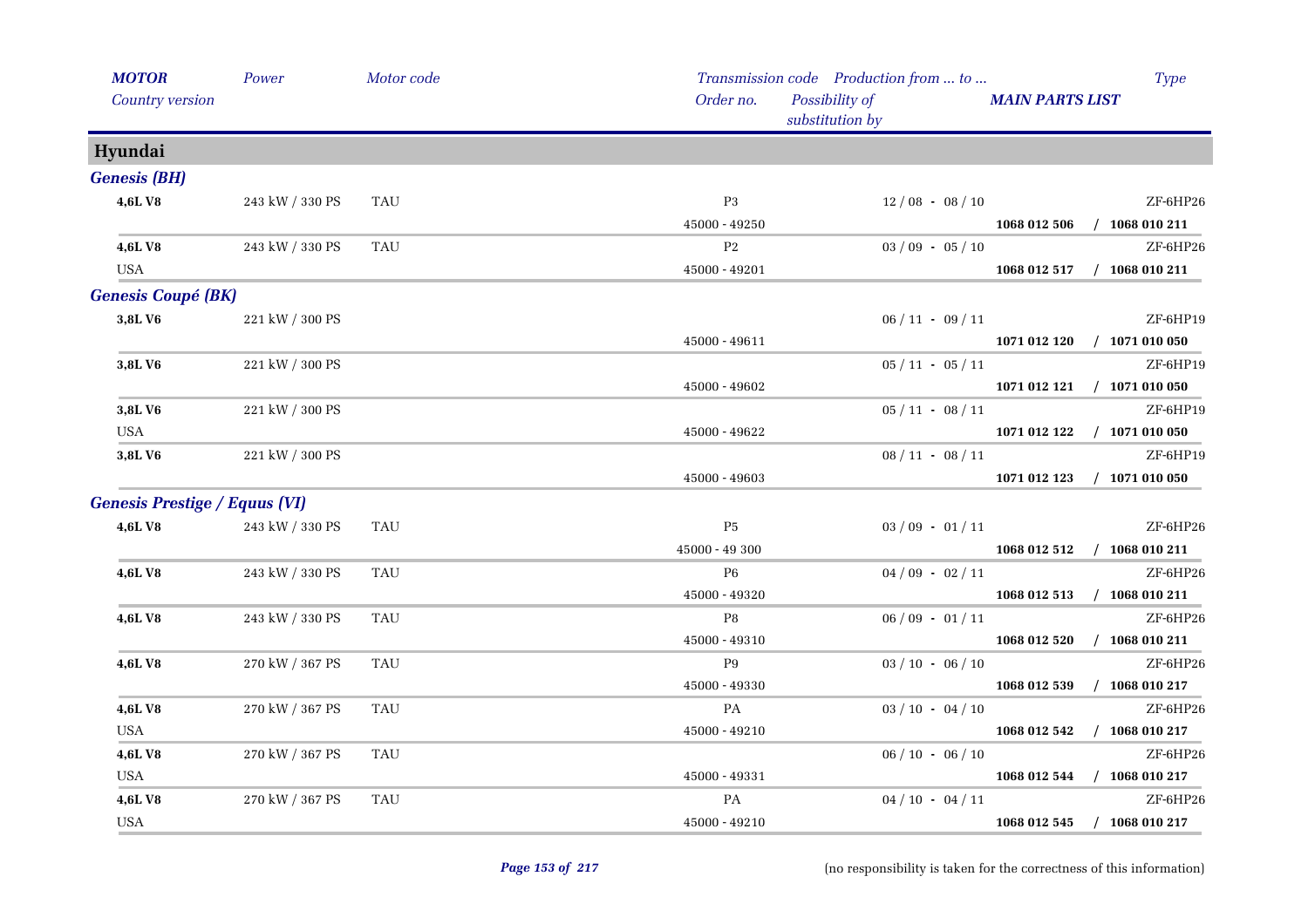| <b>MOTOR</b><br>Country version      | Power                 | Motor code | Order no.       | Transmission code Production from  to<br>Possibility of<br>substitution by | Type<br><b>MAIN PARTS LIST</b>   |  |
|--------------------------------------|-----------------------|------------|-----------------|----------------------------------------------------------------------------|----------------------------------|--|
| Hyundai                              |                       |            |                 |                                                                            |                                  |  |
| <b>Genesis Prestige / Equus (VI)</b> |                       |            |                 |                                                                            |                                  |  |
| 4,6LV8                               | 270 kW / 367 PS       | TAU        |                 | $08 / 10 - 04 / 11$                                                        | ZF-6HP26                         |  |
| <b>USA</b>                           |                       |            | 45000 - 49331   |                                                                            | 1068 012 552 / 1068 010 217      |  |
| 4,6LV8                               | 270 kW / 367 PS       |            |                 | $12/14$ -                                                                  | ZF-6HP26                         |  |
| <b>USA</b>                           |                       |            | 45000 - 49331   |                                                                            | $/$ 1068 010 223<br>1068 012 560 |  |
| 5,0LV8                               | 274 kW / 373 PS       | <b>TAU</b> | P7              | $03/09 - 06/09$                                                            | ZF-6HP26                         |  |
|                                      |                       |            | 45000 - 49400   |                                                                            | 1068 012 511 / 1068 010 215      |  |
| 5,0LV8                               | 274 kW / 372 PS       | <b>TAU</b> | P7              | $07/09 - 05/10$                                                            | $ZF$ -6HP26                      |  |
|                                      |                       |            | $45000 - 49400$ |                                                                            | 1068 012 529 / 1068 010 215      |  |
| 5,0L V8                              | 274 kW / 372 PS       | TAU        | P7              | $09/09 - 12/09$                                                            | ZF-6HP26                         |  |
|                                      |                       |            | 45000 - 49400   |                                                                            | 1068 012 531 / 1068 010 215      |  |
| <b>5,0l V8</b>                       | 284 kW / 386 PS       | <b>TAU</b> |                 | $06/10 - 06/10$                                                            | ZF-6HP26                         |  |
| Südkorea (ROK)                       |                       |            | $45000 - 49410$ |                                                                            | 1068 012 541 / 1068 010 215      |  |
| 5,0l V8                              | $284$ kW $\!/$ 386 PS | <b>TAU</b> |                 | $06/10 - 12/10$                                                            | ZF-6HP26                         |  |
| Südkorea (ROK)                       |                       |            | 45000 - 49410   |                                                                            | 1068 012 546<br>$/$ 1068 010 215 |  |
| <b>Tiburon Coupé (BK)</b>            |                       |            |                 |                                                                            |                                  |  |
| 3,8L V6                              | 195 kW / 265 PS       |            |                 | $01/08 - 07/08$                                                            | ZF-6HP19                         |  |
|                                      |                       |            | 45000 - 49600   |                                                                            | 1071 012 101 / 1071 010 048      |  |
| 3,8LV6                               | 221 kW / 300 PS       |            | MT3             | $06/08 - 06/08$                                                            | ZF-6HP19                         |  |
|                                      |                       |            | 45000 - 49620   |                                                                            | 1071 012 102 / 1071 010 049      |  |
| 3,8L V6                              | 221 kW / 300 PS       |            | MT3             | $07/08 - 08/08$                                                            | ZF-6HP19                         |  |
|                                      |                       |            | 45000 - 49600   |                                                                            | 1071 012 103 / 1071 010 049      |  |
| 3,8L V6                              | 221 kW / 300 PS       |            | MT4             | $09/08 - 10/08$                                                            | ZF-6HP19                         |  |
|                                      |                       |            | 45000 - 49610   |                                                                            | 1071 012 104 / 1071 010 049      |  |
| 3,8LV6                               | 221 kW / 300 PS       |            | MT5             | $10/08 - 03/09$                                                            | ZF-6HP19                         |  |
| <b>USA</b>                           |                       |            | $45000 - 49620$ |                                                                            | 1071 012 105 / 1071 010 049      |  |
| 3,8LV6                               | 221 kW / 300 PS       |            | MT3             | $10/08 - 10/08$                                                            | ZF-6HP19                         |  |
| Südkorea (ROK)                       |                       |            | 45000 - 49600   |                                                                            | 1071 012 106<br>$/$ 1071 010 049 |  |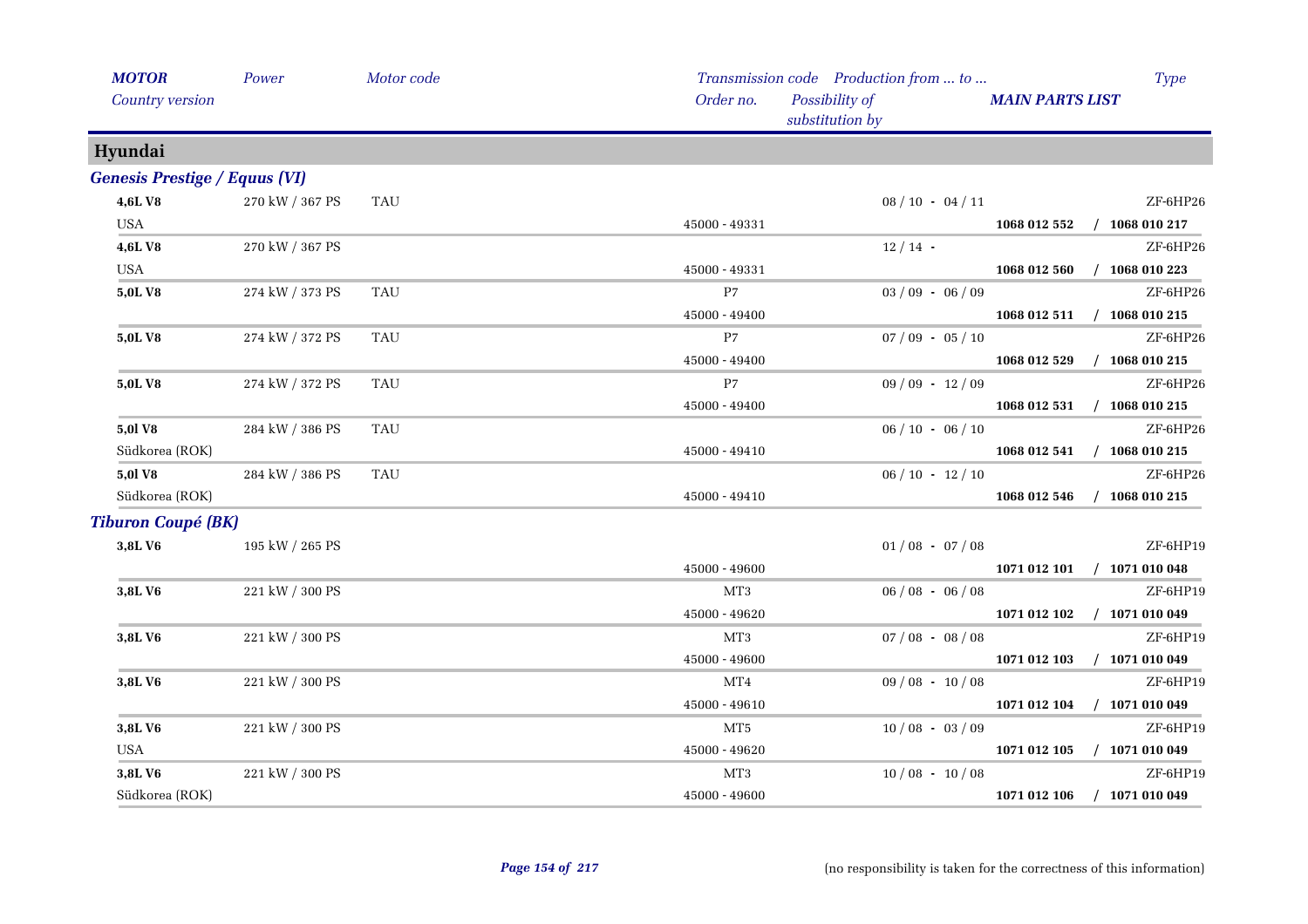| <b>MOTOR</b>              | Power           | Motor code |                 | Transmission code Production from  to | <b>Type</b>                 |
|---------------------------|-----------------|------------|-----------------|---------------------------------------|-----------------------------|
| Country version           |                 |            | Order no.       | Possibility of<br>substitution by     | <b>MAIN PARTS LIST</b>      |
| Hyundai                   |                 |            |                 |                                       |                             |
| <b>Tiburon Coupé (BK)</b> |                 |            |                 |                                       |                             |
| 3,8LV6                    | 221 kW / 300 PS |            | MT <sub>3</sub> | $10/08 - 01/09$                       | ZF-6HP19                    |
| Südkorea (ROK); USA       |                 |            | $45000 - 49600$ |                                       | 1071 012 108 / 1071 010 049 |
| 3,8LV6                    | 221 kW / 300 PS |            | MT4             | $12/08 - 08/09$                       | ZF-6HP19                    |
|                           |                 |            | 45000 - 49610   |                                       | 1071 012 109 / 1071 010 049 |
| 3,8LV6                    | 221 kW / 300 PS |            | MT5             | $03/09 - 07/09$                       | ZF-6HP19                    |
| <b>USA</b>                |                 |            | 45000 - 49621   |                                       | 1071 012 110 / 1071 010 049 |
| 3,8LV6                    | 221 kW / 300 PS |            | MT3             | $04/09 - 08/09$                       | ZF-6HP19                    |
|                           |                 |            | 45000 - 49601   |                                       | 1071 012 111 / 1071 010 049 |
| 3,8LV6                    | 221 kW / 300 PS |            | MT3             | $09/09 - 12/09$                       | ZF-6HP19                    |
|                           |                 |            | $45000 - 49601$ |                                       | 1071 012 113 / 1071 010 049 |
| 3,8LV6                    | 221 kW / 300 PS |            | MT4             | $09/09 - 02/10$                       | ZF-6HP19                    |
|                           |                 |            | 45000 - 49610   |                                       | 1071 012 114 / 1071 010 049 |
| 3,8LV6                    | 221 kW / 300 PS |            | MT <sub>5</sub> | $09/09 - 03/10$                       | ZF-6HP19                    |
| USA                       |                 |            | $45000 - 49621$ |                                       | 1071 012 115 / 1071 010 049 |
| 3,8LV6                    | 221 kW / 300 PS |            | MT3             | $05/10 - 12/10$                       | ZF-6HP19                    |
|                           |                 |            | $45000 - 49602$ |                                       | 1071 012 116 / 1071 010 049 |
| 3,8LV6                    | 221 kW / 300 PS |            | MT5             | $03 / 10 - 05 / 11$                   | ZF-6HP19                    |
| <b>USA</b>                |                 |            | 45000 - 49622   |                                       | 1071 012 117 / 1071 010 049 |
| 3,8LV6                    | 221 kW / 300 PS |            | MT4             | $04/10 - 04/11$                       | ZF-6HP19                    |
|                           |                 |            | 45000 - 49611   |                                       | 1071 012 118 / 1071 010 049 |
| <b>Veracruz</b>           |                 |            |                 |                                       |                             |
| 3,0L V6 D                 | 176 kW / 239 PS |            |                 | $12/06 - 12/06$                       | ZF-6HP26X                   |
|                           |                 |            | M4500049050     |                                       | 1068 022 116 / 1068 020 073 |
| 3,0L V6 D                 | 176 kW / 239 PS |            |                 | $05/07 - 03/08$                       | ZF-6HP26X                   |
|                           |                 |            | 45000 - 49050B  |                                       | 1068 022 126 / 1068 020 081 |
| 3,0L V6 D                 | 176 kW / 239 PS |            |                 | $10/07 - 10/07$                       | ZF-6HP26X                   |
|                           |                 |            | 45000 - 49050   |                                       | 1068 022 130 / 1068 020 087 |
|                           |                 |            |                 |                                       |                             |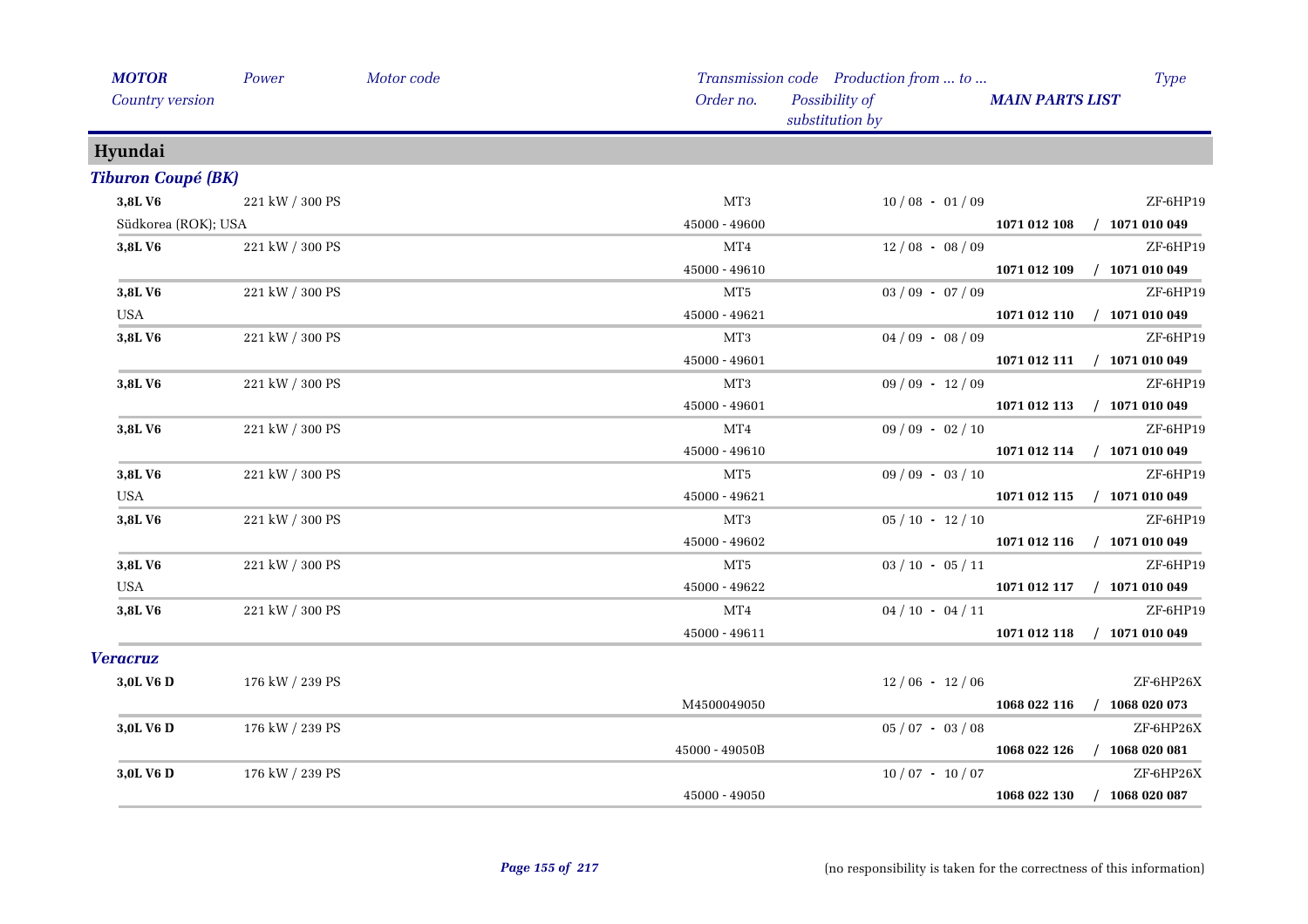| <b>MOTOR</b>    | Power           | Motor code |               | Transmission code Production from  to |                        | <b>Type</b>  |
|-----------------|-----------------|------------|---------------|---------------------------------------|------------------------|--------------|
| Country version |                 |            | Order no.     | Possibility of                        | <b>MAIN PARTS LIST</b> |              |
|                 |                 |            |               | substitution by                       |                        |              |
| Hyundai         |                 |            |               |                                       |                        |              |
| <b>Veracruz</b> |                 |            |               |                                       |                        |              |
| 3.0L V6 D       | 176 kW / 239 PS |            | HD64          | $10/07 - 11/07$                       |                        | ZF-6HP26X    |
|                 |                 |            | 45000 - 49050 |                                       | 1068 022 132           | 1068 020 087 |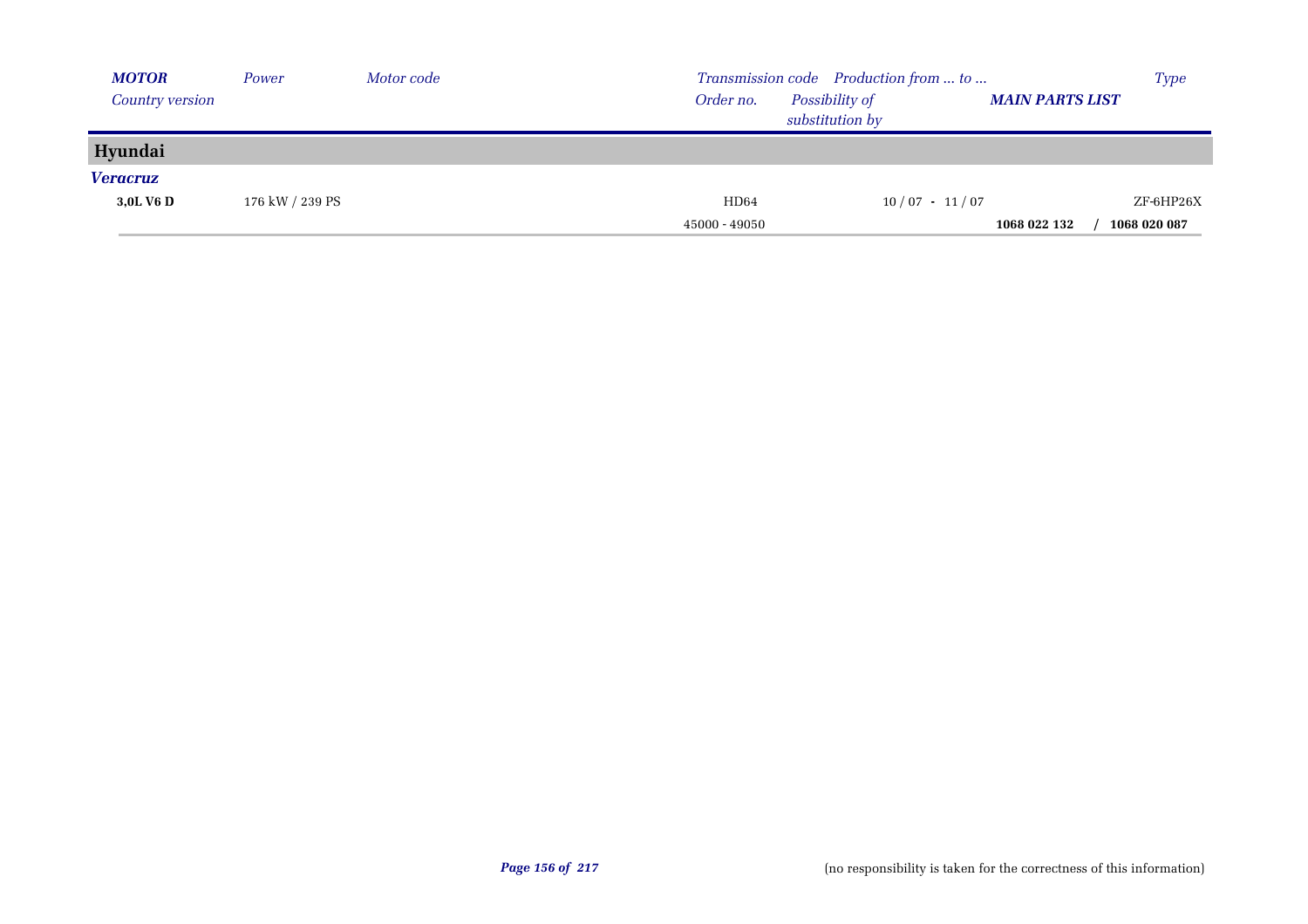| <b>MOTOR</b>           | Power           | Motor code | Transmission code Production from  to                                    | <b>Type</b>  |
|------------------------|-----------------|------------|--------------------------------------------------------------------------|--------------|
| <b>Country version</b> |                 |            | Possibility of<br>Order no.<br><b>MAIN PARTS LIST</b><br>substitution by |              |
| <b>Iveco</b>           |                 |            |                                                                          |              |
| Lince (LMV)            |                 |            |                                                                          |              |
| 3,0L R4 D              | 136 kW / 185 PS | F1D        | ٠                                                                        | $ZF$ -6HP26  |
|                        |                 |            | 1068 012 167                                                             | 1068 010 091 |
| <b>LMV Plus</b>        |                 |            |                                                                          |              |
|                        |                 |            | ٠                                                                        | ZF-6HP28     |
|                        |                 |            | 1068 042 113                                                             | 1068 040 044 |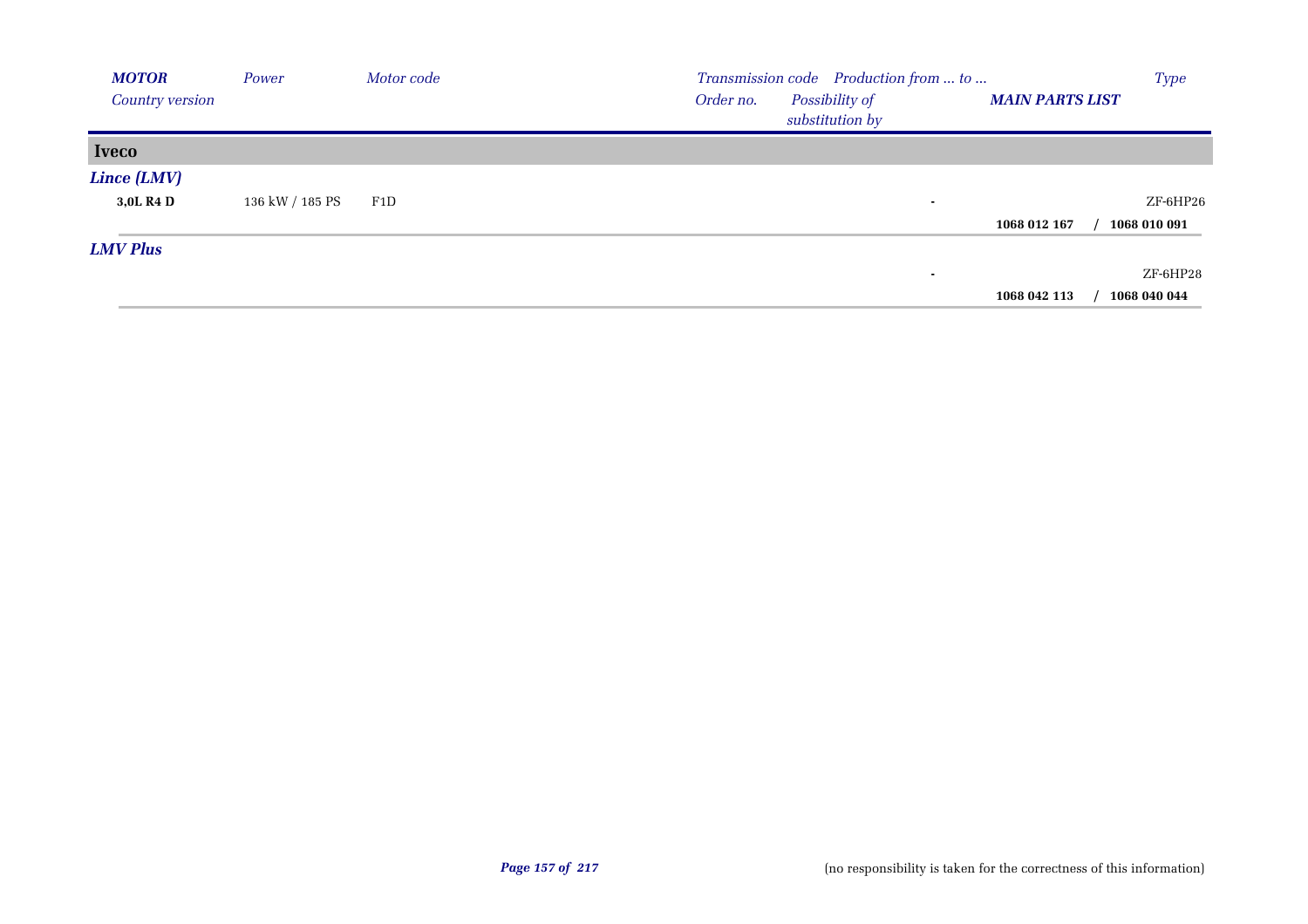| <b>MOTOR</b><br>Country version | Power           | Motor code     | Order no.        | Transmission code Production from  to<br>Possibility of<br>substitution by | <b>MAIN PARTS LIST</b>      | <b>Type</b>                 |
|---------------------------------|-----------------|----------------|------------------|----------------------------------------------------------------------------|-----------------------------|-----------------------------|
| <b>Jaguar</b>                   |                 |                |                  |                                                                            |                             |                             |
| $F$ -Type (X152)                |                 |                |                  |                                                                            |                             |                             |
| 3,0LV6                          | 280 kW / 381 PS | AJ126          |                  | $10/14$ · $10/14$                                                          | 1089 050 002                | ZF-S645                     |
| $S$ -Type (X200; CCX)           |                 |                |                  |                                                                            |                             |                             |
| 2,5LV6                          | 147 kW / 200 PS | AI25           | 2R83 - 7000 - HC | $09/01 - 11/01$                                                            | 1068 012 038 / 1068 010 033 | ZF-6HP26                    |
| 2,5LV6                          | 147 kW / 200 PS | AJ25           |                  | $11/01 - 11/01$                                                            |                             | ZF-6HP26                    |
|                                 |                 |                | 2R83 - 7000 - HD |                                                                            | 1068 012 052                | $/$ 1068 010 033            |
| 3,0LV6                          | 175 kW / 238 PS | AJ30           |                  | $09/01 - 11/01$                                                            |                             | ZF-6HP26                    |
|                                 |                 |                | 2R83 - 7000 - GC |                                                                            | 1068 012 037 / 1068 010 032 |                             |
| 3,0LV6                          | 175 kW / 238 PS | $A$ J $30$     |                  | $11/01 - 11/01$                                                            |                             | ZF-6HP26                    |
|                                 |                 |                | 2R83 - 7000 - GD |                                                                            |                             | 1068 012 051 / 1068 010 032 |
| <b>4,2LV8</b>                   | 219 kW / 298 PS | AJ33 / AJ34    |                  | $09/01 - 11/01$                                                            |                             | ZF-6HP26                    |
|                                 |                 |                | 2R83 - 7000 - B  |                                                                            |                             | 1068 012 035 / 1068 010 030 |
| <b>4,2LV8</b>                   | 219 kW / 298 PS | AJ33 / AJ34    |                  | $09/01 - 11/01$                                                            |                             | ZF-6HP26                    |
|                                 |                 |                | 2R83 - 7000 - B  |                                                                            |                             | 1068 012 036 / 1068 010 031 |
| 4,2LV8                          | 219 kW / 298 PS | $A$ [33 / A]34 |                  | $11/01 - 11/01$                                                            |                             | ZF-6HP26                    |
|                                 |                 |                | 2R83 - 7000 - KC |                                                                            |                             | 1068 012 049 / 1068 010 030 |
| 4,2LV8                          | 219 kW / 298 PS | AJ33 / AJ34    |                  | $11/01 - 12/01$                                                            |                             | ZF-6HP26                    |
|                                 |                 |                | 2R83 - 7000 - LC |                                                                            | 1068 012 050                | $/$ 1068 010 031            |
| 4,2LV8                          | 219 kW / 298 PS | AJ33 / AJ34    |                  | $12/01 - 01/02$                                                            |                             | ZF-6HP26                    |
|                                 |                 |                | 2R83 - 7000 - KD |                                                                            |                             | 1068 012 053 / 1068 010 030 |
| <b>4,2LV8</b>                   | 219 kW / 298 PS | AJ33 / AJ34    |                  | $12/01 - 02/02$                                                            |                             | ZF-6HP26                    |
|                                 |                 |                | 2R83 - 7000 - LD |                                                                            | 1068 012 054                | $/$ 1068 010 031            |
| S-Type (X202; CCX)              |                 |                |                  |                                                                            |                             |                             |
| 2,5LV6                          | 147 kW / 200 PS | AJ25           |                  |                                                                            |                             | ZF-6HP26                    |
|                                 |                 |                | 7 508 881        |                                                                            |                             | 1068 012 031 / 1068 010 020 |
| 2,5LV6                          | 147 kW / 200 PS | AJ25           |                  |                                                                            |                             | ZF-6HP26                    |
|                                 |                 |                | 7 508 881        |                                                                            | 1068 012 032 / 1068 010 020 |                             |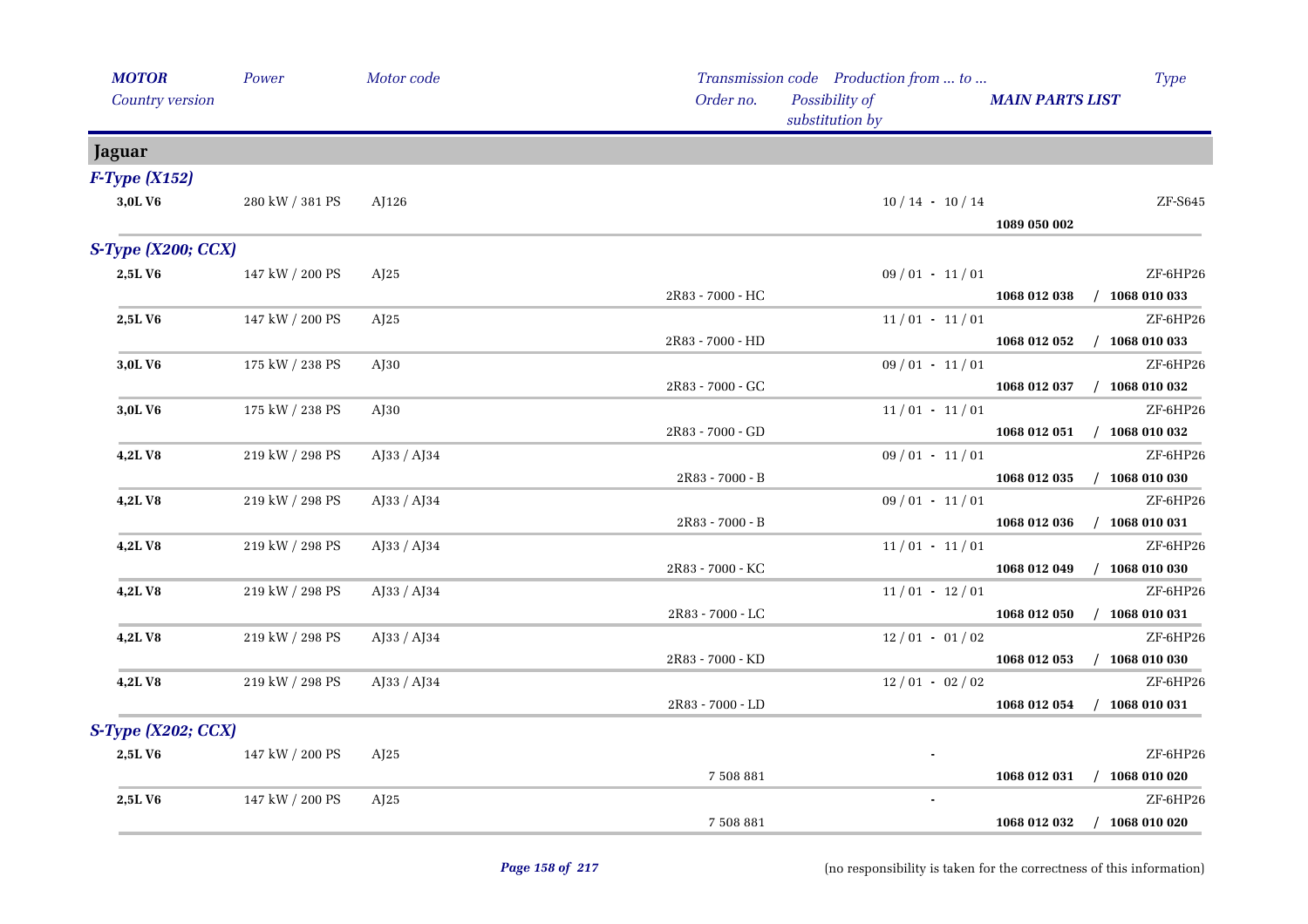| <b>MOTOR</b>          | Power           | Motor code  |                  | Transmission code Production from  to |                        | <b>Type</b>                 |
|-----------------------|-----------------|-------------|------------------|---------------------------------------|------------------------|-----------------------------|
| Country version       |                 |             | Order no.        | Possibility of<br>substitution by     | <b>MAIN PARTS LIST</b> |                             |
| Jaguar                |                 |             |                  |                                       |                        |                             |
| $S$ -Type (X202; CCX) |                 |             |                  |                                       |                        |                             |
| 2,5LV6                | 147 kW / 200 PS | AI25        |                  |                                       |                        | ZF-6HP26                    |
|                       |                 |             |                  |                                       | 1068 012 056           | $/$ 1068 010 033            |
| 2,5LV6                | 147 kW / 200 PS | AJ25        |                  | $01/02 - 02/02$                       |                        | ZF-6HP26                    |
|                       |                 |             | 2R83 - 7000 - HF |                                       | 1068 012 070           | $/$ 1068 010 033            |
| 2,5LV6                | 147 kW / 200 PS | AJ25        |                  | $02 / 02 - 07 / 02$                   |                        | ZF-6HP26                    |
|                       |                 |             | 2R83 - 7000 - HG |                                       | 1068 012 073           | $/$ 1068 010 033            |
| 2,5LV6                | 147 kW / 200 PS | AI25        |                  | $07/02 - 01/03$                       |                        | ZF-6HP26                    |
|                       |                 |             | 2R83 - 7000 - HH |                                       | 1068 012 085           | $/$ 1068 010 046            |
| 2,5LV6                | 147 kW / 200 PS | AJ25        |                  | $01/03 - 06/03$                       |                        | ZF-6HP26                    |
|                       |                 |             | 2R83 - 7000 - HJ |                                       | 1068 012 150           | $/$ 1068 010 046            |
| 3,0LV6                | 175 kW / 238 PS | $A$ J30     |                  | $\sim$                                |                        | ZF-6HP26                    |
|                       |                 |             |                  |                                       | 1068 012 055           | $/$ 1068 010 032            |
| 3,0L V6               | 175 kW / 238 PS | $A$ J $30$  |                  | $01/02 - 02/02$                       |                        | ZF-6HP26                    |
|                       |                 |             | 2R83 - 7000 - GF |                                       | 1068 012 069           | $/$ 1068 010 032            |
| 3,0LV6                | 175 kW / 238 PS | $A$ J $30$  |                  | $02 / 02 - 07 / 02$                   |                        | ZF-6HP26                    |
|                       |                 |             | 2R83 - 7000 - GG |                                       |                        | 1068 012 072 / 1068 010 032 |
| 3,0LV6                | 175 kW / 238 PS | $A$ J $30$  |                  | $07/02 - 01/03$                       |                        | ZF-6HP26                    |
|                       |                 |             | 2R83 - 7000 - GH |                                       |                        | 1068 012 084 / 1068 010 045 |
| 3,0LV6                | 175 kW / 238 PS | $A$ J $30$  |                  | $01/03 - 06/03$                       |                        | ZF-6HP26                    |
|                       |                 |             | 2R83 - 7000 - GJ |                                       | 1068 012 149           | $/$ 1068 010 045            |
| 3,0LV6                | 175 kW / 238 PS | $A$ J $30$  |                  | $10/03 - 12/03$                       |                        | ZF-6HP26                    |
|                       |                 |             | 2R83 - 7000 - GL |                                       | 1068 012 207           | $/$ 1068 010 102            |
| 3,0LV6                | 175 kW / 238 PS | $A$ [30     |                  | $12/03 - 04/04$                       |                        | ZF-6HP26                    |
|                       |                 |             | 2R83 - 7000 - GM |                                       | 1068 012 240           | $/$ 1068 010 102            |
| 4,2LV8                | 219 kW / 298 PS | AJ33 / AJ34 |                  | $01/02 - 07/02$                       |                        | ZF-6HP26                    |
|                       |                 |             | 2R83 - 7000 - KE |                                       | 1068 012 067           | $/$ 1068 010 030            |
| 4,2LV8                | 219 kW / 298 PS | AJ33 / AJ34 |                  | $02/02 - 06/02$                       |                        | ZF-6HP26                    |
|                       |                 |             | 2R83 - 7000 - LE |                                       | 1068 012 068           | $/$ 1068 010 031            |

 $\blacksquare$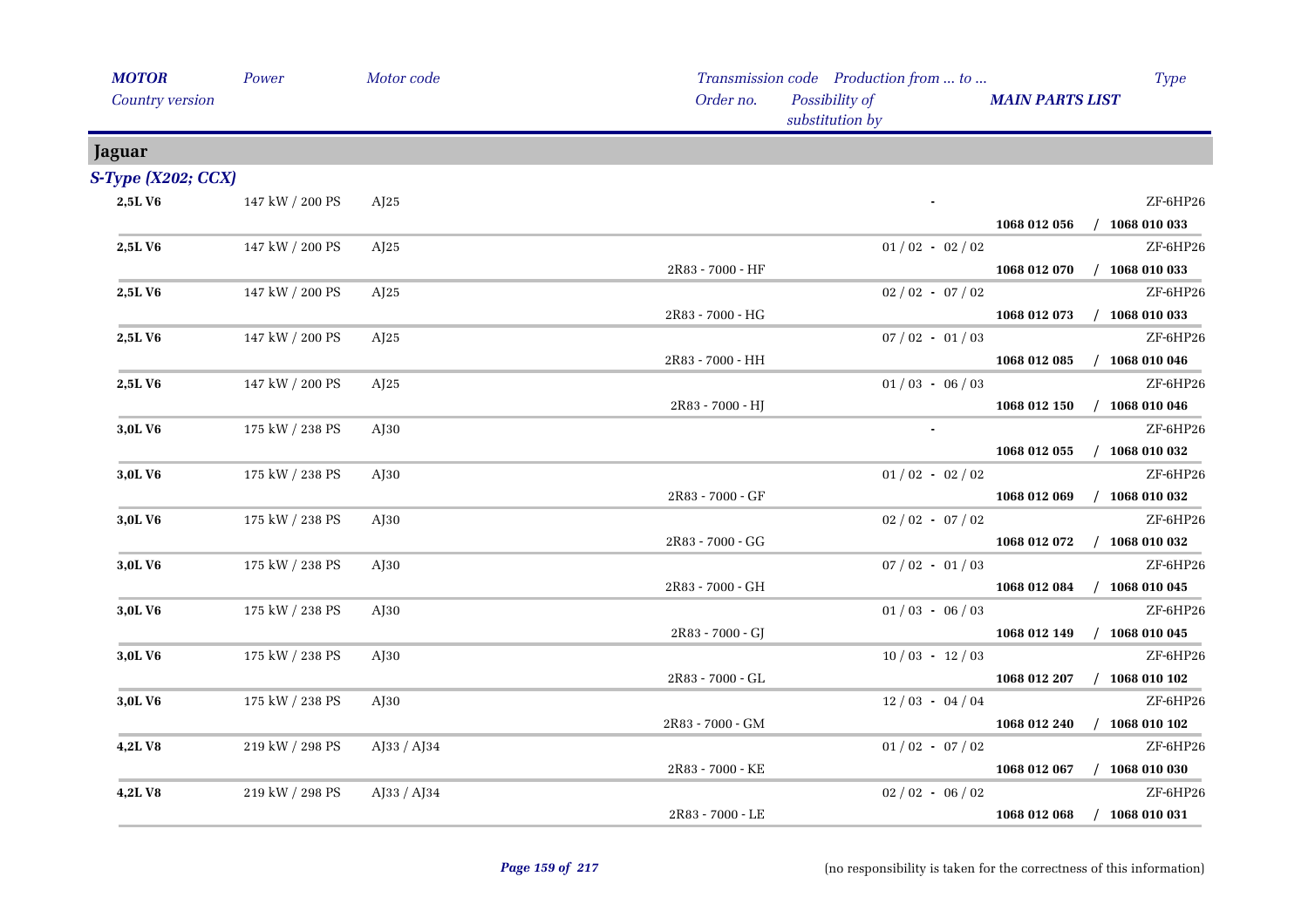| <b>MOTOR</b>       | Power           | Motor code                 |                   | Transmission code Production from  to | <b>Type</b>                      |
|--------------------|-----------------|----------------------------|-------------------|---------------------------------------|----------------------------------|
| Country version    |                 |                            | Order no.         | Possibility of<br>substitution by     | <b>MAIN PARTS LIST</b>           |
| Jaguar             |                 |                            |                   |                                       |                                  |
| S-Type (X202; CCX) |                 |                            |                   |                                       |                                  |
| 4,2LV8             | 219 kW / 298 PS | AJ33 / AJ34                |                   | $07/02 - 01/03$                       | ZF-6HP26                         |
|                    |                 |                            | 2R83 - 7000 - KF  |                                       | 1068 012 082 / 1068 010 043      |
| 4,2LV8             | 288 kW / 391 PS | AJ33 / AJ34                |                   | $07/02 - 01/03$                       | ZF-6HP26                         |
|                    |                 |                            | 2R83 - 7000 - LF  |                                       | 1068 012 083<br>$/$ 1068 010 044 |
| 4,2LV8             | 219 kW / 298 PS | AJ33 / AJ34                |                   | $01/03 - 06/03$                       | ZF-6HP26                         |
|                    |                 |                            | 2R83 - 7000 - KG  |                                       | 1068 012 147 / 1068 010 043      |
| 4,2LV8             | 219 kW / 298 PS | AJ33 / AJ34                |                   | $01/03 - 06/03$                       | ZF-6HP26                         |
|                    |                 |                            | 2R83 - 7000 - LG  |                                       | 1068 012 148 / 1068 010 044      |
| 4,2LV8             | 226 kW / 307 PS | AJ33 / AJ34                |                   | $10/03 - 04/04$                       | ZF-6HP26                         |
|                    |                 |                            | 2R83 - 7000 - KJ  |                                       | 1068 012 205<br>$/$ 1068 010 100 |
| 4,2LV8             | 288 kW / 392 PS | $A$ [33 / A] <sup>34</sup> |                   | $10/03 - 04/04$                       | ZF-6HP26                         |
|                    |                 |                            | 2R83 - 7000 - LJ  |                                       | $/$ 1068 010 101<br>1068 012 206 |
| S-Type (X204; CCX) |                 |                            |                   |                                       |                                  |
| 2,5LV6             | 147 kW / 200 PS | AI25                       |                   | $06/03 - 10/03$                       | ZF-6HP26                         |
|                    |                 |                            | 2R83 - 7000 - HK  |                                       | 1068 012 145 / 1068 010 085      |
| 2,5LV6             | 147 kW / 200 PS | AI25                       |                   | $04/03 - 04/03$                       | ZF-6HP26                         |
|                    |                 |                            | 2R83 - 7000 - HJ1 |                                       | 1068 012 181 / 1068 010 085      |
| 2,5LV6             | 147 kW / 200 PS | AI25                       |                   | $10/03 - 12/03$                       | ZF-6HP26                         |
|                    |                 |                            | 2R83 - 7000 - HL  |                                       | $/$ 1068 010 103<br>1068 012 208 |
| 2,5LV6             | 147 kW / 200 PS | AI25                       |                   | $04/04 - 02/05$                       | ZF-6HP26                         |
|                    |                 |                            | 2R83 - 7000 - HN  |                                       | $/$ 1068 010 116<br>1068 012 232 |
| 2,5LV6             | 147 kW / 200 PS | AI25                       |                   | $12/03 - 04/04$                       | ZF-6HP26                         |
|                    |                 |                            | 2R83 - 7000 - HM  |                                       | $/$ 1068 010 103<br>1068 012 241 |
| 2,5LV6             | 147 kW / 200 PS | AI25                       |                   | $02/05 - 06/05$                       | ZF-6HP26                         |
|                    |                 |                            | 2R83 - 7000 - HP  |                                       | 1068 012 317 / 1068 010 116      |
| 2,7L V6 D          | 152 kW / 207 PS | AJ / DT17                  |                   | $10/02 - 11/02$                       | ZF-6HP26                         |
| Twinturbo          |                 |                            | 4R83 - 7000 - AA  |                                       | 1068 012 115 / 1068 010 058      |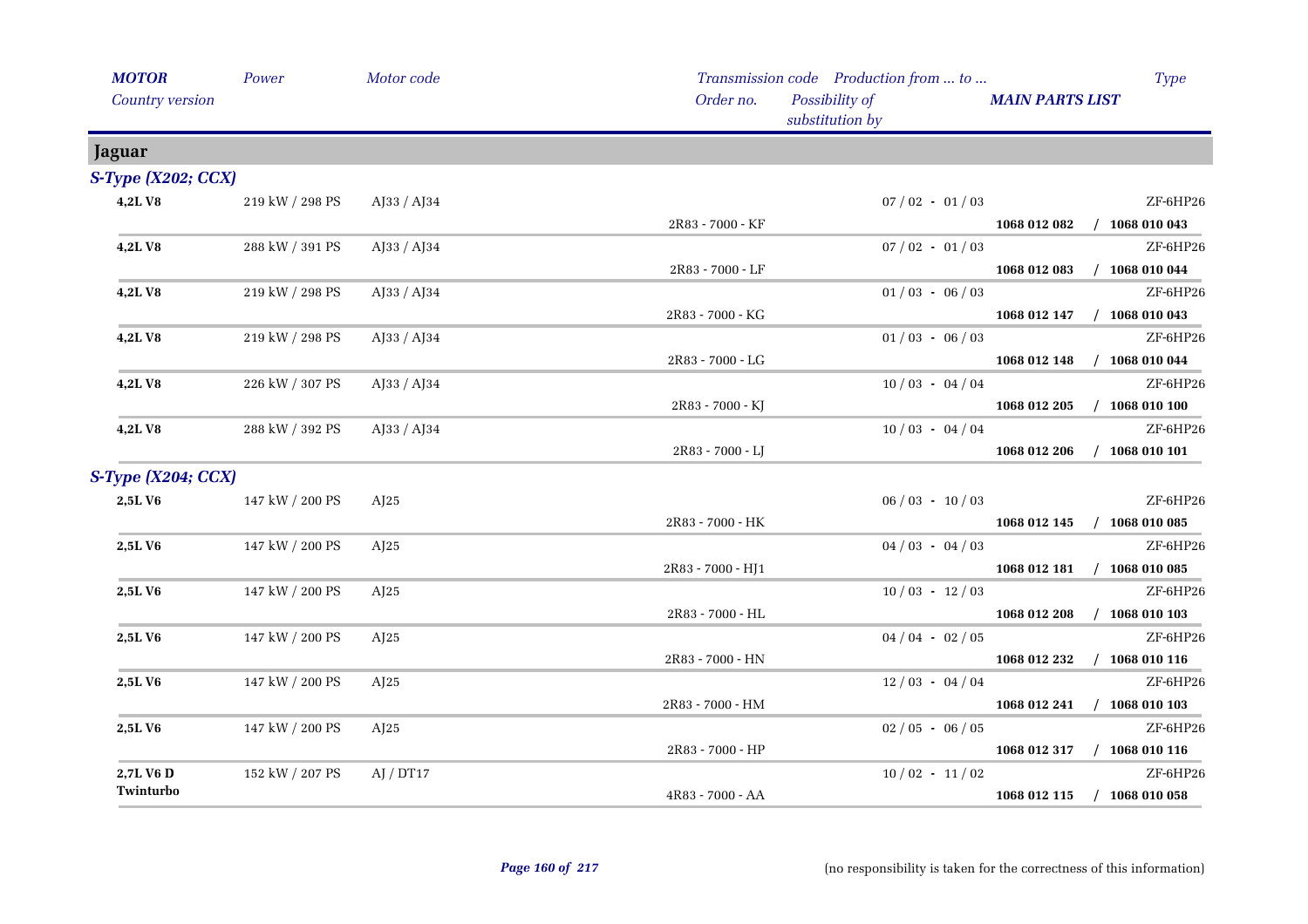| <b>MOTOR</b>       | Power           | Motor code |                   | Transmission code Production from  to |                        | <b>Type</b>                 |
|--------------------|-----------------|------------|-------------------|---------------------------------------|------------------------|-----------------------------|
| Country version    |                 |            | Order no.         | Possibility of<br>substitution by     | <b>MAIN PARTS LIST</b> |                             |
| Jaguar             |                 |            |                   |                                       |                        |                             |
| S-Type (X204; CCX) |                 |            |                   |                                       |                        |                             |
| 2,7L V6 D          | 152 kW / 207 PS | AJ / DT17  |                   | $02/03 - 11/03$                       |                        | ZF-6HP26                    |
| Twinturbo          |                 |            | 4R83 - 7000 - AB  |                                       |                        | 1068 012 146 / 1068 010 086 |
| 2,7L V6 D          | 152 kW / 207 PS | AI / DT17  |                   | $\sim$                                |                        | ZF-6HP26                    |
| Twinturbo          |                 |            |                   |                                       | 1068 012 182           | $/$ -                       |
| 2,7L V6 D          | 152 kW / 207 PS | AJ / DT17  |                   | $07/03 - 07/03$                       |                        | ZF-6HP26                    |
| Twinturbo          |                 |            | 4R83 - 7000 - AC  |                                       |                        | 1068 012 183 / 1068 010 081 |
| 2,7L V6 D          | 152 kW / 207 PS | AJ / DT17  |                   | $11/03 - 03/04$                       |                        | ZF-6HP26                    |
| Twinturbo          |                 |            | 4R83 - 7000 - AD  |                                       |                        | 1068 012 215 / 1068 010 105 |
| 2,7L V6 D          | 152 kW / 207 PS | AI / DT17  |                   | $04/04 - 07/04$                       |                        | ZF-6HP26                    |
| Twinturbo          |                 |            | 4R83 - 7000 - AE  |                                       |                        | 1068 012 218 / 1068 010 105 |
| 2,7L V6 D          | 152 kW / 207 PS | AJ / DT17  |                   | $08/04 - 10/04$                       |                        | ZF-6HP26                    |
| Twinturbo          |                 |            | 4R83 - 7000 - AF  | 1068 012 302                          |                        | 1068 012 247 / 1068 010 128 |
| 2,7L V6 D          | 152 kW / 207 PS | AJ / DT17  |                   | $02/05 - 02/05$                       |                        | ZF-6HP26                    |
| Twinturbo          |                 |            | 6R83 - 7000 - AA  |                                       |                        | 1068 012 274 / 1068 010 137 |
| 2,7L V6 D          | 152 kW / 207 PS | AJ / DT17  |                   | $10/04 - 06/05$                       |                        | ZF-6HP26                    |
| Twinturbo          |                 |            | 4R83 - 7000 - AG  |                                       | 1068 012 302           | $/$ 1068 010 128            |
| 2,7L V6 D          | 152 kW / 207 PS | AI / DT17  |                   | $04/05 - 06/05$                       |                        | ZF-6HP26                    |
| Twinturbo          |                 |            | 6R83 - 7000 - AB  |                                       |                        | 1068 012 341 / 1068 010 161 |
| 3,0L V6            | 175 kW / 238 PS | $A$ J $30$ |                   | $06/03 - 10/03$                       |                        | ZF-6HP26                    |
|                    |                 |            | 2R83 - 7000 - GK  |                                       |                        | 1068 012 144 / 1068 010 079 |
| 3,0L V6            | 175 kW / 238 PS | AJ30       |                   | $04/03 - 04/03$                       |                        | ZF-6HP26                    |
|                    |                 |            | 2R83 - 7000 - GJ1 |                                       | 1068 012 180           | $/$ 1068 010 079            |
| 3,0L V6            | 175 kW / 238 PS | $A$ [30    |                   | $04/04 - 02/05$                       |                        | ZF-6HP26                    |
|                    |                 |            | 2R83 - 7000 - GN  |                                       | 1068 012 231           | $/$ 1068 010 115            |
| 3,0L V6            | 175 kW / 238 PS | $A$ [30    |                   | $02/05 - 03/05$                       |                        | ZF-6HP26                    |
|                    |                 |            | 6R83 - 7000 - DA  |                                       | 1068 012 283           | $/$ 1068 010 141            |
| 3,0L V6            | 175 kW / 238 PS | $A$ [30    |                   | $02/05 - 06/05$                       |                        | ZF-6HP26                    |
|                    |                 |            | 2R83 - 7000 - GP  |                                       | 1068 012 316           | $/$ 1068 010 115            |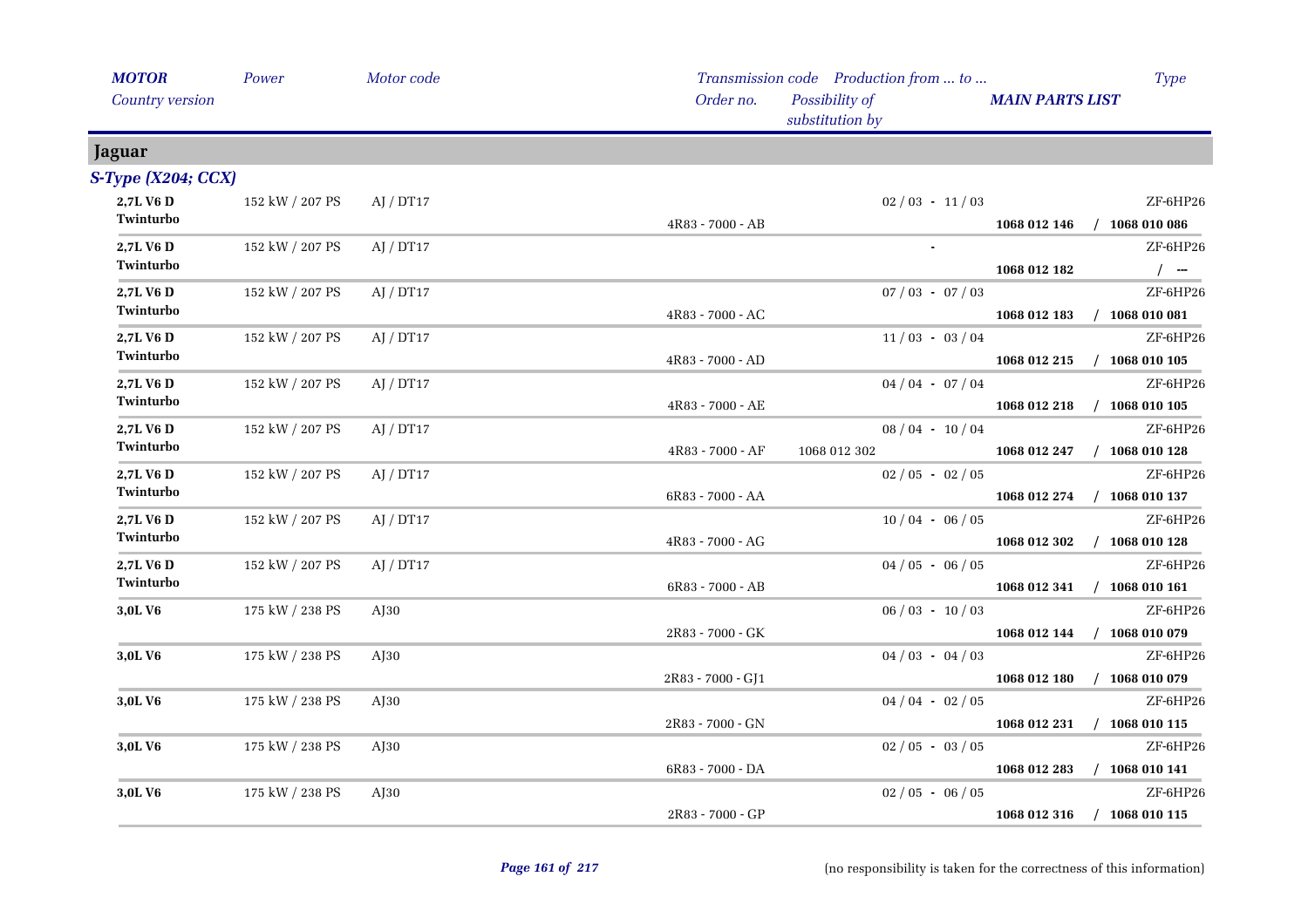| <b>MOTOR</b>           | Power           | Motor code  |                   | Transmission code Production from  to | <b>Type</b>                      |
|------------------------|-----------------|-------------|-------------------|---------------------------------------|----------------------------------|
| <b>Country version</b> |                 |             | Order no.         | Possibility of<br>substitution by     | <b>MAIN PARTS LIST</b>           |
| <b>Jaguar</b>          |                 |             |                   |                                       |                                  |
| S-Type (X204; CCX)     |                 |             |                   |                                       |                                  |
| 4,2LV8                 | 219 kW / 298 PS | AJ33 / AJ34 |                   | $06/03 - 10/03$                       | ZF-6HP26                         |
|                        |                 |             | 2R83 - 7000 - KH  |                                       | 1068 012 140 / 1068 010 075      |
| 4,2LV8                 | 219 kW / 298 PS | AJ33 / AJ34 |                   | $06/03 - 10/03$                       | ZF-6HP26                         |
|                        |                 |             | 2R83 - 7000 - LH  |                                       | 1068 012 141 / 1068 010 076      |
| 4,2LV8                 | 219 kW / 298 PS | AJ33 / AJ34 |                   | $04/03 - 04/03$                       | ZF-6HP26                         |
|                        |                 |             | 2R83 - 7000 - KG1 |                                       | 1068 012 178 / 1068 010 075      |
| 4,2LV8                 | 219 kW / 298 PS | AJ33 / AJ34 |                   | $04/03 - 04/03$                       | ZF-6HP26                         |
|                        |                 |             | 2R83 - 7000 - LG1 |                                       | 1068 012 179 / 1068 010 076      |
| 4,2LV8                 | 219 kW / 298 PS | AJ33 / AJ34 |                   | $04/04 - 02/05$                       | ZF-6HP26                         |
|                        |                 |             | 2R83 - 7000 - LK  |                                       | $/$ 1068 010 114<br>1068 012 230 |
| <b>4,2LV8</b>          | 219 kW / 298 PS | AJ33 / AJ34 |                   | $02/05 - 02/05$                       | ZF-6HP26                         |
|                        |                 |             | 6R83 - 7000 - BA  |                                       | 1068 012 277 / 1068 010 139      |
| 4,2LV8                 | 219 kW / 298 PS | AJ33 / AJ34 |                   | $02/05 - 02/05$                       | ZF-6HP26                         |
|                        |                 |             | 6R83 - 7000 - CA  |                                       | 1068 012 280 / 1068 010 140      |
| 4,2LV8                 | 219 kW / 298 PS | AJ33 / AJ34 |                   | $02/05 - 06/05$                       | ZF-6HP26                         |
|                        |                 |             | 2R83 - 7000 - KL  |                                       | 1068 012 314 / 1068 010 113      |
| 4,2LV8                 | 219 kW / 298 PS | AJ33 / AJ34 |                   | $02/05 - 05/05$                       | ZF-6HP26                         |
|                        |                 |             | 2R83 - 7000 - LL  |                                       | 1068 012 315 / 1068 010 114      |
| 4,2LV8                 | 219 kW / 298 PS | AJ33 / AJ34 |                   | $04/05 - 06/05$                       | ZF-6HP26                         |
|                        |                 |             | 6R83 - 7000 - DB  |                                       | 1068 012 343 / 1068 010 162      |
| 4,2LV8                 | 219 kW / 298 PS | AJ33 / AJ34 |                   | $04/05 - 06/05$                       | ZF-6HP26                         |
|                        |                 |             | 6R83 - 7000 - BB  |                                       | 1068 012 344<br>$/$ 1068 010 163 |
| S-Type (X206; CCX)     |                 |             |                   |                                       |                                  |
| 2,7L V6 D              | 152 kW / 207 PS | AJ / DT17   |                   | $06/05 - 10/05$                       | ZF-6HP26                         |
| Twinturbo              |                 |             | 6R83 - 7000 - AC  |                                       | 1068 012 375 / 1068 010 161      |
| 2,7L V6 D              | 152 kW / 207 PS | AJ / DT17   |                   | $10/05 - 12/07$                       | ZF-6HP26                         |
| Twinturbo              |                 |             | 6R83 - 7000 - AD  |                                       | 1068 012 392<br>$/$ 1068 010 161 |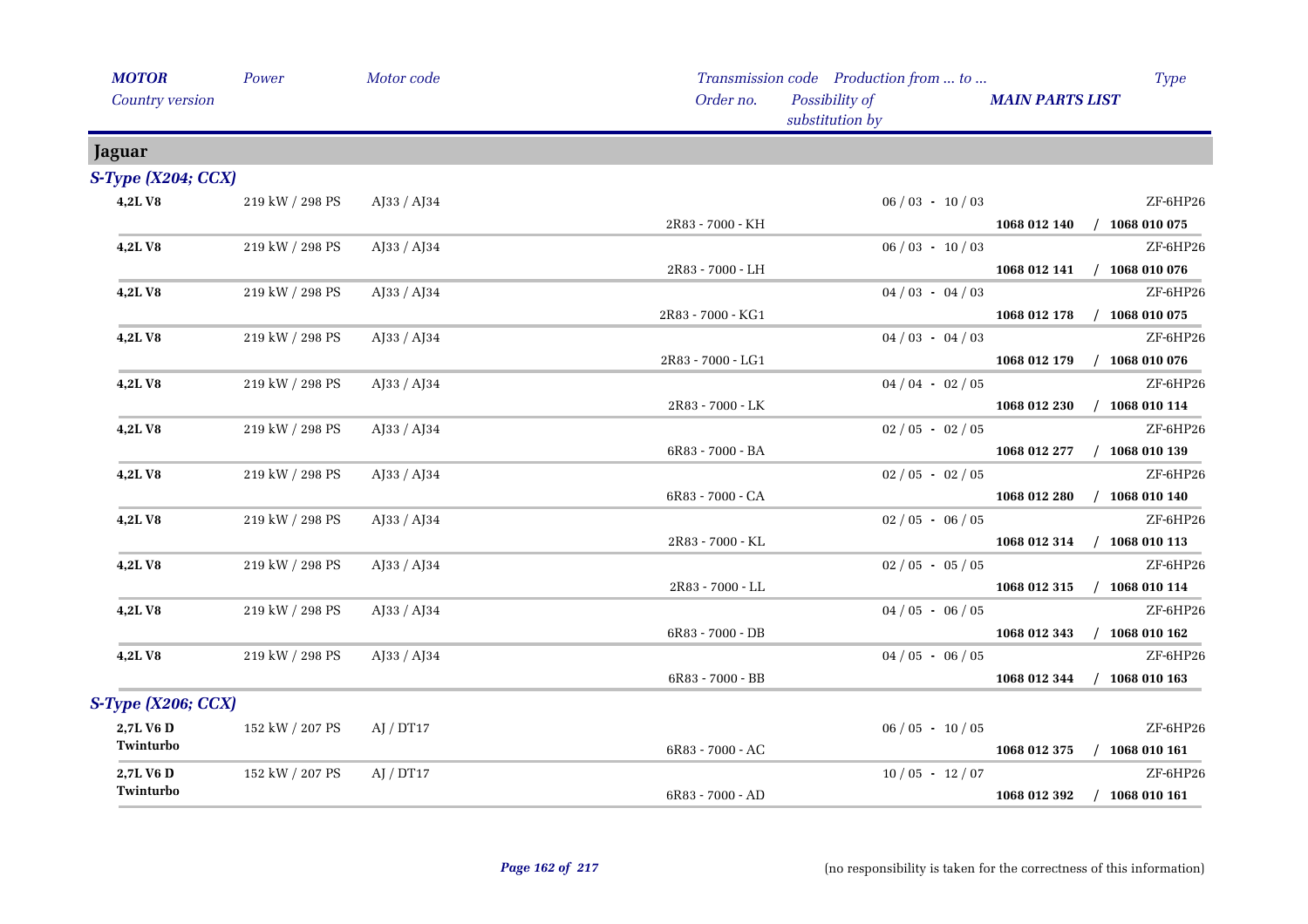| <b>MOTOR</b>              | Power           | Motor code                 |                  | Transmission code Production from  to |                        | <b>Type</b>                 |
|---------------------------|-----------------|----------------------------|------------------|---------------------------------------|------------------------|-----------------------------|
| Country version           |                 |                            | Order no.        | Possibility of<br>substitution by     | <b>MAIN PARTS LIST</b> |                             |
| Jaguar                    |                 |                            |                  |                                       |                        |                             |
| S-Type (X206; CCX)        |                 |                            |                  |                                       |                        |                             |
| 3,0LV6                    | 175 kW / 238 PS | AJ30                       |                  | $06/05 - 08/06$                       |                        | ZF-6HP26                    |
|                           |                 |                            | 6R83 - 7000 - DC |                                       | 1068 012 380           | $/$ 1068 010 162            |
| 3,0L V6                   | 175 kW / 238 PS | $A$ [30                    |                  | $10/05 - 03/08$                       |                        | ZF-6HP26                    |
|                           |                 |                            | 6R83 - 7000 - DD |                                       | 1068 012 388           | $/$ 1068 010 162            |
| 4,2LV8                    | 226 kW / 307 PS |                            |                  | $04/05 - 06/05$                       |                        | ZF-6HP26                    |
|                           |                 |                            | 6R83 - 7000 - CB |                                       | 1068 012 345           | $/$ 1068 010 164            |
| 4,2LV8                    | 219 kW / 298 PS | $A$ [33 / A] <sup>34</sup> |                  | $06/05 - 10/05$                       |                        | ZF-6HP26                    |
|                           |                 |                            | 6R83 - 7000 - BC |                                       | 1068 012 378           | $/$ 1068 010 163            |
| 4,2LV8                    | 219 kW / 298 PS | $A$ J33 / $A$ J34          |                  | $06/05 - 10/05$                       |                        | ZF-6HP26                    |
|                           |                 |                            | 6R83 - 7000 - CC |                                       | 1068 012 379           | $/$ 1068 010 164            |
| 4,2LV8                    | 219 kW / 298 PS | AJ33 / AJ34                |                  | $10/05 - 03/08$                       |                        | ZF-6HP26                    |
|                           |                 |                            | 6R83 - 7000 - BD |                                       | 1068 012 386           | $/$ 1068 010 163            |
| 4,2LV8                    | 219 kW / 298 PS | AJ33 / AJ34                |                  | $10/05 - 09/07$                       |                        | ZF-6HP26                    |
|                           |                 |                            | 6R83 - 7000 - CD |                                       | 1068 012 387           | $/$ 1068 010 164            |
| <b>XE</b> ( <b>X760</b> ) |                 |                            |                  |                                       |                        |                             |
| 2,0L R4 D                 | 180 kW / 245 PS | AJ200                      |                  | $10/14 - 10/14$                       |                        | $ZF-5645$                   |
|                           |                 |                            |                  |                                       | 1089 050 001           |                             |
| XF (X250; CC9; J05)       |                 |                            |                  |                                       |                        |                             |
| 2,7L V6 D                 | 152 kW / 207 PS | AJ / DT17                  |                  | $10/06 - 02/07$                       |                        | ZF-6HP26                    |
| Twinturbo                 |                 |                            | 8X23 - 7000 - AA |                                       |                        | 1068 012 417 / 1068 010 191 |
| 2,7L V6 D                 | 152 kW / 207 PS | AJ / DT17                  |                  | $06/07 - 09/07$                       |                        | ZF-6HP26                    |
| Twinturbo                 |                 |                            | 8X23 - 7000 - AB |                                       | 1068 012 442           | $/$ 1068 010 209            |
| 2,7L V6 D                 | 152 kW / 207 PS | AJ / DT17                  |                  | $09/07 - 10/07$                       |                        | ZF-6HP26                    |
| Twinturbo                 |                 |                            | 8X23 - 7000 - AC |                                       | 1068 012 456           | $/$ 1068 010 209            |
| 2,7L V6 D                 | 152 kW / 207 PS | AI / DT17                  |                  | $11/07 - 04/08$                       |                        | ZF-6HP26                    |
| Twinturbo                 |                 |                            | 8X23 - 7000 - AD |                                       | 1068 012 469           | $/$ 1068 010 209            |
| 2,7L V6 D                 | 152 kW / 207 PS | AJ / DT17                  |                  | $04/08 - 02/09$                       |                        | ZF-6HP26                    |
| Twinturbo                 |                 |                            | 8X23 - 7000 - AE |                                       | 1068 012 474           | $/$ 1068 010 209            |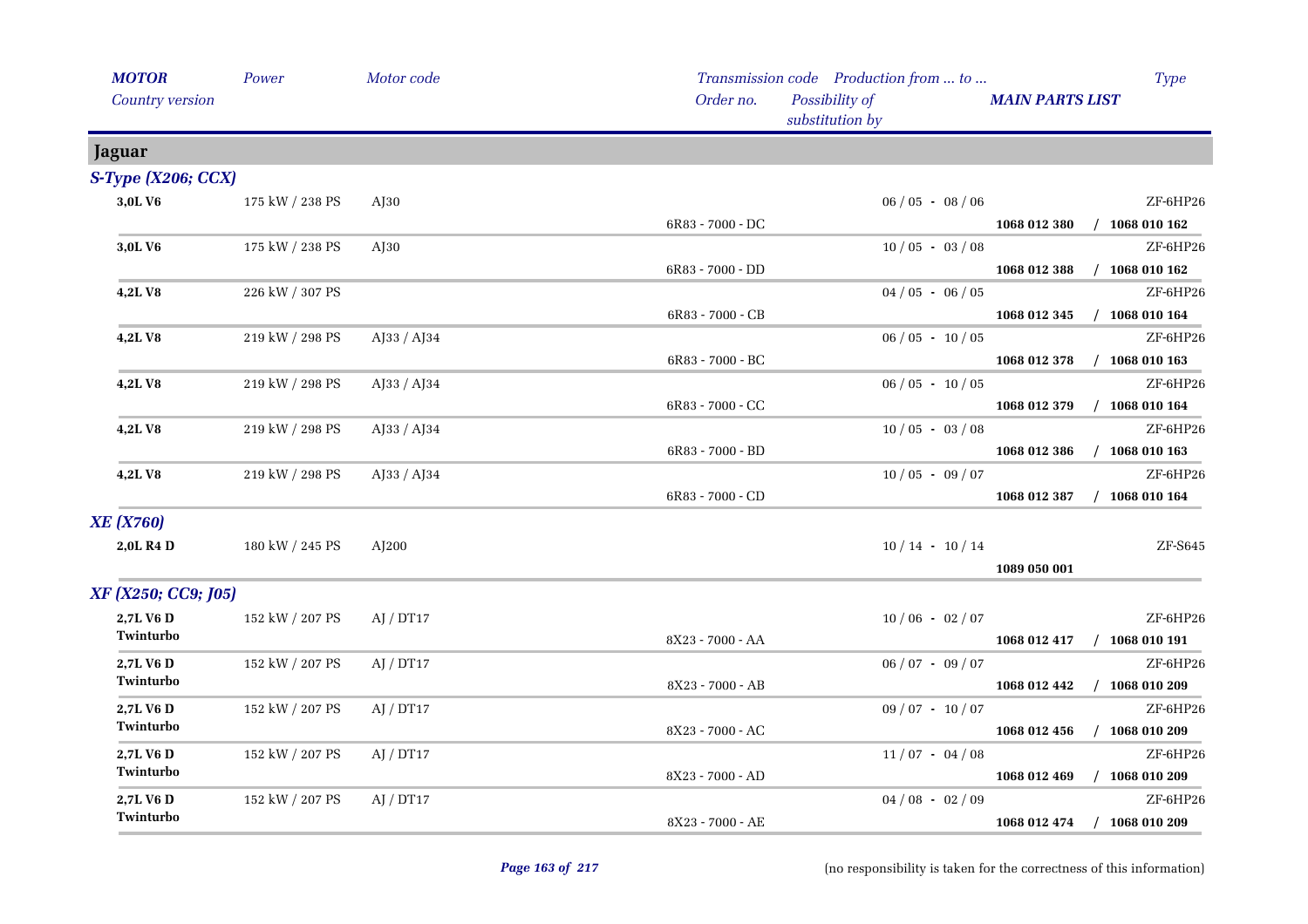| <b>MOTOR</b>        | Power           | Motor code |                    | Transmission code Production from  to |                        | <b>Type</b>                 |
|---------------------|-----------------|------------|--------------------|---------------------------------------|------------------------|-----------------------------|
| Country version     |                 |            | Order no.          | Possibility of<br>substitution by     | <b>MAIN PARTS LIST</b> |                             |
| <b>Jaguar</b>       |                 |            |                    |                                       |                        |                             |
| XF (X250; CC9; [05) |                 |            |                    |                                       |                        |                             |
| 3,0LV6              | 175 kW / 238 PS | $A$ [30    |                    | $10/06 - 02/07$                       |                        | ZF-6HP26                    |
|                     |                 |            | 8X23 - 7000 - DA   |                                       |                        | 1068 012 418 / 1068 010 192 |
| 3,0LV6              | 175 kW / 238 PS | $A$ [30    |                    | $06 / 07 - 08 / 07$                   |                        | ZF-6HP26                    |
|                     |                 |            | 8X23 - 7000 - DB   |                                       |                        | 1068 012 443 / 1068 010 192 |
| 3,0L V6             | 175 kW / 238 PS | $A$ J $30$ |                    | $09/07 - 10/07$                       |                        | ZF-6HP26                    |
|                     |                 |            | 8X23 - 7000 - DC   |                                       |                        | 1068 012 455 / 1068 010 192 |
| 3,0LV6              | 175 kW / 238 PS | $A$ [30    |                    | $11/07 - 04/08$                       |                        | ZF-6HP26                    |
|                     |                 |            | 8X23 - 7000 - DD   |                                       |                        | 1068 012 468 / 1068 010 192 |
| 3,0LV6              | 175 kW / 238 PS | $A$ J $30$ |                    | $04/08 - 02/09$                       |                        | ZF-6HP26                    |
|                     |                 |            | 8X23 - 7000 - DE   |                                       |                        | 1068 012 475 / 1068 010 192 |
| 3,0LV6              | 179 kW / 243 PS | $A$ J30    |                    | $08 / 08 - 08 / 09$                   |                        | ZF-6HP26                    |
|                     |                 |            | 9X23 - 7000 - DA   |                                       |                        | 1068 012 484 / 1068 010 212 |
| 3,0L V <sub>6</sub> | 179 kW / 243 PS | $A$ [30    |                    | $08/09 - 12/10$                       |                        | ZF-6HP26                    |
|                     |                 |            | 9X23 - 7000 - DC   |                                       |                        | 1068 012 490 / 1068 010 212 |
| 3,0L V6             | 179 kW / 243 PS |            |                    | $10/10 - 04/11$                       |                        | ZF-6HP26                    |
|                     |                 |            | BW93 - 7000 - DA   |                                       |                        | 1068 012 547 / 1068 010 212 |
| 3,0L V <sub>6</sub> | 179 kW / 243 PS |            |                    | $12/10 - 06/11$                       |                        | ZF-6HP26                    |
|                     |                 |            | 9X23 - 7000 - DD   |                                       | 1068 012 553           | $/$ 1068 010 212            |
| 3,0LV6              | 179 kW / 243 PS |            |                    | $04/11 - 05/11$                       |                        | ZF-6HP26                    |
|                     |                 |            | BW93 - 7000 - DB   |                                       |                        | 1068 012 554 / 1068 010 212 |
| 3,0L V6             | 179 kW / 243 PS |            |                    | $05/11 - 08/12$                       |                        | ZF-6HP26                    |
|                     |                 |            | BW93 - 7000 - DC   |                                       | 1068 012 555           | $/$ 1068 010 220            |
| 3,0L V6 D           | 200 kW / 272 PS |            |                    | $02/08 - 07/08$                       |                        | ZF-6HP28                    |
|                     |                 |            | 9X23 - 7000 - AA   |                                       | 1068 042 056           | $/$ 1068 040 022            |
| 3,0L V6 D           | 200 kW / 272 PS |            |                    | $08 / 08 - 09 / 08$                   |                        | ZF-6HP28                    |
|                     |                 |            | 9X23 - 7000 - AB   |                                       |                        | 1068 042 084 / 1068 040 037 |
| 3,0L V6 D           | 200 kW / 272 PS |            |                    | $10/08 - 07/09$                       |                        | ZF-6HP28                    |
|                     |                 |            | $9X23 - 7000 - AC$ |                                       | 1068 042 099           | $/$ 1068 040 037            |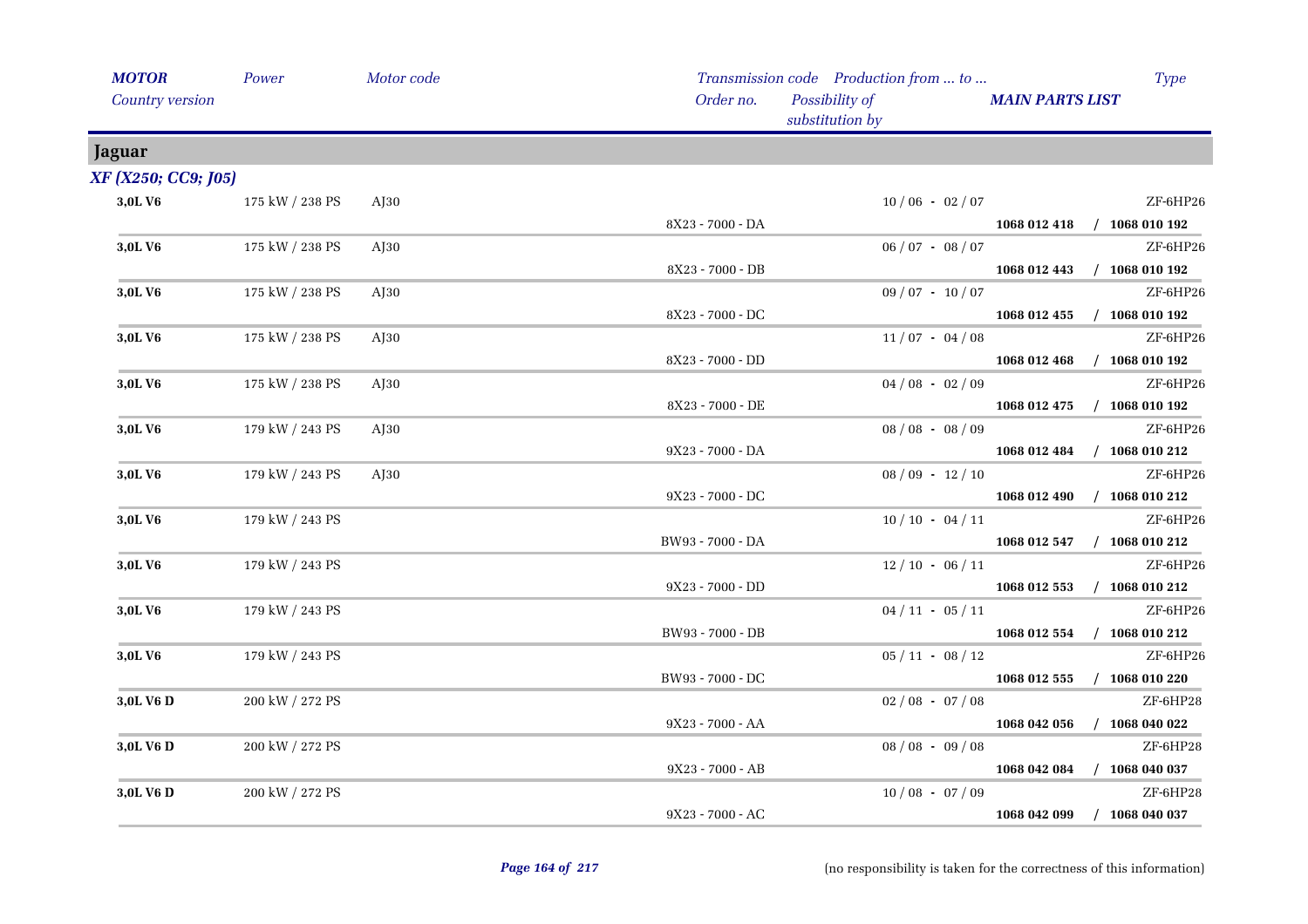| <b>MOTOR</b>           | Power            | Motor code      |                    | Transmission code Production from  to |                        | <b>Type</b>                 |
|------------------------|------------------|-----------------|--------------------|---------------------------------------|------------------------|-----------------------------|
| <b>Country version</b> |                  |                 | Order no.          | Possibility of<br>substitution by     | <b>MAIN PARTS LIST</b> |                             |
| Jaguar                 |                  |                 |                    |                                       |                        |                             |
| XF (X250; CC9; J05)    |                  |                 |                    |                                       |                        |                             |
| 3,0L V6 D              | 200 kW / 272 PS  |                 |                    | $06/09 - 11/10$                       |                        | ZF-6HP28                    |
|                        |                  |                 | $9X23 - 7000 - AD$ |                                       |                        | 1068 042 118 / 1068 040 037 |
| 3,0L V6 D              | 200 kW / 272 PS  |                 |                    | $11/10 - 05/11$                       |                        | ZF-6HP28                    |
|                        |                  |                 | 9X23 - 7000 - AE   |                                       |                        | 1068 042 137 / 1068 040 037 |
| 3,0L V6 D              | 200 kW; 175 kW;  | $-$ / MPT / LPT |                    | $05/11 - 12/13$                       |                        | ZF-6HP28                    |
|                        | 155 kW / 272 PS; |                 | 9X23 - 7000 - AF   |                                       |                        | 1068 042 149 / 1068 040 060 |
| 4,2LV8                 | 219 kW / 298 PS  | $A$ [33 / A]34  |                    | $10/06 - 08/07$                       |                        | ZF-6HP26                    |
|                        |                  |                 | 8X23 - 7000 - CA   |                                       |                        | 1068 012 419 / 1068 010 193 |
| 4,2LV8                 | 219 kW / 298 PS  | AJ33 / AJ34     |                    | $10/06 - 03/07$                       |                        | ZF-6HP26                    |
|                        |                  |                 | 8X23 - 7000 - BA   |                                       |                        | 1068 012 420 / 1068 010 194 |
| 4,2LV8                 | 219 kW / 298 PS  | AJ33 / AJ34     |                    | $06/07 - 09/07$                       |                        | ZF-6HP26                    |
|                        |                  |                 | 8X23 - 7000 - BB   |                                       |                        | 1068 012 444 / 1068 010 194 |
| 4,2LV8                 | 219 kW / 298 PS  | AJ33 / AJ34     |                    | $06 / 07 - 08 / 07$                   |                        | ZF-6HP26                    |
|                        |                  |                 | 8X23 - 7000 - CB   |                                       |                        | 1068 012 445 / 1068 010 193 |
| 4,2LV8                 | 219 kW / 298 PS  | AJ33 / AJ34     |                    | $09/07 - 11/07$                       |                        | ZF-6HP26                    |
|                        |                  |                 | 8X23 - 7000 - BC   |                                       |                        | 1068 012 453 / 1068 010 194 |
| 4,2LV8                 | 219 kW / 298 PS  | $A$ [33 / A]34  |                    | $09/07 - 10/07$                       |                        | ZF-6HP26                    |
|                        |                  |                 | 8X23 - 7000 - CC   |                                       |                        | 1068 012 454 / 1068 010 193 |
| <b>4,2LV8</b>          | 219 kW / 298 PS  | AJ33 / AJ34     |                    | $11/07 - 04/08$                       |                        | ZF-6HP26                    |
|                        |                  |                 | 8X23 - 7000 - BD   |                                       |                        | 1068 012 466 / 1068 010 194 |
| 4,2LV8                 | 219 kW / 298 PS  | $A$ [33 / A]34  |                    | $11/07 - 04/08$                       |                        | ZF-6HP26                    |
|                        |                  |                 | 8X23 - 7000 - CD   |                                       |                        | 1068 012 467 / 1068 010 193 |
| 4,2LV8                 | 219 kW / 298 PS  | AJ33 / AJ34     |                    | $04/08 - 01/09$                       |                        | ZF-6HP26                    |
|                        |                  |                 | 8X23 - 7000 - BE   |                                       | 1068 012 476           | $/$ 1068 010 194            |
| 4,2LV8                 | 288 kW / 392 PS  | AJ33 / AJ34     |                    | $04/08 - 01/09$                       |                        | ZF-6HP26                    |
|                        |                  |                 | 8X23 - 7000 - CE   |                                       |                        | 1068 012 477 / 1068 010 193 |
| 4,2LV8                 | 226 kW / 307 PS  | AJ33 / AJ34     |                    | $12/08 - 08/09$                       |                        | ZF-6HP26                    |
|                        |                  |                 | 9X23 - 7000 - FA   |                                       | 1068 012 487           | $/$ 1068 010 213            |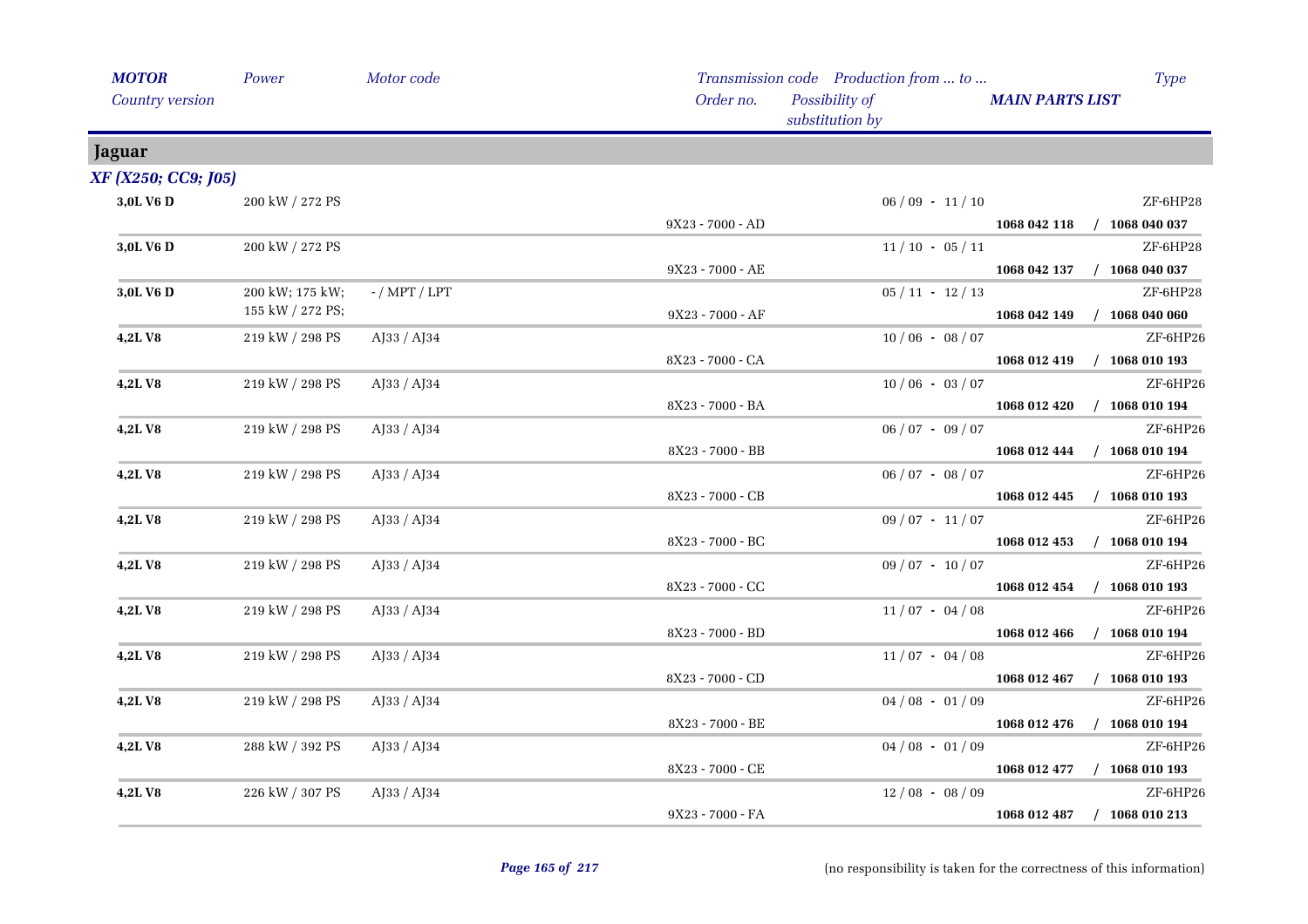| <b>MOTOR</b>         | Power                              | Motor code          |                  | Transmission code Production from  to |                        | <b>Type</b>                 |
|----------------------|------------------------------------|---------------------|------------------|---------------------------------------|------------------------|-----------------------------|
| Country version      |                                    |                     | Order no.        | Possibility of<br>substitution by     | <b>MAIN PARTS LIST</b> |                             |
| Jaguar               |                                    |                     |                  |                                       |                        |                             |
| XF (X250; CC9; J05)  |                                    |                     |                  |                                       |                        |                             |
| 4,2LV8               | 226 kW / 307 PS                    | AJ33 / AJ34         |                  | $08/09 - 12/09$                       |                        | ZF-6HP26                    |
|                      |                                    |                     | 9X23 - 7000 - FC |                                       |                        | 1068 012 491 / 1068 010 213 |
| 5,0L V8              | 287 kW / 390 PS                    | NA                  |                  | $08/08 - 09/08$                       |                        | ZF-6HP28                    |
|                      |                                    |                     | 9X23 - 7000 - CA |                                       |                        | 1068 042 085 / 1068 040 035 |
| 5,0LV8               | 287 kW / 390 PS                    | <b>NA</b>           |                  | $08/08 - 09/08$                       |                        | ZF-6HP28                    |
|                      |                                    |                     | 9W83 - 7000 - AC |                                       |                        | 1068 042 091 / 1068 040 012 |
| 5,0LV8               | 287 kW / 390 PS                    | NA                  |                  | $10/08 - 07/09$                       |                        | ZF-6HP28                    |
|                      |                                    |                     | 9X23 - 7000 - CB |                                       | 1068 042 100           | $/$ 1068 040 035            |
| 5,0L V8              | 287 kW / 390 PS                    | NA                  |                  | $06/09 - 11/10$                       |                        | ZF-6HP28                    |
|                      |                                    |                     | 9X23 - 7000 - CC |                                       |                        | 1068 042 119 / 1068 040 035 |
| 5,0L V8              | 373 kW / 507 PS                    | SC                  |                  | $06/09 - 11/10$                       |                        | ZF-6HP28                    |
|                      |                                    |                     | 9X23 - 7000 - BC |                                       | 1068 042 120           | $/$ 1068 040 036            |
| 5,0L V8              | 287 kW / 390 PS                    |                     |                  | $11/10 - 05/11$                       |                        | ZF-6HP28                    |
|                      |                                    |                     | 9X23 - 7000 - CD |                                       |                        | 1068 042 138 / 1068 040 035 |
| 5,0L V8              | 346 kW; 373 kW /<br>471 PS; 507 PS |                     |                  | $11/10 - 05/11$                       |                        | ZF-6HP28                    |
|                      |                                    |                     | 9X23 - 7000 - BD |                                       |                        | 1068 042 139 / 1068 040 036 |
| 5,0LV8               | 287 kW / 390 PS                    |                     |                  | $05 / 11 - 07 / 14$                   |                        | ZF-6HP28                    |
|                      |                                    |                     | 9X23 - 7000 - CE |                                       |                        | 1068 042 150 / 1068 040 061 |
| 5,0L V8              | 346 kW; 373 kW /<br>471 PS; 507 PS |                     |                  | $05/11 - 07/14$                       |                        | ZF-6HP28                    |
|                      |                                    |                     | 9X23 - 7000 - BE |                                       | 1068 042 151           | $/$ 1068 040 062            |
| XFR (X250; CC9; J05) |                                    |                     |                  |                                       |                        |                             |
| 5,0LV8               | 373 kW / 507 PS                    | $\operatorname{SC}$ |                  | $08/08 - 09/08$                       |                        | ZF-6HP28                    |
|                      |                                    |                     | 9X23 - 7000 - BA |                                       |                        | 1068 042 086 / 1068 040 036 |
| 5,0L V8              | 373 kW / 507 PS                    | SC                  |                  | $08/08 - 09/08$                       |                        | ZF-6HP28                    |
|                      |                                    |                     | 9W83 - 7000 - BC |                                       |                        | 1068 042 092 / 1068 040 013 |
| 5,0L V8              | 373 kW / 507 PS                    | <b>SC</b>           |                  | $10/08 - 07/09$                       |                        | ZF-6HP28                    |
|                      |                                    |                     | 9X23 - 7000 - BB |                                       |                        | 1068 042 101 / 1068 040 036 |

*XJ6 (X350)*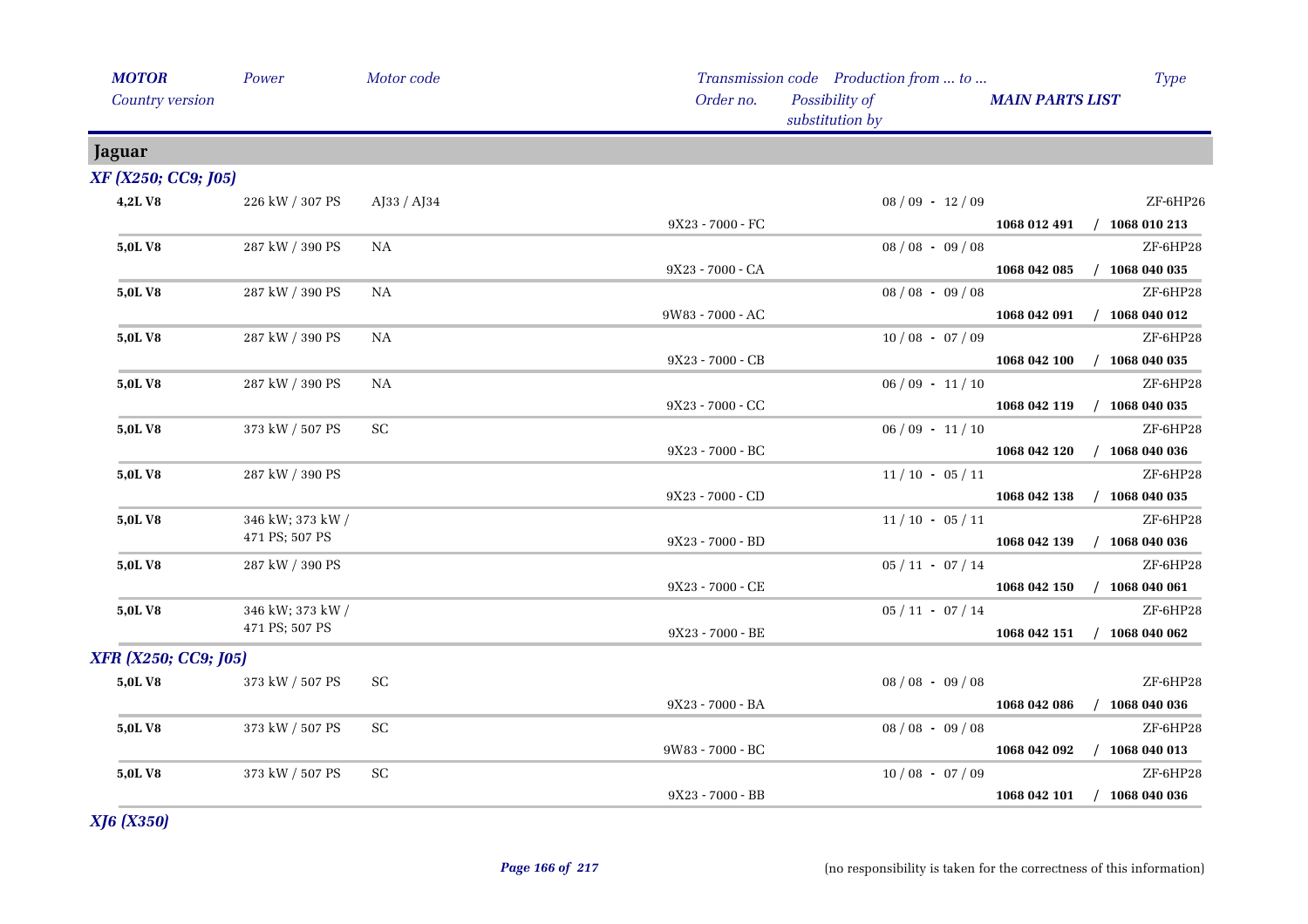| <b>MOTOR</b>           | Power           | Motor code |                   | Transmission code Production from  to | <b>Type</b>                             |  |
|------------------------|-----------------|------------|-------------------|---------------------------------------|-----------------------------------------|--|
| Country version        |                 |            | Order no.         | Possibility of<br>substitution by     | <b>MAIN PARTS LIST</b>                  |  |
| <b>Jaguar</b>          |                 |            |                   |                                       |                                         |  |
| <b>XJ6 (X350)</b>      |                 |            |                   |                                       |                                         |  |
| 2,7L V6 D<br>Twinturbo | 152 kW / 207 PS | AJ / DT17  | 5W93 - 7000 - AB  | $04/05 - 08/06$                       | ZF-6HP26<br>1068 012 342 / 1068 010 161 |  |
| 3,0LV6                 | 175 kW / 238 PS | $A$ [30    |                   | $10/01 - 12/01$                       | ZF-6HP26                                |  |
|                        |                 |            | 2W93 - 7000 - DA  |                                       | 1068 012 042 / 1068 010 024             |  |
| 3,0LV6                 | 175 kW / 238 PS | $A$ J $30$ |                   | $01/02 - 03/02$                       | ZF-6HP26                                |  |
|                        |                 |            | 2W93 - 7000 - DB  |                                       | $/$ 1068 010 039<br>1068 012 060        |  |
| 3,0LV6                 | 175 kW / 238 PS | $A$ [30    |                   | $06/02 - 07/02$                       | ZF-6HP26                                |  |
|                        |                 |            | 2W93 - 7000 - DC  |                                       | $/$ 1068 010 039<br>1068 012 081        |  |
| 3,0LV6                 | 175 kW / 238 PS | $A$ [30    |                   | $06/02 - 06/02$                       | ZF-6HP26                                |  |
|                        |                 |            | 2W93 - 7000 - DD  |                                       | 1068 012 089 / 1068 010 045             |  |
| 3,0LV6                 | 175 kW / 238 PS | $A$ [30    |                   | $08/02 - 12/02$                       | ZF-6HP26                                |  |
|                        |                 |            | 2W93 - 7000 - DE  |                                       | 1068 012 121 / 1068 010 065             |  |
| 3,0L V6                | 175 kW / 238 PS | $A$ J $30$ |                   | $\sim$                                | ZF-6HP26                                |  |
|                        |                 |            |                   |                                       | $/$ 1068 010 073<br>1068 012 129        |  |
| 3,0LV6                 | 175 kW / 238 PS | $A$ J $30$ |                   | $06/03 - 10/03$                       | ZF-6HP26                                |  |
|                        |                 |            | 2W93 - 7000 - DH  |                                       | 1068 012 139 / 1068 010 079             |  |
| 3,0LV6                 | 175 kW / 238 PS | $A$ J $30$ |                   | $01/03 - 06/03$                       | ZF-6HP26                                |  |
|                        |                 |            | 2W93 - 7000 - DG  |                                       | $/$ 1068 010 073<br>1068 012 156        |  |
| 3,0L V6                | 175 kW / 238 PS | $A$ J $30$ |                   | $04/03 - 04/03$                       | ZF-6HP26                                |  |
|                        |                 |            | 2R83 - 7000 - GJ1 |                                       | 1068 012 180<br>$/$ 1068 010 079        |  |
| 3,0L V6                | 175 kW / 238 PS | $A$ [30    |                   | $10/03 - 04/04$                       | ZF-6HP26                                |  |
|                        |                 |            | 2W93 - 7000 - DJ  |                                       | 1068 012 213 / 1068 010 102             |  |
| 3,0LV6                 | 175 kW / 238 PS | $A$ [30    |                   | $04/04 - 02/05$                       | ZF-6HP26                                |  |
|                        |                 |            | 2W93 - 7000 - DK  |                                       | 1068 012 237<br>$/$ 1068 010 115        |  |
| 3,0L V6                | 175 kW / 238 PS | $A$ [30    |                   | $02/05 - 06/05$                       | ZF-6HP26                                |  |
|                        |                 |            | 2W93 - 7000 - DL  |                                       | 1068 012 323<br>$/$ 1068 010 115        |  |

*XJ6 (X351; J2)*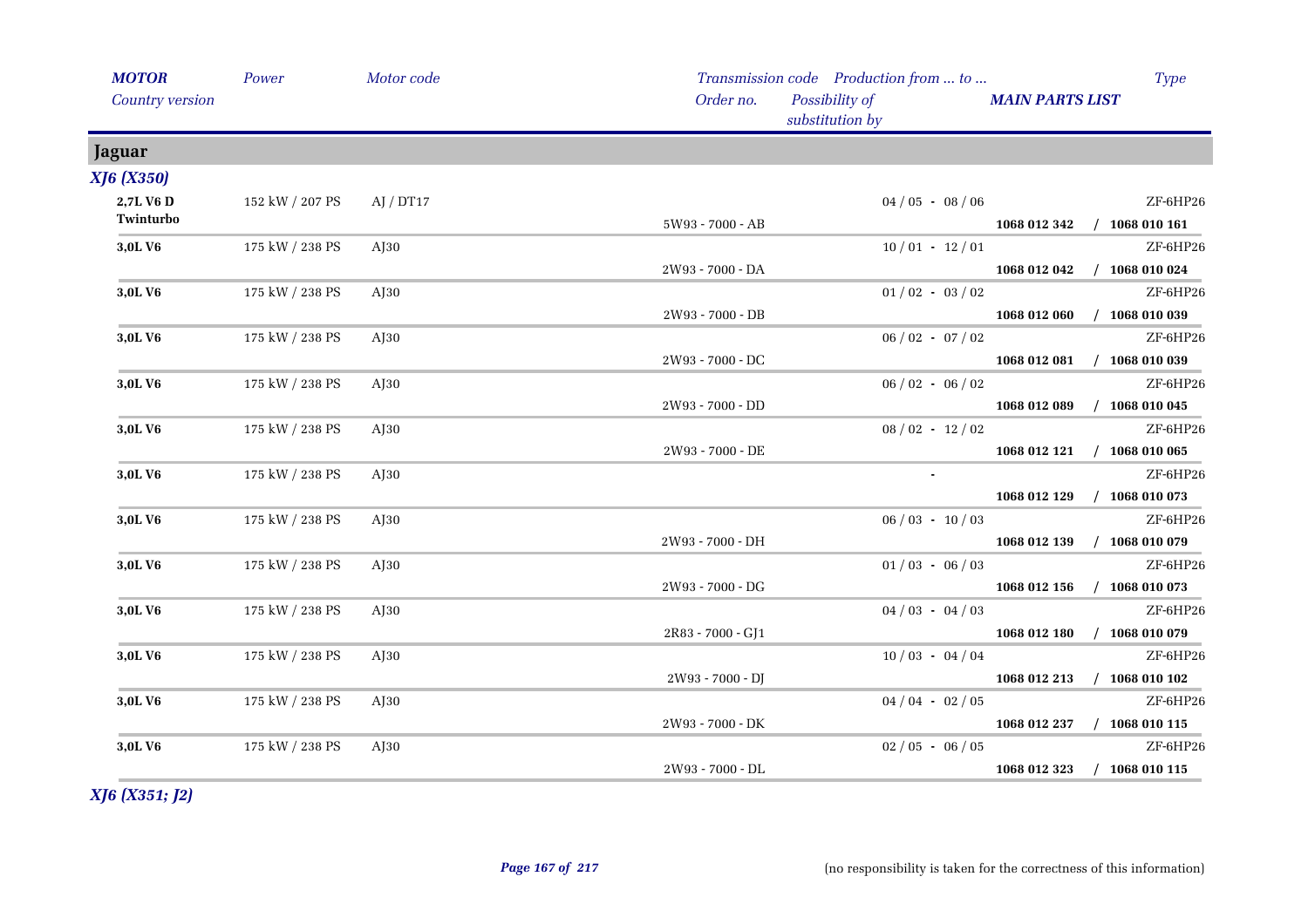| <b>MOTOR</b>      | Power            | Motor code      |                          | Transmission code Production from  to | <b>Type</b>                      |
|-------------------|------------------|-----------------|--------------------------|---------------------------------------|----------------------------------|
| Country version   |                  |                 | Order no.                | Possibility of<br>substitution by     | <b>MAIN PARTS LIST</b>           |
| Jaguar            |                  |                 |                          |                                       |                                  |
| XJ6 (X351; J2)    |                  |                 |                          |                                       |                                  |
| 3,0LV6            | 179 kW / 243 PS  |                 |                          | $10/10 - 04/11$                       | ZF-6HP26                         |
|                   |                  |                 | BW93 - 7000 - DA         |                                       | 1068 012 547 / 1068 010 212      |
| 3,0LV6            | 179 kW / 243 PS  |                 |                          | $04 / 11 - 05 / 11$                   | ZF-6HP26                         |
|                   |                  |                 | BW93 - 7000 - DB         |                                       | $/$ 1068 010 212<br>1068 012 554 |
| 3,0L V6           | 179 kW / 243 PS  |                 |                          | $05 / 11 - 08 / 12$                   | ZF-6HP26                         |
|                   |                  |                 | BW93 - 7000 - DC         |                                       | $/$ 1068 010 220<br>1068 012 555 |
| 3,0L V6 D         | 200 kW / 272 PS  |                 |                          | $11/10 - 05/11$                       | ZF-6HP28                         |
|                   |                  |                 | 9X23 - 7000 - AE         |                                       | 1068 042 137<br>$/$ 1068 040 037 |
| 3,0L V6 D         | 200 kW; 175 kW;  | $-$ / MPT / LPT |                          | $05 / 11 - 12 / 13$                   | ZF-6HP28                         |
|                   | 155 kW / 272 PS; |                 | 9X23 - 7000 - AF         |                                       | $/$ 1068 040 060<br>1068 042 149 |
| <b>XJ6</b> (X356) |                  |                 |                          |                                       |                                  |
| 2,7L V6 D         | 152 kW / 207 PS  |                 |                          | $12/08 - 03/09$                       | ZF-6HP26                         |
|                   |                  |                 | 5W93 - 7000 - AE         |                                       | 1068 012 492 / 1068 010 161      |
| 2,7L V6 D         | 152 kW / 207 PS  | AJ / DT17       |                          | $03 / 05 - 04 / 05$                   | ZF-6HP26                         |
| Twinturbo         |                  |                 | 5W93 - 7000 - AA         |                                       | $/$ 1068 010 137<br>1068 012 297 |
| 2,7L V6 D         | 152 kW / 207 PS  | AI / DT17       |                          | $08/05 - 03/06$                       | ZF-6HP26                         |
| Twinturbo         |                  |                 | 5W93 - 7000 - AC         |                                       | $/$ 1068 010 161<br>1068 012 376 |
| 2,7L V6 D         | 152 kW / 207 PS  | AI / DT17       |                          | $03/06 - 01/09$                       | ZF-6HP26                         |
| Twinturbo         |                  |                 | 5W93 - 7000 - AD         |                                       | 1068 012 411 / 1068 010 161      |
| 3,0LV6            | 175 kW / 238 PS  | $A$ J $30$      |                          | $01/05 - 01/05$                       | ZF-6HP26                         |
|                   |                  |                 | $6\rm W93$ - $7000$ - DA |                                       | $/$ 1068 010 141<br>1068 012 289 |
| 3,0LV6            |                  |                 |                          | $04/05 - 06/05$                       | ZF-6HP26                         |
|                   |                  |                 | 6W93 - 7000 - DB         |                                       | $/$ 1068 010 162<br>1068 012 346 |
| 3,0L V6           | 175 kW / 238 PS  | $A$ [30         |                          | $06/05 - 10/05$                       | ZF-6HP26                         |
|                   |                  |                 | 6W93 - 7000 - DC         |                                       | 1068 012 384<br>$/$ 1068 010 162 |
| 3,0LV6            | 175 kW / 238 PS  | $A$ J30         |                          | $10/05 - 11/08$                       | ZF-6HP26                         |
|                   |                  |                 | 6W93 - 7000 - DD         |                                       | $/$ 1068 010 162<br>1068 012 391 |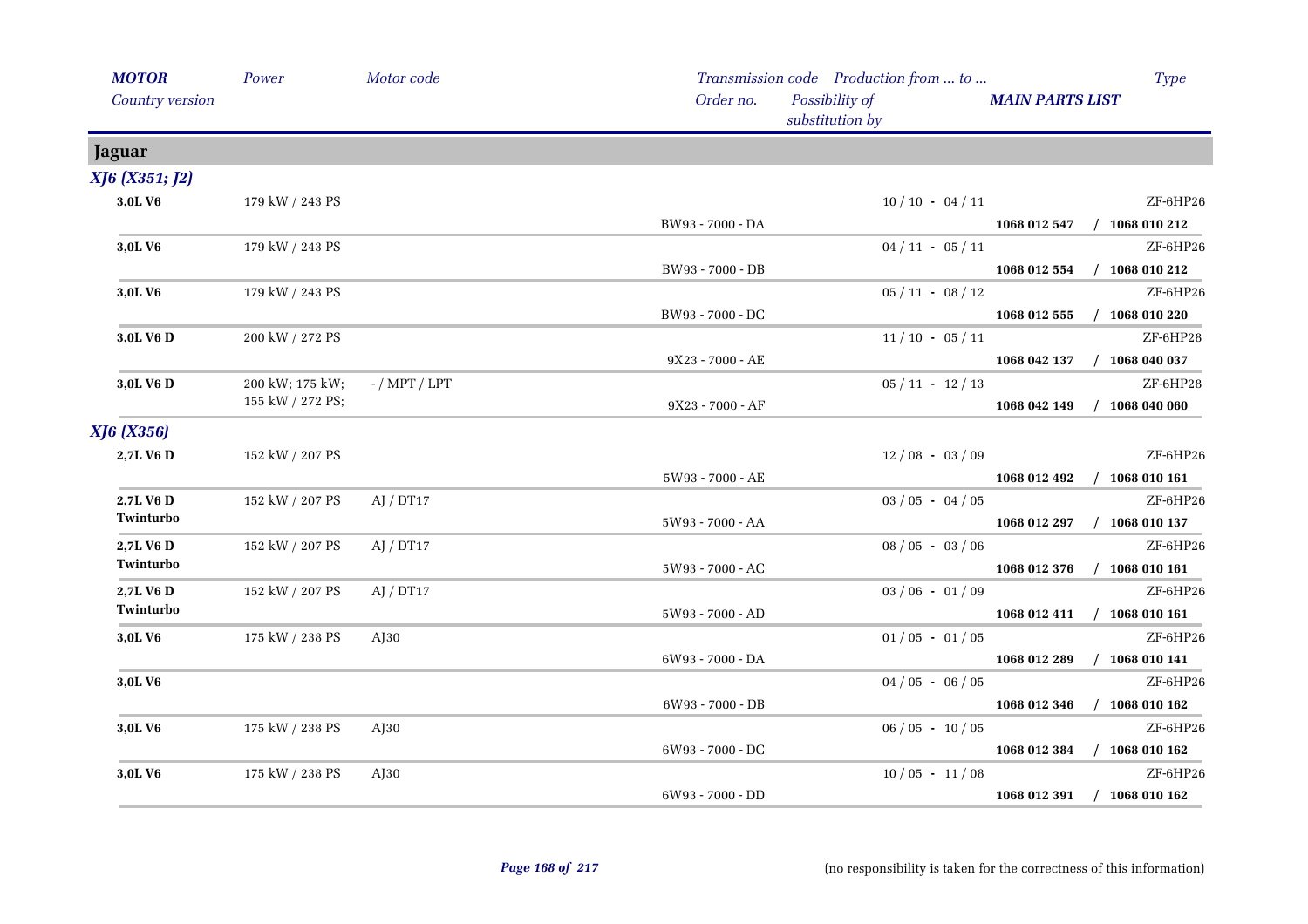| <b>MOTOR</b>      | Power           | Motor code  |                  | Transmission code Production from  to |                             | <b>Type</b>      |
|-------------------|-----------------|-------------|------------------|---------------------------------------|-----------------------------|------------------|
| Country version   |                 |             | Order no.        | Possibility of<br>substitution by     | <b>MAIN PARTS LIST</b>      |                  |
| Jaguar            |                 |             |                  |                                       |                             |                  |
| XJ6 (X356)        |                 |             |                  |                                       |                             |                  |
| 3,0LV6            | 179 kW / 243 PS | AJ30        |                  | $12/08 - 03/09$                       |                             | ZF-6HP26         |
|                   |                 |             | 6W93 - 7000 - DE |                                       | 1068 012 493 / 1068 010 162 |                  |
| <b>XJ8 (X350)</b> |                 |             |                  |                                       |                             |                  |
| 3,5LV8            | 190 kW / 258 PS | AJ V8 3.5 L |                  | $12/01 - 12/01$                       |                             | ZF-6HP26         |
|                   |                 |             | 2W93 - 7000 - B  |                                       | 1068 012 041                | $/$ 1068 010 023 |
| 3,5LV8            | 190 kW / 258 PS | AJ V8 3.5 L |                  | $01/02 - 03/02$                       |                             | ZF-6HP26         |
|                   |                 |             | 2W93 - 7000 - AC |                                       | 1068 012 059 / 1068 010 038 |                  |
| 3,5LV8            | 190 kW / 258 PS | AJ V8 3.5 L |                  | $06/02 - 06/02$                       |                             | ZF-6HP26         |
|                   |                 |             | 2W93 - 7000 - AD |                                       | 1068 012 080                | $/$ 1068 010 038 |
| 3,5LV8            | 190 kW / 258 PS | AJ V8 3.5 L |                  | $06 / 02 - 06 / 02$                   |                             | ZF-6HP26         |
|                   |                 |             | 2W93 - 7000 - AE |                                       | 1068 012 088                | $/$ 1068 010 049 |
| 3,5LV8            | 190 kW / 258 PS | AJ V8 3.5 L |                  | $08 / 02 - 12 / 02$                   |                             | ZF-6HP26         |
|                   |                 |             | 2W93 - 7000 - AF |                                       | 1068 012 122 / 1068 010 066 |                  |
| 3,5LV8            | 190 kW / 258 PS | AJ V8 3.5 L |                  | $03 / 03 - 07 / 03$                   |                             | ZF-6HP26         |
|                   |                 |             | 2W93 - 7000 - AJ |                                       | 1068 012 137 / 1068 010 077 |                  |
| 3,5LV8            | 190 kW / 258 PS | AJ V8 3.5 L |                  | $01/03 - 03/03$                       |                             | ZF-6HP26         |
|                   |                 |             | 2W93 - 7000 - AH |                                       | 1068 012 138 / 1068 010 077 |                  |
| 3,5LV8            | 190 kW / 258 PS | AJ V8 3.5 L |                  | $08 / 03 - 10 / 03$                   |                             | ZF-6HP26         |
|                   |                 |             | 2W93 - 7000 - AK |                                       | 1068 012 196 / 1068 010 077 |                  |
| 3,5LV8            | 190 kW / 258 PS | AJ V8 3.5 L |                  | $10/03 - 04/04$                       |                             | ZF-6HP26         |
|                   |                 |             | 2W93 - 7000 - AL |                                       | 1068 012 214 / 1068 010 104 |                  |
| 3,5LV8            | 190 kW / 258 PS | AJ V8 3.5 L |                  | $04/04 - 02/05$                       |                             | ZF-6HP26         |
|                   |                 |             | 2W93 - 7000 - AM |                                       | 1068 012 238                | $/$ 1068 010 117 |
| 3,5LV8            | 190 kW / 258 PS | AJ V8 3.5 L |                  | $02/05 - 06/05$                       |                             | ZF-6HP26         |
|                   |                 |             | 2W93 - 7000 - CN |                                       | 1068 012 321 / 1068 010 114 |                  |
| 3,5LV8            | 190 kW / 258 PS | AJ V8 3.5 L |                  | $02/05 - 06/05$                       |                             | ZF-6HP26         |
|                   |                 |             | 2W93 - 7000 - AN |                                       | 1068 012 322                | $/$ 1068 010 117 |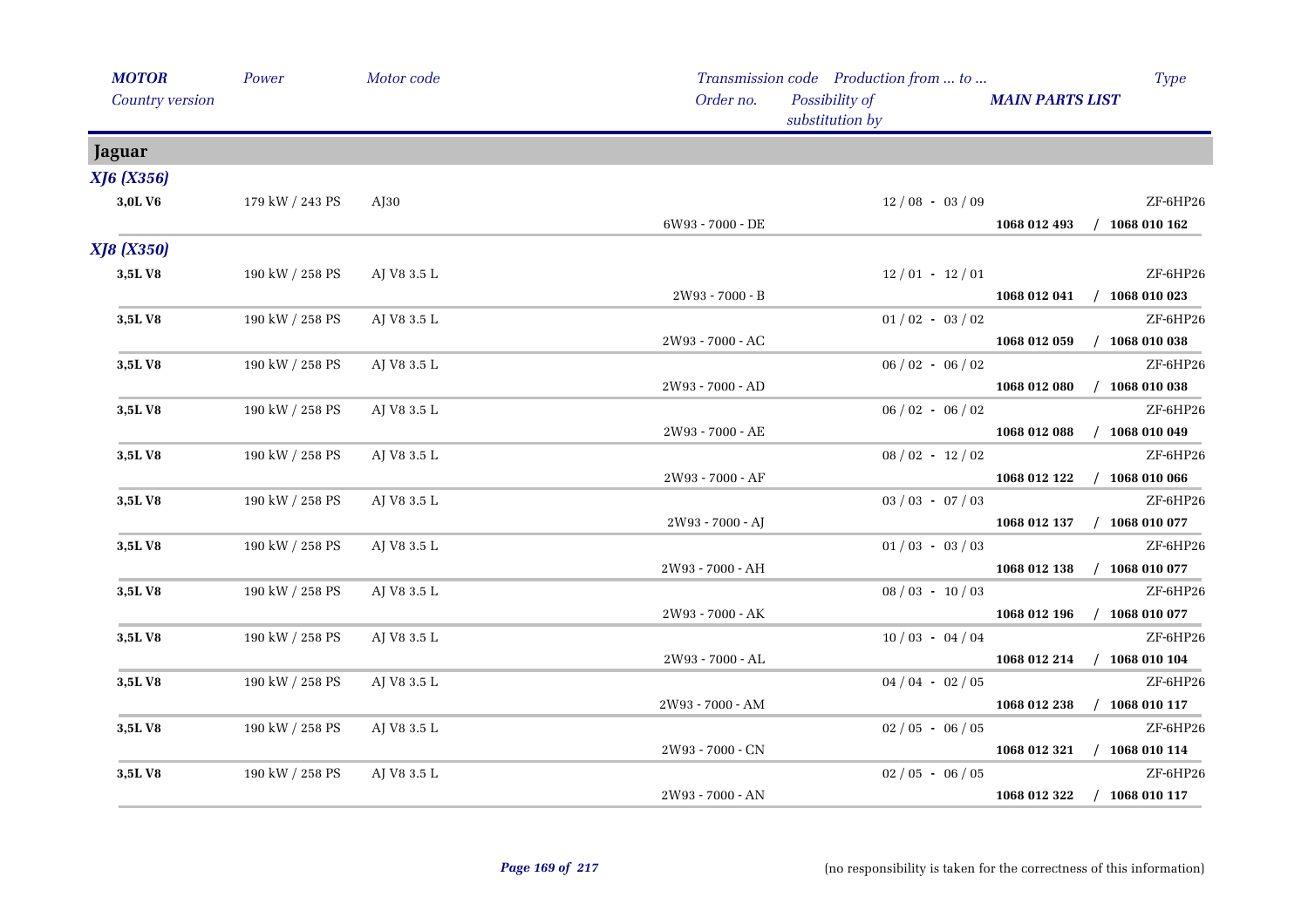| <b>MOTOR</b>      | Power                 | Motor code        |                  | Transmission code Production from  to | <b>Type</b>                      |
|-------------------|-----------------------|-------------------|------------------|---------------------------------------|----------------------------------|
| Country version   |                       |                   | Order no.        | Possibility of<br>substitution by     | <b>MAIN PARTS LIST</b>           |
| <b>Jaguar</b>     |                       |                   |                  |                                       |                                  |
| <b>XJ8 (X350)</b> |                       |                   |                  |                                       |                                  |
| 4,2LV8            | 219 kW / 298 PS       | AJ33 / AJ34       |                  | $10/01 - 12/01$                       | ZF-6HP26                         |
|                   |                       |                   | 2W93 - 7000 - BB |                                       | 1068 012 039 / 1068 010 021      |
| <b>4,2LV8</b>     | 219 kW / 298 PS       | AJ33 / AJ34       |                  | $10/01 - 12/01$                       | ZF-6HP26                         |
|                   |                       |                   | 2W93 - 7000 - B  |                                       | $/$ 1068 010 022<br>1068 012 040 |
| 4,2LV8            | 219 kW / 298 PS       | AJ33 / AJ34       |                  | $01/02 - 03/02$                       | ZF-6HP26                         |
|                   |                       |                   | 2W93 - 7000 - BC |                                       | $/$ 1068 010 036<br>1068 012 057 |
| 4,2LV8            | 219 kW / 298 PS       | $A$ J33 / $A$ J34 |                  | $01/02 - 03/02$                       | ZF-6HP26                         |
|                   |                       |                   | 2W93 - 7000 - CC |                                       | 1068 012 058<br>$/$ 1068 010 037 |
| 4,2LV8            | 219 kW / 298 PS       | AJ33 / AJ34       |                  | $06/02 - 06/02$                       | ZF-6HP26                         |
|                   |                       |                   | 2W93 - 7000 - BD |                                       | $/$ 1068 010 036<br>1068 012 078 |
| 4,2LV8            | 219 kW / 298 PS       | AJ33 / AJ34       |                  | $06/02 - 06/02$                       | ZF-6HP26                         |
|                   |                       |                   | 2W93 - 7000 - CD |                                       | $/$ 1068 010 037<br>1068 012 079 |
| 4,2LV8            | 219 kW / 298 PS       | AJ33 / AJ34       |                  | $06/02 - 07/02$                       | ZF-6HP26                         |
|                   |                       |                   | 2W93 - 7000 - BE |                                       | $/$ 1068 010 043<br>1068 012 086 |
| 4,2LV8            | 219 kW / 298 PS       | AJ33 / AJ34       |                  | $06/02 - 08/02$                       | ZF-6HP26                         |
|                   |                       |                   | 2W93 - 7000 - CE |                                       | $/$ 1068 010 044<br>1068 012 087 |
| 4,2LV8            | 219 kW / 298 PS       | $A$ [33 / A]34    |                  | $08/02 - 12/02$                       | ZF-6HP26                         |
|                   |                       |                   | 2W93 - 7000 - BF |                                       | $/$ 1068 010 063<br>1068 012 119 |
| 4,2LV8            | 219 kW / 298 PS       | AJ33 / AJ34       |                  | $08 / 02 - 12 / 02$                   | ZF-6HP26                         |
|                   |                       |                   | 2W93 - 7000 - CF |                                       | $/$ 1068 010 064<br>1068 012 120 |
| 4,2LV8            | 219 kW / 298 PS       | AJ33 / AJ34       |                  | $\mathbf{r}$                          | ZF-6HP26                         |
|                   |                       |                   |                  |                                       | 1068 012 127<br>$/$ 1068 010 070 |
| 4,2LV8            | 219 kW / 298 PS       | AJ33 / AJ34       |                  | $\sim$                                | ZF-6HP26                         |
|                   |                       |                   |                  |                                       | $/$ 1068 010 071<br>1068 012 128 |
| 4,2LV8            | 219 kW / 298 PS       | AJ33 / AJ34       |                  | $06/03 - 10/03$                       | ZF-6HP26                         |
|                   |                       |                   | 2W93 - 7000 - BJ |                                       | 1068 012 135 / 1068 010 075      |
| 4,2LV8            | $219$ kW $\!/$ 298 PS | AJ33 / AJ34       |                  | $06/03 - 10/03$                       | ZF-6HP26                         |
|                   |                       |                   | 2W93 - 7000 - CJ |                                       | 1068 012 136<br>$/$ 1068 010 076 |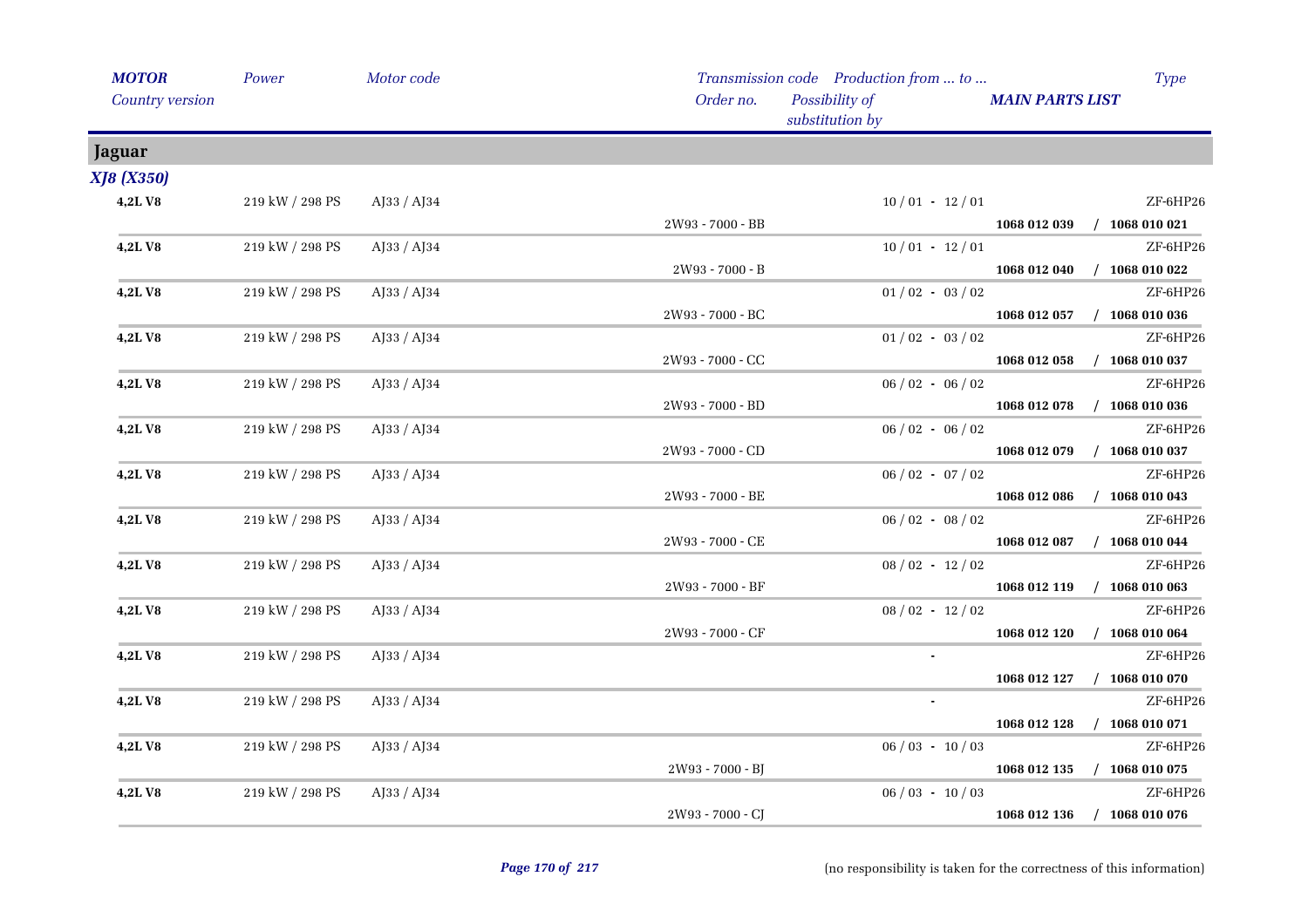| <b>MOTOR</b>      | Power                 | Motor code          |                                          | Transmission code Production from  to |                        | <b>Type</b>                 |
|-------------------|-----------------------|---------------------|------------------------------------------|---------------------------------------|------------------------|-----------------------------|
| Country version   |                       |                     | Order no.                                | Possibility of<br>substitution by     | <b>MAIN PARTS LIST</b> |                             |
| Jaguar            |                       |                     |                                          |                                       |                        |                             |
| <b>XJ8 (X350)</b> |                       |                     |                                          |                                       |                        |                             |
| 4,2LV8            | 219 kW / 298 PS       | AJ33 / AJ34         |                                          | $01/03 - 06/03$                       |                        | ZF-6HP26                    |
|                   |                       |                     | 2W93 - 7000 - BH                         |                                       |                        | 1068 012 153 / 1068 010 070 |
| 4,2LV8            | 219 kW / 298 PS       | AJ33 / AJ34         |                                          | $01/03 - 06/03$                       |                        | ZF-6HP26                    |
|                   |                       |                     | 2W93 - 7000 - CH                         |                                       |                        | 1068 012 154 / 1068 010 071 |
| 4,2LV8            | 219 kW / 298 PS       | AJ33 / AJ34         |                                          | $04/03 - 04/03$                       |                        | ZF-6HP26                    |
|                   |                       |                     | 2R83 - 7000 - KG1                        |                                       |                        | 1068 012 178 / 1068 010 075 |
| 4,2LV8            | 219 kW / 298 PS       | AJ33 / AJ34         |                                          | $04/03 - 04/03$                       |                        | ZF-6HP26                    |
|                   |                       |                     | 2R83 - 7000 - LG1                        |                                       |                        | 1068 012 179 / 1068 010 076 |
| 4,2LV8            | 219 kW / 298 PS       | AJ33 / AJ34         |                                          | $10/03 - 04/04$                       |                        | ZF-6HP26                    |
|                   |                       |                     | 2W93 - 7000 - BK                         |                                       |                        | 1068 012 211 / 1068 010 100 |
| 4,2LV8            | 219 kW / 298 PS       | AJ33 / AJ34         |                                          | $10/03 - 04/04$                       |                        | ZF-6HP26                    |
|                   |                       |                     | $2\mathrm{W}93$ - $7000$ - $\mathrm{CK}$ |                                       |                        | 1068 012 212 / 1068 010 101 |
| 4,2LV8            | 219 kW / 298 PS       | AJ33 / AJ34         |                                          | $04/04 - 02/05$                       |                        | ZF-6HP26                    |
|                   |                       |                     | 2W93 - 7000 - BM                         |                                       |                        | 1068 012 235 / 1068 010 113 |
| 4,2LV8            | 219 kW / 298 PS       | AJ33 / AJ34         |                                          | $04/04 - 02/05$                       |                        | ZF-6HP26                    |
|                   |                       |                     | 2W93 - 7000 - CM                         |                                       |                        | 1068 012 236 / 1068 010 114 |
| 4,2LV8            | 219 kW / 298 PS       | AJ33 / AJ34         |                                          | $02/05 - 06/05$                       |                        | ZF-6HP26                    |
|                   |                       |                     | 2W93 - 7000 - BN                         |                                       | 1068 012 320           | $/$ 1068 010 113            |
| XJ8 (X351; J2)    |                       |                     |                                          |                                       |                        |                             |
| 5,0L V8           | $287$ kW $\!/$ 390 PS | NA                  |                                          | $06/09 - 11/10$                       |                        | ZF-6HP28                    |
|                   |                       |                     | 9X23 - 7000 - CC                         |                                       |                        | 1068 042 119 / 1068 040 035 |
| 5,0L V8           | 373 kW / 507 PS       | $\operatorname{SC}$ |                                          | $06/09 - 11/10$                       |                        | ZF-6HP28                    |
|                   |                       |                     | 9X23 - 7000 - BC                         |                                       |                        | 1068 042 120 / 1068 040 036 |
| 5,0L V8           | 287 kW / 390 PS       |                     |                                          | $11/10 - 05/11$                       |                        | ZF-6HP28                    |
|                   |                       |                     | 9X23 - 7000 - CD                         |                                       |                        | 1068 042 138 / 1068 040 035 |
| 5,0L V8           | 346 kW; 373 kW /      |                     |                                          | $11/10 - 05/11$                       |                        | ZF-6HP28                    |
|                   | 471 PS; 507 PS        |                     | 9X23 - 7000 - BD                         |                                       |                        | 1068 042 139 / 1068 040 036 |
|                   |                       |                     |                                          |                                       |                        |                             |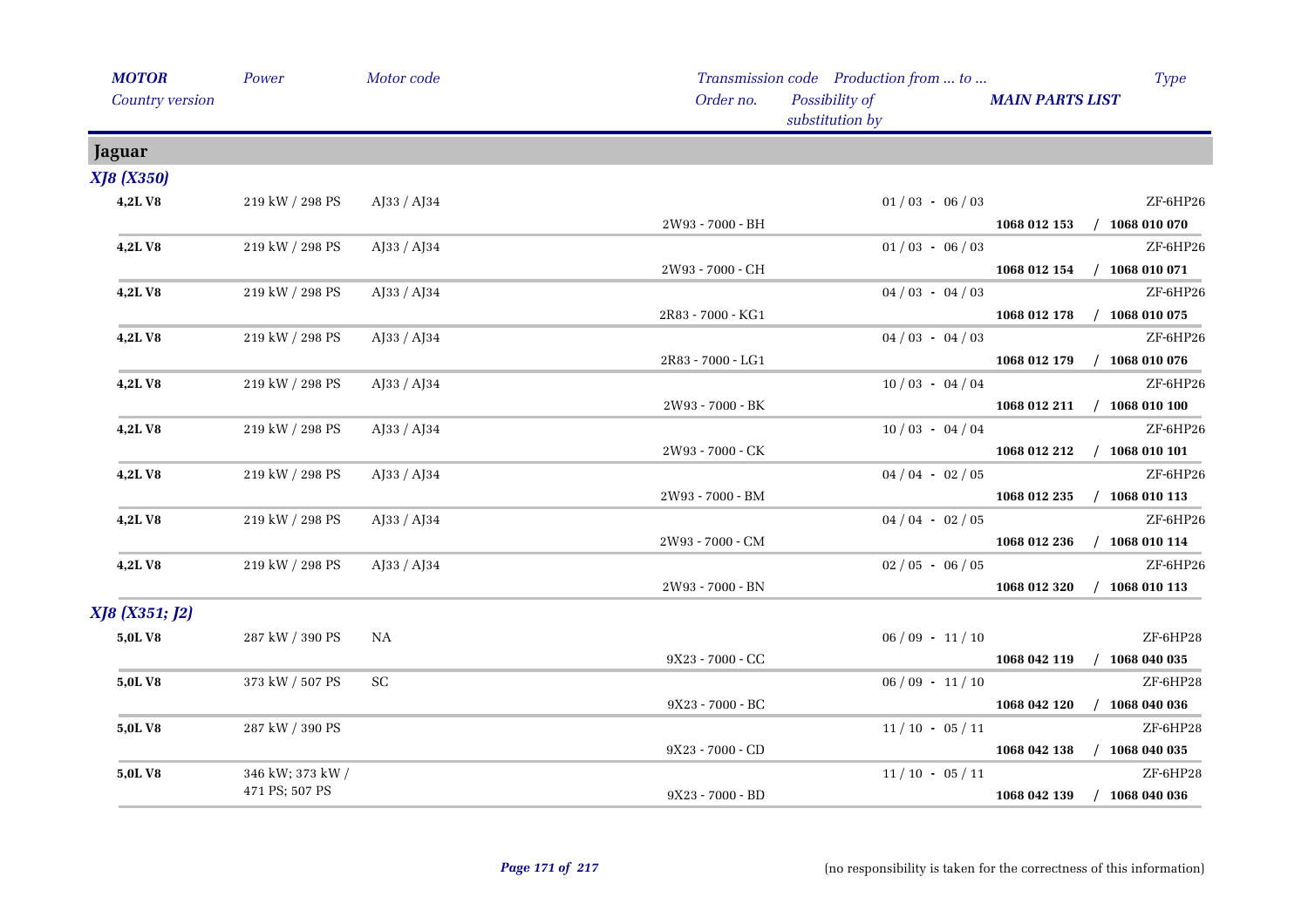| <b>MOTOR</b>      | Power            | Motor code     |                  | Transmission code Production from  to |                             | <b>Type</b>      |
|-------------------|------------------|----------------|------------------|---------------------------------------|-----------------------------|------------------|
| Country version   |                  |                | Order no.        | Possibility of<br>substitution by     | <b>MAIN PARTS LIST</b>      |                  |
| <b>Jaguar</b>     |                  |                |                  |                                       |                             |                  |
| XJ8 (X351; J2)    |                  |                |                  |                                       |                             |                  |
| 5,0LV8            | 287 kW / 390 PS  |                |                  | $05 / 11 - 07 / 14$                   |                             | ZF-6HP28         |
|                   |                  |                | 9X23 - 7000 - CE |                                       | 1068 042 150 / 1068 040 061 |                  |
| 5,0LV8            | 346 kW; 373 kW / |                |                  | $05 / 11 - 07 / 14$                   |                             | ZF-6HP28         |
|                   | 471 PS; 507 PS   |                | 9X23 - 7000 - BE |                                       | 1068 042 151                | $/$ 1068 040 062 |
| <b>XJ8</b> (X356) |                  |                |                  |                                       |                             |                  |
| 3,5LV8            | 190 kW / 258 PS  | AJ V8 3.5 L    |                  | $01/05 - 01/05$                       |                             | ZF-6HP26         |
|                   |                  |                | 6W93 - 7000 - AA |                                       | 1068 012 288                | $/$ 1068 010 142 |
| 3,5LV8            |                  |                |                  | $04/05 - 09/05$                       |                             | ZF-6HP26         |
|                   |                  |                | 6W93 - 7000 - AB |                                       | 1068 012 347                | $/$ 1068 010 165 |
| 3,5LV8            | 190 kW / 258 PS  | AJ V8 3.5 L    |                  | $10/05 - 11/08$                       |                             | ZF-6HP26         |
|                   |                  |                | 6W93 - 7000 - AC |                                       | 1068 012 383                | $/$ 1068 010 165 |
| 4,2LV8            | 219 kW / 298 PS  | AJ33 / AJ34    |                  | $01/05 - 01/05$                       |                             | ZF-6HP26         |
|                   |                  |                | 6W93 - 7000 - BA |                                       | 1068 012 286                | $/$ 1068 010 139 |
| 4,2LV8            | 219 kW / 298 PS  | AJ33 / AJ34    |                  | $01/05 - 01/05$                       |                             | ZF-6HP26         |
|                   |                  |                | 6W93 - 7000 - CA |                                       | 1068 012 287                | $/$ 1068 010 140 |
| 4,2LV8            | 219 kW / 298 PS  | $A$ [33 / A]34 |                  | $04/05 - 06/05$                       |                             | ZF-6HP26         |
|                   |                  |                | 6W93 - 7000 - BB |                                       | 1068 012 348                | $/$ 1068 010 163 |
| 4,2LV8            | 219 kW / 298 PS  | AJ33 / AJ34    |                  | $04/05 - 06/05$                       |                             | ZF-6HP26         |
|                   |                  |                | 6W93 - 7000 - CB |                                       | 1068 012 349                | $/$ 1068 010 164 |
| 4,2LV8            | 219 kW / 298 PS  | AJ33 / AJ34    |                  | $06/05 - 10/05$                       |                             | ZF-6HP26         |
|                   |                  |                | 6W93 - 7000 - BC |                                       | 1068 012 381                | $/$ 1068 010 163 |
| 4,2LV8            | 219 kW / 298 PS  | AJ33 / AJ34    |                  | $06/05 - 09/05$                       |                             | ZF-6HP26         |
|                   |                  |                | 6W93 - 7000 - CC |                                       | 1068 012 382                | $/$ 1068 010 164 |
| 4,2LV8            | 219 kW / 298 PS  | $A$ [33 / A]34 |                  | $10/05 - 11/08$                       |                             | ZF-6HP26         |
|                   |                  |                | 6W93 - 7000 - BD |                                       | 1068 012 389                | $/$ 1068 010 163 |
| 4,2LV8            | 219 kW / 298 PS  | AJ33 / AJ34    |                  | $10/05 - 11/08$                       |                             | ZF-6HP26         |
|                   |                  |                | 6W93 - 7000 - CD |                                       | 1068 012 390 / 1068 010 164 |                  |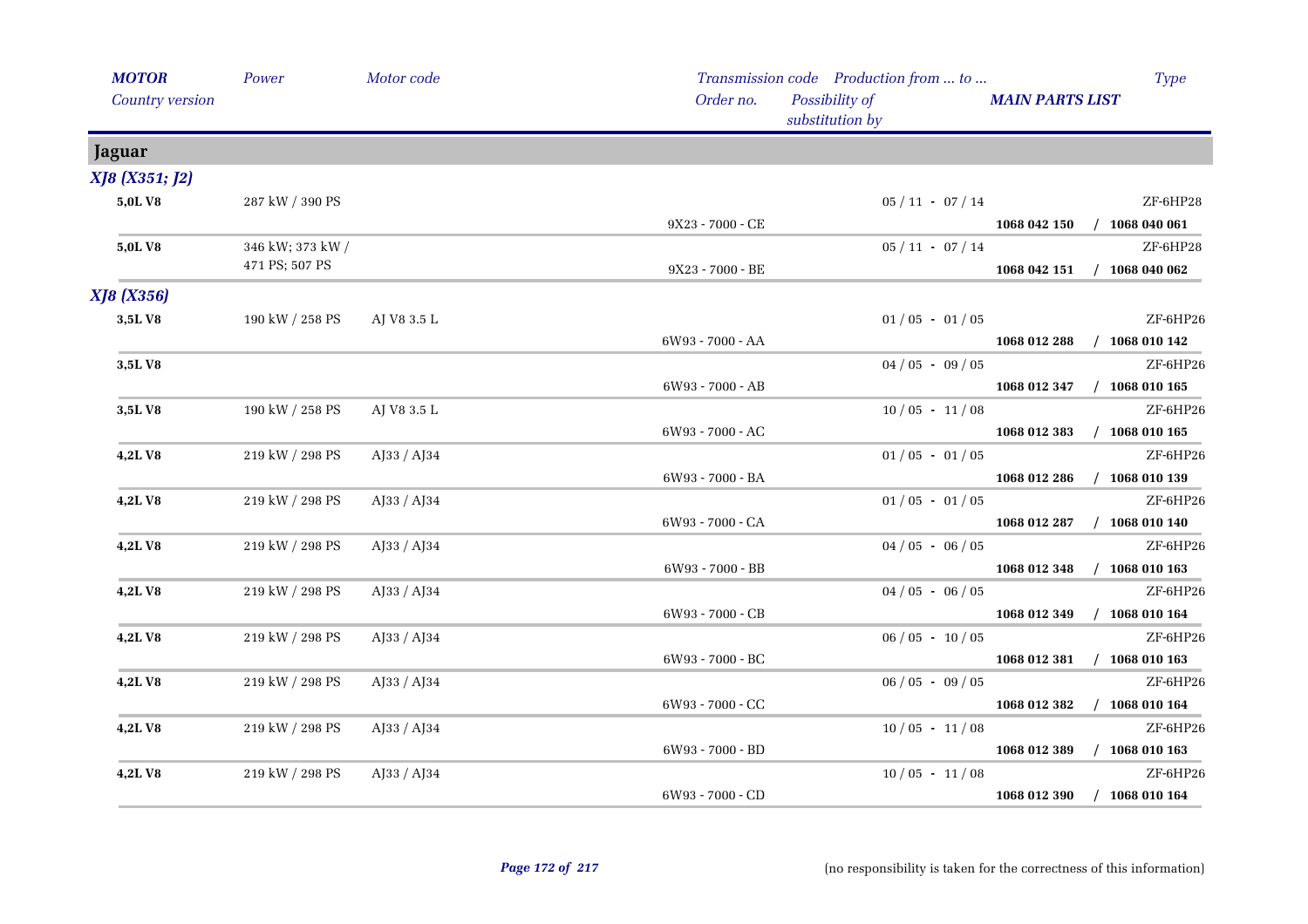| <b>MOTOR</b><br><b>Country version</b> | Power           | Motor code  | Order no.        | Transmission code Production from  to<br>Possibility of<br>substitution by | <b>MAIN PARTS LIST</b> | <b>Type</b>                             |
|----------------------------------------|-----------------|-------------|------------------|----------------------------------------------------------------------------|------------------------|-----------------------------------------|
| <b>Jaguar</b>                          |                 |             |                  |                                                                            |                        |                                         |
| <b>XJ8</b> (X356)                      |                 |             |                  |                                                                            |                        |                                         |
| 4,2LV8                                 | 226 kW / 307 PS | AJ33 / AJ34 |                  | $11/08 - 03/09$                                                            |                        | ZF-6HP26                                |
|                                        |                 |             | 6W93 - 7000 - BE |                                                                            |                        | 1068 012 495 / 1068 010 163             |
| <b>XJ8-R (X356)</b>                    |                 |             |                  |                                                                            |                        |                                         |
| 4,2LV8                                 | 288 kW / 392 PS |             |                  | $12/08 - 02/09$                                                            |                        | ZF-6HP26                                |
|                                        |                 |             | 6W93 - 7000 - CE |                                                                            | 1068 012 496           | $/$ 1068 010 164                        |
| XK Convertible (X150; J43)             |                 |             |                  |                                                                            |                        |                                         |
| 3,5LV8                                 | 190 kW / 258 PS | AJ V8 3.5 L |                  | $08/04 - 04/05$                                                            |                        | ZF-6HP26                                |
|                                        |                 |             | 6W83 - 7000 - AA |                                                                            |                        | 1068 012 216 / 1068 010 118             |
| 4,2LV8                                 | 219 kW / 298 PS | AJ33 / AJ34 |                  | $08/04 - 04/05$                                                            |                        | ZF-6HP26                                |
|                                        |                 |             | 6W83 - 7000 - BA |                                                                            |                        | 1068 012 217 / 1068 010 119             |
| 4,2LV8                                 | 219 kW / 298 PS | AJ33 / AJ34 |                  | $05/05 - 09/06$                                                            |                        | ZF-6HP26                                |
|                                        |                 |             | 7W83 - 7000 - AA |                                                                            | 1068 012 260           | $/$ 1068 010 130                        |
| 4,2LV8                                 | 219 kW / 298 PS | AJ33 / AJ34 |                  | $02/06 - 02/06$                                                            |                        | ZF-6HP26                                |
|                                        |                 |             | 7W83 - 7000 - AB |                                                                            |                        | 1068 012 408 / 1068 010 185             |
| 4,2LV8                                 | 219 kW / 298 PS | AJ33 / AJ34 |                  | $04/06 - 11/08$                                                            |                        | ZF-6HP26                                |
|                                        |                 |             | 7W83 - 7000 - AC |                                                                            |                        | 1068 012 410 / 1068 010 185             |
| 5,0LV8                                 |                 |             |                  | $12/07 - 03/08$                                                            |                        | ZF-6HP28                                |
|                                        |                 |             | 9W83 - 7000 - AA |                                                                            | 1068 042 021           | $/$ 1068 040 012                        |
| 5,0LV8                                 |                 |             |                  | $12/07 - 06/08$                                                            |                        | ZF-6HP28                                |
|                                        |                 |             | 9W83 - 7000 - BA |                                                                            | 1068 042 022           | $/$ 1068 040 013                        |
| <b>XK Coupé (X150; J43)</b>            |                 |             |                  |                                                                            |                        |                                         |
| 3,0L V6 D                              | 200 kW / 272 PS |             |                  | $11/10 - 05/11$                                                            |                        | ZF-6HP28                                |
|                                        |                 |             | 9X23 - 7000 - AE |                                                                            |                        | 1068 042 137 / 1068 040 037             |
| 3,5LV8                                 | 190 kW / 258 PS | AJ V8 3.5 L |                  | $08/04 - 04/05$                                                            |                        | ZF-6HP26                                |
| 3,5LV8                                 | 190 kW / 258 PS | AJ V8 3.5 L | 6W83 - 7000 - AA | $08/05 - 11/08$                                                            |                        | 1068 012 216 / 1068 010 118<br>ZF-6HP26 |
|                                        |                 |             | 6W83 - 7000 - AC |                                                                            | 1068 012 372           | $/$ 1068 010 135                        |
|                                        |                 |             |                  |                                                                            |                        |                                         |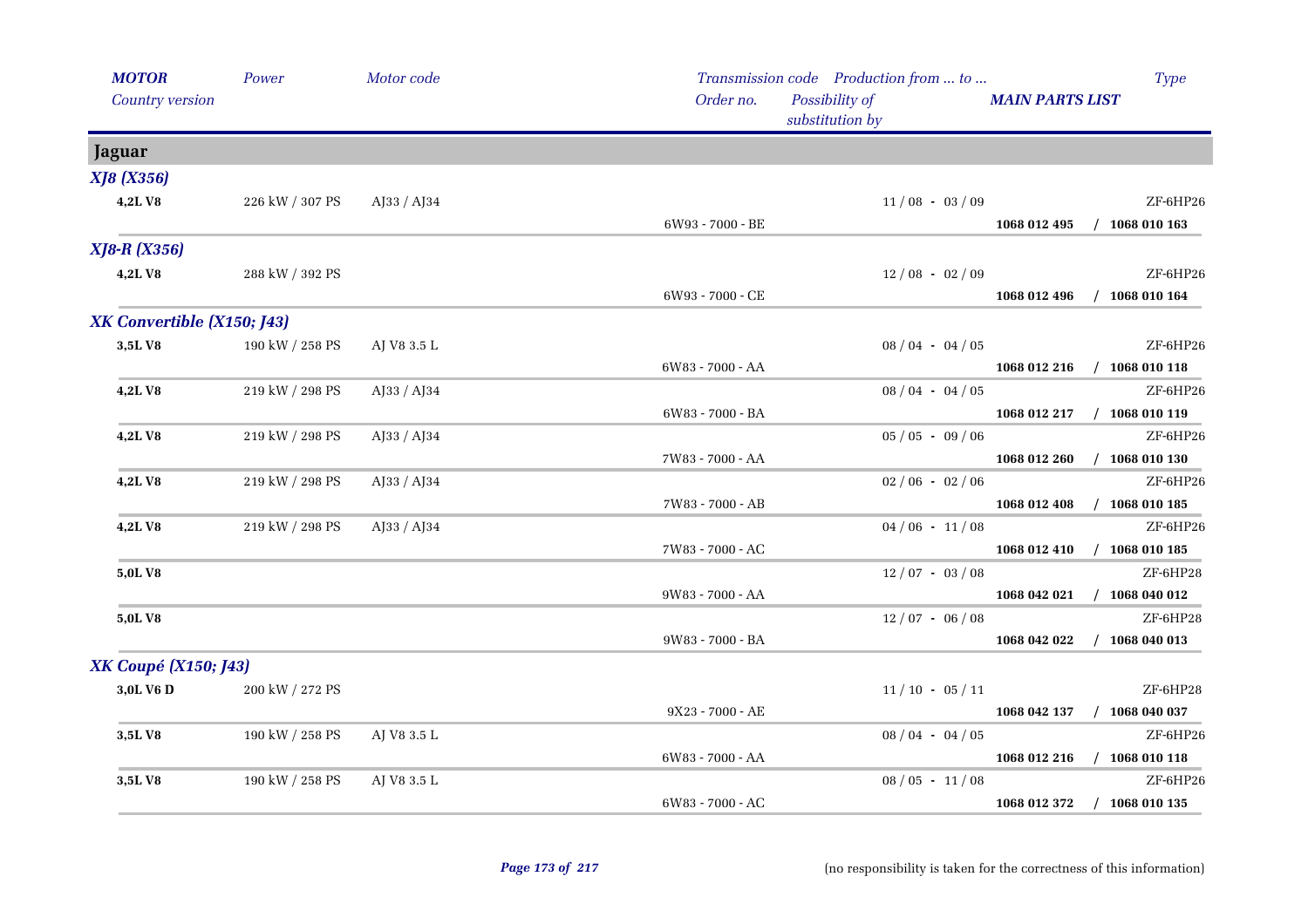| <b>MOTOR</b>                | Power            | Motor code        |                  | Transmission code Production from  to |                        | Type                        |
|-----------------------------|------------------|-------------------|------------------|---------------------------------------|------------------------|-----------------------------|
| Country version             |                  |                   | Order no.        | Possibility of<br>substitution by     | <b>MAIN PARTS LIST</b> |                             |
| <b>Jaguar</b>               |                  |                   |                  |                                       |                        |                             |
| <b>XK Coupé (X150; J43)</b> |                  |                   |                  |                                       |                        |                             |
| 4,2LV8                      | 219 kW / 298 PS  | AJ33 / AJ34       |                  | $08/04 - 04/05$                       |                        | ZF-6HP26                    |
|                             |                  |                   | 6W83 - 7000 - BA |                                       |                        | 1068 012 217 / 1068 010 119 |
| 4,2LV8                      | 219 kW / 298 PS  | AJ33 / AJ34       |                  | $05 / 05 - 09 / 06$                   |                        | ZF-6HP26                    |
|                             |                  |                   | 7W83 - 7000 - AA |                                       |                        | 1068 012 260 / 1068 010 130 |
| 4,2LV8                      | 219 kW / 298 PS  | AJ33 / AJ34       |                  | $08/05 - 11/08$                       |                        | ZF-6HP26                    |
|                             |                  |                   | 6W83 - 7000 - BC |                                       | 1068 012 373           | $/$ 1068 010 136            |
| 4,2LV8                      | 219 kW / 298 PS  | $A$ J33 / $A$ J34 |                  | $02/06 - 02/06$                       |                        | ZF-6HP26                    |
|                             |                  |                   | 7W83 - 7000 - AB |                                       |                        | 1068 012 408 / 1068 010 185 |
| 4,2LV8                      | 219 kW / 298 PS  | AJ33 / AJ34       |                  | $04/06 - 11/08$                       |                        | ZF-6HP26                    |
|                             |                  |                   | 7W83 - 7000 - AC |                                       |                        | 1068 012 410 / 1068 010 185 |
| 5,0LV8                      |                  |                   |                  | $12/07 - 03/08$                       |                        | ZF-6HP28                    |
|                             |                  |                   | 9W83 - 7000 - AA |                                       |                        | 1068 042 021 / 1068 040 012 |
| 5,0L V8                     |                  |                   |                  | $12/07 - 06/08$                       |                        | ZF-6HP28                    |
|                             |                  |                   | 9W83 - 7000 - BA |                                       | 1068 042 022           | $/$ 1068 040 013            |
| 5,0L V8                     | 287 kW / 390 PS  |                   |                  | $06/08 - 07/08$                       |                        | ZF-6HP28                    |
|                             |                  |                   | 9W83 - 7000 - AB |                                       | 1068 042 070           | $/$ 1068 040 012            |
| 5,0LV8                      | 287 kW / 390 PS  | <b>NA</b>         |                  | $10/08 - 09/09$                       |                        | ZF-6HP28                    |
|                             |                  |                   | 9W83 - 7000 - AD |                                       | 1068 042 097           | $/$ 1068 040 012            |
| 5,0LV8                      | 287 kW / 390 PS  | NA                |                  | $06/09 - 11/10$                       |                        | ZF-6HP28                    |
|                             |                  |                   | 9X23 - 7000 - CC |                                       | 1068 042 119           | $/$ 1068 040 035            |
| 5,0L V8                     | 373 kW / 507 PS  | SC                |                  | $06/09 - 11/10$                       |                        | ZF-6HP28                    |
|                             |                  |                   | 9X23 - 7000 - BC |                                       | 1068 042 120           | $/$ 1068 040 036            |
| 5,0L V8                     | 397 kW / 540 PS  | AJ133             |                  | $08 / 10 - 09 / 10$                   |                        | ZF-6HP28                    |
|                             |                  |                   | BW8M - 7000 - BA |                                       | 1068 042 136           | $/$ 1068 040 051            |
| 5,0L V8                     | 287 kW / 390 PS  |                   |                  | $11/10 - 05/11$                       |                        | ZF-6HP28                    |
|                             |                  |                   | 9X23 - 7000 - CD |                                       | 1068 042 138           | $/$ 1068 040 035            |
| 5,0LV8                      | 346 kW; 373 kW / |                   |                  | $11/10 - 05/11$                       |                        | ZF-6HP28                    |
|                             | 471 PS; 507 PS   |                   | 9X23 - 7000 - BD |                                       | 1068 042 139           | $/$ 1068 040 036            |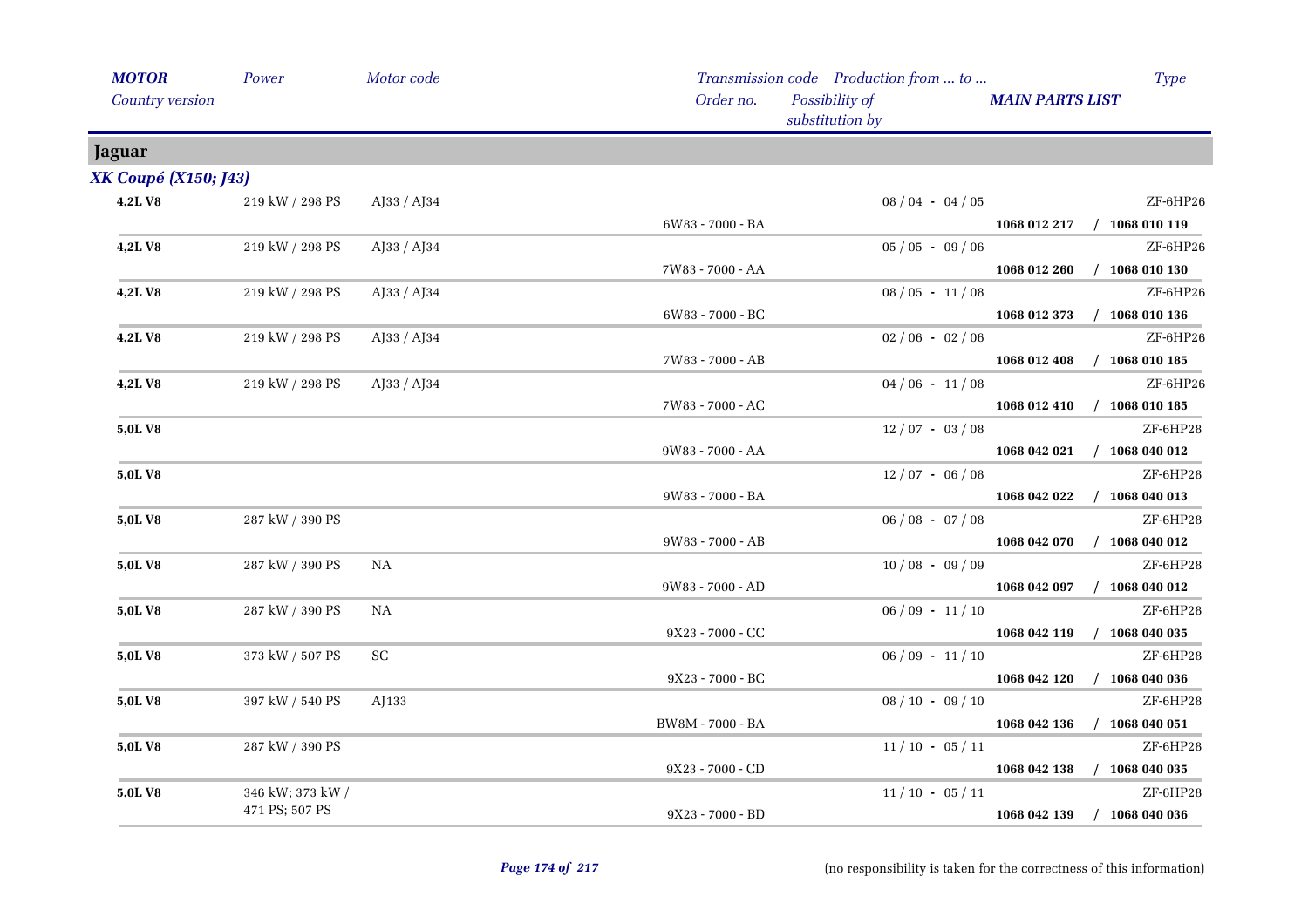| <b>MOTOR</b>                | Power            | Motor code  |                  | Transmission code Production from  to | <b>Type</b>                      |
|-----------------------------|------------------|-------------|------------------|---------------------------------------|----------------------------------|
| Country version             |                  |             | Order no.        | Possibility of<br>substitution by     | <b>MAIN PARTS LIST</b>           |
| <b>Jaguar</b>               |                  |             |                  |                                       |                                  |
| <b>XK Coupé (X150; J43)</b> |                  |             |                  |                                       |                                  |
| 5,0LV8                      | 397 kW / 540 PS  | AJ133       |                  | $12/10 - 04/11$                       | ZF-6HP28                         |
|                             |                  |             | BW8M - 7000 - BB |                                       | 1068 042 140 / 1068 040 051      |
| 5,0L V8                     | 287 kW / 390 PS  |             |                  | $05/11 - 07/14$                       | ZF-6HP28                         |
|                             |                  |             | 9X23 - 7000 - CE |                                       | 1068 042 150 / 1068 040 061      |
| 5,0L V8                     | 346 kW; 373 kW / |             |                  | $05/11 - 07/14$                       | ZF-6HP28                         |
|                             | 471 PS; 507 PS   |             | 9X23 - 7000 - BE |                                       | 1068 042 151 / 1068 040 062      |
| 5,0L V8                     | 397 kW / 540 PS  | AY133       |                  | $05/11 - 06/14$                       | ZF-6HP28                         |
|                             |                  |             | BW8M - 7000 - BC |                                       | 1068 042 152 / 1068 040 063      |
| XK8 Convertible (X100; QDV) |                  |             |                  |                                       |                                  |
| 4,2LV8                      | 219 kW / 298 PS  | AJ33 / AJ34 |                  | $12/01 - 12/01$                       | ZF-6HP26                         |
|                             |                  |             | 3W83 - 7000 - AA |                                       | 1068 012 043<br>$/$ 1068 010 021 |
| 4,2LV8                      | 219 kW / 298 PS  | AJ33 / AJ34 |                  | $12/01 - 12/01$                       | ZF-6HP26                         |
|                             |                  |             | 3W83700BA        |                                       | 1068 012 044 / 1068 010 022      |
| 4,2LV8                      | 219 kW / 298 PS  | AJ33 / AJ34 |                  | $02/02 - 03/02$                       | ZF-6HP26                         |
|                             |                  |             | 3W83 - 7000 - AB |                                       | 1068 012 061 / 1068 010 036      |
| 4,2LV8                      | 219 kW / 298 PS  | AJ33 / AJ34 |                  | $02/02 - 02/02$                       | ZF-6HP26                         |
|                             |                  |             | 3W83 - 7000 - BB |                                       | $/$ 1068 010 037<br>1068 012 062 |
| 4,2LV8                      | 219 kW / 298 PS  | AJ33 / AJ34 |                  | $06/02 - 07/02$                       | ZF-6HP26                         |
|                             |                  |             | 3W83 - 7000 - AD |                                       | 1068 012 090<br>$/$ 1068 010 043 |
| 4,2LV8                      | 219 kW / 298 PS  | AJ33 / AJ34 |                  | $06/02 - 07/02$                       | ZF-6HP26                         |
|                             |                  |             | 3W83 - 7000 - BD |                                       | 1068 012 091 / 1068 010 044      |
| 4,2LV8                      | 219 kW / 298 PS  | AJ33 / AJ34 |                  | $04/02 - 05/02$                       | ZF-6HP26                         |
|                             |                  |             | 3W83 - 7000 - AC |                                       | $/$ 1068 010 036<br>1068 012 104 |
| 4,2LV8                      | 219 kW / 298 PS  | AJ33 / AJ34 |                  | $04/02 - 05/02$                       | ZF-6HP26                         |
|                             |                  |             | 3W83 - 7000 - BC |                                       | 1068 012 105 / 1068 010 037      |
| 4,2LV8                      | 219 kW / 298 PS  | AJ33 / AJ34 |                  | $07/02 - 11/02$                       | ZF-6HP26                         |
|                             |                  |             | 3W83 - 7000 - AE |                                       | 1068 012 108 / 1068 010 043      |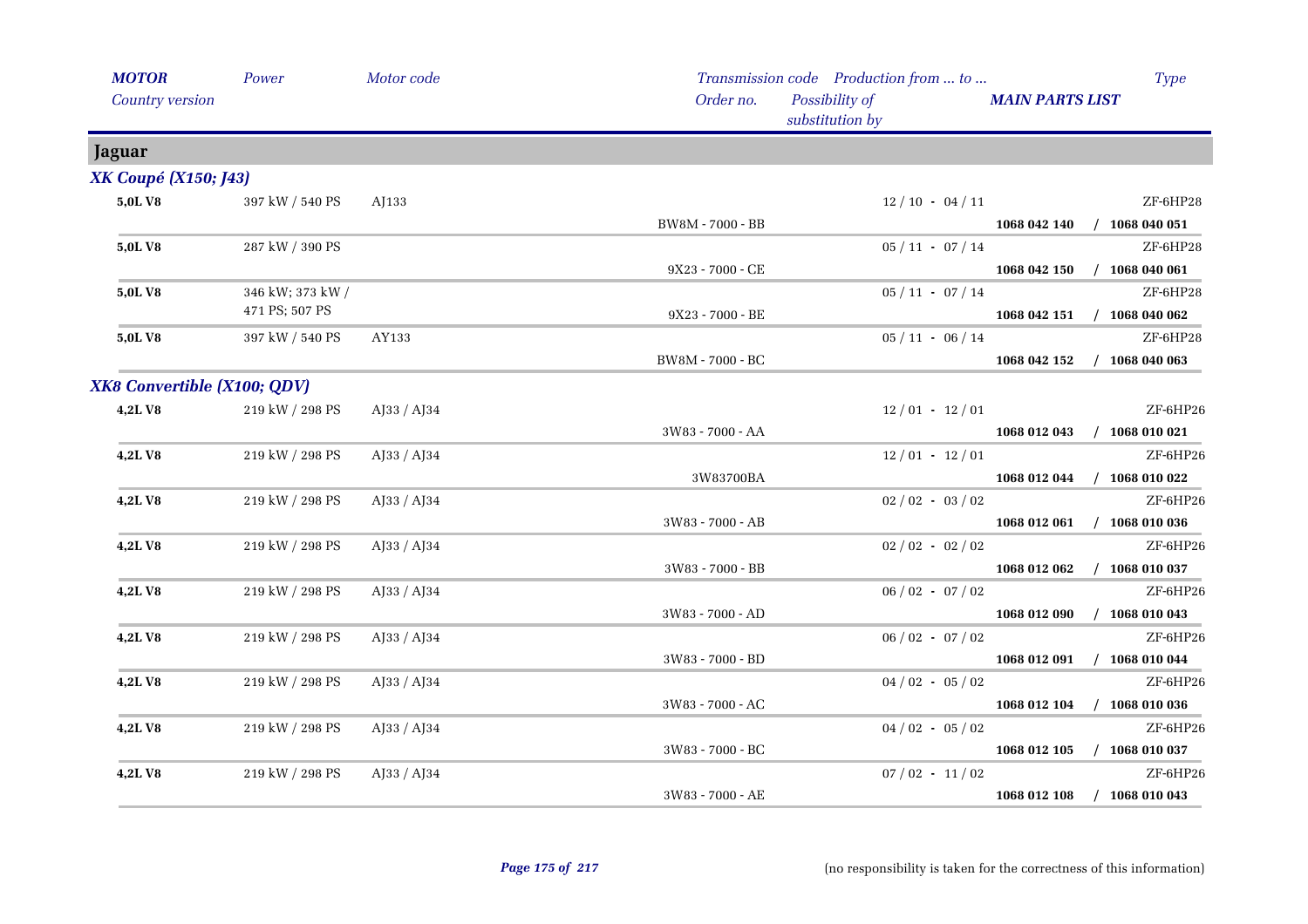| <b>MOTOR</b>                | Power           | Motor code                 |                    | Transmission code Production from  to |                        | <b>Type</b>                 |
|-----------------------------|-----------------|----------------------------|--------------------|---------------------------------------|------------------------|-----------------------------|
| Country version             |                 |                            | Order no.          | Possibility of<br>substitution by     | <b>MAIN PARTS LIST</b> |                             |
| Jaguar                      |                 |                            |                    |                                       |                        |                             |
| XK8 Convertible (X100; QDV) |                 |                            |                    |                                       |                        |                             |
| 4,2LV8                      | 219 kW / 298 PS | AJ33 / AJ34                |                    | $07/02 - 11/02$                       |                        | ZF-6HP26                    |
|                             |                 |                            | 3W83 - 7000 - BE   |                                       |                        | 1068 012 109 / 1068 010 044 |
| 4,2LV8                      | 219 kW / 298 PS | $A$ [33 / A]34             |                    | $11/02 - 01/03$                       |                        | ZF-6HP26                    |
|                             |                 |                            | 3W83 - 7000 - AF   |                                       |                        | 1068 012 123 / 1068 010 043 |
| 4,2LV8                      | 219 kW / 298 PS | AJ33 / AJ34                |                    | $11/02 - 01/03$                       |                        | ZF-6HP26                    |
|                             |                 |                            | 3W83 - 7000 - BF   |                                       |                        | 1068 012 124 / 1068 010 044 |
| 4,2LV8                      | 219 kW / 298 PS | $A$ [33 / A]34             |                    | $06/03 - 10/03$                       |                        | ZF-6HP26                    |
|                             |                 |                            | 3W83 - 7000 - AH   |                                       | 1068 012 142           | $/$ 1068 010 075            |
| 4,2LV8                      | 219 kW / 298 PS | AJ33 / AJ34                |                    | $06/03 - 10/03$                       |                        | ZF-6HP26                    |
|                             |                 |                            | 3W83 - 7000 - BH   |                                       |                        | 1068 012 143 / 1068 010 076 |
| 4,2LV8                      | 219 kW / 298 PS | AJ33 / AJ34                |                    | $01/03 - 06/03$                       |                        | ZF-6HP26                    |
|                             |                 |                            | 3W83 - 7000 - AG   |                                       |                        | 1068 012 151 / 1068 010 043 |
| 4,2LV8                      | 219 kW / 298 PS | $A$ [33 / A] <sup>34</sup> |                    | $01/03 - 06/03$                       |                        | ZF-6HP26                    |
|                             |                 |                            | 3W83 - 7000 - BG   |                                       |                        | 1068 012 152 / 1068 010 044 |
| 4,2LV8                      | 219 kW / 298 PS | AJ33 / AJ34                |                    | $04/03 - 04/03$                       |                        | ZF-6HP26                    |
|                             |                 |                            | 2R83 - 7000 - KG1  |                                       |                        | 1068 012 178 / 1068 010 075 |
| 4,2LV8                      | 219 kW / 298 PS | AJ33 / AJ34                |                    | $04/03 - 04/03$                       |                        | ZF-6HP26                    |
|                             |                 |                            | 2R83 - 7000 - LG1  |                                       | 1068 012 179           | $/$ 1068 010 076            |
| 4,2LV8                      | 219 kW / 298 PS | AJ33 / AJ34                |                    | $10/03 - 04/04$                       |                        | ZF-6HP26                    |
|                             |                 |                            | $3W83 - 7000 - AJ$ |                                       | 1068 012 209           | $/$ 1068 010 100            |
| 4,2LV8                      | 219 kW / 298 PS | $A$ [33 / A]34             |                    | $10/03 - 04/04$                       |                        | ZF-6HP26                    |
|                             |                 |                            | 3W83 - 7000 - BJ   |                                       |                        | 1068 012 210 / 1068 010 101 |
| 4,2LV8                      | 219 kW / 298 PS | AJ33 / AJ34                |                    | $02/05 - 05/05$                       |                        | ZF-6HP26                    |
|                             |                 |                            | 3W83 - 7000 - AL   |                                       |                        | 1068 012 318 / 1068 010 113 |
| 4,2LV8                      | 219 kW / 298 PS | AJ33 / AJ34                |                    | $02/05 - 06/05$                       |                        | ZF-6HP26                    |
|                             |                 |                            | 3W83 - 7000 - BL   |                                       |                        | 1068 012 319 / 1068 010 114 |

*XK8 Convertible (X103)*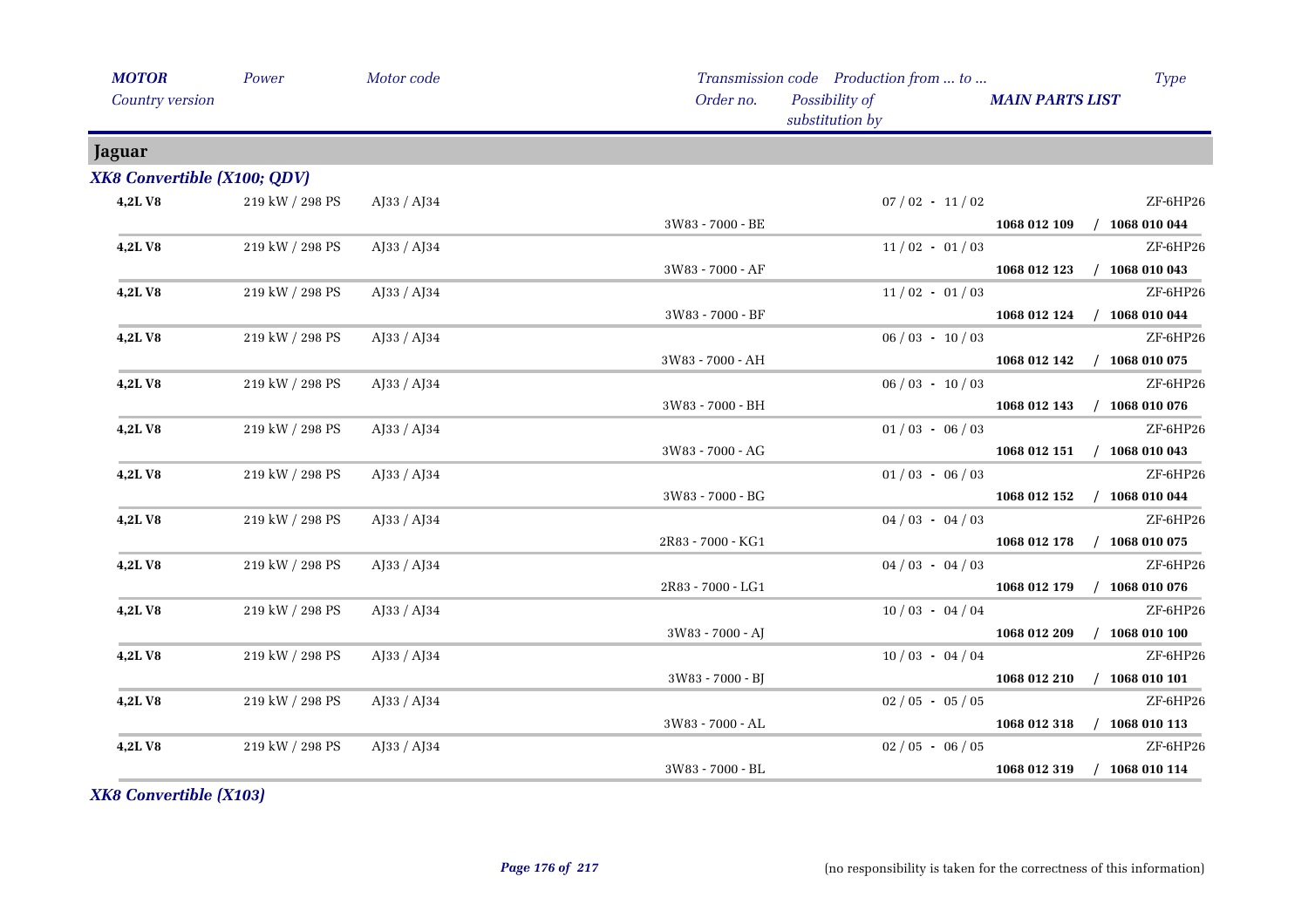| <b>MOTOR</b>                  | Power           | Motor code     |                    | Transmission code Production from  to | <b>Type</b>                                  |
|-------------------------------|-----------------|----------------|--------------------|---------------------------------------|----------------------------------------------|
| Country version               |                 |                | Order no.          | Possibility of<br>substitution by     | <b>MAIN PARTS LIST</b>                       |
| <b>Jaguar</b>                 |                 |                |                    |                                       |                                              |
| <b>XK8 Convertible (X103)</b> |                 |                |                    |                                       |                                              |
| 4,2LV8                        | 219 kW / 298 PS | AJ33 / AJ34    |                    | $04/04 - 02/05$                       | ZF-6HP26                                     |
|                               |                 |                | 3W83 - 7000 - AK   |                                       | 1068 012 233 / 1068 010 113                  |
| 4,2LV8                        | 219 kW / 298 PS | AJ33 / AJ34    |                    | $04/04 - 02/05$                       | ZF-6HP26                                     |
|                               |                 |                | 3W83 - 7000 - BK   |                                       | $/$ 1068 010 114<br>1068 012 234             |
| XK8 Coupé (X100; QEV)         |                 |                |                    |                                       |                                              |
| 4,2LV8                        | 219 kW / 298 PS | AJ33 / AJ34    |                    | $12/01 - 12/01$                       | ZF-6HP26                                     |
|                               |                 |                | $3W83 - 7000 - AA$ |                                       | 1068 012 043 / 1068 010 021                  |
| 4,2LV8                        | 219 kW / 298 PS | AJ33 / AJ34    |                    | $12/01 - 12/01$                       | ZF-6HP26                                     |
|                               |                 |                | 3W83700BA          |                                       | $/$ 1068 010 022<br>1068 012 044             |
| 4,2L V8                       | 219 kW / 298 PS | AJ33 / AJ34    |                    | $02/02 - 03/02$                       | ZF-6HP26                                     |
|                               |                 |                | 3W83 - 7000 - AB   |                                       | $/$ 1068 010 036<br>1068 012 061             |
| 4,2LV8                        | 219 kW / 298 PS | AJ33 / AJ34    |                    | $02/02 - 02/02$                       | ZF-6HP26                                     |
|                               |                 |                | 3W83 - 7000 - BB   |                                       | 1068 012 062<br>$/$ 1068 010 037             |
| 4,2LV8                        | 219 kW / 298 PS | AJ33 / AJ34    |                    | $06/02 - 07/02$                       | ZF-6HP26                                     |
|                               |                 |                | 3W83 - 7000 - AD   |                                       | 1068 012 090 / 1068 010 043                  |
| 4,2LV8                        | 219 kW / 298 PS | $A$ [33 / A]34 |                    | $06/02 - 07/02$                       | ZF-6HP26                                     |
|                               |                 |                | 3W83 - 7000 - BD   |                                       | 1068 012 091<br>$/$ 1068 010 044             |
| 4,2LV8                        | 219 kW / 298 PS | AJ33 / AJ34    |                    | $04/02 - 05/02$                       | ZF-6HP26                                     |
|                               |                 |                | 3W83 - 7000 - AC   |                                       | 1068 012 104 / 1068 010 036                  |
| 4,2LV8                        | 219 kW / 298 PS | AJ33 / AJ34    | 3W83 - 7000 - BC   | $04/02 - 05/02$                       | ZF-6HP26<br>$/$ 1068 010 037<br>1068 012 105 |
| 4,2LV8                        | 219 kW / 298 PS | AJ33 / AJ34    |                    | $07/02 - 11/02$                       | ZF-6HP26                                     |
|                               |                 |                | 3W83 - 7000 - AE   |                                       | $/$ 1068 010 043<br>1068 012 108             |
| 4,2LV8                        | 219 kW / 298 PS | AJ33 / AJ34    |                    | $07/02 - 11/02$                       | ZF-6HP26                                     |
|                               |                 |                | 3W83 - 7000 - BE   |                                       | 1068 012 109 / 1068 010 044                  |
| 4,2LV8                        | 219 kW / 298 PS | AJ33 / AJ34    |                    | $11/02 - 01/03$                       | ZF-6HP26                                     |
|                               |                 |                | 3W83 - 7000 - AF   |                                       | 1068 012 123 / 1068 010 043                  |
|                               |                 |                |                    |                                       |                                              |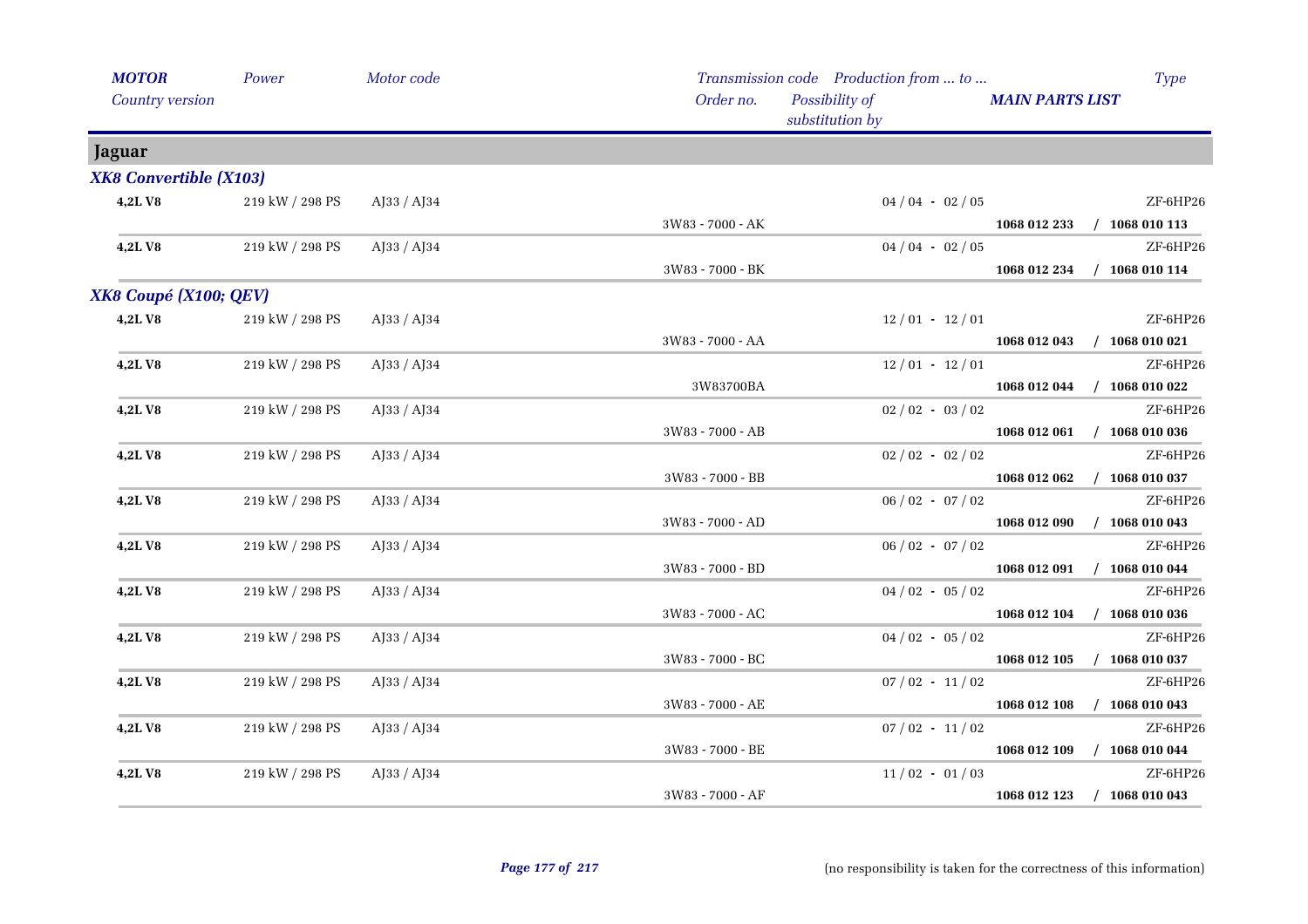| <b>MOTOR</b>           | Power                 | Motor code  |                   | Transmission code Production from  to | <b>Type</b>                      |
|------------------------|-----------------------|-------------|-------------------|---------------------------------------|----------------------------------|
| <b>Country version</b> |                       |             | Order no.         | Possibility of<br>substitution by     | <b>MAIN PARTS LIST</b>           |
| Jaguar                 |                       |             |                   |                                       |                                  |
| XK8 Coupé (X100; QEV)  |                       |             |                   |                                       |                                  |
| 4,2LV8                 | 219 kW / 298 PS       | AJ33 / AJ34 |                   | $11/02 - 01/03$                       | ZF-6HP26                         |
|                        |                       |             | 3W83 - 7000 - BF  |                                       | 1068 012 124 / 1068 010 044      |
| 4,2LV8                 | 219 kW / 298 PS       | AJ33 / AJ34 |                   | $06/03 - 10/03$                       | ZF-6HP26                         |
|                        |                       |             | 3W83 - 7000 - AH  |                                       | 1068 012 142 / 1068 010 075      |
| 4,2LV8                 | 219 kW / 298 PS       | AJ33 / AJ34 |                   | $06/03 - 10/03$                       | ZF-6HP26                         |
|                        |                       |             | 3W83 - 7000 - BH  |                                       | 1068 012 143 / 1068 010 076      |
| 4,2LV8                 | 219 kW / 298 PS       | AJ33 / AJ34 |                   | $01/03 - 06/03$                       | ZF-6HP26                         |
|                        |                       |             | 3W83 - 7000 - AG  |                                       | 1068 012 151 / 1068 010 043      |
| <b>4,2LV8</b>          | 219 kW / 298 PS       | AJ33 / AJ34 |                   | $01/03 - 06/03$                       | ZF-6HP26                         |
|                        |                       |             | 3W83 - 7000 - BG  |                                       | 1068 012 152 / 1068 010 044      |
| 4,2LV8                 | 219 kW / 298 PS       | AJ33 / AJ34 |                   | $04/03 - 04/03$                       | ZF-6HP26                         |
|                        |                       |             | 2R83 - 7000 - KG1 |                                       | 1068 012 178 / 1068 010 075      |
| 4,2LV8                 | 219 kW / 298 PS       | AJ33 / AJ34 |                   | $04/03 - 04/03$                       | ZF-6HP26                         |
|                        |                       |             | 2R83 - 7000 - LG1 |                                       | 1068 012 179 / 1068 010 076      |
| 4,2LV8                 | $219$ kW $\!/$ 298 PS | AJ33 / AJ34 |                   | $10/03 - 04/04$                       | ZF-6HP26                         |
|                        |                       |             | 3W83 - 7000 - AJ  |                                       | 1068 012 209 / 1068 010 100      |
| 4,2LV8                 | 219 kW / 298 PS       | AJ33 / AJ34 |                   | $10/03 - 04/04$                       | ZF-6HP26                         |
|                        |                       |             | 3W83 - 7000 - BJ  |                                       | 1068 012 210 / 1068 010 101      |
| 4,2LV8                 | 219 kW / 298 PS       | AJ33 / AJ34 |                   | $02/05 - 05/05$                       | ZF-6HP26                         |
|                        |                       |             | 3W83 - 7000 - AL  |                                       | 1068 012 318 / 1068 010 113      |
| 4,2LV8                 | 219 kW / 298 PS       | AJ33 / AJ34 |                   | $02/05 - 06/05$                       | ZF-6HP26                         |
|                        |                       |             | 3W83 - 7000 - BL  |                                       | 1068 012 319 / 1068 010 114      |
| XK8 Coupé (X103)       |                       |             |                   |                                       |                                  |
| 4,2LV8                 | 219 kW / 298 PS       | AJ33 / AJ34 |                   | $04/04 - 02/05$                       | ZF-6HP26                         |
|                        |                       |             | 3W83 - 7000 - AK  |                                       | 1068 012 233<br>$/$ 1068 010 113 |
| 4,2LV8                 | 219 kW / 298 PS       | AJ33 / AJ34 |                   | $04/04 - 02/05$                       | ZF-6HP26                         |
|                        |                       |             | 3W83 - 7000 - BK  |                                       | 1068 012 234 / 1068 010 114      |

*XKR Coupé (X150; J43)*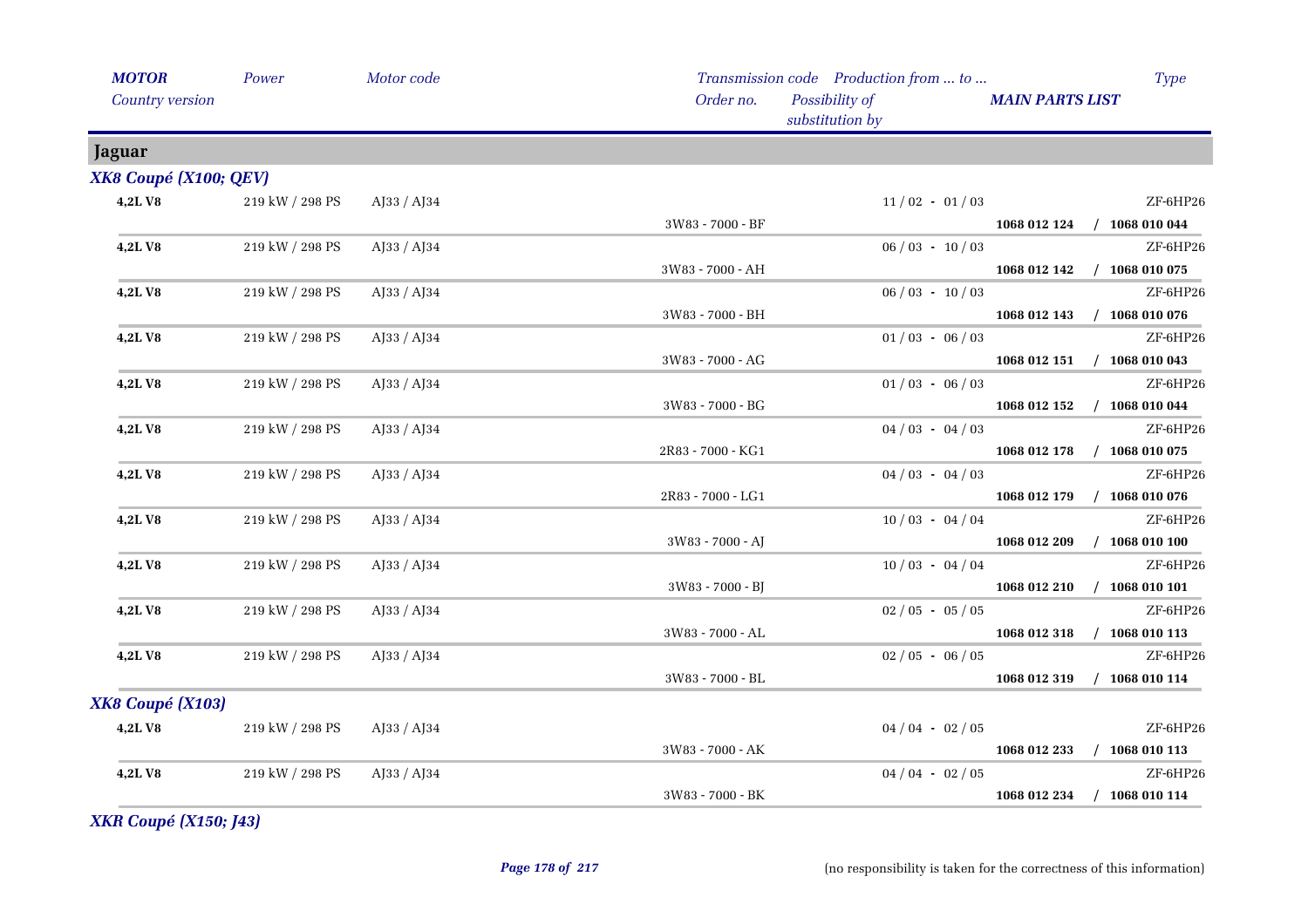| <b>MOTOR</b>                 | Power           | Motor code | Transmission code Production from  to |                                   |                        |              |
|------------------------------|-----------------|------------|---------------------------------------|-----------------------------------|------------------------|--------------|
| <b>Country version</b>       |                 |            | Order no.                             | Possibility of<br>substitution by | <b>MAIN PARTS LIST</b> |              |
| Jaguar                       |                 |            |                                       |                                   |                        |              |
| <b>XKR Coupé (X150; J43)</b> |                 |            |                                       |                                   |                        |              |
| 5.0L V8                      | 373 kW / 507 PS |            |                                       | $06/08 - 07/08$                   |                        | ZF-6HP28     |
|                              |                 |            | 9W83 - 7000 - BB                      |                                   | 1068 042 071           | 1068 040 013 |
| 5,0L V8                      | 373 kW / 507 PS | SC         |                                       | $10/08 - 09/09$                   |                        | ZF-6HP28     |
|                              |                 |            | 9W83 - 7000 - BD                      |                                   | 1068 042 098           | 1068 040 013 |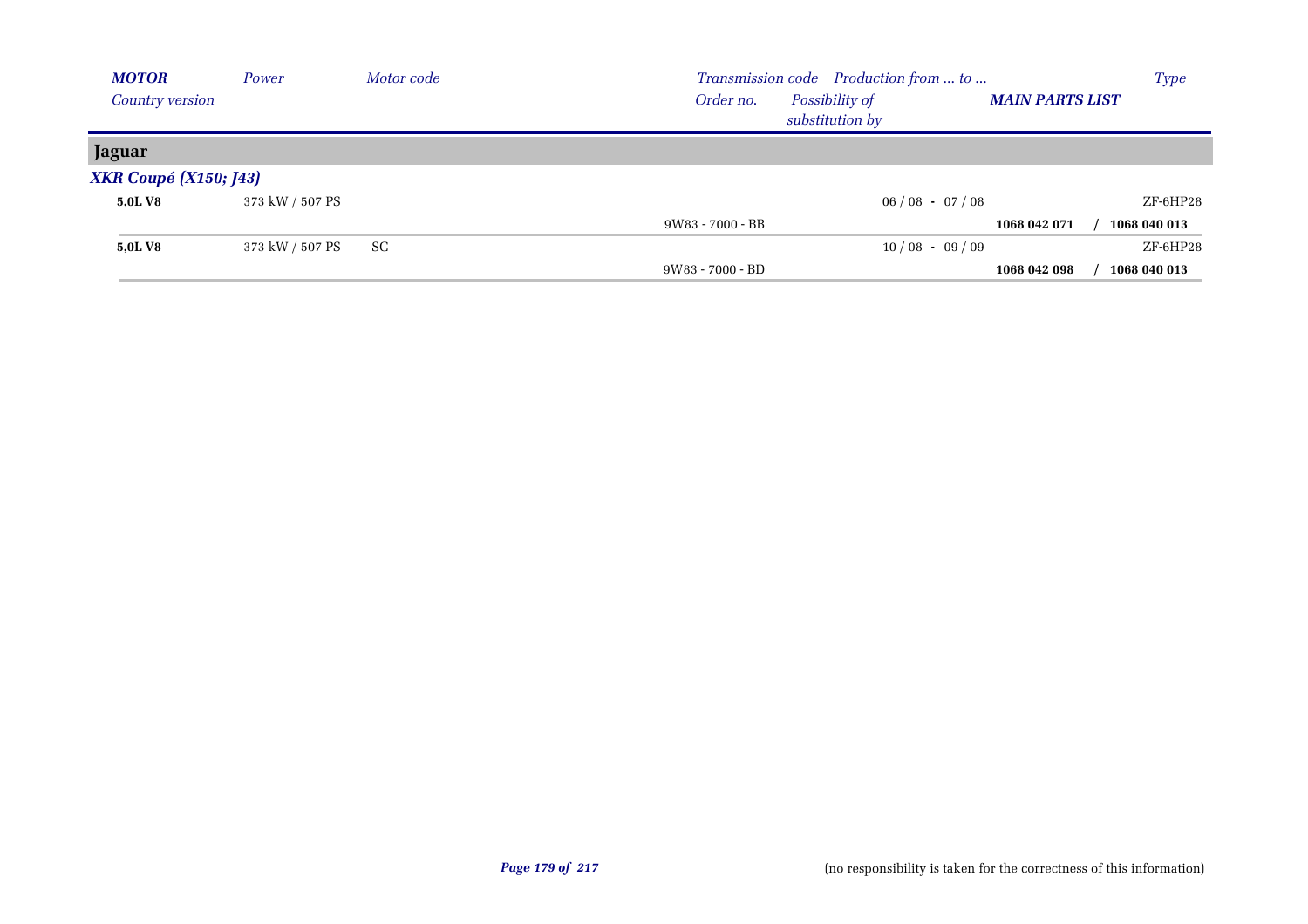| <b>MOTOR</b>          | Power           | Motor code |                 | Transmission code Production from  to |                             | <b>Type</b> |
|-----------------------|-----------------|------------|-----------------|---------------------------------------|-----------------------------|-------------|
| Country version       |                 |            | Order no.       | Possibility of<br>substitution by     | <b>MAIN PARTS LIST</b>      |             |
| Kia                   |                 |            |                 |                                       |                             |             |
| <b>Borrego</b> (HM)   |                 |            |                 |                                       |                             |             |
|                       |                 |            | HG64            | $05/09 - 05/11$                       |                             | ZF-6HP26X   |
|                       |                 |            | 45000 - 49060   |                                       | 1068 022 152 / 1068 020 087 |             |
| 3,0L R <sub>6</sub> D | 170 kW / 231 PS |            | AD64            | $05/09 - 05/11$                       |                             | ZF-6HP26X   |
|                       |                 |            | 45000 - 49053   |                                       | 1068 022 162 / 1068 020 087 |             |
| 3,0L V6 D             | 170 kW / 231 PS | TAU        | AD62            | $07/09 - 02/10$                       |                             | ZF-6HP26    |
|                       |                 |            | 45000 - 49003   |                                       | 1068 012 518 / 1068 010 210 |             |
| 3,0L V6 D             | 170 kW / 231 PS |            | HD64            | $12/07 - 11/08$                       |                             | ZF-6HP26X   |
|                       |                 |            | 4500 049 050    |                                       | 1068 022 135 / 1068 020 087 |             |
| 3,0L V6 D             | 170 kW / 231 PS |            | AD64            | $12/07 - 03/08$                       |                             | ZF-6HP26X   |
|                       |                 |            | 45000 - 49051   |                                       | 1068 022 140 / 1068 020 087 |             |
| 3,0L V6 D             | 170 kW / 231 PS |            | AD64            | $03/08 - 07/08$                       |                             | ZF-6HP26X   |
|                       |                 |            | $45000 - 49052$ |                                       | 1068 022 141 / 1068 020 087 |             |
| 3,0L V6 D             | 170 kW / 231 PS |            | AD64            | $08/08 - 09/08$                       |                             | ZF-6HP26X   |
|                       |                 |            | 45000 - 49052   |                                       | 1068 022 144 / 1068 020 087 |             |
| 3,0L V6 D             | 170 kW / 231 PS |            | HG64            | $08/08 - 09/08$                       |                             | ZF-6HP26X   |
|                       |                 |            | 45000 - 49060   |                                       | 1068 022 147 / 1068 020 087 |             |
| 3,0L V6 D             | 170 kW / 231 PS |            | HM64            | $08 / 08 - 10 / 08$                   |                             | ZF-6HP26X   |
|                       |                 |            | 45000 - 49070   |                                       | 1068 022 148 / 1068 020 087 |             |
| 3,0L V6 D             | 170 kW / 231 PS |            | HM64            | $05/09 - 05/11$                       |                             | ZF-6HP26X   |
| Chile                 |                 |            | 45000 - 49070   |                                       | 1068 022 151 / 1068 020 087 |             |
| 4,6LV8                | 243 kW / 330 PS | <b>TAU</b> | HN62            | $11/08 - 11/08$                       |                             | ZF-6HP26    |
|                       |                 |            | 45000 - 49100   |                                       | 1068 012 500 / 1068 010 189 |             |
| 4,6L V8               | 221 kW / 300 PS | <b>TAU</b> | HN64            | $08/07 - 07/08$                       |                             | ZF-6HP26X   |
|                       |                 |            | 45000 - 49150   |                                       | 1068 022 115 / 1068 020 080 |             |
| 4,6L V8               | 243 kW / 330 PS |            | HE64            | $07/08 - 09/08$                       |                             | ZF-6HP26X   |
|                       |                 |            | 45000 - 49170   |                                       | 1068 022 146 / 1068 020 080 |             |
| 4,6L V8               | 243 kW / 330 PS | <b>TAU</b> | HE64            | $12/09 - 04/11$                       |                             | ZF-6HP26X   |
|                       |                 |            | 45000 - 49170   |                                       | 1068 022 154 / 1068 020 080 |             |
|                       |                 |            |                 |                                       |                             |             |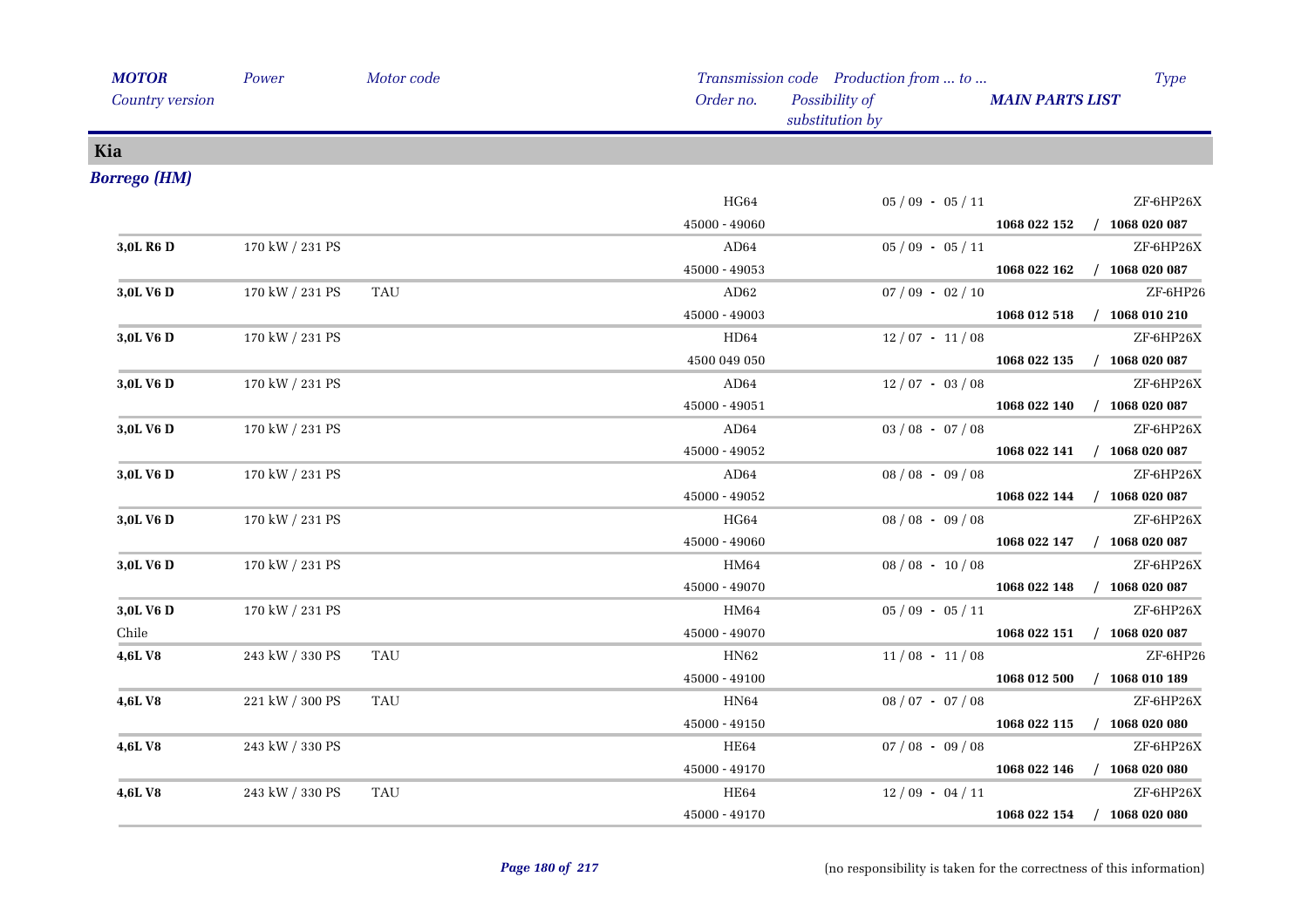| <b>MOTOR</b>           | Power           | Motor code |               | Transmission code Production from  to |                        | <b>Type</b>  |
|------------------------|-----------------|------------|---------------|---------------------------------------|------------------------|--------------|
| <b>Country version</b> |                 |            | Order no.     | Possibility of<br>substitution by     | <b>MAIN PARTS LIST</b> |              |
| Kia                    |                 |            |               |                                       |                        |              |
| <b>Borrego</b> (HM)    |                 |            |               |                                       |                        |              |
| <b>4,6LV8</b>          | 243 kW / 330 PS | TAU        | HN64          | $10/08 - 11/08$                       |                        | ZF-6HP26X    |
|                        |                 |            | 45000 - 49150 |                                       | 1068 022 155           | 1068 020 080 |
| 4,6LV8                 | 243 kW / 330 PS | <b>TAU</b> | HN64          | $11/09 - 03/11$                       |                        | ZF-6HP26X    |
|                        |                 |            | 45000 - 49151 |                                       | 1068 022 163           | 1068 020 080 |
| 4,6LV8                 | 243 kW / 330 PS | TAU        | HN64          | $05/11 - 05/11$                       |                        | ZF-6HP26X    |
|                        |                 |            | 45000 - 49151 |                                       | 1068 022 173           | 1068 020 095 |
| <b>4,6LV8</b>          | 243 kW / 330 PS | TAU        | HE64          | $05/11 - 11/12$                       |                        | ZF-6HP26X    |
|                        |                 |            | 45000 - 49170 |                                       | 1068 022 174           | 1068 020 095 |
| <b>4,6LV8</b>          | 243 kW / 330 PS | TAU        | HN64          | $06/11 - 08/12$                       |                        | ZF-6HP26X    |
|                        |                 |            | 45000 - 49152 |                                       | 1068 022 177           | 1068 020 095 |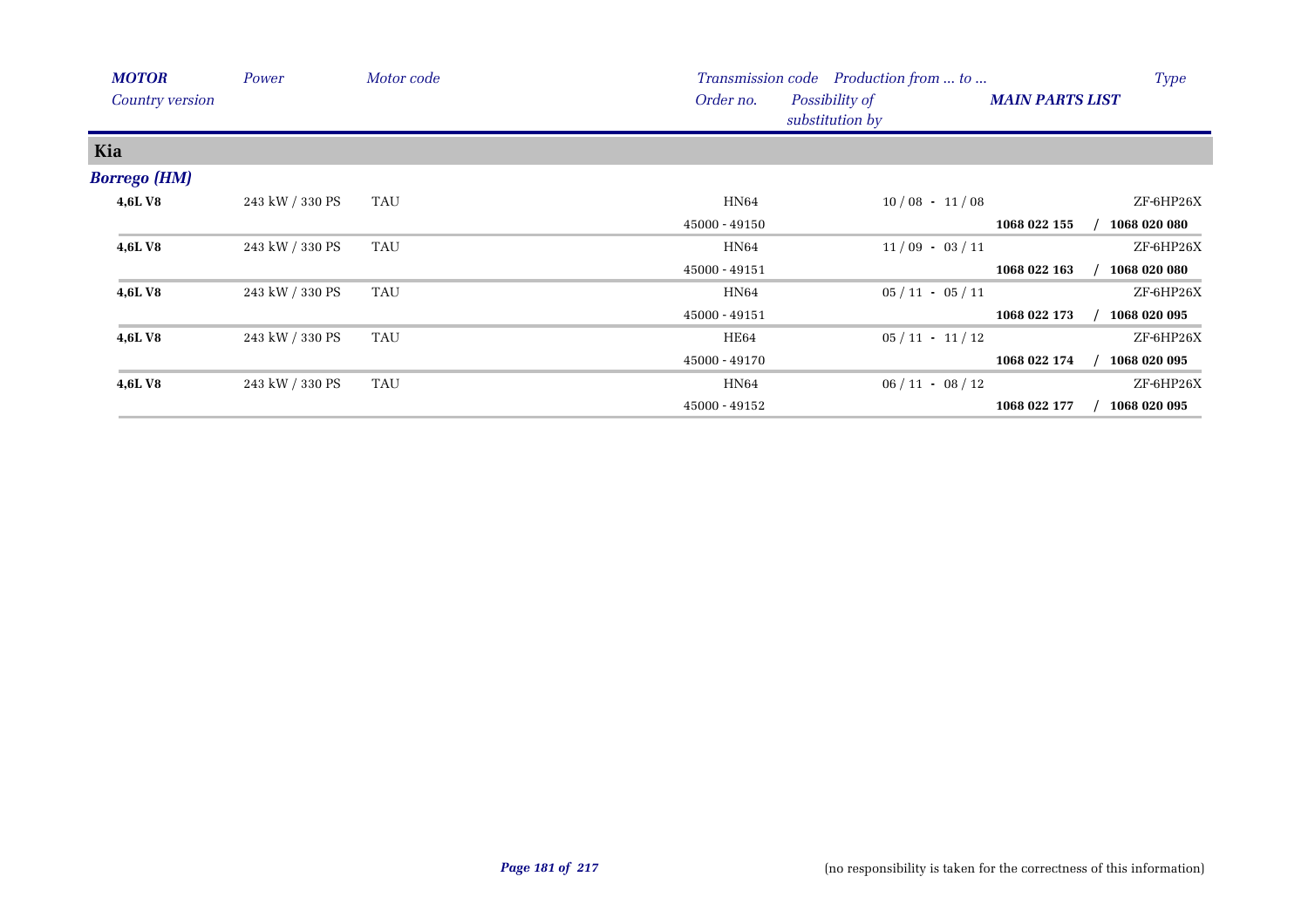| <b>MOTOR</b>             | Power           | Motor code |           | Transmission code Production from  to |                        | <b>Type</b>  |
|--------------------------|-----------------|------------|-----------|---------------------------------------|------------------------|--------------|
| Country version          |                 |            | Order no. | Possibility of<br>substitution by     | <b>MAIN PARTS LIST</b> |              |
| <b>KMW / Rheinmetall</b> |                 |            |           |                                       |                        |              |
| AMPV 4x4                 |                 |            |           |                                       |                        |              |
| 3,2L V6 D                | 200 kW / 272 PS | Stevr      |           | $\sim$                                |                        | ZF-6HP28     |
|                          |                 |            |           |                                       | 1068 042 112           | 1068 040 043 |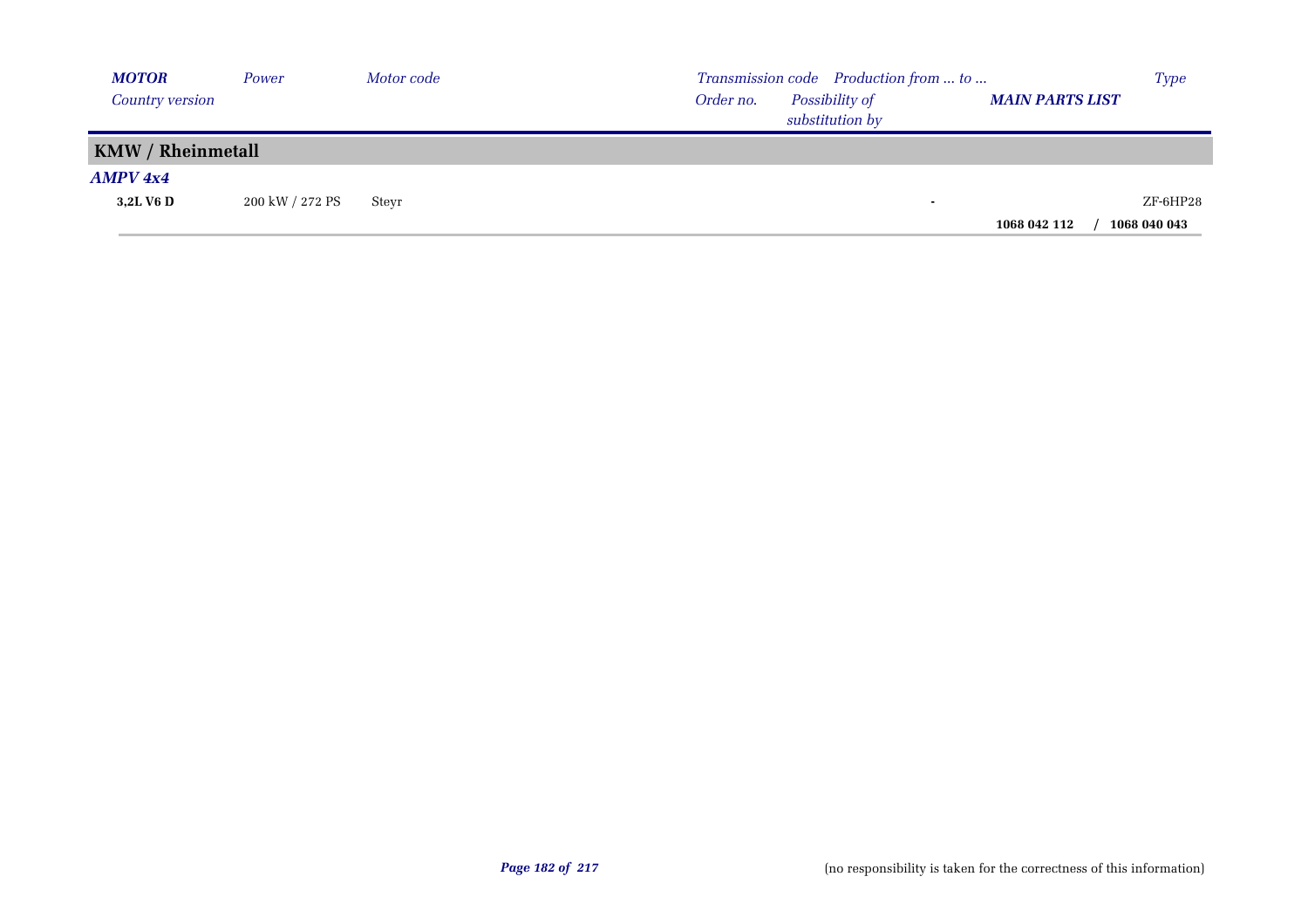| <b>MOTOR</b>               | Power           | Motor code |                  | Transmission code Production from  to |                        | <b>Type</b>                 |
|----------------------------|-----------------|------------|------------------|---------------------------------------|------------------------|-----------------------------|
| <b>Country version</b>     |                 |            | Order no.        | Possibility of<br>substitution by     | <b>MAIN PARTS LIST</b> |                             |
| <b>Land Rover</b>          |                 |            |                  |                                       |                        |                             |
| Discovery (LR3; L319, TAA) |                 |            |                  |                                       |                        |                             |
| 2,7L V6 D                  |                 | Lion       | LAD              | $10/14 - 10/14$                       |                        | ZF-S653A                    |
|                            |                 |            | TRC - 500013     |                                       | 1067 012 005           |                             |
| 2,7L V6 D                  | 160 kW / 218 PS |            |                  | $12/03 - 12/03$                       |                        | ZF-6HP26X                   |
|                            |                 |            | TGD - 500240     |                                       |                        | 1068 022 031 / 1068 020 029 |
| 2,7L V6 D                  | 160 kW / 218 PS |            |                  | $02/04 - 04/04$                       |                        | ZF-6HP26X                   |
|                            |                 |            | TGD - 000374     |                                       |                        | 1068 022 040 / 1068 020 029 |
| 2,7L V6 D                  | 160 kW / 218 PS |            |                  | $04/04 - 03/06$                       |                        | ZF-6HP26X                   |
|                            |                 |            | TGD - 500310     |                                       |                        | 1068 022 052 / 1068 020 036 |
| 2,7L V6 D                  | 160 kW / 218 PS |            |                  | $06/04 - 10/04$                       |                        | ZF-6HP26X                   |
|                            |                 |            | TGD - 500460     |                                       |                        | 1068 022 061 / 1068 020 045 |
| 2,7L V6 D                  | 160 kW / 218 PS |            |                  | $10/04 - 11/07$                       |                        | ZF-6HP26X                   |
|                            |                 |            | TGD - 500460     |                                       |                        | 1068 022 081 / 1068 020 045 |
| 2,7L V6 D                  |                 | AJ         |                  | $12/06 - 12/06$                       |                        | ZF-6HP26X                   |
|                            |                 |            | 8H22 - 7000 - AA | 1068 022 120                          |                        | 1068 022 117 / 1068 020 053 |
| 2,7L V6 D                  |                 | AJ         |                  | $02/07 - 03/08$                       |                        | ZF-6HP26X                   |
|                            |                 |            | 8H22 - 7000 - AA | 1068 022 127                          | 1068 022 120           | $/$ 1068 020 053            |
| 2,7L V6 D                  |                 | AJ         |                  |                                       |                        | ZF-6HP26X                   |
|                            |                 |            | TGD - 500640     |                                       |                        | 1068 022 127 / 1068 020 086 |
| 2,7L V6 D                  | 160 kW / 218 PS | AJ         |                  | $07 / 07 - 06 / 09$                   |                        | ZF-6HP26X                   |
|                            |                 |            | TGD - 500670     |                                       |                        | 1068 022 129 / 1068 020 086 |
| 2,7L V6 D                  | 160 kW / 218 PS |            |                  | $07/08 - 07/08$                       |                        | ZF-6HP26X                   |
|                            |                 |            | AH22 - 7000 - AA |                                       |                        | 1068 022 134 / 1068 020 086 |
| 2,7L V6 D                  | 160 kW / 218 PS |            |                  | $06/09 - 05/11$                       |                        | ZF-6HP26X                   |
|                            |                 |            | AH22 - 7000 - AD |                                       |                        | 1068 022 164 / 1068 020 086 |
| 2,7L V6 D                  | 160 kW / 218 PS |            |                  | $05/11 - 05/12$                       |                        | ZF-6HP26X                   |
|                            |                 |            | AH22 - 7000 - AE |                                       |                        | 1068 022 168 / 1068 020 090 |
| 3,0L V6 D                  | 200 kW / 272 PS |            |                  | $07 / 08 - 07 / 08$                   |                        | ZF-6HP28X                   |
|                            |                 |            | AH42 - 7000 - CA |                                       | 1068 052 066           | $/$ 1068 050 021            |
|                            |                 |            |                  |                                       |                        |                             |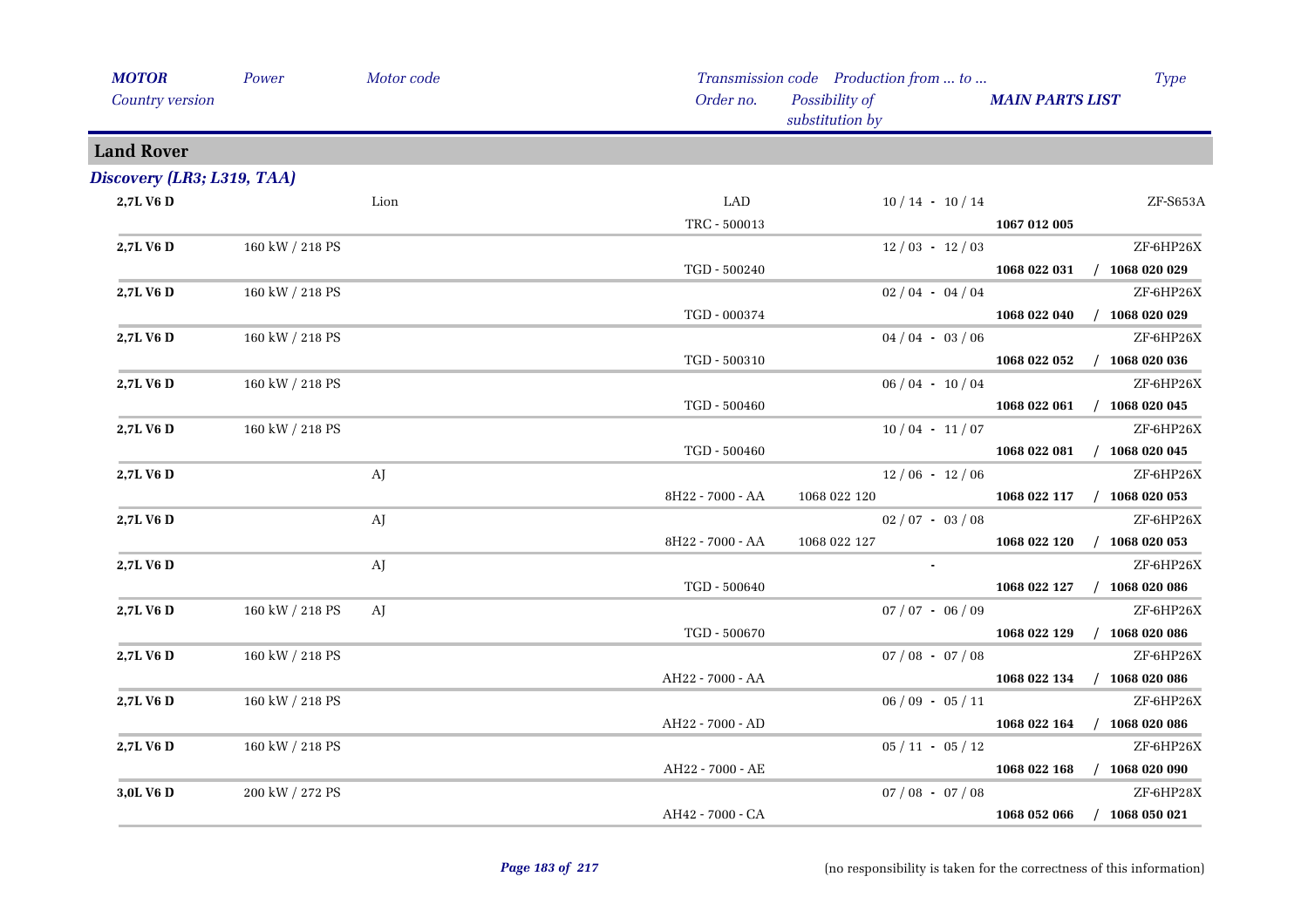| <b>MOTOR</b>               | Power           | Motor code     |                    | Transmission code Production from  to |                        | Type             |
|----------------------------|-----------------|----------------|--------------------|---------------------------------------|------------------------|------------------|
| Country version            |                 |                | Order no.          | Possibility of<br>substitution by     | <b>MAIN PARTS LIST</b> |                  |
| <b>Land Rover</b>          |                 |                |                    |                                       |                        |                  |
| Discovery (LR3; L319, TAA) |                 |                |                    |                                       |                        |                  |
| 3,0L V6 D                  | 200 kW / 272 PS |                |                    | $01/09 - 01/09$                       |                        | ZF-6HP28X        |
|                            |                 |                | AH42 - 7000 - CC   |                                       | 1068 052 067           | $/$ 1068 050 021 |
| 3,0L V6 D                  | 200 kW / 272 PS |                |                    | $03/09 - 05/09$                       |                        | ZF-6HP28X        |
|                            |                 |                | AH42 - 7000 - CD   |                                       | 1068 052 096           | $/$ 1068 050 021 |
| 4,0L V6                    |                 | Cologne        |                    | $\blacksquare$                        |                        | ZF-6HP26X        |
|                            |                 |                |                    |                                       | 1068 022 011           | $/$ 1068 020 003 |
| 4,0LV6                     |                 | Cologne        |                    | $12/05 - 06/09$                       |                        | ZF-6HP26X        |
|                            |                 |                | E6H22 - 70041 - CA |                                       | 1068 022 070           | $/$ 1068 020 052 |
| 4,0LV6                     | 166 kW / 226 PS | <b>COLOGNE</b> |                    | $03/09 - 04/09$                       |                        | ZF-6HP26X        |
|                            |                 |                | AH22 - 7000 - BC   |                                       | 1068 022 159           | $/$ 1068 020 052 |
| 4,0LV6                     | 166 kW / 226 PS | COLOGNE        |                    | $06/09 - 05/11$                       |                        | ZF-6HP26X        |
|                            |                 |                | AH22 - 7000 - BD   |                                       | 1068 022 165           | $/$ 1068 020 052 |
| 4,0LV6                     | 166 kW / 226 PS |                | A2BA               | $05/11 - 07/11$                       |                        | ZF-6HP26X        |
|                            |                 |                | AH22 - 7000 - BE   |                                       | 1068 022 169           | $/$ 1068 020 091 |
| 4,0L V6 Cologne            | 166 kW / 226 PS |                |                    | $12/03 - 12/03$                       |                        | ZF-6HP26X        |
|                            |                 |                | ETGD - 500230      |                                       | 1068 022 030           | $/$ 1068 020 020 |
| 4,0L V6 Cologne            | 166 kW / 226 PS |                |                    | $02/04 - 04/04$                       |                        | ZF-6HP26X        |
|                            |                 |                | ETGD - 000363      |                                       | 1068 022 039           | $/$ 1068 020 020 |
| 4,0L V6 Cologne            | 166 kW / 226 PS |                |                    | $05/04 - 05/04$                       |                        | ZF-6HP26X        |
|                            |                 |                | ETGD - 500320      |                                       | 1068 022 051           | $/$ 1068 020 035 |
| 4,0L V6 Cologne            | 166 kW / 226 PS |                |                    | $07/04 - 07/04$                       |                        | ZF-6HP26X        |
|                            |                 |                | ETGD - 500450      |                                       | 1068 022 059           | $/$ 1068 020 043 |
| 4,0L V6 Cologne            | 166 kW / 226 PS |                |                    | $11/04 - 01/06$                       |                        | ZF-6HP26X        |
|                            |                 |                | ETGD - 500450      |                                       | 1068 022 079           | $/$ 1068 020 043 |
| 4,0L V6 Cologne            | 166 kW / 226 PS |                |                    | $07/08 - 07/08$                       |                        | ZF-6HP26X        |
|                            |                 |                | AH22 - 7000 - BA   |                                       | 1068 022 136           | $/$ 1068 020 052 |
| 4,4 L V8                   |                 | AJ             |                    | $\blacksquare$                        |                        | ZF-6HP26X        |
|                            |                 |                |                    |                                       | 1068 022 010           | $/$ 1068 020 002 |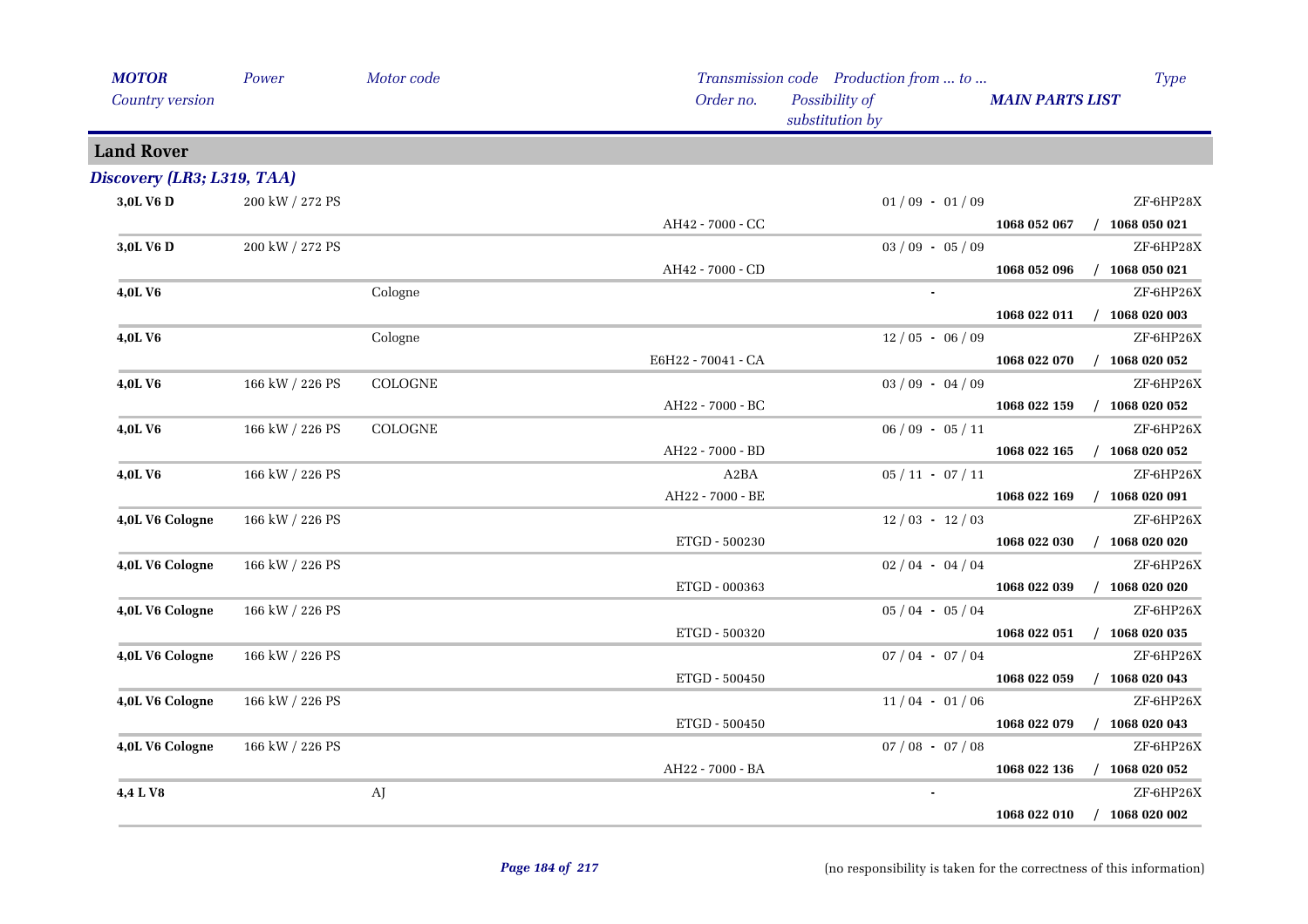| <b>MOTOR</b>               | Power           | Motor code |                   | Transmission code Production from  to | <b>Type</b>                      |
|----------------------------|-----------------|------------|-------------------|---------------------------------------|----------------------------------|
| Country version            |                 |            | Order no.         | Possibility of<br>substitution by     | <b>MAIN PARTS LIST</b>           |
| <b>Land Rover</b>          |                 |            |                   |                                       |                                  |
| Discovery (LR3; L319, TAA) |                 |            |                   |                                       |                                  |
| 4,4LV8                     |                 |            |                   | $02/04 - 04/04$                       | ZF-6HP26X                        |
|                            |                 |            | TGD - 000354      |                                       | 1068 022 038<br>$/$ 1068 020 027 |
| 4,4LV8                     | 233 kW / 317 PS | AJ         |                   | $12/05 - 06/09$                       | ZF-6HP26X                        |
|                            |                 |            | 6H22 - 70041 - AA |                                       | $/$ 1068 020 069<br>1068 022 098 |
| 4,4L V8 A                  | 233 kW / 317 PS |            |                   | $11/03 - 01/04$                       | ZF-6HP26X                        |
|                            |                 |            | TGD - 500220      |                                       | $/$ 1068 020 027<br>1068 022 029 |
| 4,4L V8 A                  | 233 kW / 317 PS |            |                   | $04/04 - 06/04$                       | ZF-6HP26X                        |
|                            |                 |            | TGD - 500 300     |                                       | 1068 022 050<br>$/$ 1068 020 034 |
| 4,4L V8 A                  | 233 kW / 317 PS |            |                   | $06/04 - 10/04$                       | ZF-6HP26X                        |
|                            |                 |            | TGD - 500430      |                                       | 1068 022 060<br>$/$ 1068 020 044 |
| 4,4L V8 A                  | 233 kW / 317 PS |            |                   | $10/04 - 06/05$                       | ZF-6HP26X                        |
|                            |                 |            | TGD - 500430      |                                       | 1068 022 080<br>$/$ 1068 020 044 |
| 5,0L V8                    | 393 kW / 534 PS | AJ133      |                   | $01/09 - 03/09$                       | ZF-6HP28X                        |
|                            |                 |            | AH42 - 7000 - AC  |                                       | 1068 052 091<br>$/$ 1068 050 019 |
| Discovery (LR4; T5; LA)    |                 |            |                   |                                       |                                  |
| 3,0L V6 D                  | 200 kW / 272 PS |            |                   | $06/09 - 08/09$                       | ZF-6HP28X                        |
|                            |                 |            | AH42 - 7000 - CE  |                                       | 1068 052 101 / 1068 050 021      |
| 3,0L V6 D                  | 200 kW / 272 PS |            |                   | $08/09 - 11/09$                       | ZF-6HP28X                        |
|                            |                 |            | AH42 - 7000 - CF  |                                       | 1068 052 104 / 1068 050 021      |
| 3,0L V6 D                  | 200 kW / 272 PS |            |                   | $11/09 - 03/10$                       | ZF-6HP28X                        |
|                            |                 |            | AH42 - 7000 - CG  |                                       | $/$ 1068 050 021<br>1068 052 106 |
| 3,0L V6 D                  | 200 kW / 272 PS |            |                   | $02 / 10 - 05 / 11$                   | ZF-6HP28X                        |
|                            |                 |            | AH42 - 7000 - CH  |                                       | 1068 052 121 / 1068 050 021      |
| 3,0L V6 D                  | 200 kW / 272 PS |            |                   | $05 / 11 - 01 / 12$                   | ZF-6HP28X                        |
|                            |                 |            | AH42 - 7000 - CJ  |                                       | 1068 052 130 / 1068 050 043      |
| 3,0L V6 D                  | 200 kW / 272 PS |            |                   | $11/11 - 06/12$                       | ZF-6HP28X                        |
|                            |                 |            | AH42 - 7000 - GA  |                                       | 1068 052 138<br>$/$ 1068 050 051 |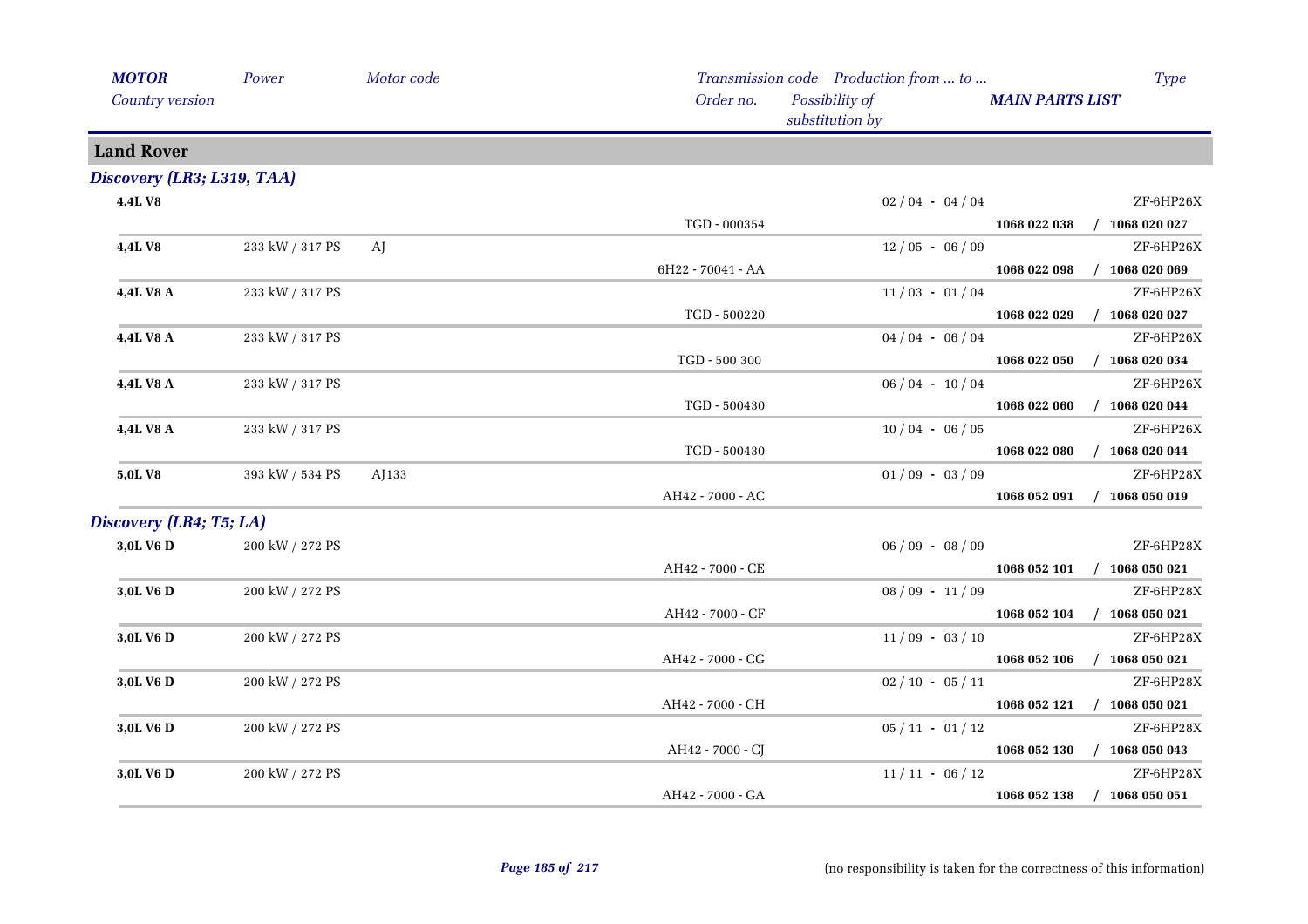| <b>MOTOR</b>                | Power           | Motor code |                  | Transmission code Production from  to |                        | Type                        |
|-----------------------------|-----------------|------------|------------------|---------------------------------------|------------------------|-----------------------------|
| Country version             |                 |            | Order no.        | Possibility of<br>substitution by     | <b>MAIN PARTS LIST</b> |                             |
| <b>Land Rover</b>           |                 |            |                  |                                       |                        |                             |
| Discovery (LR4; T5; LA)     |                 |            |                  |                                       |                        |                             |
| 3,0L V6 D                   | 200 kW / 272 PS |            |                  | $06 / 12 - 04 / 13$                   |                        | ZF-6HP28X                   |
|                             |                 |            | AH42 - 7000 - GB |                                       |                        | 1068 052 141 / 1068 050 051 |
| <b>5,0LV8</b>               | 276 kW / 375 PS | AJ133      |                  | $11/09 - 01/10$                       |                        | ZF-6HP28X                   |
|                             |                 |            | AH42 - 7000 - AG |                                       | 1068 052 102           | $/$ 1068 050 019            |
| 5,0LV8                      | 393 kW / 534 PS | AJ133      |                  | $01/10 - 05/11$                       |                        | ZF-6HP28X                   |
|                             |                 |            | AH42 - 7000 - AH |                                       |                        | 1068 052 119 / 1068 050 019 |
| 5,0LV8                      | 276 kW / 375 PS | AJ133      |                  | $05/11 - 01/12$                       |                        | ZF-6HP28X                   |
|                             |                 |            | AH42 - 7000 - AJ |                                       |                        | 1068 052 128 / 1068 050 041 |
| 5,0LV8                      | 276 kW / 375 PS | AJ133      |                  | $11/11 - 06/12$                       |                        | ZF-6HP28X                   |
|                             |                 |            | AH42 - 7000 - EA |                                       | 1068 052 136           | $/$ 1068 050 049            |
| 5,0LV8                      | 276 kW / 375 PS | AJ133      |                  | $06 / 12 - 12 / 13$                   |                        | ZF-6HP28X                   |
|                             |                 |            | AH42 - 7000 - EB |                                       | 1068 052 139           | $/$ 1068 050 049            |
| Range Rover (RR3; L322, LM) |                 |            |                  |                                       |                        |                             |
| 3,6L V8 D                   | 200 kW / 272 PS |            |                  | $12/05 - 12/05$                       |                        | ZF-6HP26X                   |
|                             |                 |            | TGD - 500401     |                                       |                        | 1068 022 102 / 1068 020 071 |
| 3,6L V8 D                   | 200 kW / 272 PS |            |                  | $03/06 - 03/08$                       |                        | ZF-6HP26X                   |
|                             |                 |            | TGD - 500402     |                                       | 1068 022 108           | $/$ 1068 020 075            |
| 3,6L V8 D                   |                 | <b>DS</b>  |                  | $12/06 - 12/06$                       |                        | ZF-6HP26X                   |
|                             |                 |            | 8H42 - 7000 - AA | 1068 022 121                          |                        | 1068 022 118 / 1068 020 075 |
| 3,6L V8 D                   | 200 kW / 272 PS |            |                  | $04/08 - 07/08$                       |                        | ZF-6HP26X                   |
|                             |                 |            | AH42 - 7000 - DA |                                       | 1068 022 133           | $/$ 1068 020 075            |
| 3,6L V8 D                   | 200 kW / 272 PS |            |                  | $11/08 - 02/09$                       |                        | ZF-6HP26X                   |
|                             |                 |            | AH42 - 7000 - DB |                                       | 1068 022 138           | $/$ 1068 020 075            |
| 3,6L V8 D                   | 200 kW / 272 PS |            |                  | $02/09 - 06/09$                       |                        | ZF-6HP26X                   |
|                             |                 |            | AH42 - 7000 - DC |                                       |                        | 1068 022 158 / 1068 020 075 |
| 3,6L V8 D                   | 200 kW / 272 PS |            |                  | $06/09 - 05/11$                       |                        | ZF-6HP26X                   |
|                             |                 |            | AH42 - 7000 - DD |                                       | 1068 022 166           | $/$ 1068 020 075            |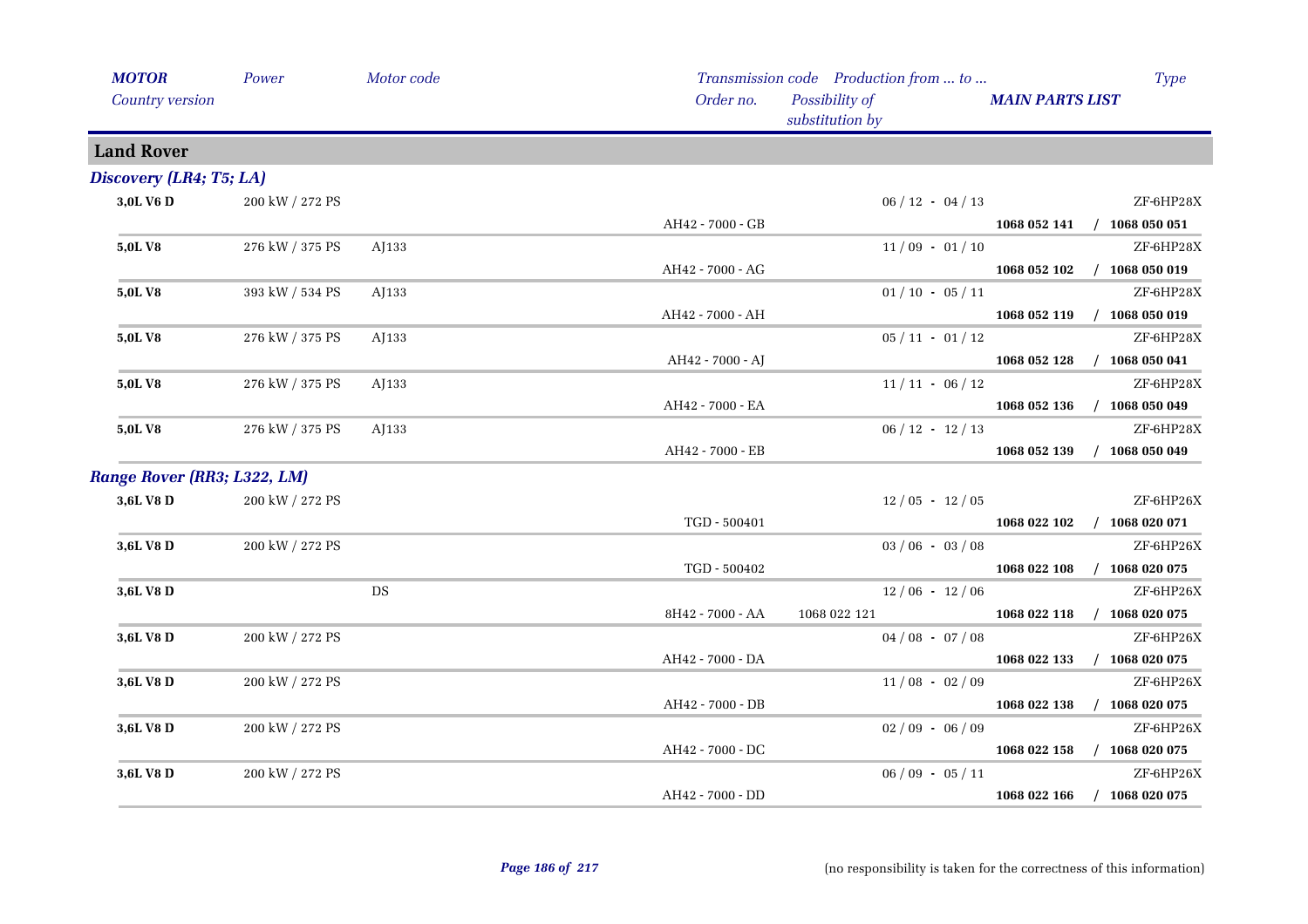| <b>MAIN PARTS LIST</b>           |
|----------------------------------|
|                                  |
|                                  |
|                                  |
| $05 / 11 - 07 / 11$<br>ZF-6HP26X |
| 1068 022 170 / 1068 020 092      |
| $ZF$ -6HP26X                     |
| 1068 022 012<br>$/$ 1068 020 004 |
| $09/04 - 11/04$<br>ZF-6HP26X     |
| $/$ 1068 020 054<br>1068 022 067 |
| ZF-6HP26X<br>$05/05 - 01/06$     |
| $/$ 1068 020 066<br>1068 022 071 |
| $11/04 - 02/06$<br>ZF-6HP26X     |
| $/$ 1068 020 054<br>1068 022 082 |
| $ZF$ -6HP26X                     |
| $/$ 1068 020 002<br>1068 022 010 |
| $05/05 - 01/06$<br>ZF-6HP26X     |
| $/$ 1068 020 065<br>1068 022 069 |
| ZF-6HP26X<br>$11/03 - 01/04$     |
| 1068 022 029<br>$/$ 1068 020 027 |
| ZF-6HP26X<br>$10/04 - 06/05$     |
| 1068 022 065<br>$/$ 1068 020 051 |
| $11/03 - 06/04$<br>ZF-6HP26X     |
| 1068 022 037<br>$/$ 1068 020 026 |
| $04/08 - 05/08$<br>ZF-6HP28X     |
| 1068 052 062<br>$/$ 1068 050 019 |
| ZF-6HP28X<br>$11/08 - 11/08$     |
| 1068 052 063<br>$/$ 1068 050 019 |
| $04/08 - 05/08$<br>ZF-6HP28X     |
| 1068 052 064<br>$/$ 1068 050 020 |
|                                  |
| $10/08 - 11/08$<br>ZF-6HP28X     |
|                                  |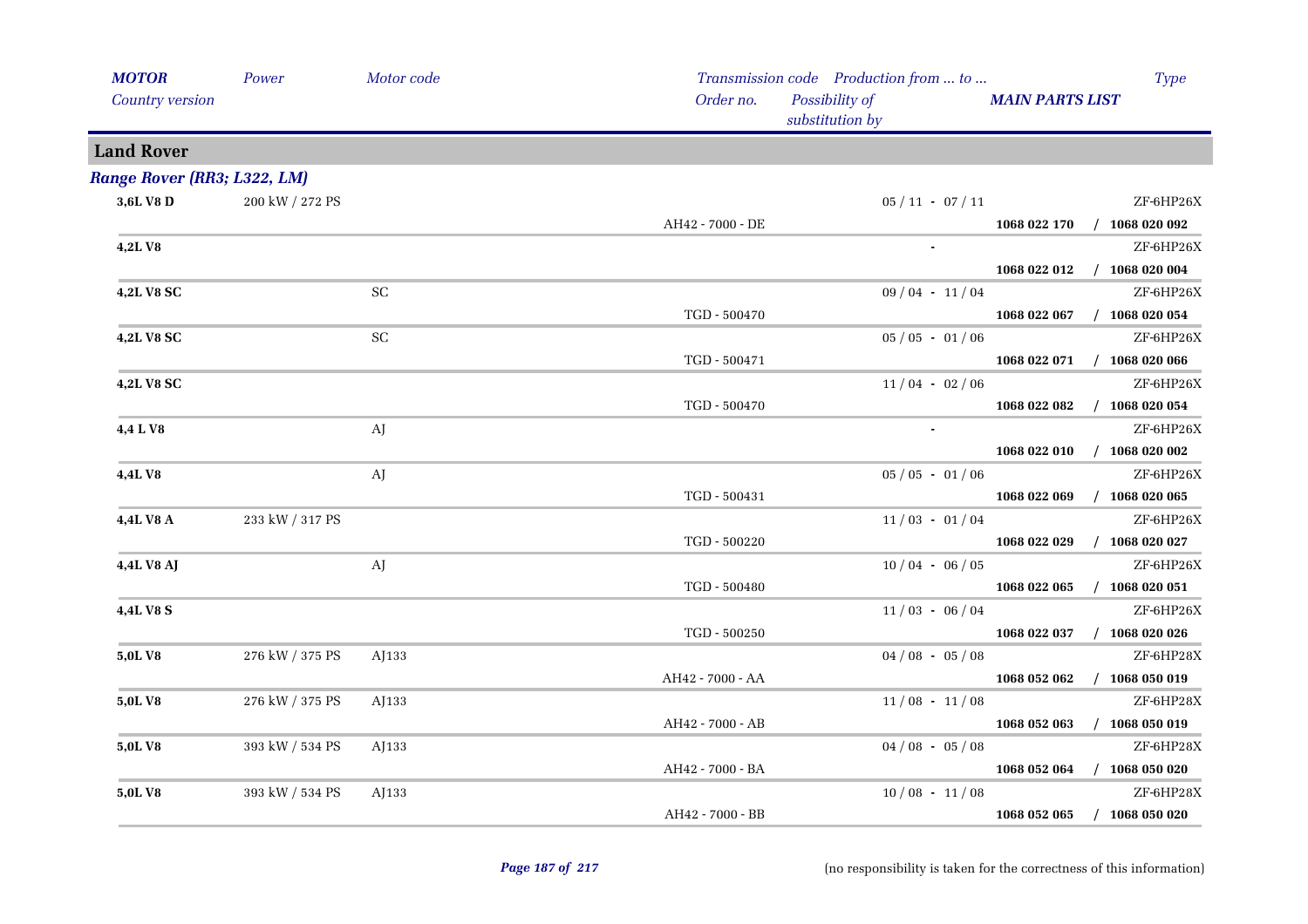| <b>MOTOR</b>                | Power           | Motor code |                  | Transmission code Production from  to |                        | <b>Type</b>      |
|-----------------------------|-----------------|------------|------------------|---------------------------------------|------------------------|------------------|
| Country version             |                 |            | Order no.        | Possibility of<br>substitution by     | <b>MAIN PARTS LIST</b> |                  |
| <b>Land Rover</b>           |                 |            |                  |                                       |                        |                  |
| Range Rover (RR3; L322, LM) |                 |            |                  |                                       |                        |                  |
| 5,0LV8                      | 276 kW / 375 PS | AJ133      |                  | $07/08 - 07/08$                       |                        | ZF-6HP28X        |
|                             |                 |            | AH42 - 7000 - AA |                                       | 1068 052 086           | $/$ 1068 050 019 |
| 5,0L V8                     | 393 kW / 534 PS | AJ133      |                  | $07/08 - 10/08$                       |                        | ZF-6HP28X        |
|                             |                 |            | AH42 - 7000 - BA |                                       | 1068 052 087           | $/$ 1068 050 020 |
| 5,0L V8                     | 393 kW / 534 PS | AJ133      |                  | $01/09 - 03/09$                       |                        | ZF-6HP28X        |
|                             |                 |            | AH42 - 7000 - AC |                                       | 1068 052 091           | $/$ 1068 050 019 |
| 5,0L V8                     | 393 kW / 534 PS | AJ133      |                  | $01/09 - 03/09$                       |                        | ZF-6HP28X        |
|                             |                 |            | AH42 - 7000 - BC |                                       | 1068 052 092           | $/$ 1068 050 020 |
| 5,0LV8                      | 276 kW / 375 PS | AJ133      |                  | $03/09 - 04/09$                       |                        | ZF-6HP28X        |
|                             |                 |            | AH42 - 7000 - AD |                                       | 1068 052 094           | $/$ 1068 050 019 |
| 5,0LV8                      | 393 kW / 534 PS | AJ133      |                  | $03/09 - 04/09$                       |                        | ZF-6HP28X        |
|                             |                 |            | AH42 - 7000 - BD |                                       | 1068 052 095           | $/$ 1068 050 020 |
| 5,0L V8                     | 276 kW / 375 PS | AJ133      |                  | $05/09 - 11/09$                       |                        | ZF-6HP28X        |
|                             |                 |            | AH42 - 7000 - AE |                                       | 1068 052 099           | $/$ 1068 050 019 |
| 5,0L V8                     | 393 kW / 534 PS | AJ133      |                  | $05/09 - 11/09$                       |                        | ZF-6HP28X        |
|                             |                 |            | AH42 - 7000 - BE |                                       | 1068 052 100           | $/$ 1068 050 020 |
| 5,0L V8                     | 276 kW / 375 PS | AJ133      |                  | $11/09 - 01/10$                       |                        | ZF-6HP28X        |
|                             |                 |            | AH42 - 7000 - AG |                                       | 1068 052 102           | $/$ 1068 050 019 |
| 5,0L V8                     | 393 kW / 534 PS | AJ133      |                  | $11/09 - 01/10$                       |                        | ZF-6HP28X        |
|                             |                 |            | AH42 - 7000 - BG |                                       | 1068 052 103           | $/$ 1068 050 020 |
| 5,0L V8                     | 393 kW / 534 PS | AJ133      |                  | $01/10 - 05/11$                       |                        | ZF-6HP28X        |
|                             |                 |            | AH42 - 7000 - AH |                                       | 1068 052 119           | $/$ 1068 050 019 |
| 5,0LV8                      | 393 kW / 534 PS | AJ133      |                  | $01/10 - 05/11$                       |                        | ZF-6HP28X        |
|                             |                 |            | AH42 - 7000 - BH |                                       | 1068 052 120           | $/$ 1068 050 020 |
| 5,0LV8                      | 276 kW / 375 PS | AJ133      |                  | $05/11 - 01/12$                       |                        | ZF-6HP28X        |
|                             |                 |            | AH42 - 7000 - AJ |                                       | 1068 052 128           | $/$ 1068 050 041 |
| 5,0LV8                      | 393 kW / 534 PS | AJ133      |                  | $05/11 - 01/12$                       |                        | ZF-6HP28X        |
|                             |                 |            | AH42 - 7000 - BJ |                                       | 1068 052 129           | $/$ 1068 050 042 |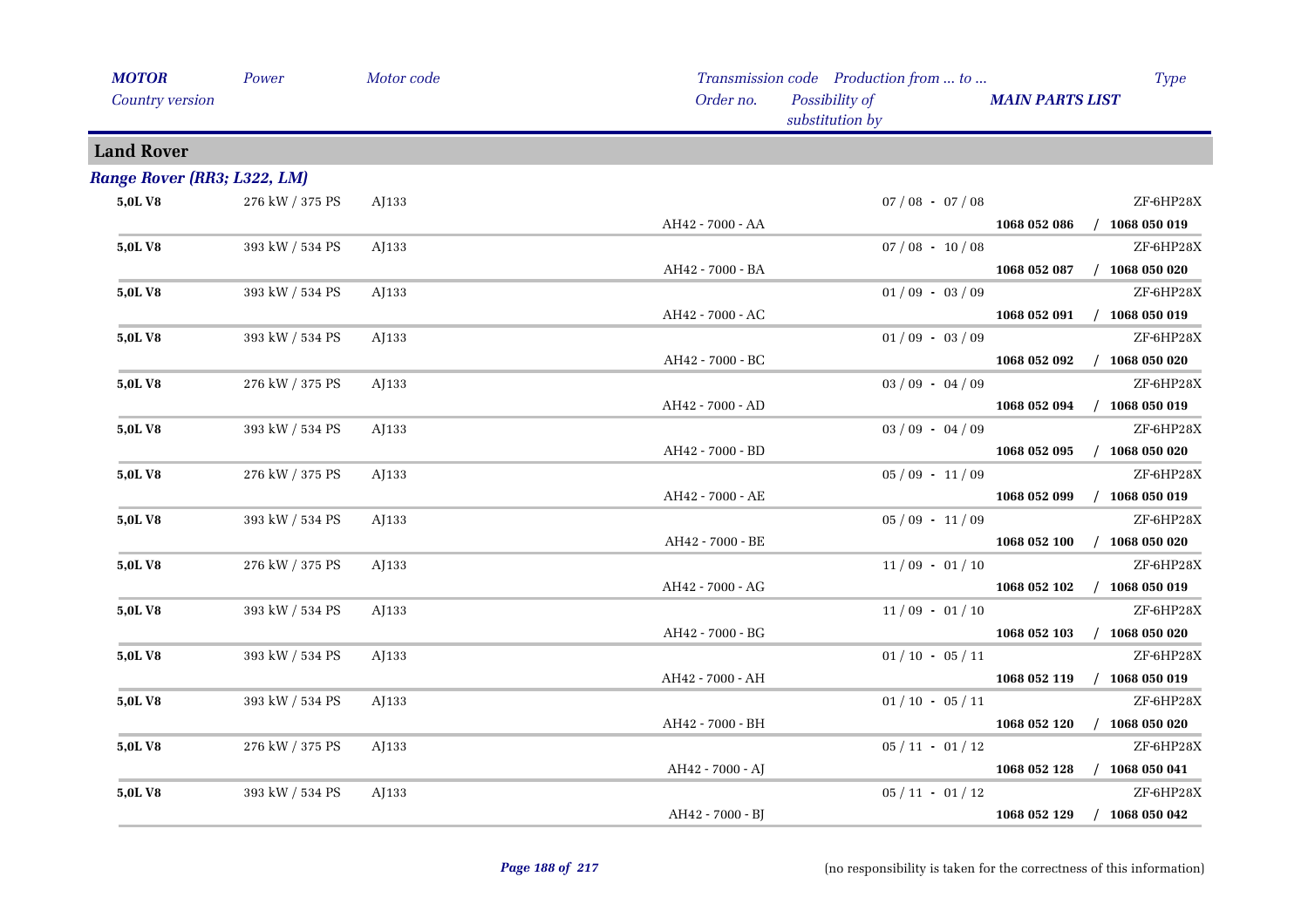| <b>MOTOR</b>                          | Power           | Motor code |                  | Transmission code Production from  to |                             | <b>Type</b>      |
|---------------------------------------|-----------------|------------|------------------|---------------------------------------|-----------------------------|------------------|
| Country version                       |                 |            | Order no.        | Possibility of<br>substitution by     | <b>MAIN PARTS LIST</b>      |                  |
| <b>Land Rover</b>                     |                 |            |                  |                                       |                             |                  |
| Range Rover (RR3; L322, LM)           |                 |            |                  |                                       |                             |                  |
| 5,0L V8                               | 276 kW / 375 PS | AJ133      |                  | $11/11 - 06/12$                       |                             | ZF-6HP28X        |
|                                       |                 |            | AH42 - 7000 - EA |                                       | 1068 052 136 / 1068 050 049 |                  |
| 5,0LV8                                | 393 kW / 534 PS | AJ133      |                  | $11/11 - 06/12$                       |                             | ZF-6HP28X        |
|                                       |                 |            | AH42 - 7000 - FA |                                       | 1068 052 137                | $/$ 1068 050 050 |
| 5,0LV8                                | 276 kW / 375 PS | AJ133      |                  | $06 / 12 - 12 / 13$                   |                             | ZF-6HP28X        |
|                                       |                 |            | AH42 - 7000 - EB |                                       | 1068 052 139                | $/$ 1068 050 049 |
| 5,0L V8                               | 393 kW / 534 PS | AJ133      |                  | $06/12 - 04/13$                       |                             | ZF-6HP28X        |
|                                       |                 |            | AH42 - 7000 - FB |                                       | 1068 052 140                | $/$ 1068 050 050 |
| V8                                    |                 |            |                  |                                       |                             | ZF-6HP26X        |
|                                       |                 |            |                  |                                       | 1068 022 072                | $/$ 1068 020 055 |
| V8                                    |                 | DS         |                  | $04/07 - 06/09$                       |                             | ZF-6HP26X        |
|                                       |                 |            | 8H42 - 7000 - AA |                                       | 1068 022 121                | $/$ 1068 020 075 |
| <b>Range Rover Sport (RRS1; L320)</b> |                 |            |                  |                                       |                             |                  |
| 2,7L V6 D                             | 160 kW / 218 PS |            |                  | $12/03 - 12/03$                       |                             | ZF-6HP26X        |
|                                       |                 |            | TGD - 500240     |                                       | 1068 022 031 / 1068 020 029 |                  |
| 2,7L V6 D                             | 160 kW / 218 PS |            |                  | $04/04 - 03/06$                       |                             | ZF-6HP26X        |
|                                       |                 |            | TGD - 500310     |                                       | 1068 022 052                | $/$ 1068 020 036 |
| 2,7L V6 D                             | 160 kW / 218 PS |            |                  | $06/04 - 10/04$                       |                             | ZF-6HP26X        |
|                                       |                 |            | TGD - 500460     |                                       | 1068 022 061                | $/$ 1068 020 045 |
| 2,7L V6 D                             |                 | AJ         |                  | $12/05 - 03/08$                       |                             | ZF-6HP26X        |
|                                       |                 |            | TGD - 500570     |                                       | 1068 022 066                | $/$ 1068 020 053 |
| 2,7L V6 D                             | 160 kW / 218 PS |            |                  | $10/04 - 11/07$                       |                             | ZF-6HP26X        |
|                                       |                 |            | TGD - 500460     |                                       | 1068 022 081                | $/$ 1068 020 045 |
| 2,7L V6 D                             |                 | AJ         |                  | $12/06 - 12/06$                       |                             | ZF-6HP26X        |
|                                       |                 |            | 8H22 - 7000 - AA | 1068 022 120                          | 1068 022 117 / 1068 020 053 |                  |
| 2,7L V6 D                             |                 | AJ         |                  | $02/07 - 03/08$                       |                             | ZF-6HP26X        |
|                                       |                 |            | 8H22 - 7000 - AA | 1068 022 127                          | 1068 022 120                | $/$ 1068 020 053 |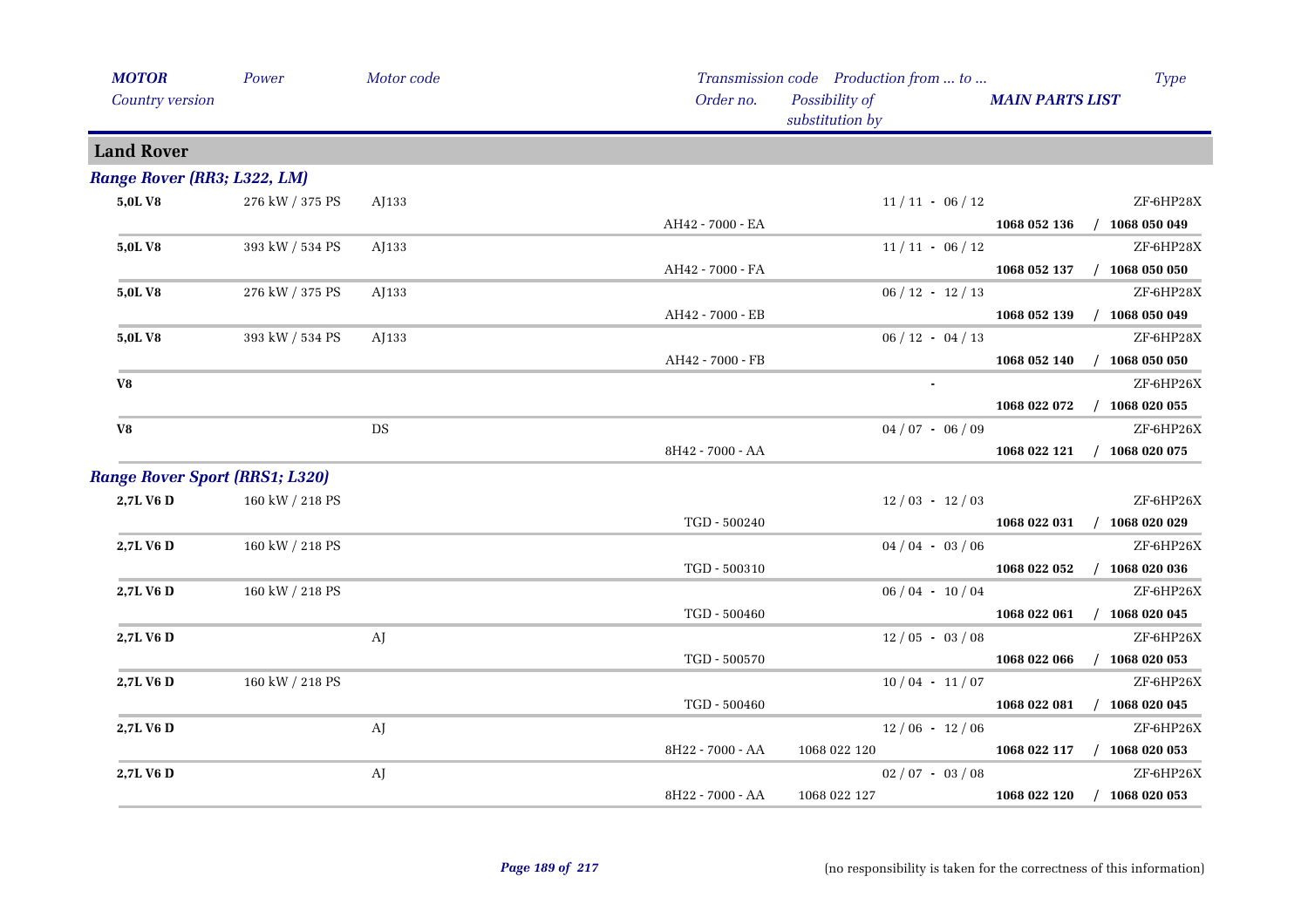| <b>MOTOR</b>                          | Power           | Motor code |                   | Transmission code Production from  to |                        | <b>Type</b>      |
|---------------------------------------|-----------------|------------|-------------------|---------------------------------------|------------------------|------------------|
| Country version                       |                 |            | Order no.         | Possibility of<br>substitution by     | <b>MAIN PARTS LIST</b> |                  |
| <b>Land Rover</b>                     |                 |            |                   |                                       |                        |                  |
| <b>Range Rover Sport (RRS1; L320)</b> |                 |            |                   |                                       |                        |                  |
| 2,7L V6 D                             |                 | AJ         |                   |                                       |                        | ZF-6HP26X        |
|                                       |                 |            | TGD - 500640      |                                       | 1068 022 127           | $/$ 1068 020 086 |
| 2,7L V6 D                             | 160 kW / 218 PS | AJ         |                   | $07 / 07 - 06 / 09$                   |                        | ZF-6HP26X        |
|                                       |                 |            | TGD - 500670      |                                       | 1068 022 129           | $/$ 1068 020 086 |
| 3,0L V6 D                             | 200 kW / 272 PS |            |                   | $07/08 - 07/08$                       |                        | ZF-6HP28X        |
|                                       |                 |            | AH42 - 7000 - CA  |                                       | 1068 052 066           | $/$ 1068 050 021 |
| 3,0L V6 D                             | 200 kW / 272 PS |            |                   | $01/09 - 01/09$                       |                        | ZF-6HP28X        |
|                                       |                 |            | AH42 - 7000 - CC  |                                       | 1068 052 067           | $/$ 1068 050 021 |
| 3,6L V8 D                             | 200 kW / 272 PS |            |                   | $12/05 - 12/05$                       |                        | ZF-6HP26X        |
|                                       |                 |            | TGD - 500401      |                                       | 1068 022 102           | $/$ 1068 020 071 |
| 3,6L V8 D                             | 200 kW / 272 PS |            |                   | $03/06 - 03/08$                       |                        | ZF-6HP26X        |
|                                       |                 |            | TGD - 500402      |                                       | 1068 022 108           | $/$ 1068 020 075 |
| 3,6L V8 D                             |                 | DS         |                   | $12/06 - 12/06$                       |                        | ZF-6HP26X        |
|                                       |                 |            | 8H42 - 7000 - AA  | 1068 022 121                          | 1068 022 118           | $/$ 1068 020 075 |
| 3,6L V8 D                             | 200 kW / 272 PS |            |                   | $04/08 - 07/08$                       |                        | ZF-6HP26X        |
|                                       |                 |            | AH42 - 7000 - DA  |                                       | 1068 022 133           | $/$ 1068 020 075 |
| 3,6L V8 D                             | 200 kW / 272 PS |            |                   | $11/08 - 02/09$                       |                        | ZF-6HP26X        |
|                                       |                 |            | AH42 - 7000 - DB  |                                       | 1068 022 138           | $/$ 1068 020 075 |
| 3,6L V8 D                             | 200 kW / 272 PS |            |                   | $02/09 - 06/09$                       |                        | ZF-6HP26X        |
|                                       |                 |            | AH42 - 7000 - DC  |                                       | 1068 022 158           | $/$ 1068 020 075 |
| 3,6L V8 D                             | 200 kW / 272 PS |            |                   | $06/09 - 05/11$                       |                        | ZF-6HP26X        |
|                                       |                 |            | AH42 - 7000 - DD  |                                       | 1068 022 166           | $/$ 1068 020 075 |
| 3,6L V8 D                             | 200 kW / 272 PS |            |                   | $05 / 11 - 07 / 11$                   |                        | ZF-6HP26X        |
|                                       |                 |            | AH42 - 7000 - DE  |                                       | 1068 022 170           | $/$ 1068 020 092 |
| 4,2LV8                                |                 |            |                   |                                       |                        | ZF-6HP26X        |
|                                       |                 |            |                   |                                       | 1068 022 012           | $/$ 1068 020 004 |
| 4,2LV8                                | 310 kW / 422 PS | SC         |                   | $12/05 - 06/09$                       |                        | ZF-6HP26X        |
|                                       |                 |            | 6H22 - 70041 - DA |                                       | 1068 022 099           | $/$ 1068 020 070 |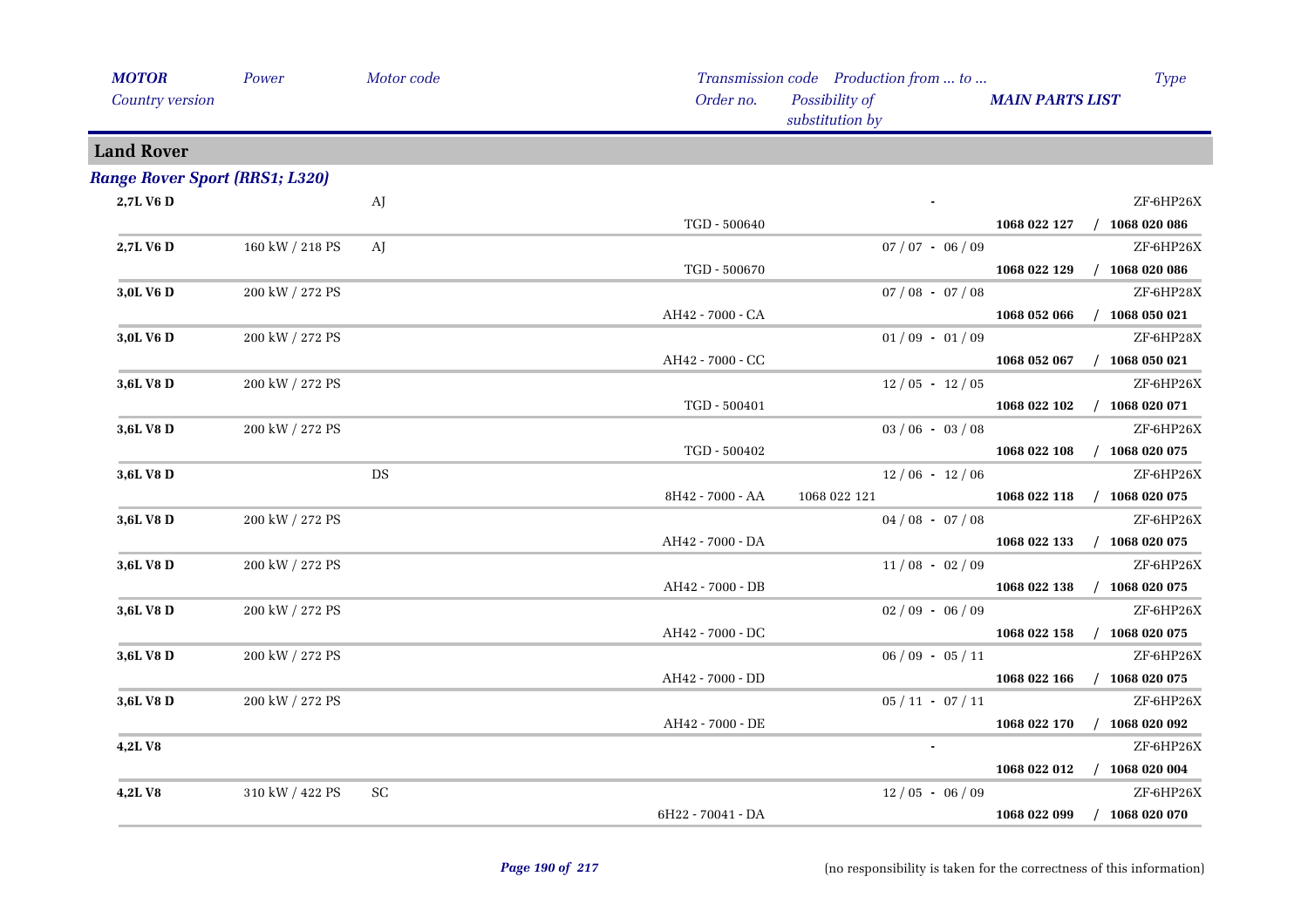| <b>MOTOR</b>                          | Power           | Motor code          |                                | Transmission code  Production from  to |                        | <b>Type</b>                 |
|---------------------------------------|-----------------|---------------------|--------------------------------|----------------------------------------|------------------------|-----------------------------|
| Country version                       |                 |                     | Order no.                      | Possibility of<br>substitution by      | <b>MAIN PARTS LIST</b> |                             |
| <b>Land Rover</b>                     |                 |                     |                                |                                        |                        |                             |
| <b>Range Rover Sport (RRS1; L320)</b> |                 |                     |                                |                                        |                        |                             |
| 4,2L V8 SC                            |                 |                     |                                | $05/04 - 06/04$                        |                        | ZF-6HP26X                   |
|                                       |                 |                     | TGD - 500380                   |                                        |                        | 1068 022 041 / 1068 020 030 |
| 4,2L V8 SC                            |                 |                     |                                | $07/04 - 07/04$                        |                        | ZF-6HP26X                   |
|                                       |                 |                     | TGD - 500440                   |                                        |                        | 1068 022 063 / 1068 020 047 |
| 4,2L V8 SC                            |                 | $\operatorname{SC}$ |                                | $09/04 - 11/04$                        |                        | ZF-6HP26X                   |
|                                       |                 |                     | TGD - 500470                   |                                        | 1068 022 067           | $/$ 1068 020 054            |
| 4,2L V8 SC                            |                 |                     |                                | $11/04 - 02/06$                        |                        | ZF-6HP26X                   |
|                                       |                 |                     | TGD - 500470                   |                                        | 1068 022 082           | $/$ 1068 020 054            |
| 4,4 L V8                              |                 | AJ                  |                                |                                        |                        | ZF-6HP26X                   |
|                                       |                 |                     |                                |                                        | 1068 022 010           | $/$ 1068 020 002            |
| 4,4L V8                               | 233 kW / 317 PS | AJ                  |                                | $05/05 - 01/06$                        |                        | ZF-6HP26X                   |
|                                       |                 |                     | TGD - 500481                   |                                        | 1068 022 096           | $/$ 1068 020 064            |
| 4,4L V8 A                             | 233 kW / 317 PS |                     |                                | $11/03 - 01/04$                        |                        | ZF-6HP26X                   |
|                                       |                 |                     | TGD - 500220                   |                                        | 1068 022 029           | $/$ 1068 020 027            |
| 4,4L V8 A                             | 233 kW / 317 PS |                     |                                | $04/04 - 06/04$                        |                        | ZF-6HP26X                   |
|                                       |                 |                     | $\operatorname{TGD}$ - 500 300 |                                        | 1068 022 050           | $/$ 1068 020 034            |
| 4,4L V8 A                             | 233 kW / 317 PS |                     |                                | $06/04 - 10/04$                        |                        | ZF-6HP26X                   |
|                                       |                 |                     | TGD - 500430                   |                                        | 1068 022 060           | $/$ 1068 020 044            |
| 4,4L V8 A                             | 233 kW / 317 PS |                     |                                | $10/04 - 06/05$                        |                        | ZF-6HP26X                   |
|                                       |                 |                     | TGD - 500430                   |                                        | 1068 022 080           | $/$ 1068 020 044            |
| 4,4L V8 S                             |                 |                     |                                | $11/03 - 06/04$                        |                        | ZF-6HP26X                   |
|                                       |                 |                     | TGD - 500250                   |                                        | 1068 022 037           | $/$ 1068 020 026            |
| 5,0LV8                                | 393 kW / 534 PS | AJ133               |                                | $04/08 - 05/08$                        |                        | ZF-6HP28X                   |
|                                       |                 |                     | AH42 - 7000 - BA               |                                        | 1068 052 064           | $/$ 1068 050 020            |
| 5,0L V8                               | 393 kW / 534 PS | AJ133               |                                | $10/08 - 11/08$                        |                        | ZF-6HP28X                   |
|                                       |                 |                     | AH42 - 7000 - BB               |                                        | 1068 052 065           | $/$ 1068 050 020            |
| 5,0L V8                               | 393 kW / 534 PS | AJ133               |                                | $07/08 - 10/08$                        |                        | ZF-6HP28X                   |
|                                       |                 |                     | AH42 - 7000 - BA               |                                        | 1068 052 087           | $/$ 1068 050 020            |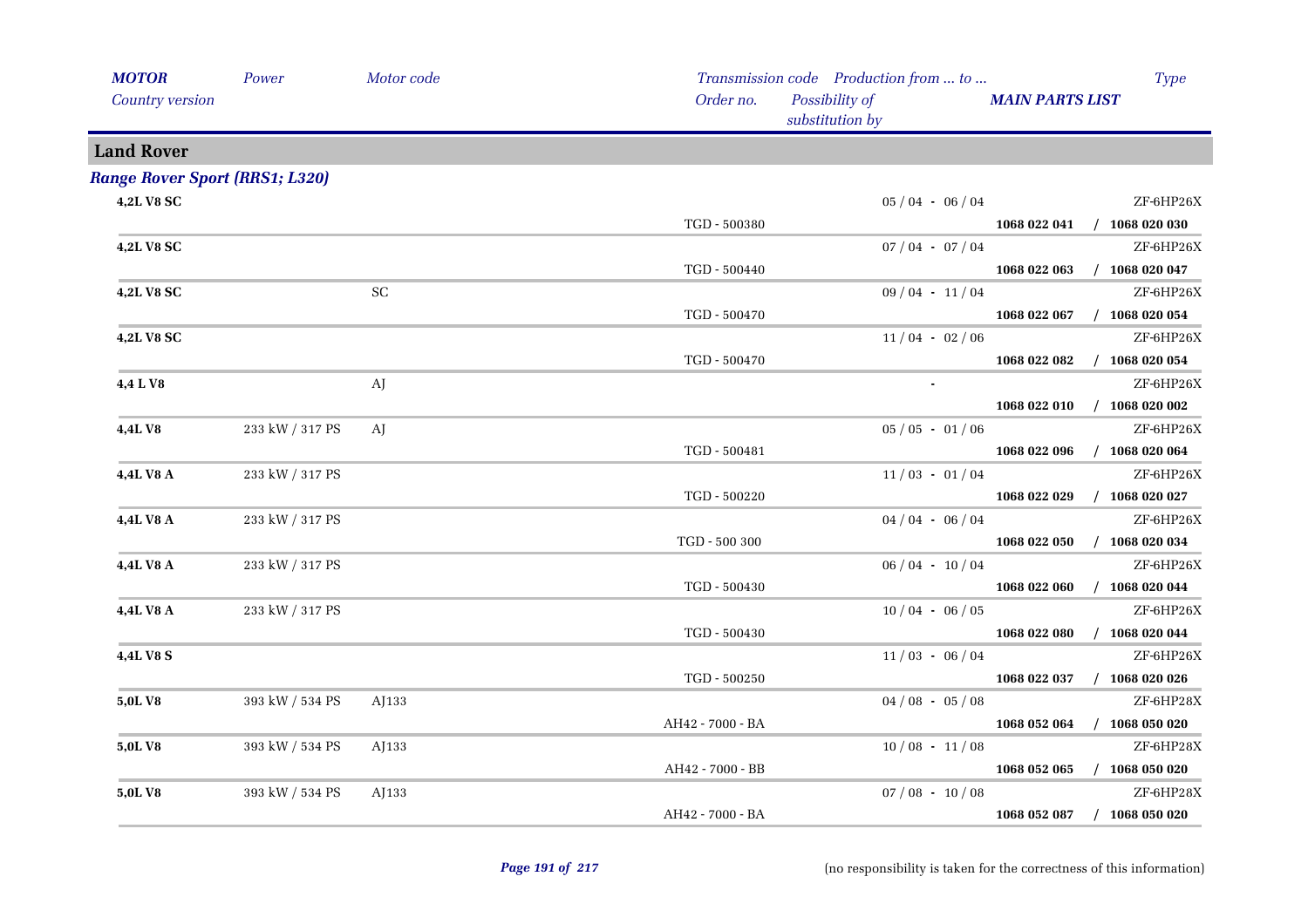| <b>MOTOR</b><br>Country version       | Power           | Motor code | Order no.        | Transmission code Production from  to<br>Possibility of<br>substitution by | <b>MAIN PARTS LIST</b> | <b>Type</b>      |
|---------------------------------------|-----------------|------------|------------------|----------------------------------------------------------------------------|------------------------|------------------|
| <b>Land Rover</b>                     |                 |            |                  |                                                                            |                        |                  |
| <b>Range Rover Sport (RRS1; L320)</b> |                 |            |                  |                                                                            |                        |                  |
| 5,0LV8                                | 393 kW / 534 PS | AJ133      |                  | $01/09 - 03/09$                                                            |                        | ZF-6HP28X        |
|                                       |                 |            | AH42 - 7000 - AC |                                                                            | 1068 052 091           | $/$ 1068 050 019 |
| 5,0LV8                                | 393 kW / 534 PS | AJ133      |                  | $01/09 - 03/09$                                                            |                        | ZF-6HP28X        |
|                                       |                 |            | AH42 - 7000 - BC |                                                                            | 1068 052 092           | 1068 050 020     |
| 5,0LV8                                | 393 kW / 534 PS | AJ133      |                  | $03/09 - 04/09$                                                            |                        | ZF-6HP28X        |
|                                       |                 |            | AH42 - 7000 - BD |                                                                            | 1068 052 095           | $/$ 1068 050 020 |
| 5,0LV8                                | 393 kW / 534 PS | AJ133      |                  | $05/09 - 11/09$                                                            |                        | ZF-6HP28X        |
|                                       |                 |            | AH42 - 7000 - BE |                                                                            | 1068 052 100           | 1068 050 020     |
| 5,0LV8                                | 393 kW / 534 PS | AJ133      |                  | $11/09 - 01/10$                                                            |                        | ZF-6HP28X        |
|                                       |                 |            | AH42 - 7000 - BG |                                                                            | 1068 052 103           | $/$ 1068 050 020 |
| 5,0LV8                                | 393 kW / 534 PS | AJ133      |                  | $01/10 - 05/11$                                                            |                        | ZF-6HP28X        |
|                                       |                 |            | AH42 - 7000 - BH |                                                                            | 1068 052 120           | $/$ 1068 050 020 |
| 5,0LV8                                | 393 kW / 534 PS | AJ133      |                  | $05/11 - 01/12$                                                            |                        | ZF-6HP28X        |
|                                       |                 |            | AH42 - 7000 - BJ |                                                                            | 1068 052 129           | $/$ 1068 050 042 |
| 5,0LV8                                | 393 kW / 534 PS | AJ133      |                  | $11/11 - 06/12$                                                            |                        | ZF-6HP28X        |
|                                       |                 |            | AH42 - 7000 - FA |                                                                            | 1068 052 137           | $/$ 1068 050 050 |
| 5,0LV8                                | 393 kW / 534 PS | AJ133      |                  | $06 / 12 - 04 / 13$                                                        |                        | ZF-6HP28X        |
|                                       |                 |            | AH42 - 7000 - FB |                                                                            | 1068 052 140           | $/$ 1068 050 050 |
| V8                                    |                 |            |                  | $\blacksquare$                                                             |                        | ZF-6HP26X        |
|                                       |                 |            |                  |                                                                            | 1068 022 072           | $/$ 1068 020 055 |
| V8                                    |                 | DS         |                  | $04/07 - 06/09$                                                            |                        | ZF-6HP26X        |
|                                       |                 |            | 8H42 - 7000 - AA |                                                                            | 1068 022 121           | $/$ 1068 020 075 |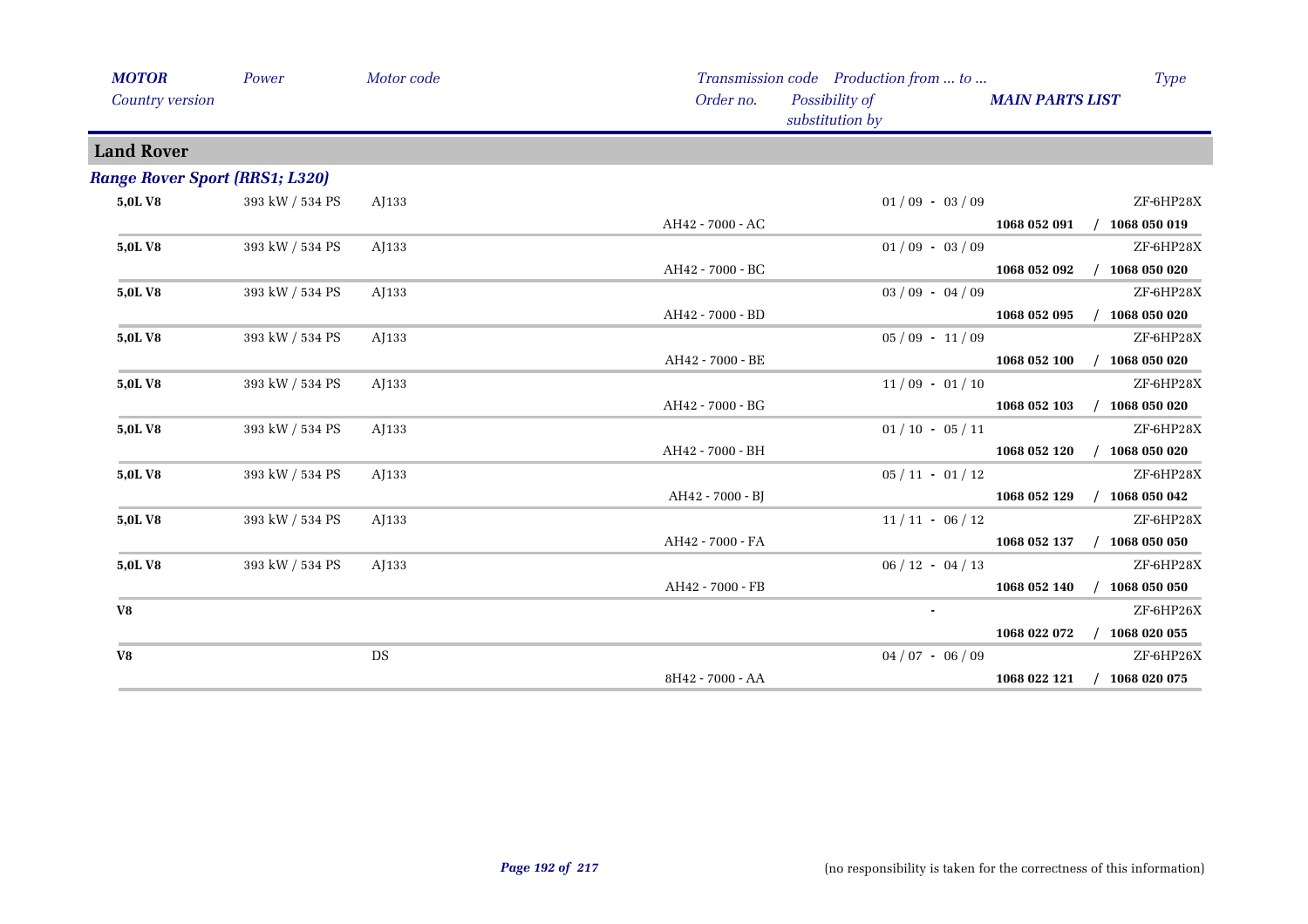| <b>MOTOR</b>                  | Power           | Motor code |              | Transmission code Production from  to | <b>Type</b>                      |
|-------------------------------|-----------------|------------|--------------|---------------------------------------|----------------------------------|
| Country version               |                 |            | Order no.    | Possibility of<br>substitution by     | <b>MAIN PARTS LIST</b>           |
| Lincoln                       |                 |            |              |                                       |                                  |
| <b>Navigator (U228)</b>       |                 |            |              |                                       |                                  |
| 5,4LV8                        | 220 kW / 299 PS | InTech     |              | $03/04 - 03/04$                       | ZF-6HP26X                        |
|                               |                 |            | 5L747000BD   |                                       | 1068 022 053<br>$/$ 1068 020 006 |
| 5,4L V8                       | 220 kW / 299 PS | InTech     |              | $04/04 - 06/04$                       | ZF-6HP26X                        |
|                               |                 |            | 5L747000BD   |                                       | $/$ 1068 020 038<br>1068 022 054 |
| <b>5,4LV8</b>                 | 220 kW / 299 PS | InTech     |              | $06/04 - 04/05$                       | ZF-6HP26X                        |
|                               |                 |            | 5L747000BE   |                                       | $/$ 1068 020 046<br>1068 022 062 |
| 5,4L V8                       | 224 kW / 305 PS | Triton     |              | $04/05 - 09/05$                       | ZF-6HP26X                        |
|                               |                 |            | 5L747000BE   |                                       | $/$ 1068 020 057<br>1068 022 083 |
| 5,4LV8                        | 224 kW / 305 PS | Triton     |              | $01/06 - 01/06$                       | ZF-6HP26X                        |
|                               |                 |            | 7L747000BC   |                                       | 1068 022 100<br>$/$ 1068 020 068 |
| 5,4LV8                        | 224 kW / 305 PS | Triton     |              | $09/05 - 03/06$                       | ZF-6HP26X                        |
|                               |                 |            | 7L747000BC   |                                       | 1068 022 101 / 1068 020 057      |
| 5,4LV8                        | 224 kW / 305 PS | Triton     |              | $03/06 - 05/06$                       | ZF-6HP26X                        |
|                               |                 |            | 7L747000BD   | 1068 022 114                          | 1068 022 111 / 1068 020 074      |
| 5,4L V8                       | 224 kW / 305 PS | Triton     |              | $04/06 - 06/06$                       | ZF-6HP26X                        |
|                               |                 |            | 5L747000BG   |                                       | 1068 022 113 / 1068 020 057      |
| 5,4L V8                       | 224 kW / 305 PS | Triton     |              | $06/06 - 03/07$                       | ZF-6HP26X                        |
|                               |                 |            | 7L747000BE   | 1068 022 125                          | $/$ 1068 020 074<br>1068 022 114 |
| Navigator (U326; U356 - LWB)) |                 |            |              |                                       |                                  |
| 5,4LV8                        | 224 kW / 305 PS | Triton     |              | $03 / 07 - 07 / 08$                   | ZF-6HP26X                        |
|                               |                 |            | 7L74*7000*BF |                                       | $/$ 1068 020 074<br>1068 022 125 |
| <b>Navigator 4x2 (U228)</b>   |                 |            |              |                                       |                                  |
| 5,4L V8                       | 220 kW / 299 PS | InTech     |              | $03/04 - 03/04$                       | ZF-6HP26                         |
|                               |                 |            | 5L747000AD   |                                       | $/$ 1068 010 047<br>1068 012 246 |
| 5,4LV8                        | 220 kW / 299 PS | InTech     |              | $04/04 - 05/04$                       | ZF-6HP26                         |
|                               |                 |            | 5L747000AD   |                                       | 1068 012 248<br>$/$ 1068 010 121 |
| 5,4LV8                        | 220 kW / 299 PS | InTech     |              | $06/04 - 04/05$                       | ZF-6HP26                         |
|                               |                 |            | 5L747000AE   |                                       | $/$ 1068 010 129<br>1068 012 259 |
|                               |                 |            |              |                                       |                                  |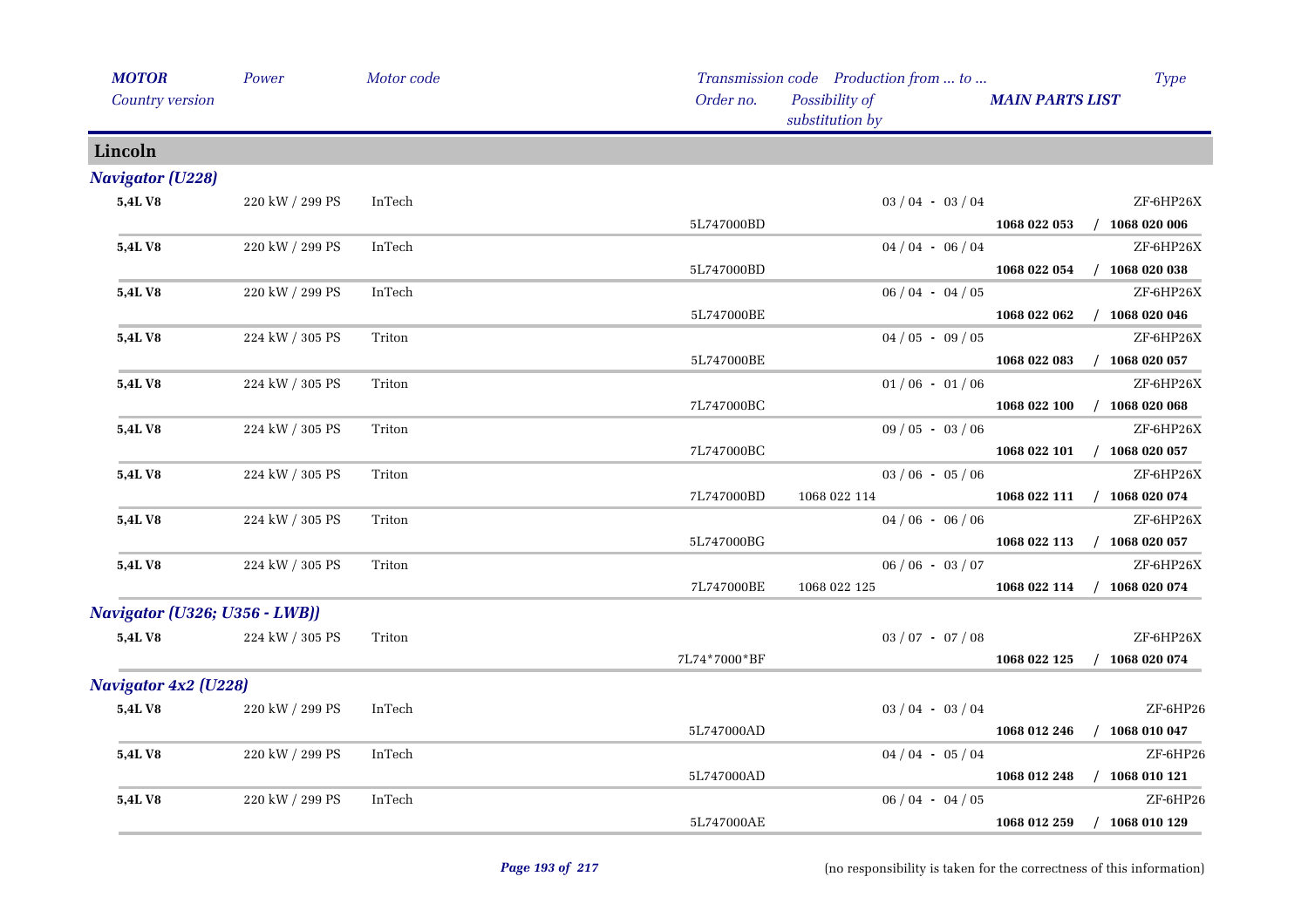| <b>MOTOR</b><br>Country version          | Power           | Motor code | Order no.  | Transmission code Production from  to<br>Possibility of<br>substitution by | <b>MAIN PARTS LIST</b> | <b>Type</b>  |
|------------------------------------------|-----------------|------------|------------|----------------------------------------------------------------------------|------------------------|--------------|
| Lincoln                                  |                 |            |            |                                                                            |                        |              |
| <b>Navigator 4x2 (U228)</b>              |                 |            |            |                                                                            |                        |              |
| <b>5,4LV8</b>                            | 224 kW / 305 PS | Triton     |            | $04/05 - 09/05$                                                            |                        | ZF-6HP26     |
|                                          |                 |            | 5L747000AE |                                                                            | 1068 012 327           | 1068 010 138 |
| 5,4LV8                                   | 224 kW / 305 PS | Triton     |            | $01/06 - 01/06$                                                            |                        | ZF-6HP26     |
|                                          |                 |            | 7L747000AC | 1068 012 414                                                               | 1068 012 393           | 1068 010 181 |
| 5,4L V8                                  | 224 kW / 305 PS | Triton     |            | $09/05 - 03/06$                                                            |                        | ZF-6HP26     |
|                                          |                 |            | 5L747000AF |                                                                            | 1068 012 394           | 1068 010 138 |
| 5,4L V8                                  | 224 kW / 305 PS | Triton     |            | $03/06 - 05/06$                                                            |                        | ZF-6HP26     |
|                                          |                 |            | 7L747000AD | 1068 012 414                                                               | 1068 012 409           | 1068 010 181 |
| 5,4LV8                                   | 224 kW / 305 PS | Triton     |            | $04/06 - 06/06$                                                            |                        | ZF-6HP26     |
|                                          |                 |            | 5L747000AG |                                                                            | 1068 012 413           | 1068 010 138 |
| <b>5,4LV8</b>                            | 224 kW / 305 PS | Triton     |            | $06/06 - 03/07$                                                            |                        | ZF-6HP26     |
|                                          |                 |            | 7L747000AE | 1068 012 441                                                               | 1068 012 414           | 1068 010 181 |
| <b>Navigator 4x2 (U326; U356 - LWB))</b> |                 |            |            |                                                                            |                        |              |
| <b>5,4LV8</b>                            | 224 kW / 305 PS | Triton     |            | $03 / 07 - 07 / 08$                                                        |                        | ZF-6HP26     |
|                                          |                 |            | 7L747000AF |                                                                            | 1068 012 441           | 1068 010 181 |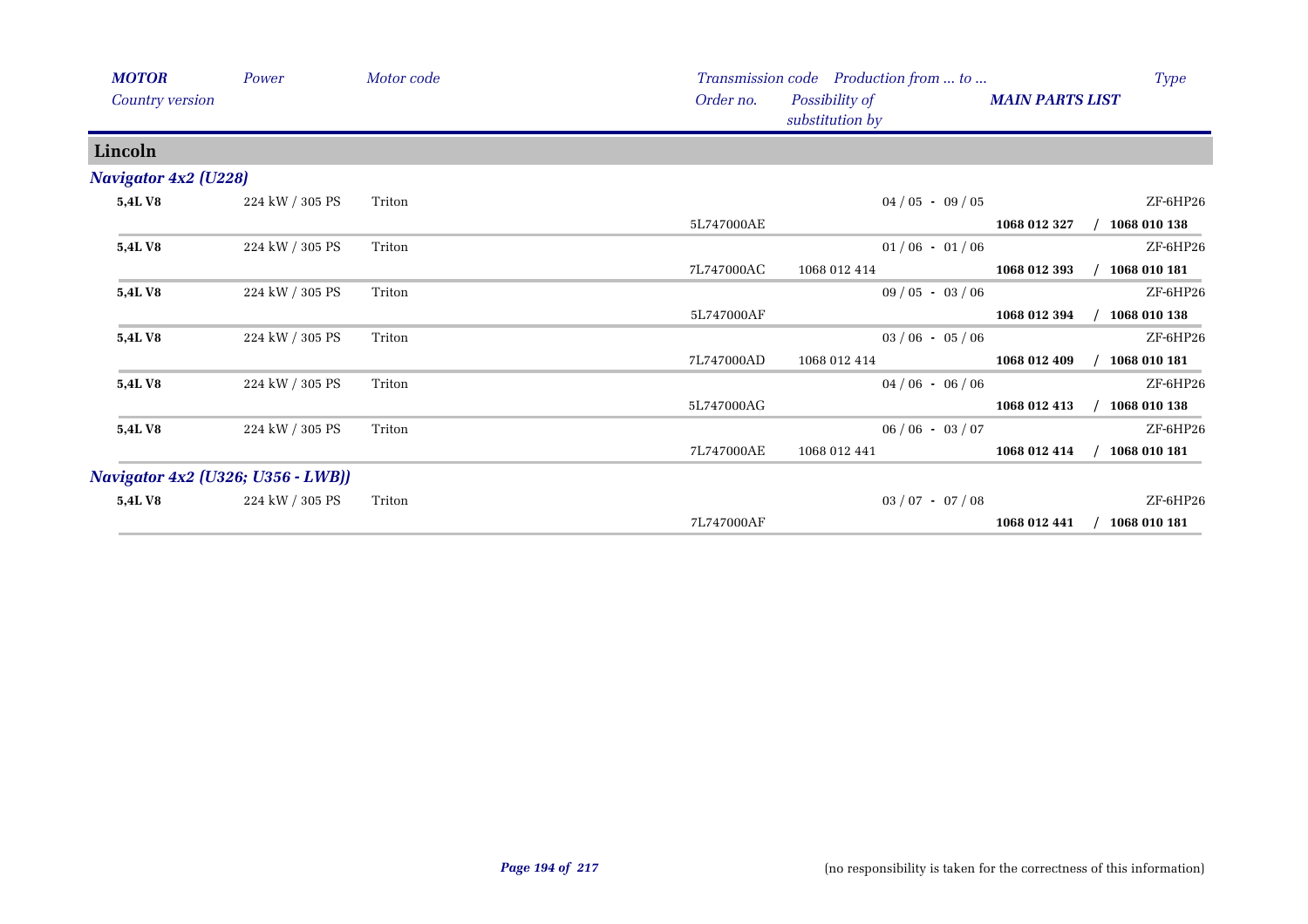| <b>MOTOR</b>                     | Power           | Motor code |           | Transmission code Production from  to | <b>Type</b>                      |
|----------------------------------|-----------------|------------|-----------|---------------------------------------|----------------------------------|
| Country version                  |                 |            | Order no. | Possibility of<br>substitution by     | <b>MAIN PARTS LIST</b>           |
| <b>Maserati</b>                  |                 |            |           |                                       |                                  |
| <b>Gran Cabrio (M145)</b>        |                 |            |           |                                       |                                  |
| 4,7LV8                           | 323 kW / 440 PS | M145BD     |           | $07/09 - 09/09$                       | ZF-6HP26                         |
|                                  |                 |            | 254 891   |                                       | 1068 012 523 / 1068 010 197      |
| 4,7LV8                           | 323 kW / 440 PS | M145BD     |           | $11/09 - 01/10$                       | ZF-6HP26                         |
|                                  |                 |            | 254 891   |                                       | 1068 012 534 / 1068 010 197      |
| 4,7LV8                           | 323 kW / 440 PS | M145BD     |           | $11/09 - 11/09$                       | ZF-6HP26                         |
|                                  |                 |            | 260 504   |                                       | $/$ 1068 010 197<br>1068 012 535 |
| 4,7L V8                          | 323 kW / 440 PS | M145BD     |           | $11/09 - 06/11$                       | ZF-6HP26                         |
|                                  |                 |            | 262 772   |                                       | 1068 012 536 / 1068 010 197      |
| 4,7LV8                           | 323 kW / 440 PS | M145BD     |           | $05/11$ -                             | ZF-6HP26                         |
|                                  |                 |            | 262 772   |                                       | 1068 012 558 / 1068 010 221      |
| <b>Gran Turismo Coupé (M145)</b> |                 |            |           |                                       |                                  |
| 4,2LV8                           | 295 kW / 400 PS | M145BL     |           | $06/06 - 07/06$                       | ZF-6HP26                         |
|                                  |                 |            | 228 245   | 1068 012 425                          | 1068 012 415 / 1068 010 122      |
| 4,2LV8                           | 295 kW / 400 PS | M145BL     |           | $11/06 - 01/07$                       | ZF-6HP26                         |
|                                  |                 |            | 228 245   | 1068 012 430                          | 1068 012 425 / 1068 010 190      |
| 4,2LV8                           | 295 kW / 400 PS | M145BL     |           | $03/07 - 06/07$                       | ZF-6HP26                         |
|                                  |                 |            | 228 245   |                                       | 1068 012 430<br>$/$ 1068 010 197 |
| 4,2LV8                           | 295 kW / 400 PS | M145BL     |           | $\mathbf{r}$ .                        | ZF-6HP26                         |
|                                  |                 |            |           |                                       | 1068 012 447 / 1068 010 197      |
| 4,2LV8                           | 295 kW / 400 PS | M145BL     |           | $07/07 - 09/09$                       | ZF-6HP26                         |
|                                  |                 |            | 238 966   |                                       | 1068 012 450 / 1068 010 197      |
| 4,2LV8                           | 296 kW / 403 PS | M145NL     |           | $07/09 - 01/10$                       | ZF-6HP26                         |
|                                  |                 |            | 257 710   |                                       | 1068 012 522 / 1068 010 197      |
| 4,7L V8                          | 323 kW / 440 PS | M145HL     |           | $07/08 - 07/08$                       | ZF-6HP26                         |
|                                  |                 |            | 243 427   |                                       | 1068 012 452 / 1068 010 197      |
| 4,7LV8                           | 323 kW / 440 PS | M145HL     |           | $10/08 - 10/08$                       | ZF-6HP26                         |
|                                  |                 |            | 243 427   |                                       | 1068 012 489 / 1068 010 197      |
|                                  |                 |            |           |                                       |                                  |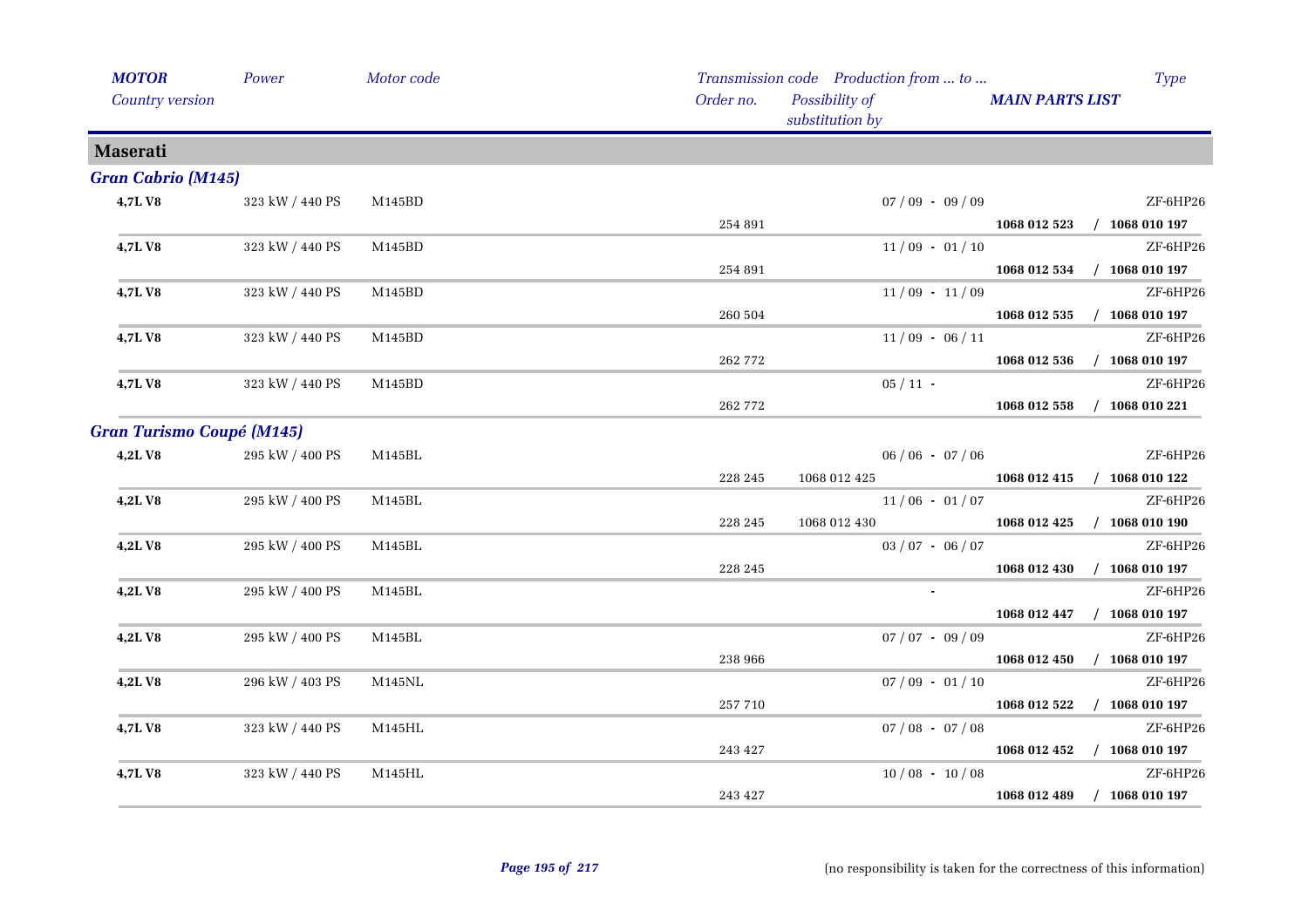| <b>MOTOR</b>                     | Power                 | Motor code    |           | Transmission code Production from  to | Type                             |
|----------------------------------|-----------------------|---------------|-----------|---------------------------------------|----------------------------------|
| Country version                  |                       |               | Order no. | Possibility of<br>substitution by     | <b>MAIN PARTS LIST</b>           |
| <b>Maserati</b>                  |                       |               |           |                                       |                                  |
| <b>Gran Turismo Coupé (M145)</b> |                       |               |           |                                       |                                  |
| 4,7LV8                           | 323 kW / 440 PS       | M145HL        |           | $01/09 - 01/10$                       | ZF-6HP26                         |
|                                  |                       |               | 243 427   |                                       | 1068 012 503 / 1068 010 197      |
| 4,7L V8                          | 323 kW / 440 PS       | M145HL        |           | $12/08 - 11/09$                       | ZF-6HP26                         |
|                                  |                       |               | 254 642   |                                       | $/$ 1068 010 197<br>1068 012 509 |
| 4,7LV8                           | 323 kW / 440 PS       | M145BL        |           | $11/09 - 06/11$                       | ZF-6HP26                         |
|                                  |                       |               | 262 772   |                                       | 1068 012 536<br>$/$ 1068 010 197 |
| 4,7LV8                           | 323 kW / 440 PS       | <b>M145NL</b> |           | $11/09 - 06/11$                       | ZF-6HP26                         |
|                                  |                       |               | 262 772   |                                       | 1068 012 536<br>$/$ 1068 010 197 |
| 4,7LV8                           | 323 kW / 440 PS       | M145HL        |           | $11/09 - 06/11$                       | ZF-6HP26                         |
|                                  |                       |               | 262 772   |                                       | $/$ 1068 010 197<br>1068 012 536 |
| 4,7LV8                           | 323 kW / 440 PS       | M145BL        |           | $05/11$ -                             | ZF-6HP26                         |
|                                  |                       |               | 262 772   |                                       | 1068 012 558<br>$/$ 1068 010 221 |
| 4,7LV8                           | 323 kW / 440 PS       | M145NL        |           | $05/11$ -                             | ZF-6HP26                         |
|                                  |                       |               | 262 772   |                                       | 1068 012 558<br>$/$ 1068 010 221 |
| 4,7LV8                           | 323 kW / 440 PS       | M145HL        |           | $05/11$ -                             | ZF-6HP26                         |
|                                  |                       |               | 262 772   |                                       | 1068 012 558<br>$/$ 1068 010 221 |
| Quattroporte 4,2 (Serie V; M139) |                       |               |           |                                       |                                  |
| 4,2LV8                           | $295$ kW $\!/$ 400 PS | M139GQ        |           | $06/06 - 06/06$                       | ZF-6HP26                         |
|                                  |                       |               | 218 240   |                                       | 1068 012 412 / 1068 010 122      |
| 4,2LV8                           | 295 kW / 400 PS       | M139GQ        |           | $08/06 - 09/06$                       | ZF-6HP26                         |
|                                  |                       |               | 218 240   | 1068 012 424                          | 1068 012 416 / 1068 010 190      |
| 4,2LV8                           | 295 kW / 400 PS       | M139GQ        |           | $10/06 - 10/06$                       | ZF-6HP26                         |
|                                  |                       |               | 227 378   | 1068 012 424                          | $1068012423$ / $1068010190$      |
| 4,2LV8                           | 295 kW / 400 PS       | M139GQ        |           | $10/06 - 12/06$                       | ZF-6HP26                         |
|                                  |                       |               | 227 378   | 1068 012 426                          | 1068 012 424 / 1068 010 190      |
| 4,2LV8                           | 295 kW / 400 PS       | M139GQ        |           | $11/06 - 12/06$                       | ZF-6HP26                         |
|                                  |                       |               | 227 378   | 1068 012 431                          | 1068 012 426 / 1068 010 190      |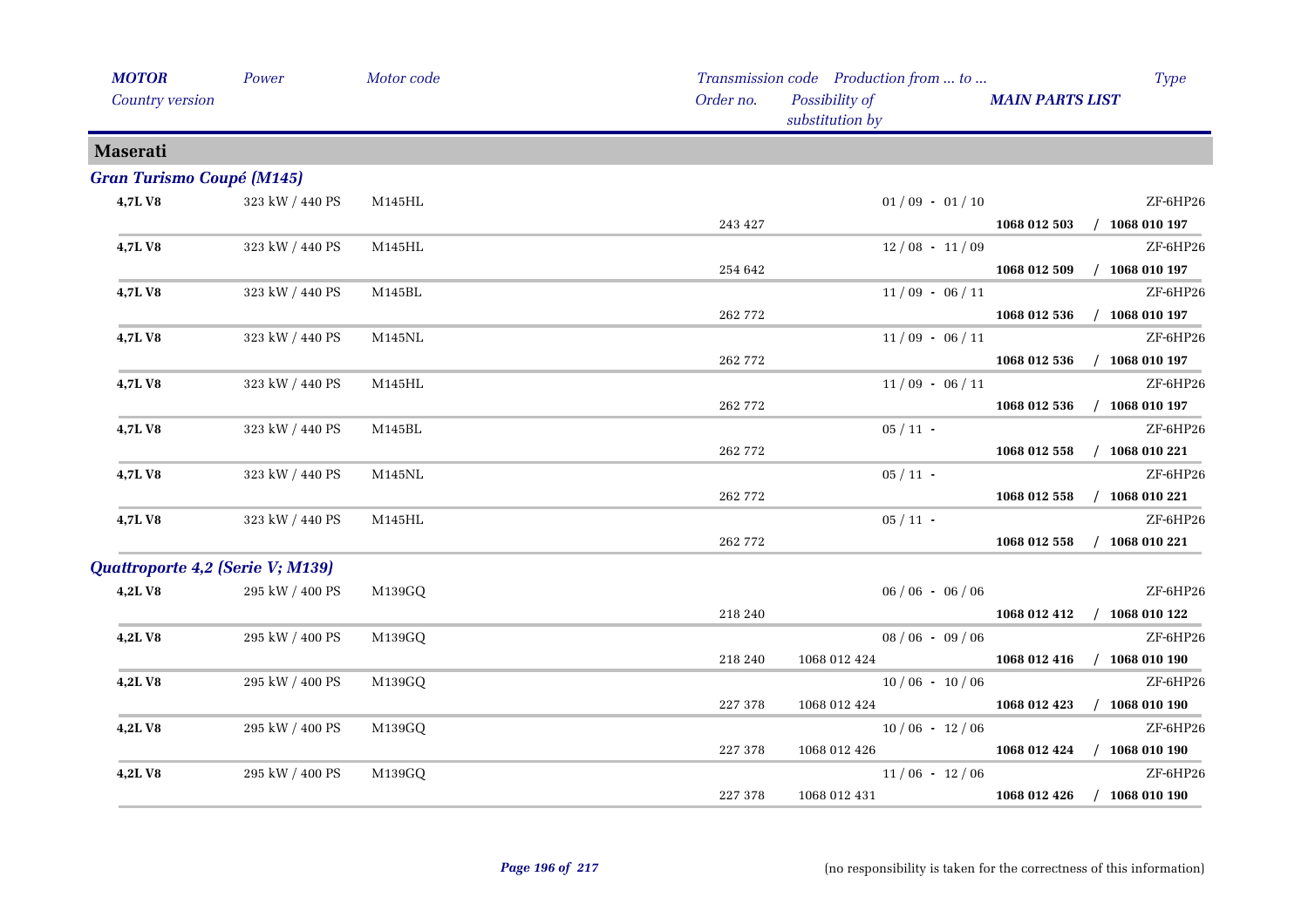| <b>MOTOR</b>                     | Power           | Motor code |           | Transmission code Production from  to | <b>Type</b>                      |
|----------------------------------|-----------------|------------|-----------|---------------------------------------|----------------------------------|
| <b>Country version</b>           |                 |            | Order no. | Possibility of<br>substitution by     | <b>MAIN PARTS LIST</b>           |
| <b>Maserati</b>                  |                 |            |           |                                       |                                  |
| Quattroporte 4,2 (Serie V; M139) |                 |            |           |                                       |                                  |
| 4,2LV8                           | 295 kW / 400 PS | M139GQ     |           | $12/06 - 09/08$                       | ZF-6HP26                         |
|                                  |                 |            | 227 378   |                                       | $1068012431$ / $1068010190$      |
| 4,2LV8                           | 295 kW / 400 PS | M139GQ     |           | $04/07 - 03/08$                       | ZF-6HP26                         |
|                                  |                 |            |           |                                       | $/$ 1068 010 197<br>1068 012 440 |
| 4,2LV8                           | 295 kW / 400 PS | M139GQ     |           | $08 / 07 - 07 / 09$                   | ZF-6HP26                         |
|                                  |                 |            | 238 974   |                                       | $/$ 1068 010 197<br>1068 012 448 |
| 4,2LV8                           | 295 kW / 400 PS | M139GQ     |           | $06/07 - 05/08$                       | ZF-6HP26                         |
|                                  |                 |            | 237 273   |                                       | 1068 012 449<br>$/$ 1068 010 197 |
| 4,2LV8                           | 295 kW / 400 PS | M139GQ     |           | $03 / 08 - 04 / 08$                   | ZF-6HP26                         |
|                                  |                 |            | 239 872   |                                       | 1068 012 472<br>$/$ 1068 010 197 |
| 4,2LV8                           | 296 kW / 403 PS | M139OQ     |           | $06/09 - 07/09$                       | ZF-6HP26                         |
|                                  |                 |            | 254 607   |                                       | 1068 012 521<br>$/$ 1068 010 197 |
| 4,2LV8                           | 296 kW / 403 PS | M139OQ     |           | $09/09 - 12/09$                       | ZF-6HP26                         |
|                                  |                 |            | 254 607   |                                       | $/$ 1068 010 197<br>1068 012 528 |
| 4,2LV8                           | 295 kW / 400 PS | M139GQ     |           | $11/09 - 06/11$                       | ZF-6HP26                         |
|                                  |                 |            | 262 772   |                                       | 1068 012 536<br>$/$ 1068 010 197 |
| 4,2LV8                           | 296 kW / 403 PS | M139OQ     |           | $11/09 - 06/11$                       | ZF-6HP26                         |
|                                  |                 |            | 262 772   |                                       | 1068 012 536<br>$/$ 1068 010 197 |
| 4,2LV8                           | 296 kW / 403 PS | M139JQ     | 262 772   | $11/09 - 06/11$                       | ZF-6HP26<br>$/$ 1068 010 197     |
| 4,2LV8                           | 296 kW / 403 PS | M139OQ     |           | $05/11$ -                             | 1068 012 536<br>ZF-6HP26         |
|                                  |                 |            | 262 772   |                                       | $/$ 1068 010 221<br>1068 012 558 |
| 4,2LV8                           | 295 kW / 400 PS | M139GQ     |           | $05/11$ -                             | ZF-6HP26                         |
|                                  |                 |            | 262 772   |                                       | 1068 012 558<br>$/$ 1068 010 221 |
| Quattroporte 4,7 (Serie V; M139) |                 |            |           |                                       |                                  |
| 4,7LV8                           | 323 kW / 440 PS | M139IQ     |           | $01/08 - 01/08$                       | ZF-6HP26                         |
|                                  |                 |            |           |                                       | $/$ 1068 010 197<br>1068 012 451 |
|                                  |                 |            |           |                                       |                                  |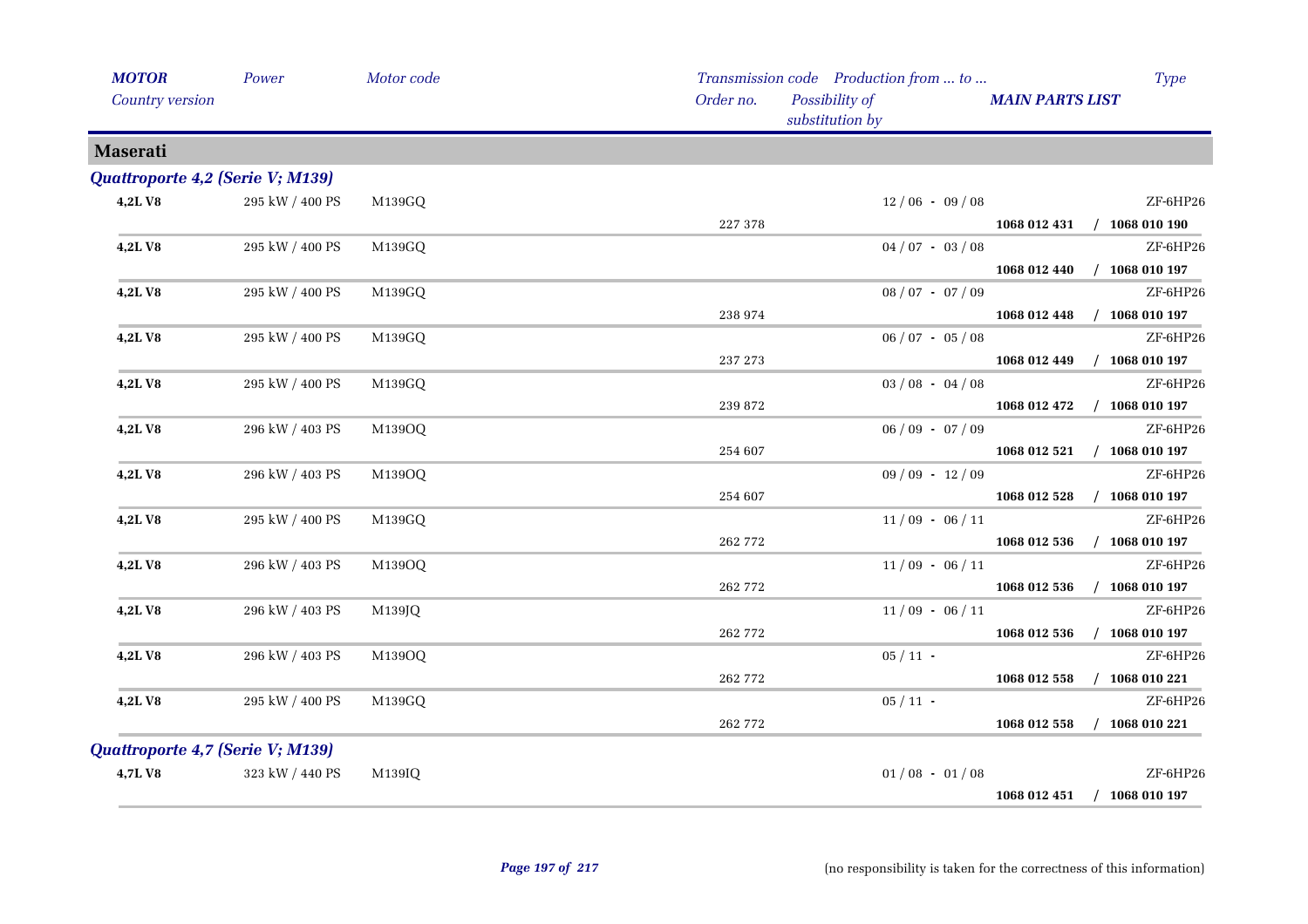| <b>MOTOR</b><br>Country version             | Power           | Motor code | Order no. | Transmission code Production from  to<br>Possibility of<br>substitution by | Type<br><b>MAIN PARTS LIST</b> |
|---------------------------------------------|-----------------|------------|-----------|----------------------------------------------------------------------------|--------------------------------|
| <b>Maserati</b>                             |                 |            |           |                                                                            |                                |
| Quattroporte 4,7 (Serie V; M139)            |                 |            |           |                                                                            |                                |
| 4,7LV8                                      | 323 kW / 439 PS | M139MQ     |           | $06/08 - 06/08$                                                            | ZF-6HP26                       |
|                                             |                 |            | 244 387   |                                                                            | 1068 012 473<br>1068 010 197   |
| Quattroporte Sport GT S 4,2 (Serie V; M139) |                 |            |           |                                                                            |                                |
| 4,2LV8                                      | 295 kW / 400 PS | M139GQ     |           | $11/08 - 11/08$                                                            | ZF-6HP26                       |
|                                             |                 |            | 244 387   |                                                                            | 1068 012 505<br>1068 010 197   |
| 4,2LV8                                      | 295 kW / 400 PS | M139GQ     |           | $11/08 - 12/09$                                                            | ZF-6HP26                       |
|                                             |                 |            | 244 387   |                                                                            | 1068 012 515<br>1068 010 197   |
| 4,2LV8                                      | 295 kW / 400 PS | M139GQ     |           | $11/08 - 11/09$                                                            | ZF-6HP26                       |
|                                             |                 |            | 253 339   |                                                                            | 1068 012 516<br>1068 010 197   |
| 4,2LV8                                      | 296 kW / 403 PS | M139JQ     |           | $05/11$ -                                                                  | ZF-6HP26                       |
|                                             |                 |            | 262 772   |                                                                            | 1068 010 221<br>1068 012 558   |
| Quattroporte Sport GT S 4,7 (Serie V; M139) |                 |            |           |                                                                            |                                |
| 4,7LV8                                      | 323 kW / 440 PS | M139IQ     |           | $06/08 - 01/09$                                                            | ZF-6HP26                       |
|                                             |                 |            | 239 872   |                                                                            | 1068 012 483<br>1068 010 197   |
| 4,7LV8                                      | 323 kW / 440 PS | M139MQ     |           | $09/08 - 09/08$                                                            | ZF-6HP26                       |
|                                             |                 |            | 244 387   |                                                                            | 1068 012 488<br>1068 010 197   |
| 4,7LV8                                      | 323 kW / 440 PS | M139IQ     |           | $11/08 - 12/09$                                                            | ZF-6HP26                       |
|                                             |                 |            | 239 872   |                                                                            | 1068 012 507<br>1068 010 197   |
| 4,7LV8                                      | 323 kW / 440 PS | M139IQ     |           | $12/08 - 12/09$                                                            | ZF-6HP26                       |
|                                             |                 |            | 254 351   |                                                                            | 1068 010 197<br>1068 012 514   |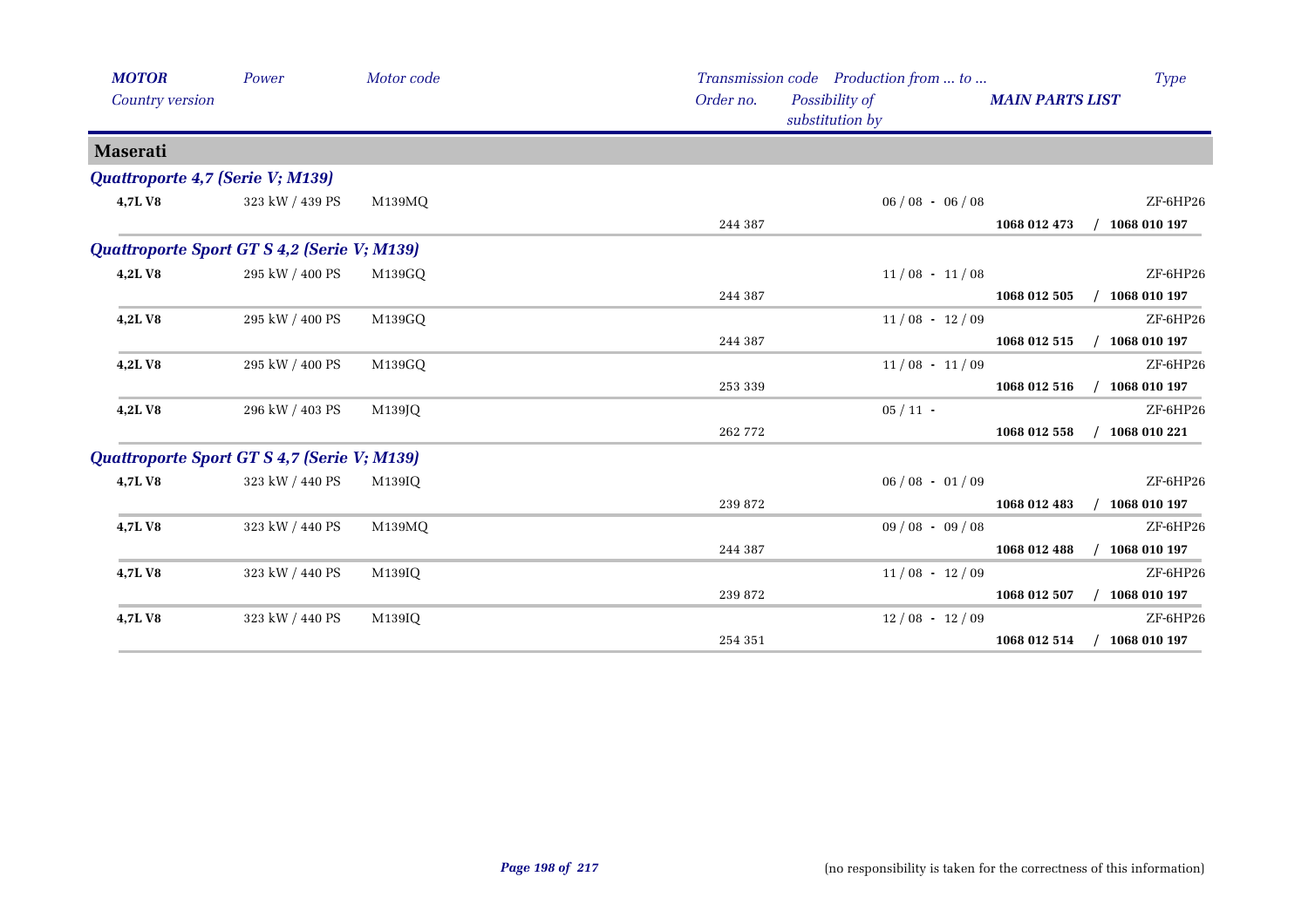| <b>MOTOR</b>                           | Power           | Motor code | <b>Type</b><br>Transmission code Production from  to                     |  |
|----------------------------------------|-----------------|------------|--------------------------------------------------------------------------|--|
| <b>Country version</b>                 |                 |            | Order no.<br>Possibility of<br><b>MAIN PARTS LIST</b><br>substitution by |  |
| Mercedes-Benz                          |                 |            |                                                                          |  |
| <b>C200d</b> (W205)                    |                 |            |                                                                          |  |
| 1,8L R4 D                              | 100 kW / 136 PS | OM626      | $10/14 - 10/14$<br>ZF-S635; NSG2-301                                     |  |
|                                        |                 |            | 1095 010 001                                                             |  |
| C <sub>220</sub> d (W <sub>205</sub> ) |                 |            |                                                                          |  |
| 2,1L R4 D                              | 125 kW / 170 PS | OM651      | $10/14 - 10/14$<br>ZF- S645; NSG2-441                                    |  |
|                                        |                 |            | 1089 040 003                                                             |  |
| 2,1L R4 D                              | 125 kW / 170 PS | OM651      | $10/14 - 10/14$<br>ZF- S645; NSG2-441                                    |  |
|                                        |                 |            | 1089 040 004                                                             |  |
| C <sub>250</sub> (W <sub>205</sub> )   |                 |            |                                                                          |  |
| 1,8L R4                                | 155 kW / 211 PS | M274       | $10/14 - 10/14$<br>ZF-S635; NSG2-301                                     |  |
|                                        |                 |            | 1095 010 002                                                             |  |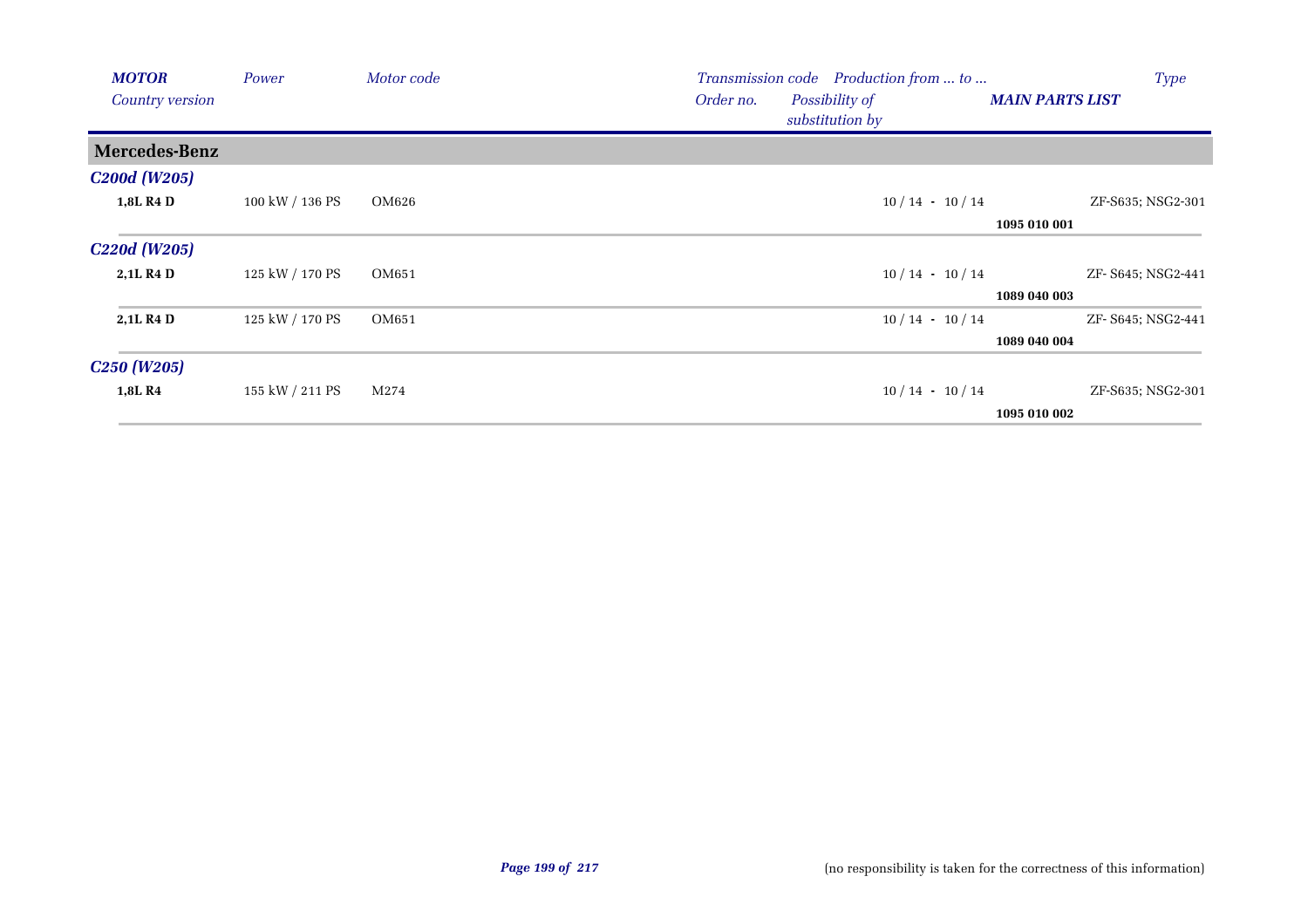| <b>MOTOR</b>             | Power           | Motor code | Transmission code Production from  to          |                        | Type         |
|--------------------------|-----------------|------------|------------------------------------------------|------------------------|--------------|
| Country version          |                 |            | Order no.<br>Possibility of<br>substitution by | <b>MAIN PARTS LIST</b> |              |
| <b>Morgan</b>            |                 |            |                                                |                        |              |
| Aero                     |                 |            |                                                |                        |              |
| 4,8LV8                   | 265 kW / 360 PS | N62B48     | ٠                                              |                        | ZF-6HP28     |
|                          |                 |            |                                                | 1068 042 121           | 1068 040 018 |
| 4,8LV8                   | 270 kW / 367 PS | N62B48     | $02 / 12 - 12 / 13$                            |                        | ZF-6HP28     |
|                          |                 |            | 2400 - 7631092                                 | 1068 042 143           | 1068 040 054 |
| Aero 8                   |                 |            |                                                |                        |              |
| 4,8LV8                   | 265 kW / 360 PS | N62B48     | W3F                                            |                        | ZF-6HP28     |
|                          |                 |            |                                                | 1068 042 052           | 1068 040 018 |
| <b>Aero Supersports</b>  |                 |            |                                                |                        |              |
| 4,8LV8                   | 265 kW / 360 PS | N62B48     |                                                |                        | ZF-6HP28     |
|                          |                 |            |                                                | 1068 042               | 1068 040     |
| <b>AeroMax</b>           |                 |            |                                                |                        |              |
| 4,8LV8                   | 265 kW / 360 PS | N62B48     | ٠                                              |                        | ZF-6HP28     |
|                          |                 |            |                                                | 1068 042               | 1068 040     |
| Plus 8                   |                 |            |                                                |                        |              |
| 4,8LV8                   | 270 kW / 367 PS | N62B48     | ٠                                              |                        | ZF-6HP28     |
| <b>Contract Contract</b> |                 |            |                                                | 1068 042               | 1068 040     |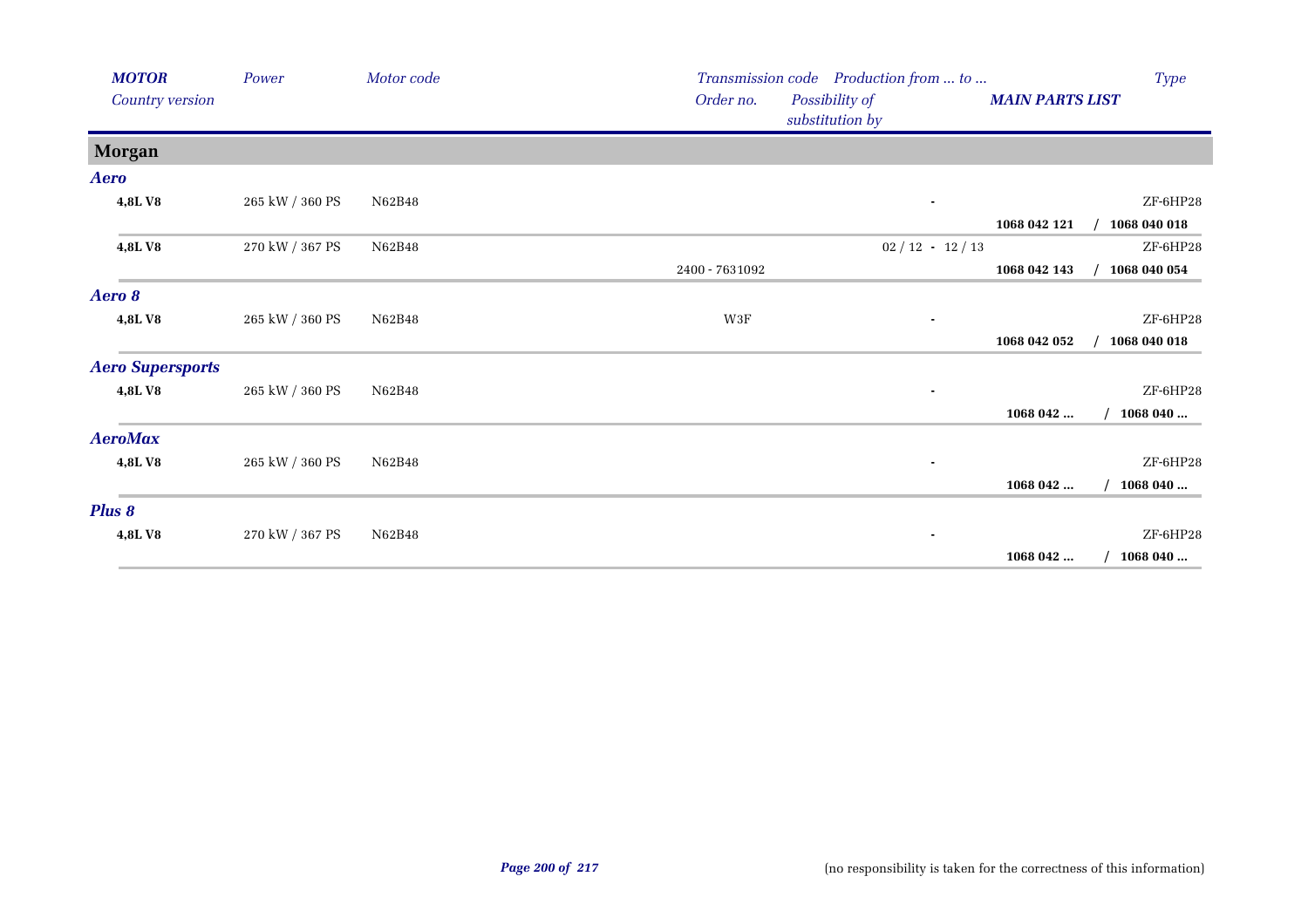| <b>MOTOR</b>         | Power                                      | Motor code | Transmission code Production from  to                                    | <b>Type</b>  |
|----------------------|--------------------------------------------|------------|--------------------------------------------------------------------------|--------------|
| Country version      |                                            |            | Possibility of<br><b>MAIN PARTS LIST</b><br>Order no.<br>substitution by |              |
|                      | <b>Rheinmetall Landsysteme (vorm. MaK)</b> |            |                                                                          |              |
| <b>Caracal (GFF)</b> |                                            |            |                                                                          |              |
| 3,0L R4 D            | 136 kW / 185 PS                            | F1D        |                                                                          | $ZF$ -6HP26  |
|                      |                                            |            | 1068 012 167                                                             | 1068 010 091 |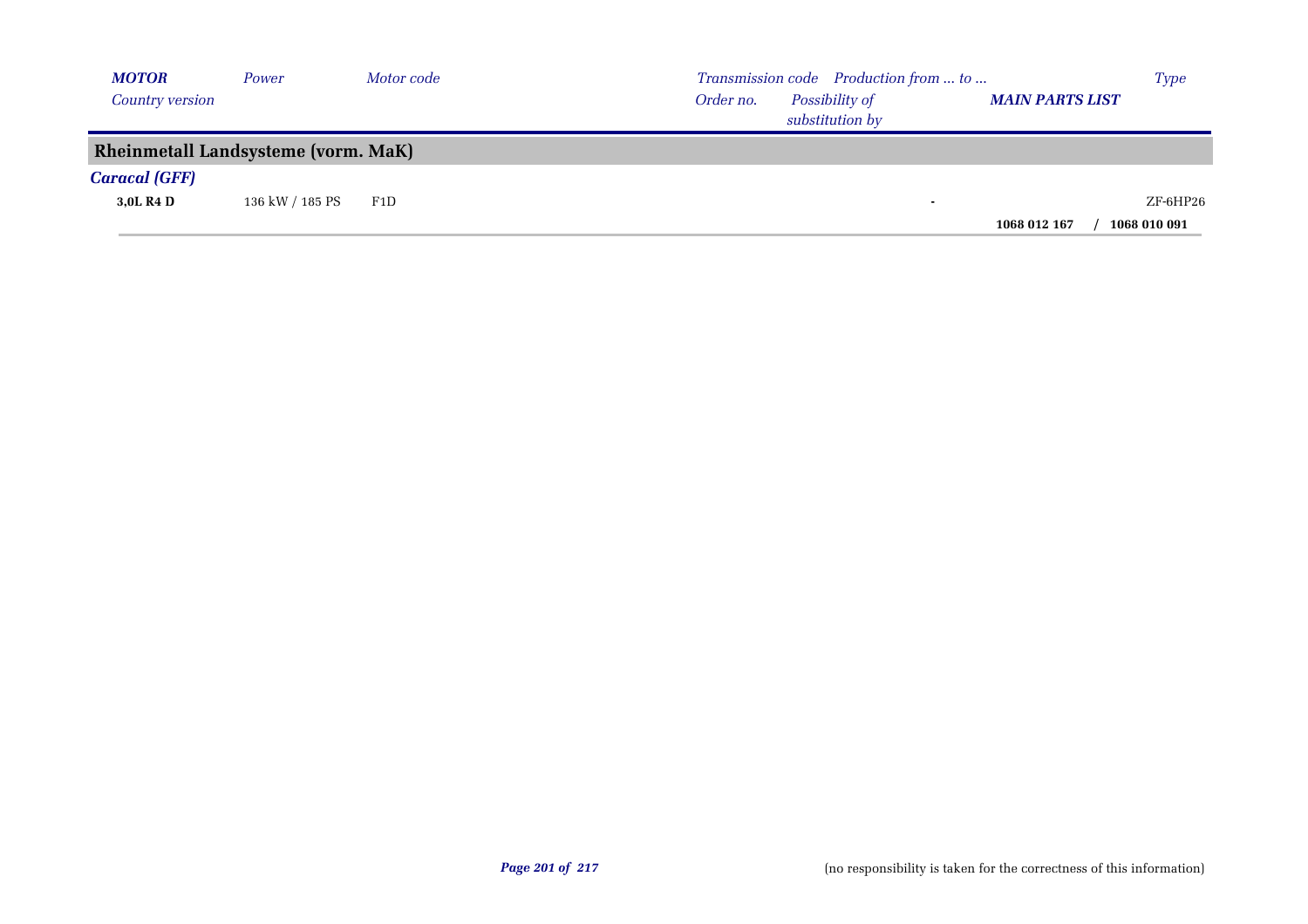| <b>MOTOR</b>                                    | Power           | Motor code           | Transmission code Production from  to                                    | <b>Type</b>  |
|-------------------------------------------------|-----------------|----------------------|--------------------------------------------------------------------------|--------------|
| Country version                                 |                 |                      | Possibility of<br>Order no.<br><b>MAIN PARTS LIST</b><br>substitution by |              |
| Ricardo                                         |                 |                      |                                                                          |              |
| Defender 110 WMIK (Sonderfahrzeug; "Technical") |                 |                      |                                                                          |              |
| 3.2L R6                                         | 135 kW / 184 PS | Steyr M16 VTI        | $05/10 - 06/10$                                                          | ZF-6HP28X    |
|                                                 |                 |                      | 1068 052 124                                                             | 1068 050 038 |
| Ocelot (Light protected patrol vehicle)         |                 |                      |                                                                          |              |
| 3.2L R <sub>6</sub> D                           | 160 kW / 218 PS | Steyr M16 VT1 Combat | $09/10 - 05/11$                                                          | $ZF$ -6HP28  |
|                                                 |                 |                      | 1068 042 135                                                             | 1068 040 050 |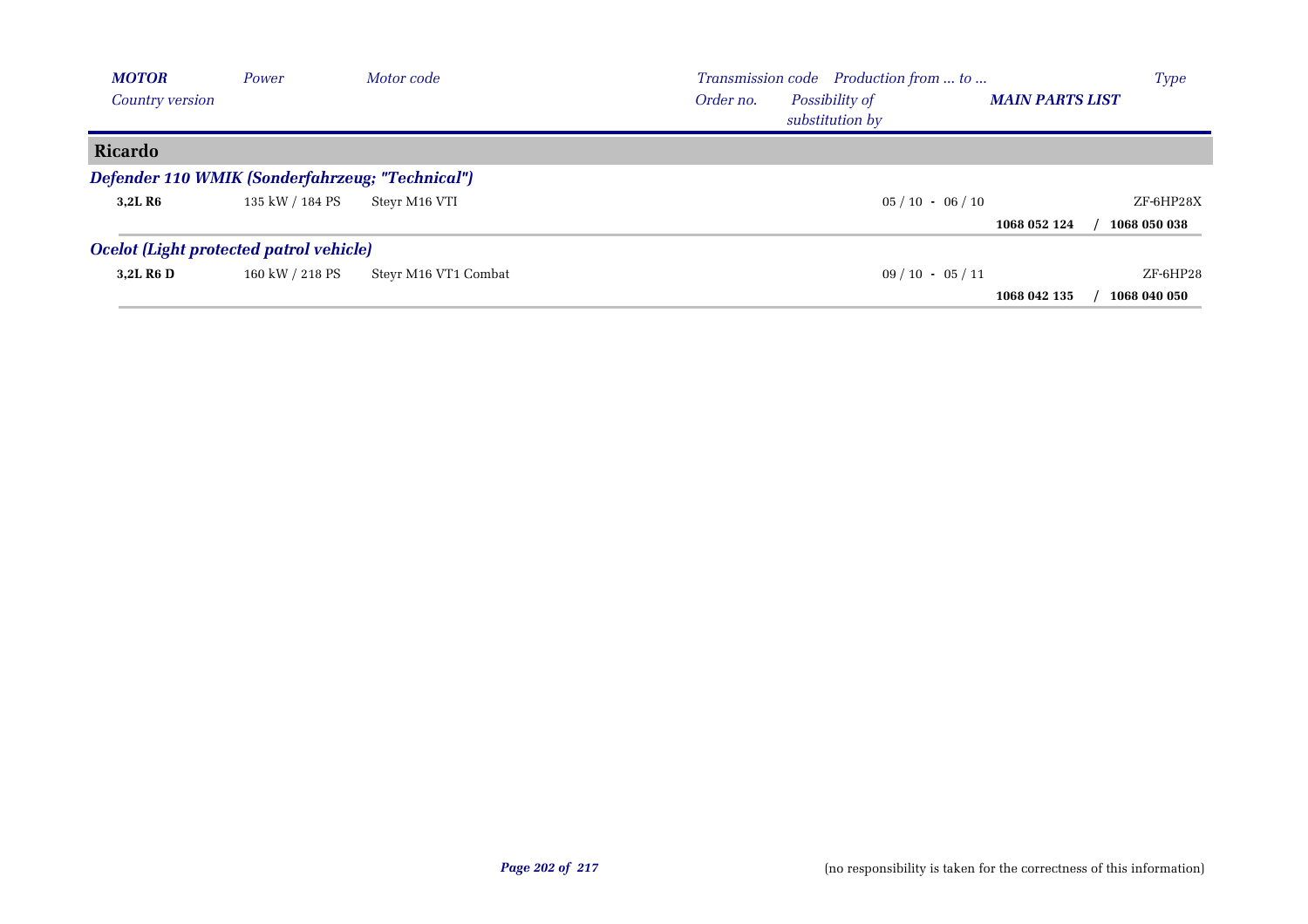| <b>MOTOR</b><br><b>Country version</b> | Power           | Motor code | Order no.     | Transmission code Production from  to<br>Possibility of<br>substitution by | <b>MAIN PARTS LIST</b> | <b>Type</b>      |
|----------------------------------------|-----------------|------------|---------------|----------------------------------------------------------------------------|------------------------|------------------|
| <b>Rolls Royce</b>                     |                 |            |               |                                                                            |                        |                  |
| <b>Phantom VII (RR1)</b>               |                 |            |               |                                                                            |                        |                  |
| 6,8L V12                               | 338 kW / 460 PS | N73B68RR   | VB            |                                                                            |                        | ZF-6HP32         |
|                                        |                 |            |               |                                                                            | 1070 012 002           | 1070 010 006     |
| 6,8L V12                               | 338 kW / 460 PS | N73B68RR   | AG            | $06/02 - 09/02$                                                            |                        | ZF-6HP32         |
|                                        |                 |            | 7 5 2 4 4 4 4 |                                                                            | 1070 012 006           | 1070 010 006     |
| 6,8L V12                               | 338 kW / 460 PS | N73B68RR   | AH            | $11/02 - 01/03$                                                            |                        | ZF-6HP32         |
|                                        |                 |            | 7 5 2 9 6 7 8 |                                                                            | 1070 012 008           | $/$ 1070 010 008 |
| 6,8L V12                               | 338 kW / 460 PS | N73B68RR   | ZJ            | $09/02 - 11/02$                                                            |                        | ZF-6HP32         |
|                                        |                 |            | 7 526 235     |                                                                            | 1070 012 010           | $/$ 1070 010 006 |
| 6,8L V12                               | 338 kW / 460 PS | N73B68RR   | CQ            | $01/03 - 08/03$                                                            |                        | ZF-6HP32         |
|                                        |                 |            | 7 530 963     |                                                                            | 1070 012 013           | $/$ 1070 010 008 |
| 6,8L V12                               | 338 kW / 460 PS | N73B68RR   | EO            | $09/03 - 03/04$                                                            |                        | ZF-6HP32         |
|                                        |                 |            | 7 5 3 4 7 6 4 |                                                                            | 1070 012 019           | $/$ 1070 010 011 |
| 6,8L V12                               | 338 kW / 460 PS | N73B68RR   | FS            | $02/04 - 07/04$                                                            |                        | ZF-6HP32         |
|                                        |                 |            | 7 539 076     |                                                                            | 1070 012 023           | $/$ 1070 010 011 |
| 6,8L V12                               | 338 kW / 460 PS | N73B68RR   | LO            | $06/04 - 11/06$                                                            |                        | ZF-6HP32         |
|                                        |                 |            | 7 545 779     |                                                                            | 1070 012 027           | $/$ 1070 010 011 |
| 6,8L V12                               | 338 kW / 460 PS | N73B68RR   | NU            | $01/05 - 03/05$                                                            |                        | ZF-6HP32         |
|                                        |                 |            | 7 550 963     |                                                                            | 1070 012 032           | $/$ 1070 010 014 |
| 6,8L V12                               | 338 kW / 460 PS | N73B68RR   | QO            | $03 / 05 - 07 / 05$                                                        |                        | ZF-6HP32         |
|                                        |                 |            | 7 556 571     |                                                                            | 1070 012 036           | $/$ 1070 010 014 |
| 6,8L V12                               | 338 kW / 460 PS | N73B68RR   | QZ            | $06/05 - 04/12$                                                            |                        | ZF-6HP32         |
|                                        |                 |            | NT: 7558077   |                                                                            | 1070 012 038           | $/$ 1070 010 017 |
| 6,8L V12                               | 338 kW / 460 PS | N73B68RR   | W5G           | $07/08 - 02/12$                                                            |                        | ZF-6HP32         |
|                                        |                 |            | 7 576 234     |                                                                            | 1070 012 044           | $/$ 1070 010 017 |
|                                        |                 |            |               |                                                                            |                        |                  |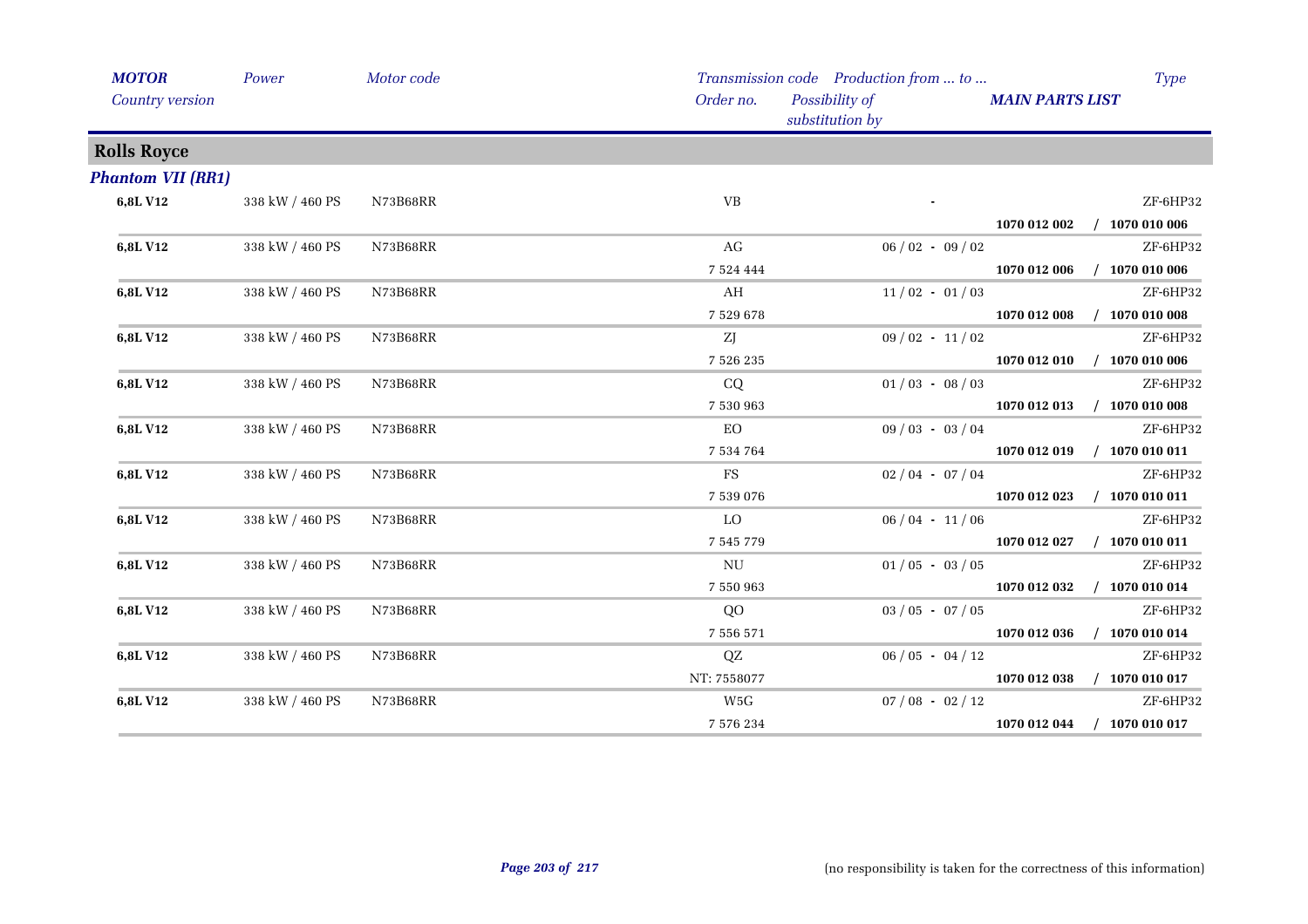| <b>MOTOR</b>                            | Power         | Motor code    | Transmission code Production from  to                                    | <b>Type</b>  |
|-----------------------------------------|---------------|---------------|--------------------------------------------------------------------------|--------------|
| Country version                         |               |               | Possibility of<br><b>MAIN PARTS LIST</b><br>Order no.<br>substitution by |              |
| <b>Schopf</b>                           |               |               |                                                                          |              |
| <b>Flughafenschlepper, mil. (STT50)</b> |               |               |                                                                          |              |
| 3,1L R4                                 | 48 kW / 65 PS | Deutz F4L2011 | $09/14 - 09/14$                                                          | ZF-6HP19     |
|                                         |               |               | 1071 012 125<br>113 530                                                  | 1071 010 021 |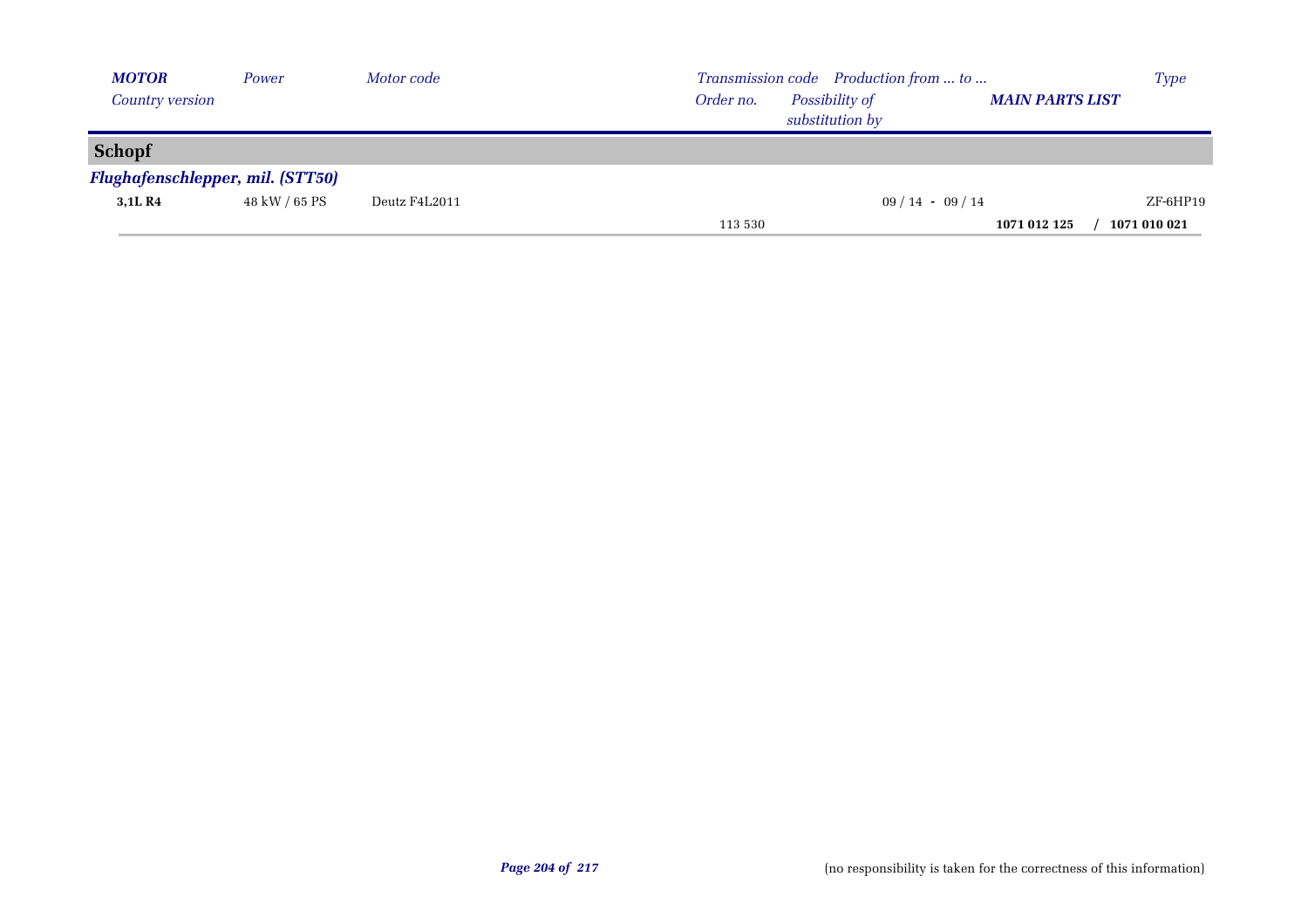| <b>MOTOR</b><br>Country version        | Power | Motor code                      | Order no. | Transmission code Production from  to<br>Possibility of<br>substitution by | <b>MAIN PARTS LIST</b> | Type                     |
|----------------------------------------|-------|---------------------------------|-----------|----------------------------------------------------------------------------|------------------------|--------------------------|
| <b>Sovam</b>                           |       |                                 |           |                                                                            |                        |                          |
| <b>Flughafenschlepper K15</b>          |       | Lombardini LDW 2204 (alt. ATEX) |           |                                                                            | 1071 012 091           | ZF-6HP19<br>1071 010 033 |
| <b>Flughafenschlepper K22</b>          |       | Perkins 404C-22; VW ADF         |           | $04/10 - 01/11$                                                            | 1071 012 092           | ZF-6HP19<br>1071 010 033 |
| <b>Flughafenschlepper K22 (RVI)</b>    |       | <b>VW ADF</b>                   |           |                                                                            | 1071 012 093           | ZF-6HP19<br>1071 010 033 |
| <b>Flughafenschlepper K32</b>          |       | Deutz F 4 L 2011                |           | $04/10 - 01/11$                                                            | 1071 012 094           | ZF-6HP19<br>1071 010 033 |
| <b>Flughafenschlepper K32 (VW ADF)</b> |       | <b>VW ADF</b>                   |           |                                                                            | 1071 012 100           | ZF-6HP19<br>1071 010 033 |
| <b>Gepäckband (TBS)</b>                |       | Perkins 404C-22                 |           |                                                                            | 1071 012 096           | ZF-6HP19<br>1071 010 033 |
| <b>Passagiertreppe (SPS 9.19)</b>      |       | Perkins 404C-22                 |           | $04/10 - 01/11$                                                            | 1071 012 095           | ZF-6HP19<br>1071 010 033 |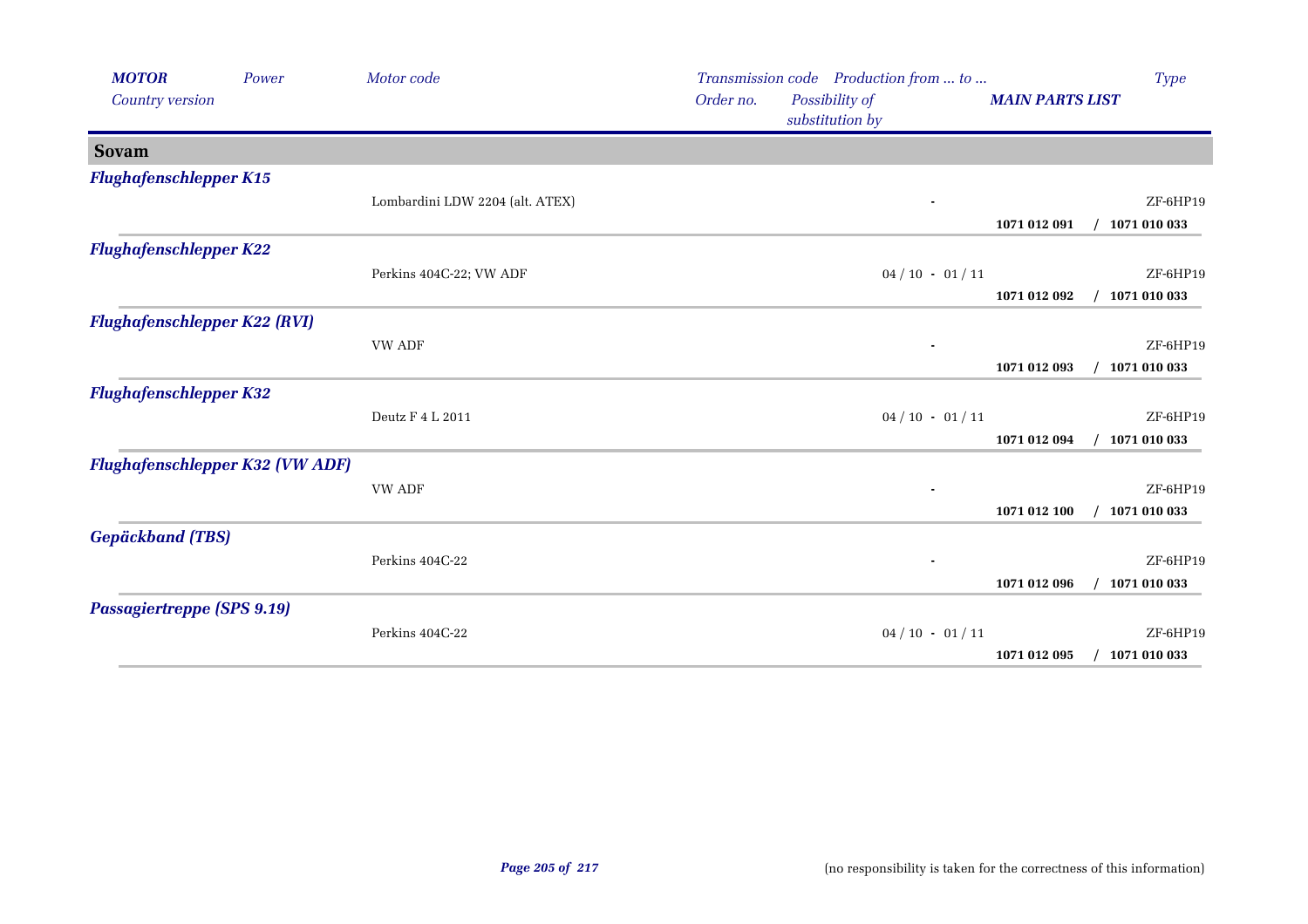| <b>MOTOR</b>    | Power                                          | Motor code    | Transmission code Production from  to                                    | Type         |
|-----------------|------------------------------------------------|---------------|--------------------------------------------------------------------------|--------------|
| Country version |                                                |               | Possibility of<br><b>MAIN PARTS LIST</b><br>Order no.<br>substitution by |              |
| <b>Thales</b>   |                                                |               |                                                                          |              |
|                 | <b>Hawkei PMV (Protected Mobility Vehicle)</b> |               |                                                                          |              |
| 3,2L R6 D       | 200 kW / 272 PS                                | Stevr M16 SCI | $12/10 - 02/11$                                                          | ZF-6HP28X    |
|                 |                                                |               | 1068 052 125                                                             | 1068 050 039 |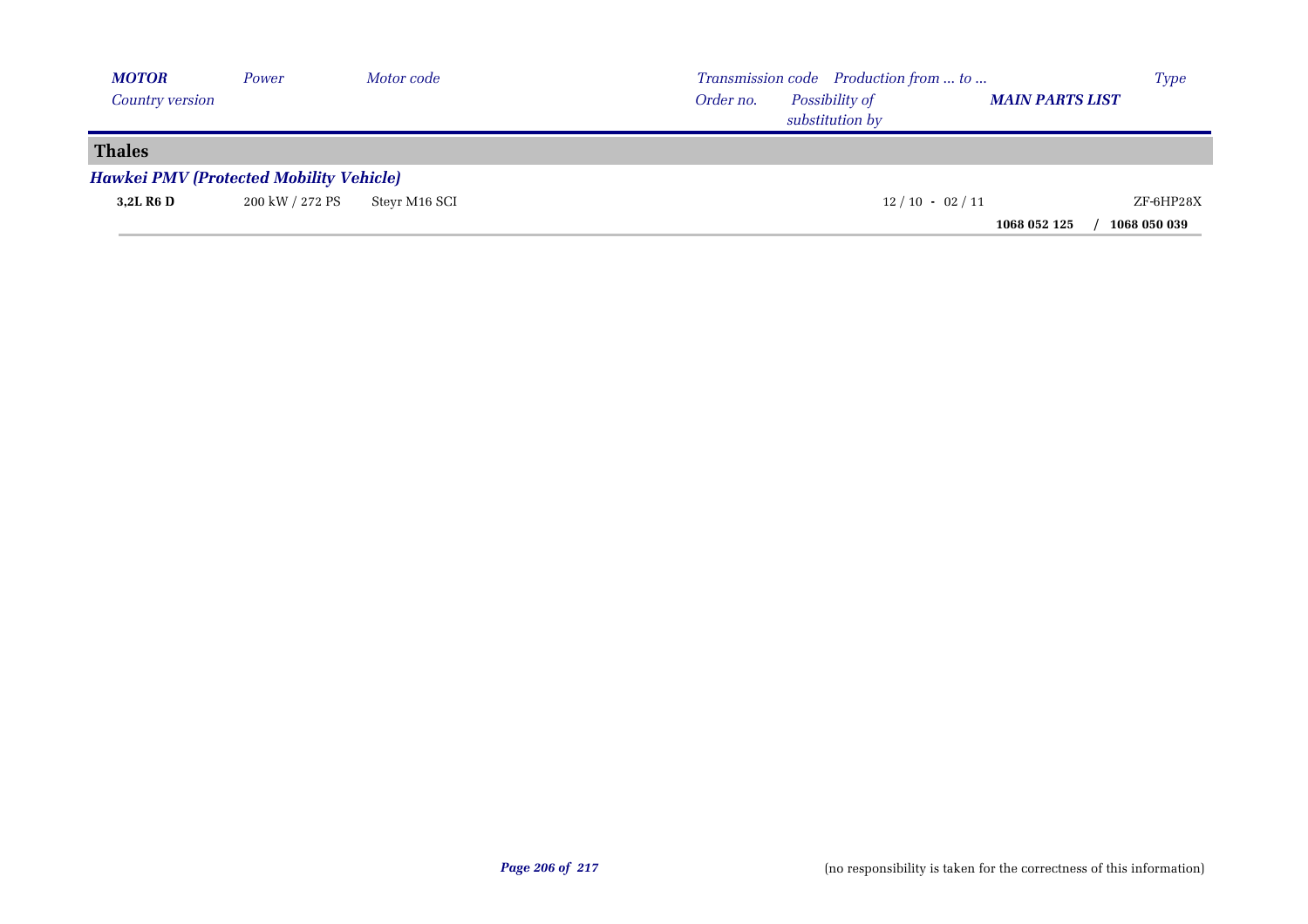| <b>MOTOR</b>                    | Power                                   | Motor code        |           | Transmission code Production from  to |                        | Type         |
|---------------------------------|-----------------------------------------|-------------------|-----------|---------------------------------------|------------------------|--------------|
| Country version                 |                                         |                   | Order no. | Possibility of<br>substitution by     | <b>MAIN PARTS LIST</b> |              |
| <b>TLD Europe</b>               |                                         |                   |           |                                       |                        |              |
| <b>Flughafenschlepper TMX20</b> |                                         |                   |           |                                       |                        |              |
|                                 |                                         | Perkins 404C-22   |           |                                       |                        | ZF-6HP19     |
|                                 |                                         |                   |           |                                       | 1071 012 097           | 1071 010 033 |
| <b>Flughafenschlepper TMX30</b> |                                         |                   |           |                                       |                        |              |
|                                 |                                         | Deutz F 4 L 2011  |           |                                       |                        | ZF-6HP19     |
|                                 |                                         |                   |           |                                       | 1071 012 097           | 1071 010 033 |
|                                 |                                         | VW ADF 1L8 TT GAZ |           | ٠                                     |                        | ZF-6HP19     |
|                                 |                                         |                   |           |                                       | 1071 012 099           | 1071 010 033 |
|                                 |                                         | Perkins           |           | ٠                                     |                        | ZF-6HP19     |
|                                 |                                         |                   |           |                                       | 1071 012 112           | 1071 010 033 |
|                                 |                                         | Perkins           |           | $\blacksquare$                        |                        | ZF-6HP19     |
|                                 |                                         |                   |           |                                       | 1071 012 119           | 1071 010 033 |
|                                 | <b>Flughafenschlepper TMX30 (FedEx)</b> |                   |           |                                       |                        |              |
|                                 |                                         | Deutz F 4 L 2011  |           | $\blacksquare$                        |                        | ZF-6HP19     |
|                                 |                                         |                   |           |                                       | 1071 012 098           | 1071 010 033 |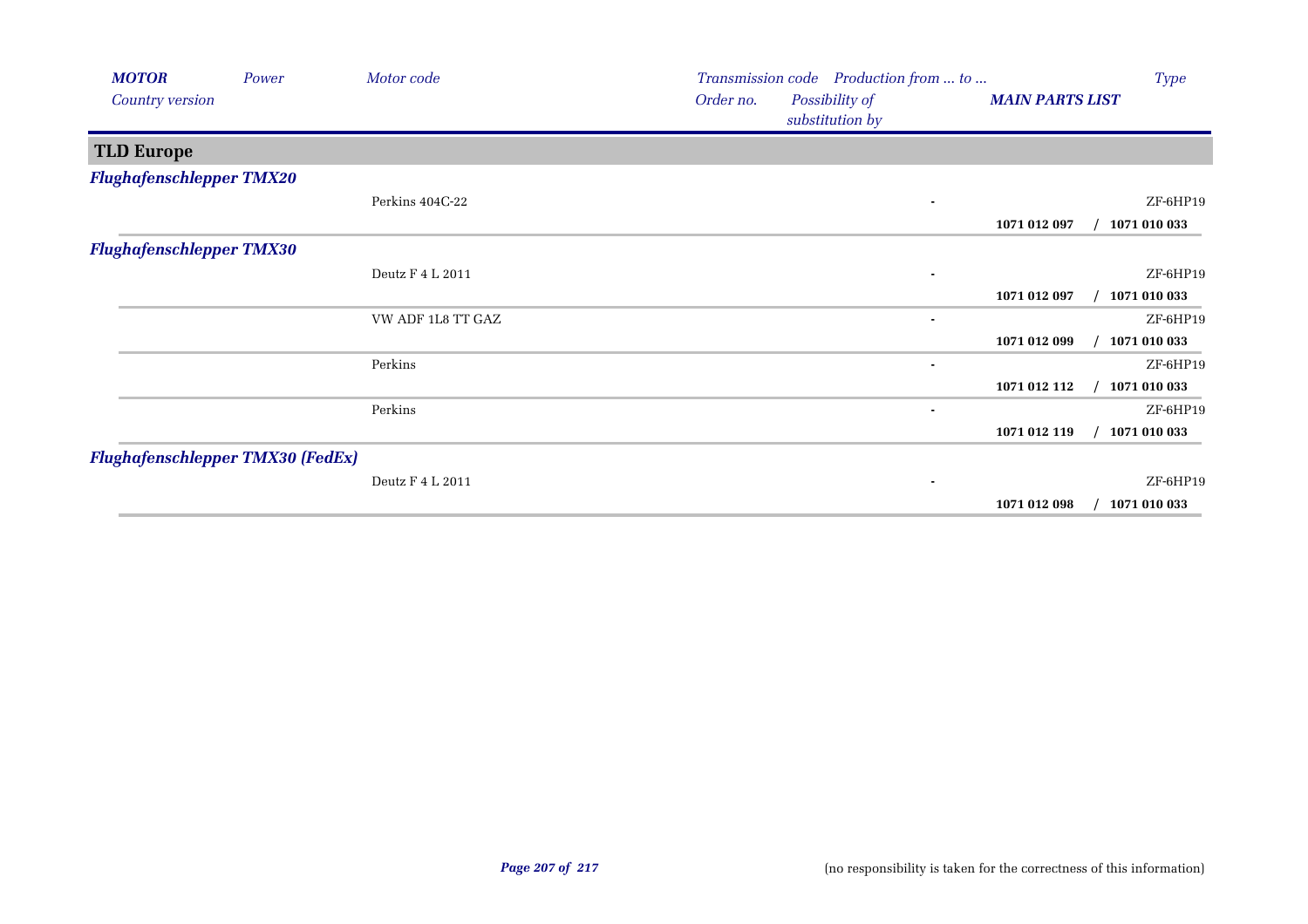| <b>MOTOR</b>    | Power           | Motor code           | Transmission code Production from  to                                    | <b>Type</b>  |
|-----------------|-----------------|----------------------|--------------------------------------------------------------------------|--------------|
| Country version |                 |                      | Possibility of<br>Order no.<br><b>MAIN PARTS LIST</b><br>substitution by |              |
| <b>URO</b>      |                 |                      |                                                                          |              |
| Vamtac 3.5      |                 |                      |                                                                          |              |
| 2,8L            | 110 kW / 150 PS | Cummins ISF2.863148T | $04 / 12 - 04 / 12$                                                      | ZF-6HP28     |
|                 |                 |                      | 1068 042 154                                                             | 1068 040 050 |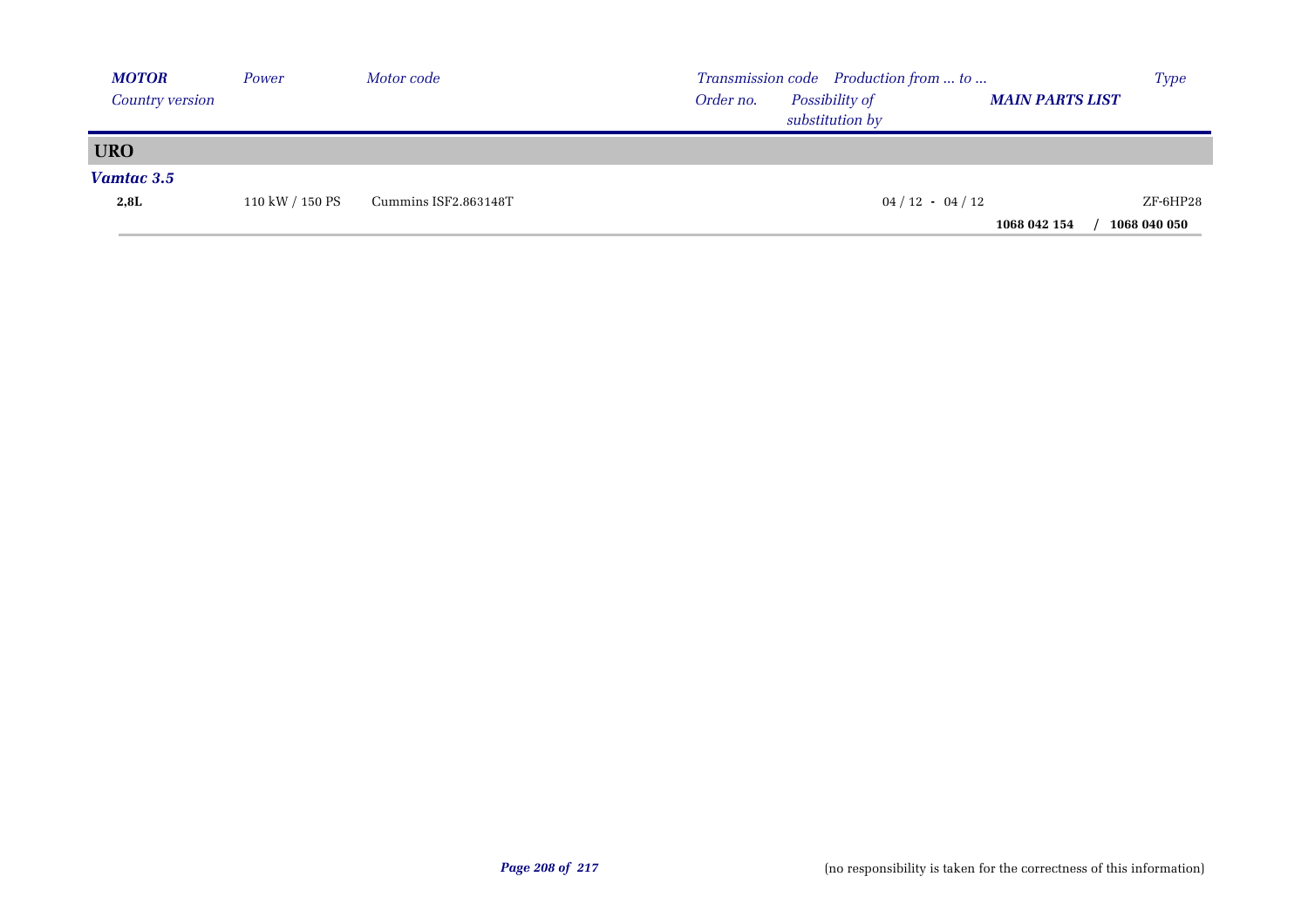| <b>MOTOR</b>                     | Power           | Motor code |                                     | Transmission code Production from  to | Type                             |
|----------------------------------|-----------------|------------|-------------------------------------|---------------------------------------|----------------------------------|
| Country version                  |                 |            | Order no.                           | Possibility of<br>substitution by     | <b>MAIN PARTS LIST</b>           |
| VW - Volkswagen                  |                 |            |                                     |                                       |                                  |
| <b>Phaeton 4motion (3D2, D1)</b> |                 |            |                                     |                                       |                                  |
| 3,0LV6                           | 189 kW / 257 PS |            |                                     | $03 / 11 - 12 / 13$                   | ZF-6HP19A                        |
| China (VRC)                      |                 |            | 09L 300 042N                        |                                       | 1071 042 451<br>$/$ 1071 040 122 |
| 3,0LV6                           | 189 kW / 257 PS |            |                                     | $12/11 - 11/12$                       | ZF-6HP19A                        |
| China (VRC)                      |                 |            | 09L 300 042N                        |                                       | $/$ 1071 040 122<br>1071 042 458 |
| 3,0LV6                           | 189 kW / 257 PS |            |                                     | $08/12 - 04/14$                       | ZF-6HP19A                        |
| China (VRC)                      |                 |            | 09L 300 042Q                        |                                       | $/$ 1071 040 122<br>1071 042 459 |
| 3,0L V6 TDI                      | 165 kW / 224 PS | BMK        | GZU                                 | $12/03 - 02/04$                       | ZF-6HP19A                        |
|                                  |                 |            | NT: 09L 300 036L; AT: 09L 300 036LX |                                       | $/$ 1071 040 016<br>1071 042 020 |
| 3,0L V6 TDI                      | 165 kW / 224 PS | <b>BMK</b> | GZU                                 | $02/04 - 08/04$                       | ZF-6HP19A                        |
|                                  |                 |            | NT: 09L 300 036L; AT: 09L 300 036LX |                                       | $/$ 1071 040 016<br>1071 042 060 |
| 3,0L V6 TDI                      | 165 kW / 224 PS | <b>BMK</b> | GZU                                 | $08/04 - 12/04$                       | ZF-6HP19A                        |
|                                  |                 |            | NT: 09L 300 036L; AT: 09L 300 036LX |                                       | $/$ 1071 040 016<br>1071 042 113 |
| 3,0L V6 TDI                      | 165 kW / 224 PS | BMK        | HRL                                 |                                       | ZF-6HP19A                        |
|                                  |                 |            |                                     |                                       | 1071 042 114<br>$/$ 1071 040 043 |
| 3,0L V6 TDI                      | 165 kW / 224 PS | <b>BMK</b> | GZU                                 | $12/04 - 05/05$                       | ZF-6HP19A                        |
|                                  |                 |            | NT: 09L 300 036L; AT: 09L 300 036LX |                                       | 1071 042 131 / 1071 040 016      |
| 3,0L V6 TDI                      | 165 kW / 224 PS | <b>BMK</b> | <b>HKN</b>                          | $11/04 - 01/05$                       | ZF-6HP19A                        |
|                                  |                 |            | NT: 09L 300 037Q; AT: 09L 300 037QX |                                       | 1071 042 143 / 1071 040 037      |
| 3,0L V6 TDI                      | 165 kW / 224 PS | <b>BMK</b> | <b>HYV</b>                          | $10/05 - 12/06$                       | ZF-6HP19A                        |
|                                  |                 |            | NT: 09L 300 039E; AT: 09L 300 039EX |                                       | $/$ 1071 040 077<br>1071 042 187 |
| 3,0L V6 TDI                      | 165 kW / 224 PS | BMK        | JSH                                 | $05 / 05 - 07 / 05$                   | ZF-6HP19A                        |
|                                  |                 |            | NT: 09L 300 040R; AT: 09L 300 040RX | 1071 042 311                          | $/$ 1071 040 059<br>1071 042 198 |
| 3,0L V6 TDI                      | 165 kW / 224 PS | <b>BMK</b> | <b>HKN</b>                          | $05/05 - 12/06$                       | ZF-6HP19A                        |
|                                  |                 |            | NT: 09L 300 037Q; AT: 09L 300 037QX |                                       | 1071 042 200<br>$/$ 1071 040 037 |
| 3,0L V6 TDI                      | 165 kW / 224 PS | <b>BMK</b> | <b>HKN</b>                          | $07/05 - 11/05$                       | ZF-6HP19A                        |
|                                  |                 |            | NT: 09L 300 037Q; AT: 09L 300 037QX |                                       | $/$ 1071 040 037<br>1071 042 210 |
| 3,0L V6 TDI                      | 165 kW / 224 PS |            |                                     | $\blacksquare$                        | ZF-6HP19A                        |
|                                  |                 |            |                                     |                                       | $/$ 1071 040 077<br>1071 042 275 |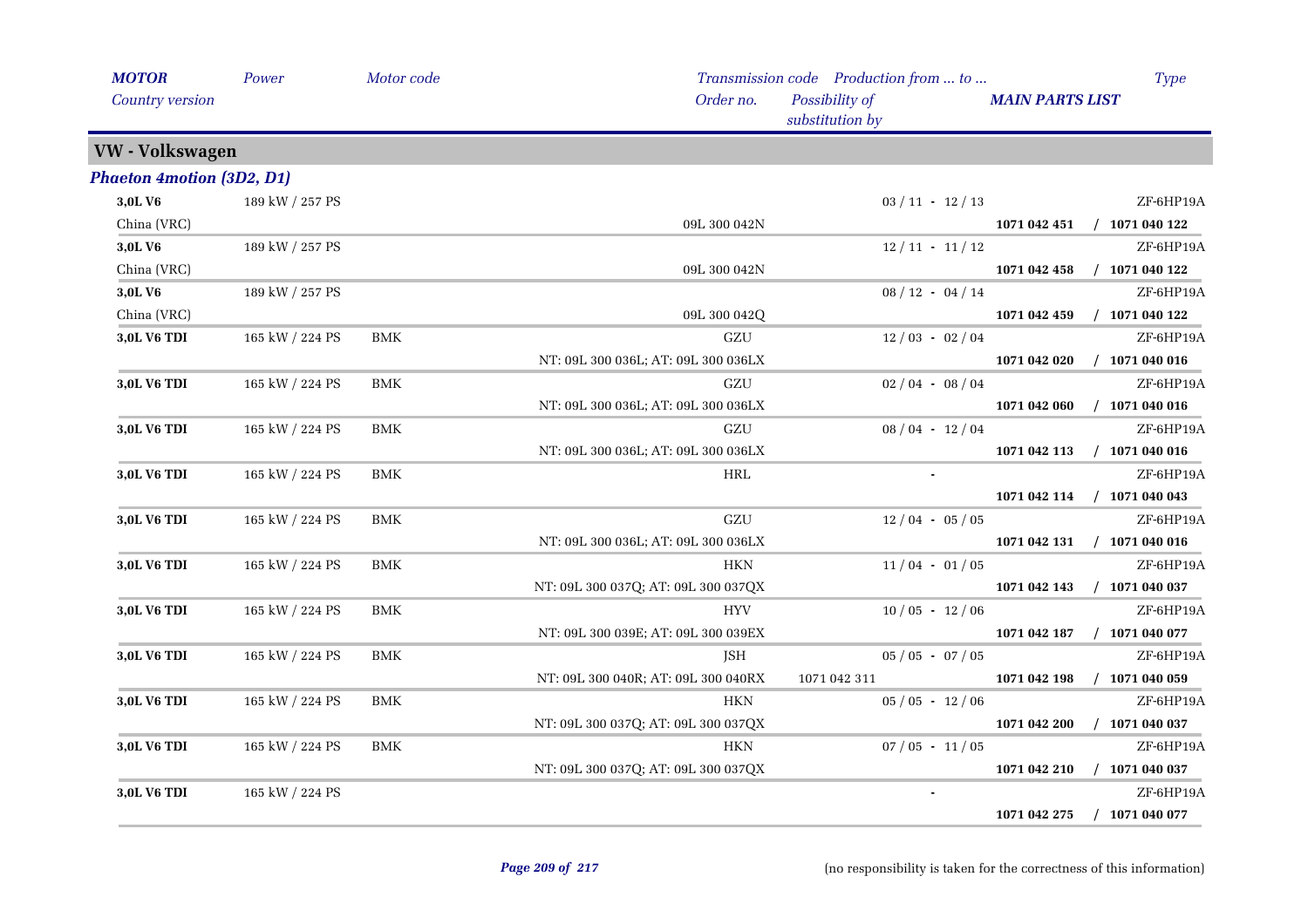| <b>MOTOR</b>                     | Power           | Motor code           |                                     | Transmission code Production from  to |                        | <b>Type</b>                 |
|----------------------------------|-----------------|----------------------|-------------------------------------|---------------------------------------|------------------------|-----------------------------|
| Country version                  |                 |                      | Order no.                           | Possibility of<br>substitution by     | <b>MAIN PARTS LIST</b> |                             |
| VW - Volkswagen                  |                 |                      |                                     |                                       |                        |                             |
| <b>Phaeton 4motion (3D2, D1)</b> |                 |                      |                                     |                                       |                        |                             |
| 3,0L V6 TDI                      | 165 kW / 224 PS | <b>BMK</b>           | <b>HYV</b>                          | $12/06 - 03/08$                       |                        | ZF-6HP19A                   |
|                                  |                 |                      | NT: 09L 300 039E; AT: 09L 300 039EX |                                       |                        | 1071 042 310 / 1071 040 077 |
| 3,0L V6 TDI                      | 165 kW / 224 PS | <b>BMK</b>           | JSH                                 | $09/06 - 04/07$                       |                        | ZF-6HP19A                   |
|                                  |                 |                      | NT: 09L 300 040R; AT: 09L 300 040RX |                                       |                        | 1071 042 311 / 1071 040 059 |
| 3,0L V6 TDI                      | 165 kW / 224 PS | <b>BMK</b>           | JSH                                 | $03/07 - 03/08$                       |                        | ZF-6HP19A                   |
|                                  |                 |                      | NT: 09L 300 040R; AT: 09L 300 040RX |                                       | 1071 042 373           | $/$ 1071 040 059            |
| 3,0L V6 TDI                      | 165 kW / 224 PS | <b>BMK</b>           | $\ensuremath{\text{KUK}}\xspace$    | $09/07 - 04/08$                       |                        | ZF-6HP19A                   |
|                                  |                 |                      | NT: 09L 300 041R; AT: 09L 300 041RX |                                       | 1071 042 387           | $/$ 1071 040 107            |
| 3,0L V6 TDI                      | 165 kW / 224 PS | <b>BMK</b>           | ISH                                 | $09/07 - 07/08$                       |                        | ZF-6HP19A                   |
|                                  |                 |                      | NT: 09L 300 040R; AT: 09L 300 040RX |                                       |                        | 1071 042 391 / 1071 040 059 |
| 3,0L V6 TDI                      | 165 kW / 224 PS | $\operatorname{BMK}$ | <b>KUK</b>                          | $05/08 - 01/09$                       |                        | ZF-6HP19A                   |
|                                  |                 |                      | 09L 300 041R                        |                                       | 1071 042 402           | $/$ 1071 040 107            |
| 3,0L V6 TDI                      | 176 kW / 239 PS | BMK                  | KUK                                 | $12/08 - 06/09$                       |                        | ZF-6HP19A                   |
|                                  |                 |                      | 09L 300 041R                        |                                       | 1071 042 427           | $/$ 1071 040 010            |
| 3,0L V6 TDI                      | 176 kW / 239 PS | CARB/CEXA            | <b>KUK</b>                          | $06/09 - 07/11$                       |                        | ZF-6HP19A                   |
|                                  |                 |                      | 09L 300 041R                        |                                       | 1071 042 436           | $/$ 1071 040 107            |
| 3,0L V6 TDI                      | 176 kW / 239 PS | CARB/CEXA            |                                     | $04 / 11 - 10 / 12$                   |                        | ZF-6HP19A                   |
|                                  |                 |                      | 09L 300 042K                        |                                       | 1071 042 446           | $/$ 1071 040 119            |
| 3,0L V6 TDI                      | 176 kW / 239 PS |                      | <b>KUK</b>                          | $08 / 12 - 10 / 14$                   |                        | ZF-6HP19A                   |
|                                  |                 |                      | 09L 300 042P                        |                                       | 1071 042 460           | $/$ 1071 040 119            |
| 3,2 L V6 FSI                     | 191 kW / 260 PS | <b>BRK/BKL</b>       | <b>KZF</b>                          | $10/07 - 05/08$                       |                        | ZF-6HP19A                   |
|                                  |                 |                      | 09L 300 042B                        |                                       | 1071 042 397           | $/$ 1071 040 112            |
| 3,2 L V6 FSI                     |                 | BRK/BKL              | KUL                                 | $11/07 - 09/08$                       |                        | ZF-6HP19A                   |
|                                  |                 |                      | 09L 300 041S                        |                                       | 1071 042 400           | $/$ 1071 040 114            |
| 3,2 L V6 FSI                     |                 | <b>BRK/BKL</b>       | <b>KZF</b>                          | $05/08 - 11/09$                       |                        | ZF-6HP19A                   |
|                                  |                 |                      | 09L 300 042B                        |                                       | 1071 042 404           | $/$ 1071 040 112            |
| 3,2LV6                           | 177 kW / 241 PS | AYT; BKL; BRK        | <b>GUK</b>                          | $12/03 - 01/04$                       |                        | ZF-6HP19A                   |
|                                  |                 |                      | NT: 09L 300 035S; AT: 09L 300 035SX |                                       | 1071 042 047           | $/$ 1071 040 023            |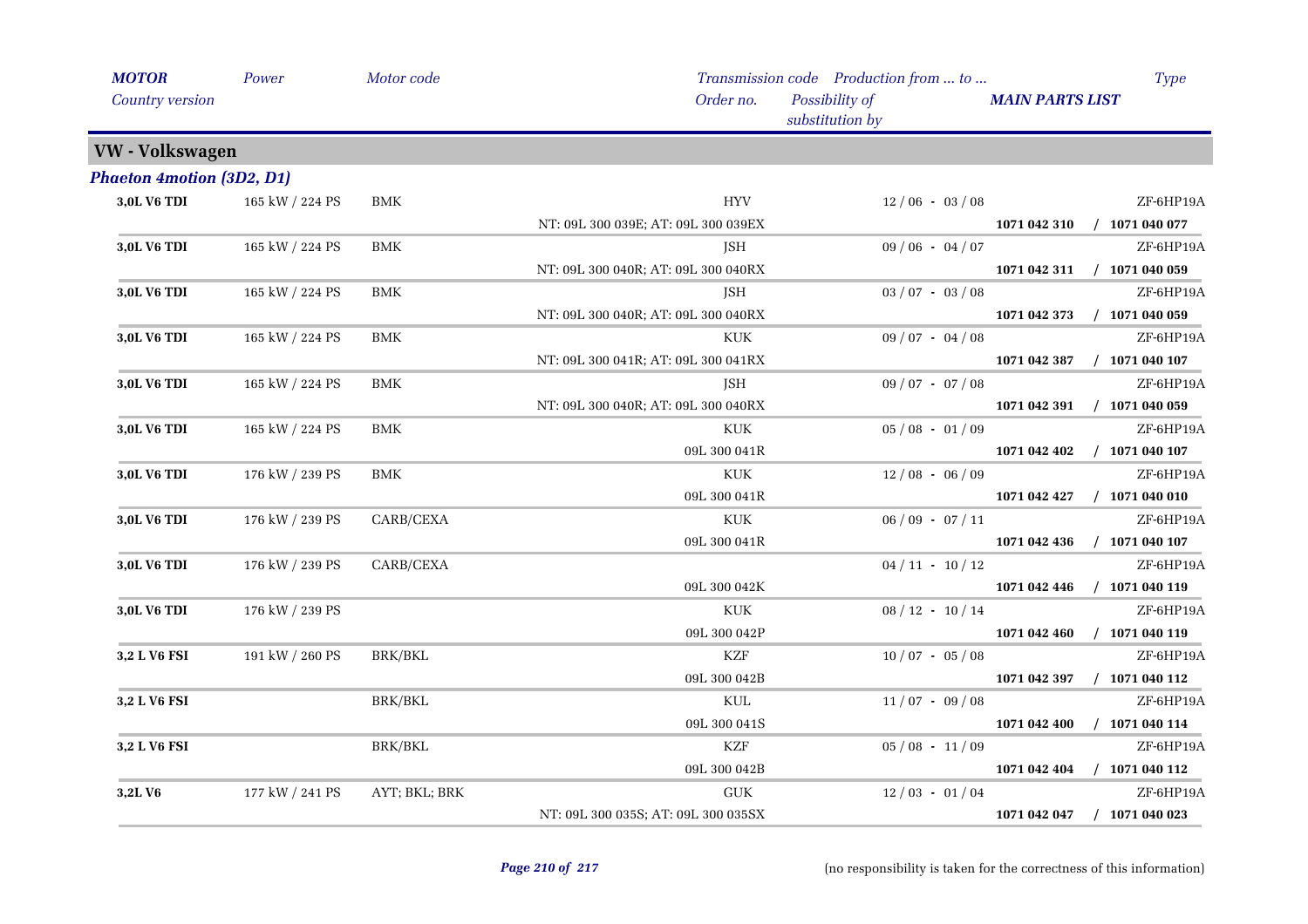| <b>MOTOR</b>                     | Power           | Motor code  |                                     | Transmission code Production from  to |                        | Type             |
|----------------------------------|-----------------|-------------|-------------------------------------|---------------------------------------|------------------------|------------------|
| Country version                  |                 |             | Order no.                           | Possibility of<br>substitution by     | <b>MAIN PARTS LIST</b> |                  |
| VW - Volkswagen                  |                 |             |                                     |                                       |                        |                  |
| <b>Phaeton 4motion (3D2, D1)</b> |                 |             |                                     |                                       |                        |                  |
| 3,2L VR6                         | 177 kW / 241 PS | BRK; BKL    | ${\rm GUK}$                         | $09/03 - 09/03$                       |                        | ZF-6HP19A        |
|                                  |                 |             |                                     |                                       | 1071 042 036           | $/$ 1071 040 022 |
| <b>3,2L VR6</b>                  | 177 kW / 241 PS | BRK; BKL    | GUK                                 | $10/03 - 12/03$                       |                        | ZF-6HP19A        |
|                                  |                 |             |                                     |                                       | 1071 042 037           | $/$ 1071 040 022 |
| 3,2L VR6                         | 177 kW / 241 PS | BRK; BKL    | ${\rm GUK}$                         | $02/04 - 07/04$                       |                        | ZF-6HP19A        |
|                                  |                 |             | NT: 09L 300 035S; AT: 09L 300 035SX |                                       | 1071 042 062           | $/$ 1071 040 023 |
| 3,2L VR6                         | 177 kW / 241 PS | BRK; BKL    | HKP                                 | $11/04 - 11/04$                       |                        | ZF-6HP19A        |
|                                  |                 |             | NT: 09L 300 037R; AT: 09L 300 037RX |                                       | 1071 042 074           | $/$ 1071 040 038 |
| 3,2L VR6                         | 177 kW / 241 PS | BRK; BKL    | <b>GUK</b>                          | $07/04 - 02/05$                       |                        | ZF-6HP19A        |
|                                  |                 |             | NT: 09L 300 035S; AT: 09L 300 035SX |                                       | 1071 042 097           | $/$ 1071 040 023 |
| 3,2L VR6                         | 177 kW / 241 PS | BRK; BKL    | <b>GUK</b>                          | $03 / 05 - 05 / 05$                   |                        | ZF-6HP19A        |
|                                  |                 |             | NT: 09L 300 035S; AT: 09L 300 035SX |                                       | 1071 042 151           | $/$ 1071 040 023 |
| 3,2L VR6                         | 177 kW / 241 PS | BRK; BKL    | <b>HKP</b>                          | $05/05 - 05/05$                       |                        | ZF-6HP19A        |
|                                  |                 |             | NT: 09L 300 037R; AT: 09L 300 037RX |                                       | 1071 042 163           | $/$ 1071 040 038 |
| 3,2L VR6                         | 177 kW / 241 PS | BRK; BKL    | <b>HYW</b>                          | $10/05 - 12/06$                       |                        | ZF-6HP19A        |
|                                  |                 |             | NT: 09L 300 039F; AT: 09L 300 039FX |                                       | 1071 042 188           | $/$ 1071 040 078 |
| 3,2L VR6                         | 177 kW / 241 PS | BRK; BKL    | <b>HKP</b>                          | $05 / 05 - 06 / 05$                   |                        | ZF-6HP19A        |
|                                  |                 |             | NT: 09L 300 037R; AT: 09L 300 037RX |                                       | 1071 042 208           | $/$ 1071 040 038 |
| <b>3,2L VR6</b>                  | 177 kW / 241 PS | BRK; BKL    | <b>HKP</b>                          | $06/05 - 11/05$                       |                        | ZF-6HP19A        |
|                                  |                 |             | NT: 09L 300 037R; AT: 09L 300 037RX |                                       | 1071 042 226           | $/$ 1071 040 038 |
| 3,2L VR6                         | 177 kW / 241 PS | BRK; BKL    | JSJ                                 | $09/06 - 03/07$                       |                        | ZF-6HP19A        |
|                                  |                 |             | NT: 09L 300 040Q; AT: 09L 300 040QX |                                       | 1071 042 273           | $/$ 1071 040 078 |
| <b>3,2L VR6</b>                  | 177 kW / 241 PS | BRK; BKL    | JSJ                                 | $03 / 07 - 05 / 08$                   |                        | ZF-6HP19A        |
|                                  |                 |             | NT: 09L 300 040Q; AT: 09L 300 040QX |                                       | 1071 042 371           | $/$ 1071 040 078 |
| 3,6L V <sub>6</sub>              |                 |             |                                     |                                       |                        | ZF-6HP19A        |
|                                  |                 |             |                                     |                                       | 1071 042 386           | $/$ 1071 040 108 |
| 3,6LV6                           | 206 kW / 280 PS | <b>CHNA</b> |                                     | $04 / 11 - 10 / 12$                   |                        | ZF-6HP19A        |
|                                  |                 |             | 09L 300 042L                        |                                       | 1071 042 447           | $/$ 1071 040 120 |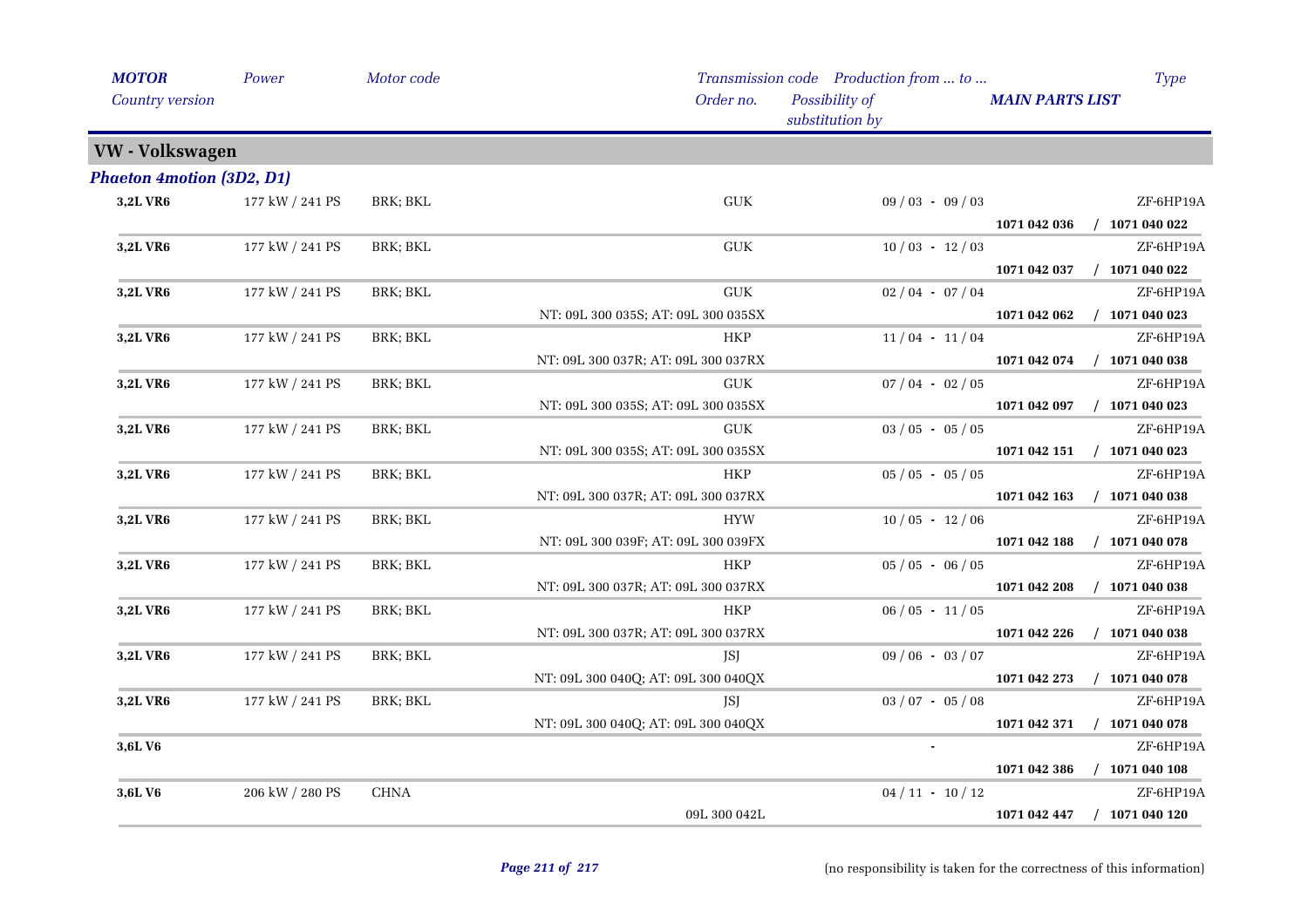| <b>MOTOR</b>                     | Power           | Motor code  |                                     | Transmission code Production from  to |                        | <b>Type</b>                 |
|----------------------------------|-----------------|-------------|-------------------------------------|---------------------------------------|------------------------|-----------------------------|
| Country version                  |                 |             | Order no.                           | Possibility of<br>substitution by     | <b>MAIN PARTS LIST</b> |                             |
| VW - Volkswagen                  |                 |             |                                     |                                       |                        |                             |
| <b>Phaeton 4motion (3D2, D1)</b> |                 |             |                                     |                                       |                        |                             |
| 3,6L V6 FSI                      | 206 kW / 280 PS | <b>CHNA</b> | $\mbox{KUL}$                        | $09/08 - 01/09$                       |                        | ZF-6HP19A                   |
|                                  |                 |             | 09L 300 041S                        |                                       |                        | 1071 042 415 / 1071 040 114 |
| 3,6L V6 FSI                      | 206 kW / 280 PS | <b>CHNA</b> | KUL                                 | $01/09 - 05/11$                       |                        | ZF-6HP19A                   |
|                                  |                 |             | 09L 300 041S                        |                                       | 1071 042 432           | $/$ 1071 040 114            |
| 3,6L V6 FSI                      | 206 kW / 280 PS |             | KUL                                 | $08 / 12 - 12 / 13$                   |                        | ZF-6HP19A                   |
|                                  |                 |             | 09L 300 042R                        |                                       |                        | 1071 042 461 / 1071 040 120 |
| 4,2LV8                           | 246 kW / 335 PS | BGH; BGJ    | $\operatorname{GUV}$                | $03 / 03 - 04 / 03$                   |                        | ZF-6HP19A                   |
|                                  |                 |             | NT: 09L 300 036C; AT: 09L 300 036CX | 1071 042 289                          |                        | 1071 042 011 / 1071 040 010 |
| 4,2LV8                           | 246 kW / 335 PS | BGH; BGJ    | <b>GUH</b>                          | $04/03 - 04/03$                       |                        | ZF-6HP19A                   |
|                                  |                 |             |                                     |                                       |                        | 1071 042 014 / 1071 040 010 |
| <b>4,2LV8</b>                    | 246 kW / 335 PS | BGH; BGJ    |                                     | $04/03 - 04/03$                       |                        | ZF-6HP19A                   |
|                                  |                 |             | NT: 09L 300 036C; AT: 09L 300 036CX | 1071 042 289                          |                        | 1071 042 015 / 1071 040 010 |
| 4,2LV8                           | 246 kW / 335 PS | BGH; BGJ    |                                     | $04/03 - 05/03$                       |                        | ZF-6HP19A                   |
|                                  |                 |             | NT: 09L 300 036C; AT: 09L 300 036CX | 1071 042 289                          | 1071 042 017           | $/$ 1071 040 010            |
| 4,2LV8                           | 246 kW / 335 PS | BGH; BGJ    | GUW                                 | $12/03 - 04/04$                       |                        | ZF-6HP19A                   |
|                                  |                 |             | NT: 09L 300 036D; AT: 09L 300 036DX |                                       | 1071 042 018           | $/$ 1071 040 015            |
| 4,2LV8                           | 246 kW / 335 PS | BGH; BGJ    | GUL                                 | $12/03 - 05/04$                       |                        | ZF-6HP19A                   |
|                                  |                 |             | NT: 09L 300 035Q; AT: 09L 300 035QX |                                       | 1071 042 019           | $/$ 1071 040 015            |
| 4,2LV8                           | 246 kW / 335 PS | BGH; BGJ    |                                     | $04/03 - 05/03$                       |                        | ZF-6HP19A                   |
|                                  |                 |             | NT: 09L 300 035P; AT: 09L 300 035PX |                                       | 1071 042 021           | $/$ 1071 040 010            |
| 4,2LV8                           | 246 kW / 335 PS | BGH; BGJ    | <b>GUH</b>                          | $05/03 - 10/03$                       |                        | ZF-6HP19A                   |
|                                  |                 |             | NT: 09L 300 035P; AT: 09L 300 035PX |                                       | 1071 042 027           | $/$ 1071 040 010            |
| 4,2LV8                           | 246 kW / 335 PS | BGH; BGJ    |                                     | $05/03 - 07/03$                       |                        | ZF-6HP19A                   |
|                                  |                 |             | NT: 09L 300 036C; AT: 09L 300 036CX | 1071 042 289                          | 1071 042 028           | $/$ 1071 040 010            |
| 4,2LV8                           | 246 kW / 335 PS | BGH; BGJ    | <b>GUV</b>                          | $08/03 - 10/03$                       |                        | ZF-6HP19A                   |
|                                  |                 |             | NT: 09L 300 036C; AT: 09L 300 036CX | 1071 042 289                          | 1071 042 032           | $/$ 1071 040 010            |
| 4,2LV8                           | 246 kW / 335 PS | BGH; BGJ    | <b>GUH</b>                          | $11/03 - 12/03$                       |                        | ZF-6HP19A                   |
|                                  |                 |             | NT: 09L 300 035P; AT: 09L 300 035PX |                                       | 1071 042 044           | $/$ 1071 040 010            |
|                                  |                 |             |                                     |                                       |                        |                             |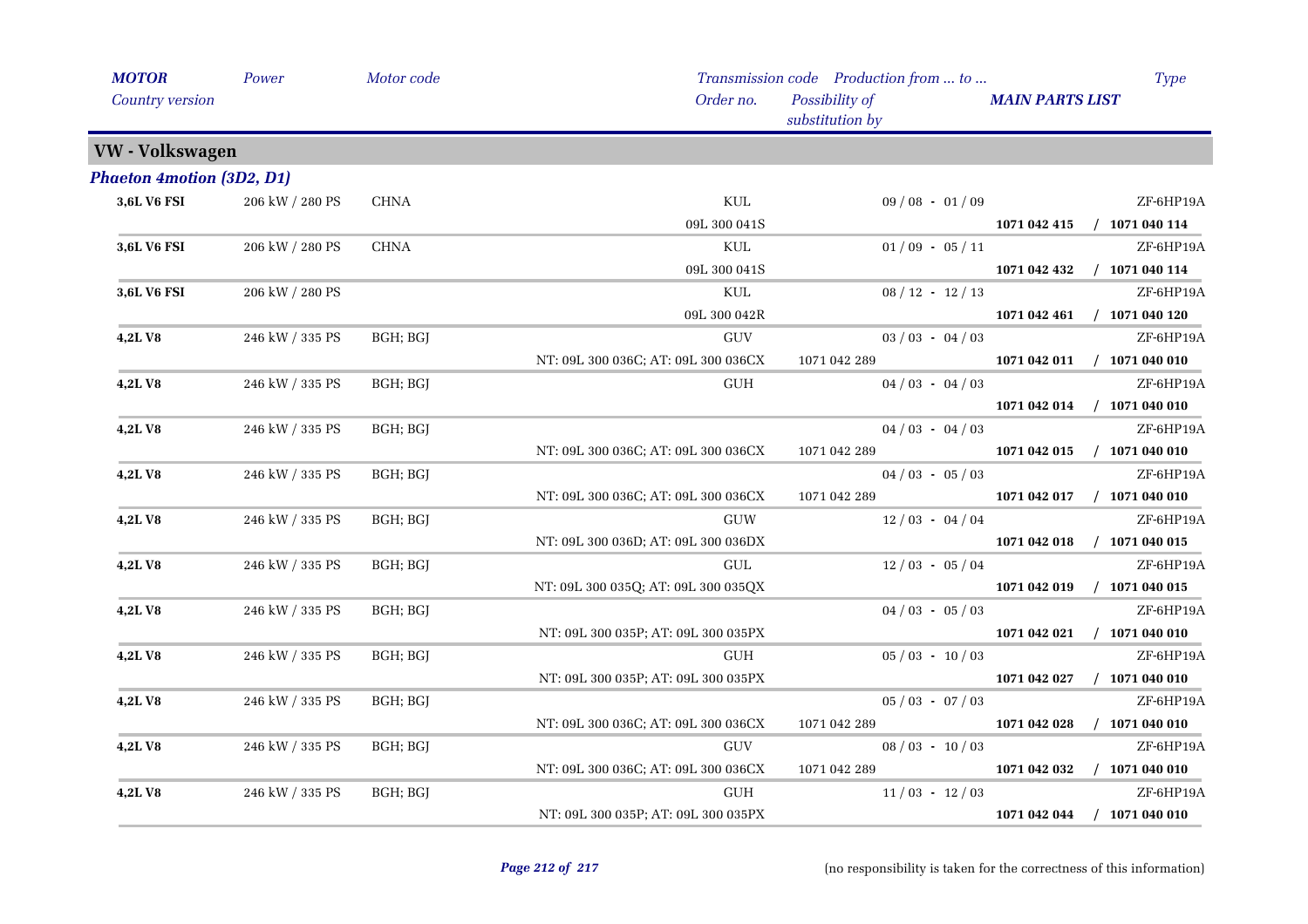| <b>MOTOR</b>                     | Power           | Motor code |                                     | Transmission code Production from  to | Type                             |
|----------------------------------|-----------------|------------|-------------------------------------|---------------------------------------|----------------------------------|
| Country version                  |                 |            | Order no.                           | Possibility of<br>substitution by     | <b>MAIN PARTS LIST</b>           |
| <b>VW</b> - Volkswagen           |                 |            |                                     |                                       |                                  |
| <b>Phaeton 4motion (3D2, D1)</b> |                 |            |                                     |                                       |                                  |
| 4,2LV8                           | 246 kW / 335 PS | BGH; BGJ   | $\operatorname{GUV}$                | $11/03 - 12/03$                       | ZF-6HP19A                        |
|                                  |                 |            | NT: 09L 300 036C; AT: 09L 300 036CX | 1071 042 289                          | 1071 042 045<br>$/$ 1071 040 010 |
| <b>4,2L V8</b>                   | 246 kW / 335 PS | BGH; BGJ   | <b>HKR</b>                          | $10/04 - 11/04$                       | ZF-6HP19A                        |
|                                  |                 |            | NT: 09L 300 037T; AT: 09L 300 037TX |                                       | 1071 042 076<br>$/$ 1071 040 039 |
| 4,2LV8                           | 246 kW / 335 PS | BGH; BGJ   | HEL                                 | $04/04 - 06/04$                       | ZF-6HP19A                        |
|                                  |                 |            | NT: 09L 300 036Q; AT: 09L 300 036QX |                                       | 1071 042 086<br>$/$ 1071 040 015 |
| 4,2LV8                           | 246 kW / 335 PS | BGH; BGJ   | <b>HEM</b>                          | $04/04 - 06/04$                       | ZF-6HP19A                        |
|                                  |                 |            | NT: 09L 300 036R; AT: 09L 300 036RX |                                       | 1071 042 087<br>$/$ 1071 040 015 |
| <b>4,2L V8</b>                   | 246 kW / 335 PS | BGH; BGJ   | <b>HEL</b>                          | $06/04 - 02/05$                       | ZF-6HP19A                        |
|                                  |                 |            | NT: 09L 300 036Q; AT: 09L 300 036QX |                                       | $/$ 1071 040 015<br>1071 042 103 |
| <b>4,2LV8</b>                    | 246 kW / 335 PS | BGH; BGJ   | <b>HEM</b>                          | $06/04 - 01/05$                       | ZF-6HP19A                        |
|                                  |                 |            | NT: 09L 300 036R; AT: 09L 300 036RX |                                       | $/$ 1071 040 015<br>1071 042 104 |
| 4,2LV8                           | 246 kW / 335 PS | BGH; BGJ   | HKQ                                 | $12/04 - 12/04$                       | ZF-6HP19A                        |
|                                  |                 |            | NT: 09L 300 037S; AT: 09L 300 037SX |                                       | $/$ 1071 040 039<br>1071 042 126 |
| 4,2LV8                           | 246 kW / 335 PS | BGH; BGJ   | <b>HEL</b>                          | $02/05 - 05/05$                       | ZF-6HP19A                        |
|                                  |                 |            | NT: 09L 300 036Q; AT: 09L 300 036QX |                                       | 1071 042 153<br>$/$ 1071 040 015 |
| 4,2LV8                           | 246 kW / 335 PS | BGH; BGJ   | <b>HEM</b>                          | $01/05 - 05/05$                       | ZF-6HP19A                        |
|                                  |                 |            | NT: 09L 300 036R; AT: 09L 300 036RX |                                       | $/$ 1071 040 015<br>1071 042 154 |
| 4,2LV8                           | 246 kW / 335 PS | BGH; BGJ   | HKQ                                 | $05 / 05 - 05 / 05$                   | ZF-6HP19A                        |
|                                  |                 |            | NT: 09L 300 037S; AT: 09L 300 037SX |                                       | 1071 042 161<br>$/$ 1071 040 039 |
| 4,2LV8                           | 246 kW / 335 PS | BGH; BGJ   | HKQ                                 | $05/05 - 09/05$                       | ZF-6HP19A                        |
|                                  |                 |            | NT: 09L 300 037S; AT: 09L 300 037SX |                                       | 1071 042 206<br>$/$ 1071 040 039 |
| 4,2LV8                           | 246 kW / 335 PS | BGH; BGJ   | <b>HKR</b>                          | $05/05 - 11/05$                       | ZF-6HP19A                        |
|                                  |                 |            | NT: 09L 300 037T; AT: 09L 300 037TX |                                       | 1071 042 207<br>$/$ 1071 040 039 |
| 4,2LV8                           |                 |            |                                     |                                       | ZF-6HP19A                        |
|                                  |                 |            |                                     |                                       | $/$ 1071 040 039<br>1071 042 232 |
| 4,2LV8                           | 246 kW / 335 PS | BGH; BGJ   |                                     | $\blacksquare$                        | ZF-6HP19A                        |
|                                  |                 |            | NT: 09L 300 037T; AT: 09L 300 037TX | 1071 042 317                          | 1071 042 235<br>$/$ 1071 040 039 |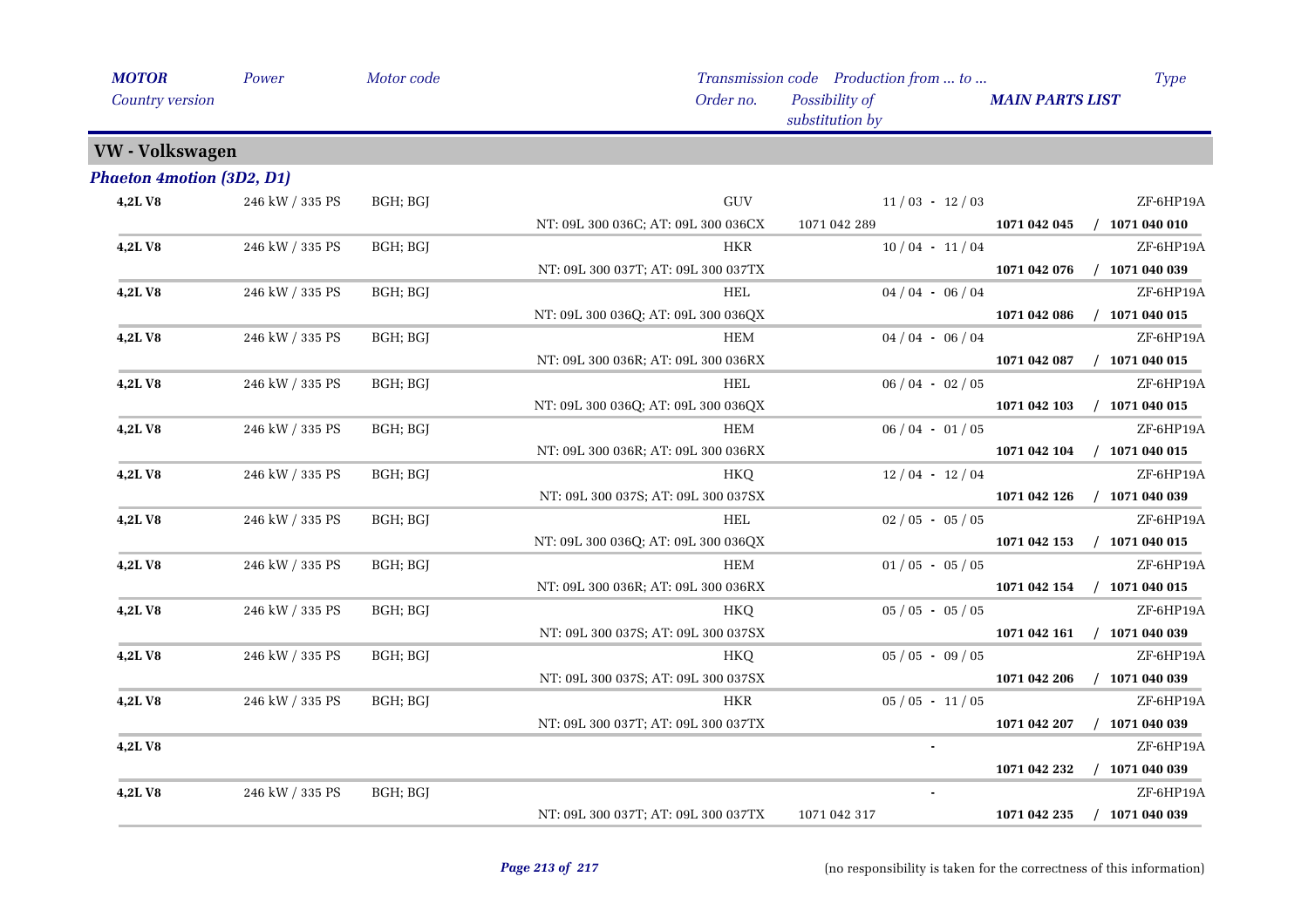| <b>MOTOR</b>                     | Power                 | Motor code |                                     | Transmission code Production from  to | <b>Type</b>                      |
|----------------------------------|-----------------------|------------|-------------------------------------|---------------------------------------|----------------------------------|
| <b>Country version</b>           |                       |            | Order no.                           | Possibility of<br>substitution by     | <b>MAIN PARTS LIST</b>           |
| <b>VW</b> - Volkswagen           |                       |            |                                     |                                       |                                  |
| <b>Phaeton 4motion (3D2, D1)</b> |                       |            |                                     |                                       |                                  |
| 4,2LV8                           | $246$ kW $\!/$ 335 PS | BGH; BGJ   | HKQ                                 | $09/05 - 10/05$                       | ZF-6HP19A                        |
|                                  |                       |            | NT: 09L 300 037S; AT: 09L 300 037SX |                                       | $/$ 1071 040 039<br>1071 042 236 |
| 4,2LV8                           | 246 kW / 335 PS       | BGH; BGJ   | <b>HYY</b>                          | $10/05 - 03/06$                       | ZF-6HP19A                        |
|                                  |                       |            | NT: 09L 300 039H; AT: 09L 300 039HX |                                       | $/$ 1071 040 079<br>1071 042 239 |
| <b>4,2LV8</b>                    | 246 kW / 335 PS       | BGH; BGJ   | <b>HYX</b>                          | $10/05 - 03/06$                       | ZF-6HP19A                        |
|                                  |                       |            | NT: 09L 300 039G; AT: 09L 300 039GX |                                       | $/$ 1071 040 079<br>1071 042 240 |
| 4,2LV8                           |                       |            |                                     |                                       | ZF-6HP19A                        |
|                                  |                       |            |                                     |                                       | 1071 042 274<br>$/$ 1071 040 079 |
| 4,2LV8                           | 246 kW / 335 PS       | BGJ; BGH   | <b>GUV</b>                          |                                       | ZF-6HP19A                        |
|                                  |                       |            | NT: 09L 300 036C; AT: 09L 300 036CX |                                       | $/$ 1071 040 010<br>1071 042 289 |
| 4,2LV8                           |                       |            | GUL                                 |                                       | ZF-6HP19A                        |
|                                  |                       |            | NT: 09L 300 035Q; AT: 09L 300 035QX |                                       | 1071 042 290<br>$/$ 1071 040 015 |
| <b>4,2LV8</b>                    | 246 kW / 335 PS       | BGH; BGJ   | <b>HYX</b>                          | $03/06 - 03/06$                       | ZF-6HP19A                        |
|                                  |                       |            | NT: 09L 300 039G; AT: 09L 300 039GX |                                       | $/$ 1071 040 079<br>1071 042 292 |
| 4,2LV8                           | 246 kW / 335 PS       | BGH; BGJ   | <b>HYX</b>                          | $04/06 - 04/07$                       | ZF-6HP19A                        |
|                                  |                       |            | NT: 09L 300 039G; AT: 09L 300 039GX |                                       | 1071 042 298<br>$/$ 1071 040 079 |
| <b>4,2LV8</b>                    | 246 kW / 335 PS       | BGH; BGJ   | <b>HYY</b>                          | $04/06 - 06/07$                       | ZF-6HP19A                        |
|                                  |                       |            | NT: 09L 300 039H; AT: 09L 300 039HX |                                       | $/$ 1071 040 079<br>1071 042 300 |
| <b>4,2LV8</b>                    | 246 kW / 335 PS       | BGH; BGJ   | JSK                                 | $09/06 - 04/07$                       | ZF-6HP19A                        |
|                                  |                       |            | NT: 09L 300 040P; AT: 09L 300 040PX |                                       | $/$ 1071 040 079<br>1071 042 307 |
| 4,2LV8                           | 246 kW / 335 PS       | BGH; BGJ   |                                     |                                       | ZF-6HP19A                        |
|                                  |                       |            |                                     |                                       | $/$ 1071 040 039<br>1071 042 317 |
| 4,2LV8                           |                       |            |                                     |                                       | ZF-6HP19A                        |
|                                  |                       |            |                                     |                                       | 1071 042 318<br>$/$ 1071 040 039 |
| <b>4,2LV8</b>                    | 246 kW / 335 PS       | BGH; BGJ   | JSK                                 | $03 / 07 - 05 / 08$                   | ZF-6HP19A                        |
|                                  |                       |            | NT: 09L 300 040P; AT: 09L 300 040PX |                                       | 1071 042 370<br>$/$ 1071 040 079 |
| 4,2LV8                           |                       | BGJ/BGH    | KZG                                 | $10/07 - 05/08$                       | ZF-6HP19A                        |
|                                  |                       |            | 09L 300 042C                        |                                       | $/$ 1071 040 113<br>1071 042 398 |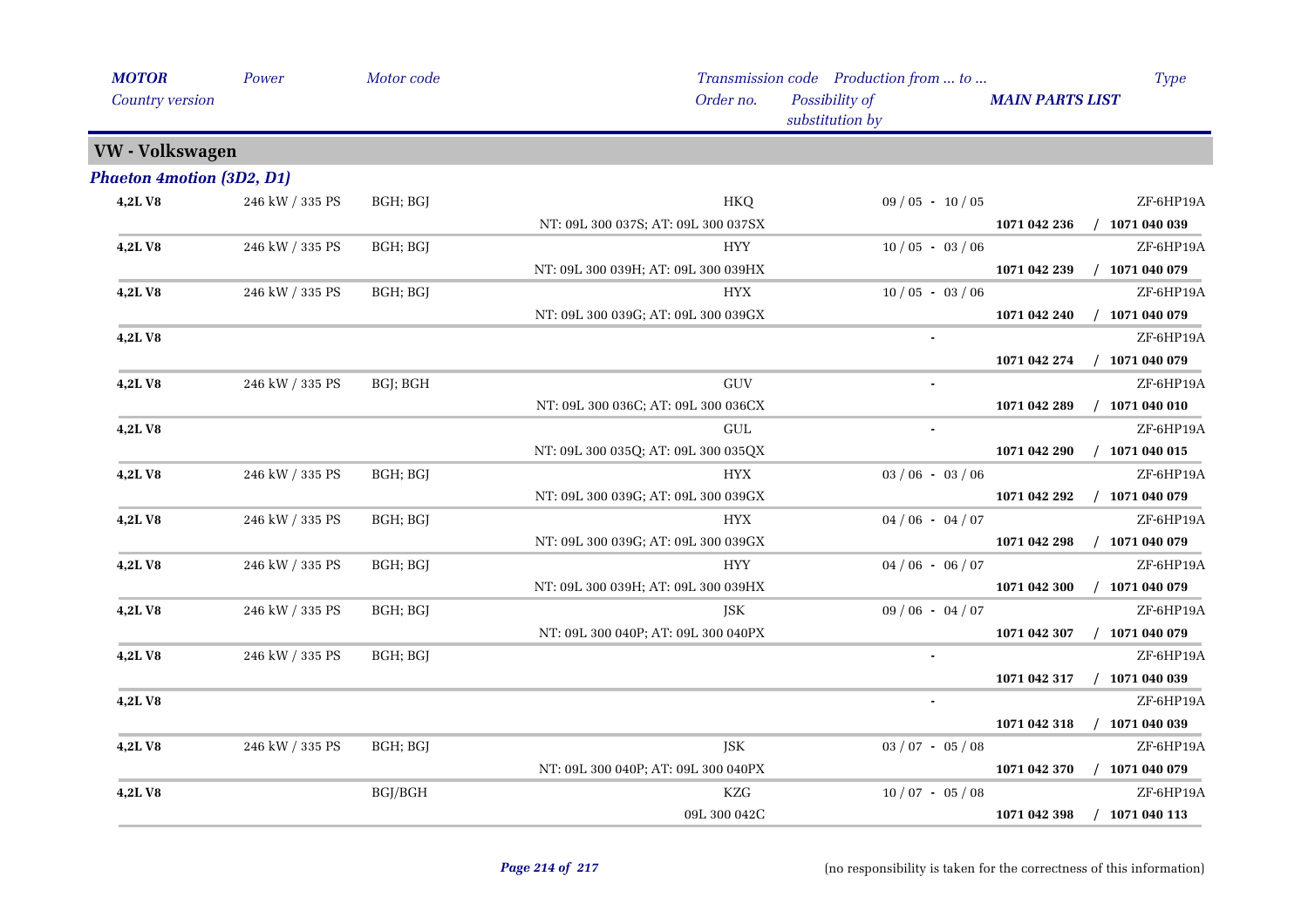| <b>MOTOR</b>                     | Power           | Motor code |                                     | Transmission code Production from  to |                        | <b>Type</b>      |
|----------------------------------|-----------------|------------|-------------------------------------|---------------------------------------|------------------------|------------------|
| Country version                  |                 |            | Order no.                           | Possibility of<br>substitution by     | <b>MAIN PARTS LIST</b> |                  |
| VW - Volkswagen                  |                 |            |                                     |                                       |                        |                  |
| <b>Phaeton 4motion (3D2, D1)</b> |                 |            |                                     |                                       |                        |                  |
| 4,2LV8                           |                 | BGJ/BGH    | LCM                                 | $03/08 - 08/08$                       |                        | ZF-6HP19A        |
|                                  |                 |            | 09L 300 042D                        |                                       | 1071 042 399           | $/$ 1071 040 113 |
| 4,2LV8                           | 247 kW / 336 PS | BGJ/BGH    | KZG                                 | $05/08 - 10/08$                       |                        | ZF-6HP19A        |
|                                  |                 |            | 09L 300 042C                        |                                       | 1071 042 406           | / 1071 040 113   |
| <b>4,2LV8</b>                    | 247 kW / 336 PS |            | LCM                                 | $08/08 - 05/11$                       |                        | ZF-6HP19A        |
| Europa; Südkorea (ROK)           |                 |            | 09L 300 042D                        |                                       | 1071 042 416           | $/$ 1071 040 113 |
| 4,2LV8                           | 247 kW / 336 PS | BGJ/BGH    |                                     | $04 / 11 - 10 / 12$                   |                        | ZF-6HP19A        |
|                                  |                 |            | 09L 300 042M                        |                                       | 1071 042 448           | $/$ 1071 040 121 |
| <b>4,2LV8</b>                    | 247 kW / 336 PS |            | <b>LCM</b>                          | $08/12 - 08/14$                       |                        | ZF-6HP19A        |
| Südkorea (ROK)                   |                 |            | 09L 300 042S                        |                                       | 1071 042 462           | $/$ 1071 040 121 |
| 4,2L V8 FSI                      |                 |            |                                     |                                       |                        | ZF-6HP19A        |
|                                  |                 |            |                                     |                                       | 1071 042 327           | $/$ 1071 040 039 |
| 5,0L V10 TDI                     | 230 kW / 313 PS |            |                                     |                                       |                        | ZF-6HP32AV       |
|                                  |                 |            |                                     |                                       | 1070 014 004           | $/$ -            |
| 5,0L V10 TDI                     | 230 kW / 313 PS |            |                                     | $\blacksquare$                        |                        | ZF-6HP32AV       |
|                                  |                 |            |                                     |                                       | 1070 014 005           | $/$ --           |
| 5,0L V10 TDI                     | 230 kW / 313 PS | <b>AJS</b> |                                     |                                       |                        | ZF-6HP32A        |
|                                  |                 |            |                                     |                                       | 1070 022 001           | $/$ 1070 020 002 |
| 5,0L V10 TDI                     | 230 kW / 313 PS | <b>AIS</b> |                                     | $\sim$                                |                        | ZF-6HP32A        |
|                                  |                 |            |                                     |                                       | 1070 022 002           | $/$ 1070 020 004 |
| 5,0L V10 TDI                     | 230 kW / 313 PS | AJS        | <b>GRN</b>                          | $11/02 - 12/02$                       |                        | ZF-6HP32A        |
|                                  |                 |            | NT: 09E 300 035D; AT: 09E 300 035DX |                                       | 1070 022 006           | $/$ 1070 020 006 |
| 5,0L V10 TDI                     | 230 kW / 313 PS | AJS.       |                                     | $12/02 - 01/03$                       |                        | ZF-6HP32A        |
|                                  |                 |            | NT: 09F 300 035E; AT: 09F 300 035EX |                                       | 1070 022 007           | $/$ 1070 020 006 |
| 5,0L V10 TDI                     | 230 kW / 313 PS | AJS.       | <b>GRN</b>                          | $01/03 - 03/03$                       |                        | ZF-6HP32A        |
|                                  |                 |            | NT: 09F 300 035D; AT: 09F 300 035DX |                                       | 1070 022 008           | $/$ 1070 020 006 |
| 5,0L V10 TDI                     | 230 kW / 313 PS | AJS        | <b>GVH</b>                          | $02/03 - 03/03$                       |                        | ZF-6HP32A        |
|                                  |                 |            | NT: 09F 300 035E; AT: 09F 300 035EX |                                       | 1070 022 009           | $/$ 1070 020 007 |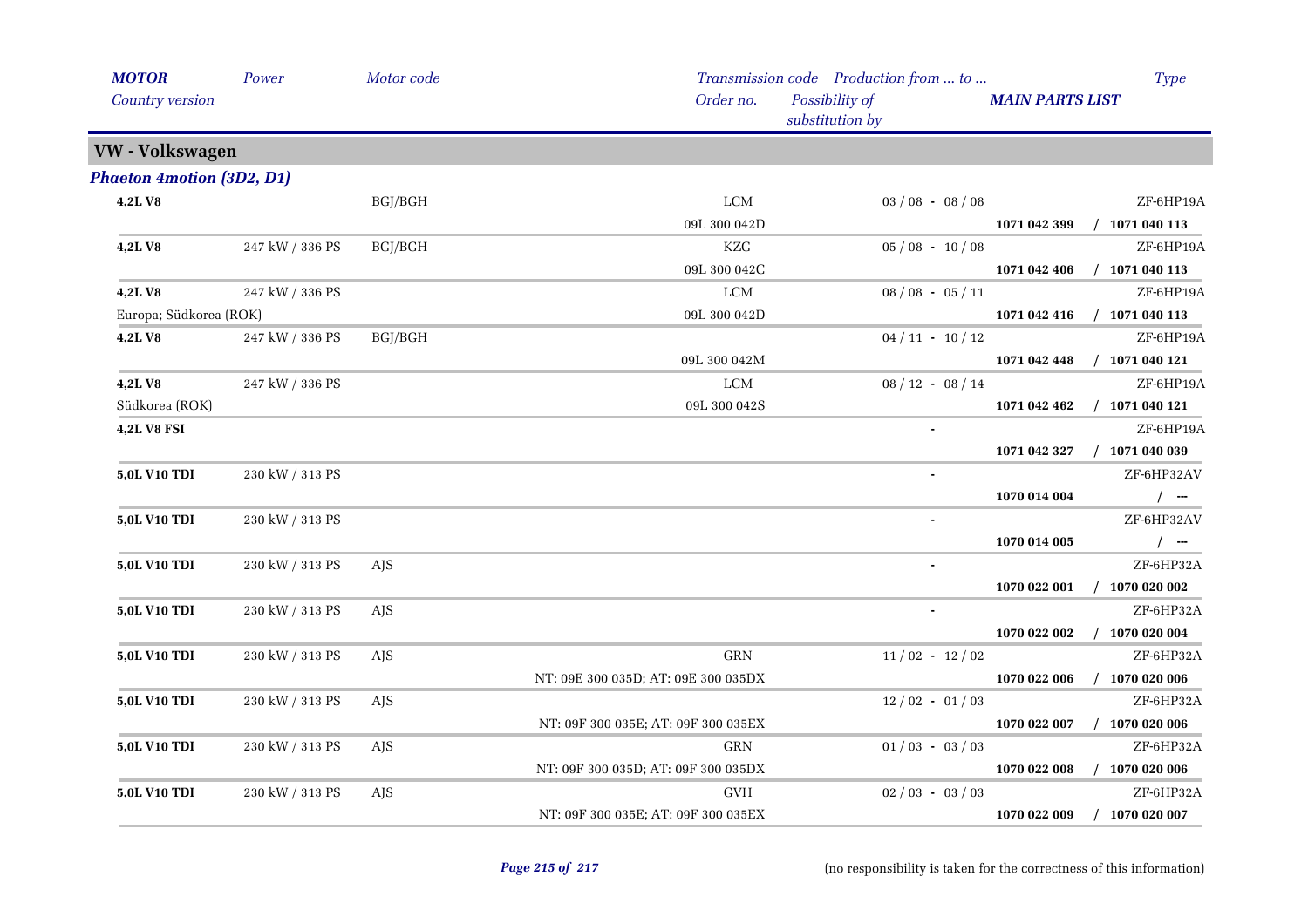| <b>MOTOR</b>                     | Power           | Motor code |                                     | Transmission code Production from  to | <b>Type</b>                  |
|----------------------------------|-----------------|------------|-------------------------------------|---------------------------------------|------------------------------|
| Country version                  |                 |            | Order no.                           | Possibility of<br>substitution by     | <b>MAIN PARTS LIST</b>       |
| VW - Volkswagen                  |                 |            |                                     |                                       |                              |
| <b>Phaeton 4motion (3D2, D1)</b> |                 |            |                                     |                                       |                              |
| 5,0L V10 TDI                     | 230 kW / 313 PS | <b>AJS</b> |                                     | $03 / 03 - 03 / 03$                   | ZF-6HP32A                    |
|                                  |                 |            | NT: 09F 300 035E; AT: 09F 300 035EX |                                       | 1070 022 010<br>1070 020 007 |
| 5,0L V10 TDI                     | 230 kW / 313 PS | <b>AJS</b> |                                     | $03 / 03 - 10 / 03$                   | ZF-6HP32A                    |
|                                  |                 |            | NT: 09F 300 035E; AT: 09F 300 035EX |                                       | 1070 020 007<br>1070 022 011 |
| 5,0L V10 TDI                     | 230 kW / 313 PS | <b>AJS</b> | HDQ                                 | $11/03 - 03/05$                       | ZF-6HP32A                    |
|                                  |                 |            | NT: 09F 300 035F; AT: 09F 300 035FX |                                       | 1070 020 008<br>1070 022 013 |
| 5,0L V10 TDI                     | 230 kW / 313 PS | <b>AJS</b> | <b>GVH</b>                          | $10/03 - 12/03$                       | ZF-6HP32A                    |
|                                  |                 |            | NT: 09F 300 035E; AT: 09F 300 035EX |                                       | 1070 022 014<br>1070 020 007 |
| <b>5,0L V10 TDI</b>              | 230 kW / 313 PS | <b>AJS</b> | <b>HPS</b>                          | $03 / 05 - 03 / 06$                   | ZF-6HP32A                    |
|                                  |                 |            | NT: 09F 300 035G; AT: 09F 300 035GX | 1070 022 016                          | 1070 020 008<br>1070 022 015 |
| 5,0L V10 TDI                     | 230 kW / 313 PS | <b>AJS</b> | <b>HPS</b>                          | $04/06 - 10/06$                       | ZF-6HP32A                    |
|                                  |                 |            | NT: 09F 300 035G; AT: 09F 300 035GX |                                       | 1070 020 008<br>1070 022 016 |
| 6,0L W12                         | 331 kW / 450 PS | <b>BRN</b> | GUJ                                 | $02/07 - 03/07$                       | ZF-6HP19A                    |
|                                  |                 |            | NT: 09L 300 035R; AT: 09L 300 035RX |                                       | 1071 040 011<br>1071 042 009 |
| <b>Touareg (T5)</b>              |                 |            |                                     |                                       |                              |
| 3,0L V6 TDI                      |                 |            | <b>FEA</b>                          | $10/14 - 10/14$                       | -S653KS/A; ML4006AD          |
|                                  |                 |            | 08D 300 046E                        |                                       | 1067 020 005                 |